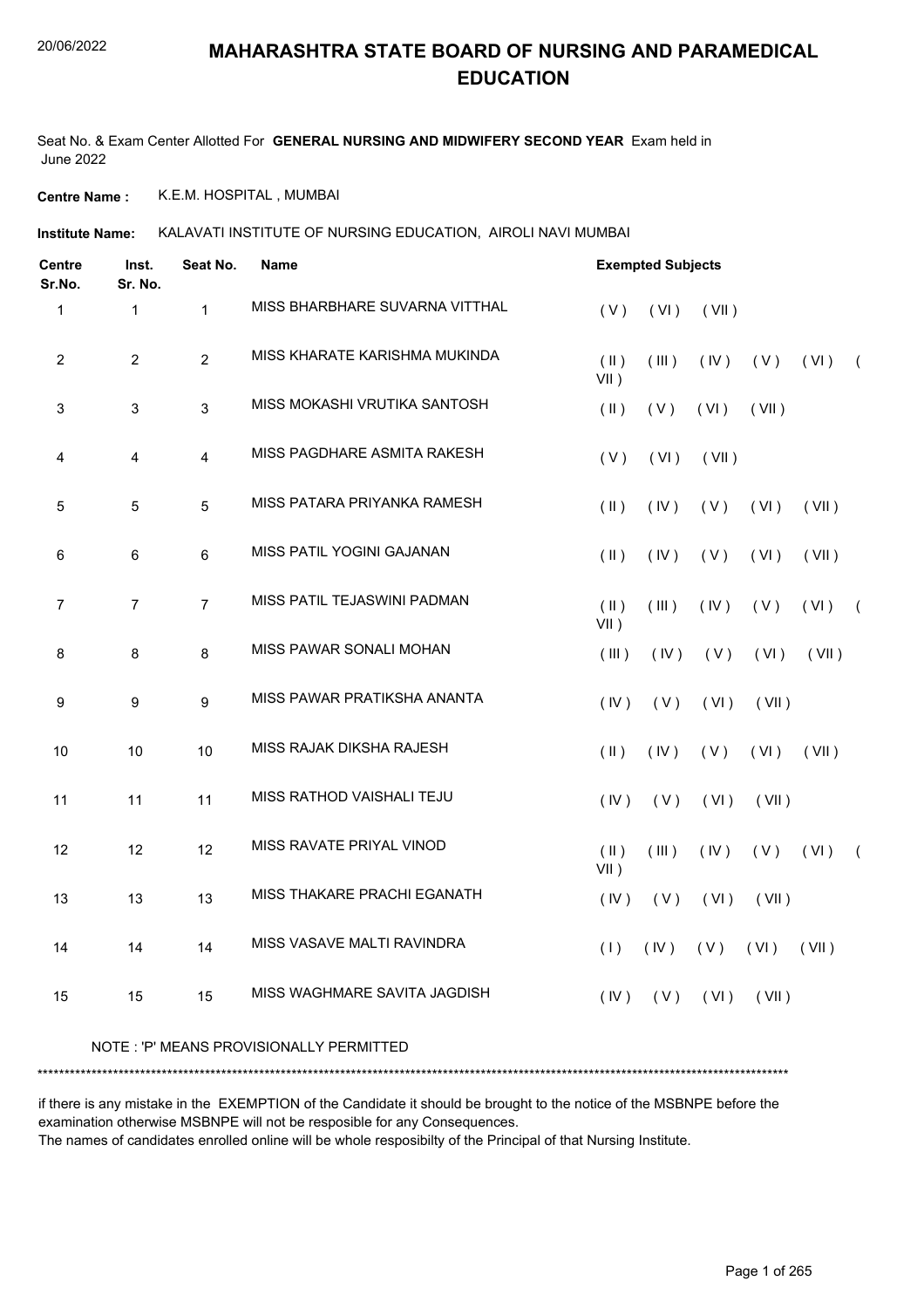Seat No. & Exam Center Allotted For GENERAL NURSING AND MIDWIFERY SECOND YEAR Exam held in **June 2022** 

| <b>Centre Name:</b>     |                  | K.E.M. HOSPITAL, MUMBAI |                                         |                          |  |  |  |  |  |
|-------------------------|------------------|-------------------------|-----------------------------------------|--------------------------|--|--|--|--|--|
| <b>Institute Name:</b>  |                  |                         | ST. GEORGES HOSPITAL, MUMBAI            |                          |  |  |  |  |  |
| <b>Centre</b><br>Sr.No. | Inst.<br>Sr. No. | Seat No.                | <b>Name</b>                             | <b>Exempted Subjects</b> |  |  |  |  |  |
| 16                      | 1                | 16                      | MISS KHUDE PRITI ASHOK                  |                          |  |  |  |  |  |
| 17                      | $\mathcal{P}$    | 17                      | MISS PINGALE SAMPADA VIKAS              |                          |  |  |  |  |  |
|                         |                  |                         | NOTE: 'P' MEANS PROVISIONALLY PERMITTED |                          |  |  |  |  |  |
|                         |                  |                         |                                         |                          |  |  |  |  |  |

if there is any mistake in the EXEMPTION of the Candidate it should be brought to the notice of the MSBNPE before the examination otherwise MSBNPE will not be resposible for any Consequences.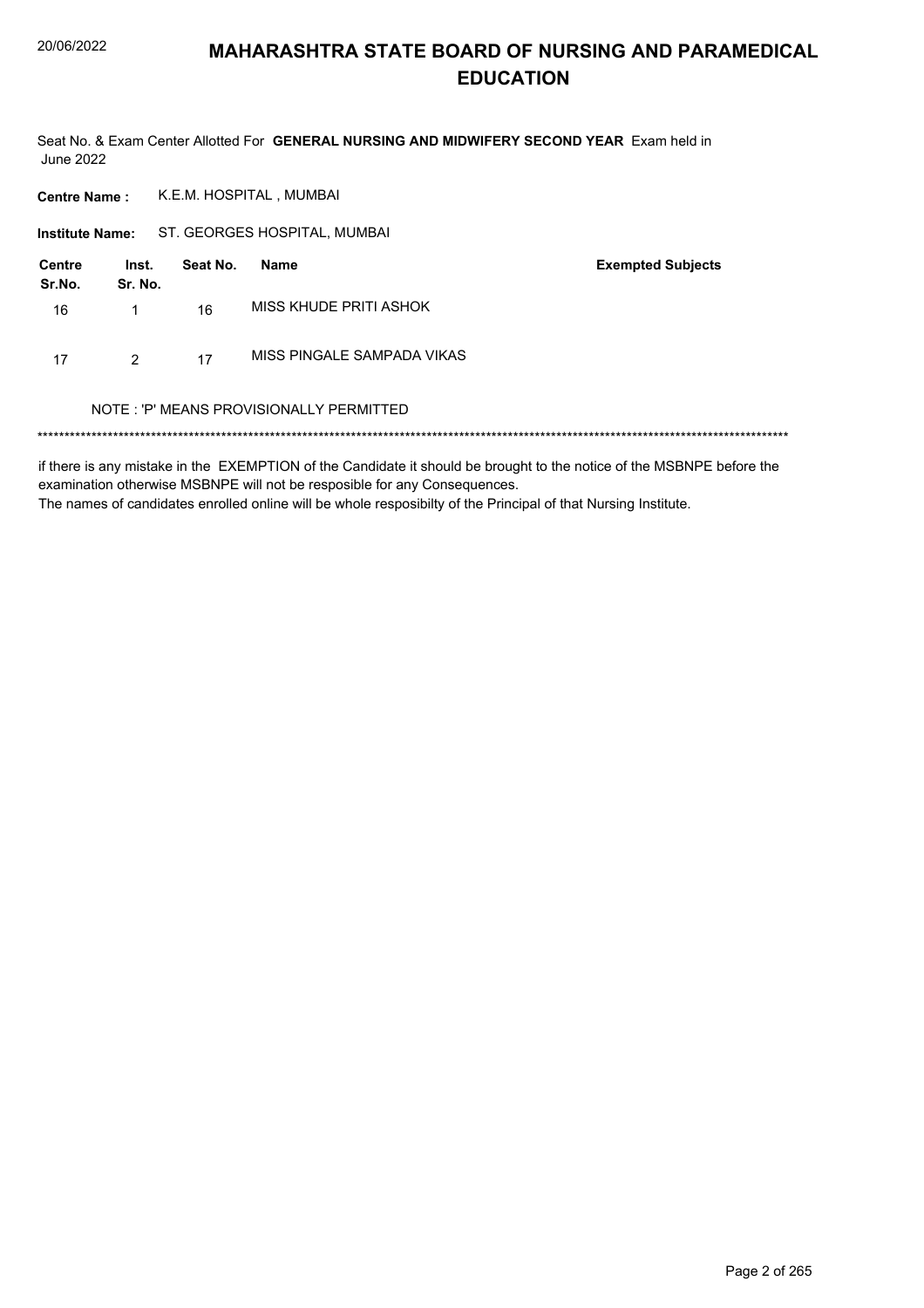Seat No. & Exam Center Allotted For GENERAL NURSING AND MIDWIFERY SECOND YEAR Exam held in **June 2022** 

K.E.M. HOSPITAL, MUMBAI **Centre Name:** 

Institute Name: L.T.M.G.HOSPITAL, SION, MUMBAI

| Centre<br>Sr.No. | Inst.<br>Sr. No. | Seat No. | <b>Exempted Subjects</b><br>Name        |             |         |      |     |        |  |
|------------------|------------------|----------|-----------------------------------------|-------------|---------|------|-----|--------|--|
| 18               |                  | 18       | MISS GIRI VAISHNAVI SHANKAR             | (Н<br>VII ) | $III$ ) | (IV) | (V) | ( VI ) |  |
|                  |                  |          | NOTE: 'P' MEANS PROVISIONALLY PERMITTED |             |         |      |     |        |  |
|                  |                  |          |                                         |             |         |      |     |        |  |

if there is any mistake in the EXEMPTION of the Candidate it should be brought to the notice of the MSBNPE before the

examination otherwise MSBNPE will not be resposible for any Consequences.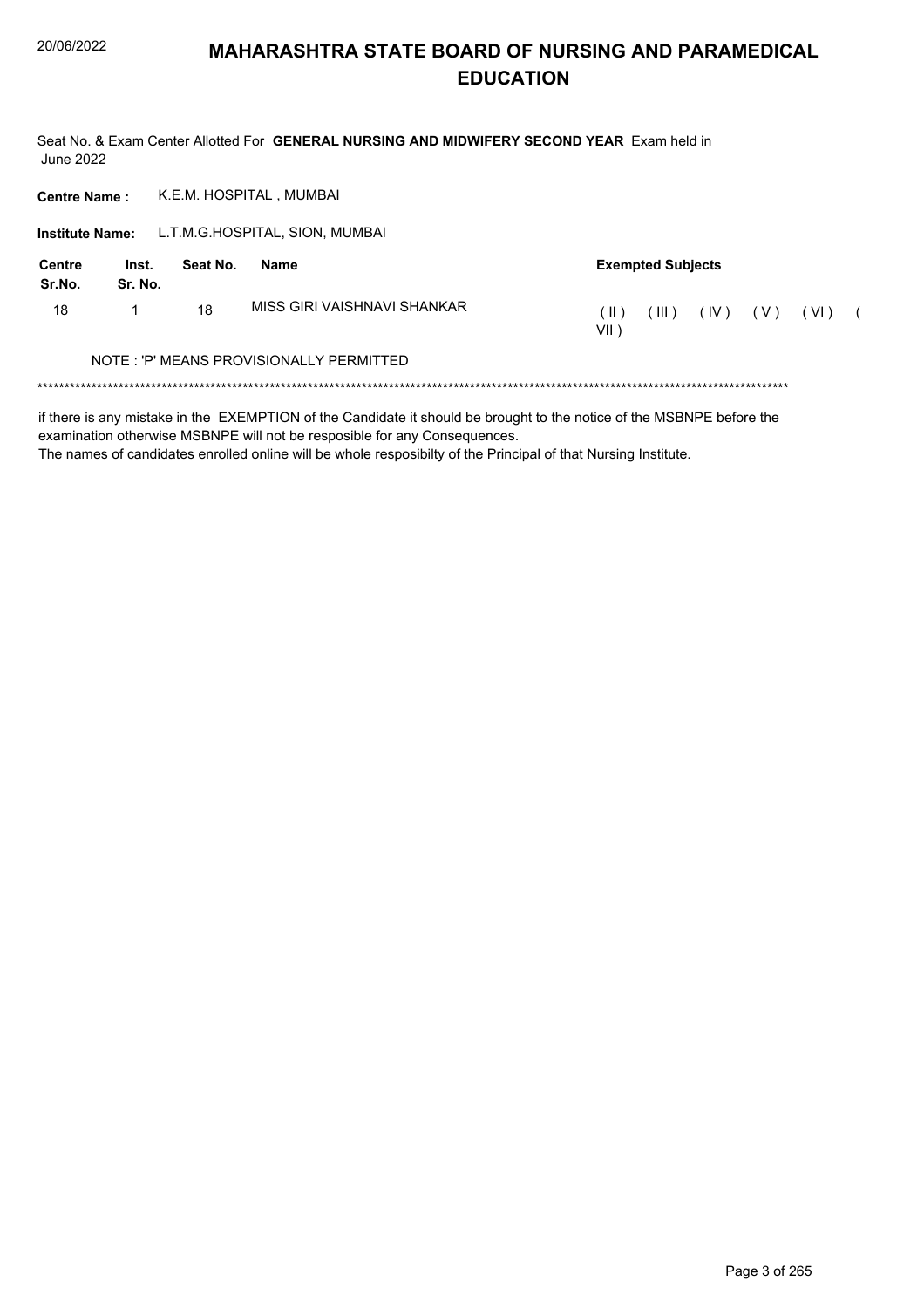Seat No. & Exam Center Allotted For GENERAL NURSING AND MIDWIFERY SECOND YEAR Exam held in **June 2022** 

K.E.M. HOSPITAL, MUMBAI **Centre Name:** 

Institute Name: M.G.M.HOSPITAL, PAREL, MUMBAI

| Centre<br>Sr.No. | Inst.<br>Sr. No. | Seat No. | Name                        | <b>Exempted Subjects</b> |
|------------------|------------------|----------|-----------------------------|--------------------------|
| 19               |                  | 19       | MISS SHEJAWAL ANJALI MILIND |                          |

### NOTE : 'P' MEANS PROVISIONALLY PERMITTED

if there is any mistake in the EXEMPTION of the Candidate it should be brought to the notice of the MSBNPE before the examination otherwise MSBNPE will not be resposible for any Consequences.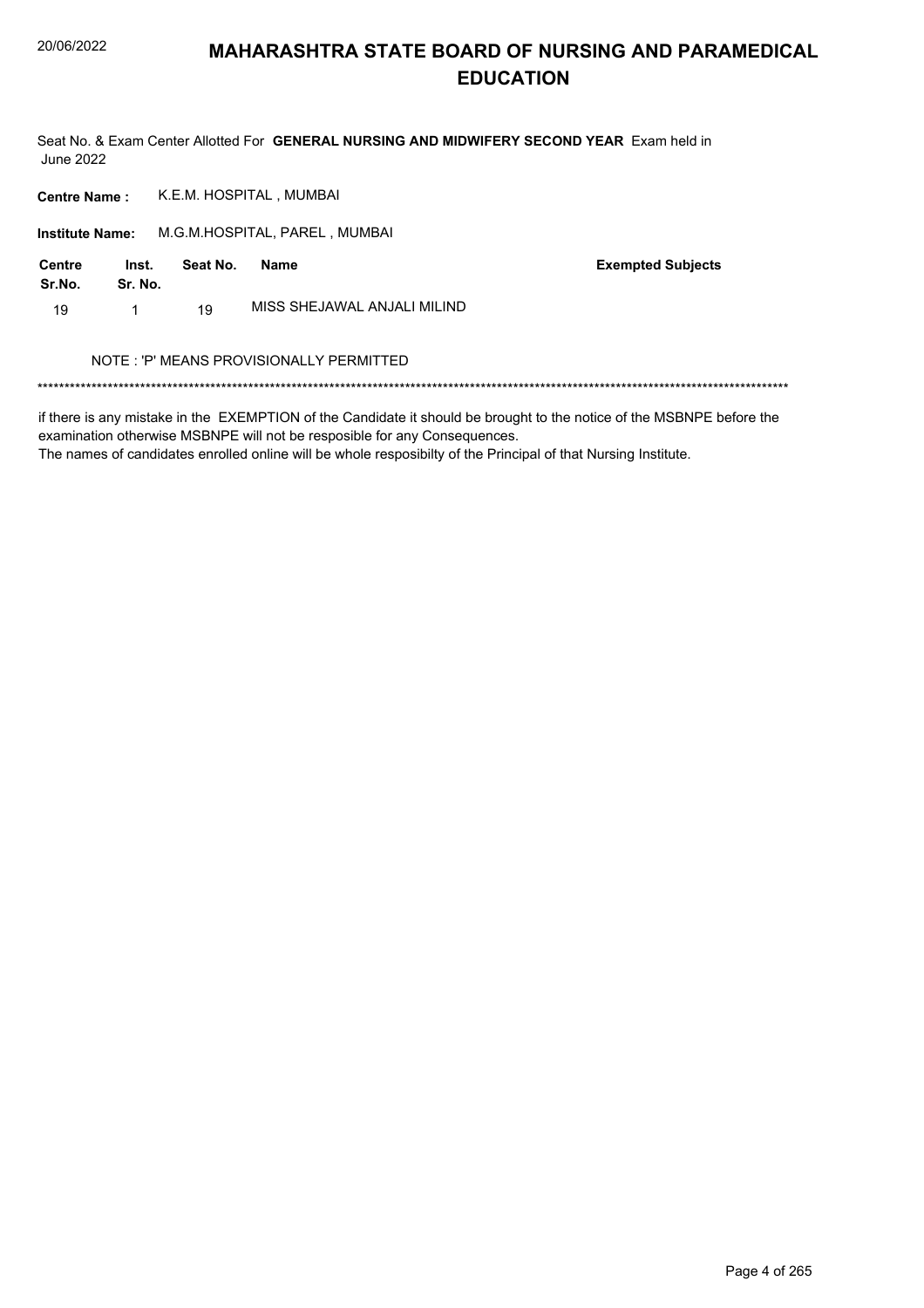Seat No. & Exam Center Allotted For GENERAL NURSING AND MIDWIFERY SECOND YEAR Exam held in **June 2022** 

K.E.M. HOSPITAL, MUMBAI **Centre Name:** 

Institute Name: K.J.SOMAIYA HOSPITAL RES. CENTRE, SON, SION, MUMBAI

| <b>Centre</b><br>Sr.No. | Inst.<br>Sr. No. | Seat No. | Name                     | <b>Exempted Subjects</b> |
|-------------------------|------------------|----------|--------------------------|--------------------------|
| 20                      |                  | 20       | MISS GHOLAP LATIKA VIJAY |                          |

### NOTE : 'P' MEANS PROVISIONALLY PERMITTED

if there is any mistake in the EXEMPTION of the Candidate it should be brought to the notice of the MSBNPE before the examination otherwise MSBNPE will not be resposible for any Consequences.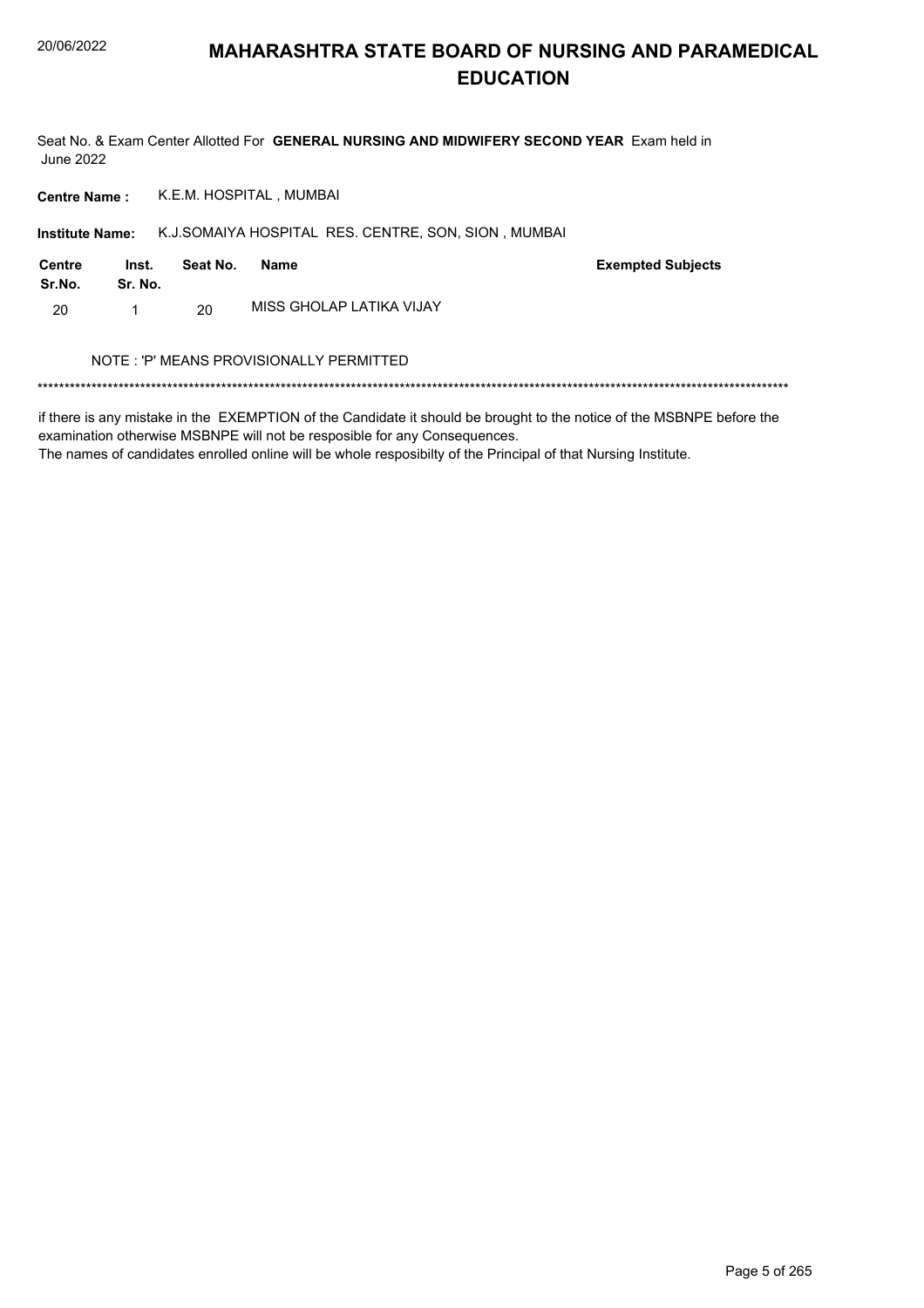Seat No. & Exam Center Allotted For **GENERAL NURSING AND MIDWIFERY SECOND YEAR** Exam held in June 2022

**Centre Name :** K.E.M. HOSPITAL , MUMBAI

**Institute Name: HOLY SPIRIT HOSPITAL , ANDHERI , MUMBAI** 

| Centre<br>Sr.No. | Inst.<br>Sr. No. | Seat No.<br><b>Exempted Subjects</b><br>Name |                               |                |                    |       |       |         |  |
|------------------|------------------|----------------------------------------------|-------------------------------|----------------|--------------------|-------|-------|---------|--|
| 21               |                  | 21                                           | MISS PAKYA PRINCIYA JOHN      | ( II )<br>VII) | $^{\prime}$ III ). | (IV)  | ( V ) | ( VI )  |  |
| 22               | 2                | 22                                           | MISS SURYAWANSHI POOJA BALAJI | ( II )         | (III )             | ( V ) | (VI)  | ( VII ) |  |

### NOTE : 'P' MEANS PROVISIONALLY PERMITTED

\*\*\*\*\*\*\*\*\*\*\*\*\*\*\*\*\*\*\*\*\*\*\*\*\*\*\*\*\*\*\*\*\*\*\*\*\*\*\*\*\*\*\*\*\*\*\*\*\*\*\*\*\*\*\*\*\*\*\*\*\*\*\*\*\*\*\*\*\*\*\*\*\*\*\*\*\*\*\*\*\*\*\*\*\*\*\*\*\*\*\*\*\*\*\*\*\*\*\*\*\*\*\*\*\*\*\*\*\*\*\*\*\*\*\*\*\*\*\*\*\*\*\*\*\*\*\*\*\*\*\*\*\*\*\*\*\*\*\*

if there is any mistake in the EXEMPTION of the Candidate it should be brought to the notice of the MSBNPE before the examination otherwise MSBNPE will not be resposible for any Consequences. The names of candidates enrolled online will be whole resposibilty of the Principal of that Nursing Institute.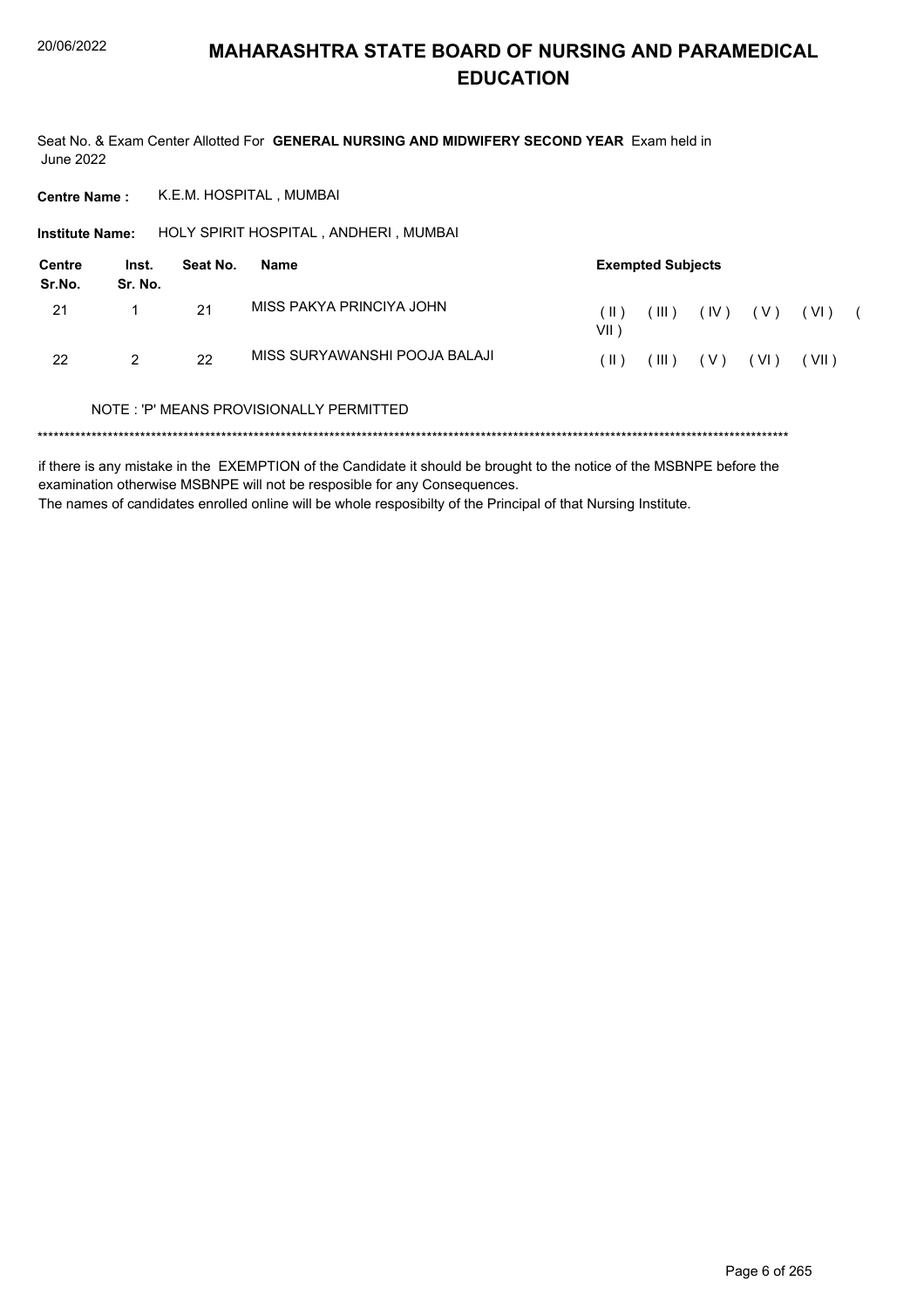Seat No. & Exam Center Allotted For **GENERAL NURSING AND MIDWIFERY SECOND YEAR** Exam held in June 2022

**Centre Name :** K.E.M. HOSPITAL , MUMBAI

SAU.MINATAI THAKARE INSTITUTE OF NURSING EDUCATION ,THANE **Institute Name:**

| Centre<br>Sr.No. | Inst.<br>Sr. No. | Seat No. | <b>Name</b>                                                         | <b>Exempted Subjects</b> |      |                     |        |        |  |
|------------------|------------------|----------|---------------------------------------------------------------------|--------------------------|------|---------------------|--------|--------|--|
| 23               |                  | 23       | MISS GANGURDE ARCHITA VILAS                                         | (  )                     | (IV) | ( V )               | ( VI ) | (VII)  |  |
| 24               | $\mathcal{P}$    | 24       | <b>SMT RAMTEKE LAXMI SWAPNIL</b><br>(NEE SURWADE LAXMI CHANDRAKANT) | VII)                     | (  ) | (IV)                | ( V )  | ( VI ) |  |
| 25               | 3                | 25       | MISS THONGIRE RUPALI TANAJI                                         | ( II )                   | (IV) | $\langle V \rangle$ | (VI)   | (VII)  |  |
|                  |                  |          | NOTE: 'P' MEANS PROVISIONALLY PERMITTED                             |                          |      |                     |        |        |  |
|                  |                  |          |                                                                     |                          |      |                     |        |        |  |

if there is any mistake in the EXEMPTION of the Candidate it should be brought to the notice of the MSBNPE before the examination otherwise MSBNPE will not be resposible for any Consequences.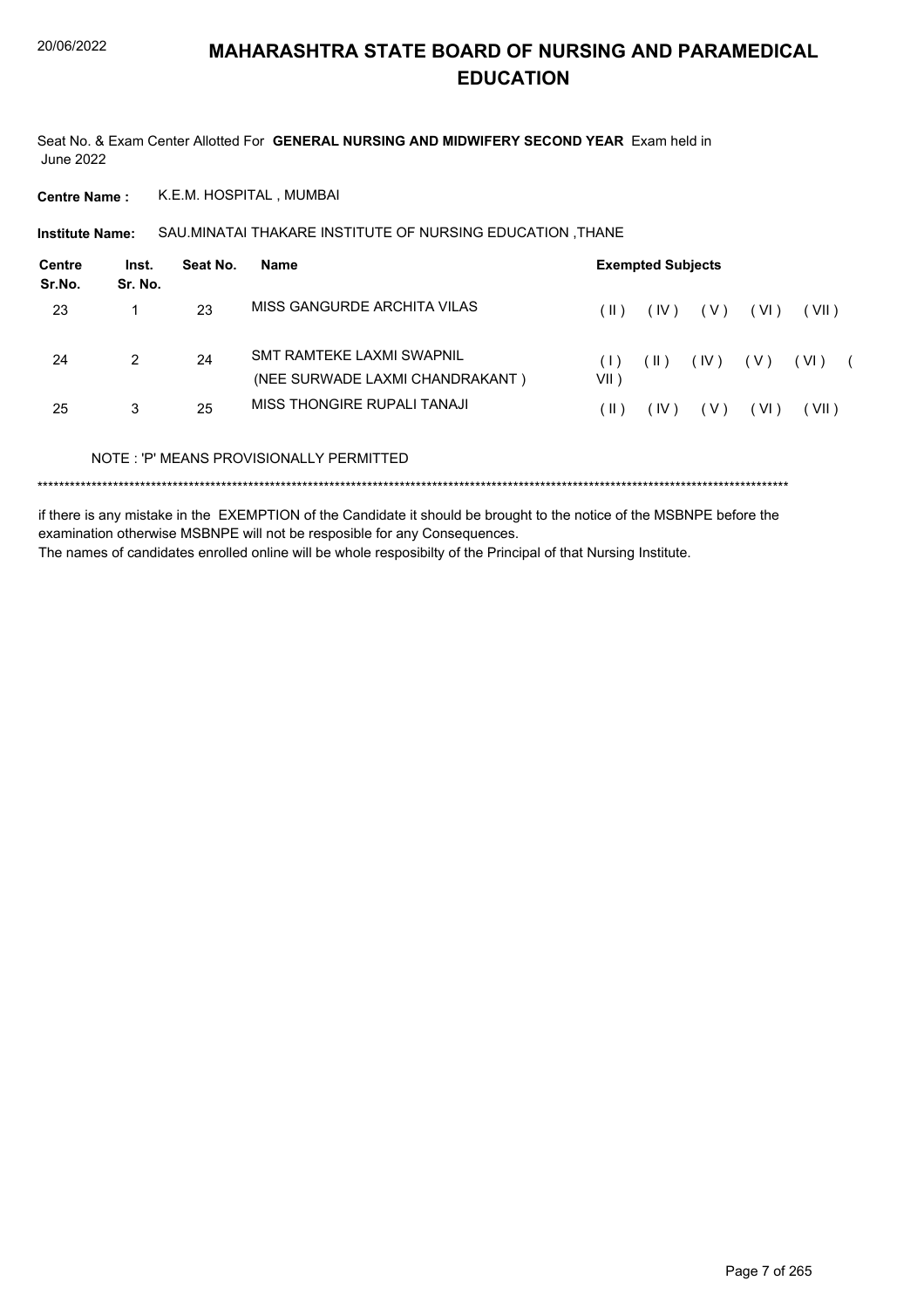Seat No. & Exam Center Allotted For GENERAL NURSING AND MIDWIFERY SECOND YEAR Exam held in **June 2022** 

K.E.M. HOSPITAL, MUMBAI **Centre Name:** 

Institute Name: UDAY GER SCHOOL OF NURSING, VASAI, THANE

| Centre<br>Sr.No. | Inst.<br>Sr. No. | Seat No. | Name                        | <b>Exempted Subjects</b> |
|------------------|------------------|----------|-----------------------------|--------------------------|
| 26               |                  | 26       | MISS BHUYAL RAVINA KAMLAKAR |                          |

### NOTE : 'P' MEANS PROVISIONALLY PERMITTED

if there is any mistake in the EXEMPTION of the Candidate it should be brought to the notice of the MSBNPE before the examination otherwise MSBNPE will not be resposible for any Consequences.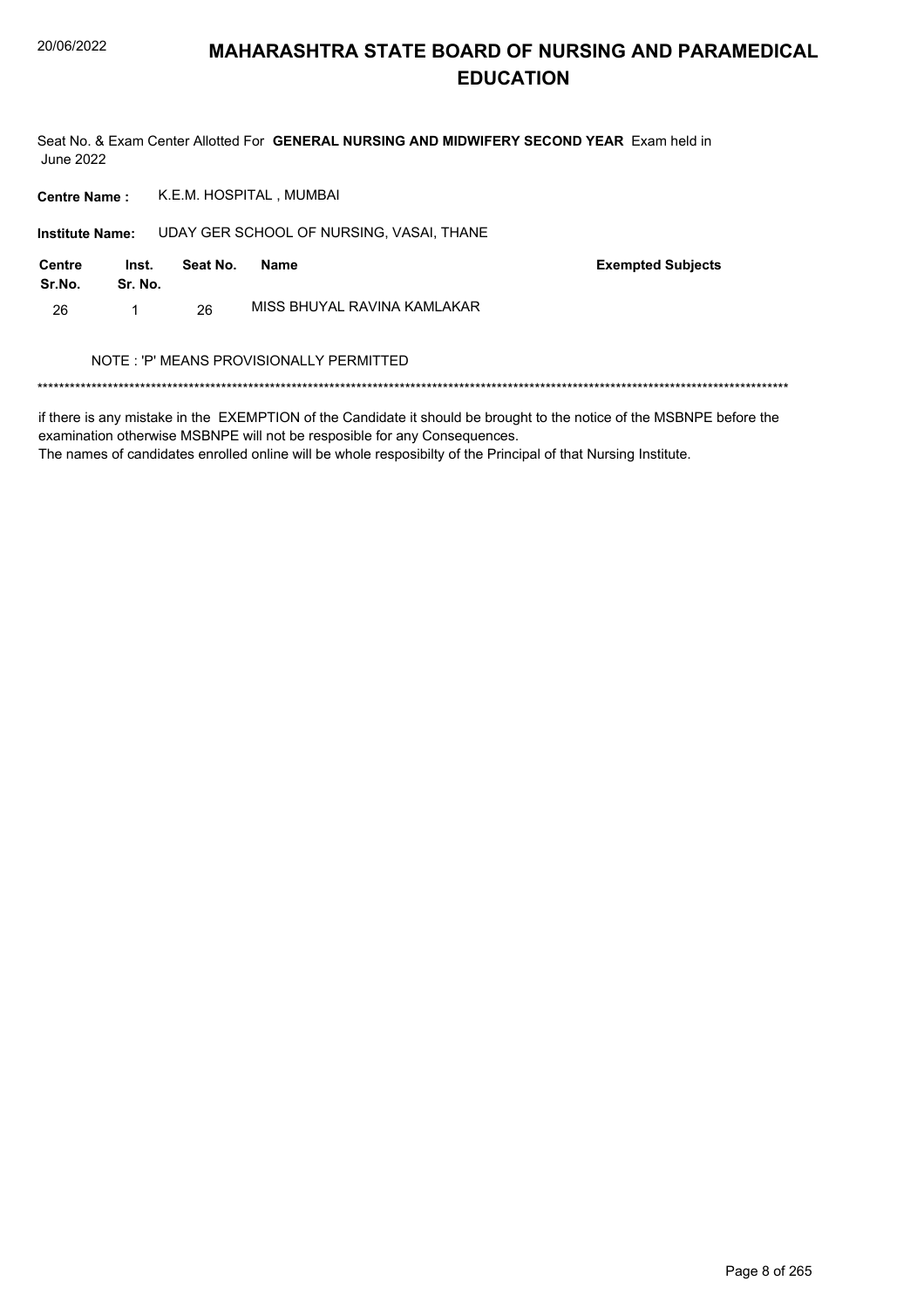Seat No. & Exam Center Allotted For **GENERAL NURSING AND MIDWIFERY SECOND YEAR** Exam held in June 2022

**Centre Name :** K.E.M. HOSPITAL , MUMBAI

**Institute Name: INSTITUTE OF NURSING EDUCATION, DOMBIVALI** 

| <b>Centre</b><br>Sr.No. | Inst.<br>Sr. No. | Seat No. | <b>Name</b>                    | <b>Exempted Subjects</b>                                              |
|-------------------------|------------------|----------|--------------------------------|-----------------------------------------------------------------------|
| 27                      | 1                | 27       | MISS ASRANI SNEHA ANIL         | $(\parallel)$<br>(VI)<br>(VII)<br>(V)                                 |
| 28                      | $\overline{2}$   | 28       | MISS BANDEKAR SUDHA ANIL       | (1)<br>$(\parallel)$<br>(V)<br>(VI)<br>(VII)                          |
| 29                      | 3                | 29       | MR DHUMAL ABHISHEK PRAKASH     | (VII)                                                                 |
| 30                      | $\overline{4}$   | 30       | MISS DUMBARE RITU SANDEEP      | $($ III $)$<br>(IV)<br>(V)<br>(VI)<br>(VII)                           |
| 31                      | 5                | 31       | MISS GAJBHARE HARSHADA RAM     | (V)<br>(VI)<br>(VII)                                                  |
| 32                      | 6                | 32       | MISS KATKAR SWARALI DEEPAK     | $(\parallel)$<br>(IV)<br>(III)<br>(V)<br>( VI )<br>$\sqrt{2}$<br>VII) |
| 33                      | $\overline{7}$   | 33       | MISS KEDAR NAYAN BALKRUSHANA   | $(\parallel)$<br>(V)<br>(VI)<br>(VII)                                 |
| 34                      | 8                | 34       | MISS PATIL ANUJA SANJAY        | (IV)<br>$($ III $)$<br>(V)<br>(VI)<br>(VII)                           |
| 35                      | 9                | 35       | <b>MISS PAWAR AGNES SUDHIR</b> | $($ III $)$<br>(V)<br>(VI)<br>(VII)                                   |

NOTE : 'P' MEANS PROVISIONALLY PERMITTED

\*\*\*\*\*\*\*\*\*\*\*\*\*\*\*\*\*\*\*\*\*\*\*\*\*\*\*\*\*\*\*\*\*\*\*\*\*\*\*\*\*\*\*\*\*\*\*\*\*\*\*\*\*\*\*\*\*\*\*\*\*\*\*\*\*\*\*\*\*\*\*\*\*\*\*\*\*\*\*\*\*\*\*\*\*\*\*\*\*\*\*\*\*\*\*\*\*\*\*\*\*\*\*\*\*\*\*\*\*\*\*\*\*\*\*\*\*\*\*\*\*\*\*\*\*\*\*\*\*\*\*\*\*\*\*\*\*\*\*

if there is any mistake in the EXEMPTION of the Candidate it should be brought to the notice of the MSBNPE before the examination otherwise MSBNPE will not be resposible for any Consequences.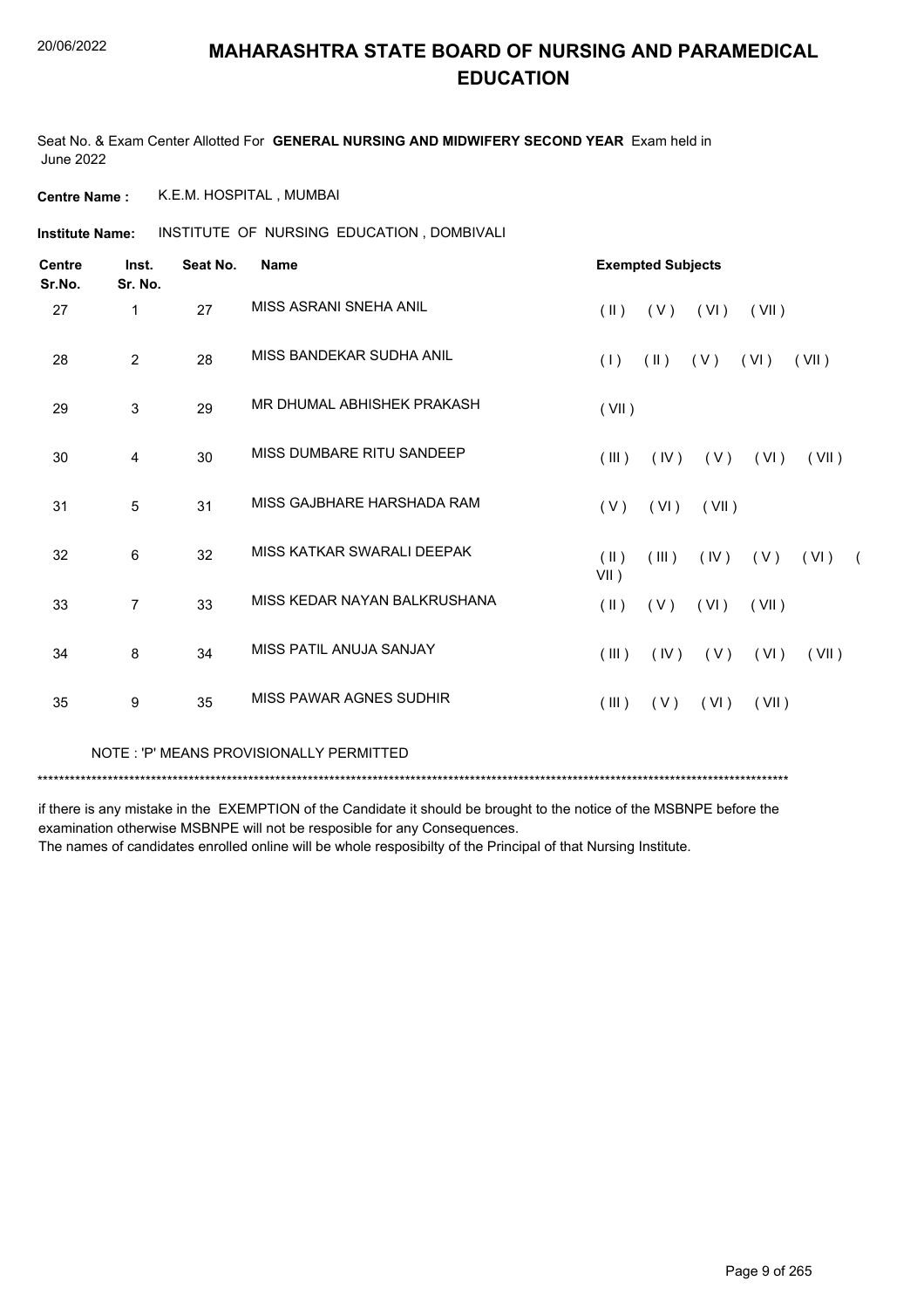Seat No. & Exam Center Allotted For **GENERAL NURSING AND MIDWIFERY SECOND YEAR** Exam held in June 2022

**Centre Name :** K.E.M. HOSPITAL , MUMBAI

YERALA MEDICAL TRUST RESEARCH CENTRE, SCHOOL OF NURSING , KHARGHAR **Institute Name:**

| <b>Centre</b><br>Sr.No. | Inst.<br>Sr. No. | Seat No. | <b>Name</b>                     |                                | <b>Exempted Subjects</b> |       |       |       |                |  |  |
|-------------------------|------------------|----------|---------------------------------|--------------------------------|--------------------------|-------|-------|-------|----------------|--|--|
| 36                      | 1                | 36       | MR CHAULKAR PRANAY DATTA        | (III)                          | (V)                      | (VI)  | (VII) |       |                |  |  |
| 37                      | $\overline{2}$   | 37       | MISS GAUD JANKI RAJENDRAPRASAD  | (1)<br>$VII$ )                 | (11)                     | (III) | (V)   | (VI)  | $\left($       |  |  |
| 38                      | 3                | 38       | MISS GAVIT KARISHMA TIJYA       | (1)<br>$VII$ )                 | $(\parallel)$            | (III) | (V)   | (VI)  | $\overline{ }$ |  |  |
| 39                      | $\overline{4}$   | 39       | MISS GAWAI KIRAN DADARAO        | (1)<br>$VII$ )                 | $($ II $)$               | (III) | (V)   | (VI)  | $\left($       |  |  |
| 40                      | $\overline{5}$   | 40       | MR JUIKAR VANDAN PADMAKAR       | (V)                            | (VI)                     | (VII) |       |       |                |  |  |
| 41                      | 6                | 41       | MISS PATEKAR SARITA UDDHAV      | $($ II $)$<br>VII)             | (III)                    | (IV)  | (V)   | (VI)  | $\sqrt{2}$     |  |  |
| 42                      | $\overline{7}$   | 42       | MISS PATIL NIKITA DAMODAR       | $($ II $)$<br>$VII$ )          | (III)                    | (IV)  | (V)   | (VI)  | $\sqrt{2}$     |  |  |
| 43                      | 8                | 43       | MISS PAWAR TEJASWINI DWARKANATH | $($ II $)$                     | (IV)                     | (V)   | (VI)  | (VII) |                |  |  |
| 44                      | 9                | 44       | MR SHANWAR PRANIT MYCHAEL       | $($ $\parallel$ $)$<br>$VII$ ) | (III)                    | (IV)  | (V)   | (VI)  | $\sqrt{2}$     |  |  |
| 45                      | 10               | 45       | MISS YADAV GAURI SHIVNATH       | $($ II $)$<br>$VII$ )          | (III)                    | (IV)  | (V)   | (VI)  | $\sqrt{2}$     |  |  |
| 46                      | 11               | 46       | MISS YADAV PUJA MOTILAL         | $($ II $)$<br>$VII$ )          | (III)                    | (IV)  | (V)   | (VI)  | $\sqrt{2}$     |  |  |
| 47                      | 12               | 47       | MISS ZAWARE JYOTSNA TUKARAM     | $($ II $)$                     | (IV)                     | (V)   | (VI)  | (VII) |                |  |  |

#### NOTE : 'P' MEANS PROVISIONALLY PERMITTED

\*\*\*\*\*\*\*\*\*\*\*\*\*\*\*\*\*\*\*\*\*\*\*\*\*\*\*\*\*\*\*\*\*\*\*\*\*\*\*\*\*\*\*\*\*\*\*\*\*\*\*\*\*\*\*\*\*\*\*\*\*\*\*\*\*\*\*\*\*\*\*\*\*\*\*\*\*\*\*\*\*\*\*\*\*\*\*\*\*\*\*\*\*\*\*\*\*\*\*\*\*\*\*\*\*\*\*\*\*\*\*\*\*\*\*\*\*\*\*\*\*\*\*\*\*\*\*\*\*\*\*\*\*\*\*\*\*\*\*

if there is any mistake in the EXEMPTION of the Candidate it should be brought to the notice of the MSBNPE before the examination otherwise MSBNPE will not be resposible for any Consequences.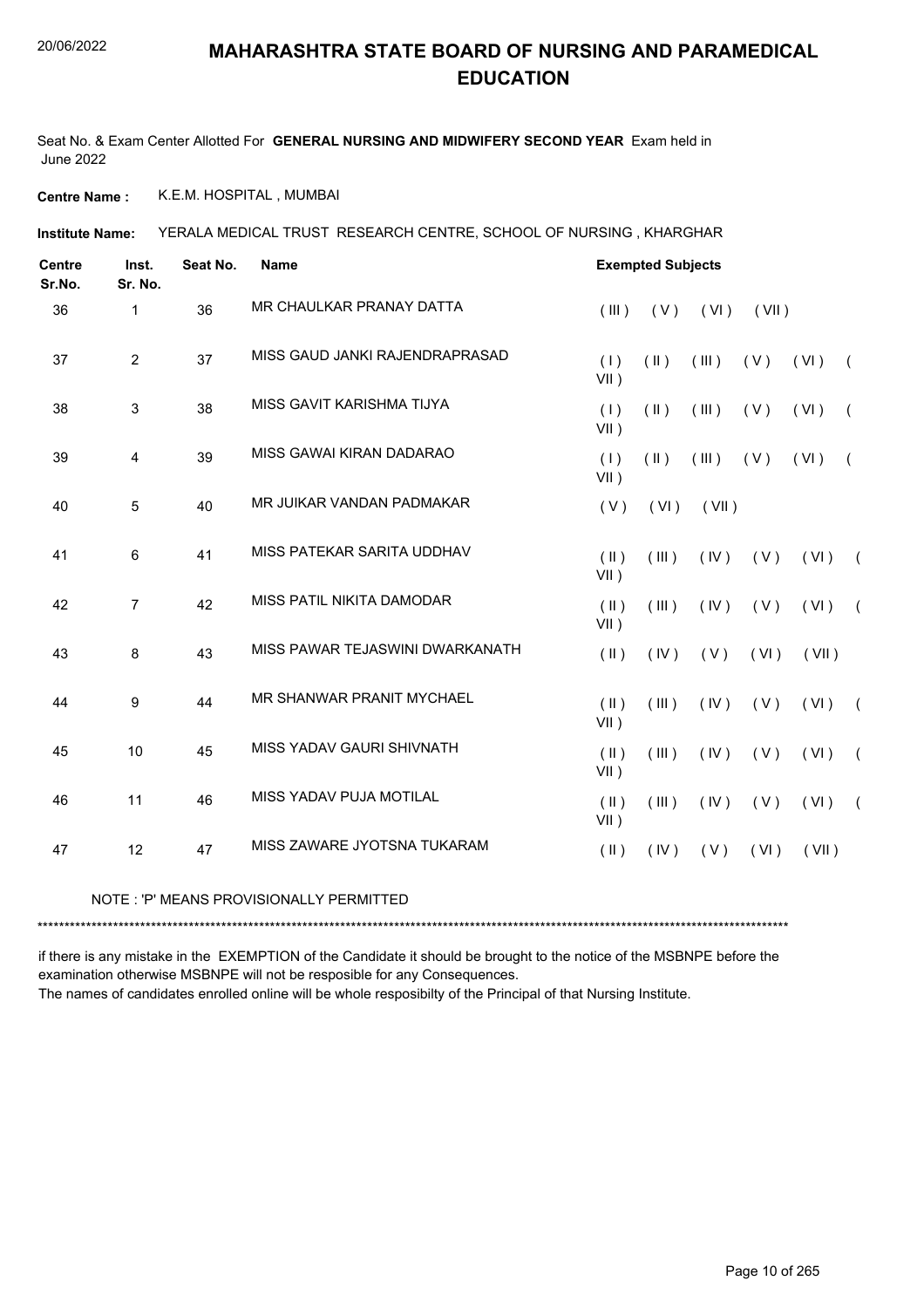Seat No. & Exam Center Allotted For GENERAL NURSING AND MIDWIFERY SECOND YEAR Exam held in **June 2022** 

K.E.M. HOSPITAL, MUMBAI **Centre Name:** 

DR. D. Y. PATIL INSTITUTE OF NURSING EDUCATION, NAVI MUMBAI **Institute Name:** 

| <b>Centre</b><br>Sr.No. | Inst.<br>Sr. No. | Seat No. | Name                       | <b>Exempted Subjects</b> |             |      |       |        |  |  |  |  |
|-------------------------|------------------|----------|----------------------------|--------------------------|-------------|------|-------|--------|--|--|--|--|
| 48                      |                  | 48       | MR MORE PRASHANT SHIVAJI   | Π)<br>VII i              | $($ III $)$ | (IV) | (V)   | ( VI ) |  |  |  |  |
| 49                      | 2                | 49       | MR SONAWANE PRITAM DEVIDAS | $\mathbb{H}$ )           | (V)         | (VI) | (VII) |        |  |  |  |  |

### NOTE: 'P' MEANS PROVISIONALLY PERMITTED

if there is any mistake in the EXEMPTION of the Candidate it should be brought to the notice of the MSBNPE before the examination otherwise MSBNPE will not be resposible for any Consequences. The names of candidates enrolled online will be whole resposibilty of the Principal of that Nursing Institute.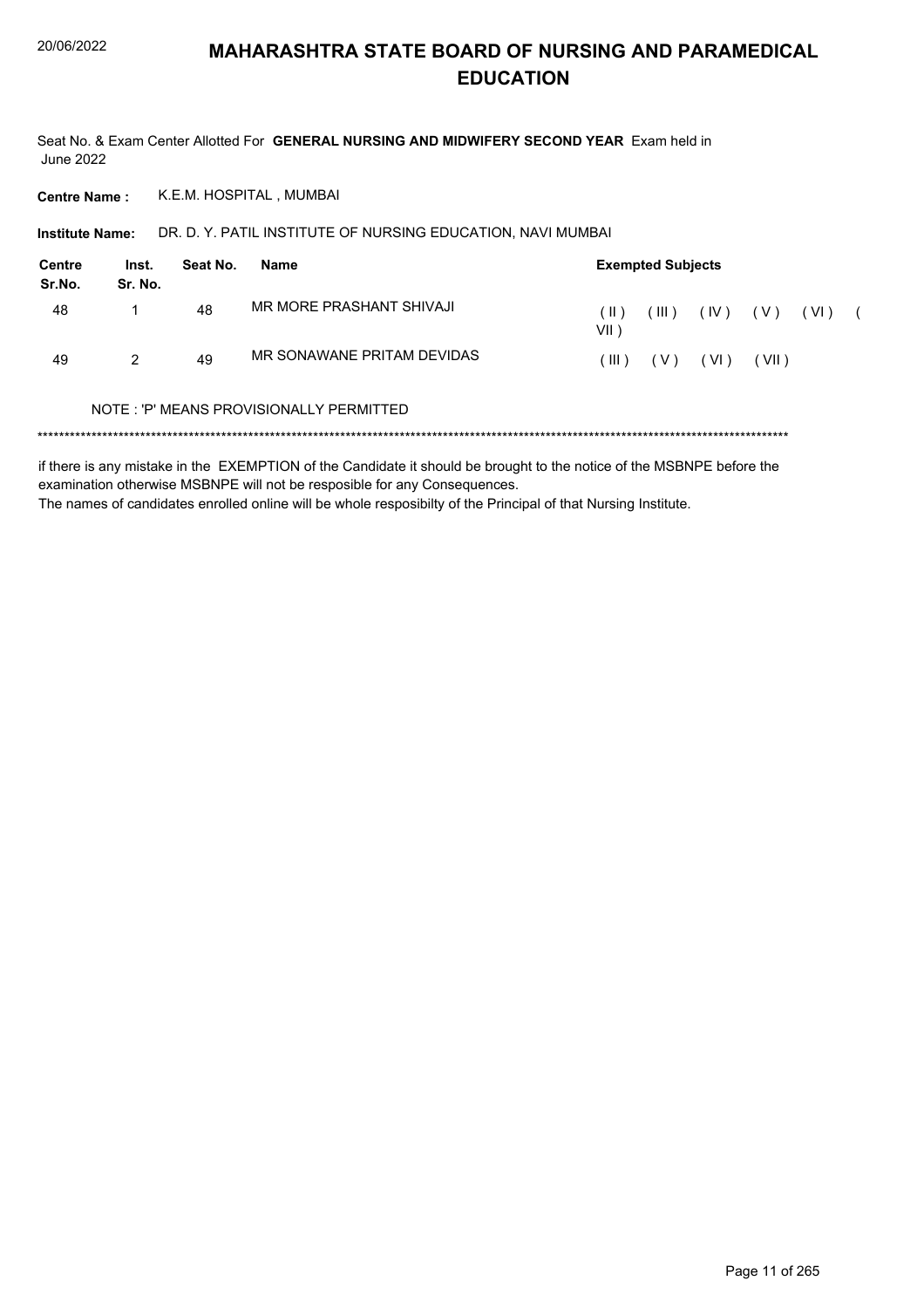Seat No. & Exam Center Allotted For **GENERAL NURSING AND MIDWIFERY SECOND YEAR** Exam held in June 2022

**Centre Name :** K.E.M. HOSPITAL , MUMBAI

Institute Name: NAVJEEVAN SCHOOL OF NURSING, SHAHAPUR, THANE

| <b>Centre</b><br>Sr.No. | Inst.<br>Sr. No. | Seat No. | <b>Name</b>                             |                         | <b>Exempted Subjects</b> |       |      |       |            |  |  |  |
|-------------------------|------------------|----------|-----------------------------------------|-------------------------|--------------------------|-------|------|-------|------------|--|--|--|
| 50                      | 1                | 50       | MISS JADHAV ARCHANA VILAS               | (1)<br>$VII$ )          | $(\parallel \parallel)$  | (IV)  | (V)  | (VI)  |            |  |  |  |
| 51                      | $\overline{2}$   | 51       | MISS JADHAV POOJA PANDURANG             | (II)<br>$VII$ )         | (III)                    | (IV)  | (V)  | (VI)  | $\sqrt{2}$ |  |  |  |
| 52                      | 3                | 52       | MISS JADHAV PRANALI RAVINDRA            | $(\parallel \parallel)$ | (IV)                     | (V)   | (VI) | (VII) |            |  |  |  |
| 53                      | 4                | 53       | MISS MORE POOJA SANDIP                  | $(\parallel)$           | (IV)                     | (V)   | (VI) | (VII) |            |  |  |  |
| 54                      | 5                | 54       | MR PUJARI SACHIN HARI                   | (1)<br>$VII$ )          | (11)                     | (IV)  | (V)  | (VI)  |            |  |  |  |
| 55                      | 6                | 55       | MISS VALAVI KUPUNAM DAMU                | (V)                     | (VI)                     | (VII) |      |       |            |  |  |  |
| 56                      | $\overline{7}$   | 56       | MISS WAGHMARE MINAKSHI POPAT            | $(\parallel \parallel)$ | (IV)                     | (V)   | (VI) | (VII) |            |  |  |  |
|                         |                  |          | NOTE: 'P' MEANS PROVISIONALLY PERMITTED |                         |                          |       |      |       |            |  |  |  |

\*\*\*\*\*\*\*\*\*\*\*\*\*\*\*\*\*\*\*\*\*\*\*\*\*\*\*\*\*\*\*\*\*\*\*\*\*\*\*\*\*\*\*\*\*\*\*\*\*\*\*\*\*\*\*\*\*\*\*\*\*\*\*\*\*\*\*\*\*\*\*\*\*\*\*\*\*\*\*\*\*\*\*\*\*\*\*\*\*\*\*\*\*\*\*\*\*\*\*\*\*\*\*\*\*\*\*\*\*\*\*\*\*\*\*\*\*\*\*\*\*\*\*\*\*\*\*\*\*\*\*\*\*\*\*\*\*\*\*

if there is any mistake in the EXEMPTION of the Candidate it should be brought to the notice of the MSBNPE before the examination otherwise MSBNPE will not be resposible for any Consequences.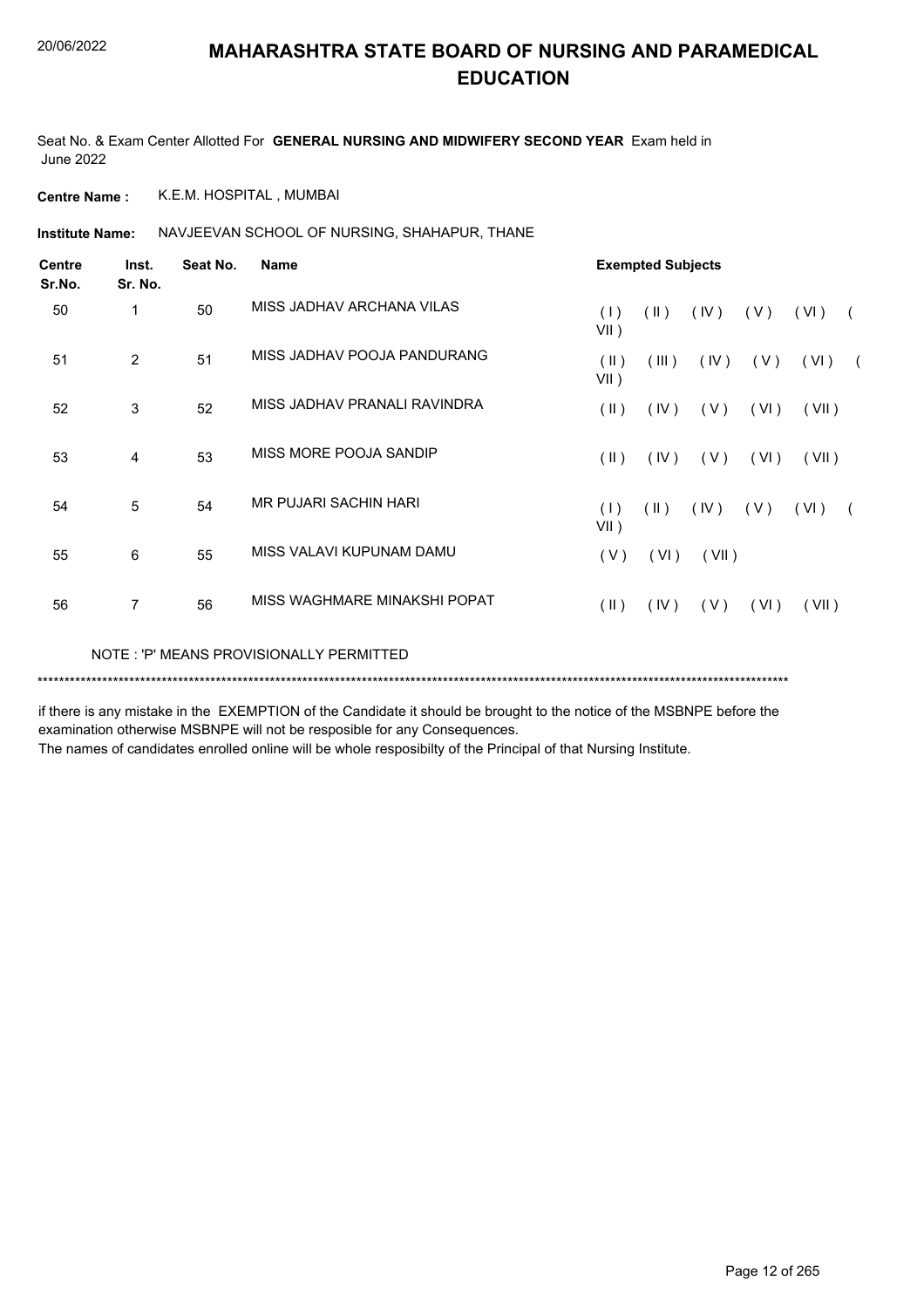Seat No. & Exam Center Allotted For **GENERAL NURSING AND MIDWIFERY SECOND YEAR** Exam held in June 2022

**Centre Name :** K.E.M. HOSPITAL , MUMBAI

PRATIBHA SCHOOL OF NURSING, KOPERKHAIRANE, NAVI MUMBAI **Institute Name:**

| <b>Centre</b><br>Sr.No. | Inst.<br>Sr. No. | Seat No. | <b>Name</b>                             |                          | <b>Exempted Subjects</b> |       |      |       |            |
|-------------------------|------------------|----------|-----------------------------------------|--------------------------|--------------------------|-------|------|-------|------------|
| 57                      | 1                | 57       | MR GOND SAIRAJ BALU                     | (V)                      | (VI)                     | (VII) |      |       |            |
| 58                      | $\overline{2}$   | 58       | MISS HIWARALE MADHURI SIDDHARTH         | $(\parallel)$<br>$VII$ ) | (III)                    | (IV)  | (V)  | (VI)  | $\sqrt{2}$ |
| 59                      | 3                | 59       | MISS JADHAV AMRUTA SUDHAKAR             | $(\parallel)$<br>$VII$ ) | (III)                    | (IV)  | (V)  | (VI)  | $\sqrt{2}$ |
| 60                      | 4                | 60       | MISS KANOJIYA SANGEETA RAMBHAVAN        | $($ II $)$<br>$VII$ )    | (III)                    | (IV)  | (V)  | (VI)  | $\sqrt{2}$ |
| 61                      | 5                | 61       | MISS MOKAL SNEHA VIJAY                  | $($ II $)$<br>$VII$ )    | (III)                    | (IV)  | (V)  | (VI)  | $\sqrt{2}$ |
| 62                      | 6                | 62       | MISS PATIL JIDNYASA BHARAT              | (II)<br>$VII$ )          | (III)                    | (IV)  | (V)  | (VI)  | $\sqrt{2}$ |
| 63                      | $\overline{7}$   | 63       | MISS SINGH MERCELINRONIKA EDWARD        | $(\parallel)$            | (III)                    | (V)   | (VI) | (VII) |            |
| 64                      | 8                | 64       | MISS THAKARE ARCHANA ASHOK              | $(\parallel)$<br>VII)    | (III)                    | (IV)  | (V)  | (VI)  | $\sqrt{2}$ |
|                         |                  |          | NOTE: 'P' MEANS PROVISIONALLY PERMITTED |                          |                          |       |      |       |            |

\*\*\*\*\*\*\*\*\*\*\*\*\*\*\*\*\*\*\*\*\*\*\*\*\*\*\*\*\*\*\*\*\*\*\*\*\*\*\*\*\*\*\*\*\*\*\*\*\*\*\*\*\*\*\*\*\*\*\*\*\*\*\*\*\*\*\*\*\*\*\*\*\*\*\*\*\*\*\*\*\*\*\*\*\*\*\*\*\*\*\*\*\*\*\*\*\*\*\*\*\*\*\*\*\*\*\*\*\*\*\*\*\*\*\*\*\*\*\*\*\*\*\*\*\*\*\*\*\*\*\*\*\*\*\*\*\*\*\*

if there is any mistake in the EXEMPTION of the Candidate it should be brought to the notice of the MSBNPE before the examination otherwise MSBNPE will not be resposible for any Consequences.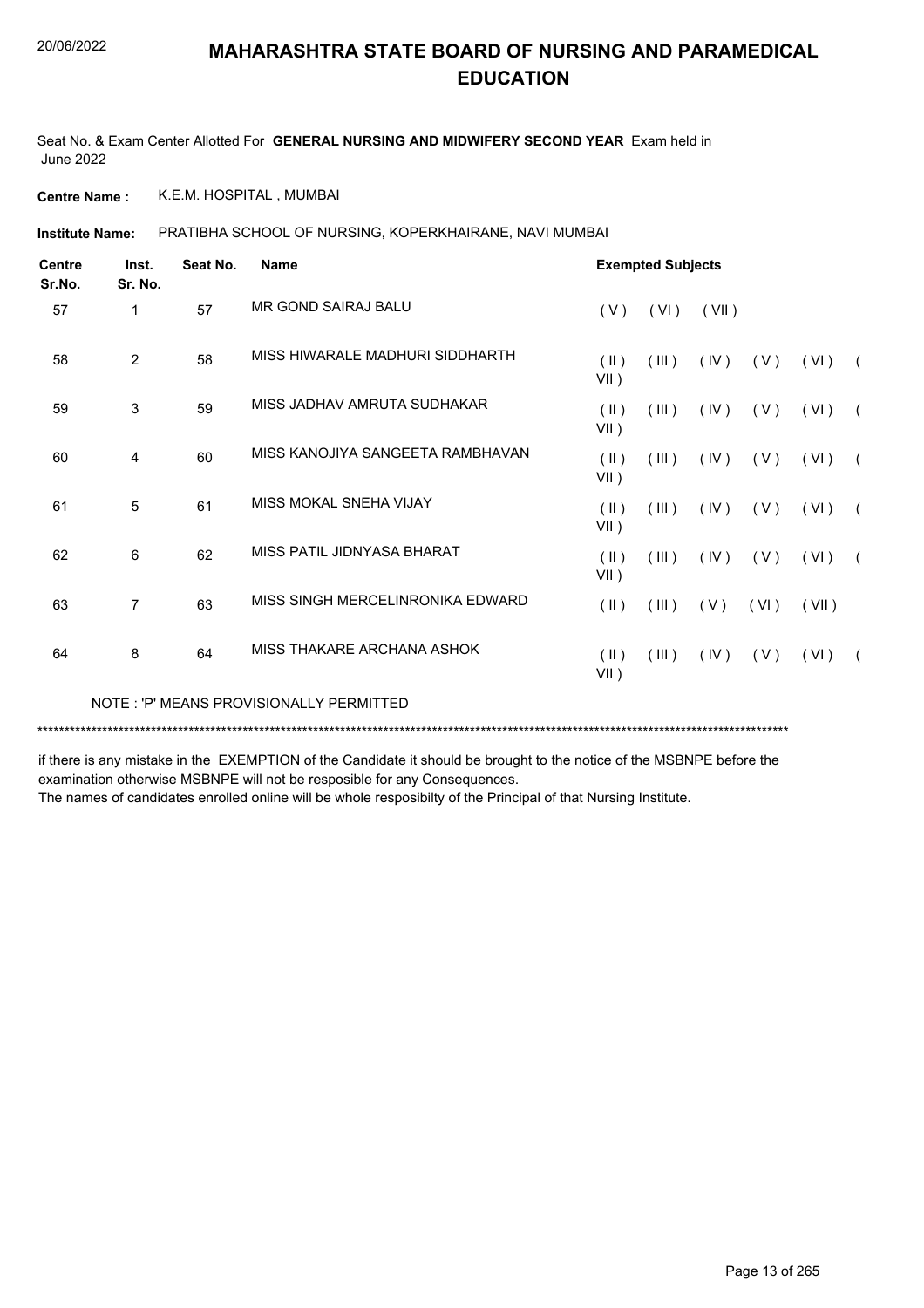Seat No. & Exam Center Allotted For **GENERAL NURSING AND MIDWIFERY SECOND YEAR** Exam held in June 2022

**Centre Name :** K.E.M. HOSPITAL , MUMBAI

JAYRAMSETH CHAUDHARI INSTITUTE OF NURSING EDUCATION PARAMEDICAL SCIENCE, MURBAD, THANE **Institute Name:**

| <b>Centre</b><br>Sr.No. | Inst.<br>Sr. No. | Seat No. | <b>Name</b>                             | <b>Exempted Subjects</b>                                             |
|-------------------------|------------------|----------|-----------------------------------------|----------------------------------------------------------------------|
| 65                      | $\mathbf 1$      | 65       | MISS AGIVALE PRAGATI PARSHURAM          | (III)<br>(IV)<br>(V)<br>(  )<br>$(VI)$ (<br>$VII$ )                  |
| 66                      | $\overline{2}$   | 66       | MISS BHOIR ANITA SURESH                 | (III)<br>(IV)<br>(V)<br>(VI)<br>(VII)                                |
| 67                      | 3                | 67       | MISS GADAG RANJANA BABU                 | (1)<br>$(\parallel)$<br>(IV)<br>(V)<br>(VI)<br>$\sqrt{2}$<br>$VII$ ) |
| 68                      | 4                | 68       | MISS JAGTAP VARSHA GANESH               | (V)<br>(VI)<br>(VII)                                                 |
| 69                      | 5                | 69       | MISS KANTELA VARSHA SUBHASH             | $(\parallel \parallel)$<br>(IV)<br>(V)<br>(VI)<br>(VII)              |
| 70                      | 6                | 70       | MISS KATWARA SHITAL GAJANAN             | (V)<br>(VI)<br>(VII)                                                 |
| 71                      | $\overline{7}$   | 71       | MISS KHUTADE PINKY VASANT               | (IV)<br>(V)<br>(VI)<br>(VII)                                         |
| 72                      | 8                | 72       | MISS LADAKE VAISHALI SAKHARAM           | (1)<br>(11)<br>(IV)<br>(V)<br>(VI)<br>$\left($<br>$VII$ )            |
| 73                      | $\boldsymbol{9}$ | 73       | MISS PARAD SUJATA BENDU                 | (1)<br>(III)<br>(VI)<br>(IV)<br>(V)<br>$\sqrt{2}$<br>$VII$ )         |
| 74                      | 10               | 74       | MISS PAWAR BHARTI GABBAR                | (VI)<br>$(\parallel)$<br>(IV)<br>(V)<br>(VII)                        |
| 75                      | 11               | 75       | MISS THORAT SHITAL VINOD                | (IV)<br>(V)<br>(VI)<br>(VII)                                         |
|                         |                  |          | NOTE: 'P' MEANS PROVISIONALLY PERMITTED |                                                                      |

\*\*\*\*\*\*\*\*\*\*\*\*\*\*\*\*\*\*\*\*\*\*\*\*\*\*\*\*\*\*\*\*\*\*\*\*\*\*\*\*\*\*\*\*\*\*\*\*\*\*\*\*\*\*\*\*\*\*\*\*\*\*\*\*\*\*\*\*\*\*\*\*\*\*\*\*\*\*\*\*\*\*\*\*\*\*\*\*\*\*\*\*\*\*\*\*\*\*\*\*\*\*\*\*\*\*\*\*\*\*\*\*\*\*\*\*\*\*\*\*\*\*\*\*\*\*\*\*\*\*\*\*\*\*\*\*\*\*\*

if there is any mistake in the EXEMPTION of the Candidate it should be brought to the notice of the MSBNPE before the examination otherwise MSBNPE will not be resposible for any Consequences.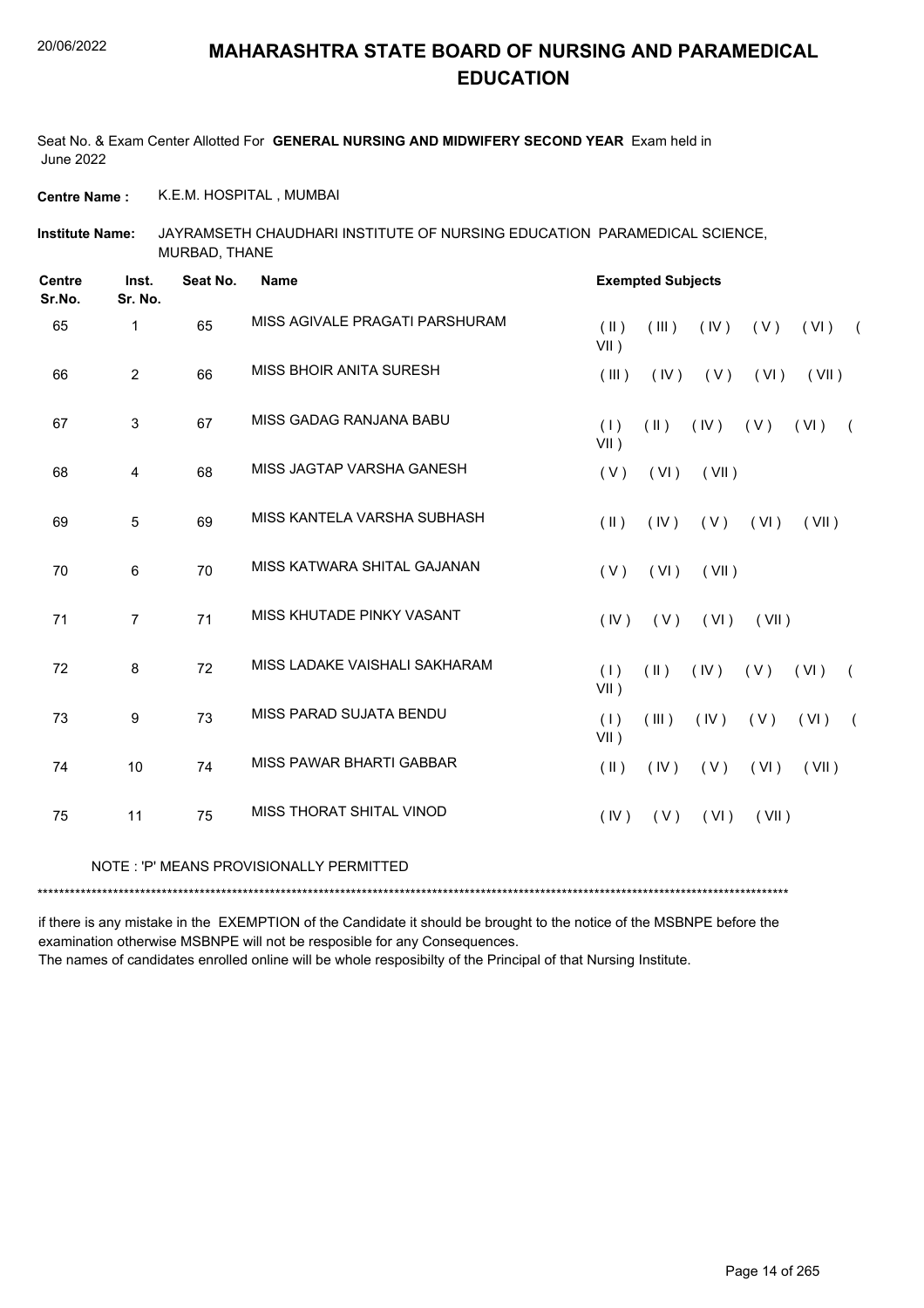Seat No. & Exam Center Allotted For GENERAL NURSING AND MIDWIFERY SECOND YEAR Exam held in **June 2022** 

**Centre Name: GENERAL HOSPITAL, Nasik** 

Institute Name: GENERAL HOSPITAL, NASIK

| Centre<br>Sr.No. | Inst.<br>Sr. No. | Seat No. | Name                                                    |                      | <b>Exempted Subjects</b> |       |        |        |  |
|------------------|------------------|----------|---------------------------------------------------------|----------------------|--------------------------|-------|--------|--------|--|
| 76               | 1                | 76       | SMT GAIKWAD GAYATRI TUSHAR<br>(NEE PATIL GAYATRI VILAS) | $( \   )$<br>$VII$ ) | $(\parallel)$            | (III) | ( V )  | ( VI ) |  |
| 77               | $\mathcal{P}$    | 77       | MISS SHINDE JAYSHRI NAGO                                | H)                   | ( V )                    | (VI)  | (VII)  |        |  |
| 78               | 3                | 78       | MISS SHINDE PRARTHANA SUBHASH                           | Ή)                   | $^{\prime}$ III ).       | ( V ) | ( VI ) | (VII)  |  |
|                  |                  |          | NOTE: 'P' MEANS PROVISIONALLY PERMITTED                 |                      |                          |       |        |        |  |
|                  |                  |          |                                                         |                      |                          |       |        |        |  |

if there is any mistake in the EXEMPTION of the Candidate it should be brought to the notice of the MSBNPE before the examination otherwise MSBNPE will not be resposible for any Consequences. The names of candidates enrolled online will be whole resposibilty of the Principal of that Nursing Institute.

Page 15 of 265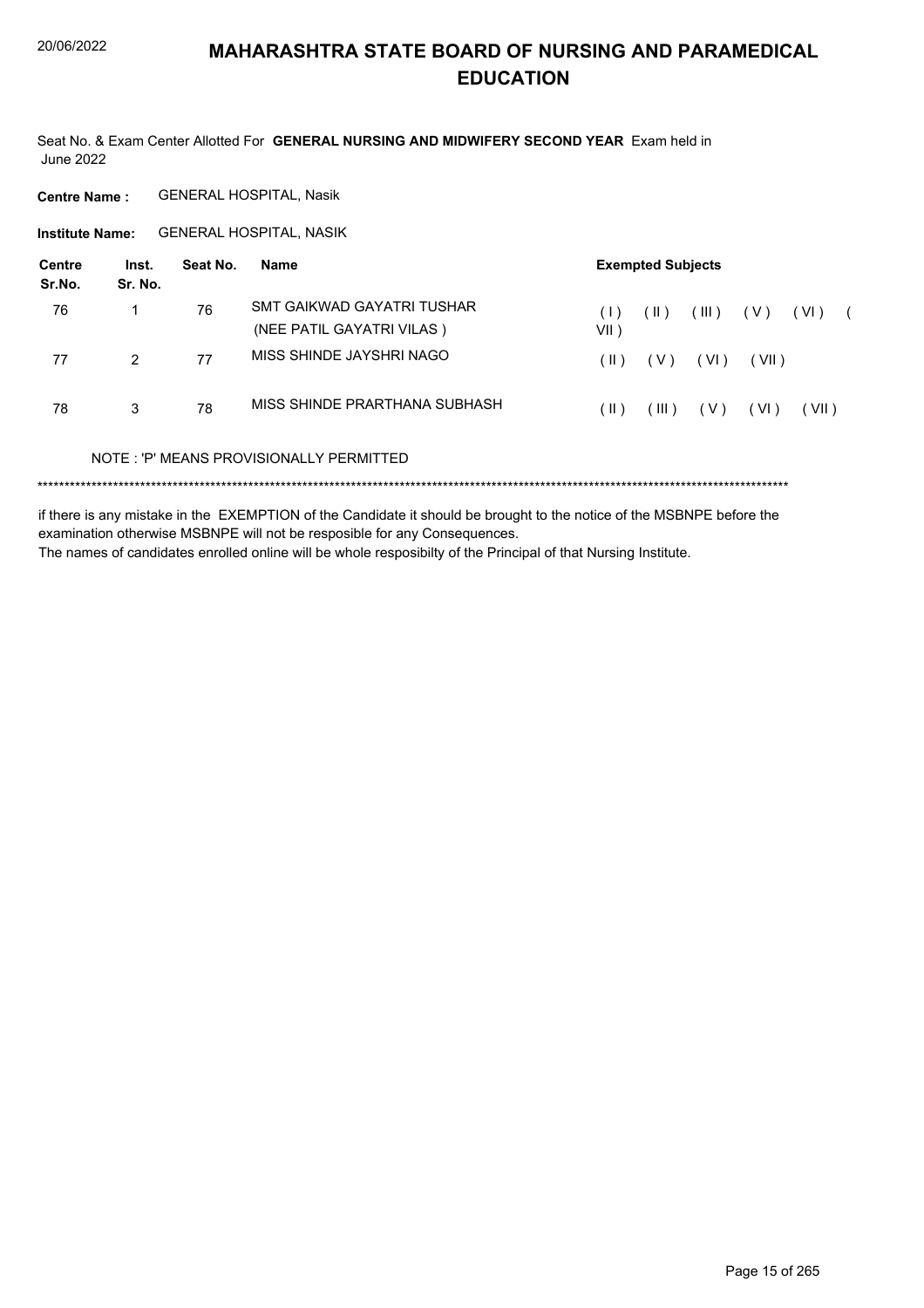Seat No. & Exam Center Allotted For GENERAL NURSING AND MIDWIFERY SECOND YEAR Exam held in **June 2022** 

**Centre Name: GENERAL HOSPITAL, Nasik** 

**GANPATRAO ADKE INE. NASIK Institute Name:** 

| Centre<br>Sr.No. | Inst.<br>Sr. No. | Seat No. | Name                                    |                 | <b>Exempted Subjects</b> |      |       |      |  |
|------------------|------------------|----------|-----------------------------------------|-----------------|--------------------------|------|-------|------|--|
| 79               |                  | 79       | MISS ALHAT ANUREKHA ARUN                | $( \parallel )$ | (V)                      | (VI) | (VII) |      |  |
| 80               | 2                | 80       | MISS DHANDE SEEMA DASHRATH              | ( II )<br>VII)  | (III)                    | (IV) | ( V ) | (VI) |  |
| 81               | 3                | 81       | MISS SALVE GAUTAMI JAYANTILAL           |                 |                          |      |       |      |  |
|                  |                  |          | NOTE: 'P' MEANS PROVISIONALLY PERMITTED |                 |                          |      |       |      |  |
|                  |                  |          |                                         |                 |                          |      |       |      |  |

if there is any mistake in the EXEMPTION of the Candidate it should be brought to the notice of the MSBNPE before the examination otherwise MSBNPE will not be resposible for any Consequences. The names of candidates enrolled online will be whole resposibilty of the Principal of that Nursing Institute.

Page 16 of 265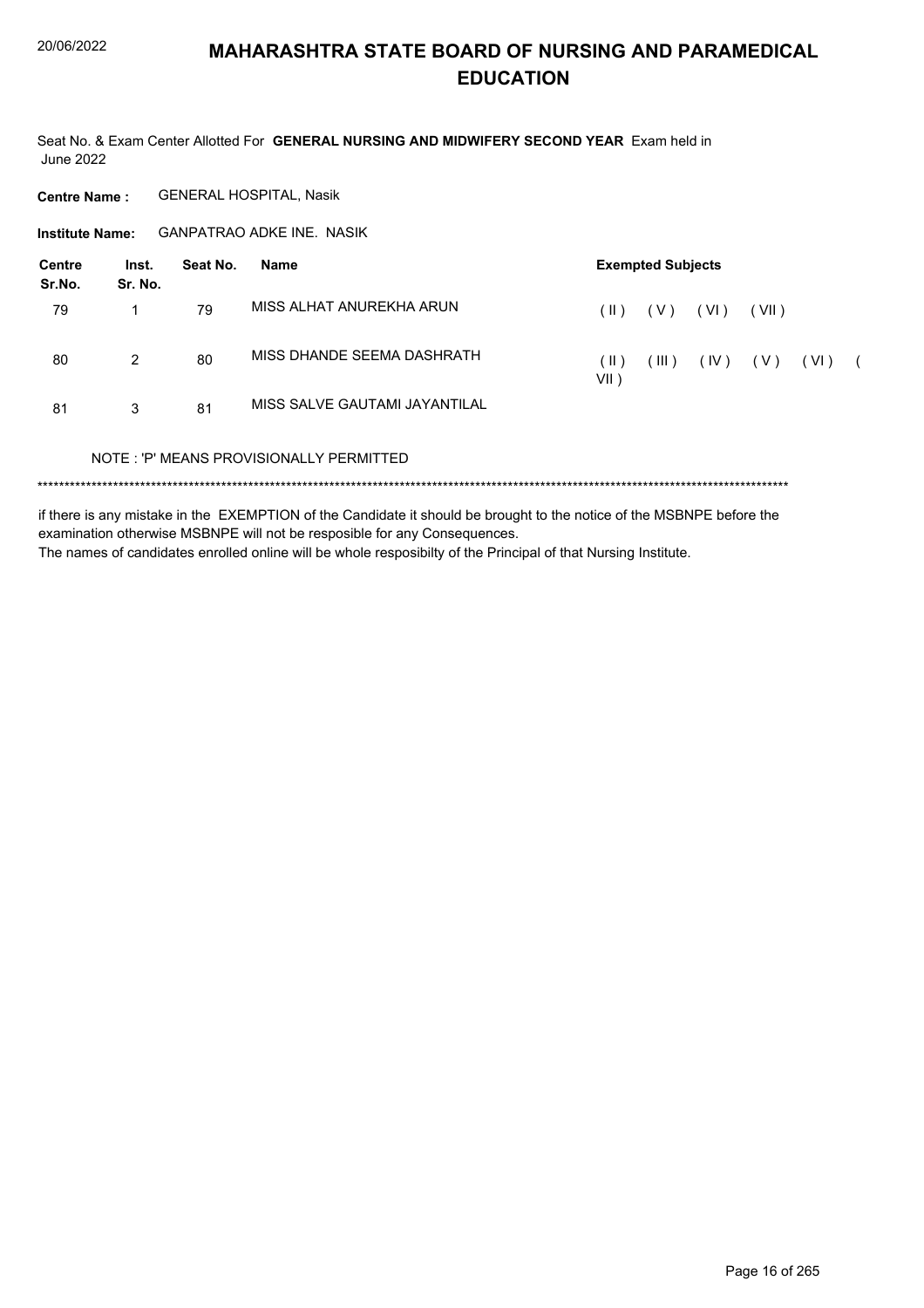Seat No. & Exam Center Allotted For **GENERAL NURSING AND MIDWIFERY SECOND YEAR** Exam held in June 2022

**Centre Name :** GENERAL HOSPITAL, Nasik

**Institute Name: ASSIK MEDICO TRAINING COLLEGE OF NURSING, NASIK** 

| <b>Centre</b><br>Sr.No. | Inst.<br>Sr. No. | Seat No. | <b>Name</b>                             |                       | <b>Exempted Subjects</b> |       |       |       |            |
|-------------------------|------------------|----------|-----------------------------------------|-----------------------|--------------------------|-------|-------|-------|------------|
| 82                      | 1                | 82       | MR BHARTI ANUP PADMAKAR                 | (V)                   | (VI)                     | (VII) |       |       |            |
| 83                      | $\overline{2}$   | 83       | MISS CHAURE PUSHPA GOKUL                | (1)<br>$VII$ )        | (III)                    | (IV)  | (V)   | (VI)  | $\sqrt{2}$ |
| 84                      | 3                | 84       | MISS GAVIT NILAM GANU                   | $($ II $)$<br>$VII$ ) | (III)                    | (IV)  | (V)   | (VI)  | $\sqrt{2}$ |
| 85                      | 4                | 85       | MISS GAVIT ANITA TAKYA                  | (1)<br>$VII$ )        | (III)                    | (IV)  | (V)   | (VI)  | $\sqrt{2}$ |
| 86                      | 5                | 86       | <b>MR GAVIT ROSHAN BAPU</b>             |                       |                          |       |       |       |            |
| 87                      | 6                | 87       | MISS GAVIT SHILA SUNIL                  | (  )<br>VII)          | (III)                    | (IV)  | ( V ) | (VI)  | $\sqrt{2}$ |
| 88                      | $\overline{7}$   | 88       | MISS GURODA ARUNA PRAKASH               | (1)<br>$VII$ )        | $(\parallel \parallel)$  | (IV)  | (V)   | (VI)  | $\sqrt{2}$ |
| 89                      | 8                | 89       | MISS NIMALA DARSHNA YASHWANT            | $(\parallel)$         | (IV)                     | (V)   | (VI)  | (VII) |            |
| 90                      | 9                | 90       | MISS TONGARE SHARDA DINKAR              | $($ II $)$<br>VII)    | (III)                    | (IV)  | (V)   | (VI)  | $\sqrt{2}$ |
|                         |                  |          | NOTE: 'P' MEANS PROVISIONALLY PERMITTED |                       |                          |       |       |       |            |

\*\*\*\*\*\*\*\*\*\*\*\*\*\*\*\*\*\*\*\*\*\*\*\*\*\*\*\*\*\*\*\*\*\*\*\*\*\*\*\*\*\*\*\*\*\*\*\*\*\*\*\*\*\*\*\*\*\*\*\*\*\*\*\*\*\*\*\*\*\*\*\*\*\*\*\*\*\*\*\*\*\*\*\*\*\*\*\*\*\*\*\*\*\*\*\*\*\*\*\*\*\*\*\*\*\*\*\*\*\*\*\*\*\*\*\*\*\*\*\*\*\*\*\*\*\*\*\*\*\*\*\*\*\*\*\*\*\*\*

if there is any mistake in the EXEMPTION of the Candidate it should be brought to the notice of the MSBNPE before the examination otherwise MSBNPE will not be resposible for any Consequences.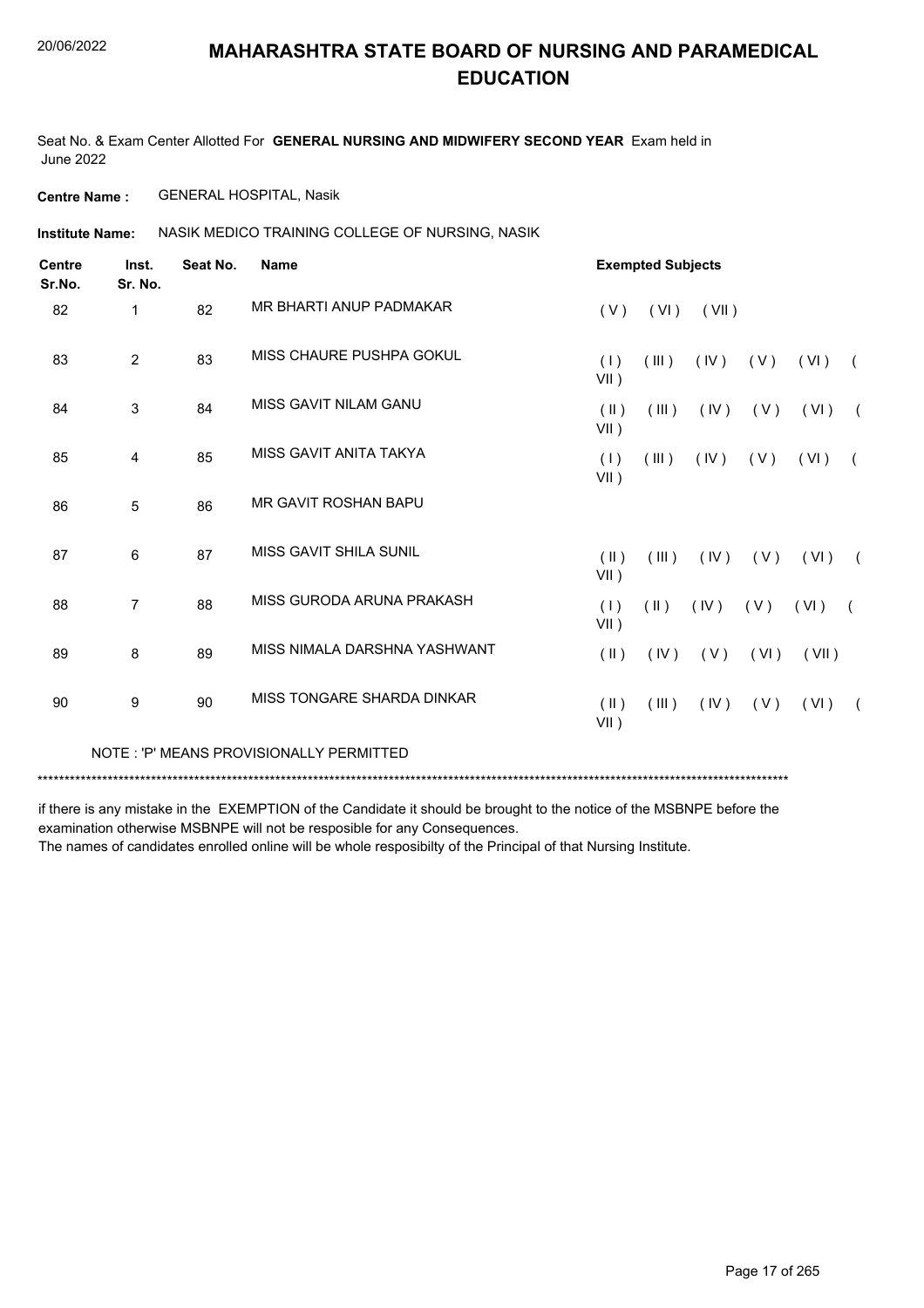Seat No. & Exam Center Allotted For GENERAL NURSING AND MIDWIFERY SECOND YEAR Exam held in June 2022

| <b>Centre Name:</b>    |                  |          | <b>GENERAL HOSPITAL, Nasik</b>          |                                                                       |
|------------------------|------------------|----------|-----------------------------------------|-----------------------------------------------------------------------|
| <b>Institute Name:</b> |                  |          | NAMCO SCHOOL OF NURSING, NASIK          |                                                                       |
| Centre<br>Sr.No.       | Inst.<br>Sr. No. | Seat No. | Name                                    | <b>Exempted Subjects</b>                                              |
| 91                     | 1                | 91       | MISS GAVIT MAHIMA RAJU                  |                                                                       |
| 92                     | 2                | 92       | MR TADVI SAGAR MANGESH                  | (III)<br>(1)<br>$(\parallel)$<br>(V)<br>(VI)<br>$\sqrt{2}$<br>$VII$ ) |
|                        |                  |          | NOTE: 'P' MEANS PROVISIONALLY PERMITTED |                                                                       |

if there is any mistake in the EXEMPTION of the Candidate it should be brought to the notice of the MSBNPE before the examination otherwise MSBNPE will not be resposible for any Consequences. The names of candidates enrolled online will be whole resposibilty of the Principal of that Nursing Institute.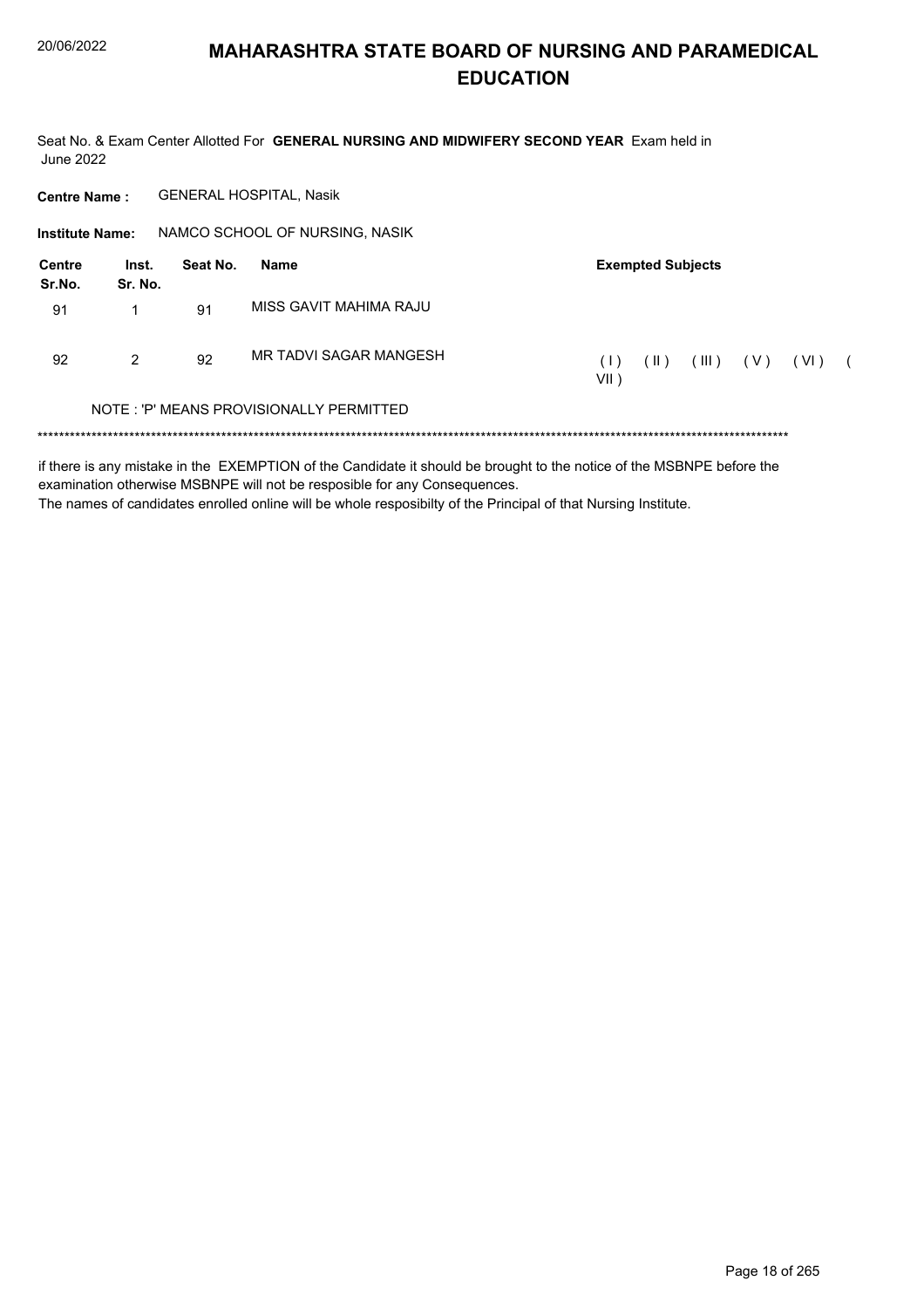Seat No. & Exam Center Allotted For **GENERAL NURSING AND MIDWIFERY SECOND YEAR** Exam held in June 2022

**Centre Name :** GENERAL HOSPITAL, Nasik

**Institute Name: ASSHIK NURSING SCHOOL, NASHIK** 

| <b>Centre</b><br>Sr.No. | Inst.<br>Sr. No. | Seat No. | <b>Name</b>                  |                | <b>Exempted Subjects</b> |            |       |       |            |
|-------------------------|------------------|----------|------------------------------|----------------|--------------------------|------------|-------|-------|------------|
| 93                      | $\mathbf{1}$     | 93       | MISS GAVIT NISHA SHANTU      | (1)<br>$VII$ ) | $($ III $)$              | (IV)       | (V)   | (VI)  | $\sqrt{2}$ |
| 94                      | $\overline{2}$   | 94       | MISS GAVIT JYOTI JATANSING   | (1)            | (IV)                     | (V)        | (VI)  | (VII) |            |
| 95                      | 3                | 95       | MISS GAVIT LUDHIYA DILIP     | (1)<br>$VII$ ) | (III)                    | $($ IV $)$ | (V)   | (VI)  | $\sqrt{2}$ |
| 96                      | 4                | 96       | MISS GAVIT JYOTSANA JITENDRA | (1)<br>$VII$ ) | (III)                    | (IV)       | ( V ) | (VI)  | $\sqrt{2}$ |
| 97                      | 5                | 97       | MISS GAVIT SHALVINA HIRALAL  | (IV)           |                          |            |       |       |            |
| 98                      | 6                | 98       | MISS GAVIT MONIKA KISHOR     | (IV)           | (V)                      | (VI)       | (VII) |       |            |
| 99                      | $\overline{7}$   | 99       | MISS KHARDE NIKITA RAGHUSING | (V)            | (VI)                     | (VII)      |       |       |            |
| 100                     | 8                | 100      | MISS PAWAR ANITA SURESH      | (1)            |                          |            |       |       |            |
| 101                     | 9                | 101      | MISS VALVI GAYATRI FULSING   | (IV)           | (V)                      | (VI)       | (VII) |       |            |
| 102                     | 10               | 102      | MISS VASAVE DIPIKA SUNIL     | (III)          | (IV)                     | ( V )      | (VI)  | (VII) |            |
|                         |                  |          |                              |                |                          |            |       |       |            |

#### NOTE : 'P' MEANS PROVISIONALLY PERMITTED

\*\*\*\*\*\*\*\*\*\*\*\*\*\*\*\*\*\*\*\*\*\*\*\*\*\*\*\*\*\*\*\*\*\*\*\*\*\*\*\*\*\*\*\*\*\*\*\*\*\*\*\*\*\*\*\*\*\*\*\*\*\*\*\*\*\*\*\*\*\*\*\*\*\*\*\*\*\*\*\*\*\*\*\*\*\*\*\*\*\*\*\*\*\*\*\*\*\*\*\*\*\*\*\*\*\*\*\*\*\*\*\*\*\*\*\*\*\*\*\*\*\*\*\*\*\*\*\*\*\*\*\*\*\*\*\*\*\*\*

if there is any mistake in the EXEMPTION of the Candidate it should be brought to the notice of the MSBNPE before the examination otherwise MSBNPE will not be resposible for any Consequences.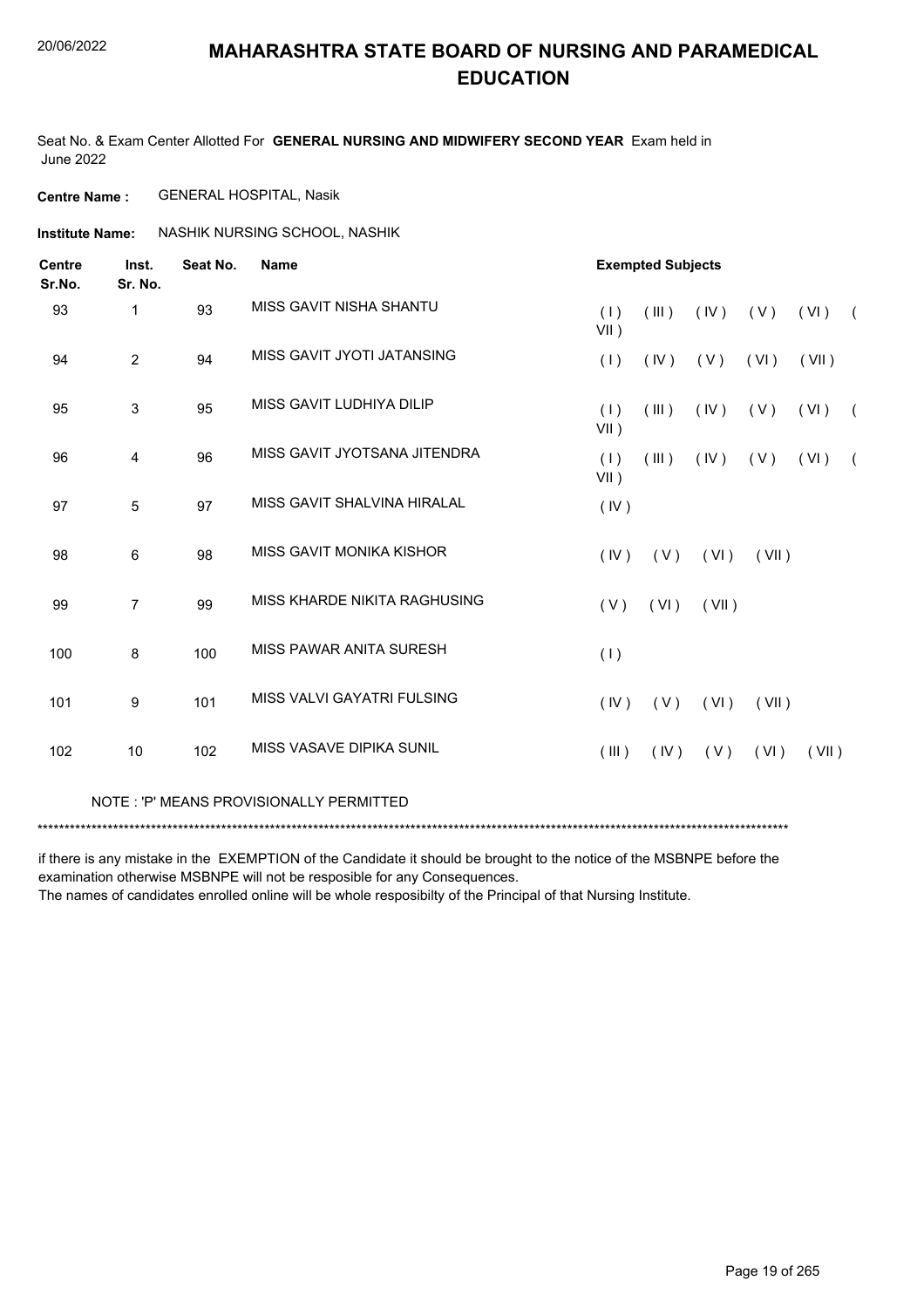Seat No. & Exam Center Allotted For GENERAL NURSING AND MIDWIFERY SECOND YEAR Exam held in **June 2022** 

**GENERAL HOSPITAL, Nasik Centre Name:** 

Institute Name: GOKHALE EDUCATION SOCIETY, SON, VIDYANAGAR, NASIK

| Centre<br>Sr.No. | Inst.<br>Sr. No. | Seat No. | Name                        | <b>Exempted Subjects</b> |
|------------------|------------------|----------|-----------------------------|--------------------------|
| 103              |                  | 103      | SMT SANAP SHOBHA BHIMRAJ    |                          |
|                  |                  |          | (NEE AVHAD SHOBHA DEEPAK)   |                          |
| 104              | 2                | 104      | MR SANAP ABHISHEK DATTATRAY |                          |

### NOTE: 'P' MEANS PROVISIONALLY PERMITTED

if there is any mistake in the EXEMPTION of the Candidate it should be brought to the notice of the MSBNPE before the examination otherwise MSBNPE will not be resposible for any Consequences. The names of candidates enrolled online will be whole resposibilty of the Principal of that Nursing Institute.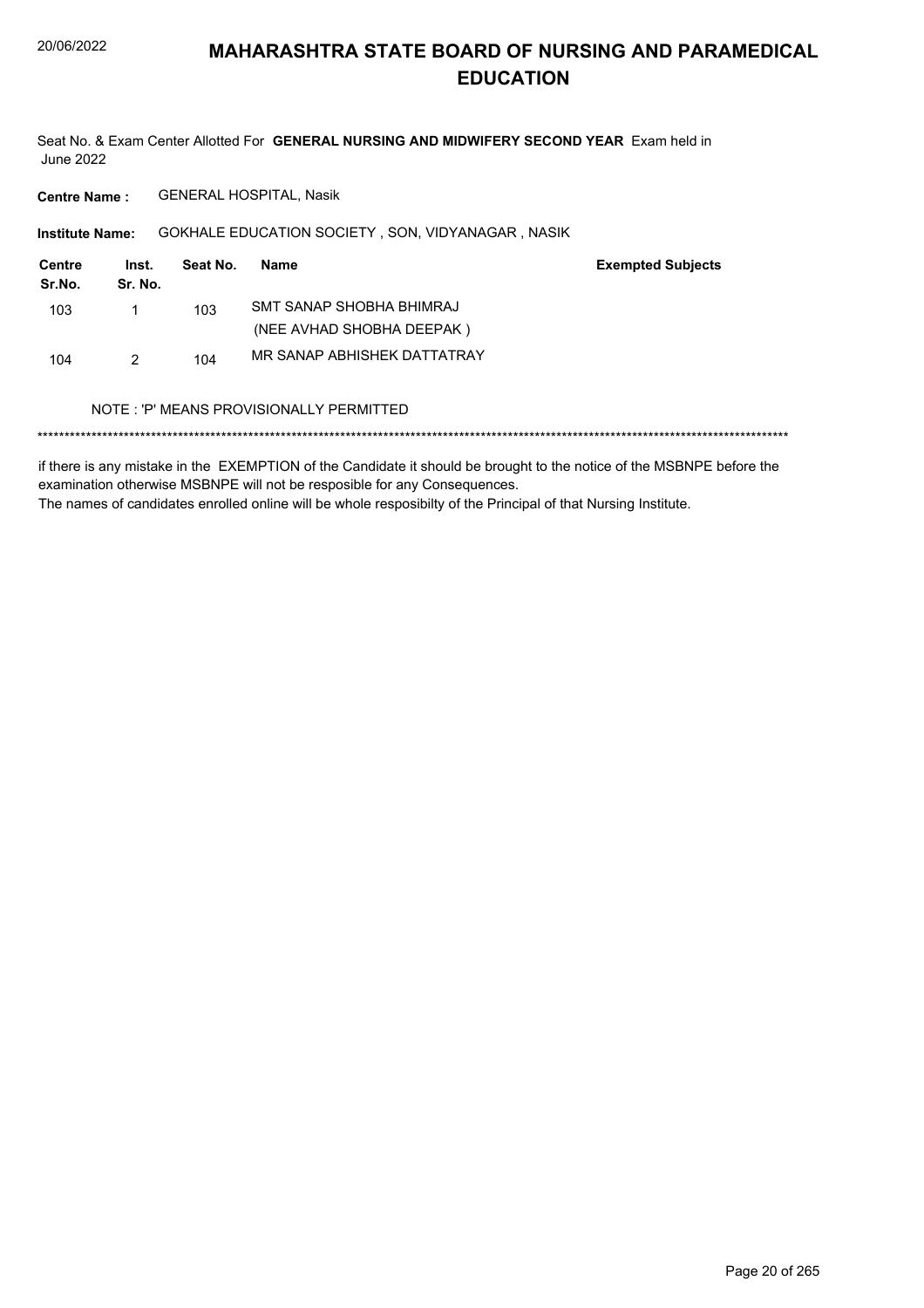Seat No. & Exam Center Allotted For GENERAL NURSING AND MIDWIFERY SECOND YEAR Exam held in **June 2022** 

**GENERAL HOSPITAL, Nasik Centre Name:** 

GLOBAL HEALTH CARE INSTITUTE, COLLEGE OF NURSING, NASHIK **Institute Name:** 

| Centre<br>Sr.No. | Inst.<br>Sr. No. | Seat No. | Name                                    |                | <b>Exempted Subjects</b> |      |       |       |  |
|------------------|------------------|----------|-----------------------------------------|----------------|--------------------------|------|-------|-------|--|
| 105              | 1                | 105      | MR GHODE PRATHMESH DAGA                 | ( II )         | (IV)                     | (V)  | (VI)  | (VII) |  |
| 106              | $\overline{2}$   | 106      | MISS NAIK SONALI RAJESH                 | (    )<br>VII) | (III)                    | (IV) | ( V ) | (VI)  |  |
| 107              | 3                | 107      | MR RATHOD RAHUL NAMDEO                  | $\vert$ III )  | ( V )                    | (VI) | (VII) |       |  |
|                  |                  |          | NOTE: 'P' MEANS PROVISIONALLY PERMITTED |                |                          |      |       |       |  |
|                  |                  |          |                                         |                |                          |      |       |       |  |

if there is any mistake in the EXEMPTION of the Candidate it should be brought to the notice of the MSBNPE before the examination otherwise MSBNPE will not be resposible for any Consequences.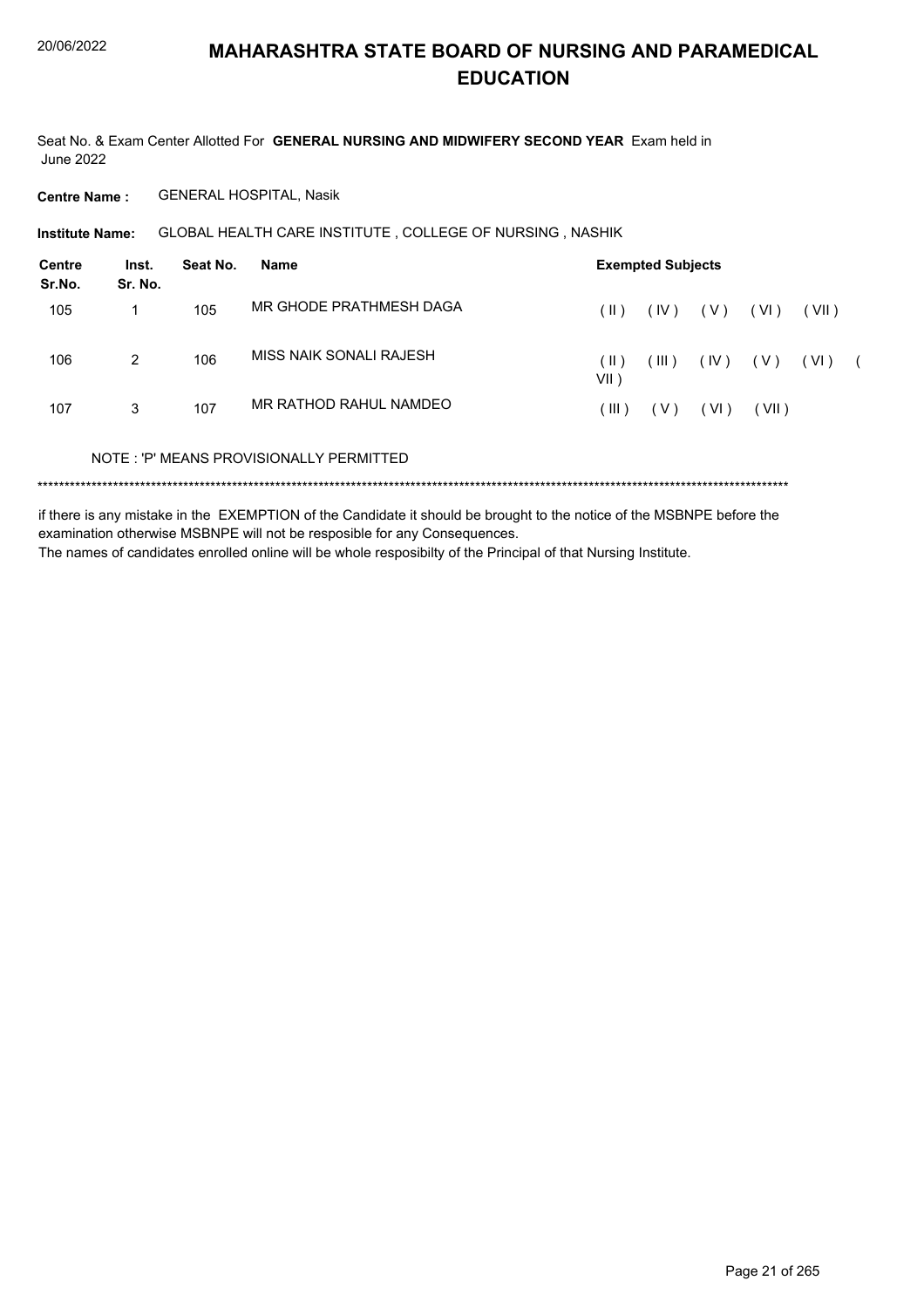Seat No. & Exam Center Allotted For GENERAL NURSING AND MIDWIFERY SECOND YEAR Exam held in **June 2022** 

**Centre Name: GENERAL HOSPITAL, Nasik** 

Institute Name: SAHYADRI SEVA SANSTHA, INSTITUTE OF NURSING, NASIK

| Centre<br>Sr.No. | Inst.<br>Sr. No. | Seat No. | Name                       |                | <b>Exempted Subjects</b> |       |        |        |  |
|------------------|------------------|----------|----------------------------|----------------|--------------------------|-------|--------|--------|--|
| 108              |                  | 108      | MISS PADVI ANUSAYA VIKRAM  | ( II )<br>VII) | $^{\prime}$ III ).       | (IV)  | ( V )  | ( VI ) |  |
| 109              | 2                | 109      | <b>MR VALVI YASH SUNIL</b> | ( II )         | $(\mathbb{H})$           | ( V ) | ( VI ) | (VII)  |  |
|                  | $\cdots$         |          |                            |                |                          |       |        |        |  |

### NOTE: 'P' MEANS PROVISIONALLY PERMITTED

if there is any mistake in the EXEMPTION of the Candidate it should be brought to the notice of the MSBNPE before the examination otherwise MSBNPE will not be resposible for any Consequences. The names of candidates enrolled online will be whole resposibilty of the Principal of that Nursing Institute.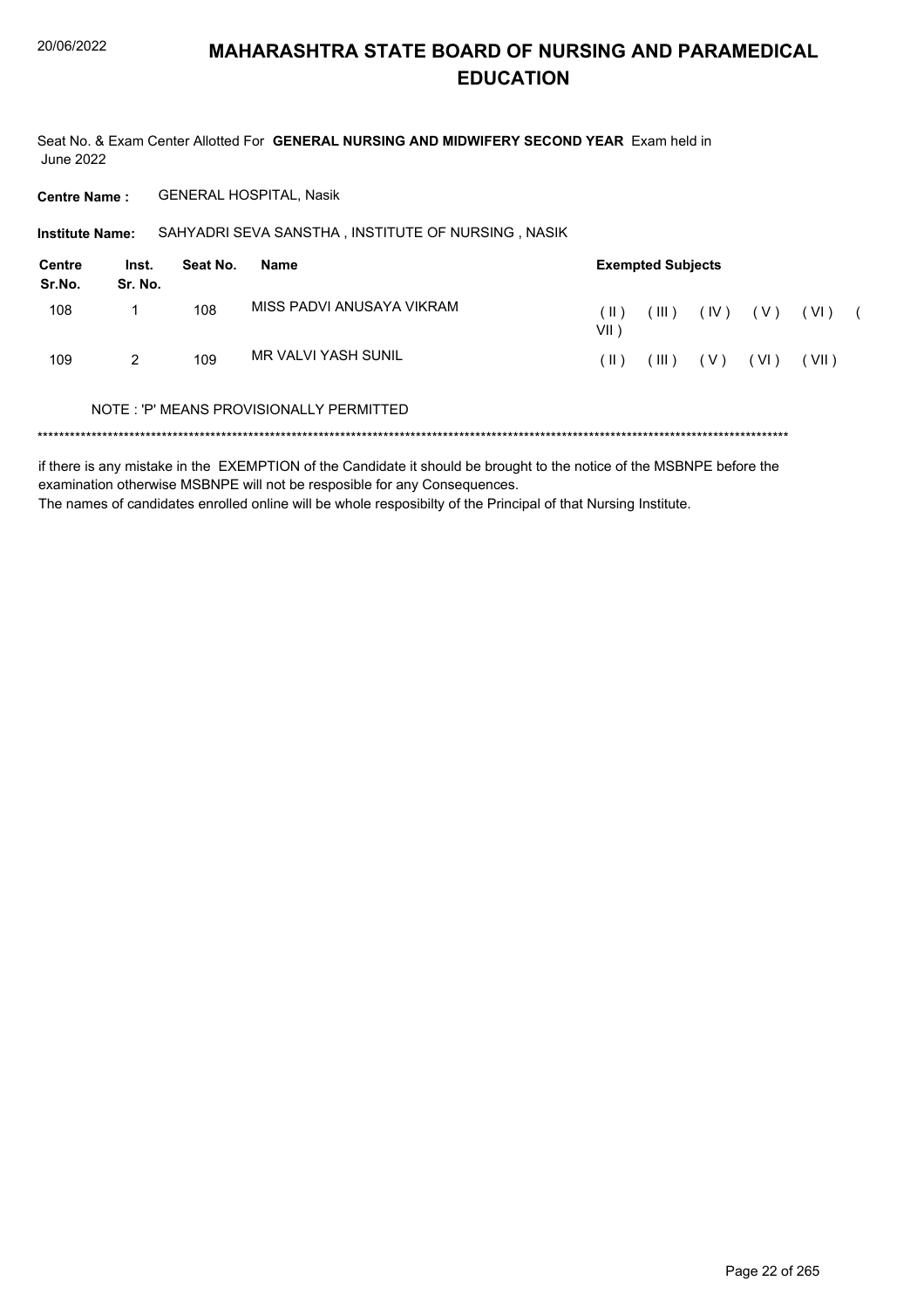Seat No. & Exam Center Allotted For **GENERAL NURSING AND MIDWIFERY SECOND YEAR** Exam held in June 2022

**Centre Name :** GENERAL HOSPITAL, Nasik

**Institute Name:** KALWAN NURSING SCHOOL, KALWAN, NASHIK

| <b>Centre</b><br>Sr.No. | Inst.<br>Sr. No. | Seat No. | <b>Name</b>                 |                       | <b>Exempted Subjects</b> |       |       |       |            |  |  |
|-------------------------|------------------|----------|-----------------------------|-----------------------|--------------------------|-------|-------|-------|------------|--|--|
| 110                     | 1                | 110      | MR CHAUDHARI ROSHAN HEMANT  | (II)<br>$VII$ )       | (III)                    | (IV)  | (V)   | (VI)  | $\sqrt{2}$ |  |  |
| 111                     | $\overline{2}$   | 111      | MR CHAVAN VISHAL GANGADHAR  | $($ II $)$<br>$VII$ ) | (III)                    | (IV)  | (V)   | (VI)  | $\sqrt{2}$ |  |  |
| 112                     | 3                | 112      | MR GAYKAWAD HEMANT RAJENDRA | (II)<br>$VII$ )       | (III)                    | (IV)  | (V)   | (VI)  | $\sqrt{2}$ |  |  |
| 113                     | 4                | 113      | MISS PAWAR PALLAVI RAJENDRA | (II)<br>$VII$ )       | (III)                    | (IV)  | (V)   | (VI)  | $\sqrt{2}$ |  |  |
| 114                     | 5                | 114      | MR SABALE SUDHIR ANAJI      | $(\parallel)$         | (V)                      | (VI)  | (VII) |       |            |  |  |
| 115                     | 6                | 115      | MISS THAKARE PAYAL RAJENDRA | $($ II $)$<br>$VII$ ) | (III)                    | (IV)  | (V)   | (VI)  | $\sqrt{2}$ |  |  |
| 116                     | 7                | 116      | MISS VALVI SUJITA AJAY      | (1)<br>$VII$ )        | $(\parallel \parallel)$  | (III) | (V)   | (VI)  |            |  |  |
| 117                     | 8                | 117      | MISS VALVI RANJANA ROHIDAS  | $($ II $)$            | (III)                    | (V)   | (VI)  | (VII) |            |  |  |

NOTE : 'P' MEANS PROVISIONALLY PERMITTED

\*\*\*\*\*\*\*\*\*\*\*\*\*\*\*\*\*\*\*\*\*\*\*\*\*\*\*\*\*\*\*\*\*\*\*\*\*\*\*\*\*\*\*\*\*\*\*\*\*\*\*\*\*\*\*\*\*\*\*\*\*\*\*\*\*\*\*\*\*\*\*\*\*\*\*\*\*\*\*\*\*\*\*\*\*\*\*\*\*\*\*\*\*\*\*\*\*\*\*\*\*\*\*\*\*\*\*\*\*\*\*\*\*\*\*\*\*\*\*\*\*\*\*\*\*\*\*\*\*\*\*\*\*\*\*\*\*\*\*

if there is any mistake in the EXEMPTION of the Candidate it should be brought to the notice of the MSBNPE before the examination otherwise MSBNPE will not be resposible for any Consequences.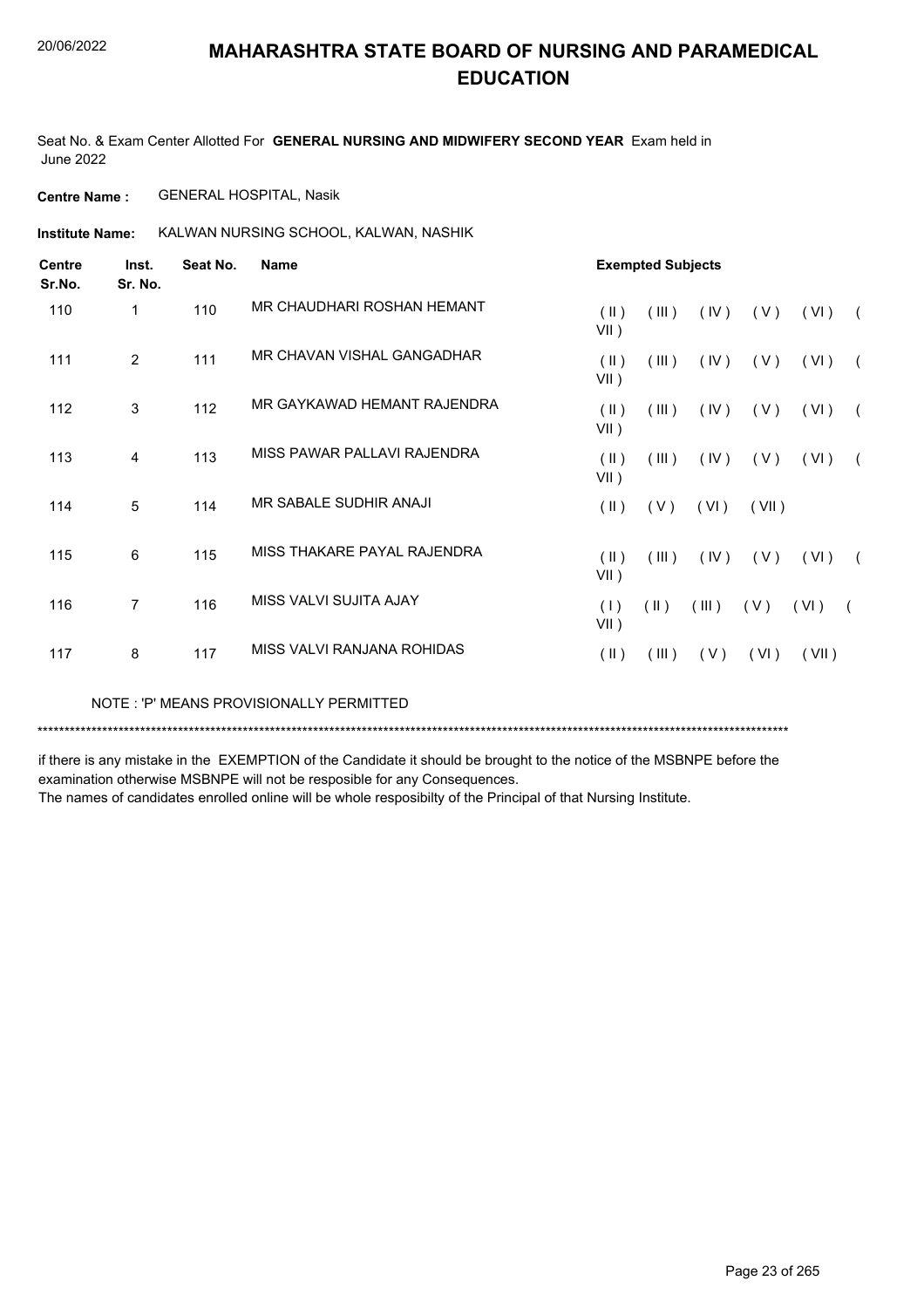Seat No. & Exam Center Allotted For **GENERAL NURSING AND MIDWIFERY SECOND YEAR** Exam held in June 2022

**Centre Name :** GENERAL HOSPITAL, Nasik

DINDORI SCHOOL OF NURSING, DINDORI, NASHIK **Institute Name:**

| <b>Centre</b><br>Sr.No. | Inst.<br>Sr. No. | Seat No. | <b>Name</b>                 | <b>Exempted Subjects</b>          |             |       |            |
|-------------------------|------------------|----------|-----------------------------|-----------------------------------|-------------|-------|------------|
| 118                     | 1                | 118      | MISS GAVIT NILIMA NAVALSING | $(\parallel)$<br>(III)<br>$VII$ ) | (IV)<br>(V) | (VI)  | $\sqrt{2}$ |
| 119                     | 2                | 119      | MISS GAVIT MANGALA JEYANTA  | $($ II $)$<br>(III)<br>$VII$ )    | (IV)<br>(V) | (VI)  | $\sqrt{2}$ |
| 120                     | 3                | 120      | MISS GAVIT SONALI SURESH    | (  )<br>(III)<br>$VII$ )          | (IV)<br>(V) | (VI)  | $\sqrt{2}$ |
| 121                     | 4                | 121      | MISS GAVIT MAMTA VIKRAM     | $($ II $)$<br>(III)<br>$VII$ )    | (IV)<br>(V) | (VI)  | $\sqrt{2}$ |
| 122                     | 5                | 122      | MISS KUWAR SAVITA RAMESH    | (  )<br>(III)<br>$VII$ )          | (IV)<br>(V) | (VI)  | $\sqrt{2}$ |
| 123                     | 6                | 123      | MISS MAHALE PRITI SHANTARAM | $(\parallel)$<br>(III)            | (V)<br>(VI) | (VII) |            |
|                         |                  |          |                             |                                   |             |       |            |

NOTE : 'P' MEANS PROVISIONALLY PERMITTED

\*\*\*\*\*\*\*\*\*\*\*\*\*\*\*\*\*\*\*\*\*\*\*\*\*\*\*\*\*\*\*\*\*\*\*\*\*\*\*\*\*\*\*\*\*\*\*\*\*\*\*\*\*\*\*\*\*\*\*\*\*\*\*\*\*\*\*\*\*\*\*\*\*\*\*\*\*\*\*\*\*\*\*\*\*\*\*\*\*\*\*\*\*\*\*\*\*\*\*\*\*\*\*\*\*\*\*\*\*\*\*\*\*\*\*\*\*\*\*\*\*\*\*\*\*\*\*\*\*\*\*\*\*\*\*\*\*\*\*

if there is any mistake in the EXEMPTION of the Candidate it should be brought to the notice of the MSBNPE before the examination otherwise MSBNPE will not be resposible for any Consequences.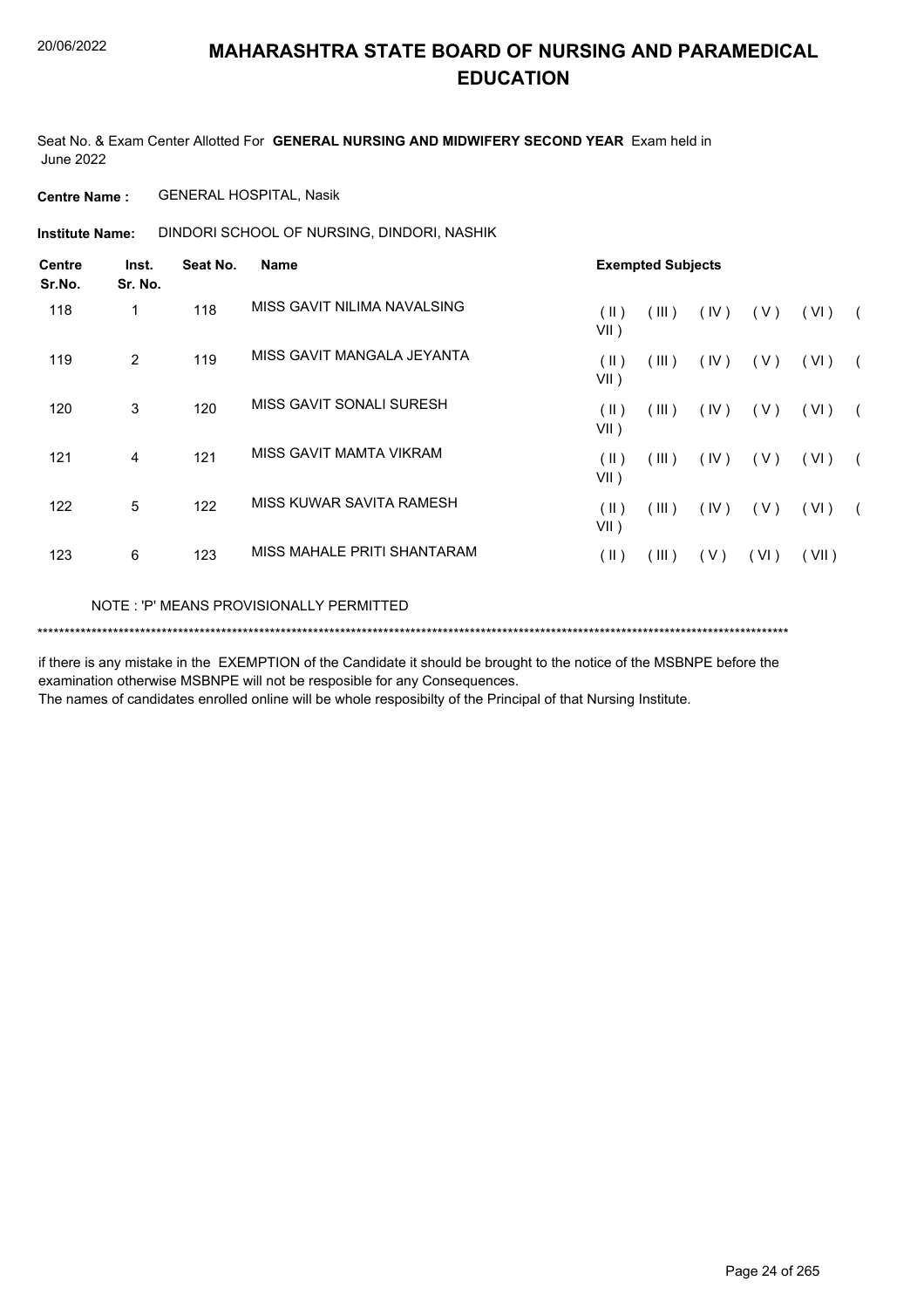Seat No. & Exam Center Allotted For **GENERAL NURSING AND MIDWIFERY SECOND YEAR** Exam held in June 2022

**Centre Name :** GENERAL HOSPITAL, Nasik

SHREE GAJANAN MAHARAJ COLLEGE OF NURSING AND RESEARCH CENTER JAWHAR, PALGHAR **Institute Name:**

| <b>Centre</b><br>Sr.No. | Inst.<br>Sr. No. | Seat No. | Name                                    |                 | <b>Exempted Subjects</b> |      |       |       |  |
|-------------------------|------------------|----------|-----------------------------------------|-----------------|--------------------------|------|-------|-------|--|
| 124                     | 1                | 124      | MISS AKRE POOJA CHANDRAKANT             | (1)<br>$VII$ )  | (  )                     | (IV) | (V)   | (VI)  |  |
| 125                     | 2                | 125      | MISS DHANAVA YOGINI GURUNATH            | (1)<br>$VII$ )  | $(\parallel)$            | (IV) | (V)   | (VI)  |  |
| 126                     | 3                | 126      | MISS JOSHI SAMRUDDHI DINESH             | (1)<br>$VII$ )  | $(\parallel)$            | (IV) | (V)   | (VI)  |  |
| 127                     | 4                | 127      | <b>MR LAD JAYESH KISHOR</b>             | (IV)            | (V)                      | (VI) | (VII) |       |  |
| 128                     | 5                | 128      | MR PAGI SURAJ LAXMAN                    | (  )            | (IV)                     | (V)  | (VI)  | (VII) |  |
| 129                     | 6                | 129      | MISS PAWAR RINA PRAVIN                  | (  )<br>$VII$ ) | (III)                    | (IV) | (V)   | (VI)  |  |
|                         |                  |          | NOTE: 'P' MEANS PROVISIONALLY PERMITTED |                 |                          |      |       |       |  |
|                         |                  |          |                                         |                 |                          |      |       |       |  |

if there is any mistake in the EXEMPTION of the Candidate it should be brought to the notice of the MSBNPE before the examination otherwise MSBNPE will not be resposible for any Consequences.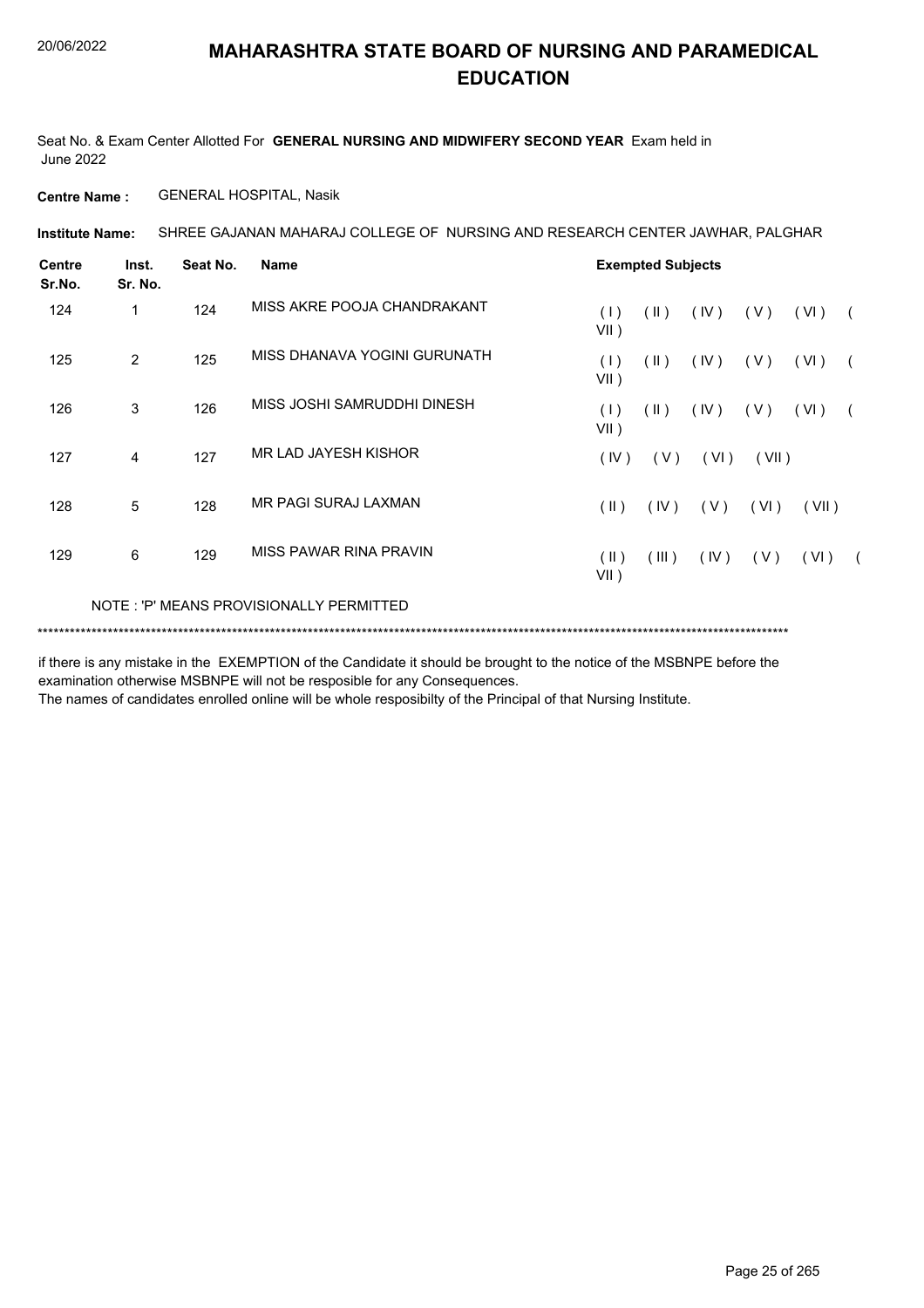Seat No. & Exam Center Allotted For **GENERAL NURSING AND MIDWIFERY SECOND YEAR** Exam held in June 2022

**Centre Name :** GENERAL HOSPITAL, Nasik

**Institute Name:** SAI CARE NURSING SCHOOL, NASHIK

| <b>Centre</b><br>Sr.No. | Inst.<br>Sr. No. | Seat No. | <b>Name</b>                    |                          | <b>Exempted Subjects</b> |             |       |      |            |  |  |
|-------------------------|------------------|----------|--------------------------------|--------------------------|--------------------------|-------------|-------|------|------------|--|--|
| 130                     | $\mathbf{1}$     | 130      | MISS AHIRE PUNAM DEVENDRA      | (1)                      | (III)                    | (IV)        |       |      |            |  |  |
| 131                     | $\overline{2}$   | 131      | MR DESHMUKH VISHWAS ABHIMANYU  |                          |                          |             |       |      |            |  |  |
| 132                     | 3                | 132      | MISS GAVIT KSHITIJA INDRASING  | (  )<br>$VII$ )          | (III)                    | (IV)        | ( V ) | (VI) | $\sqrt{2}$ |  |  |
| 133                     | $\overline{4}$   | 133      | MR GAWANDE CHANDRAKANT NARAYAN | $(\parallel)$<br>$VII$ ) | (III)                    | (IV)        | (V)   | (VI) | $\sqrt{2}$ |  |  |
| 134                     | 5                | 134      | <b>MISS GIRE TRUPTI KAPIL</b>  |                          |                          |             |       |      |            |  |  |
| 135                     | 6                | 135      | MISS KOKANI MAMATA MANUVEL     | (1)                      | $(\parallel)$            | $($ III $)$ | (IV)  |      |            |  |  |
| 136                     | $\overline{7}$   | 136      | MISS PADVI NILIMA SITARAM      | $($ III $)$              | (V)                      | (VI)        | (VII) |      |            |  |  |
| 137                     | 8                | 137      | MISS VASAVE CHHAYA GORJI       | $(\parallel)$<br>$VII$ ) | (III)                    | (IV)        | (V)   | (VI) | $\sqrt{2}$ |  |  |
| 138                     | 9                | 138      | MISS VASAVE MARTHA FURTA       | $(\parallel)$<br>$VII$ ) | (III)                    | (IV)        | (V)   | (VI) | $\sqrt{2}$ |  |  |
| 139                     | 10               | 139      | MR VISPUTE HARSHAD NITIN       |                          |                          |             |       |      |            |  |  |

NOTE : 'P' MEANS PROVISIONALLY PERMITTED

\*\*\*\*\*\*\*\*\*\*\*\*\*\*\*\*\*\*\*\*\*\*\*\*\*\*\*\*\*\*\*\*\*\*\*\*\*\*\*\*\*\*\*\*\*\*\*\*\*\*\*\*\*\*\*\*\*\*\*\*\*\*\*\*\*\*\*\*\*\*\*\*\*\*\*\*\*\*\*\*\*\*\*\*\*\*\*\*\*\*\*\*\*\*\*\*\*\*\*\*\*\*\*\*\*\*\*\*\*\*\*\*\*\*\*\*\*\*\*\*\*\*\*\*\*\*\*\*\*\*\*\*\*\*\*\*\*\*\*

if there is any mistake in the EXEMPTION of the Candidate it should be brought to the notice of the MSBNPE before the examination otherwise MSBNPE will not be resposible for any Consequences.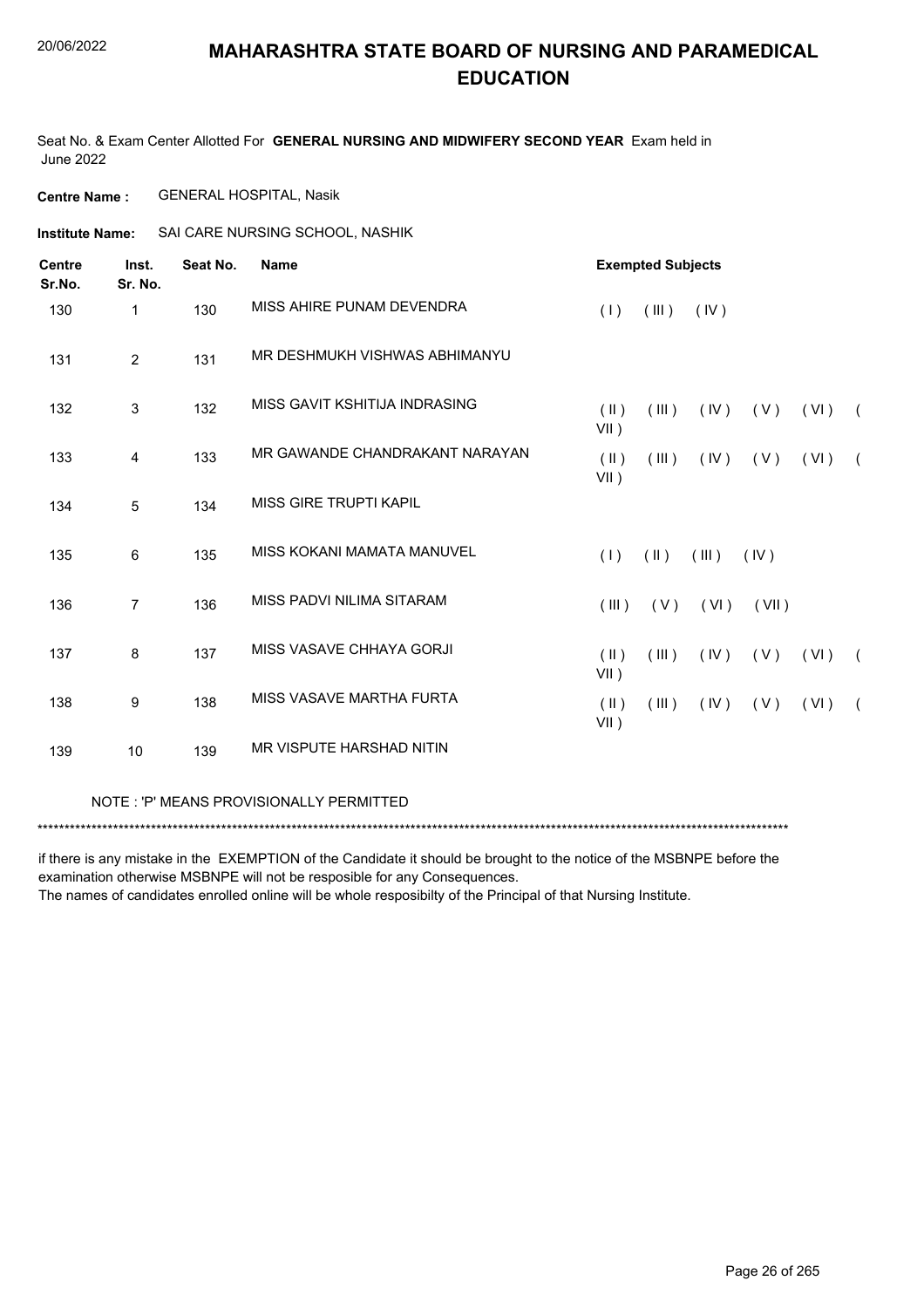Seat No. & Exam Center Allotted For **GENERAL NURSING AND MIDWIFERY SECOND YEAR** Exam held in June 2022

**Centre Name :** GENERAL HOSPITAL, Nasik

JIJAMATA NURSING SCHOOL, MALEGAON, NASHIK **Institute Name:**

| <b>Centre</b><br>Sr.No. | Inst.<br>Sr. No. | Seat No. | <b>Name</b>                             | <b>Exempted Subjects</b> |               |      |       |       |  |  |
|-------------------------|------------------|----------|-----------------------------------------|--------------------------|---------------|------|-------|-------|--|--|
| 140                     | 1                | 140      | MISS GAVIT ROHINI RAMDAS                | (1)                      | (V)           | (VI) | (VII) |       |  |  |
| 141                     | 2                | 141      | MISS MAVLI SALVINA SUDHIR               | (1)                      | (V)           | (VI) | (VII) |       |  |  |
| 142                     | 3                | 142      | MISS PADVI MOGARA MANGALSING            | (1)                      | $(\parallel)$ | (V)  | (VI)  | (VII) |  |  |
| 143                     | 4                | 143      | MISS PAWARA ANITA SARDAR                | (1)                      | $(\parallel)$ | (V)  | (VI)  | (VII) |  |  |
| 144                     | 5                | 144      | MISS PAWARA ANJALI GAMARSING            | (1)                      | $(\parallel)$ | (V)  | (VI)  | (VII) |  |  |
| 145                     | 6                | 145      | MISS VALVI MANISHA BHIKA                | (1)                      | (V)           | (VI) | (VII) |       |  |  |
|                         |                  |          | NOTE: 'P' MEANS PROVISIONALLY PERMITTED |                          |               |      |       |       |  |  |

\*\*\*\*\*\*\*\*\*\*\*\*\*\*\*\*\*\*\*\*\*\*\*\*\*\*\*\*\*\*\*\*\*\*\*\*\*\*\*\*\*\*\*\*\*\*\*\*\*\*\*\*\*\*\*\*\*\*\*\*\*\*\*\*\*\*\*\*\*\*\*\*\*\*\*\*\*\*\*\*\*\*\*\*\*\*\*\*\*\*\*\*\*\*\*\*\*\*\*\*\*\*\*\*\*\*\*\*\*\*\*\*\*\*\*\*\*\*\*\*\*\*\*\*\*\*\*\*\*\*\*\*\*\*\*\*\*\*\*

if there is any mistake in the EXEMPTION of the Candidate it should be brought to the notice of the MSBNPE before the examination otherwise MSBNPE will not be resposible for any Consequences.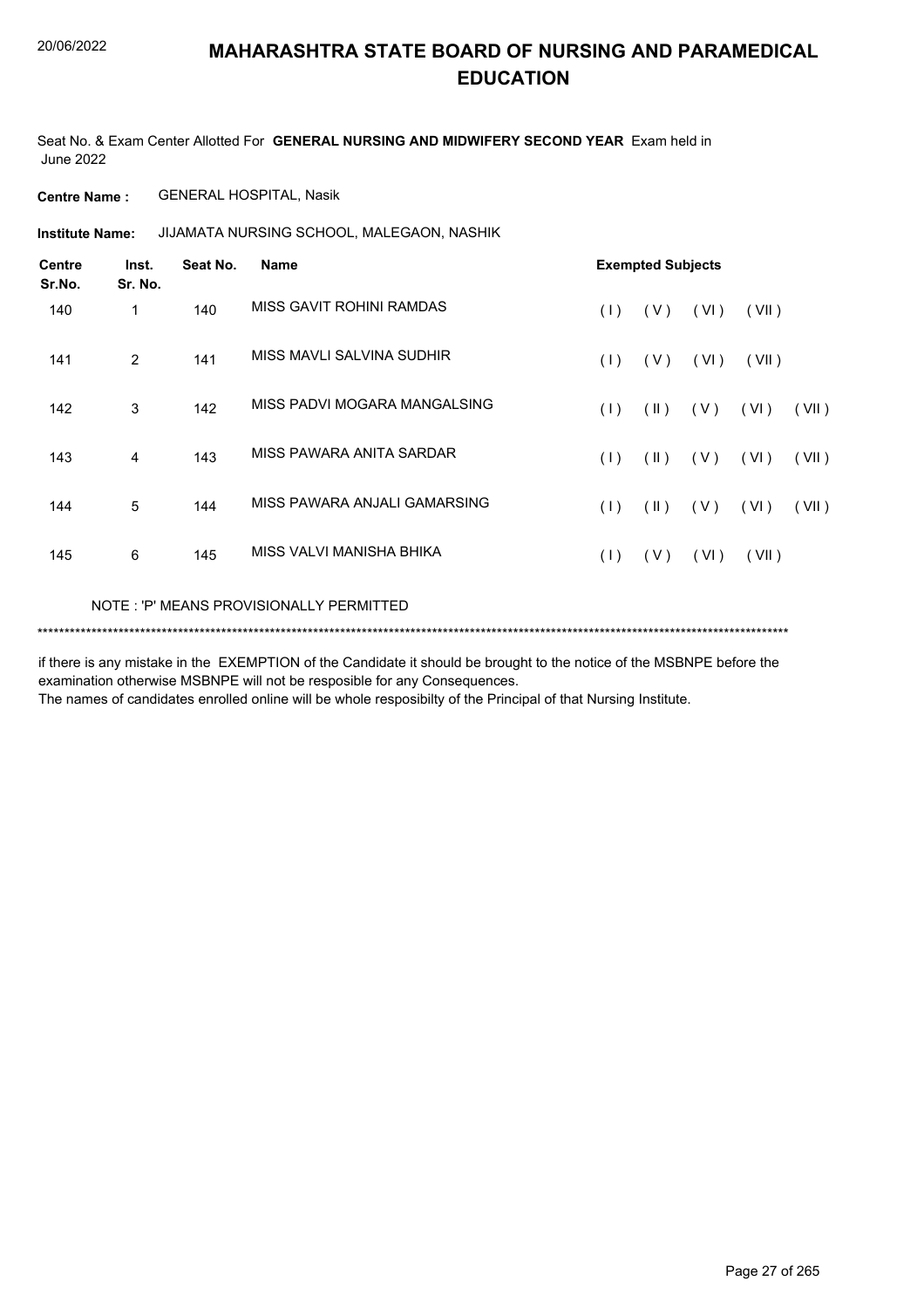Seat No. & Exam Center Allotted For **GENERAL NURSING AND MIDWIFERY SECOND YEAR** Exam held in June 2022

**Centre Name :** GENERAL HOSPITAL, Nasik

RAJEEV GANDHI GNM NURSING COLLEGE, SINNAR, NASHIK **Institute Name:**

| <b>Centre</b><br>Sr.No. | Inst.<br>Sr. No. | Seat No. | <b>Name</b>                   | <b>Exempted Subjects</b>                                                       |
|-------------------------|------------------|----------|-------------------------------|--------------------------------------------------------------------------------|
| 146                     | $\mathbf{1}$     | 146      | MISS BARE AARTI DILIP         | $(\parallel)$<br>(VI)<br>(IV)<br>(V)<br>(VII)                                  |
| 147                     | $\overline{2}$   | 147      | MISS GAVIT PALLAVI GANESH     | (1)<br>$(\parallel)$<br>(IV)<br>(VI)<br>(V)<br>$\sqrt{2}$<br>$VII$ )           |
| 148                     | 3                | 148      | MISS GAVIT SHIDU TUKARAM      | (IV)<br>(VI)<br>(VII)<br>(V)                                                   |
| 149                     | $\overline{4}$   | 149      | MISS KOKANI RAHULI MULJI      | (IV)<br>(V)<br>(VI)<br>(VII)                                                   |
| 150                     | 5                | 150      | MR LOHARE SUBHASH VISHNU      | (IV)<br>(VI)<br>(V)<br>(VII)                                                   |
| 151                     | 6                | 151      | MISS THAKARE TEJASHRI DEVIDAS | $(\parallel)$<br>(IV)<br>( V )<br>(VI)<br>(VII)                                |
| 152                     | $\overline{7}$   | 152      | MISS VALVI ANTAKSHA SANDIP    | (1)<br>$(\parallel)$<br>(VI)<br>(IV)<br>(V)<br>$\sqrt{2}$<br>$VII$ )           |
| 153                     | 8                | 153      | MISS VASAVE ASHWINI RUPSING   | (1)<br>$(\parallel \parallel)$<br>(VI)<br>(IV)<br>(V)<br>$\sqrt{2}$<br>$VII$ ) |
| 154                     | 9                | 154      | MISS VASAVE MAYA AJIT         | (VII)<br>(III)<br>(V)<br>(VI)                                                  |
| 155                     | 10               | 155      | MISS VASAVE POOJA DIPAK       | $(\parallel)$<br>(VI)<br>(VII)<br>(V)                                          |

NOTE : 'P' MEANS PROVISIONALLY PERMITTED

\*\*\*\*\*\*\*\*\*\*\*\*\*\*\*\*\*\*\*\*\*\*\*\*\*\*\*\*\*\*\*\*\*\*\*\*\*\*\*\*\*\*\*\*\*\*\*\*\*\*\*\*\*\*\*\*\*\*\*\*\*\*\*\*\*\*\*\*\*\*\*\*\*\*\*\*\*\*\*\*\*\*\*\*\*\*\*\*\*\*\*\*\*\*\*\*\*\*\*\*\*\*\*\*\*\*\*\*\*\*\*\*\*\*\*\*\*\*\*\*\*\*\*\*\*\*\*\*\*\*\*\*\*\*\*\*\*\*\*

if there is any mistake in the EXEMPTION of the Candidate it should be brought to the notice of the MSBNPE before the examination otherwise MSBNPE will not be resposible for any Consequences.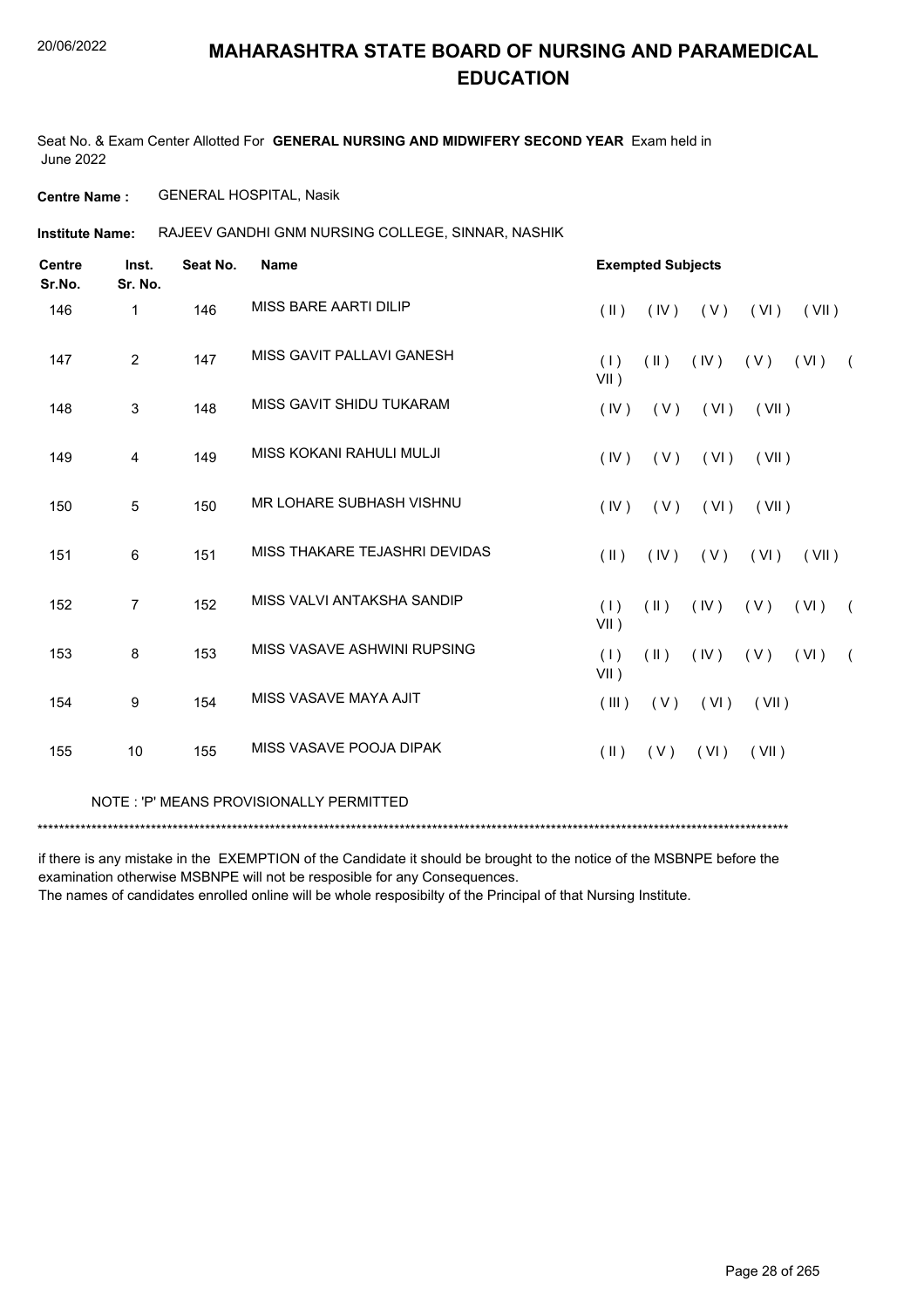Seat No. & Exam Center Allotted For **GENERAL NURSING AND MIDWIFERY SECOND YEAR** Exam held in June 2022

**Centre Name :** GENERAL HOSPITAL, Nasik

Tuljabhavani Adiwashi Shikshan Krida Nursing Institute, Surgana, Nashik **Institute Name:**

| <b>Centre</b><br>Sr.No. | Inst.<br>Sr. No. | Seat No. | <b>Name</b>                             |                 | <b>Exempted Subjects</b> |       |       |        |  |
|-------------------------|------------------|----------|-----------------------------------------|-----------------|--------------------------|-------|-------|--------|--|
| 156                     | $\mathbf 1$      | 156      | MISS GAVIT MANISHA JAYSING              | (1)<br>$VII$ )  | $(\parallel)$            | (IV)  | (V)   | (VI)   |  |
| 157                     | 2                | 157      | MISS KOKANI VASANTI MOHAN               | $(\parallel)$   | (III)                    | (V)   | (VI)  | (VII)  |  |
| 158                     | 3                | 158      | MISS PADVI ROHINI RANJIT                | (  )<br>$VII$ ) | (III)                    | (IV)  | (V)   | (VI)   |  |
| 159                     | 4                | 159      | MISS PADVI ROHINI SUDHIR                | (1)<br>$VII$ )  | $(\parallel)$            | (III) | (V)   | ( VI ) |  |
| 160                     | 5                | 160      | MISS VALVI RIYANKA GULABSING            | (III)           | (V)                      | (VI)  | (VII) |        |  |
| 161                     | 6                | 161      | MISS VASAVE BHAGYASHRI NARPAT           | (  )<br>$VII$ ) | (III)                    | (IV)  | (V)   | (VI)   |  |
|                         |                  |          | NOTE: 'P' MEANS PROVISIONALLY PERMITTED |                 |                          |       |       |        |  |
|                         |                  |          |                                         |                 |                          |       |       |        |  |

if there is any mistake in the EXEMPTION of the Candidate it should be brought to the notice of the MSBNPE before the examination otherwise MSBNPE will not be resposible for any Consequences.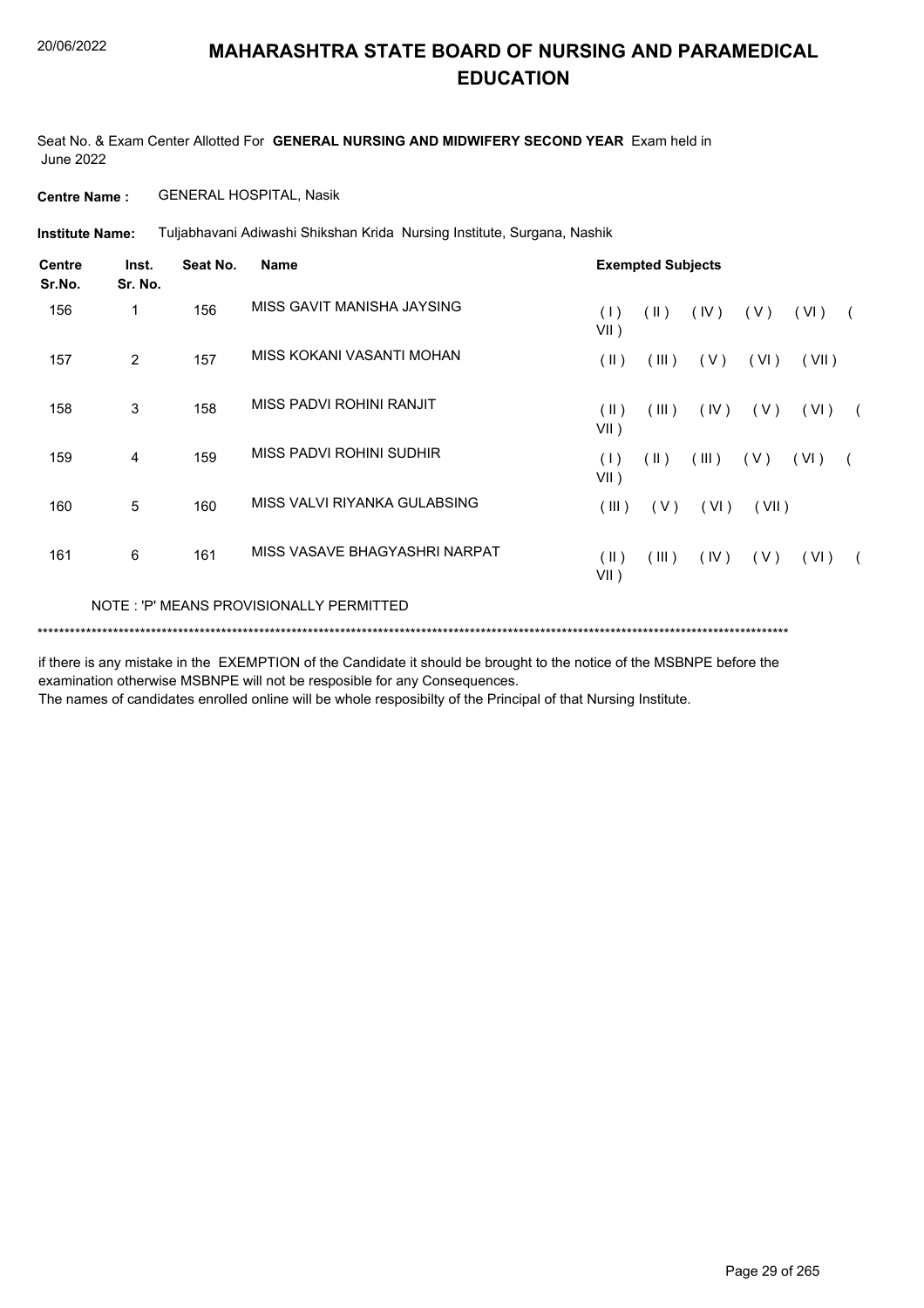Seat No. & Exam Center Allotted For GENERAL NURSING AND MIDWIFERY SECOND YEAR Exam held in **June 2022** 

**Centre Name:** Training college of Nursing, general hospital malegaon nashik

**Institute Name:** Training college of Nursing, general hospital malegaon nashik

| Centre<br>Sr.No. | Inst.<br>Sr. No. | Seat No. | Name                                                | <b>Exempted Subjects</b> |        |       |      |       |  |
|------------------|------------------|----------|-----------------------------------------------------|--------------------------|--------|-------|------|-------|--|
| 162              |                  | 162      | MISS AHIRE PRATIBHA NAMDEO                          | $($ III $)$              | ( IV ) | ( V ) | (VI) | (VII) |  |
| 163              | 2                | 163      | SMT CHAKE JYOTI YOGESH<br>(NEE BODKHE JYOTI WALMIK) | (1)                      | (IV)   | ( V ) | (VI) | (VII) |  |
|                  |                  |          | NOTE: 'P' MEANS PROVISIONALLY PERMITTED             |                          |        |       |      |       |  |

if there is any mistake in the EXEMPTION of the Candidate it should be brought to the notice of the MSBNPE before the examination otherwise MSBNPE will not be resposible for any Consequences. The names of candidates enrolled online will be whole resposibilty of the Principal of that Nursing Institute.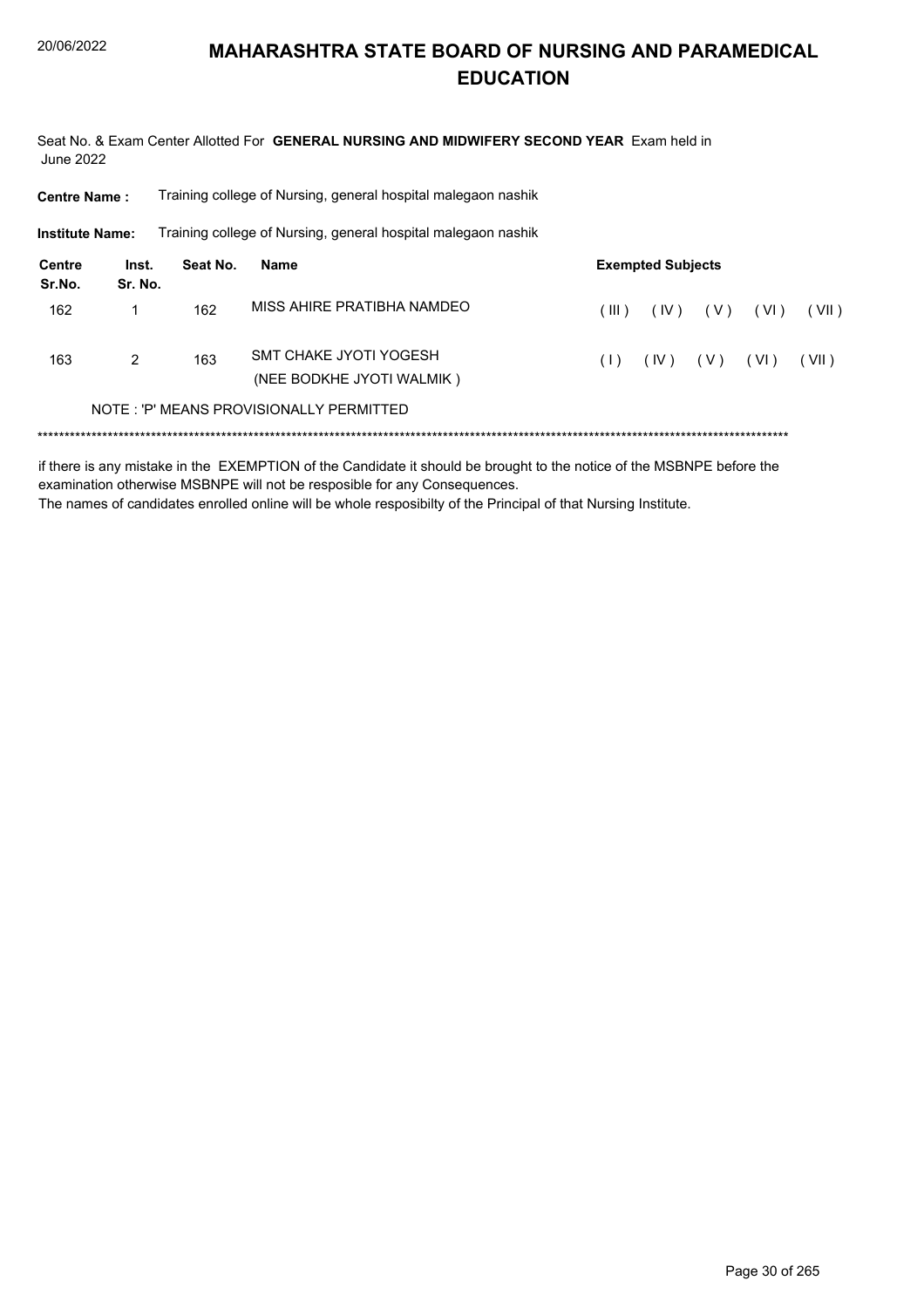### 20/06/2022

# **MAHARASHTRA STATE BOARD OF NURSING AND PARAMEDICAL EDUCATION**

Seat No. & Exam Center Allotted For **GENERAL NURSING AND MIDWIFERY SECOND YEAR** Exam held in June 2022

### **Centre Name :** GENERAL HOSPITAL, JALGAON

**Institute Name:** GODAVARI COLLEGE OF NURSING, JALGAON

| <b>Centre</b><br>Sr.No. | Inst.<br>Sr. No. | Seat No. | <b>Name</b>                      |                          | <b>Exempted Subjects</b> |       |             |                     |            |  |  |
|-------------------------|------------------|----------|----------------------------------|--------------------------|--------------------------|-------|-------------|---------------------|------------|--|--|
| 164                     | 1                | 164      | MISS BHELE HARSHADA PRAVIN       | (1)<br>$VII$ )           | (11)                     | (III) | (V)         | (VI)                | $\sqrt{2}$ |  |  |
| 165                     | $\overline{2}$   | 165      | MISS BHOWATE DIKSHA KISHOR       | (III)                    | (V)                      | (VI)  | (VII)       |                     |            |  |  |
| 166                     | 3                | 166      | MISS BHOYARKAR TRUPTI BALWANT    | (1)<br>$VII$ )           | $(\parallel)$            | (III) | (V)         | (VI)                | $\sqrt{2}$ |  |  |
| 167                     | 4                | 167      | MISS BURKULE RADHIKA GAJANAN     | (1)<br>$VII$ )           | $(\parallel)$            | (III) | (V)         | (VI)                | $\left($   |  |  |
| 168                     | $\overline{5}$   | 168      | MISS CHAMBHARE DIVYA DNYANESHWAR | (1)<br>$VII$ )           | $($ II $)$               | (III) | (V)         | (VI)                | $\sqrt{2}$ |  |  |
| 169                     | 6                | 169      | MR CHAUDHARI NIKHIL ARUN         | (1)<br>$VII$ )           | $(\parallel)$            | (III) | (V)         | (VI)                | $\sqrt{2}$ |  |  |
| 170                     | $\overline{7}$   | 170      | MISS CHAVARE PRAGATI DEVIDAS     | (1)<br>$VII$ )           | $($ II $)$               | (III) | (V)         | (VI)                | $\left($   |  |  |
| 171                     | $\,8\,$          | 171      | MISS CHAVHAN KARISHMA RAVI       | (III)                    | (V)                      | (VI)  | (VII)       |                     |            |  |  |
| 172                     | 9                | 172      | MISS CHOUDHARI NIKHITA PADMAKAR  | $($ II $)$<br>$VII$ )    | (III)                    | (IV)  | (V)         | (VI)                | $\sqrt{2}$ |  |  |
| 173                     | 10               | 173      | MISS DEODHE HARSHADA VISHWAS     | $($ II $)$<br>$VII$ )    | (III)                    | (IV)  | (V)         | (VI)                | $\sqrt{2}$ |  |  |
| 174                     | 11               | 174      | MISS DESHBHRATAR PAYAL HARIDAS   | (V)                      | (VI)                     | (VII) |             |                     |            |  |  |
| 175                     | 12               | 175      | MISS DHANGAR TEJAL VASUDEV       | (III)                    | (V)                      | (VI)  | (VII)       |                     |            |  |  |
| 176                     | 13               | 176      | MISS DHOK SANJANA SUKHALAL       | $($ II $)$<br>$VII$ )    | (III)                    | (IV)  | (V)         | (VI)                | $\sqrt{2}$ |  |  |
| 177                     | 14               | 177      | MISS DOFE KARISHMA SURESH        | (1)<br>$VII$ )           | $(\parallel)$            | (III) |             | $(V)$ $(VI)$ $(VI)$ |            |  |  |
| 178                     | 15               | 178      | MISS DURGE MEGHA YASHWANT        | $(\parallel)$<br>$VII$ ) | (III)                    | (IV)  |             | $(V)$ $(VI)$ $(VI)$ |            |  |  |
| 179                     | 16               | 179      | MISS GAIKWAD NIKHITA DHARMENDRA  | (III)                    | (V)                      | (VI)  | (VII)       |                     |            |  |  |
| 180                     | 17               | 180      | MISS GAIKWAD SNEHA ZITRA         | $(\parallel)$            | (III)                    | (V)   | (VI)        | (VII)               |            |  |  |
| 181                     | 18               | 181      | MISS GANVIR SONALI ARVIND        | $(\parallel)$            | $($ III $)$              | (V)   | (VI)        | (VII)               |            |  |  |
| 182                     | 19               | 182      | MISS GAVIT ANITA RATANJI         | $(\parallel)$<br>$VII$ ) | (III)                    |       | $(V)$ $(V)$ | $(VI)$ (            |            |  |  |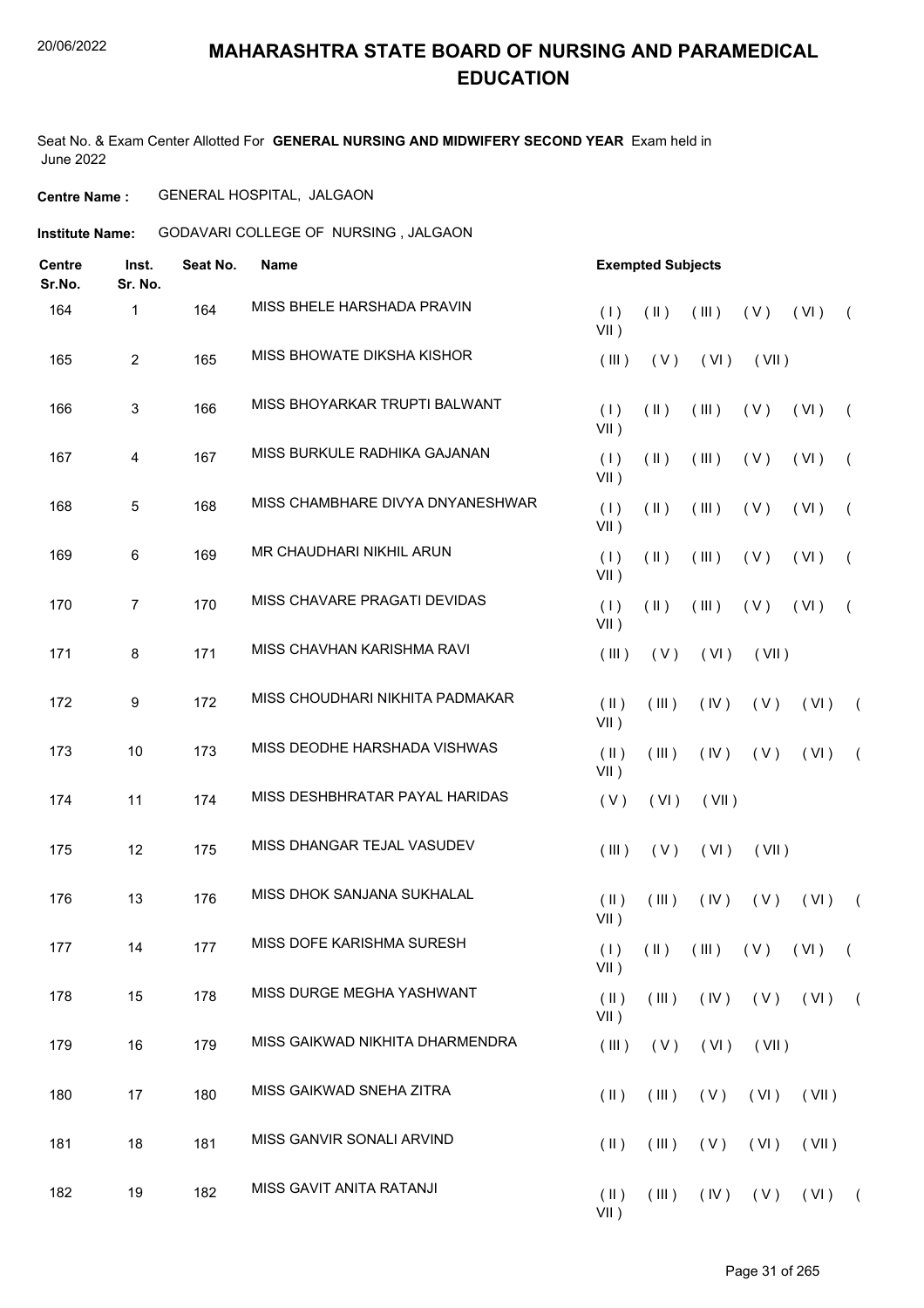Seat No. & Exam Center Allotted For **GENERAL NURSING AND MIDWIFERY SECOND YEAR** Exam held in June 2022

| 183 | 20 | 183 | MISS GAVIT RANJANA DEVIDAS         | $($ II $)$               | (IV)          | (V)                          | (VI)        | (VII)                  |                |
|-----|----|-----|------------------------------------|--------------------------|---------------|------------------------------|-------------|------------------------|----------------|
| 184 | 21 | 184 | MISS GAVIT SHITAL ANESH            | $(\parallel)$<br>$VII$ ) | (III)         | (IV)                         | (V)         | (VI)                   | $\left($       |
| 185 | 22 | 185 | MISS GAVIT SHITAL PANDIT           | $(\parallel)$<br>$VII$ ) | (III)         | (IV)                         | (V)         | (VI)                   | $\left($       |
| 186 | 23 | 186 | MISS GHULE HARSHALI JAGAN          | $(\parallel)$<br>$VII$ ) | (III)         | (IV)                         | (V)         | (VI)                   | $\overline{ }$ |
| 187 | 24 | 187 | MISS GUDHE VAISHNAVI ANIL          | $(\parallel)$            | (III)         | (V)                          | (VI)        | (VII)                  |                |
| 188 | 25 | 188 | MISS KAROSHIYA SIMARAN SUNIL       | $($ II $)$<br>$VII$ )    | (III)         | (IV)                         | (V)         | (VI)                   | $\left($       |
| 189 | 26 | 189 | MISS KEREMORE BHAGYASHRI PREMCHAND | $(\parallel)$            | (III)         | (V)                          | (VI)        | (VII)                  |                |
| 190 | 27 | 190 | MISS KHADSE ASHWINI DAMODAR        | (V)                      | (VI)          | (VII)                        |             |                        |                |
| 191 | 28 | 191 | MR KHARDE GOPAL TUKARAM            | $(\parallel)$<br>$VII$ ) | (III)         | (IV)                         | (V)         | (VI)                   | $\left($       |
| 192 | 29 | 192 | MISS KOSAMKAR ISHA BABURAO         | $(\parallel)$<br>$VII$ ) | (III)         | (IV)                         | (V)         | (VI)                   | $\left($       |
| 193 | 30 | 193 | MISS KOTHALKAR PRERNA SIDDHARTH    | $(\parallel)$<br>$VII$ ) | (III)         | (IV)                         | (V)         | (VI)                   | $\left($       |
| 194 | 31 | 194 | MISS KUMBHARE SWATI SHIVDAS        | $(\parallel)$            | (III)         | (V)                          | (VI)        | (VII)                  |                |
| 195 | 32 | 195 | MISS KUTTARMARE SWATI HANSARAJ     | (1)<br>$VII$ )           | $(\parallel)$ | (III)                        | (V)         | (VI)                   | $\left($       |
| 196 | 33 | 196 | MISS MAGAR PRAJAKTA PRAVIN         | $(\parallel)$<br>$VII$ ) | (III)         | (IV)                         | (V)         | (VI)                   | $\overline{ }$ |
| 197 | 34 | 197 | MR MAHAJAN MAYUR ANIL              | $(\parallel)$            |               | $(III)$ $(V)$ $(VI)$ $(VII)$ |             |                        |                |
| 198 | 35 | 198 | MISS MASURKAR SAMEEKSHA SUNIL      | (1)<br>$VII$ )           | $(\parallel)$ |                              |             | $(III)$ $(V)$ $(VI)$ ( |                |
| 199 | 36 | 199 | MISS MOON PRIYA CHANDRAKANT        | (III)                    | (IV)          |                              | $(V)$ $(V)$ | (VII)                  |                |
| 200 | 37 | 200 | MISS MORE KAVITA VIRSING           | $(\parallel)$            | (III)         | (V)                          | (VI)        | (VII)                  |                |
| 201 | 38 | 201 | MISS MORE PRITI BANSILAL           | $(\parallel)$            | (III)         | (V)                          | (VI)        | (VII)                  |                |
| 202 | 39 | 202 | MISS NAGALE ASMITA SANJAYRAO       | (V)                      | (VI)          | (VII)                        |             |                        |                |
| 203 | 40 | 203 | MISS NAGARALE TEJESHWARI SANJAY    | (III)                    | (V)           | (VI)                         | (VII)       |                        |                |
| 204 | 41 | 204 | MISS PANBUDE SHITAL PRAKASHRAO     | $(\parallel)$<br>$VII$ ) | (III)         | $($ IV $)$                   | (V)         | (VI)                   | $\sqrt{2}$     |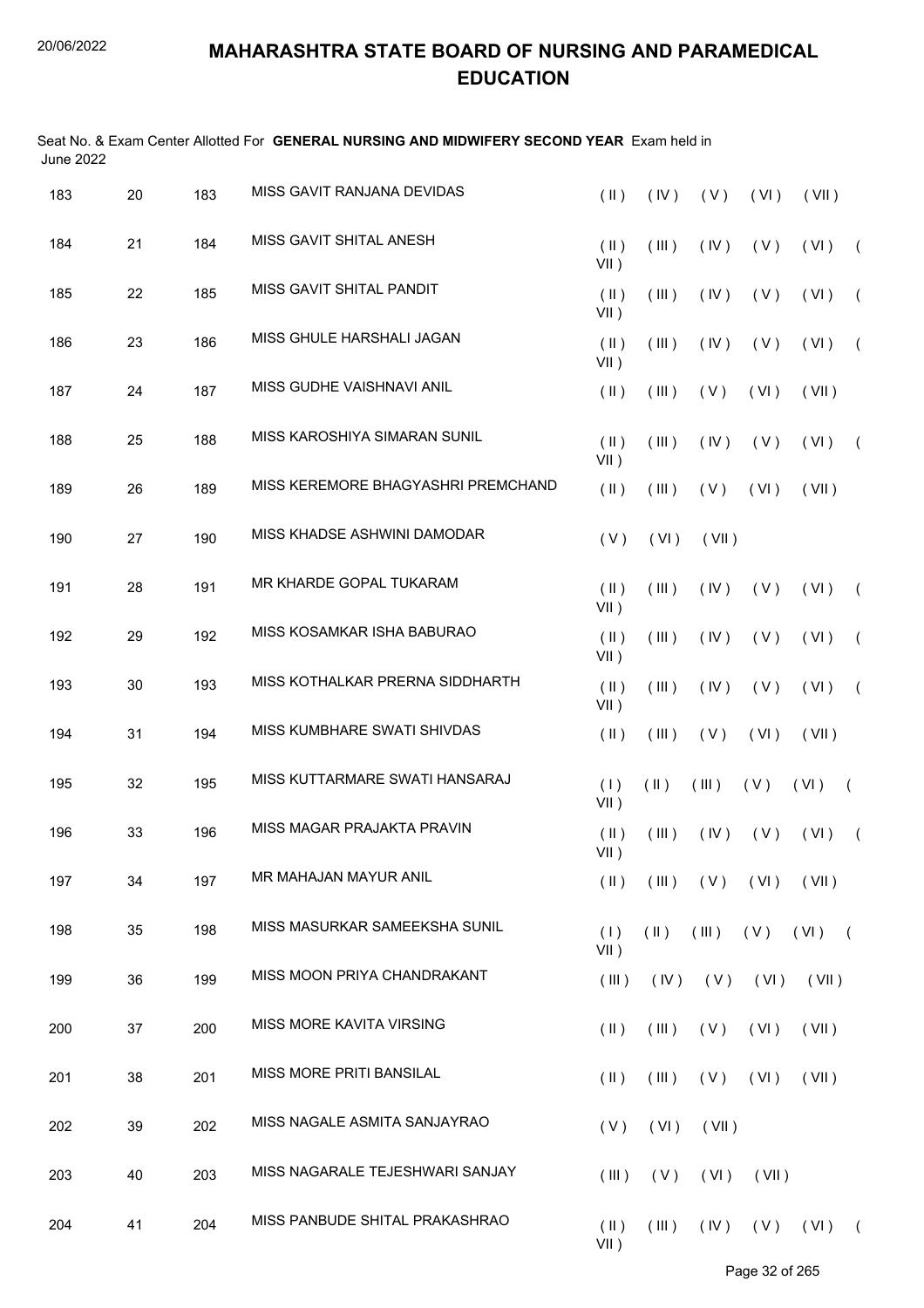| June 2022 |    |     |                                         |                          |               |       |      |       |            |
|-----------|----|-----|-----------------------------------------|--------------------------|---------------|-------|------|-------|------------|
| 205       | 42 | 205 | MISS PATIL TRUSHALI BHIMRAO             | $(\parallel)$            | (III)         | (V)   | (VI) | (VII) |            |
| 206       | 43 | 206 | MISS PAWARA AASHABAI BALIRAM            | (1)<br>$VII$ )           | $(\parallel)$ | (III) | (V)  | (VI)  | $\sqrt{2}$ |
| 207       | 44 | 207 | MISS PAWARA NEHA SOHAN                  | $($ II $)$<br>$VII$ )    | (III)         | (IV)  | (V)  | (VI)  | $\sqrt{2}$ |
| 208       | 45 | 208 | MISS RATHOD AACHAL RAMRAO               | $($ II $)$               | (III)         | (V)   | (VI) | (VII) |            |
| 209       | 46 | 209 | MR RAUT ANIKET WALMIKRAO                | (  )<br>$VII$ )          | (III)         | (IV)  | (V)  | (VI)  | $\sqrt{2}$ |
| 210       | 47 | 210 | MISS SAPKALE PRATIKSHA VIKAS            | $(\parallel)$<br>$VII$ ) | (III)         | (IV)  | (V)  | (VI)  | $\sqrt{2}$ |
| 211       | 48 | 211 | MISS TAKSANDE PALLAVI ANIL              | $($ II $)$<br>$VII$ )    | (III)         | (IV)  | (V)  | (VI)  | $\sqrt{2}$ |
| 212       | 49 | 212 | MISS TAKSANDE PRANALI PREMANAND         | (V)                      | (VI)          | (VII) |      |       |            |
| 213       | 50 | 213 | MISS VALVI PRATIMA TUKARAM              | (1)<br>$VII$ )           | $(\parallel)$ | (IV)  | (V)  | (VI)  | $\sqrt{2}$ |
| 214       | 51 | 214 | MISS VASAVE ARPITA ARUN                 | $(\parallel)$            | (III)         | (V)   | (VI) | (VII) |            |
| 215       | 52 | 215 | MISS WALKE SAKSHI RAJKUMAR              | $(\parallel)$<br>$VII$ ) | (III)         | (IV)  | (V)  | (VI)  | $\sqrt{2}$ |
| 216       | 53 | 216 | MISS WANI APEKSHA PRAVIN                | $(\parallel)$<br>$VII$ ) | (III)         | (IV)  | (V)  | (VI)  | $\left($   |
|           |    |     | NOTE: 'P' MEANS PROVISIONALLY PERMITTED |                          |               |       |      |       |            |

Seat No. & Exam Center Allotted For **GENERAL NURSING AND MIDWIFERY SECOND YEAR** Exam held in

\*\*\*\*\*\*\*\*\*\*\*\*\*\*\*\*\*\*\*\*\*\*\*\*\*\*\*\*\*\*\*\*\*\*\*\*\*\*\*\*\*\*\*\*\*\*\*\*\*\*\*\*\*\*\*\*\*\*\*\*\*\*\*\*\*\*\*\*\*\*\*\*\*\*\*\*\*\*\*\*\*\*\*\*\*\*\*\*\*\*\*\*\*\*\*\*\*\*\*\*\*\*\*\*\*\*\*\*\*\*\*\*\*\*\*\*\*\*\*\*\*\*\*\*\*\*\*\*\*\*\*\*\*\*\*\*\*\*\*

if there is any mistake in the EXEMPTION of the Candidate it should be brought to the notice of the MSBNPE before the examination otherwise MSBNPE will not be resposible for any Consequences.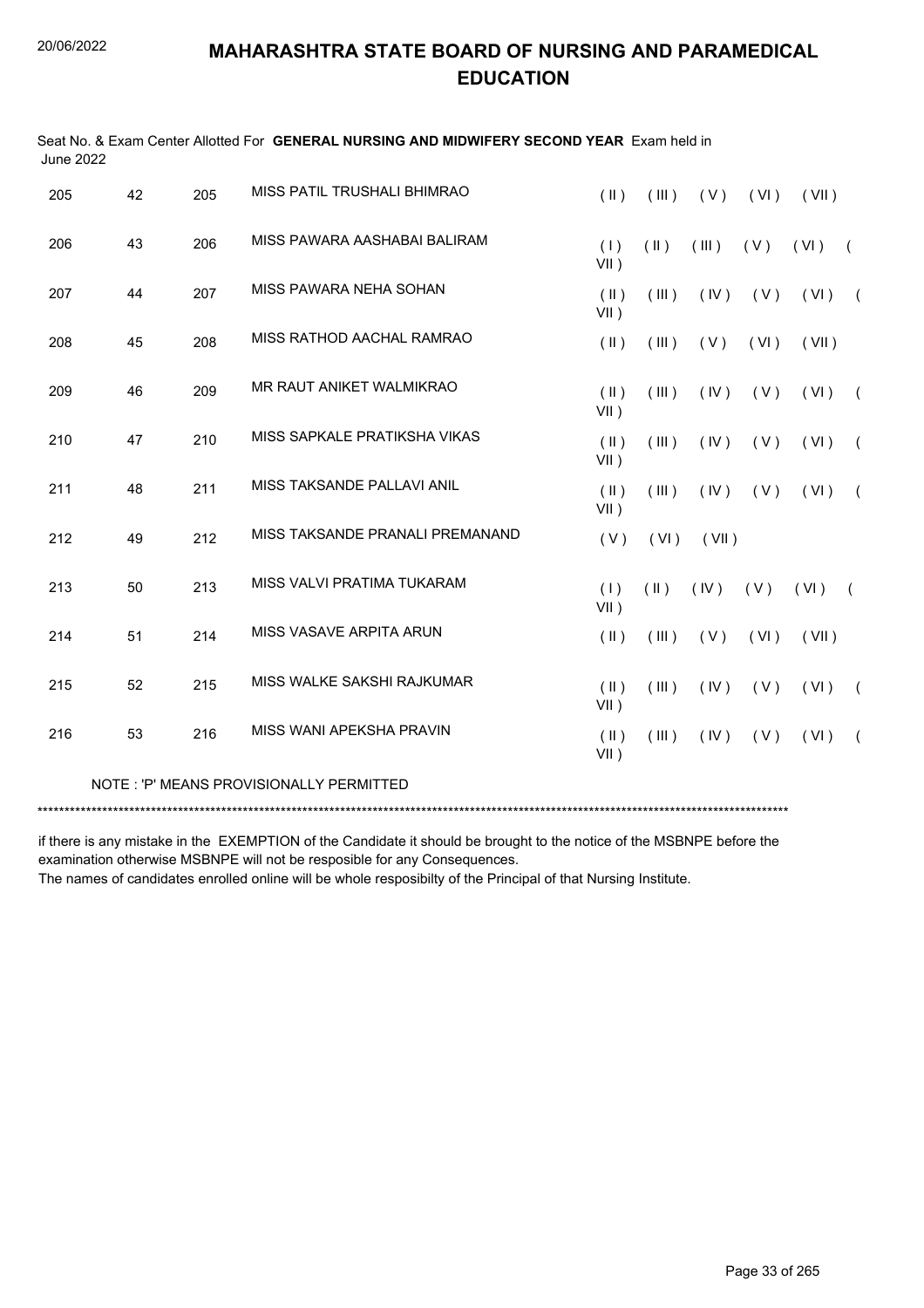Seat No. & Exam Center Allotted For GENERAL NURSING AND MIDWIFERY SECOND YEAR Exam held in **June 2022** 

NOOTAN SCHOOL OF NURSING, RAIGAD **Centre Name: GENERAL HOSPITAL, ALIBAG Institute Name: Centre** Inst. Seat No. **Exempted Subjects Name** Sr.No. Sr. No. MR BANGAR PRAVIN PRAKASH 217  $\mathbf{1}$ 217  $(IV)$   $(V)$   $(VI)$   $(VII)$ NOTE: 'P' MEANS PROVISIONALLY PERMITTED 

if there is any mistake in the EXEMPTION of the Candidate it should be brought to the notice of the MSBNPE before the examination otherwise MSBNPE will not be resposible for any Consequences.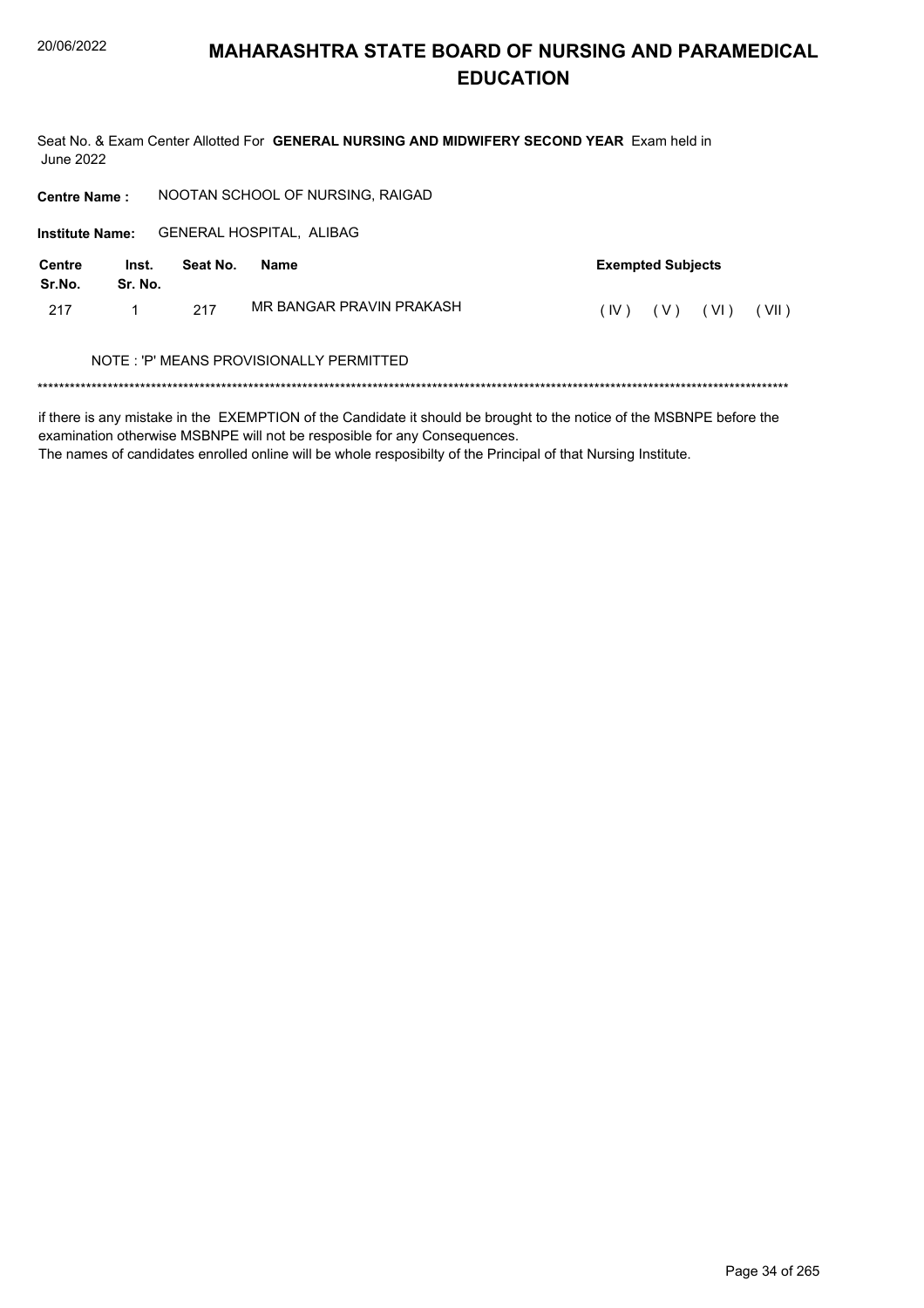Seat No. & Exam Center Allotted For **GENERAL NURSING AND MIDWIFERY SECOND YEAR** Exam held in June 2022

**Centre Name :** NOOTAN SCHOOL OF NURSING, RAIGAD

PRABHAKAR PATIL INSTITUTE OF NURSING EDUCATION, PEN **Institute Name:**

| <b>Centre</b><br>Sr.No. | Inst.<br>Sr. No. | Seat No. | <b>Name</b>                              | <b>Exempted Subjects</b>                                 |
|-------------------------|------------------|----------|------------------------------------------|----------------------------------------------------------|
| 218                     | $\mathbf{1}$     | 218      | MISS ADEKAR KARUNABAI KERABAJI           |                                                          |
| 219                     | $\overline{2}$   | 219      | MISS AKHARE ANJALI DHANLAL               |                                                          |
| 220                     | 3                | 220      | MISS AKHARE SHRADDHANJALI DHANLAL        |                                                          |
| 221                     | 4                | 221      | MISS BHOIR JYOTI SURESH                  | (V)<br>(VI)<br>(VII)                                     |
| 222                     | 5                | 222      | MISS GUDHADE PRIYANKA RAMKRUSHNA         | $(\parallel)$<br>(1)<br>$(V)$ $(VI)$<br>(VII)            |
| 223                     | 6                | 223      | MISS HIRPURKAR VISHAKHA SUDHAKAR         | $(\parallel)$<br>$(IV)$ $(V)$ $(VI)$ (<br>(1)<br>$VII$ ) |
| 224                     | $\overline{7}$   | 224      | MISS JADHAV JYOTI VILAS                  | (IV)<br>(V)<br>(VI)<br>(VII)                             |
| 225                     | 8                | 225      | MISS KARBAT SUVARNA SURESH               | (VI)<br>(VII)<br>(V)                                     |
| 226                     | 9                | 226      | MISS MADAVI MIRA KANHAIYYALAL            |                                                          |
| 227                     | 10               | 227      | MISS NAIK SUSHAMA BHAGWAN                |                                                          |
| 228                     | 11               | 228      | MISS POKALE RASHMI SUBHASHRAO            |                                                          |
| 229                     | 12               | 229      | MISS TAMBOLI FARHEEN FARUKH              |                                                          |
|                         |                  |          | NOTE : 'P' MEANS PROVISIONALLY PERMITTED |                                                          |

\*\*\*\*\*\*\*\*\*\*\*\*\*\*\*\*\*\*\*\*\*\*\*\*\*\*\*\*\*\*\*\*\*\*\*\*\*\*\*\*\*\*\*\*\*\*\*\*\*\*\*\*\*\*\*\*\*\*\*\*\*\*\*\*\*\*\*\*\*\*\*\*\*\*\*\*\*\*\*\*\*\*\*\*\*\*\*\*\*\*\*\*\*\*\*\*\*\*\*\*\*\*\*\*\*\*\*\*\*\*\*\*\*\*\*\*\*\*\*\*\*\*\*\*\*\*\*\*\*\*\*\*\*\*\*\*\*\*\*

if there is any mistake in the EXEMPTION of the Candidate it should be brought to the notice of the MSBNPE before the examination otherwise MSBNPE will not be resposible for any Consequences. The names of candidates enrolled online will be whole resposibilty of the Principal of that Nursing Institute.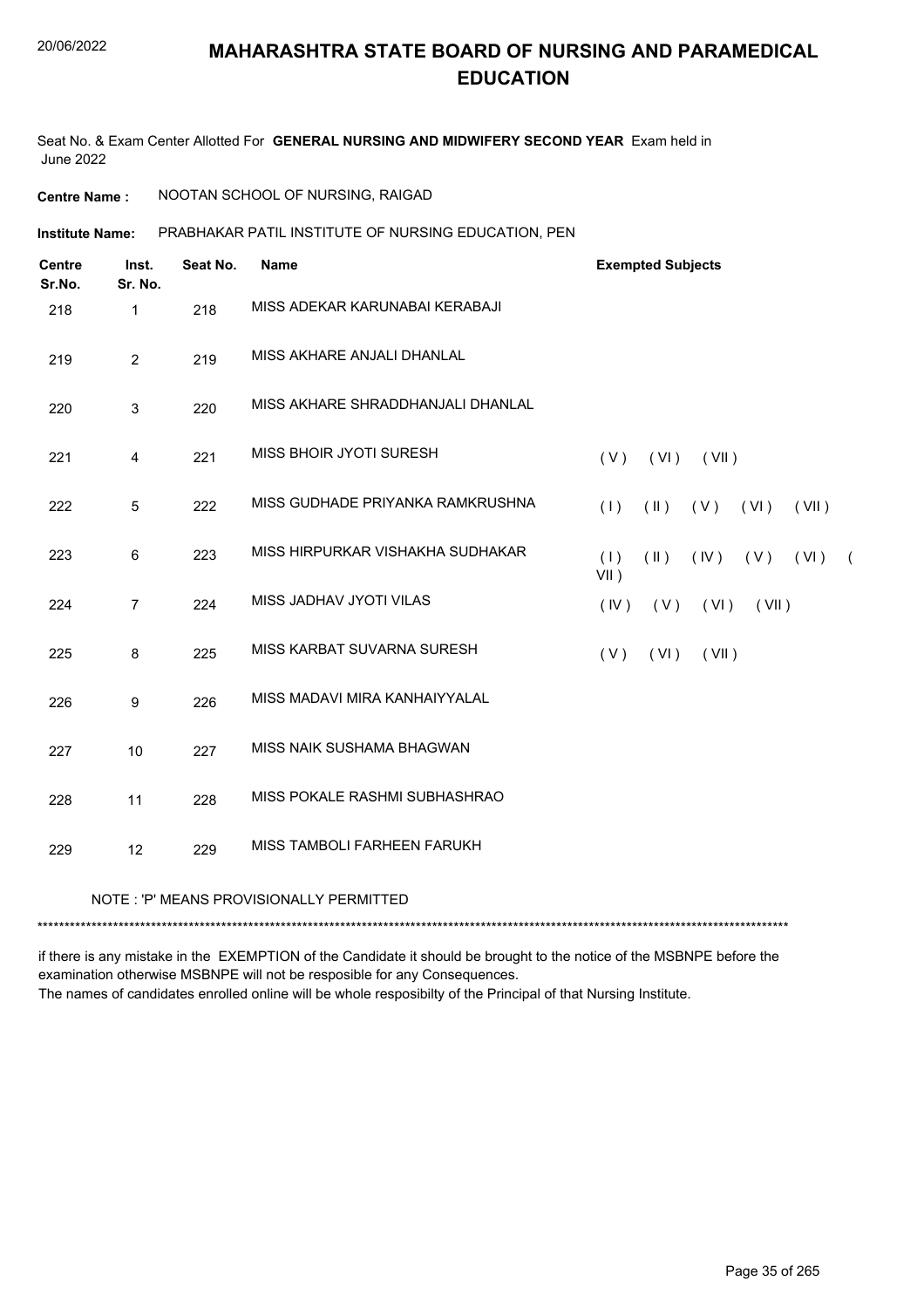Seat No. & Exam Center Allotted For GENERAL NURSING AND MIDWIFERY SECOND YEAR Exam held in **June 2022** 

**Centre Name:** NOOTAN SCHOOL OF NURSING, RAIGAD

Institute Name: D. D. VISPUTE SCHOOL OF NURSING, PANVEL, RAIGAD

| Centre<br>Sr.No. | Inst.<br>Sr. No. | Seat No. | Name                                                   | <b>Exempted Subjects</b> |         |      |     |      |  |  |
|------------------|------------------|----------|--------------------------------------------------------|--------------------------|---------|------|-----|------|--|--|
| 230              |                  | 230      | SMT MANE SNEHAL SACHIN<br>(NEE LOKARE SNEHAL ANANDRAO) | ( II )<br>VII )          | $III$ ) | (IV) | (V) | (VI) |  |  |
| 231              | 2                | 231      | MISS LOKE RESHMA THAKOJI                               | $(\  \)$<br>VII          | $III$ ) | (IV) | (V) | (VI) |  |  |

### NOTE: 'P' MEANS PROVISIONALLY PERMITTED

if there is any mistake in the EXEMPTION of the Candidate it should be brought to the notice of the MSBNPE before the examination otherwise MSBNPE will not be resposible for any Consequences. The names of candidates enrolled online will be whole resposibilty of the Principal of that Nursing Institute.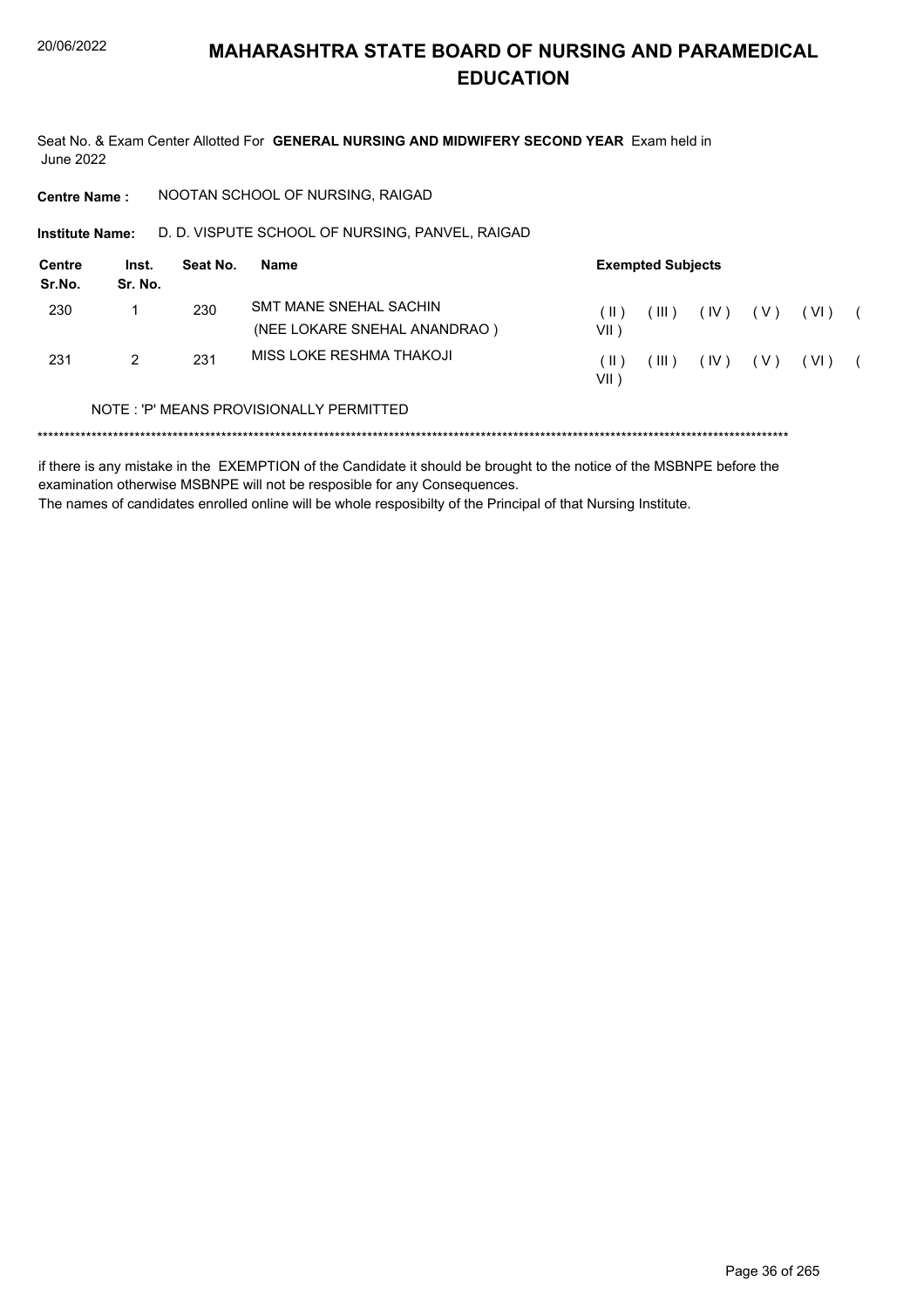Seat No. & Exam Center Allotted For **GENERAL NURSING AND MIDWIFERY SECOND YEAR** Exam held in June 2022

#### **Centre Name :** SAMARTH INSTITUTE OF NURSING EDUCATION, DERVAN

RAMRAJE SCH. NSG, RCON DAPOLI, RATNAGIRI **Institute Name:**

| <b>Centre</b><br>Sr.No. | Inst.<br>Sr. No. | Seat No. | <b>Name</b>                    |                          | <b>Exempted Subjects</b> |       |       |       |            |
|-------------------------|------------------|----------|--------------------------------|--------------------------|--------------------------|-------|-------|-------|------------|
| 232                     | 1                | 232      | MR BHOIR ROHIT PRALHAD         | $(\parallel)$            | (III)                    | (V)   | (VI)  | (VII) |            |
| 233                     | $\overline{2}$   | 233      | MR CHOPADE AMAN SHASHIKANT     | (II)<br>$VII$ )          | (III)                    | (IV)  | (V)   | (VI)  |            |
| 234                     | 3                | 234      | MISS KADAM SAKSHI SANDESH      | (IV)                     | (V)                      | (VI)  | (VII) |       |            |
| 235                     | 4                | 235      | MR KALE SANDESH MANOJ          | (V)                      | (VI)                     | (VII) |       |       |            |
| 236                     | 5                | 236      | MR KAMBLE ADITYA ARVIND        | $(\parallel)$            | (III)                    | (V)   | (VI)  | (VII) |            |
| 237                     | 6                | 237      | MISS KAVANKAR SWAPNALI VISHWAS | $(\parallel)$<br>$VII$ ) | (III)                    | (IV)  | (V)   | (VI)  | $\sqrt{2}$ |
| 238                     | 7                | 238      | MR MAHAPURE AMAR JAMBU         | (II)<br>VII)             | (III)                    | (IV)  | (V)   | (VI)  |            |
| 239                     | 8                | 239      | MR NAVGHARKAR UMESH KRISHNA    | $(\parallel)$            | (III)                    | (V)   | (VI)  | (VII) |            |

NOTE : 'P' MEANS PROVISIONALLY PERMITTED

\*\*\*\*\*\*\*\*\*\*\*\*\*\*\*\*\*\*\*\*\*\*\*\*\*\*\*\*\*\*\*\*\*\*\*\*\*\*\*\*\*\*\*\*\*\*\*\*\*\*\*\*\*\*\*\*\*\*\*\*\*\*\*\*\*\*\*\*\*\*\*\*\*\*\*\*\*\*\*\*\*\*\*\*\*\*\*\*\*\*\*\*\*\*\*\*\*\*\*\*\*\*\*\*\*\*\*\*\*\*\*\*\*\*\*\*\*\*\*\*\*\*\*\*\*\*\*\*\*\*\*\*\*\*\*\*\*\*\*

if there is any mistake in the EXEMPTION of the Candidate it should be brought to the notice of the MSBNPE before the examination otherwise MSBNPE will not be resposible for any Consequences.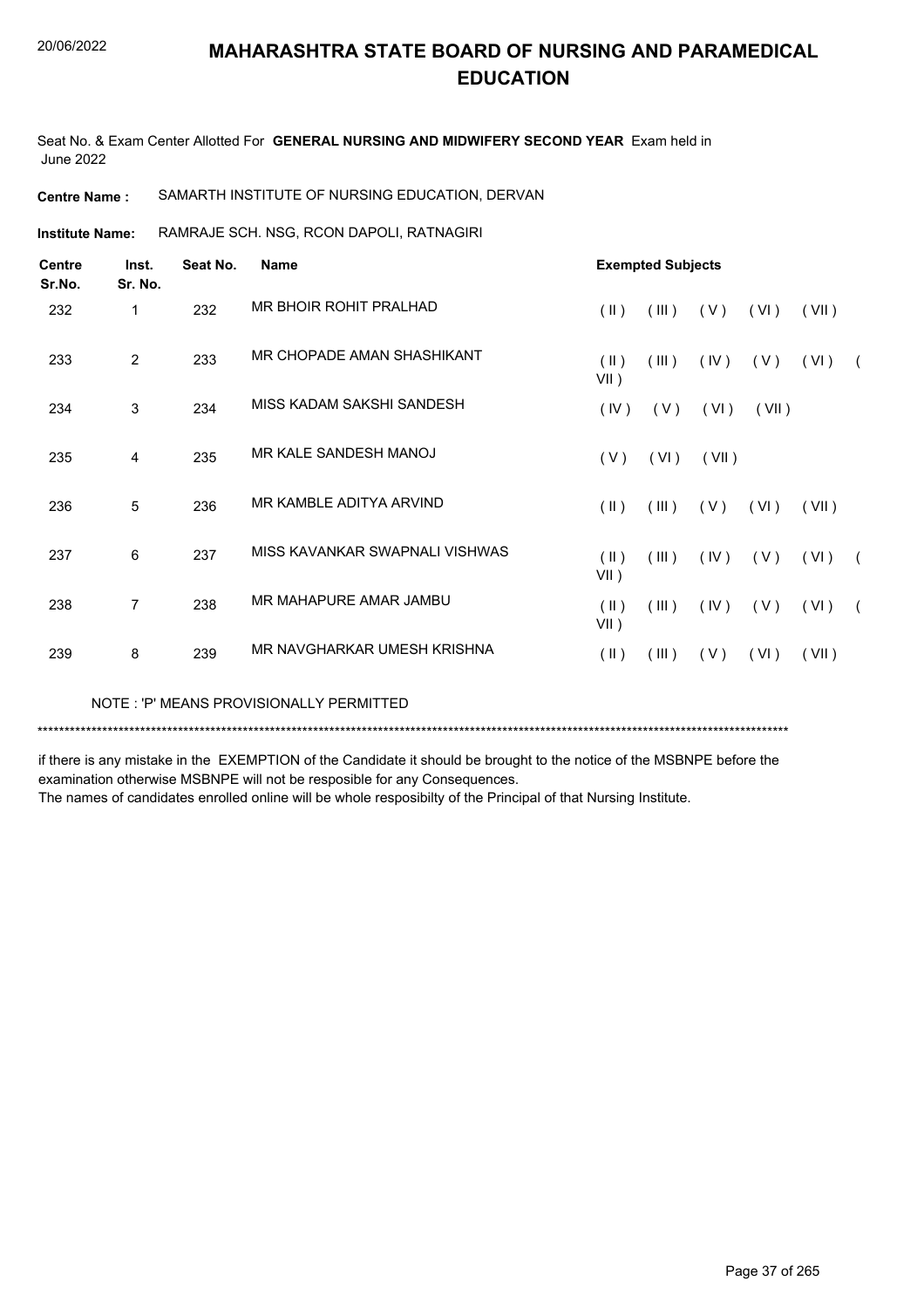Seat No. & Exam Center Allotted For GENERAL NURSING AND MIDWIFERY SECOND YEAR Exam held in **June 2022** 

SAMARTH INSTITUTE OF NURSING EDUCATION, DERVAN **Centre Name:** 

Institute Name: SAMARTH INSTITUTE OF NURSING EDUCATION, DERVAN

| <b>Centre</b><br>Sr.No. | Inst.<br>Sr. No. | Seat No. | Name                                    |              | <b>Exempted Subjects</b> |      |       |        |  |  |  |
|-------------------------|------------------|----------|-----------------------------------------|--------------|--------------------------|------|-------|--------|--|--|--|
| 240                     |                  | 240      | MISS FUTAK RENUKA RAMESH                | VII )        | (III)                    | (IV) | ( V ) | ( VI ) |  |  |  |
| 241                     | 2                | 241      | MISS KUVESKAR SUVIDHA SUNIL             | ΊΕΣ<br>VII 1 | $III$ )                  | (IV) | ( V ) | ( VI ) |  |  |  |
|                         |                  |          | NOTE: 'P' MEANS PROVISIONALLY PERMITTED |              |                          |      |       |        |  |  |  |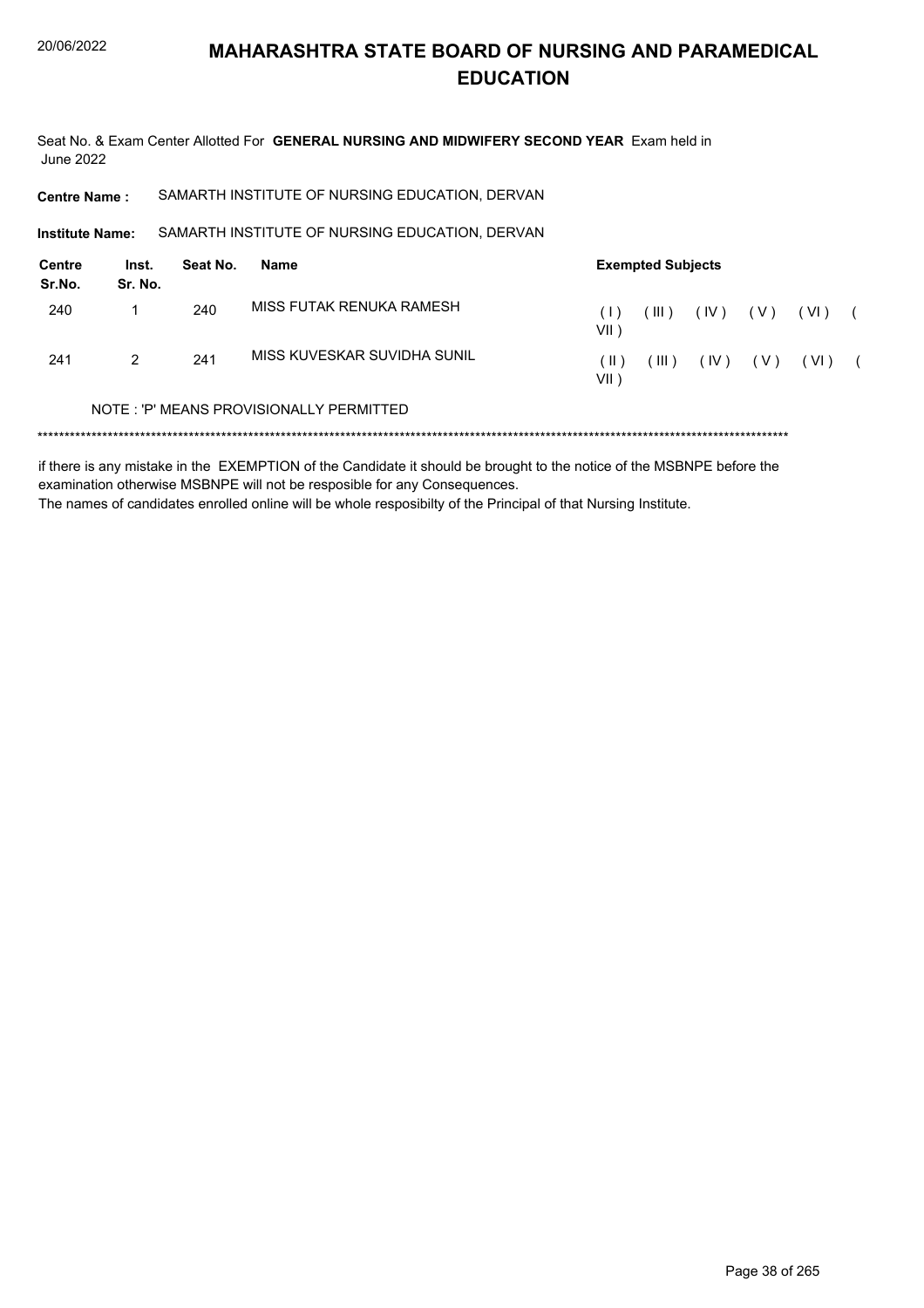Seat No. & Exam Center Allotted For GENERAL NURSING AND MIDWIFERY SECOND YEAR Exam held in **June 2022** 

SAMARTH INSTITUTE OF NURSING EDUCATION, DERVAN **Centre Name:** 

M.E.S SCHOOL OF NURSING KHED RATNAGIRI Institute Name:

| <b>Centre</b><br>Sr.No. | Inst.<br>Sr. No. | Seat No. | Name                     | <b>Exempted Subjects</b>                        |
|-------------------------|------------------|----------|--------------------------|-------------------------------------------------|
| 242                     |                  | 242      | MR CHAVAN SHREYASH SUNIL | (IV)<br>( V )<br>( VI )<br>(  )<br>(1)<br>VII ) |
| 243                     | 2                | 243      | MR KASAR OMKAR RAVINDRA  | (VI)<br>(V)<br>VII)<br>(IV)                     |

#### NOTE: 'P' MEANS PROVISIONALLY PERMITTED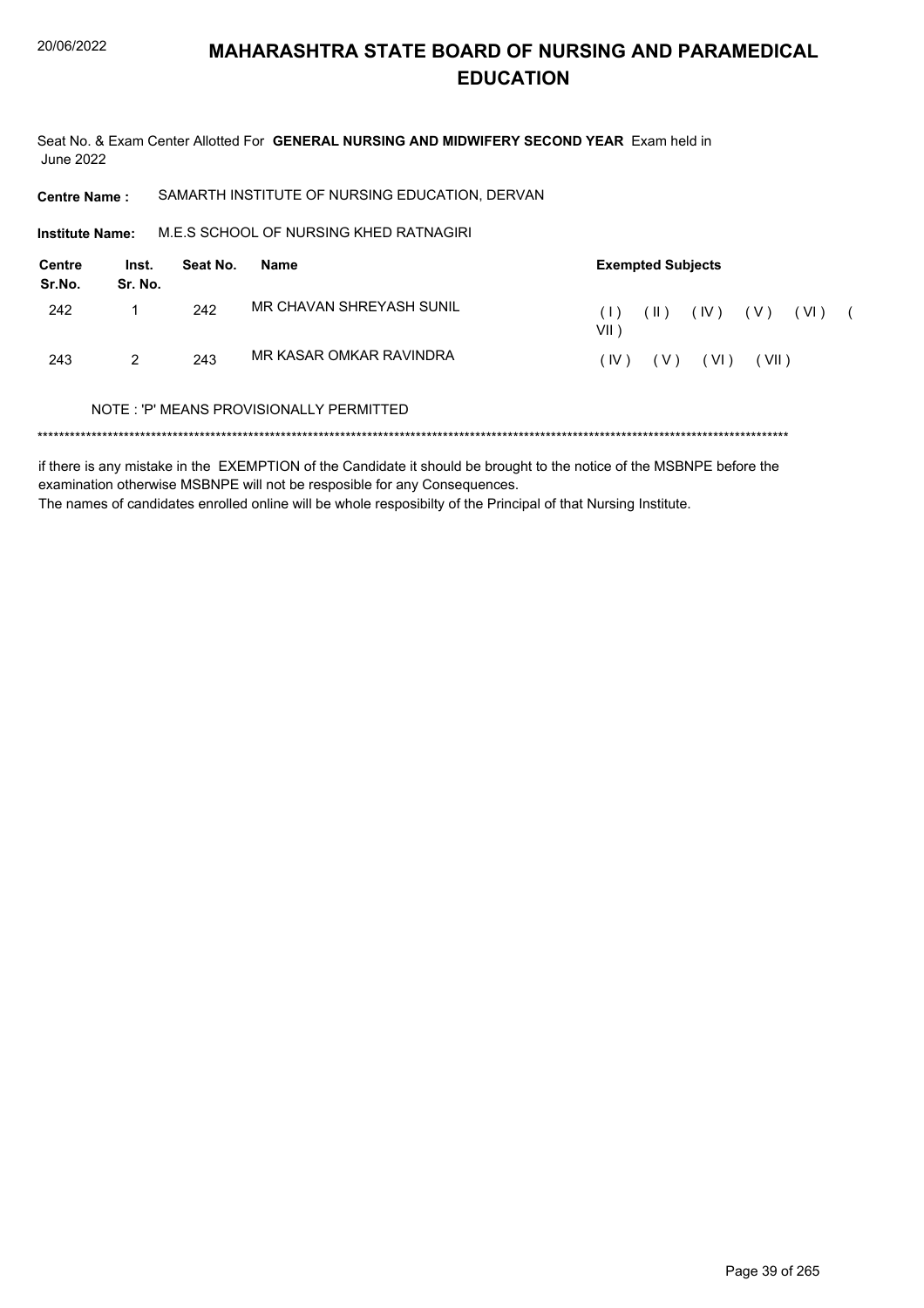Seat No. & Exam Center Allotted For **GENERAL NURSING AND MIDWIFERY SECOND YEAR** Exam held in June 2022

**Centre Name :** SAMARTH INSTITUTE OF NURSING EDUCATION, DERVAN

The Yash Foundations College of Nursing Medical Research Institute, Ratnagiri **Institute Name:**

| Centre<br>Sr.No. | Inst.<br>Sr. No. | Seat No. | Name                                    |                | <b>Exempted Subjects</b> |       |       |       |  |
|------------------|------------------|----------|-----------------------------------------|----------------|--------------------------|-------|-------|-------|--|
| 244              |                  | 244      | MISS NIMBARE PRIYA RAJENDRAPRASAD       | ( II )         | (IV)                     | ( V ) | (VI)  | (VII) |  |
| 245              | $\mathcal{P}$    | 245      | MR SAWANT SHUBHAM SANTOSH               | ( II )         | ( V )                    | (VI)  | (VII) |       |  |
| 246              | 3                | 246      | MR SAWANT BHAVESH UDAY                  | (1)<br>$VII$ ) | ( II )                   | (III) | ( V ) | (VI)  |  |
|                  |                  |          | NOTE: 'P' MEANS PROVISIONALLY PERMITTED |                |                          |       |       |       |  |
|                  |                  |          |                                         |                |                          |       |       |       |  |

if there is any mistake in the EXEMPTION of the Candidate it should be brought to the notice of the MSBNPE before the examination otherwise MSBNPE will not be resposible for any Consequences.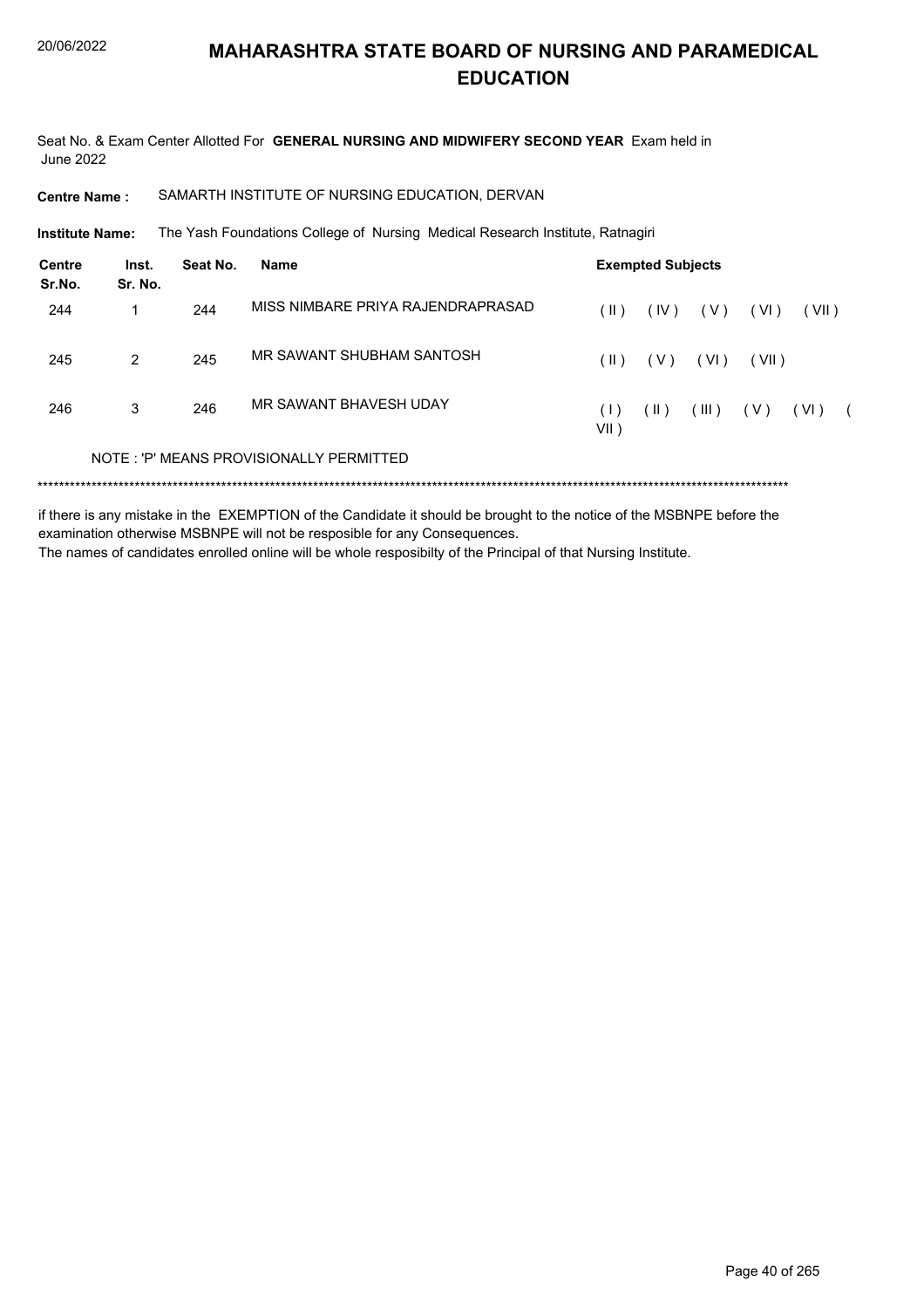Seat No. & Exam Center Allotted For GENERAL NURSING AND MIDWIFERY SECOND YEAR Exam held in **June 2022** 

**Centre Name:** GENERAL HOSPITAL, SINDHUDURG

Institute Name: SHREE ANANT SMRUTI SCHOOL OF NURSING, KASAL

| <b>Centre</b><br>Sr.No. | Inst.<br>Sr. No. | Seat No. | Name                       | <b>Exempted Subjects</b> |       |      |       |  |  |  |
|-------------------------|------------------|----------|----------------------------|--------------------------|-------|------|-------|--|--|--|
| 247                     |                  | 247      | MISS RAORANE PRANALI LAVU  | ( II )                   | ( V ) | (VI) | (VII) |  |  |  |
| 248                     | 2                | 248      | MISS SAWANT YOGITA MAHADEV |                          |       |      |       |  |  |  |

#### NOTE: 'P' MEANS PROVISIONALLY PERMITTED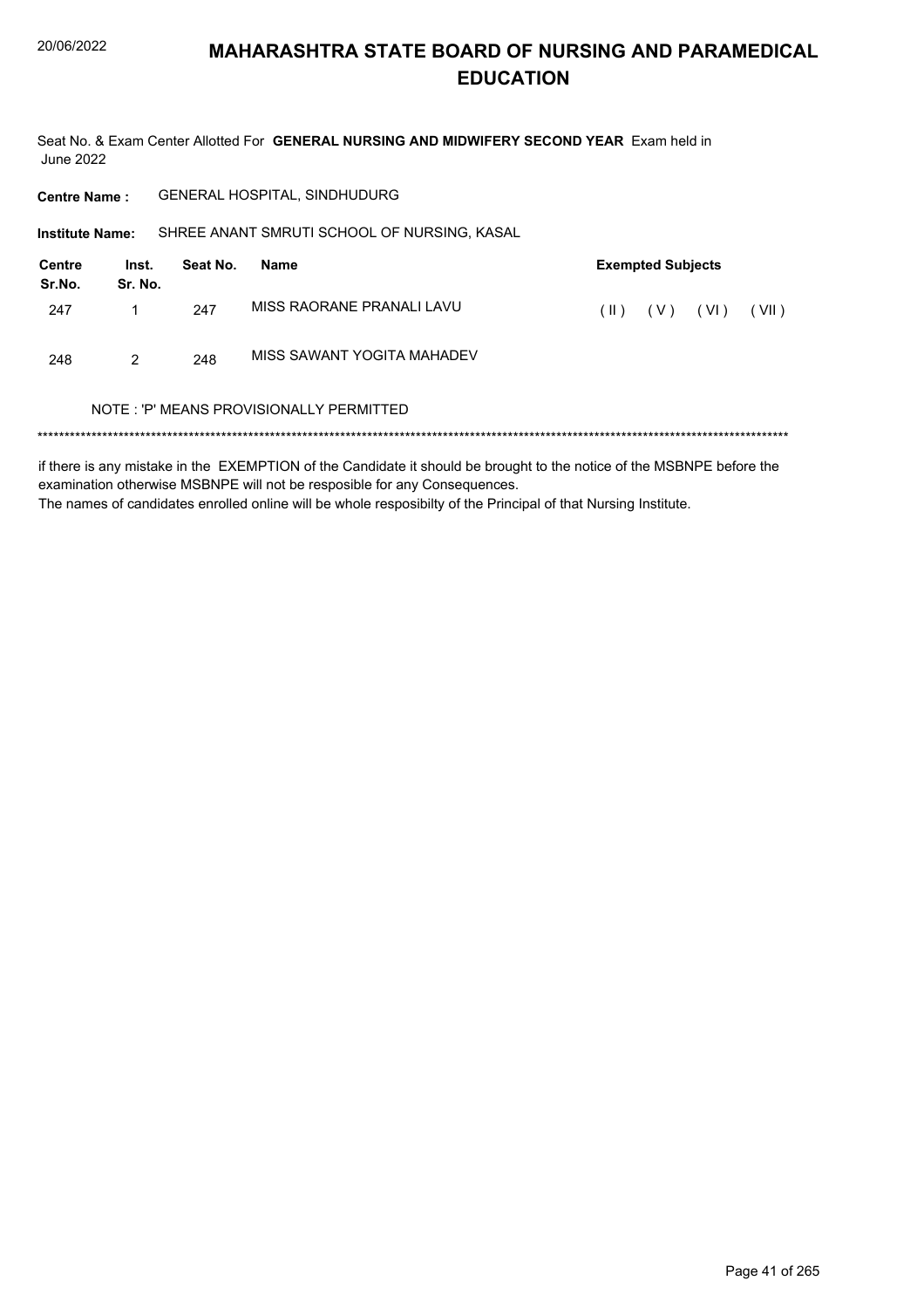Seat No. & Exam Center Allotted For **GENERAL NURSING AND MIDWIFERY SECOND YEAR** Exam held in June 2022

**Centre Name :** GENERAL HOSPITAL, SINDHUDURG

**Institute Name: BR. NATH PAI INSTITUTE OF NURSING, PINGULI, SINDHUDURGA** 

| <b>Centre</b><br>Sr.No. | Inst.<br>Sr. No. | Seat No. | <b>Name</b>                             |                | <b>Exempted Subjects</b> |       |       |       |  |
|-------------------------|------------------|----------|-----------------------------------------|----------------|--------------------------|-------|-------|-------|--|
| 249                     | 1                | 249      | MR DHURI SANKET SANTOSH                 | (IV)           | ( V )                    | (VI)  | (VII) |       |  |
| 250                     | $\overline{2}$   | 250      | MISS GHADI TANVI GURUNATH               | (III)          | (IV)                     | ( V ) | (VI)  | (VII) |  |
| 251                     | 3                | 251      | MR KADAM ABHISHEK RAJENDRA              | (1)<br>$VII$ ) | (III)                    | (IV)  | ( V ) | (VI)  |  |
| 252                     | 4                | 252      | MISS PATKAR SHAMAL SHAMKANT             | (1)<br>$VII$ ) | (III)                    | (IV)  | ( V ) | (VI)  |  |
|                         |                  |          | NOTE: 'P' MEANS PROVISIONALLY PERMITTED |                |                          |       |       |       |  |

\*\*\*\*\*\*\*\*\*\*\*\*\*\*\*\*\*\*\*\*\*\*\*\*\*\*\*\*\*\*\*\*\*\*\*\*\*\*\*\*\*\*\*\*\*\*\*\*\*\*\*\*\*\*\*\*\*\*\*\*\*\*\*\*\*\*\*\*\*\*\*\*\*\*\*\*\*\*\*\*\*\*\*\*\*\*\*\*\*\*\*\*\*\*\*\*\*\*\*\*\*\*\*\*\*\*\*\*\*\*\*\*\*\*\*\*\*\*\*\*\*\*\*\*\*\*\*\*\*\*\*\*\*\*\*\*\*\*\*

if there is any mistake in the EXEMPTION of the Candidate it should be brought to the notice of the MSBNPE before the examination otherwise MSBNPE will not be resposible for any Consequences.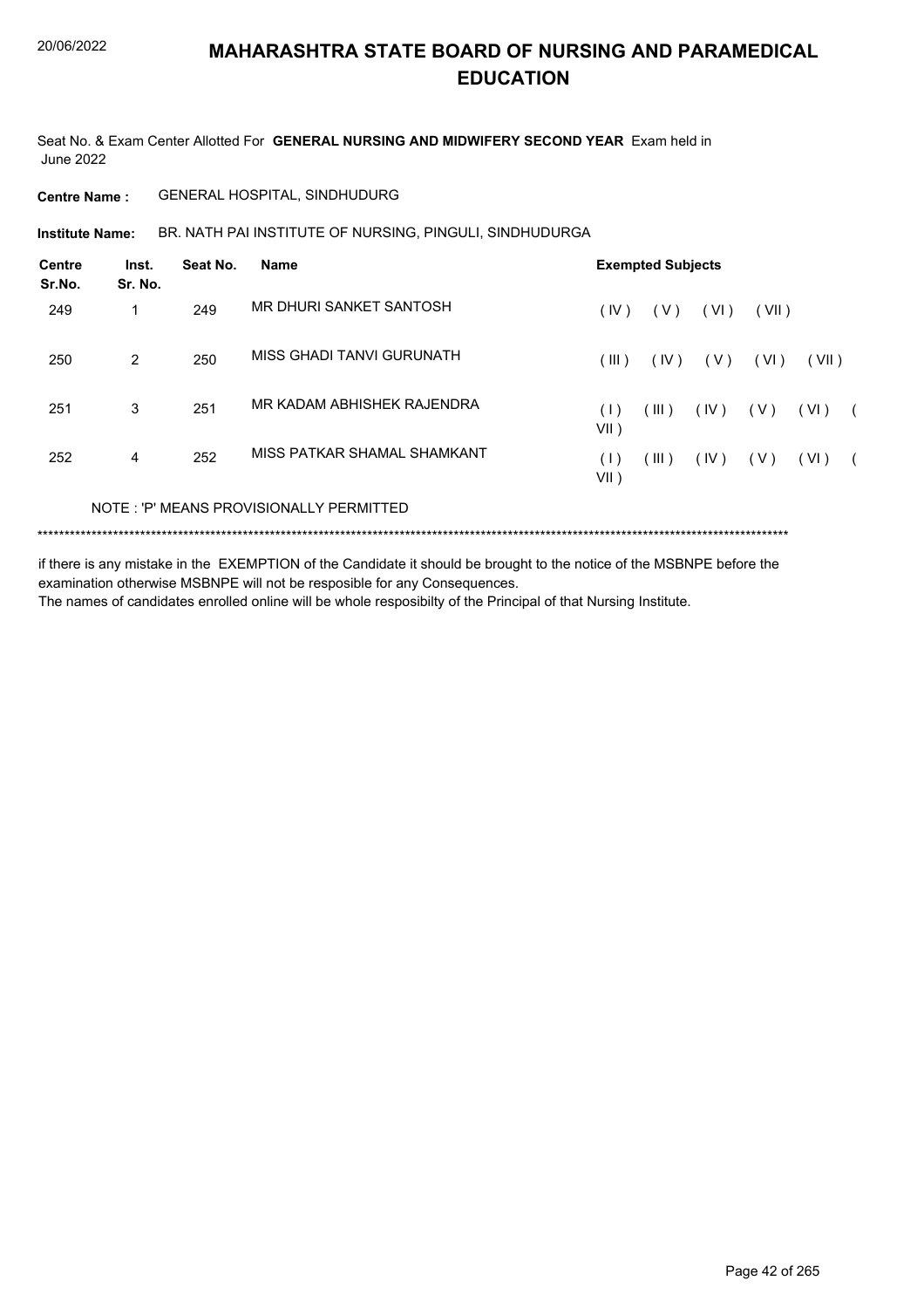Seat No. & Exam Center Allotted For **GENERAL NURSING AND MIDWIFERY SECOND YEAR** Exam held in June 2022

**Centre Name :** Training college of Nursing, general hospital malegaon nashik

YEOLA SCHOOL OF NURSING, YEOLA, NASHIK **Institute Name:**

| <b>Centre</b><br>Sr.No. | Inst.<br>Sr. No. | Seat No. | <b>Name</b>                             |                | <b>Exempted Subjects</b> |       |       |       |            |
|-------------------------|------------------|----------|-----------------------------------------|----------------|--------------------------|-------|-------|-------|------------|
| 253                     | 1                | 253      | MISS GARUD SONALI SHANTARAM             | (V)            | (VI)                     | (VII) |       |       |            |
| 254                     | $\overline{2}$   | 254      | MISS GAVIT NILIMA ANIL                  | (V)            | (VI)                     | (VII) |       |       |            |
| 255                     | 3                | 255      | MISS GAVIT ANJALI GANESH                | (V)            | (VI)                     | (VII) |       |       |            |
| 256                     | 4                | 256      | MISS GAVIT SMITA KALU                   | $(\parallel)$  | (III)                    | (V)   | (VI)  | (VII) |            |
| 257                     | 5                | 257      | MISS GAVIT MAHIMA ANIL                  | (1)<br>$VII$ ) | $(\parallel)$            | (III) | (V)   | (VI)  | $\sqrt{2}$ |
| 258                     | 6                | 258      | MISS GAVIT MANISHA RAVIDAS              | (1)<br>$VII$ ) | (11)                     | (III) | ( V ) | (VI)  | $\sqrt{2}$ |
| 259                     | 7                | 259      | MISS GAVIT HIRAL GULABSING              | (V)            | (VI)                     | (VII) |       |       |            |
| 260                     | 8                | 260      | MISS PADVI PUJA MAGAN                   | (V)            | (VI)                     | (VII) |       |       |            |
| 261                     | 9                | 261      | MISS PAWARA KALITA MUNIRAM              | (1)<br>$VII$ ) | (III)                    | (IV)  | (V)   | (VI)  | $\sqrt{2}$ |
| 262                     | 10               | 262      | MISS SHINDA BABITA KASHIRAM             | (1)            | (V)                      | (VI)  | (VII) |       |            |
| 263                     | 11               | 263      | MISS VALVI SULBHA DEVIDAS               | (1)            | (III)                    | (V)   | (VI)  | (VII) |            |
|                         |                  |          | NOTE: 'P' MEANS PROVISIONALLY PERMITTED |                |                          |       |       |       |            |
|                         |                  |          |                                         |                |                          |       |       |       |            |

if there is any mistake in the EXEMPTION of the Candidate it should be brought to the notice of the MSBNPE before the examination otherwise MSBNPE will not be resposible for any Consequences.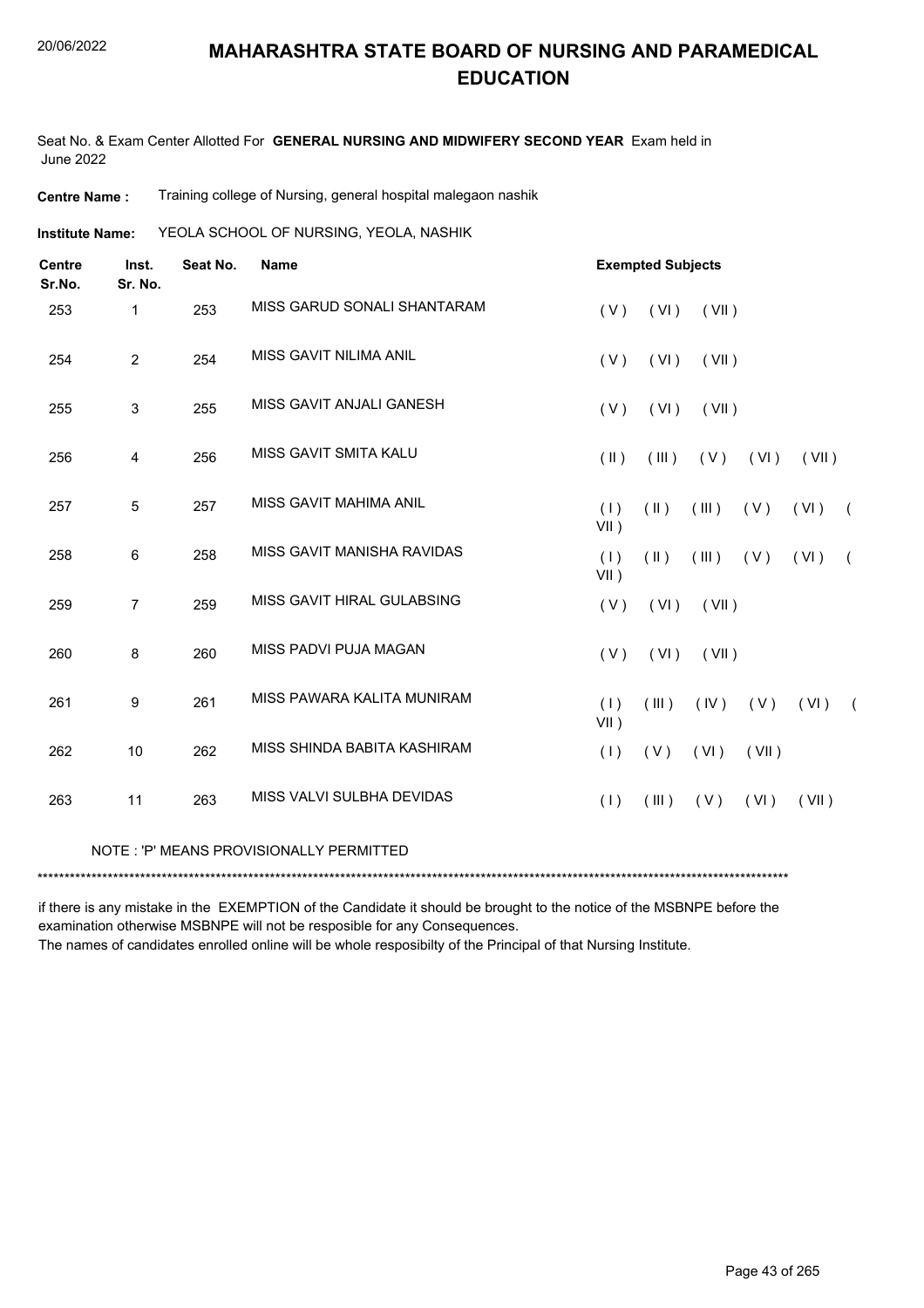Seat No. & Exam Center Allotted For **GENERAL NURSING AND MIDWIFERY SECOND YEAR** Exam held in June 2022

**Centre Name :** Training college of Nursing, general hospital malegaon nashik

M.A.D.SCHOOL OF NURSING, YEOLA, NASHIK **Institute Name:**

| 264<br>265<br>266 | Inst.<br>Sr. No. | Seat No. | <b>Name</b>                             |                | <b>Exempted Subjects</b> |      |      |       |                |
|-------------------|------------------|----------|-----------------------------------------|----------------|--------------------------|------|------|-------|----------------|
|                   | 1                | 264      | MR BANGAIYYA ABHIJIT KISHORKUMAR        | (1)<br>$VII$ ) | (III)                    | (IV) | (V)  | (VI)  | $\overline{ }$ |
|                   | $\overline{2}$   | 265      | MR BHADANGE OMKAR SUNIL                 | (1)            | (III)                    | (V)  | (VI) | (VII) |                |
|                   | 3                | 266      | MISS BHADANGE ANKITA SUNIL              | (1)<br>VII)    | (III)                    | (IV) | (V)  | (VI)  | $\sqrt{2}$     |
| 267               | 4                | 267      | MR BHUSAL PRATIK SANJAY                 | (1)<br>$VII$ ) | (III)                    | (IV) | (V)  | (VI)  | $\sqrt{2}$     |
| 268               | 5                | 268      | MISS GAVIT SHARMILA RAYA                | (1)<br>VII)    | (III)                    | (IV) | (V)  | (VI)  | $\sqrt{2}$     |
| 269               | 6                | 269      | MR PAWAR KAILAS VASANT                  | (1)<br>VII)    | (III)                    | (IV) | (V)  | (VI)  | $\left($       |
| 270               | $\overline{7}$   | 270      | MISS TRIBHUVAN RUPALI ANNASAHEB         |                |                          |      |      |       |                |
| 271               | 8                | 271      | MISS VALVI GITA MANSING                 | (1)<br>VII)    | (III)                    | (IV) | (V)  | (VI)  | $\sqrt{2}$     |
| 272               | 9                | 272      | MISS VASAVE AARTI GIRISH                | (1)<br>VII)    | (III)                    | (IV) | (V)  | (VI)  | $\sqrt{2}$     |
|                   |                  |          | NOTE: 'P' MEANS PROVISIONALLY PERMITTED |                |                          |      |      |       |                |

\*\*\*\*\*\*\*\*\*\*\*\*\*\*\*\*\*\*\*\*\*\*\*\*\*\*\*\*\*\*\*\*\*\*\*\*\*\*\*\*\*\*\*\*\*\*\*\*\*\*\*\*\*\*\*\*\*\*\*\*\*\*\*\*\*\*\*\*\*\*\*\*\*\*\*\*\*\*\*\*\*\*\*\*\*\*\*\*\*\*\*\*\*\*\*\*\*\*\*\*\*\*\*\*\*\*\*\*\*\*\*\*\*\*\*\*\*\*\*\*\*\*\*\*\*\*\*\*\*\*\*\*\*\*\*\*\*\*\*

if there is any mistake in the EXEMPTION of the Candidate it should be brought to the notice of the MSBNPE before the examination otherwise MSBNPE will not be resposible for any Consequences.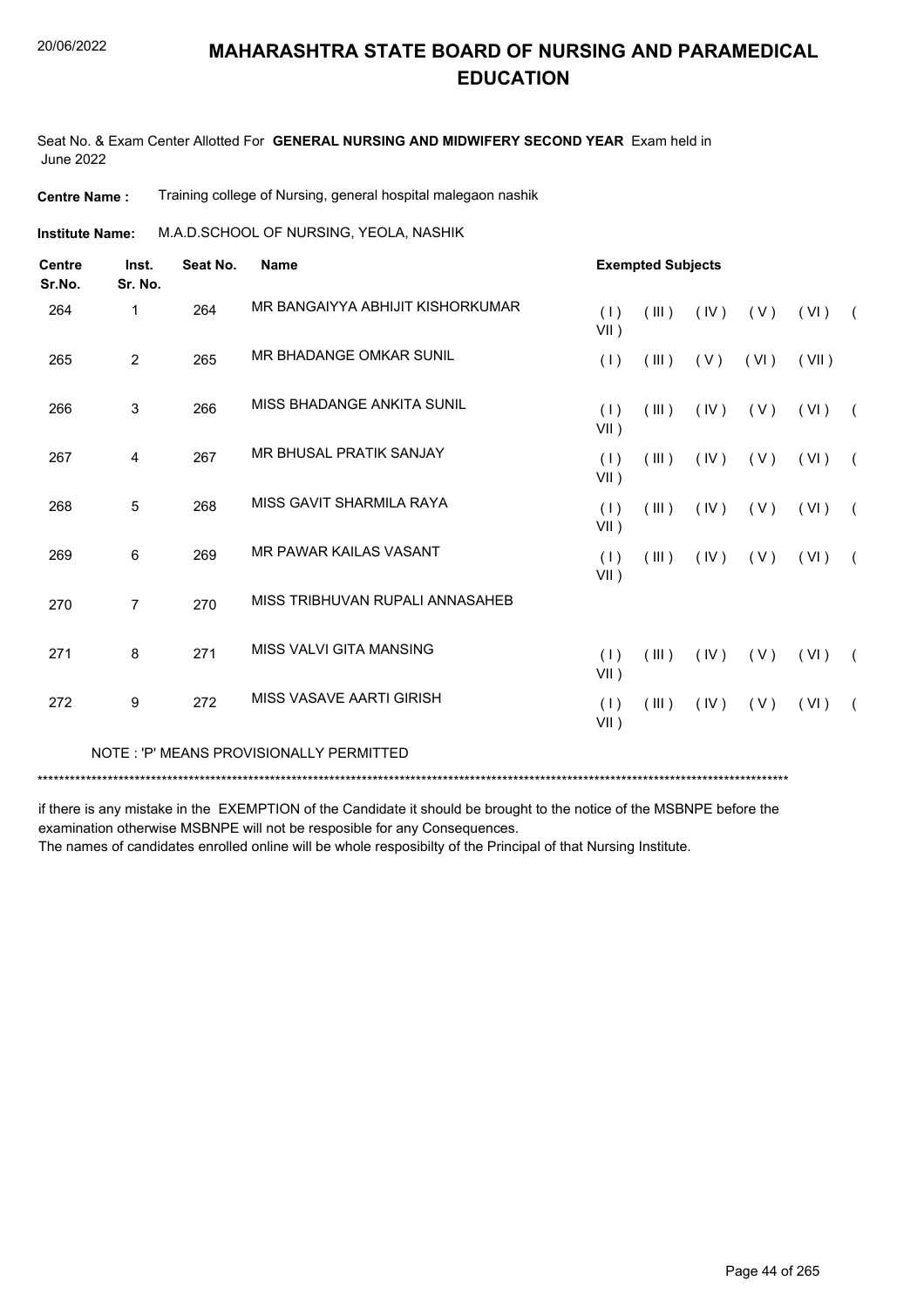Seat No. & Exam Center Allotted For **GENERAL NURSING AND MIDWIFERY SECOND YEAR** Exam held in June 2022

**Centre Name :** Training college of Nursing, general hospital malegaon nashik

LATE BHIKAJI DARADE SCHOOL OF NURSING YEOLA, NASHIK **Institute Name:**

| <b>Centre</b><br>Sr.No. | Inst.<br>Sr. No. | Seat No. | <b>Name</b>                   |                | <b>Exempted Subjects</b> |       |       |       |            |
|-------------------------|------------------|----------|-------------------------------|----------------|--------------------------|-------|-------|-------|------------|
| 273                     | $\mathbf{1}$     | 273      | MR BHADANE VISHAL BHALCHANDRA | (1)<br>$VII$ ) | (III)                    | (IV)  | (V)   | (VI)  | $\sqrt{2}$ |
| 274                     | $\overline{2}$   | 274      | MISS DANDEKAR NISHA GOKUL     | (1)            | (IV)                     | (V)   | (VI)  | (VII) |            |
| 275                     | 3                | 275      | MISS EBHAD SUSHILA SUBHASH    | (1)<br>VII)    | (III)                    | (IV)  | (V)   | (VI)  | $\sqrt{2}$ |
| 276                     | $\overline{4}$   | 276      | MISS GAVIT SHIMRAN SURUPSING  | (1)<br>$VII$ ) | (III)                    | (IV)  | (V)   | (VI)  | $\sqrt{2}$ |
| 277                     | $\overline{5}$   | 277      | MISS GAVIT MAHIMA SINGA       | (1)<br>VII)    | (III)                    | (IV)  | (V)   | (VI)  | $\sqrt{2}$ |
| 278                     | 6                | 278      | MISS GAVIT SUHASINI MAHENDRA  | (III)          | (IV)                     | (V)   | (VI)  | (VII) |            |
| 279                     | $\overline{7}$   | 279      | MR KAHANDAL AKSHAY RAOSAHEB   | (1)<br>$VII$ ) | (III)                    | (IV)  | (V)   | (VI)  | $\sqrt{2}$ |
| 280                     | 8                | 280      | MR LIHINAR ANIL TULSHIRAM     | (V)            | (VI)                     | (VII) |       |       |            |
| 281                     | 9                | 281      | MISS PADAVI DHANESHWARI RAVI  | (III)          | (IV)                     | (V)   | (VI)  | (VII) |            |
| 282                     | 10               | 282      | MISS RASAL YOGITA RAMESH      | (1)            | (V)                      | (VI)  | (VII) |       |            |
| 283                     | 11               | 283      | MISS RASALE SHRADHA SUNIL     | (1)<br>$VII$ ) | (III)                    | (IV)  | (V)   | (VI)  | $\left($   |
| 284                     | 12               | 284      | MISS RAVTE REKHA NARESH       | (1)<br>VII)    | (III)                    | (IV)  | (V)   | (VI)  | $\sqrt{2}$ |
| 285                     | 13               | 285      | MR WAGH SHREYAS DATTATRAY     | (V)            | (VI)                     | (VII) |       |       |            |

NOTE : 'P' MEANS PROVISIONALLY PERMITTED

\*\*\*\*\*\*\*\*\*\*\*\*\*\*\*\*\*\*\*\*\*\*\*\*\*\*\*\*\*\*\*\*\*\*\*\*\*\*\*\*\*\*\*\*\*\*\*\*\*\*\*\*\*\*\*\*\*\*\*\*\*\*\*\*\*\*\*\*\*\*\*\*\*\*\*\*\*\*\*\*\*\*\*\*\*\*\*\*\*\*\*\*\*\*\*\*\*\*\*\*\*\*\*\*\*\*\*\*\*\*\*\*\*\*\*\*\*\*\*\*\*\*\*\*\*\*\*\*\*\*\*\*\*\*\*\*\*\*\*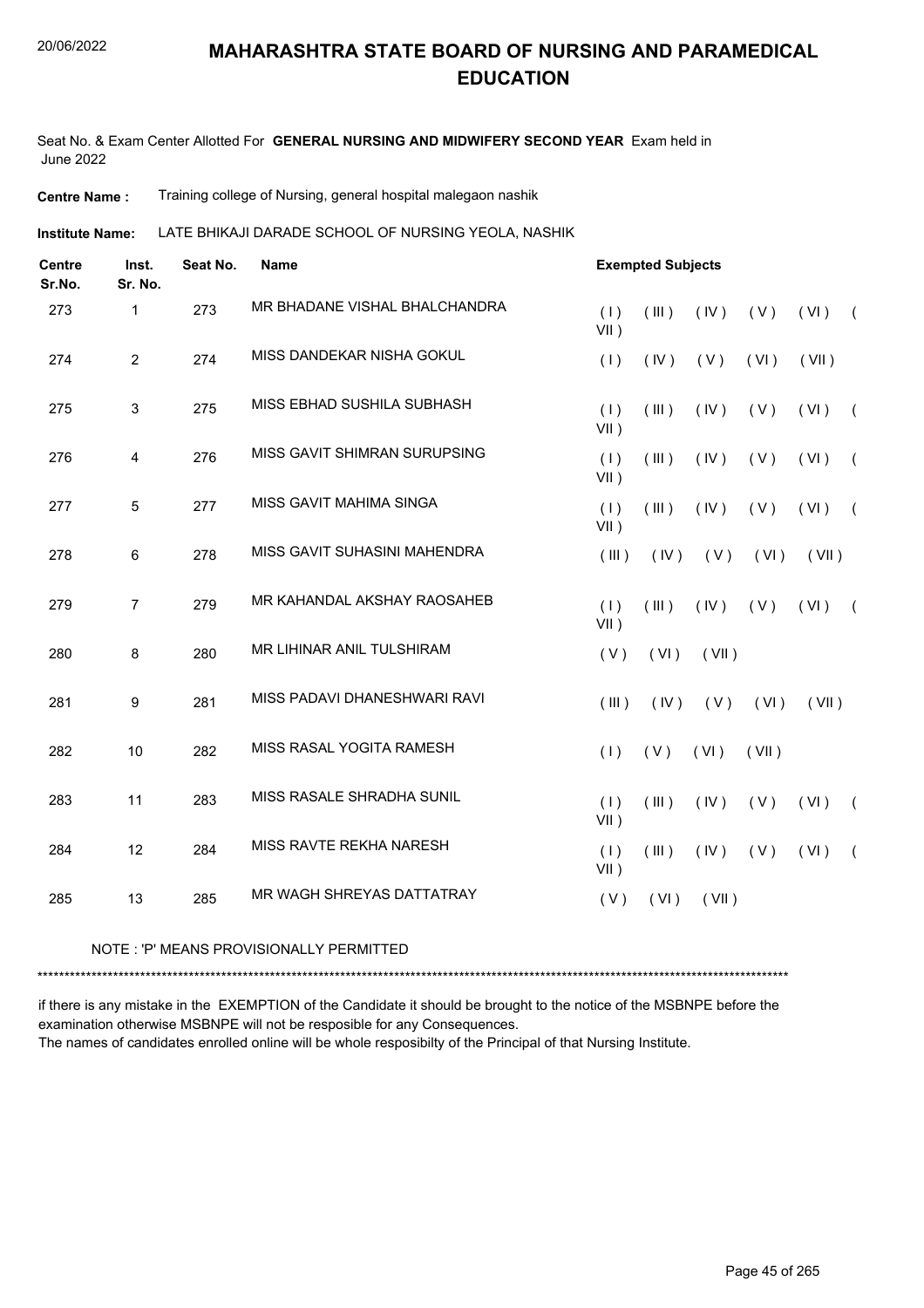Seat No. & Exam Center Allotted For **GENERAL NURSING AND MIDWIFERY SECOND YEAR** Exam held in June 2022

**Centre Name :** Training college of Nursing, general hospital malegaon nashik

**Institute Name: JAGADAMBA SCHOOL OF NURSING YEOLA NASHIK** 

| <b>Centre</b><br>Sr.No. | Inst.<br>Sr. No. | Seat No. | <b>Name</b>                    | <b>Exempted Subjects</b> |            |       |                     |       |            |
|-------------------------|------------------|----------|--------------------------------|--------------------------|------------|-------|---------------------|-------|------------|
| 286                     | 1                | 286      | MR BHAGURE RUSHIKESH RAJESH    | (V)                      | (VI)       | (VII) |                     |       |            |
| 287                     | $\overline{2}$   | 287      | MISS BHARSAT LAXMI VASANT      | (III)                    | (V)        | (VI)  | (VII)               |       |            |
| 288                     | $\mathbf{3}$     | 288      | MISS BHOYE PAPI SITARAM        | (IV)                     | (V)        | (VI)  | (VII)               |       |            |
| 289                     | $\overline{4}$   | 289      | MISS BHOYE ANJANA VILAS        | (1)<br>$VII$ )           | (III)      | (IV)  | (V)                 | (VI)  | $\sqrt{2}$ |
| 290                     | 5                | 290      | MISS GAVIT MONIKA ARVIND       | (V)                      | (VI)       | (VII) |                     |       |            |
| 291                     | $\,6\,$          | 291      | MISS GAVIT GITA JETHYA         | (V)                      | (VI)       | (VII) |                     |       |            |
| 292                     | $\overline{7}$   | 292      | MISS GAVIT MINAKSHI SUNIL      | (V)                      | (VI)       | (VII) |                     |       |            |
| 293                     | 8                | 293      | MISS JADHAV NAMRATA KRUSHANA   | (V)                      | (VI)       | (VII) |                     |       |            |
| 294                     | 9                | 294      | MISS KAMADI PRAJAKTA HARI      | (III)                    | (V)        | (VI)  | (VII)               |       |            |
| 295                     | 10               | 295      | MISS KHANDAVI ROHINI DATTATRAY | (1)<br>$VII$ )           | (III)      | (IV)  | (V)                 | (VI)  | $\sqrt{2}$ |
| 296                     | 11               | 296      | MISS KONGARE SAKSHI VIJAY      | (V)                      | (VI)       | (VII) |                     |       |            |
| 297                     | 12               | 297      | MISS OLAMBA KAUSHALYA BABAN    | (V)                      | (VI)       | (VII) |                     |       |            |
| 298                     | 13               | 298      | MR PADVI VIRSING NILA          | (III)                    | (V)        | (VI)  | (VII)               |       |            |
| 299                     | 14               | 299      | MR POTE TEJAS RAJENDRA         | $($ III $)$              |            |       | $(IV)$ $(V)$ $(VI)$ | (VII) |            |
| 300                     | 15               | 300      | MR SHANWAR SWAPNIL BHIVA       | (III)                    | $($ IV $)$ | (V)   | (VI)                | (VII) |            |
| 301                     | 16               | 301      | MISS VARTHA PALLAVI RAVINDRA   | (IV)                     | (V)        | (VI)  | (VII)               |       |            |
| 302                     | 17               | 302      | MR VASAVE VIKAS DHARMA         | (III)                    | (V)        | (VI)  | (VII)               |       |            |
| 303                     | 18               | 303      | MISS VASVAE BHARTI ANTU        | $(V)$ $(VI)$ $(VII)$     |            |       |                     |       |            |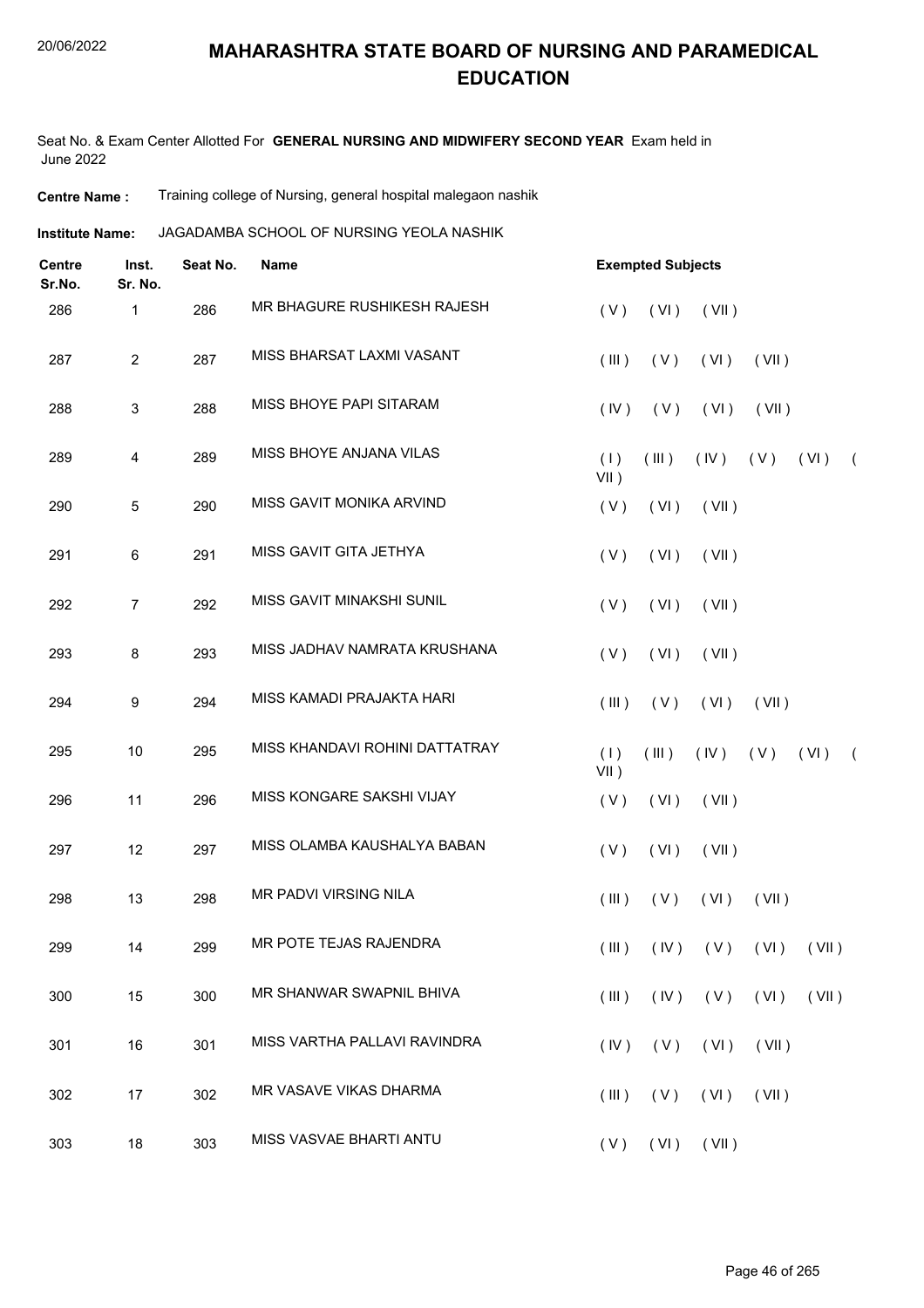Seat No. & Exam Center Allotted For GENERAL NURSING AND MIDWIFERY SECOND YEAR Exam held in **June 2022** 

NOTE: 'P' MEANS PROVISIONALLY PERMITTED

if there is any mistake in the EXEMPTION of the Candidate it should be brought to the notice of the MSBNPE before the examination otherwise MSBNPE will not be resposible for any Consequences.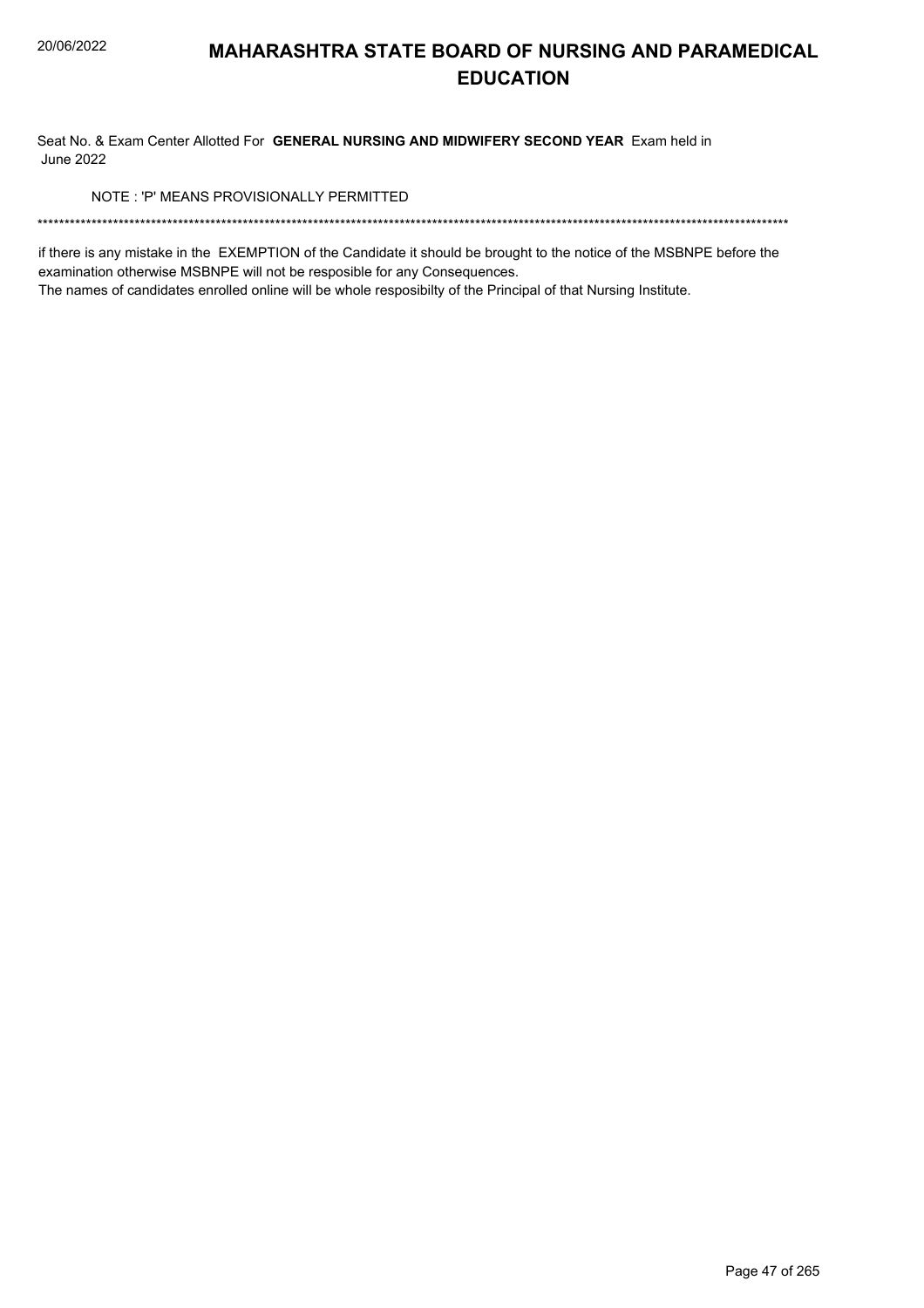Seat No. & Exam Center Allotted For **GENERAL NURSING AND MIDWIFERY SECOND YEAR** Exam held in June 2022

**Centre Name :** TCN Shri Bhausaheb Hire Government Medical College & Sarvopachar Rugnalaya, Dhule

JAWAHAR MED.FOUNDATION, SON , DHULE **Institute Name:**

| <b>Centre</b><br>Sr.No. | Inst.<br>Sr. No. | Seat No. | Name                                    | <b>Exempted Subjects</b>                                              |  |  |  |  |  |  |  |
|-------------------------|------------------|----------|-----------------------------------------|-----------------------------------------------------------------------|--|--|--|--|--|--|--|
| 304                     | 1                | 304      | MISS BAGUL DHANASHRI TULSHIDAS          | (1)<br>$(\parallel)$<br>(III)<br>(V)<br>(VI)<br>$\sqrt{2}$<br>$VII$ ) |  |  |  |  |  |  |  |
| 305                     | 2                | 305      | MISS CHAVAN PRAJAKTA PRASHANT           | $(\parallel)$<br>(V)<br>(VI)<br>(VII)                                 |  |  |  |  |  |  |  |
| 306                     | 3                | 306      | MISS SHINDE MAYA BHAURAO                | (V)<br>(VI)<br>(VII)                                                  |  |  |  |  |  |  |  |
| 307                     | 4                | 307      | MISS SURYAWANSHI BHARATI SHANKAR        | (11)<br>(III)<br>(V)<br>(VI)<br>(1)<br>$\sqrt{2}$<br>$VII$ )          |  |  |  |  |  |  |  |
| 308                     | 5                | 308      | MISS VALVI ANKITA RAVIKANT              | (III)<br>(V)<br>(VI)<br>(VII)<br>(1)                                  |  |  |  |  |  |  |  |
| 309                     | 6                | 309      | MISS VALVI PRESHITA RAVIKANT            | (III)<br>(V)<br>(VI)<br>(VII)                                         |  |  |  |  |  |  |  |
|                         |                  |          | NOTE: 'P' MEANS PROVISIONALLY PERMITTED |                                                                       |  |  |  |  |  |  |  |

\*\*\*\*\*\*\*\*\*\*\*\*\*\*\*\*\*\*\*\*\*\*\*\*\*\*\*\*\*\*\*\*\*\*\*\*\*\*\*\*\*\*\*\*\*\*\*\*\*\*\*\*\*\*\*\*\*\*\*\*\*\*\*\*\*\*\*\*\*\*\*\*\*\*\*\*\*\*\*\*\*\*\*\*\*\*\*\*\*\*\*\*\*\*\*\*\*\*\*\*\*\*\*\*\*\*\*\*\*\*\*\*\*\*\*\*\*\*\*\*\*\*\*\*\*\*\*\*\*\*\*\*\*\*\*\*\*\*\*

if there is any mistake in the EXEMPTION of the Candidate it should be brought to the notice of the MSBNPE before the examination otherwise MSBNPE will not be resposible for any Consequences.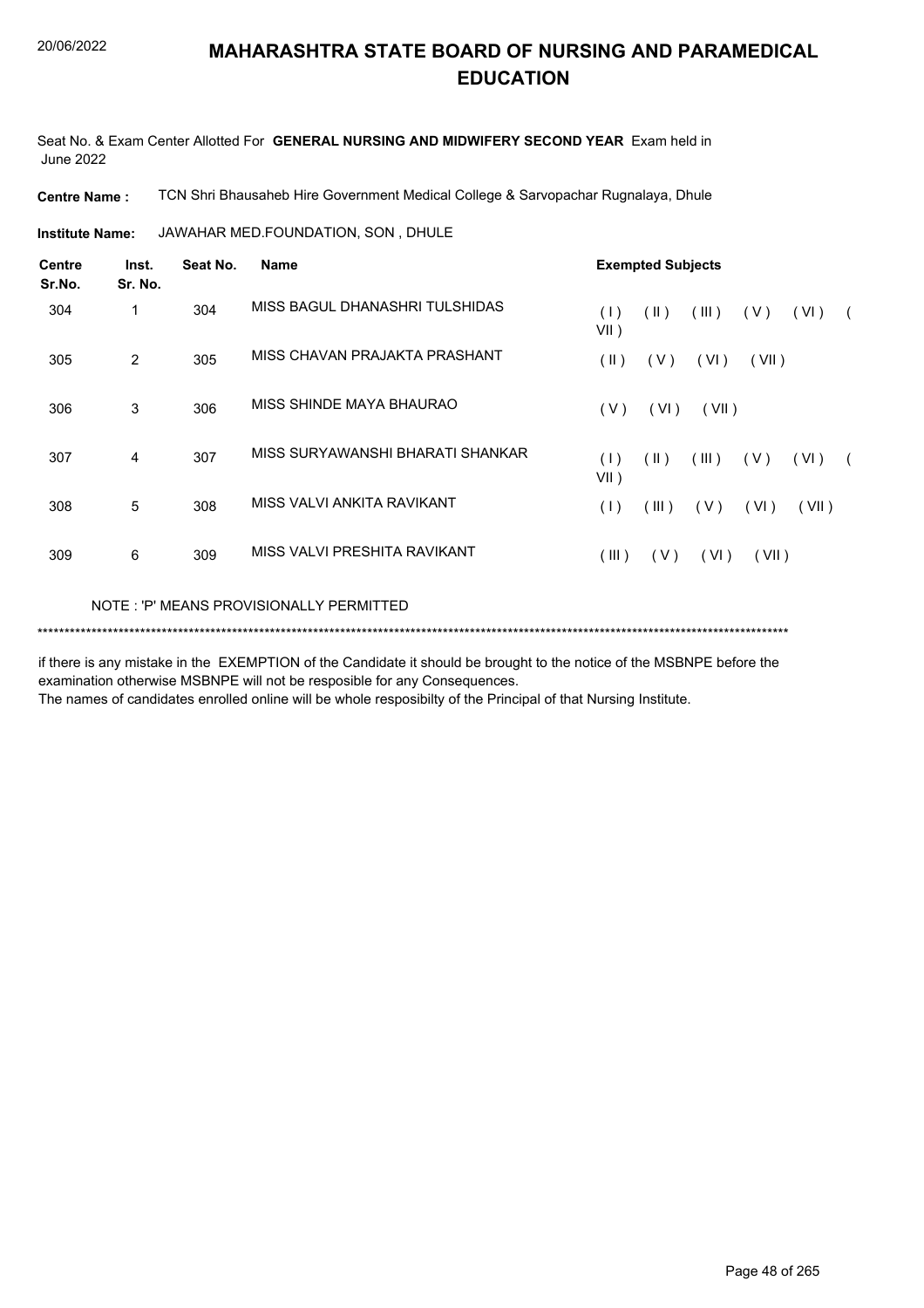Seat No. & Exam Center Allotted For GENERAL NURSING AND MIDWIFERY SECOND YEAR Exam held in **June 2022** 

**Centre Name:** TCN Shri Bhausaheb Hire Government Medical College & Sarvopachar Rugnalaya, Dhule

DEOMOGRA FOUNDATION TRUST, NANDURBAR **Institute Name:** 

| Centre<br>Sr.No. | Inst.<br>Sr. No. | Seat No. | Name                         |                                                        | <b>Exempted Subjects</b> |      |     |      |  |
|------------------|------------------|----------|------------------------------|--------------------------------------------------------|--------------------------|------|-----|------|--|
| 310              |                  | 310      | MISS GANGURDE ASHWINI JATRYA | $\left( \begin{array}{c} \end{array} \right)$<br>VII ) | $^{\prime}$ III )        | (IV) | (V) | (VI) |  |
| 311              | 2                | 311      | MISS VALVI SARASWATI DHARMA  | $\vert \vert$ )                                        | (III)                    | VII) |     |      |  |

#### NOTE: 'P' MEANS PROVISIONALLY PERMITTED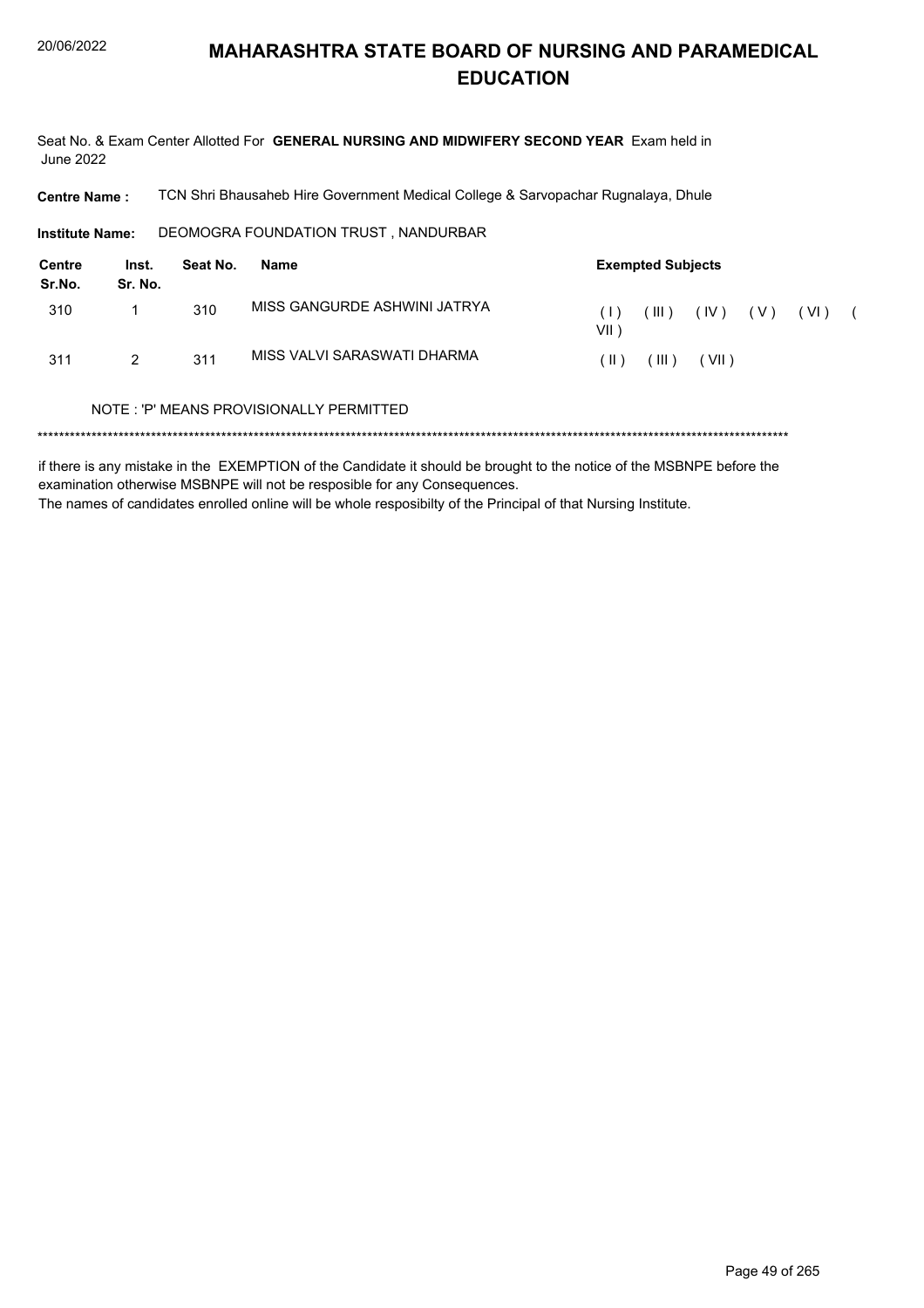Seat No. & Exam Center Allotted For **GENERAL NURSING AND MIDWIFERY SECOND YEAR** Exam held in June 2022

**Centre Name :** TCN Shri Bhausaheb Hire Government Medical College & Sarvopachar Rugnalaya, Dhule

SAROJINI SCHOOL OF NURSING, DHULE **Institute Name:**

| <b>Centre</b><br>Sr.No. | Inst.<br>Sr. No. | Seat No.<br>Name |                                      | <b>Exempted Subjects</b> |               |       |      |       |            |
|-------------------------|------------------|------------------|--------------------------------------|--------------------------|---------------|-------|------|-------|------------|
| 312                     | $\mathbf{1}$     | 312              | MR AGLAVE MAYUR SUNIL                | $(\parallel)$<br>$VII$ ) | (III)         | (IV)  | (V)  | (VI)  | $\sqrt{2}$ |
| 313                     | $\overline{2}$   | 313              | MISS CHAUDHARI LINABAI HARISHCHANDRA | (V)                      | (VI)          | (VII) |      |       |            |
| 314                     | $\mathfrak{S}$   | 314              | MISS CHAVAN ASHWINI DHARMENDRA       | (1)<br>$VII$ )           | $(\parallel)$ | (III) | (V)  | (VI)  | $\sqrt{2}$ |
| 315                     | 4                | 315              | MR GADHARI MANOJ MADHUKAR            | $($ II $)$               | (III)         | (V)   | (VI) | (VII) |            |
| 316                     | 5                | 316              | MISS GANGURDE SHITAL DILIP           | (V)                      | (VI)          | (VII) |      |       |            |
| 317                     | 6                | 317              | MISS GAVIT GAYATRI DHARMA            | $($ II $)$               | (III)         | (V)   | (VI) | (VII) |            |
| 318                     | $\overline{7}$   | 318              | MISS KOKANI PALLAVI MADHAV           | (1)<br>$VII$ )           | $(\parallel)$ | (III) | (V)  | (VI)  | $\sqrt{2}$ |
| 319                     | 8                | 319              | <b>MR MORE ATUL AJAY</b>             | (V)                      | (VI)          | (VII) |      |       |            |
| 320                     | $\boldsymbol{9}$ | 320              | MISS NAIK SHITAL VASUDEV             | $($ II $)$               | (III)         | (V)   | (VI) | (VII) |            |
| 321                     | 10               | 321              | <b>MR PADVI GANESH NAKUL</b>         | $($ II $)$               | (III)         | (V)   | (VI) | (VII) |            |
| 322                     | 11               | 322              | MR PARDESHI MANISH VIKAS             | (V)                      | (VI)          | (VII) |      |       |            |
| 323                     | 12               | 323              | MISS PATIL SNEHA SANDIP              | $(\parallel)$            | (III)         | (V)   | (VI) | (VII) |            |
| 324                     | 13               | 324              | MISS PAWARA ANJALI RAMESH            | $($ II $)$               | (III)         | (V)   | (VI) | (VII) |            |
| 325                     | 14               | 325              | MR THAKARE VISHAL CHANDRASING        | $($ II $)$               | (III)         | (V)   | (VI) | (VII) |            |
|                         |                  |                  |                                      |                          |               |       |      |       |            |

#### NOTE : 'P' MEANS PROVISIONALLY PERMITTED

\*\*\*\*\*\*\*\*\*\*\*\*\*\*\*\*\*\*\*\*\*\*\*\*\*\*\*\*\*\*\*\*\*\*\*\*\*\*\*\*\*\*\*\*\*\*\*\*\*\*\*\*\*\*\*\*\*\*\*\*\*\*\*\*\*\*\*\*\*\*\*\*\*\*\*\*\*\*\*\*\*\*\*\*\*\*\*\*\*\*\*\*\*\*\*\*\*\*\*\*\*\*\*\*\*\*\*\*\*\*\*\*\*\*\*\*\*\*\*\*\*\*\*\*\*\*\*\*\*\*\*\*\*\*\*\*\*\*\*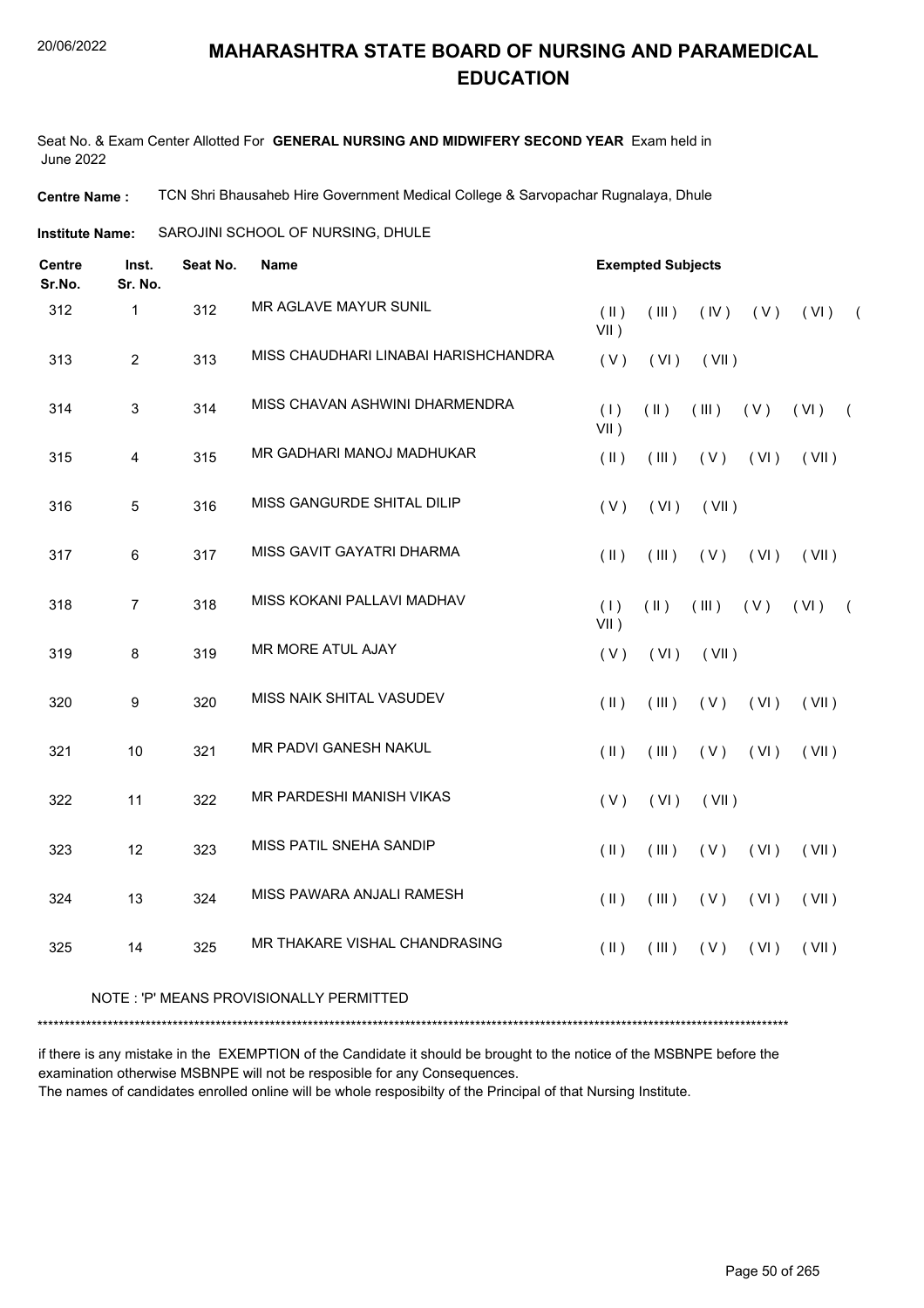Seat No. & Exam Center Allotted For GENERAL NURSING AND MIDWIFERY SECOND YEAR Exam held in **June 2022** 

**Centre Name:** TCN Shri Bhausaheb Hire Government Medical College & Sarvopachar Rugnalaya, Dhule

**Institute Name:** Angel Nursing School, nandurbar

| Centre<br>Sr.No. | Inst.<br>Sr. No. | Seat No. | <b>Exempted Subjects</b><br>Name        |                 |                 |       |       |        |  |
|------------------|------------------|----------|-----------------------------------------|-----------------|-----------------|-------|-------|--------|--|
| 326              |                  | 326      | MISS PAWARA PRITI TATYA                 | (1)<br>VII )    | (  )            | (III) | (V)   | ( VI ) |  |
| 327              | 2                | 327      | MISS TADVI PARVATI RAJESH               | $\Box$<br>VII ) | $( \parallel )$ | (III) | ( V ) | ( VI ) |  |
|                  |                  |          | NOTE: 'P' MEANS PROVISIONALLY PERMITTED |                 |                 |       |       |        |  |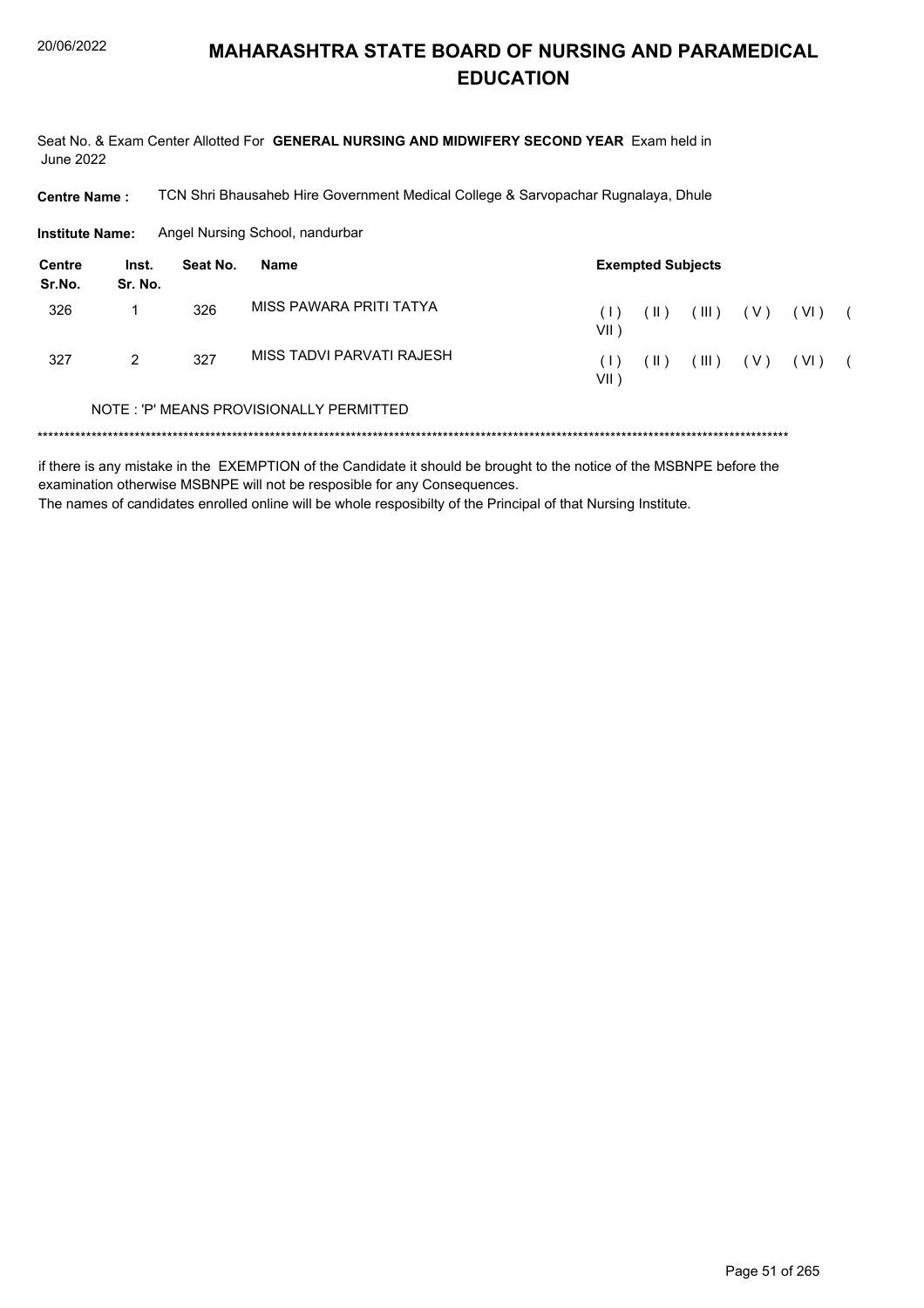Seat No. & Exam Center Allotted For **GENERAL NURSING AND MIDWIFERY SECOND YEAR** Exam held in June 2022

**Centre Name :** TCN Shri Bhausaheb Hire Government Medical College & Sarvopachar Rugnalaya, Dhule

AAISAHEB JAYABAI G.N.M NURSING, PATHRAI, NANDURBAR **Institute Name:**

| <b>Centre</b><br>Sr.No. | Inst.<br>Sr. No. | Seat No. | <b>Name</b>                 | <b>Exempted Subjects</b> |             |       |       |       |  |
|-------------------------|------------------|----------|-----------------------------|--------------------------|-------------|-------|-------|-------|--|
| 328                     | $\mathbf 1$      | 328      | MR GAVIT PRADIP ARVIND      | (III)                    | (V)         | (VI)  | (VII) |       |  |
| 329                     | $\overline{2}$   | 329      | <b>MR GAVIT RAHUL DILIP</b> | (V)                      | (VI)        | (VII) |       |       |  |
| 330                     | 3                | 330      | MISS JADHAV SEJAL PRABHAKAR | (V)                      | (VI)        | (VII) |       |       |  |
| 331                     | $\overline{4}$   | 331      | MISS PAWAR NEHA VIJAYSING   | $(\parallel)$            | (III)       | (V)   | (VI)  | (VII) |  |
| 332                     | 5                | 332      | MR PAWARA DEVSING SAYAKA    | $(\parallel)$            | $($ III $)$ | (V)   | (VI)  | (VII) |  |
| 333                     | 6                | 333      | MR PAWARA SUHAS JANKA       | (V)                      | (VI)        | (VII) |       |       |  |
| 334                     | 7                | 334      | MISS TADAVI PRIYANKA KISHOR | $(\parallel)$            | (III)       | (V)   | (VI)  | (VII) |  |
| 335                     | 8                | 335      | MR THAKARE SAGAR PRAVESH    | $(\parallel)$            | $($ III $)$ | (V)   | (VI)  | (VII) |  |
| 336                     | 9                | 336      | MISS VALVI ANKITA KANTILAL  | $(\parallel)$            | $($ III $)$ | (V)   | (VI)  | (VII) |  |
| 337                     | 10               | 337      | MISS VASAVE RUCHITA MOTIRAM | (V)                      | (VI)        | (VII) |       |       |  |
|                         |                  |          |                             |                          |             |       |       |       |  |

NOTE : 'P' MEANS PROVISIONALLY PERMITTED

\*\*\*\*\*\*\*\*\*\*\*\*\*\*\*\*\*\*\*\*\*\*\*\*\*\*\*\*\*\*\*\*\*\*\*\*\*\*\*\*\*\*\*\*\*\*\*\*\*\*\*\*\*\*\*\*\*\*\*\*\*\*\*\*\*\*\*\*\*\*\*\*\*\*\*\*\*\*\*\*\*\*\*\*\*\*\*\*\*\*\*\*\*\*\*\*\*\*\*\*\*\*\*\*\*\*\*\*\*\*\*\*\*\*\*\*\*\*\*\*\*\*\*\*\*\*\*\*\*\*\*\*\*\*\*\*\*\*\*

if there is any mistake in the EXEMPTION of the Candidate it should be brought to the notice of the MSBNPE before the examination otherwise MSBNPE will not be resposible for any Consequences.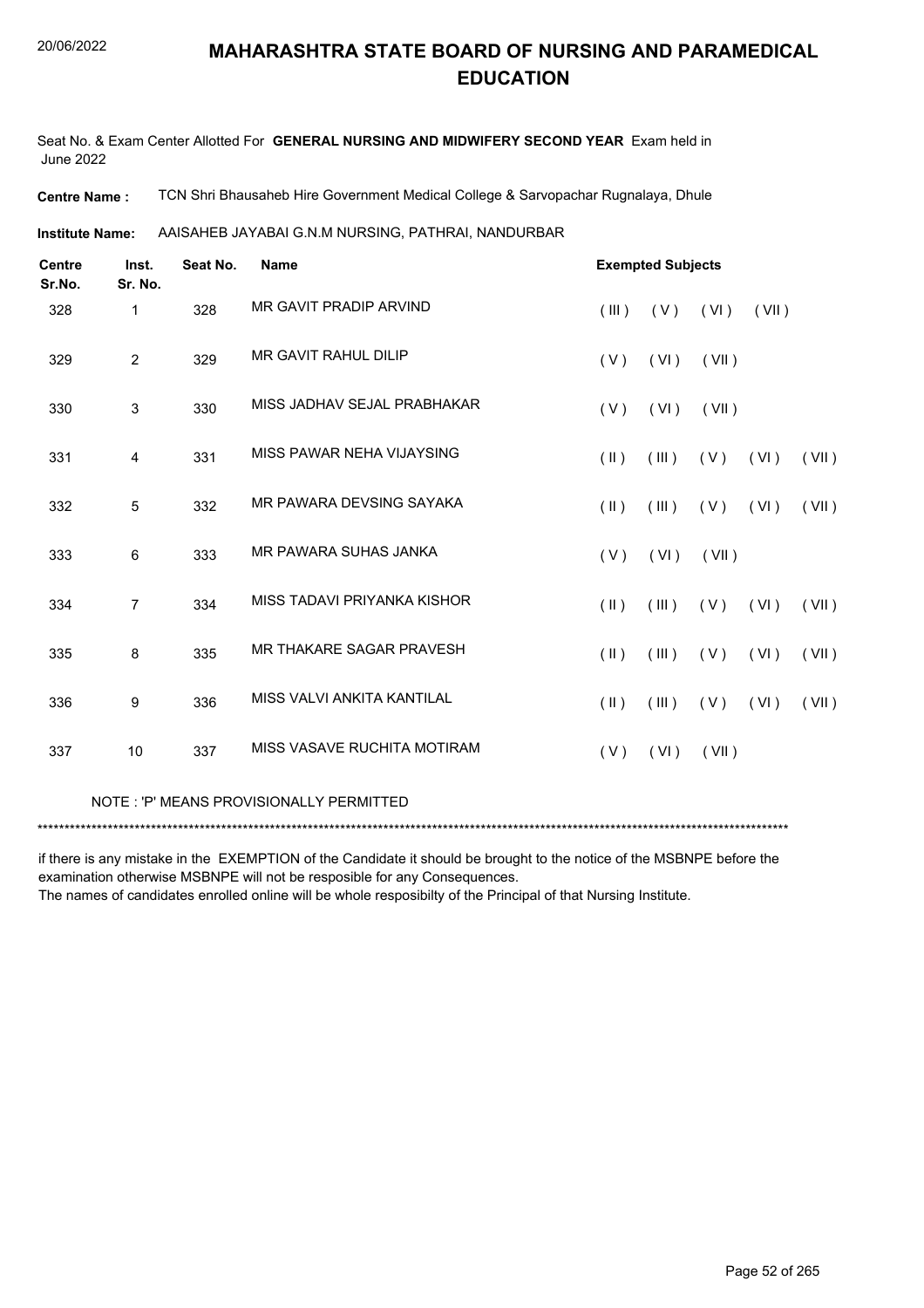Seat No. & Exam Center Allotted For GENERAL NURSING AND MIDWIFERY SECOND YEAR Exam held in **June 2022** 

TCN Shri Bhausaheb Hire Government Medical College & Sarvopachar Rugnalaya, Dhule **Centre Name:** 

**Institute Name:** TCN Shri Bhausaheb Hire Government Medical College & Sarvopachar Rugnalaya, Dhule

| <b>Centre</b><br>Sr.No. | Inst.<br>Sr. No. | Seat No. | <b>Exempted Subjects</b><br>Name |           |       |      |       |       |
|-------------------------|------------------|----------|----------------------------------|-----------|-------|------|-------|-------|
| 338                     |                  | 338      | MISS JADHAV SIMA BHARMAL         | ( II )    | (III) | (V)  | (VI)  | (VII) |
| 339                     | 2                | 339      | MISS PAWARA SONALI SAYSING       | $($ III ) | ( V ) | (VI) | (VII) |       |

#### NOTE: 'P' MEANS PROVISIONALLY PERMITTED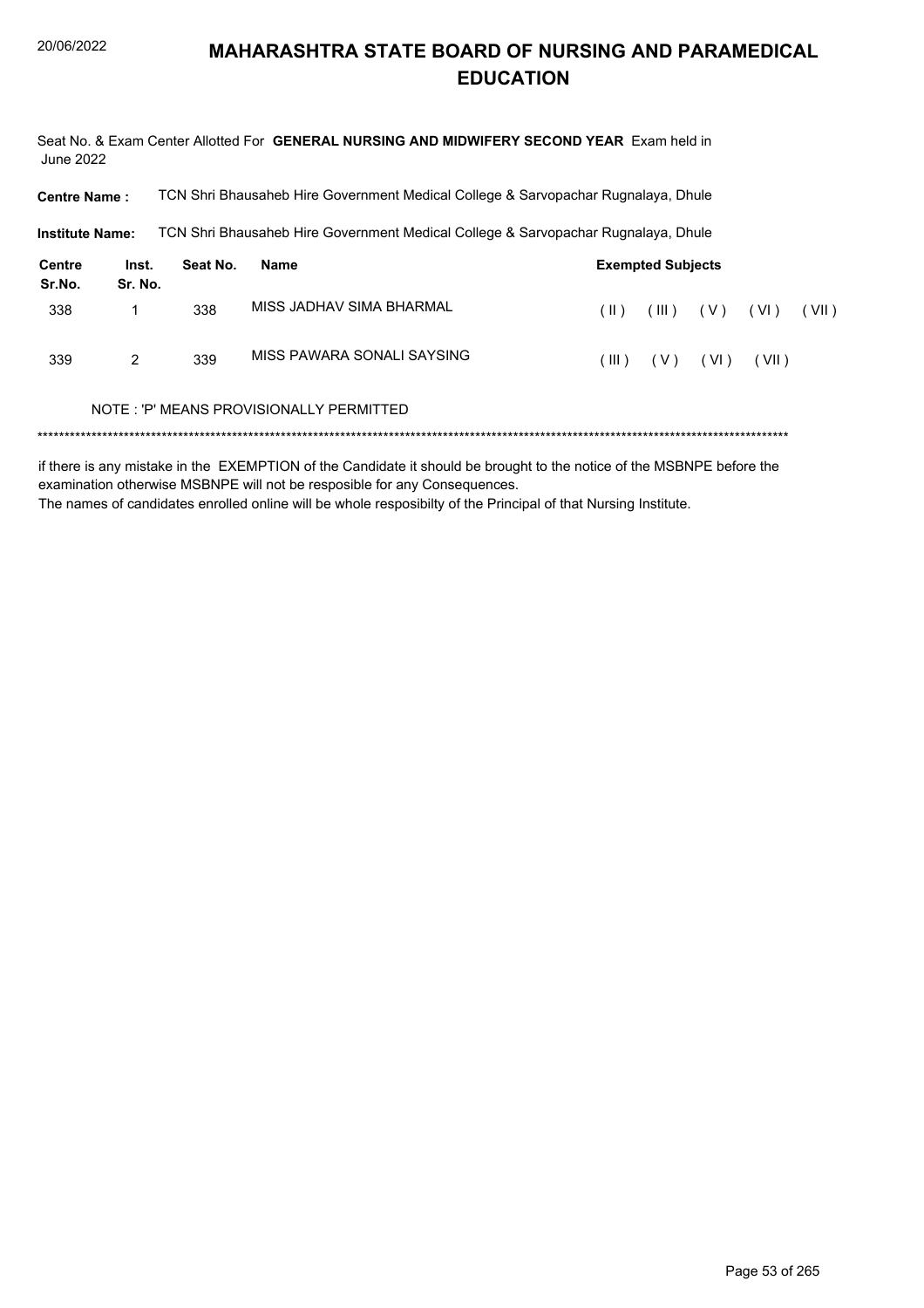Seat No. & Exam Center Allotted For GENERAL NURSING AND MIDWIFERY SECOND YEAR Exam held in **June 2022** 

**Centre Name:** GENERAL HOSPITAL, AHMEDNAGAR

**GENERAL HOSPITAL, AHMEDNAGAR Institute Name:** 

| Centre<br>Sr.No. | Inst.<br>Sr. No. | Seat No. | Name                                    | <b>Exempted Subjects</b> |               |        |        |       |
|------------------|------------------|----------|-----------------------------------------|--------------------------|---------------|--------|--------|-------|
| 340              | 1                | 340      | MISS IBITE SAMIKSHA SHAMRAV             | (III)                    | ( V )         | ( VI ) | (VII)  |       |
| 341              | 2                | 341      | MISS MAHAPURE SAYALI DNYANESHWAR        | (III)                    | ( V )         | ( VI ) | (VII)  |       |
| 342              | 3                | 342      | MISS PATHAN HFFNA GAFUR                 | (1)                      | $(\parallel)$ | ( V )  | ( VI ) | (VII) |
|                  |                  |          | NOTE: 'P' MEANS PROVISIONALLY PERMITTED |                          |               |        |        |       |
|                  |                  |          |                                         |                          |               |        |        |       |

if there is any mistake in the EXEMPTION of the Candidate it should be brought to the notice of the MSBNPE before the examination otherwise MSBNPE will not be resposible for any Consequences. The names of candidates enrolled online will be whole resposibilty of the Principal of that Nursing Institute.

Page 54 of 265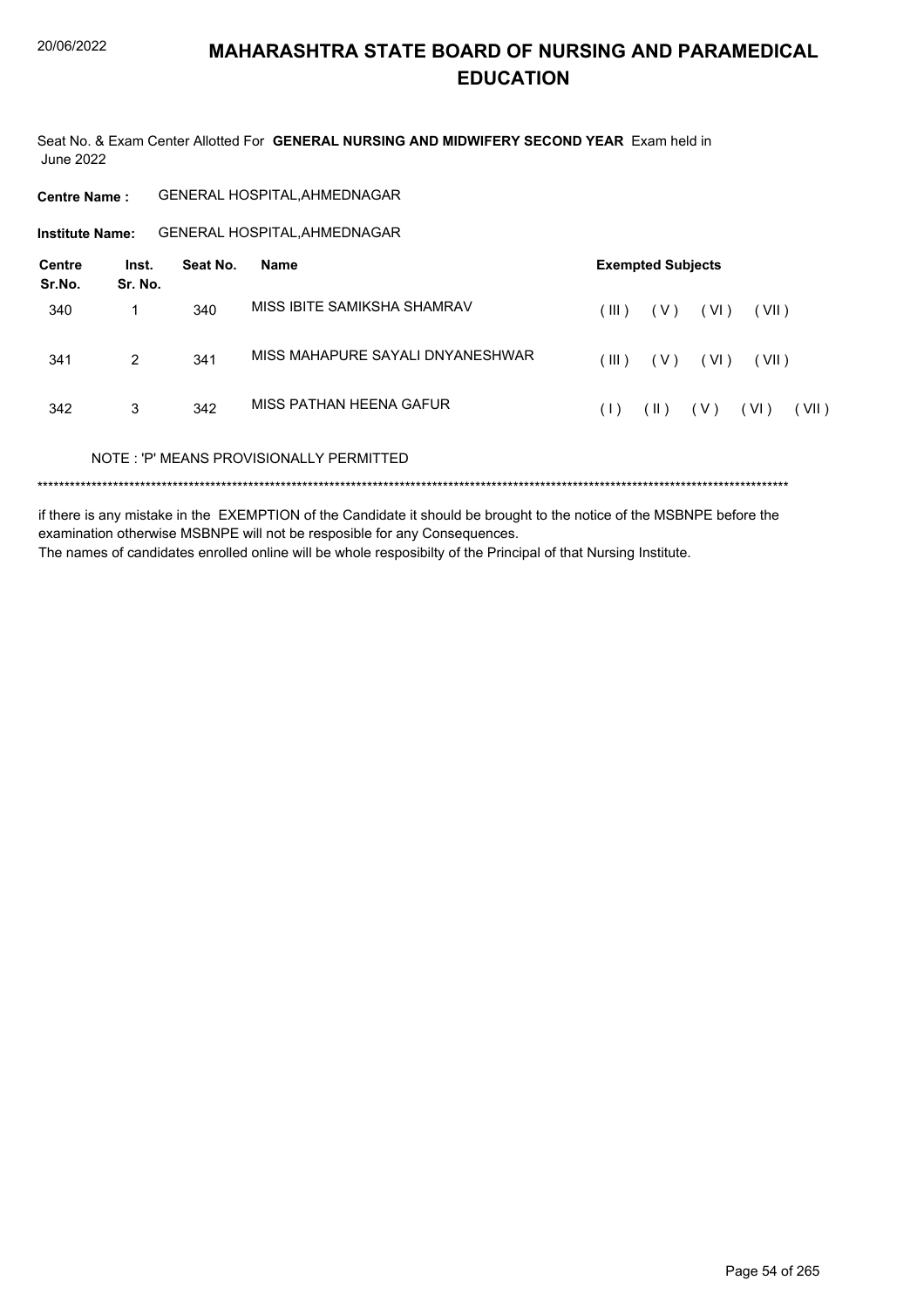Seat No. & Exam Center Allotted For **GENERAL NURSING AND MIDWIFERY SECOND YEAR** Exam held in June 2022

#### **Centre Name :** GENERAL HOSPITAL,AHMEDNAGAR

**Institute Name: KRANTI SCHOOL OF NURSING AHMEDNAGAR** 

| <b>Centre</b><br>Sr.No. | Inst.<br>Sr. No. | Seat No.<br><b>Name</b> |                                                     |                          |               | <b>Exempted Subjects</b>    |                     |       |            |  |  |  |
|-------------------------|------------------|-------------------------|-----------------------------------------------------|--------------------------|---------------|-----------------------------|---------------------|-------|------------|--|--|--|
| 343                     | 1                | 343                     | MR CHAKRANARAYAN SUSHANT YOHAN                      | (1)<br>$VII$ )           | $(\parallel)$ | (III)                       | (V)                 | (VI)  | $\sqrt{ }$ |  |  |  |
| 344                     | $\overline{2}$   | 344                     | MR DAKE SHARON ANIL                                 |                          |               |                             |                     |       |            |  |  |  |
| 345                     | 3                | 345                     | SMT SHEGAONKAR ARTI ANIL<br>(NEE DIGE ARTI SANTOSH) | (1)                      | $(\parallel)$ | (IV)                        | (VII)               |       |            |  |  |  |
| 346                     | 4                | 346                     | MISS FULPAGAR AARTI SUNIL                           | (VII)                    |               |                             |                     |       |            |  |  |  |
| 347                     | 5                | 347                     | MR GAIKWAD GAURAV MAHENDRAKUMAR                     | $($ II $)$               | (III)         | (V)                         | (VI)                | (VII) |            |  |  |  |
| 348                     | $\,6\,$          | 348                     | MISS KAMBLE AMRAPALI VIJAY                          |                          |               |                             |                     |       |            |  |  |  |
| 349                     | 7                | 349                     | MISS KAMBLE NEHA SANJAY                             | $(\parallel)$<br>$VII$ ) | (III)         | (IV)                        | (V)                 | (VI)  | $\sqrt{2}$ |  |  |  |
| 350                     | 8                | 350                     | MR KHARAT ANIL SUSHIL                               | (V)                      | (VI)          | (VII)                       |                     |       |            |  |  |  |
| 351                     | 9                | 351                     | MR KOKATE ABHAY NARAYAN                             | $(\parallel)$<br>$VII$ ) | (III)         | (IV)                        | (V)                 | (VI)  | $\sqrt{2}$ |  |  |  |
| 352                     | 10               | 352                     | MR KOLHE RUSHIKESH DANIYAL                          | (V)                      | (VI)          | (VII)                       |                     |       |            |  |  |  |
| 353                     | 11               | 353                     | MISS KSHETRE SONALI ANIL                            | (III)                    | (V)           | (VI)                        | (VII)               |       |            |  |  |  |
| 354                     | 12               | 354                     | MISS MESHRAM SONALI ASHOKRAO                        | (III)                    | (VII)         |                             |                     |       |            |  |  |  |
| 355                     | 13               | 355                     | MISS MUNESHWAR RUPALI SHRAWAN                       | $($ II $)$<br>$VII$ )    | (III)         | (IV)                        | (V)                 | (VI)  | $\sqrt{2}$ |  |  |  |
| 356                     | 14               | 356                     | MR OHOL SAMSON AVINASH                              |                          |               |                             |                     |       |            |  |  |  |
| 357                     | 15               | 357                     | MISS PATHARE DIVYA YAKUB                            |                          |               |                             |                     |       |            |  |  |  |
| 358                     | 16               | 358                     | MR PAWADE AVINASH GORAKHANATH                       | $($ III $)$              |               | $(IV)$ $(V)$ $(VI)$ $(VII)$ |                     |       |            |  |  |  |
| 359                     | 17               | 359                     | MISS RAUT ROSHANA GOPAL                             | (1)<br>$VII$ )           | $(\parallel)$ | (IV)                        | (V)                 | (VI)  | $\sqrt{2}$ |  |  |  |
| 360                     | 18               | 360                     | MISS RAUT RUTUJA BHAUSAHEB                          | $(\parallel)$<br>$VII$ ) | (III)         |                             | $(IV)$ $(V)$ $(VI)$ |       | $\sqrt{2}$ |  |  |  |
| 361                     | 19               | 361                     | MISS SALVE MANSI SHARAD                             | (V)                      |               | $(VI)$ $(VII)$              |                     |       |            |  |  |  |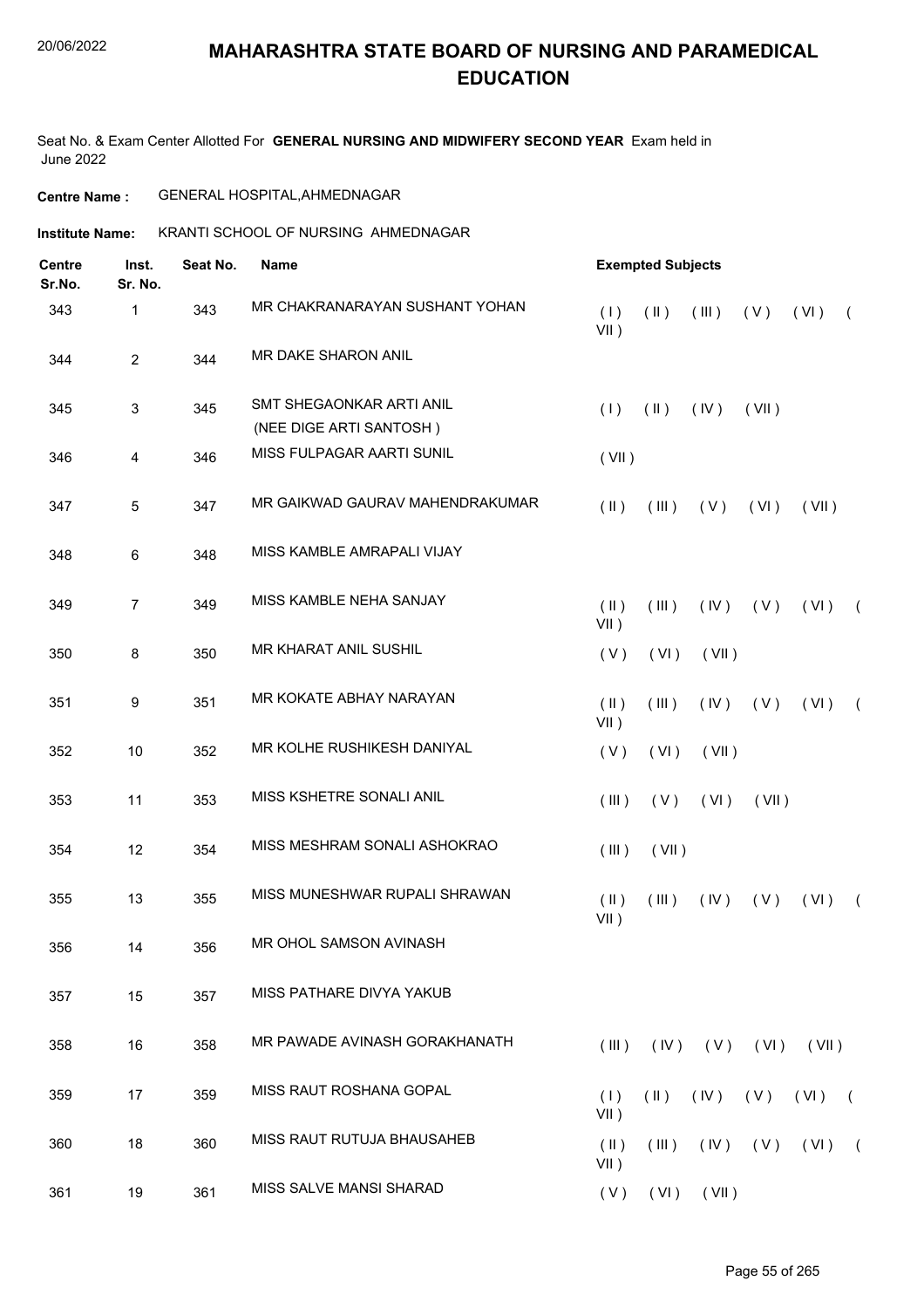| <b>June 2022</b> |    |     | Seat No. & Exam Center Allotted For GENERAL NURSING AND MIDWIFERY SECOND YEAR Exam held in |                          |       |       |       |       |          |
|------------------|----|-----|--------------------------------------------------------------------------------------------|--------------------------|-------|-------|-------|-------|----------|
| 362              | 20 | 362 | MISS SALVE SAKSHI ARUN                                                                     | (V)                      | (VI)  | (VII) |       |       |          |
| 363              | 21 | 363 | MR SATPUTE DEEPAK RAMDAS                                                                   | (III)                    | (IV)  | (V)   | (VI)  | (VII) |          |
| 364              | 22 | 364 | MISS SHENDGE KAJAL BABAN                                                                   | (VII)                    |       |       |       |       |          |
| 365              | 23 | 365 | MISS SHINGOTE RUTUJA BABAN                                                                 | (IV)                     | ( V ) | (VI)  | (VII) |       |          |
| 366              | 24 | 366 | MR SHIRSATH KIRAN GORKSHNATH                                                               | (V)                      | (VI)  | (VII) |       |       |          |
| 367              | 25 | 367 | MISS TEKAM URMILA BISRAM                                                                   | (V)                      | (VI)  | (VII) |       |       |          |
| 368              | 26 | 368 | MISS TEMBHURNE RUSHALI DHANRAJ                                                             | $($ II $)$               | (IV)  | (V)   | (VI)  | (VII) |          |
| 369              | 27 | 369 | MR THAKAR VILAS SURESHRAO                                                                  | (V)                      | (VI)  | (VII) |       |       |          |
| 370              | 28 | 370 | MISS UMAP PRIYANKA BABASAHEB                                                               |                          |       |       |       |       |          |
| 371              | 29 | 371 | MISS WAGHMODE SNEHAL GORAKSHANATH                                                          | $(\parallel)$<br>$VII$ ) | (III) | (IV)  | (V)   | (VI)  | $\left($ |
| 372              | 30 | 372 | MISS WALDE SONALEE BHAULAL                                                                 | (V)                      | (VI)  | (VII) |       |       |          |

NOTE : 'P' MEANS PROVISIONALLY PERMITTED

\*\*\*\*\*\*\*\*\*\*\*\*\*\*\*\*\*\*\*\*\*\*\*\*\*\*\*\*\*\*\*\*\*\*\*\*\*\*\*\*\*\*\*\*\*\*\*\*\*\*\*\*\*\*\*\*\*\*\*\*\*\*\*\*\*\*\*\*\*\*\*\*\*\*\*\*\*\*\*\*\*\*\*\*\*\*\*\*\*\*\*\*\*\*\*\*\*\*\*\*\*\*\*\*\*\*\*\*\*\*\*\*\*\*\*\*\*\*\*\*\*\*\*\*\*\*\*\*\*\*\*\*\*\*\*\*\*\*\*

if there is any mistake in the EXEMPTION of the Candidate it should be brought to the notice of the MSBNPE before the examination otherwise MSBNPE will not be resposible for any Consequences. The names of candidates enrolled online will be whole resposibilty of the Principal of that Nursing Institute.

Page 56 of 265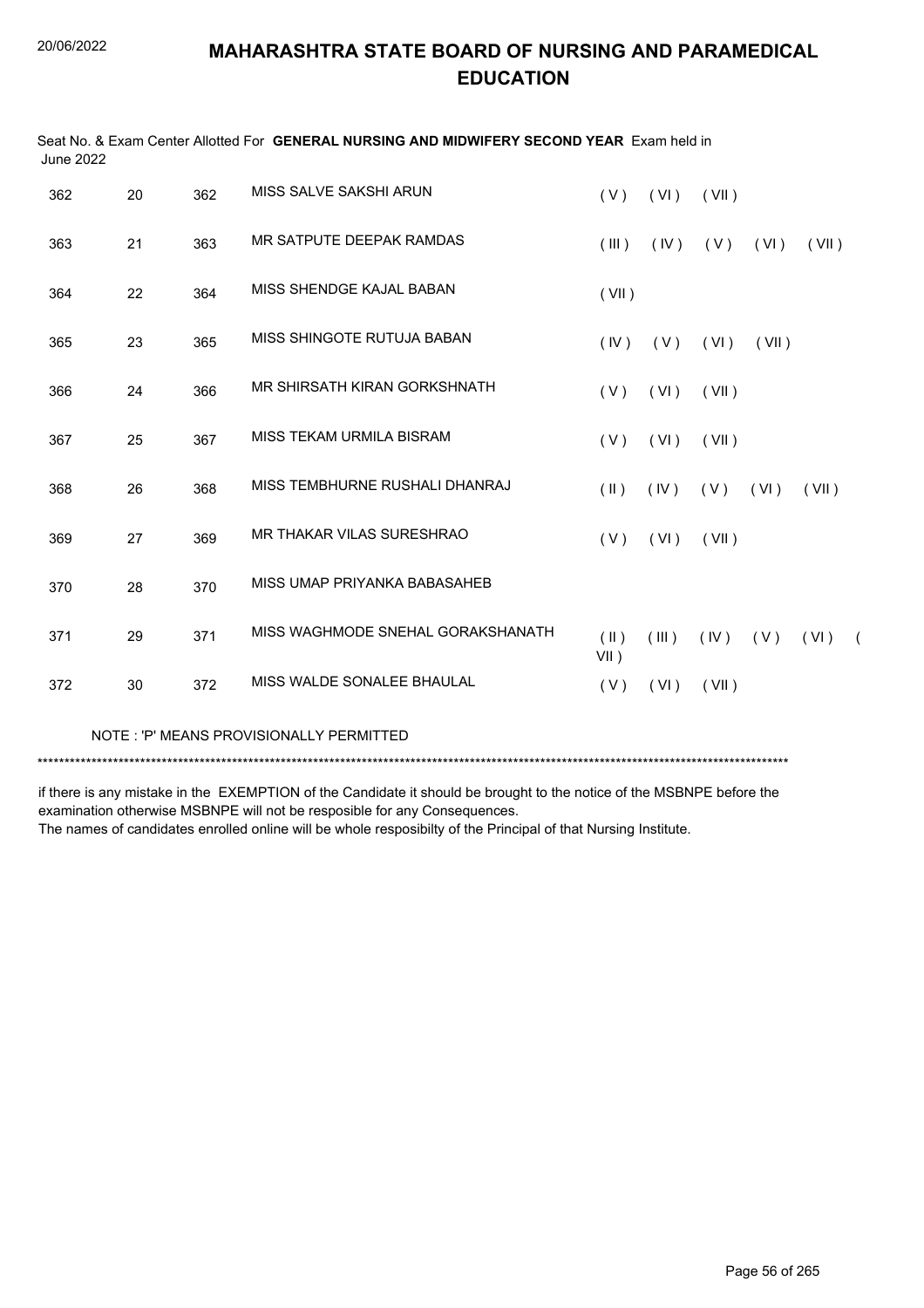Seat No. & Exam Center Allotted For **GENERAL NURSING AND MIDWIFERY SECOND YEAR** Exam held in June 2022

| <b>Centre Name :</b> | <b>GENERAL HOSPITAL, AHMEDNAGAR</b> |
|----------------------|-------------------------------------|
|----------------------|-------------------------------------|

E.BOOTH HOSPITAL, AHMEDNAGAR **Institute Name:**

| <b>Centre</b><br>Sr.No. | Inst.<br>Sr. No. | Seat No. | <b>Name</b>                     |                                    | <b>Exempted Subjects</b> |      |       |       |            |
|-------------------------|------------------|----------|---------------------------------|------------------------------------|--------------------------|------|-------|-------|------------|
| 373                     | 1                | 373      | MR ALHAT HANOKH RAJESH          | (III)                              | (IV)                     | (V)  | (VI)  | (VII) |            |
| 374                     | $\overline{2}$   | 374      | MR ANGARKHE SHRIKANT SUKHADEV   | (IV)                               | (V)                      | (VI) | (VII) |       |            |
| 375                     | 3                | 375      | MISS CHANDANE PALLAVI BHAUSAHEB |                                    |                          |      |       |       |            |
| 376                     | $\overline{4}$   | 376      | MR GAJBHIV SWAPNIL DILIP        | (III)                              | $($ IV $)$               | (V)  | (VI)  | (VII) |            |
| 377                     | 5                | 377      | MISS GHODKE SIMRAN VILAS        | (IV)                               | (V)                      | (VI) | (VII) |       |            |
| 378                     | 6                | 378      | MISS INGLES STUTI SUDHIR        | (III)                              | (IV)                     | (V)  | (VI)  | (VII) |            |
| 379                     | $\overline{7}$   | 379      | MISS KALE GAYATRIDEVI RAJARAM   | $(\parallel \parallel)$<br>$VII$ ) | (III)                    | (IV) | (V)   | (VI)  | $\sqrt{2}$ |
| 380                     | 8                | 380      | MISS MATANG ASHVINI SUNIL       |                                    |                          |      |       |       |            |

NOTE : 'P' MEANS PROVISIONALLY PERMITTED

\*\*\*\*\*\*\*\*\*\*\*\*\*\*\*\*\*\*\*\*\*\*\*\*\*\*\*\*\*\*\*\*\*\*\*\*\*\*\*\*\*\*\*\*\*\*\*\*\*\*\*\*\*\*\*\*\*\*\*\*\*\*\*\*\*\*\*\*\*\*\*\*\*\*\*\*\*\*\*\*\*\*\*\*\*\*\*\*\*\*\*\*\*\*\*\*\*\*\*\*\*\*\*\*\*\*\*\*\*\*\*\*\*\*\*\*\*\*\*\*\*\*\*\*\*\*\*\*\*\*\*\*\*\*\*\*\*\*\*

if there is any mistake in the EXEMPTION of the Candidate it should be brought to the notice of the MSBNPE before the examination otherwise MSBNPE will not be resposible for any Consequences.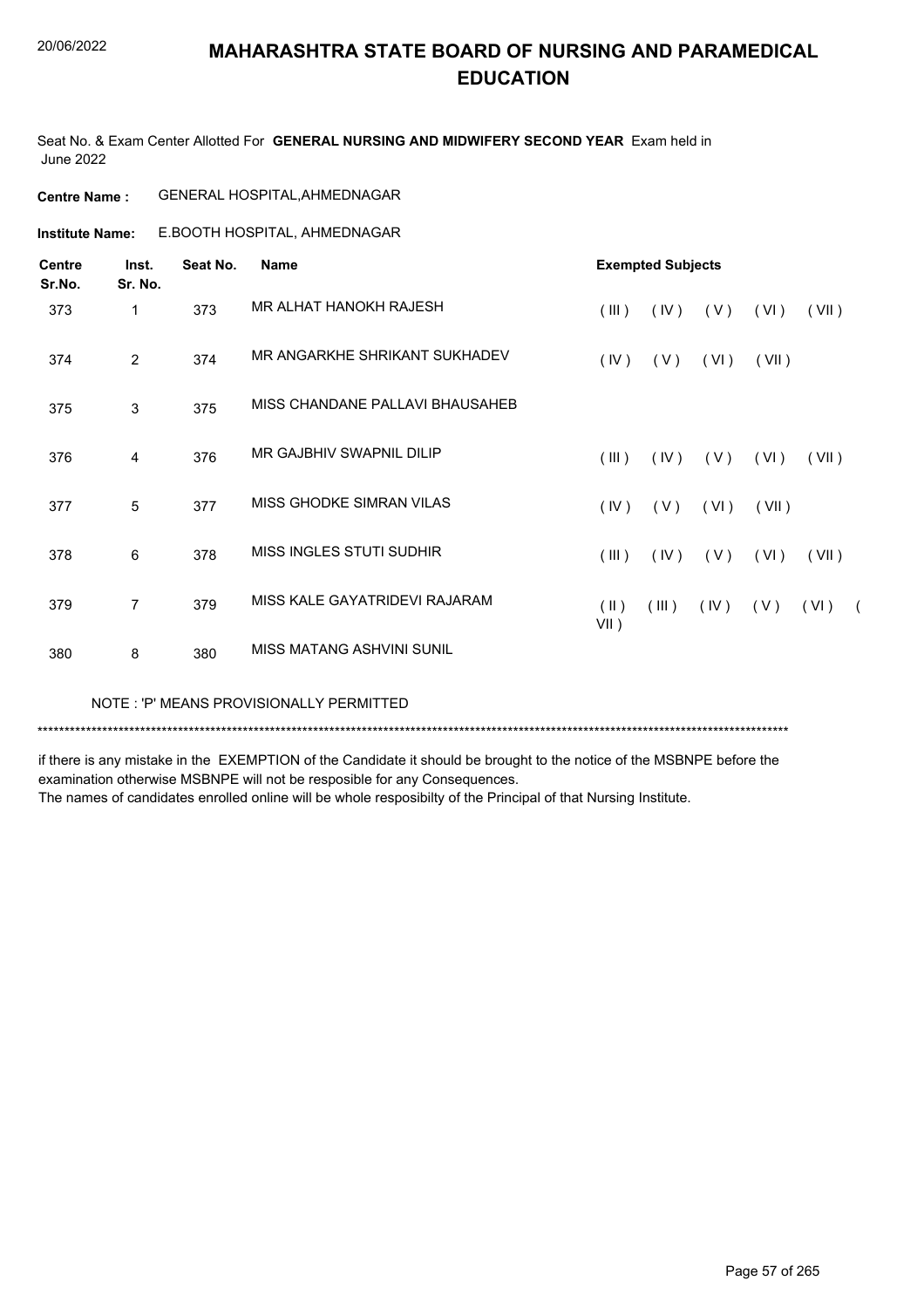Seat No. & Exam Center Allotted For **GENERAL NURSING AND MIDWIFERY SECOND YEAR** Exam held in June 2022

#### **Centre Name :** GENERAL HOSPITAL,AHMEDNAGAR

**Institute Name:** ANAND RISHIJI HOSPITAL MEDICA RES CENTRE, SON, AHMEDNAGAR

| <b>Centre</b><br>Sr.No. | Inst.<br>Sr. No. | Seat No. | <b>Name</b>                             |                          | <b>Exempted Subjects</b> |      |       |       |            |
|-------------------------|------------------|----------|-----------------------------------------|--------------------------|--------------------------|------|-------|-------|------------|
| 381                     | $\mathbf{1}$     | 381      | MISS BADE VIDYA RAOSAHEB                | $(\parallel)$<br>$VII$ ) | (III)                    | (IV) | (V)   | (VI)  | $\sqrt{2}$ |
| 382                     | $\overline{2}$   | 382      | MISS BAGWAN SAMIN FEROZ                 | $(\parallel)$<br>$VII$ ) | (III)                    | (IV) | (V)   | (VI)  | $\sqrt{2}$ |
| 383                     | $\mathbf{3}$     | 383      | MISS BARFE STUTI SAMUEL                 | $(\parallel)$<br>$VII$ ) | (III)                    | (IV) | (V)   | (VI)  | $\sqrt{2}$ |
| 384                     | $\overline{4}$   | 384      | MISS DENDAGE DIVYA MADAN                | (IV)                     | (V)                      | (VI) | (VII) |       |            |
| 385                     | 5                | 385      | MISS GOPALE VARSHA RAMDAS               | $(\parallel)$            | (IV)                     | (V)  | (VI)  | (VII) |            |
| 386                     | 6                | 386      | MISS JADHAV ARPITA VICTOR               | (1)<br>$VII$ )           | $(\parallel)$            | (IV) | (V)   | (VI)  | $\sqrt{2}$ |
| 387                     | $\overline{7}$   | 387      | MISS KASAB ASHWINI SAMSON               | (IV)                     | (V)                      | (VI) | (VII) |       |            |
| 388                     | 8                | 388      | MISS PARICHHA LUIJA BATLOMEN            | $(\parallel)$            | (IV)                     | (V)  | (VI)  | (VII) |            |
| 389                     | 9                | 389      | MISS SHAIKH SANA RAJMAHAMMAD            | $(\parallel)$            | (IV)                     | (V)  | (VI)  | (VII) |            |
| 390                     | 10               | 390      | MISS SHAIKH ASHRAFI MUSA                | (1)<br>$VII$ )           | $(\parallel)$            | (IV) | (V)   | (VI)  | $\left($   |
| 391                     | 11               | 391      | MISS THUBE PRATIKSHA DADABHAU           | (1)<br>$VII$ )           | $(\parallel)$            | (IV) | (V)   | (VI)  | $\left($   |
| 392                     | 12               | 392      | MISS YADAV RUTIKA AMBADAS               | (1)<br>$VII$ )           | $(\parallel)$            | (IV) | (V)   | (VI)  | $\left($   |
|                         |                  |          | NOTE: 'P' MEANS PROVISIONALLY PERMITTED |                          |                          |      |       |       |            |

\*\*\*\*\*\*\*\*\*\*\*\*\*\*\*\*\*\*\*\*\*\*\*\*\*\*\*\*\*\*\*\*\*\*\*\*\*\*\*\*\*\*\*\*\*\*\*\*\*\*\*\*\*\*\*\*\*\*\*\*\*\*\*\*\*\*\*\*\*\*\*\*\*\*\*\*\*\*\*\*\*\*\*\*\*\*\*\*\*\*\*\*\*\*\*\*\*\*\*\*\*\*\*\*\*\*\*\*\*\*\*\*\*\*\*\*\*\*\*\*\*\*\*\*\*\*\*\*\*\*\*\*\*\*\*\*\*\*\*

if there is any mistake in the EXEMPTION of the Candidate it should be brought to the notice of the MSBNPE before the examination otherwise MSBNPE will not be resposible for any Consequences.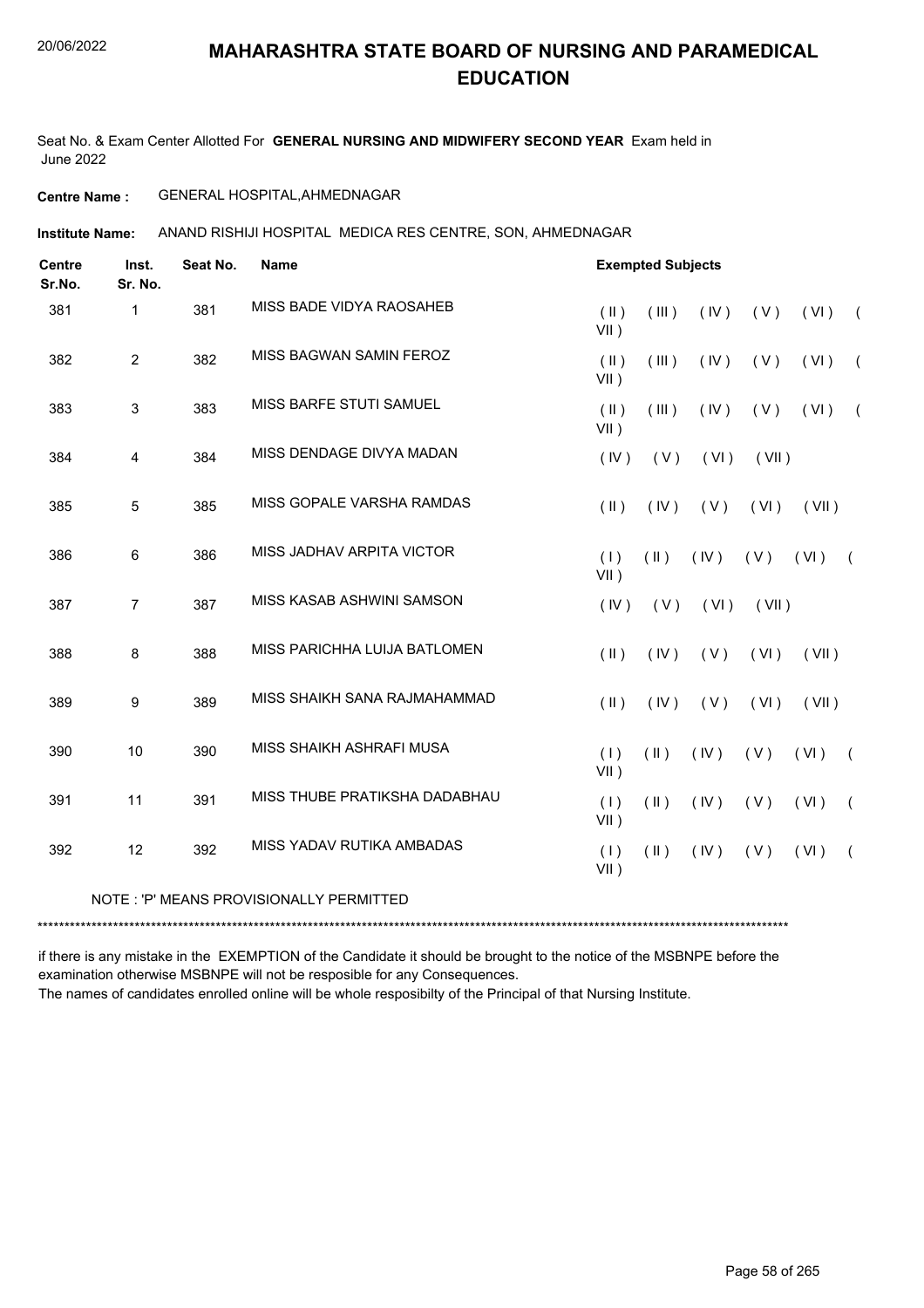Seat No. & Exam Center Allotted For **GENERAL NURSING AND MIDWIFERY SECOND YEAR** Exam held in June 2022

#### **Centre Name :** GENERAL HOSPITAL,AHMEDNAGAR

PARVATIBAI MHASKE INSTITUTE OF NURSING, AHMEDNAGAR **Institute Name:**

| <b>Centre</b><br>Sr.No. | Inst.<br>Sr. No. | Seat No. | <b>Name</b>                      |                          | <b>Exempted Subjects</b> |       |      |       |            |
|-------------------------|------------------|----------|----------------------------------|--------------------------|--------------------------|-------|------|-------|------------|
| 393                     | $\mathbf{1}$     | 393      | MISS BHINGARDIVE MADHURI NAGESH  | (1)<br>$VII$ )           | $(\parallel)$            | (III) | (V)  | (VI)  | $\sqrt{ }$ |
| 394                     | $\overline{2}$   | 394      | MISS BHOSALE PRAMILA RAMESH      | (1)<br>VII)              | $(\parallel)$            | (III) | (V)  | (VI)  | $\sqrt{2}$ |
| 395                     | $\sqrt{3}$       | 395      | MISS CHAVAN ANJANA SHAHADEV      |                          |                          |       |      |       |            |
| 396                     | 4                | 396      | MISS JADHAV ARTI KAILAS          | (1)<br>$VII$ )           | $($ II $)$               | (III) | (V)  | (VI)  | $\left($   |
| 397                     | 5                | 397      | MR LONDHE SANDESH GULAB          | (V)                      | (VI)                     | (VII) |      |       |            |
| 398                     | 6                | 398      | MR PATEL ANMOL MEHAMUD           | (1)<br>$VII$ )           | $(\parallel)$            | (III) | (V)  | (VI)  | $\left($   |
| 399                     | $\overline{7}$   | 399      | MISS PAWAR PRIYANKA SUDHIR       |                          |                          |       |      |       |            |
| 400                     | 8                | 400      | MR SALVE AJIT DILIP              | $(\parallel)$<br>$VII$ ) | (III)                    | (IV)  | (V)  | (VI)  | $\sqrt{2}$ |
| 401                     | 9                | 401      | MISS SHINDE POOJA JEETENDRA      | (1)<br>$VII$ )           | $($ II $)$               | (IV)  | (V)  | (VI)  | $\sqrt{ }$ |
| 402                     | 10               | 402      | MR SHINDE SANDEEP BHANUDAS       | (  )<br>$VII$ )          | (III)                    | (IV)  | (V)  | (VI)  | $\sqrt{2}$ |
| 403                     | 11               | 403      | MISS SHIRASATH VAISHALI RUNJABA  | (1)<br>$VII$ )           | $($ II $)$               | (IV)  | (V)  | (VI)  | $\left($   |
| 404                     | 12               | 404      | MISS SURYAWANSHI SAKSHI LEHU     | $(\parallel)$            | (IV)                     | (V)   | (VI) | (VII) |            |
| 405                     | 13               | 405      | MISS TADVI VINA BHIMSING         | (V)                      | (VI)                     | (VII) |      |       |            |
| 406                     | 14               | 406      | MISS TEMGIRE PRANJAL CHANDRAKANT |                          |                          |       |      |       |            |

#### NOTE : 'P' MEANS PROVISIONALLY PERMITTED

\*\*\*\*\*\*\*\*\*\*\*\*\*\*\*\*\*\*\*\*\*\*\*\*\*\*\*\*\*\*\*\*\*\*\*\*\*\*\*\*\*\*\*\*\*\*\*\*\*\*\*\*\*\*\*\*\*\*\*\*\*\*\*\*\*\*\*\*\*\*\*\*\*\*\*\*\*\*\*\*\*\*\*\*\*\*\*\*\*\*\*\*\*\*\*\*\*\*\*\*\*\*\*\*\*\*\*\*\*\*\*\*\*\*\*\*\*\*\*\*\*\*\*\*\*\*\*\*\*\*\*\*\*\*\*\*\*\*\*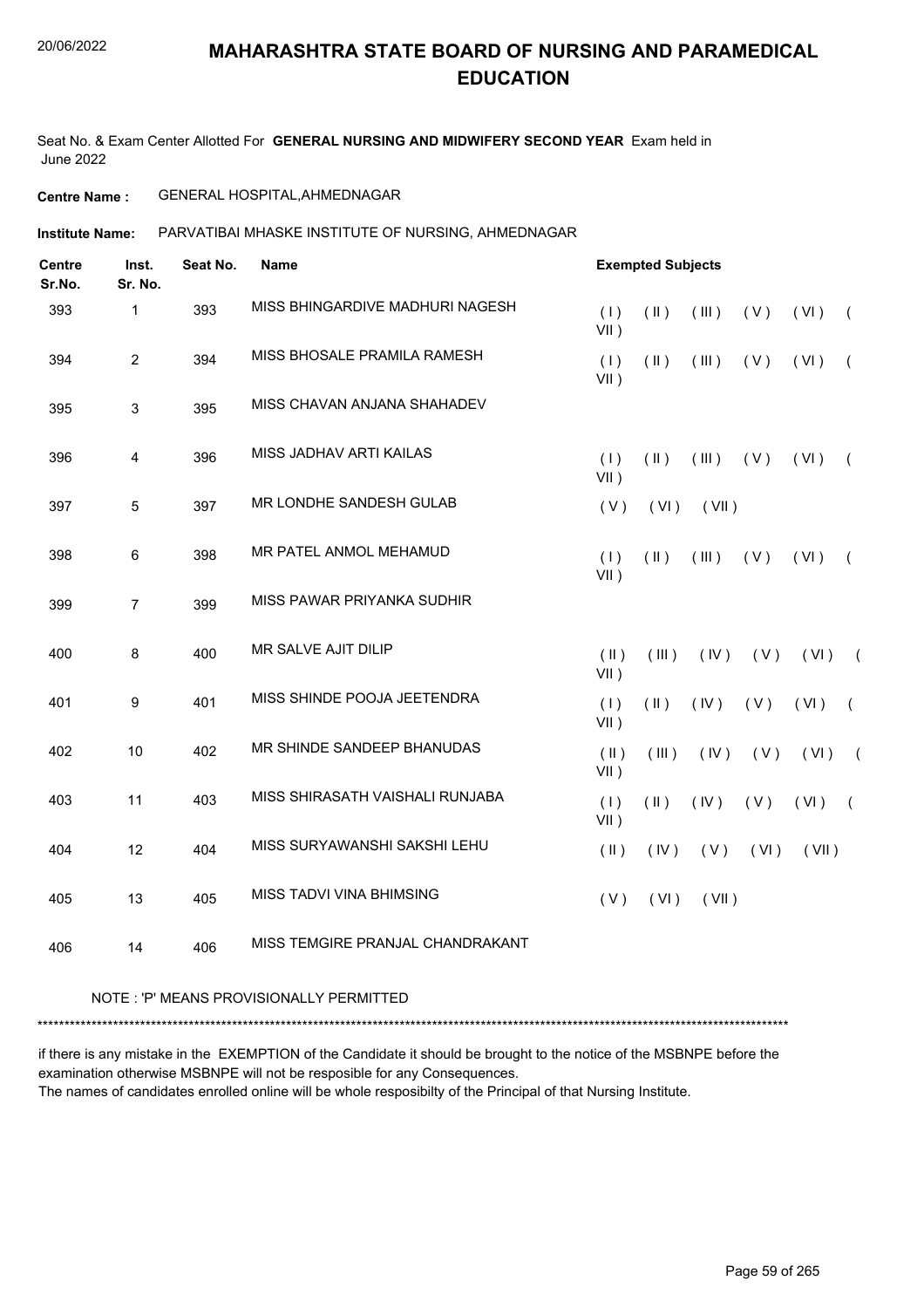Seat No. & Exam Center Allotted For **GENERAL NURSING AND MIDWIFERY SECOND YEAR** Exam held in June 2022

#### **Centre Name :** GENERAL HOSPITAL,AHMEDNAGAR

**Institute Name: MAHARASHTRA HOMOEOPATHIC FOUNDATIONS SCHOOL OF NURSING , PATHAR , AHMEDNAGAR** 

| <b>Centre</b><br>Sr.No. | Inst.<br>Sr. No. | Seat No. | <b>Name</b>                    |                         | <b>Exempted Subjects</b> |                      |       |                       |            |  |  |
|-------------------------|------------------|----------|--------------------------------|-------------------------|--------------------------|----------------------|-------|-----------------------|------------|--|--|
| 407                     | 1                | 407      | MR ANUSE VIKRAM MURLIDHAR      | (1)<br>VII)             | $(\parallel)$            | (III)                | (V)   | (VI)                  | $\sqrt{2}$ |  |  |
| 408                     | $\overline{2}$   | 408      | MISS BHAGAT SUVARNA MADHAV     | (V)                     | (VI)                     | (VII)                |       |                       |            |  |  |
| 409                     | 3                | 409      | MISS BHESARA MUKTA MADHUKAR    | $(\parallel \parallel)$ | (V)                      | (VI)                 | (VII) |                       |            |  |  |
| 410                     | 4                | 410      | MISS BIDGAR SHIVANI POPAT      | (V)                     | (VI)                     | (VII)                |       |                       |            |  |  |
| 411                     | 5                | 411      | MISS CHABAKE JAGRUTI JAGANNATH | $(\parallel \parallel)$ | (V)                      | (VI)                 | (VII) |                       |            |  |  |
| 412                     | 6                | 412      | MISS DHADVAD ASHVINI VITTHAL   |                         |                          |                      |       |                       |            |  |  |
| 413                     | $\overline{7}$   | 413      | MISS DHONDGA YOGITA RAMESH     | (1)                     | (V)                      | (VI)                 | (VII) |                       |            |  |  |
| 414                     | 8                | 414      | MISS GAHALA NILAM KIRAN        | (1)                     | (V)                      | (VI)                 | (VII) |                       |            |  |  |
| 415                     | 9                | 415      | MISS GHOLAP PRADNYA BALAJI     | (III)                   | (V)                      | (VI)                 | (VII) |                       |            |  |  |
| 416                     | 10               | 416      | MR GHULE VAIBHAV VASANT        | (III)                   | (V)                      | (VI)                 | (VII) |                       |            |  |  |
| 417                     | 11               | 417      | MR GIRHE NAVNATH SAKHARAM      | (V)                     | (VI)                     | (VII)                |       |                       |            |  |  |
| 418                     | 12               | 418      | MISS GORAKH RATAN RAJU         | $(\parallel)$           | (III)                    | (V)                  | (VI)  | (VII)                 |            |  |  |
| 419                     | 13               | 419      | MR HADAL VIJAY SHANTARAM       | (V)                     | (VI)                     | (VII)                |       |                       |            |  |  |
| 420                     | 14               | 420      | MR HALKARI SANJAY PANDIT       |                         |                          | $(V)$ $(VI)$ $(VII)$ |       |                       |            |  |  |
| 421                     | 15               | 421      | MISS KHADE RATNA RAMESHA       | (III)                   |                          | $(IV)$ $(V)$ $(VI)$  |       | (VII)                 |            |  |  |
| 422                     | 16               | 422      | MISS MATERA POOJA VISHRAM      | $(\parallel)$           | $($ III $)$              | (V)                  | (VI)  | (VII)                 |            |  |  |
| 423                     | 17               | 423      | MISS MOKAL LATA GANGADHAR      | (V)                     | (VI)                     | (VII)                |       |                       |            |  |  |
| 424                     | 18               | 424      | MISS NIRGUDA POONAM GOTIRAM    | (1)<br>$VII$ )          | (III)                    |                      |       | $(IV)$ $(V)$ $(VI)$ ( |            |  |  |
| 425                     | 19               | 425      | MISS PATHARE ANUSHKA NIVRUTTI  |                         |                          |                      |       |                       |            |  |  |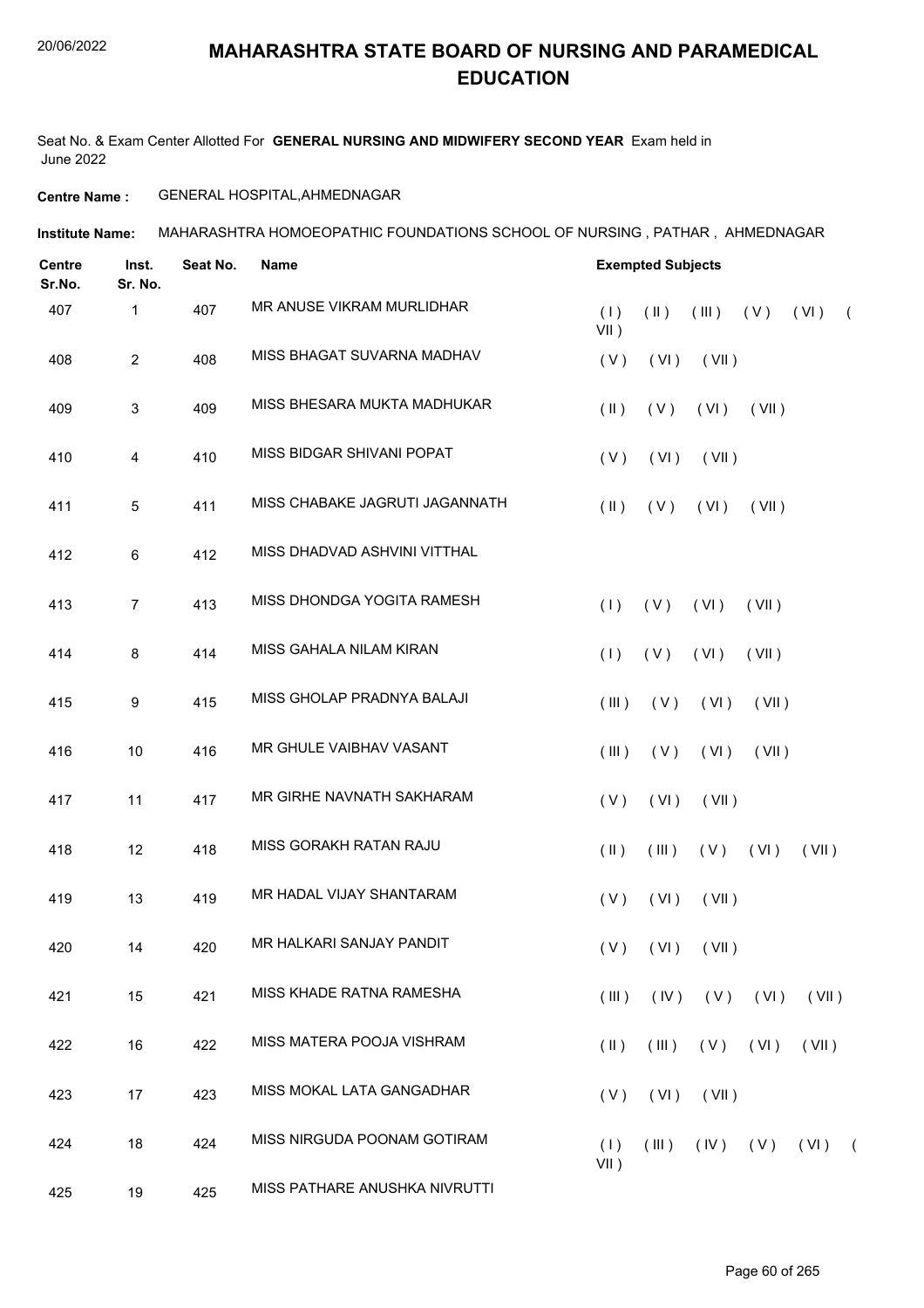| June 2022 |    |     | Seat No. & Exam Center Allotted For GENERAL NURSING AND MIDWIFERY SECOND YEAR Exam held in |                          |       |             |       |       |            |
|-----------|----|-----|--------------------------------------------------------------------------------------------|--------------------------|-------|-------------|-------|-------|------------|
| 426       | 20 | 426 | MISS PATHARE ARUNA NIVRUTTI                                                                | (V)                      | (VI)  | (VII)       |       |       |            |
| 427       | 21 | 427 | MR PAWAR SANGHARSH KAILAS                                                                  |                          |       |             |       |       |            |
| 428       | 22 | 428 | MISS SAMBARE POOJA PRANESH                                                                 | $($ III $)$              | (IV)  | (V)         | (VI)  | (VII) |            |
| 429       | 23 | 429 | MR SHINDE SATISH NANDRAM                                                                   | (V)                      | (VI)  | (VII)       |       |       |            |
| 430       | 24 | 430 | MISS SHINDE JYOTI SUNIL                                                                    | (V)                      | (VI)  | (VII)       |       |       |            |
| 431       | 25 | 431 | <b>MR THAKAR SAURABH SURESH</b>                                                            | (V)                      | (VI)  | (VII)       |       |       |            |
| 432       | 26 | 432 | MISS THORAT SUNANDA KERU                                                                   |                          |       |             |       |       |            |
| 433       | 27 | 433 | MR TRIBHUWAN SANDIP BHIMRAJ                                                                | (V)                      | (VI)  | (VII)       |       |       |            |
| 434       | 28 | 434 | MR UGHADE MAHENDRA ASHOK                                                                   | $(\parallel)$<br>$VII$ ) | (III) | $(V)$ $(V)$ |       | (VI)  | $\sqrt{2}$ |
| 435       | 29 | 435 | MR WAKCHAURE SAGAR KASHINATH                                                               | (IV)                     | (V)   | (VI)        | (VII) |       |            |
|           |    |     | NOTE: 'P' MEANS PROVISIONALLY PERMITTED                                                    |                          |       |             |       |       |            |

\*\*\*\*\*\*\*\*\*\*\*\*\*\*\*\*\*\*\*\*\*\*\*\*\*\*\*\*\*\*\*\*\*\*\*\*\*\*\*\*\*\*\*\*\*\*\*\*\*\*\*\*\*\*\*\*\*\*\*\*\*\*\*\*\*\*\*\*\*\*\*\*\*\*\*\*\*\*\*\*\*\*\*\*\*\*\*\*\*\*\*\*\*\*\*\*\*\*\*\*\*\*\*\*\*\*\*\*\*\*\*\*\*\*\*\*\*\*\*\*\*\*\*\*\*\*\*\*\*\*\*\*\*\*\*\*\*\*\*

if there is any mistake in the EXEMPTION of the Candidate it should be brought to the notice of the MSBNPE before the examination otherwise MSBNPE will not be resposible for any Consequences.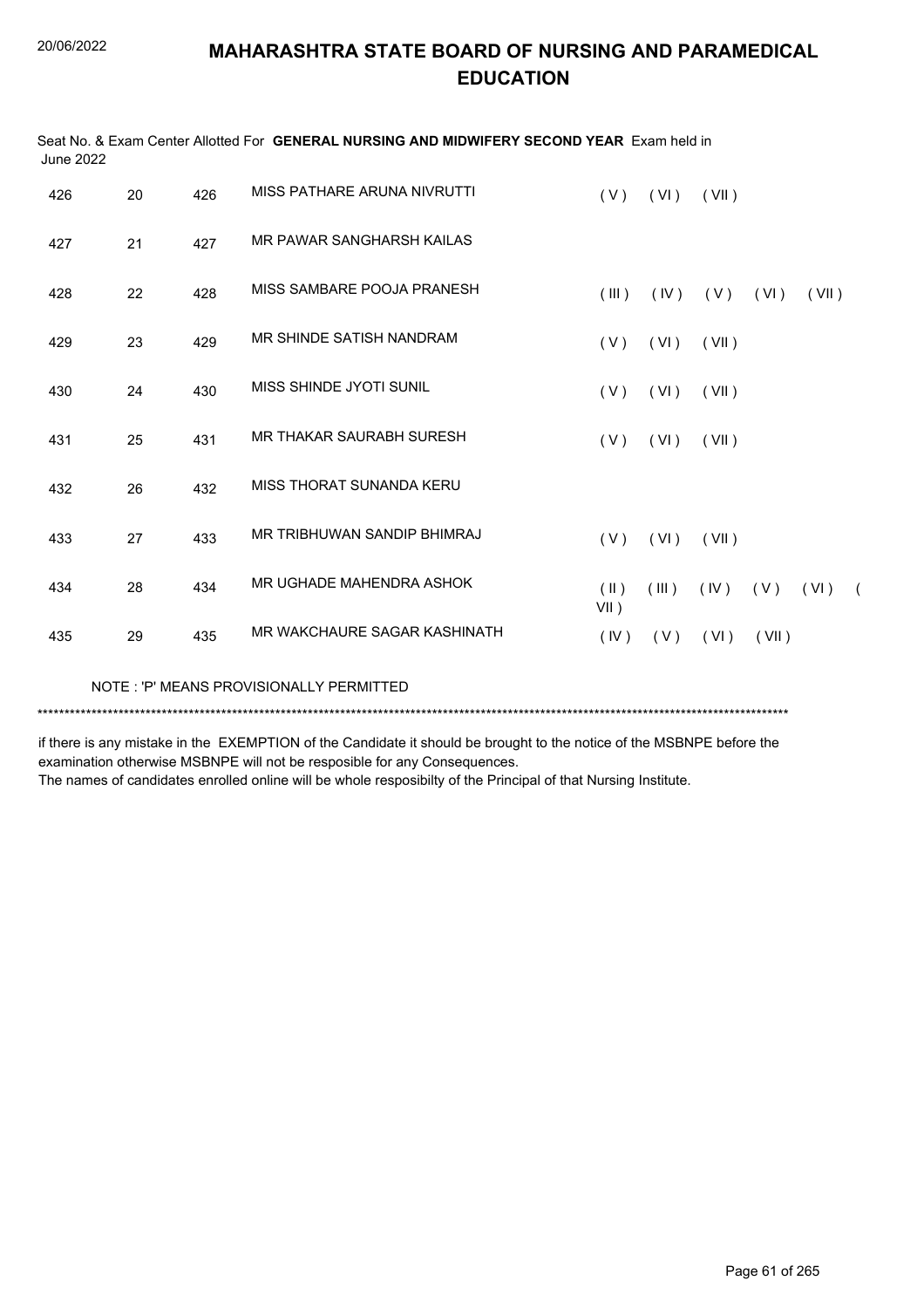Seat No. & Exam Center Allotted For **GENERAL NURSING AND MIDWIFERY SECOND YEAR** Exam held in June 2022

**Centre Name :** GENERAL HOSPITAL,AHMEDNAGAR

Sant Eknath Institute of Nursing, Shevgaon, Ahmednagar **Institute Name:**

| Centre<br>Sr.No. | Inst.<br>Sr. No. | Seat No. | Name                                    | <b>Exempted Subjects</b> |       |       |       |      |  |  |  |  |
|------------------|------------------|----------|-----------------------------------------|--------------------------|-------|-------|-------|------|--|--|--|--|
| 436              |                  | 436      | MISS GAIKWAD ABOLI YASHVANT             | ( I -<br>VII )           | (  )  | (III) | ( V ) | (VI) |  |  |  |  |
| 437              | $\mathcal{P}$    | 437      | MISS KOKANI CHAITALI DEVIDAS            | (    )<br>VII )          | (III) | (IV)  | ( V ) | (VI) |  |  |  |  |
| 438              | 3                | 438      | MISS TELURE POOJA GORAKSHA              | ( II )<br>VII )          | (III) | (IV)  | (V)   | (VI) |  |  |  |  |
|                  |                  |          | NOTE: 'P' MEANS PROVISIONALLY PERMITTED |                          |       |       |       |      |  |  |  |  |
|                  |                  |          |                                         |                          |       |       |       |      |  |  |  |  |

if there is any mistake in the EXEMPTION of the Candidate it should be brought to the notice of the MSBNPE before the examination otherwise MSBNPE will not be resposible for any Consequences.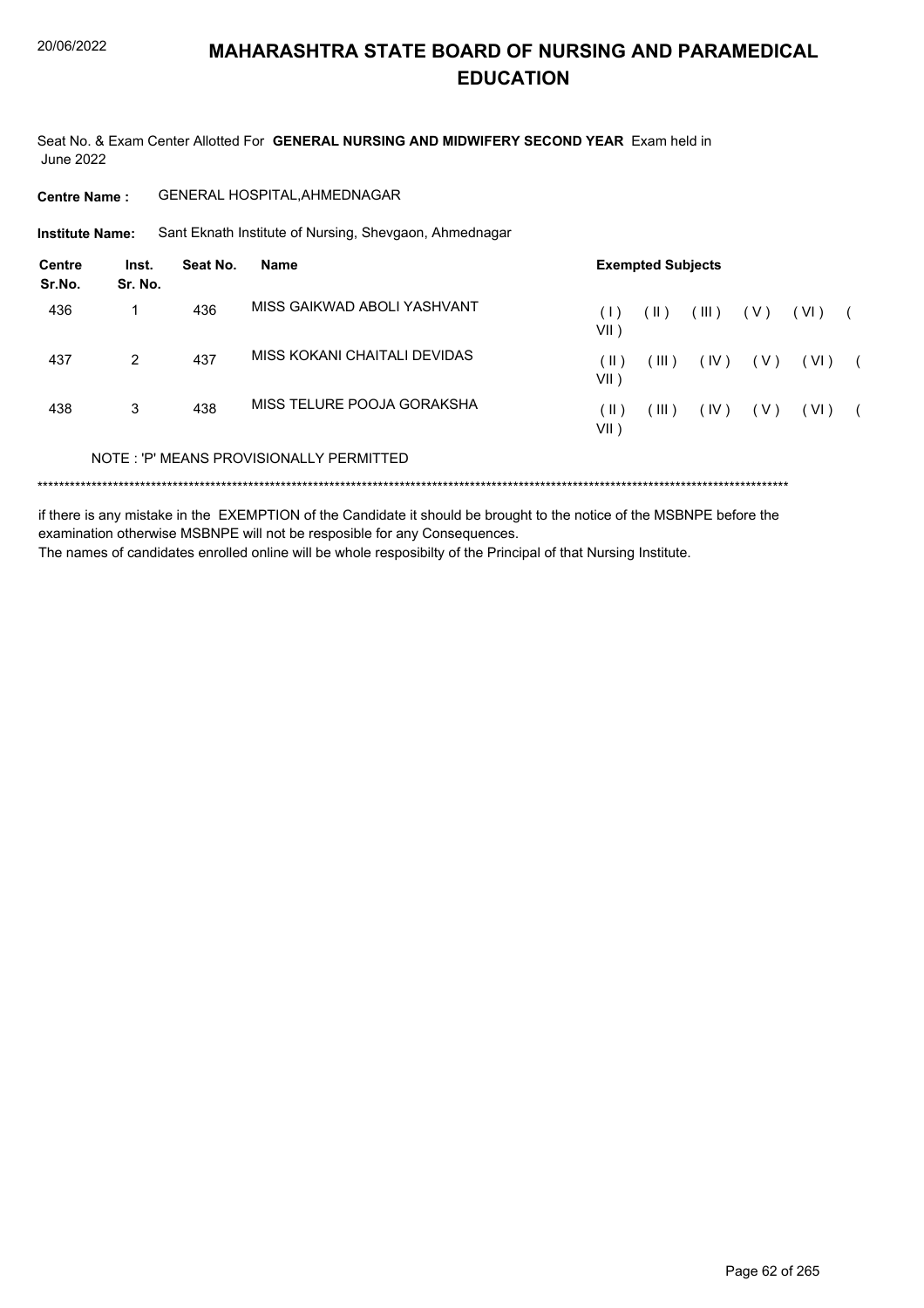Seat No. & Exam Center Allotted For GENERAL NURSING AND MIDWIFERY SECOND YEAR Exam held in **June 2022** 

GENERAL HOSPITAL, Satara **Centre Name:** 

Institute Name: GENERAL HOSPITAL, SATARA

| <b>Centre</b><br>Sr.No. | Inst.<br>Sr. No. | Seat No. | Name                                    |         | <b>Exempted Subjects</b> |       |      |         |
|-------------------------|------------------|----------|-----------------------------------------|---------|--------------------------|-------|------|---------|
| 439                     |                  | 439      | MISS VALVI AMISHA SUPDU                 | $III$ ) | (IV)                     | ( V ) | (VI) | ′ VII ) |
|                         |                  |          | NOTE: 'P' MEANS PROVISIONALLY PERMITTED |         |                          |       |      |         |

if there is any mistake in the EXEMPTION of the Candidate it should be brought to the notice of the MSBNPE before the examination otherwise MSBNPE will not be resposible for any Consequences.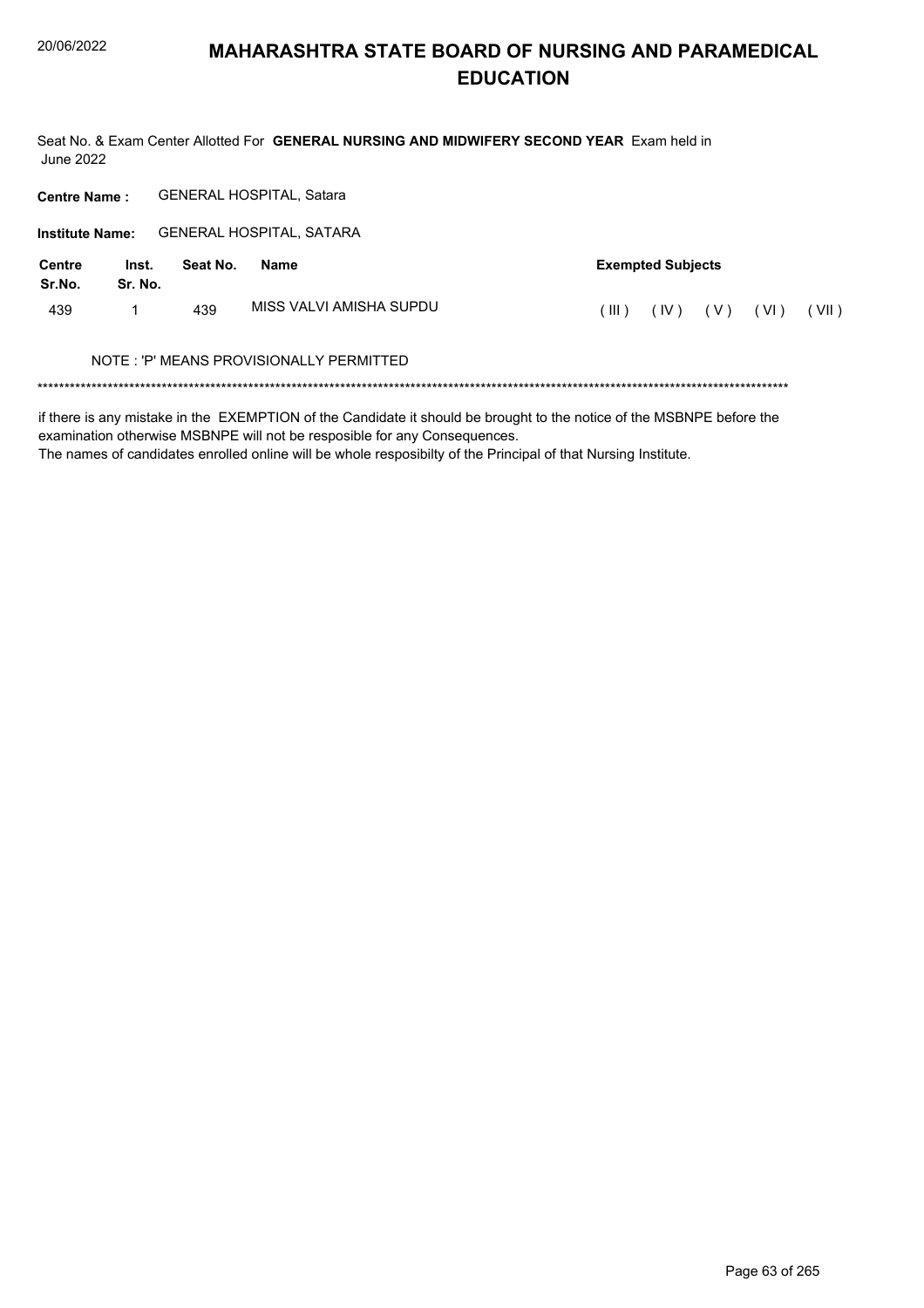Seat No. & Exam Center Allotted For GENERAL NURSING AND MIDWIFERY SECOND YEAR Exam held in **June 2022** 

GENERAL HOSPITAL, Satara **Centre Name:** 

PHALTAN EDUCATION SOCIETY, SCHOOL OF NURSING, PHALTAN , SATARA **Institute Name: Centre** Inst. **Exempted Subjects** Seat No. **Name** Sr.No. Sr. No. MISS LONDHE AKANKSHA SAMPAT 440  $\mathbf{1}$ 440  $(1)$  $(III)$   $(IV)$   $(V)$   $(VI)$  (  $VII$ ) NOTE: 'P' MEANS PROVISIONALLY PERMITTED 

if there is any mistake in the EXEMPTION of the Candidate it should be brought to the notice of the MSBNPE before the examination otherwise MSBNPE will not be resposible for any Consequences.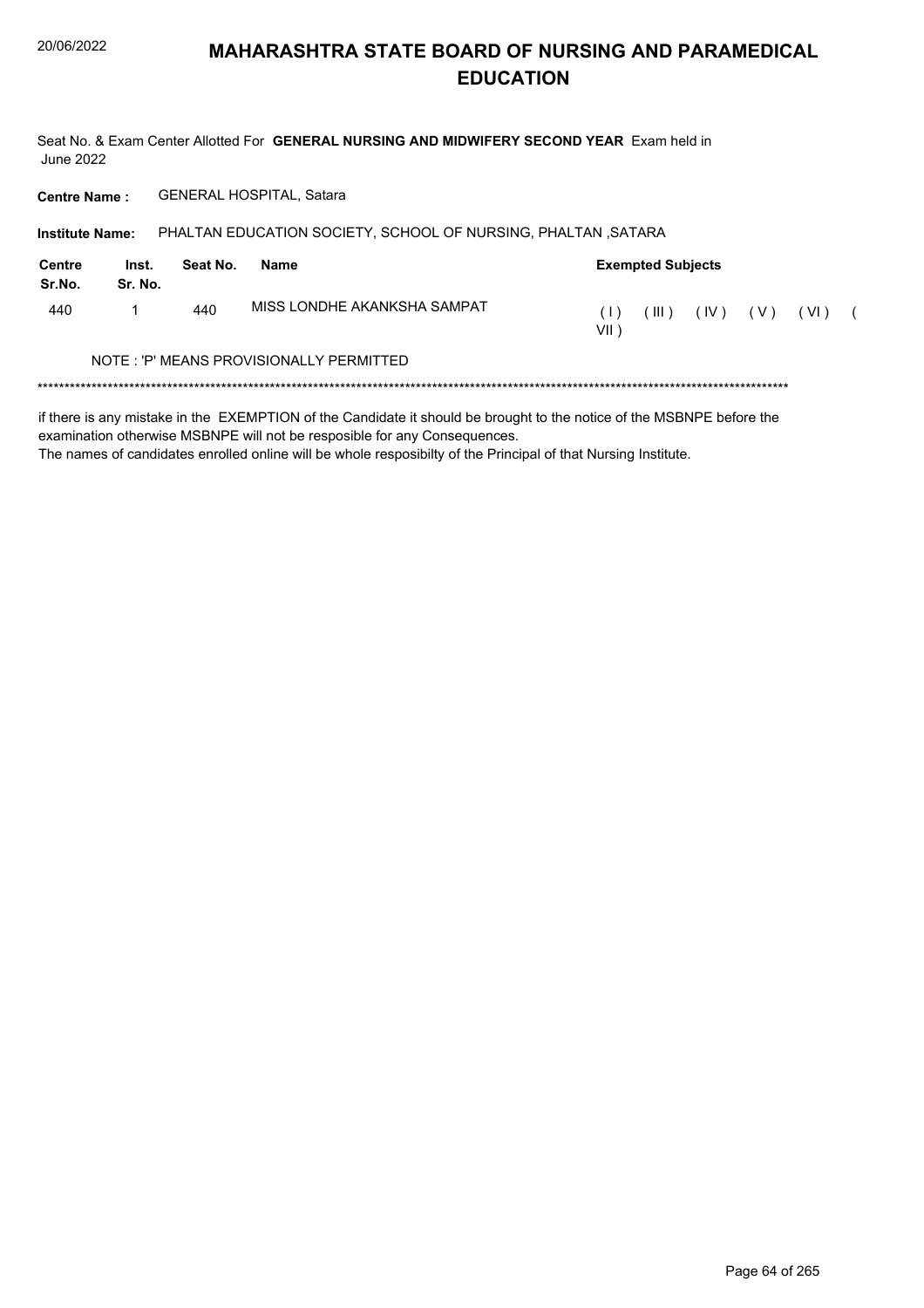Seat No. & Exam Center Allotted For GENERAL NURSING AND MIDWIFERY SECOND YEAR Exam held in **June 2022** 

GENERAL HOSPITAL, Satara **Centre Name:** 

KRISHNA HOSPITAL MEDICAL RESEARCH CENTER, KARAD, SATARA **Institute Name:** 

| Centre<br>Sr.No. | Inst.<br>Sr. No.                        | Seat No. | Name                         |                          | <b>Exempted Subjects</b> |      |       |        |  |  |
|------------------|-----------------------------------------|----------|------------------------------|--------------------------|--------------------------|------|-------|--------|--|--|
| 441              |                                         | 441      | MISS THORAT PRATIKSHA MARUTI | $( \ \   \ \ )$<br>VII ) | HI)                      | (IV) | ( V ) | ( VI ) |  |  |
|                  | NOTE: 'P' MEANS PROVISIONALLY PERMITTED |          |                              |                          |                          |      |       |        |  |  |
|                  |                                         |          |                              |                          |                          |      |       |        |  |  |

if there is any mistake in the EXEMPTION of the Candidate it should be brought to the notice of the MSBNPE before the examination otherwise MSBNPE will not be resposible for any Consequences.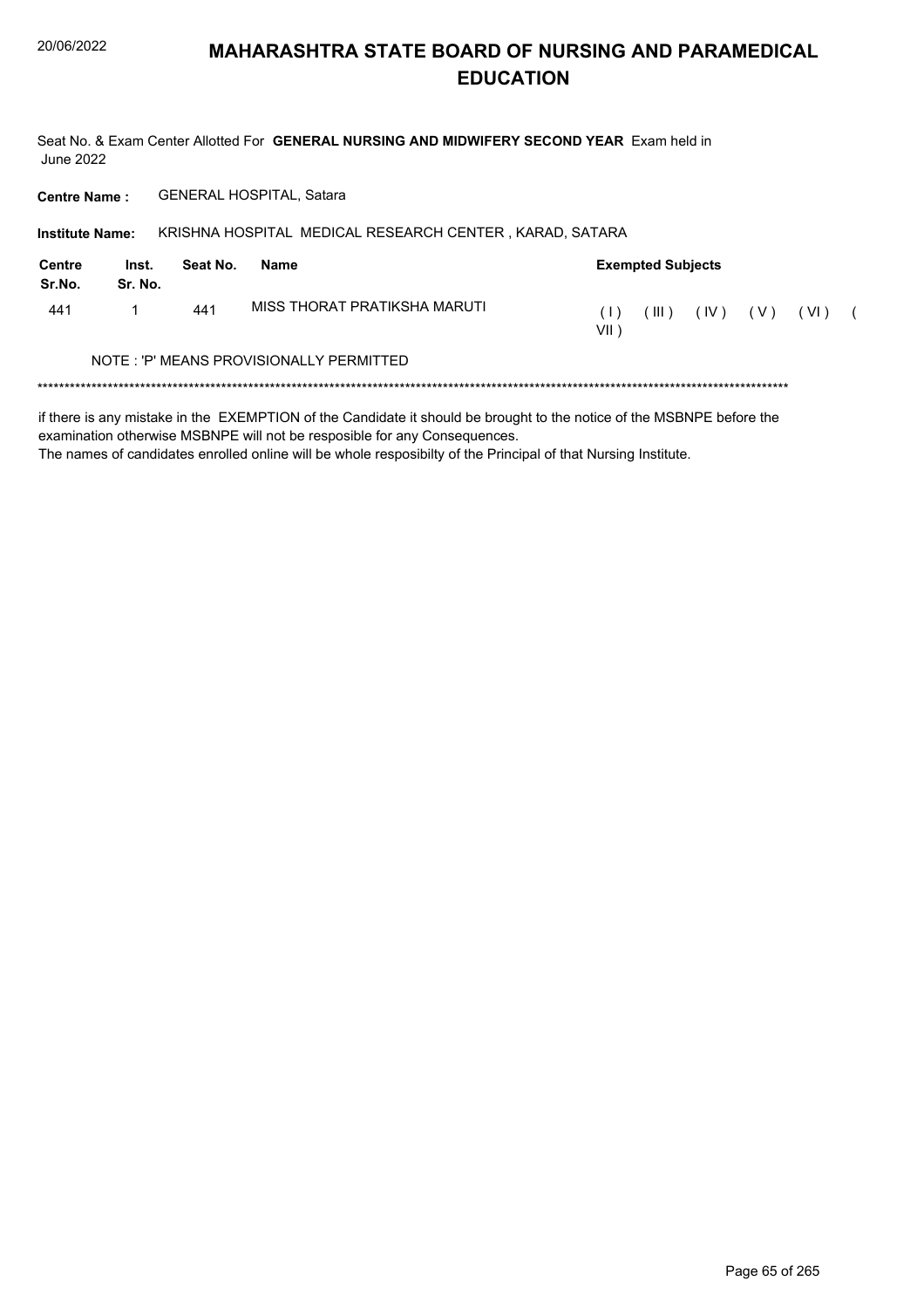Seat No. & Exam Center Allotted For **GENERAL NURSING AND MIDWIFERY SECOND YEAR** Exam held in June 2022

**Centre Name :** GENERAL HOSPITAL, Satara

LATE NARAYANDAS BHAWANGDAS CHHABADA TRAINING COLLEGE OF NURSING, SATARA **Institute Name:**

| <b>Centre</b><br>Sr.No. | Inst.<br>Sr. No. | Seat No. | <b>Name</b>                       |            | <b>Exempted Subjects</b> |       |      |       |
|-------------------------|------------------|----------|-----------------------------------|------------|--------------------------|-------|------|-------|
| 442                     | 1                | 442      | MISS GHATAL JYOTI SURESH          | (III)      | (IV)                     | ( V ) | (VI) | (VII) |
| 443                     | 2                | 443      | MISS JADHAV BHAGYASHREE PRABHAKAR | (III)      | (IV)                     | ( V ) | (VI) | (VII) |
| 444                     | 3                | 444      | MISS PALWA ARCHANA BANDU          | (III)      | (IV)                     | ( V ) | (VI) | (VII) |
| 445                     | 4                | 445      | MISS SALKAR SUDIKSHA LAVU         | ( V )      | (VI)                     | (VII) |      |       |
| 446                     | 5                | 446      | MISS THAKARE MAYURI HARIRAM       | $($ II $)$ | (IV)                     | (V)   | (VI) | (VII) |

#### NOTE : 'P' MEANS PROVISIONALLY PERMITTED

\*\*\*\*\*\*\*\*\*\*\*\*\*\*\*\*\*\*\*\*\*\*\*\*\*\*\*\*\*\*\*\*\*\*\*\*\*\*\*\*\*\*\*\*\*\*\*\*\*\*\*\*\*\*\*\*\*\*\*\*\*\*\*\*\*\*\*\*\*\*\*\*\*\*\*\*\*\*\*\*\*\*\*\*\*\*\*\*\*\*\*\*\*\*\*\*\*\*\*\*\*\*\*\*\*\*\*\*\*\*\*\*\*\*\*\*\*\*\*\*\*\*\*\*\*\*\*\*\*\*\*\*\*\*\*\*\*\*\*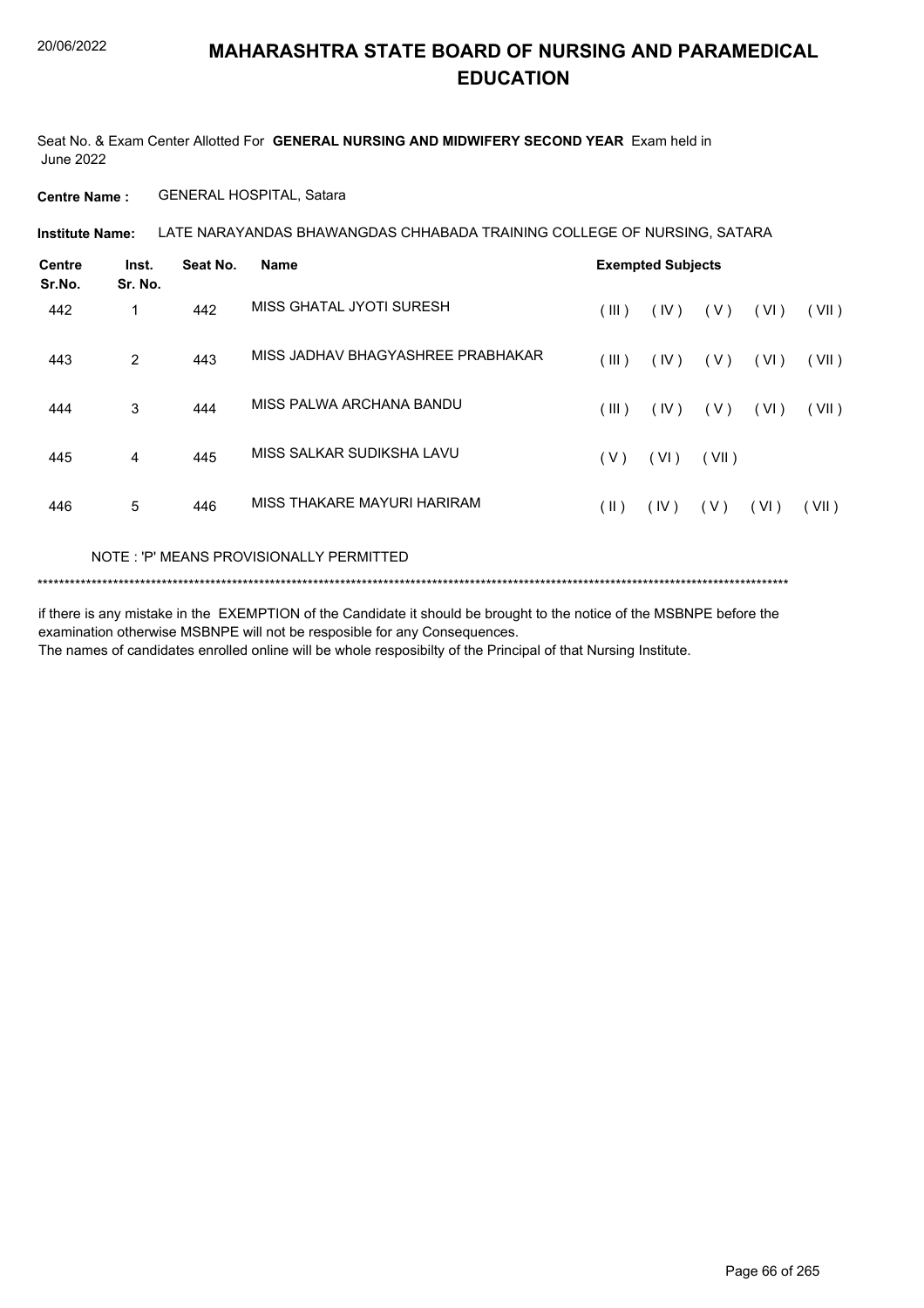Seat No. & Exam Center Allotted For GENERAL NURSING AND MIDWIFERY SECOND YEAR Exam held in **June 2022** 

**Centre Name:** GENERAL HOSPITAL, Satara

Institute Name: W.F.P.M., SCHOOL OF NURSING, WAI, SATARA

| Centre<br>Sr.No. | Inst.<br>Sr. No. | Seat No. | Name                           |                                                        | <b>Exempted Subjects</b> |       |        |       |  |
|------------------|------------------|----------|--------------------------------|--------------------------------------------------------|--------------------------|-------|--------|-------|--|
| 447              |                  | 447      | MISS JAVIR SHUBHANGI PANDURANG | $\left( \begin{array}{c} \end{array} \right)$<br>VII ) | TILE)                    | (IV)  | ( V )  | (VI)  |  |
| 448              | 2                | 448      | MISS JAWALE PRERNA RAJENDRA    | (1)                                                    | $($ III $)$              | ( V ) | ( VI ) | (VII) |  |

#### NOTE: 'P' MEANS PROVISIONALLY PERMITTED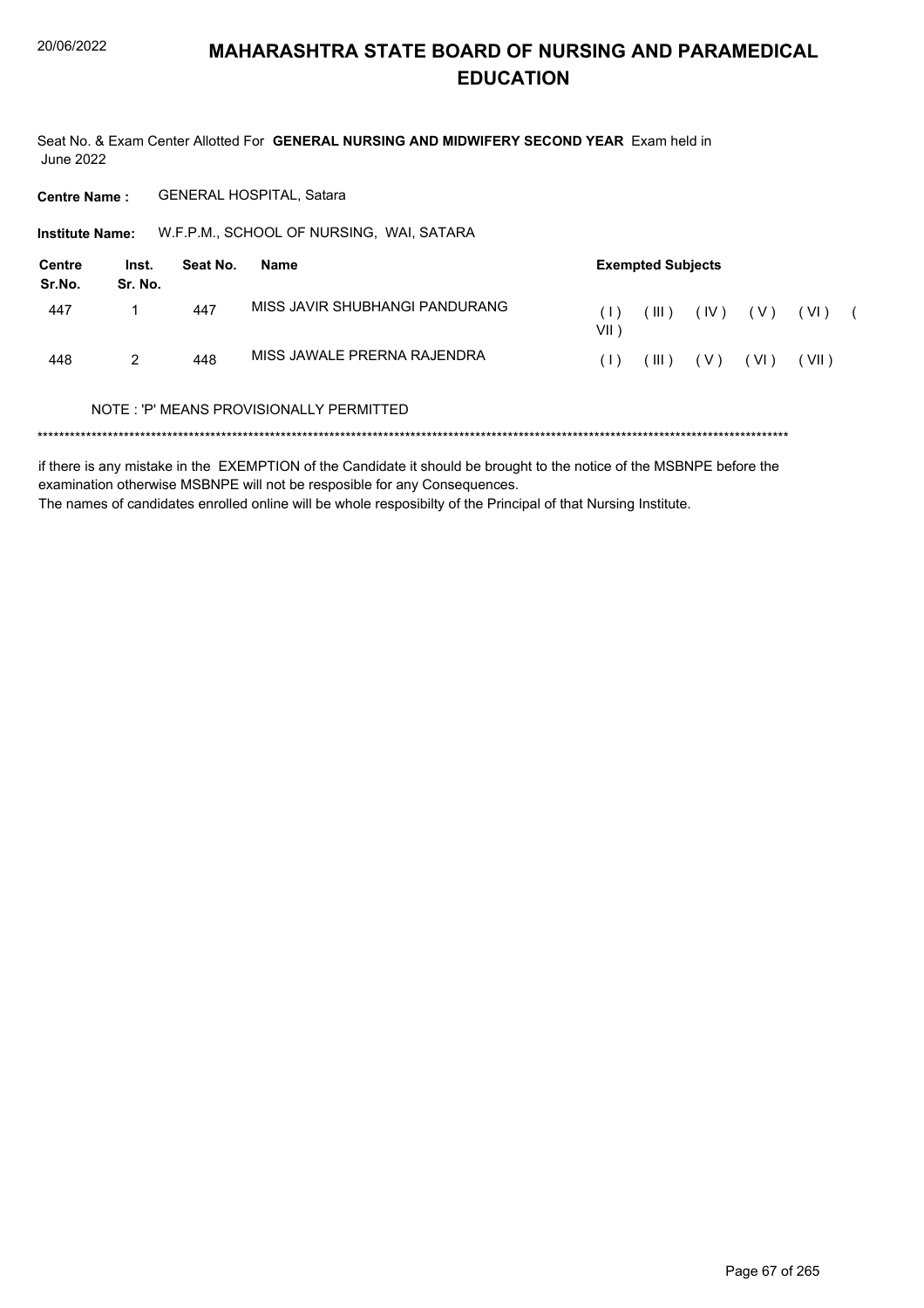Seat No. & Exam Center Allotted For GENERAL NURSING AND MIDWIFERY SECOND YEAR Exam held in **June 2022** 

GENERAL HOSPITAL, Satara **Centre Name:** 

Institute Name: RAJMATA NURSING SCHOOL, SATARA **Centre** Inst. **Exempted Subjects** Seat No. **Name** Sr.No. Sr. No. MISS JANGAM RUTUJA BABAN 449  $\mathbf{1}$ 449  $(V)$   $(VI)$   $(VII)$ NOTE: 'P' MEANS PROVISIONALLY PERMITTED

if there is any mistake in the EXEMPTION of the Candidate it should be brought to the notice of the MSBNPE before the examination otherwise MSBNPE will not be resposible for any Consequences.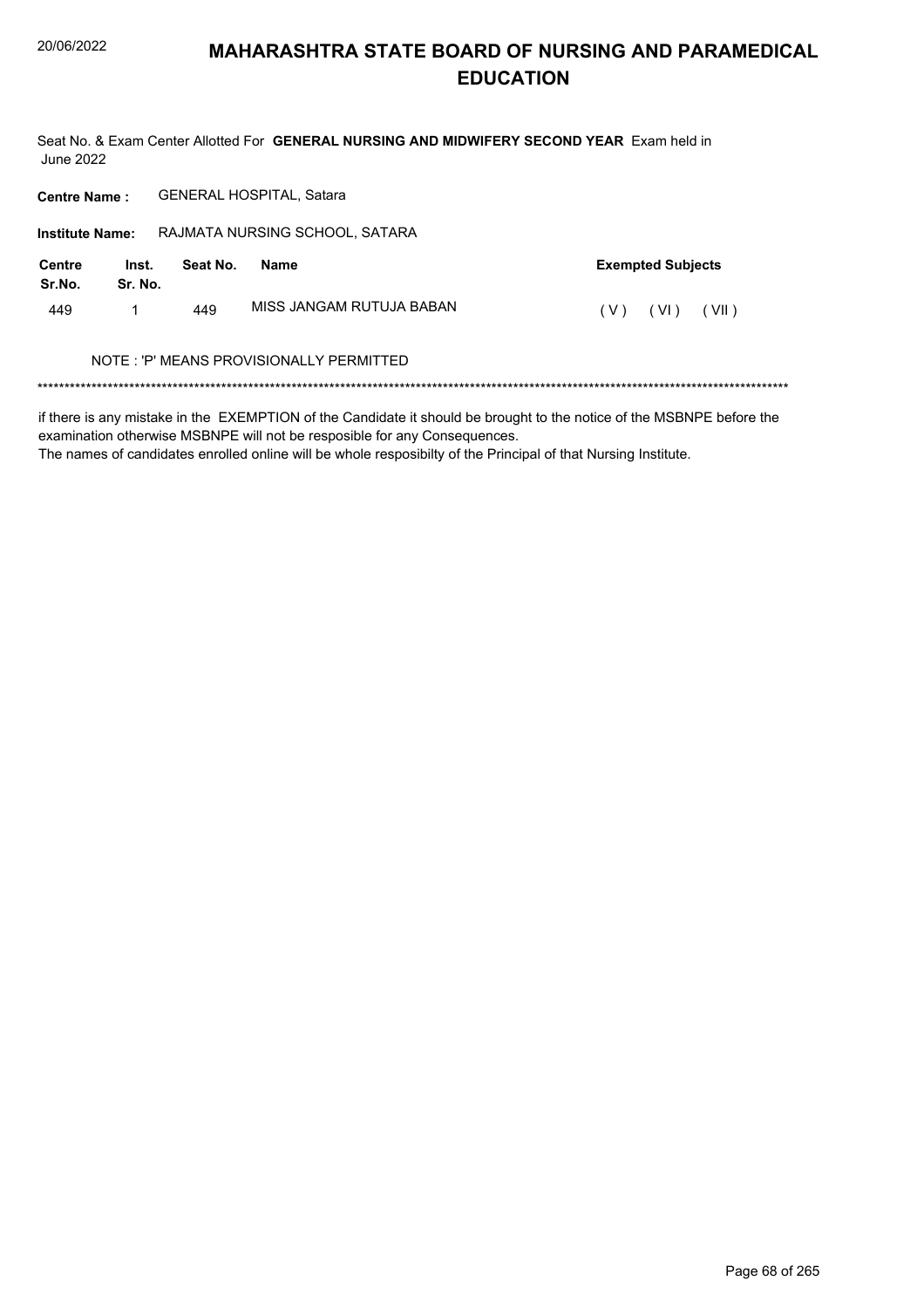Seat No. & Exam Center Allotted For **GENERAL NURSING AND MIDWIFERY SECOND YEAR** Exam held in June 2022

| <b>Centre Name:</b>     |                  |          | C.P.R. GENERAL HOSPITAL, KOLHAPUR       |                          |                          |      |       |                     |            |  |  |  |
|-------------------------|------------------|----------|-----------------------------------------|--------------------------|--------------------------|------|-------|---------------------|------------|--|--|--|
| <b>Institute Name:</b>  |                  |          | DR. J. J. MAGDUM SON, SHIROL, KOLHAPUR  |                          |                          |      |       |                     |            |  |  |  |
| <b>Centre</b><br>Sr.No. | Inst.<br>Sr. No. | Seat No. | <b>Name</b>                             |                          | <b>Exempted Subjects</b> |      |       |                     |            |  |  |  |
| 450                     | 1                | 450      | MISS AWALE SHARON SUNIL                 |                          |                          |      |       |                     |            |  |  |  |
| 451                     | $\overline{2}$   | 451      | MISS DESAI ISHA MAHENDRA                | $(\parallel)$            | (III)                    | (V)  | (VI)  | (VII)               |            |  |  |  |
| 452                     | 3                | 452      | MISS KARANDE SHRADHA SACHIN             | (1)<br>$VII$ )           | $(\parallel)$            | (IV) | (V)   | (VI)                |            |  |  |  |
| 453                     | 4                | 453      | MISS KSHIRSAGAR VAISHNAVI VINAYAK       | (1)<br>$VII$ )           | $(\parallel)$            | (IV) | ( V ) | ( VI )              |            |  |  |  |
| 454                     | 5                | 454      | MISS KUMBHAR ASHWINI SANJAY             |                          |                          |      |       |                     |            |  |  |  |
| 455                     | 6                | 455      | MR MISAL ANURAG NANU                    | $(\parallel)$<br>$VII$ ) | $($ III $)$              |      |       | $(IV)$ $(V)$ $(VI)$ | $\sqrt{2}$ |  |  |  |
|                         |                  |          | NOTE: 'P' MEANS PROVISIONALLY PERMITTED |                          |                          |      |       |                     |            |  |  |  |
|                         |                  |          |                                         |                          |                          |      |       |                     |            |  |  |  |

if there is any mistake in the EXEMPTION of the Candidate it should be brought to the notice of the MSBNPE before the examination otherwise MSBNPE will not be resposible for any Consequences.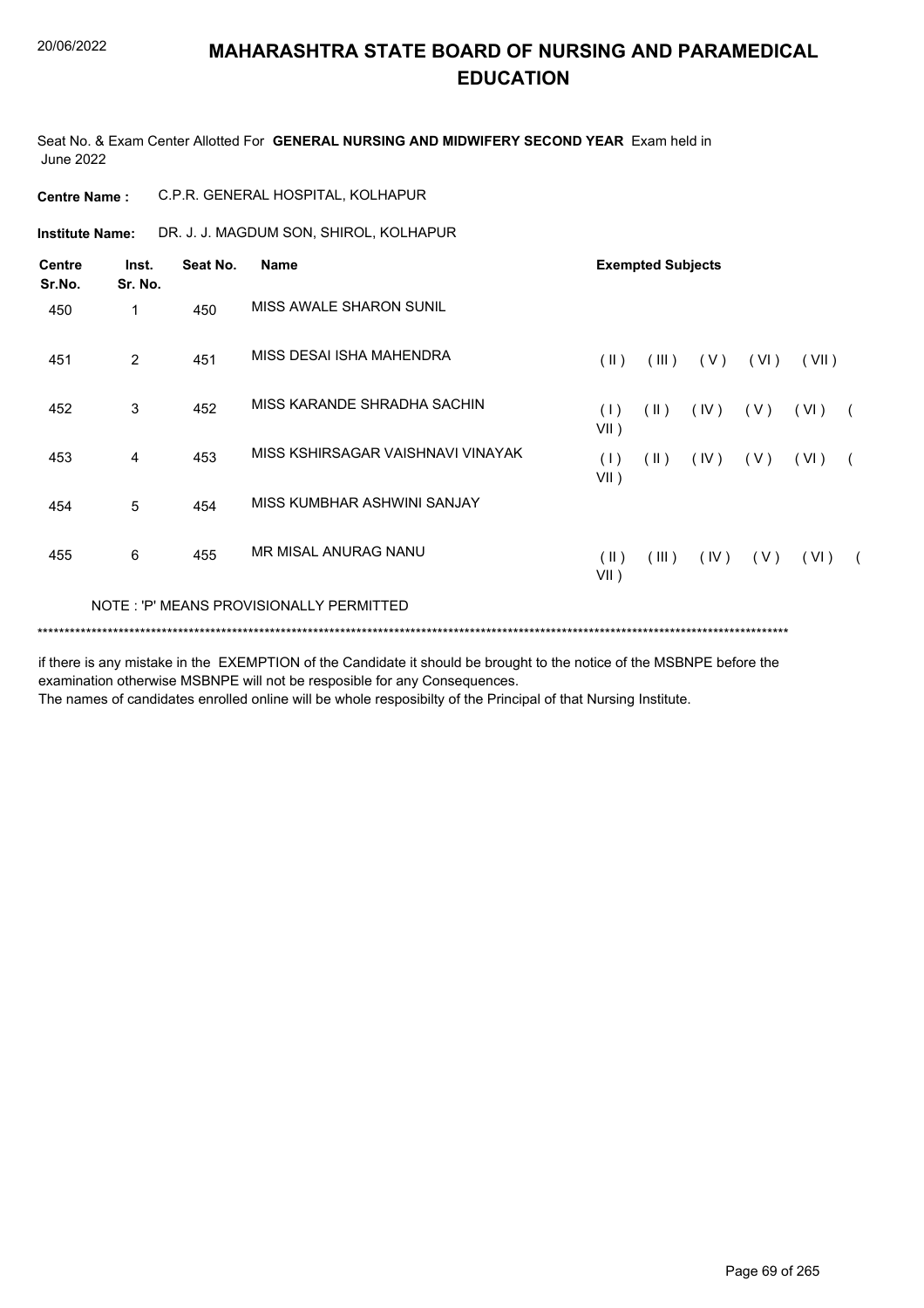Seat No. & Exam Center Allotted For GENERAL NURSING AND MIDWIFERY SECOND YEAR Exam held in **June 2022** 

C.P.R. GENERAL HOSPITAL, KOLHAPUR **Centre Name:** 

Institute Name: KEDARI REDEKAR NURSING SCHOOL, GADHINGLAJ, KOLHAPUR

| Centre<br>Sr.No. | Inst.<br>Sr. No. | Seat No. | Name                         | <b>Exempted Subjects</b> |
|------------------|------------------|----------|------------------------------|--------------------------|
| 456              |                  | 456      | MISS BHOSALE ANITA KISAN     |                          |
| 457              | 2                | 457      | MISS KATKOLE NAMRATA SUKUMAR |                          |

#### NOTE: 'P' MEANS PROVISIONALLY PERMITTED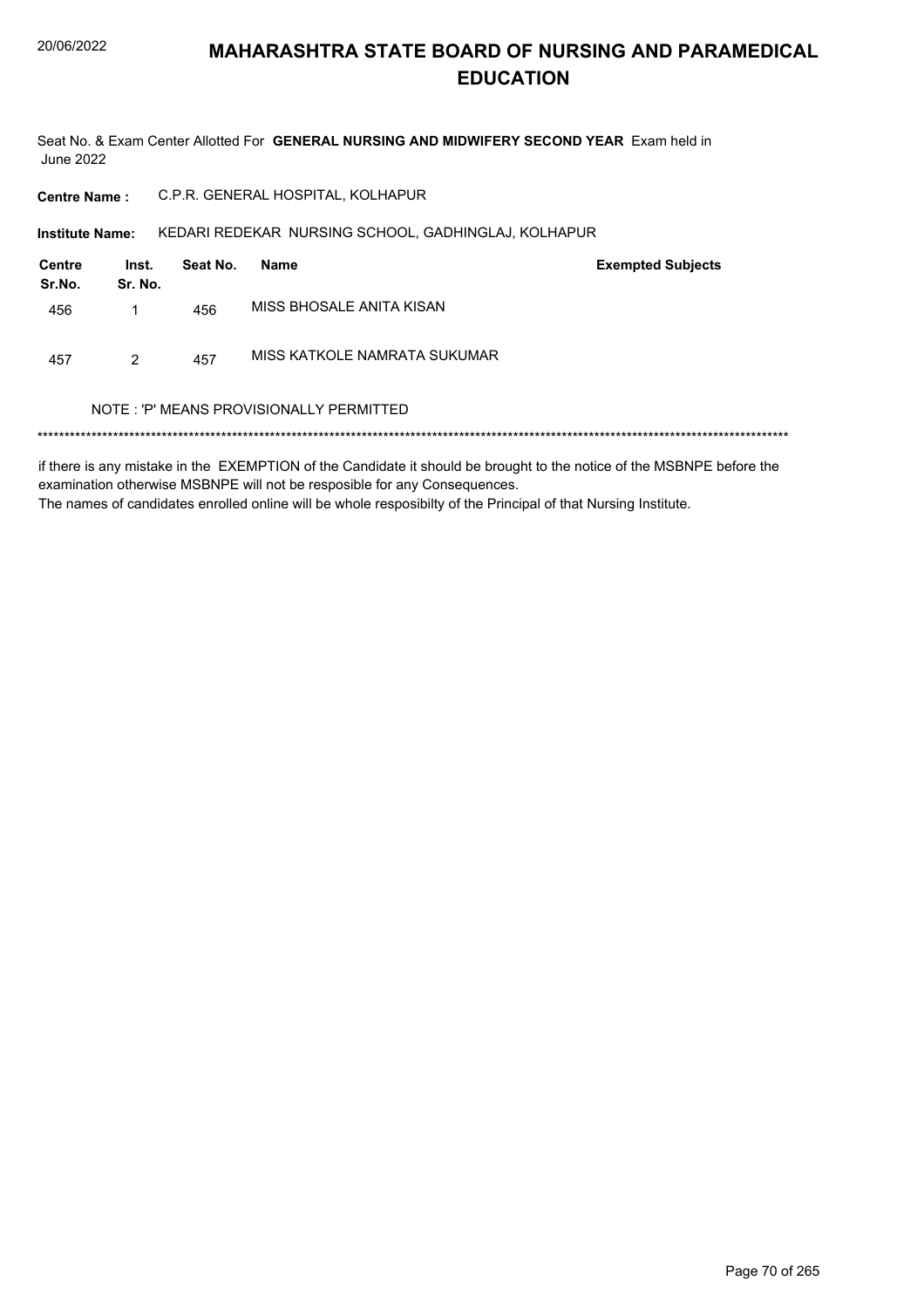Seat No. & Exam Center Allotted For GENERAL NURSING AND MIDWIFERY SECOND YEAR Exam held in **June 2022** 

**Centre Name:** C.P.R. GENERAL HOSPITAL, KOLHAPUR

DR. D.Y.PATIL INSTITUTE OF NURSING EDUCATION, KOLHAPUR **Institute Name:** 

| Centre<br>Sr.No. | Inst.<br>Sr. No. | Seat No. | Name                                    | <b>Exempted Subjects</b> |       |     |                            |       |  |  |
|------------------|------------------|----------|-----------------------------------------|--------------------------|-------|-----|----------------------------|-------|--|--|
| 458              |                  | 458      | MISS PATOLE PRIYANKA SANJAY             |                          | (III) | (V) | $\left( \text{VI} \right)$ | (VII) |  |  |
|                  |                  |          | NOTE: 'P' MEANS PROVISIONALLY PERMITTED |                          |       |     |                            |       |  |  |

if there is any mistake in the EXEMPTION of the Candidate it should be brought to the notice of the MSBNPE before the examination otherwise MSBNPE will not be resposible for any Consequences.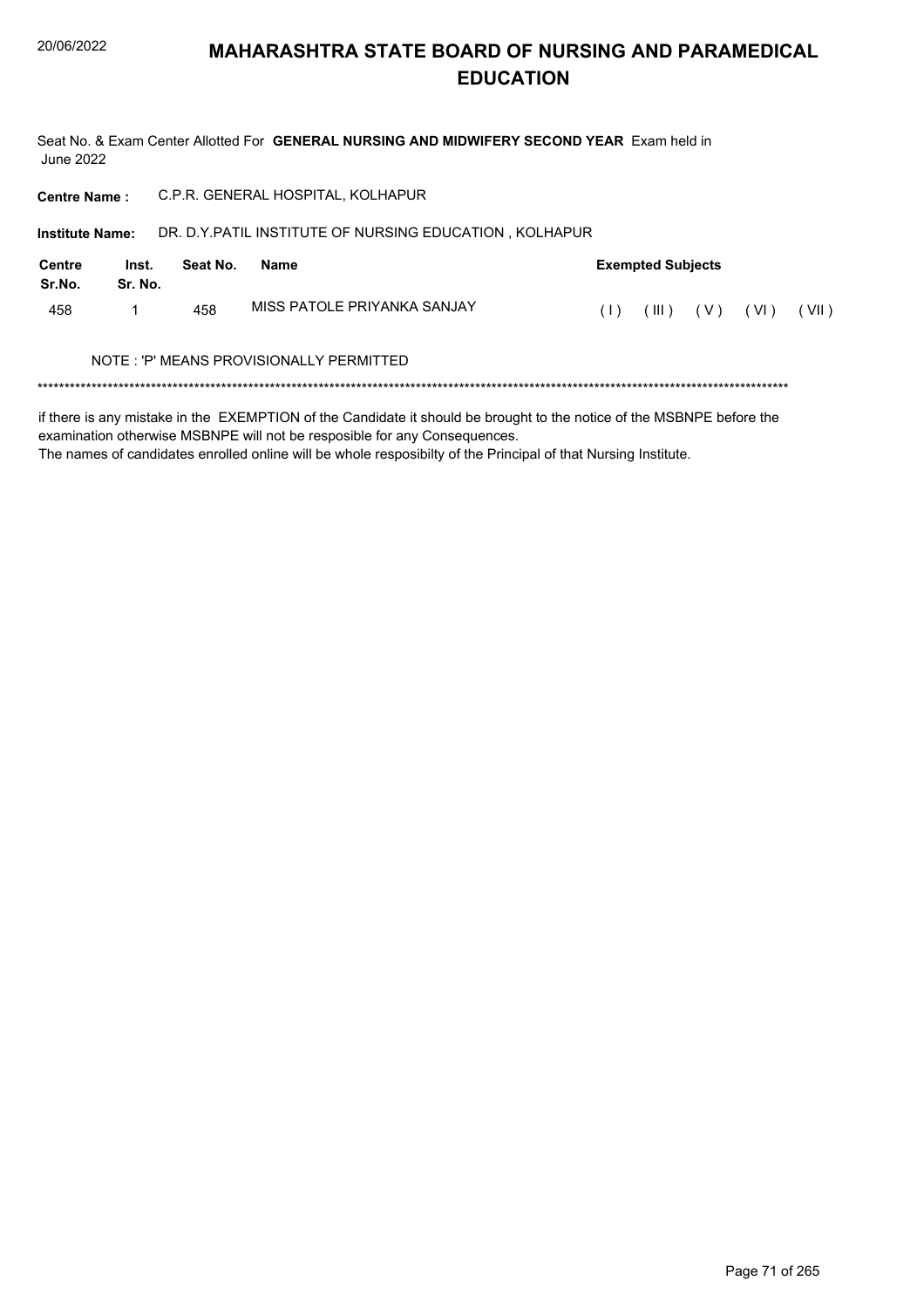Seat No. & Exam Center Allotted For **GENERAL NURSING AND MIDWIFERY SECOND YEAR** Exam held in June 2022

**Centre Name :** C.P.R. GENERAL HOSPITAL, KOLHAPUR

SHRI BHAIRAVNATH NURSING SCHOOL , ICHALKARANJI , KOLHAPUR **Institute Name:**

| <b>Centre</b><br>Sr.No. | Inst.<br>Sr. No. | Seat No.               | <b>Name</b>                     | <b>Exempted Subjects</b>                         |  |
|-------------------------|------------------|------------------------|---------------------------------|--------------------------------------------------|--|
| 459                     | 1                | 459                    | MR GAIKWAD SATYAJIT BHARAT      | (V)<br>(VI)<br>(VII)                             |  |
| $\overline{2}$<br>460   | 460              | SMT DHOTRE DIKSHA AMIT |                                 |                                                  |  |
|                         |                  |                        | (NEE GAIKWAD PRIYANKA DHARMRAJ) |                                                  |  |
| 461                     | 3                | 461                    | MISS KAMBLE HARSHADA SARJERAV   | (III)<br>( V )<br>(VI)<br>(VII)<br>(1)           |  |
| 462                     | 4                | 462                    | MR MOHITE SOURABH DADASO        | (11)<br>(III)<br>( V )<br>(VI)<br>(1)<br>$VII$ ) |  |
| 463                     | 5                | 463                    | MR SADAMATE SHUBHAM GANESH      | (III)<br>(V)<br>(VI)<br>(VII)<br>(IV)            |  |

#### NOTE : 'P' MEANS PROVISIONALLY PERMITTED

\*\*\*\*\*\*\*\*\*\*\*\*\*\*\*\*\*\*\*\*\*\*\*\*\*\*\*\*\*\*\*\*\*\*\*\*\*\*\*\*\*\*\*\*\*\*\*\*\*\*\*\*\*\*\*\*\*\*\*\*\*\*\*\*\*\*\*\*\*\*\*\*\*\*\*\*\*\*\*\*\*\*\*\*\*\*\*\*\*\*\*\*\*\*\*\*\*\*\*\*\*\*\*\*\*\*\*\*\*\*\*\*\*\*\*\*\*\*\*\*\*\*\*\*\*\*\*\*\*\*\*\*\*\*\*\*\*\*\*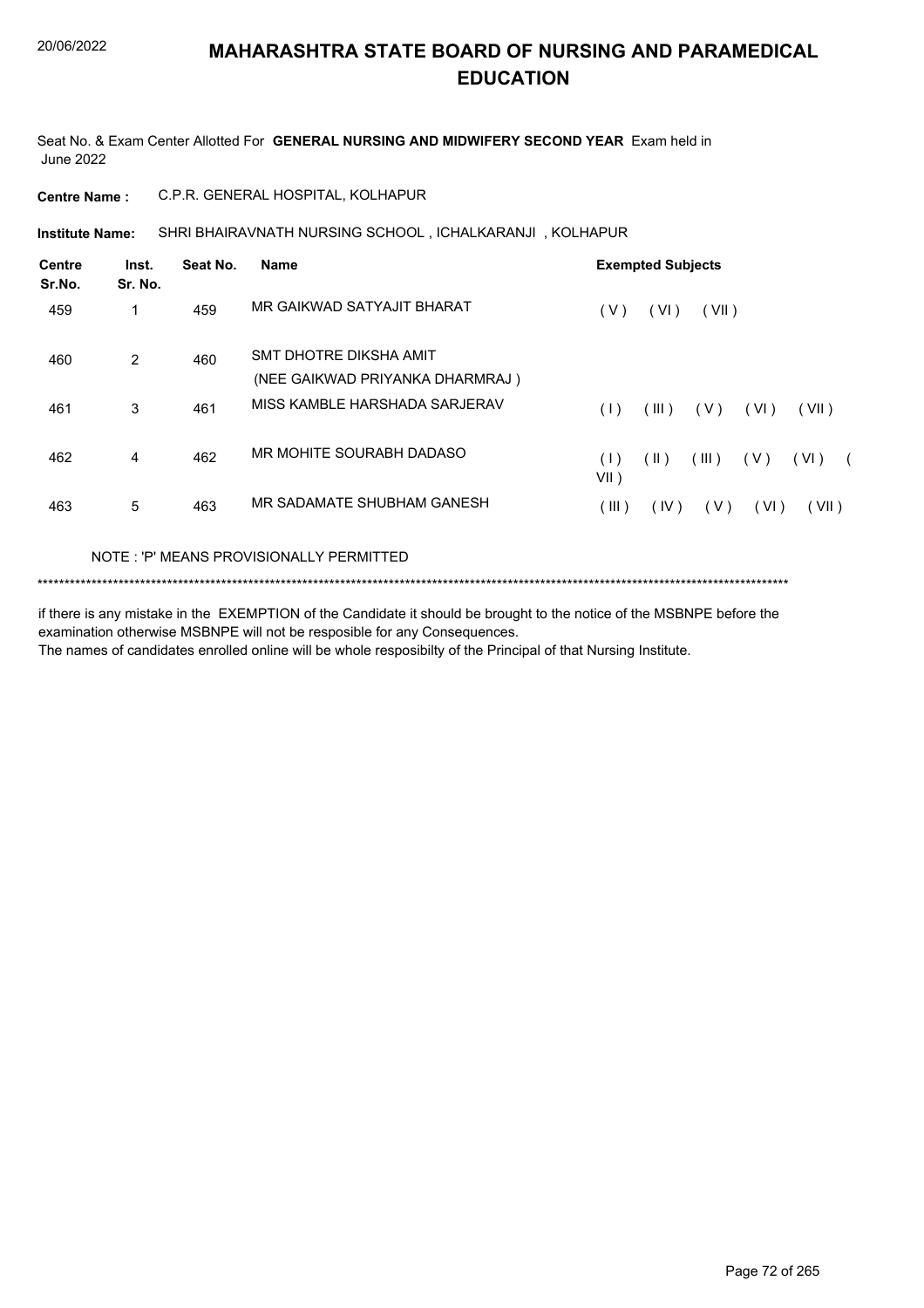Seat No. & Exam Center Allotted For GENERAL NURSING AND MIDWIFERY SECOND YEAR Exam held in **June 2022** 

**Centre Name:** C.P.R. GENERAL HOSPITAL, KOLHAPUR

Institute Name: LATE SOU ROSHANBI SHAMANJI NURSING SCHOOL, GADHINGLAJ, KOLHAPUR

| Centre<br>Sr.No. | Inst.<br>Sr. No. | Seat No. | Name                                    | <b>Exempted Subjects</b> |     |      |       |        |  |  |  |
|------------------|------------------|----------|-----------------------------------------|--------------------------|-----|------|-------|--------|--|--|--|
| 464              |                  | 464      | MISS SHAIKH RABBANA RAFIK               | TE)<br>VII )             | HI) | (IV) | ( V ) | ( VI ) |  |  |  |
|                  |                  |          | NOTE: 'P' MEANS PROVISIONALLY PERMITTED |                          |     |      |       |        |  |  |  |
|                  |                  |          |                                         |                          |     |      |       |        |  |  |  |

if there is any mistake in the EXEMPTION of the Candidate it should be brought to the notice of the MSBNPE before the examination otherwise MSBNPE will not be resposible for any Consequences.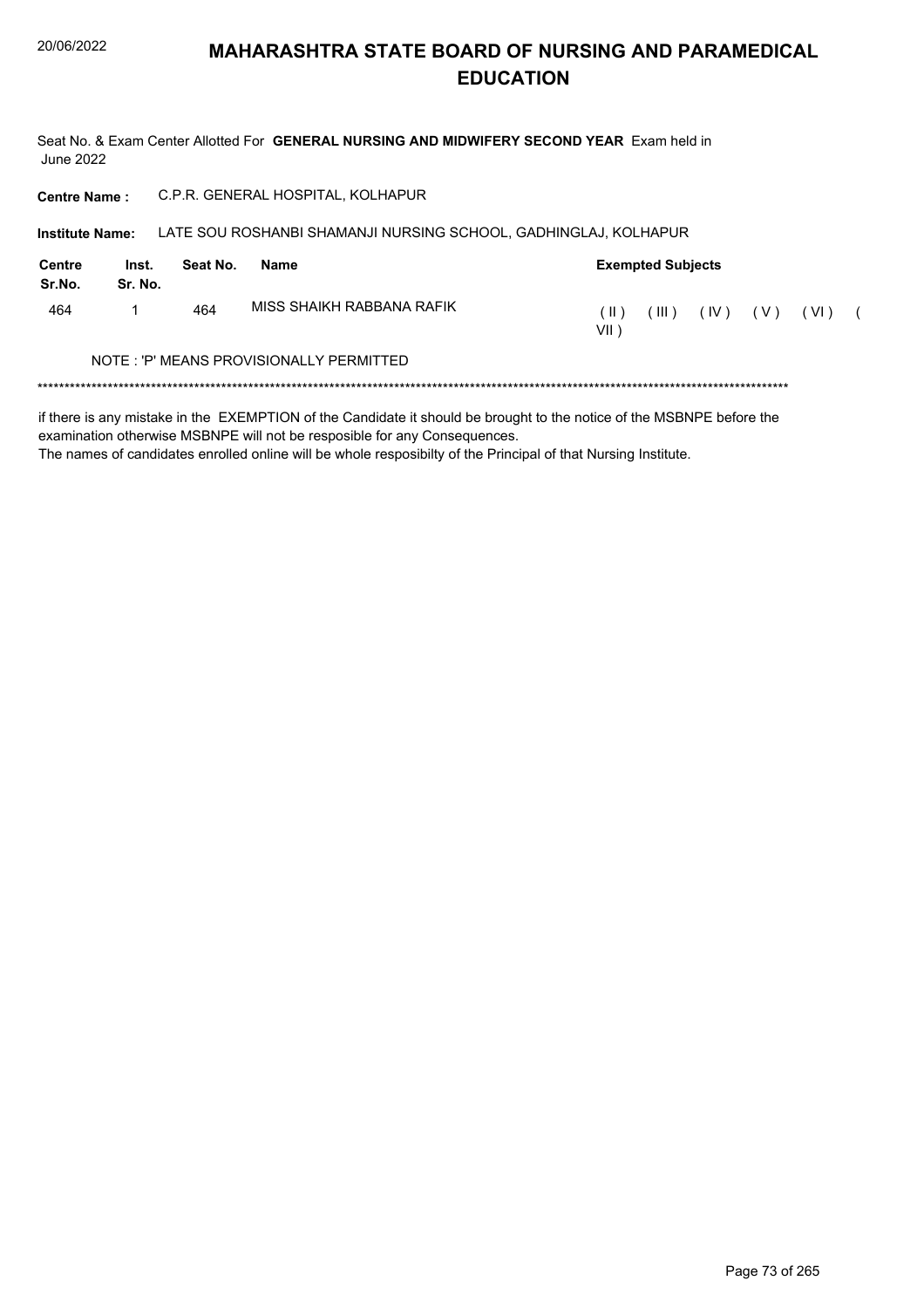Seat No. & Exam Center Allotted For **GENERAL NURSING AND MIDWIFERY SECOND YEAR** Exam held in June 2022

**Centre Name :** C.P.R. GENERAL HOSPITAL, KOLHAPUR

**Institute Name: YASHWANT NURSING INSTITUTE, KODOLI PANHALA KOLHAPUR** 

| <b>Centre</b><br>Sr.No. | Inst.<br>Sr. No. | Seat No. | Name                                                    | <b>Exempted Subjects</b> |               |       |       |       |            |  |  |
|-------------------------|------------------|----------|---------------------------------------------------------|--------------------------|---------------|-------|-------|-------|------------|--|--|
| 465                     | 1                | 465      | MR AAIWALE SANDESH SURENDRA                             | $($ II $)$               | (IV)          | (V)   | (VI)  | (VII) |            |  |  |
| 466                     | $\overline{2}$   | 466      | MISS DABHADE RUTUJA VIJAY                               | (1)<br>$VII$ )           | (III)         | (IV)  | (V)   | (VI)  |            |  |  |
| 467                     | 3                | 467      | MR KAMBLE PRAFUL LALASO                                 | $(\parallel)$<br>$VII$ ) | (III)         | (IV)  | (V)   | (VI)  | $\sqrt{2}$ |  |  |
| 468                     | 4                | 468      | SMT KAMBLE RAVINA AVINASH<br>(NEE KAMBLE RAVINA DAGADU) | (IV)                     | (V)           | (VI)  | (VII) |       |            |  |  |
| 469                     | 5                | 469      | MISS MAHAPURE MARIYA KAJAL                              | $(\parallel)$<br>$VII$ ) | (III)         | (IV)  | (V)   | (VI)  |            |  |  |
| 470                     | 6                | 470      | MISS PANDHARBALE STUTI PRASHANT                         | (V)                      | (VI)          | (VII) |       |       |            |  |  |
| 471                     | $\overline{7}$   | 471      | MR PATIL AKASH DHONDIRAM                                | (1)<br>$VII$ )           | $(\parallel)$ | (IV)  | (V)   | (VI)  |            |  |  |
|                         |                  |          | NOTE: 'P' MEANS PROVISIONALLY PERMITTED                 |                          |               |       |       |       |            |  |  |

\*\*\*\*\*\*\*\*\*\*\*\*\*\*\*\*\*\*\*\*\*\*\*\*\*\*\*\*\*\*\*\*\*\*\*\*\*\*\*\*\*\*\*\*\*\*\*\*\*\*\*\*\*\*\*\*\*\*\*\*\*\*\*\*\*\*\*\*\*\*\*\*\*\*\*\*\*\*\*\*\*\*\*\*\*\*\*\*\*\*\*\*\*\*\*\*\*\*\*\*\*\*\*\*\*\*\*\*\*\*\*\*\*\*\*\*\*\*\*\*\*\*\*\*\*\*\*\*\*\*\*\*\*\*\*\*\*\*\*

if there is any mistake in the EXEMPTION of the Candidate it should be brought to the notice of the MSBNPE before the examination otherwise MSBNPE will not be resposible for any Consequences.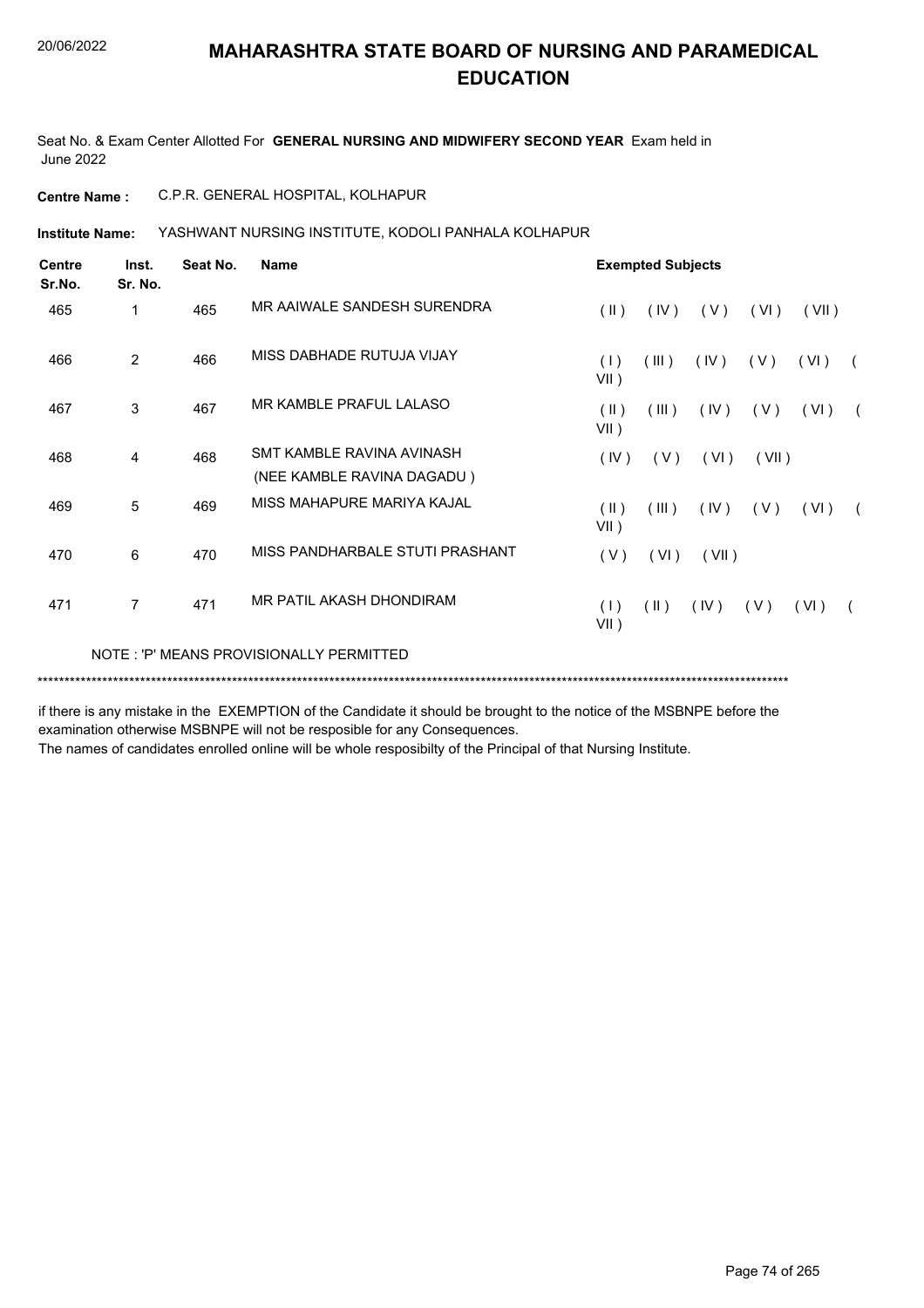Seat No. & Exam Center Allotted For **GENERAL NURSING AND MIDWIFERY SECOND YEAR** Exam held in June 2022

| C.P.R. GENERAL HOSPITAL, KOLHAPUR<br><b>Centre Name :</b> |
|-----------------------------------------------------------|
|-----------------------------------------------------------|

**Institute Name:** APEX NURSING SCHOOL KARVIR, KOLHAPUR

| <b>Centre</b><br>Sr.No. | Inst.<br>Sr. No. | Seat No. | <b>Name</b>                 | <b>Exempted Subjects</b> |         |      |       |       |  |  |
|-------------------------|------------------|----------|-----------------------------|--------------------------|---------|------|-------|-------|--|--|
| 472                     |                  | 472      | MISS AMBHORE RITA BRAHMA    | $( \parallel )$<br>VII)  | (III )  | (IV) | ( V ) | (VI)  |  |  |
| 473                     | 2                | 473      | MISS DABHADE DIKSHA GOTIRAM | (  )<br>VII)             | ( III ) | (IV) | ( V ) | (VI)  |  |  |
| 474                     | 3                | 474      | MISS GHATAGE SADHANA BIPIN  | (  )<br>VII )            | (III)   | (IV) | ( V ) | (VI)  |  |  |
| 475                     | 4                | 475      | MISS NIMBALKAR POOJA SOPAN  | (  )                     | (III )  | (V)  | (VI)  | (VII) |  |  |
| 476                     | 5                | 476      | MR SAKHARE VIVEK DAULATRAO  | (  )                     | (III)   | (IV) |       |       |  |  |

#### NOTE : 'P' MEANS PROVISIONALLY PERMITTED

\*\*\*\*\*\*\*\*\*\*\*\*\*\*\*\*\*\*\*\*\*\*\*\*\*\*\*\*\*\*\*\*\*\*\*\*\*\*\*\*\*\*\*\*\*\*\*\*\*\*\*\*\*\*\*\*\*\*\*\*\*\*\*\*\*\*\*\*\*\*\*\*\*\*\*\*\*\*\*\*\*\*\*\*\*\*\*\*\*\*\*\*\*\*\*\*\*\*\*\*\*\*\*\*\*\*\*\*\*\*\*\*\*\*\*\*\*\*\*\*\*\*\*\*\*\*\*\*\*\*\*\*\*\*\*\*\*\*\*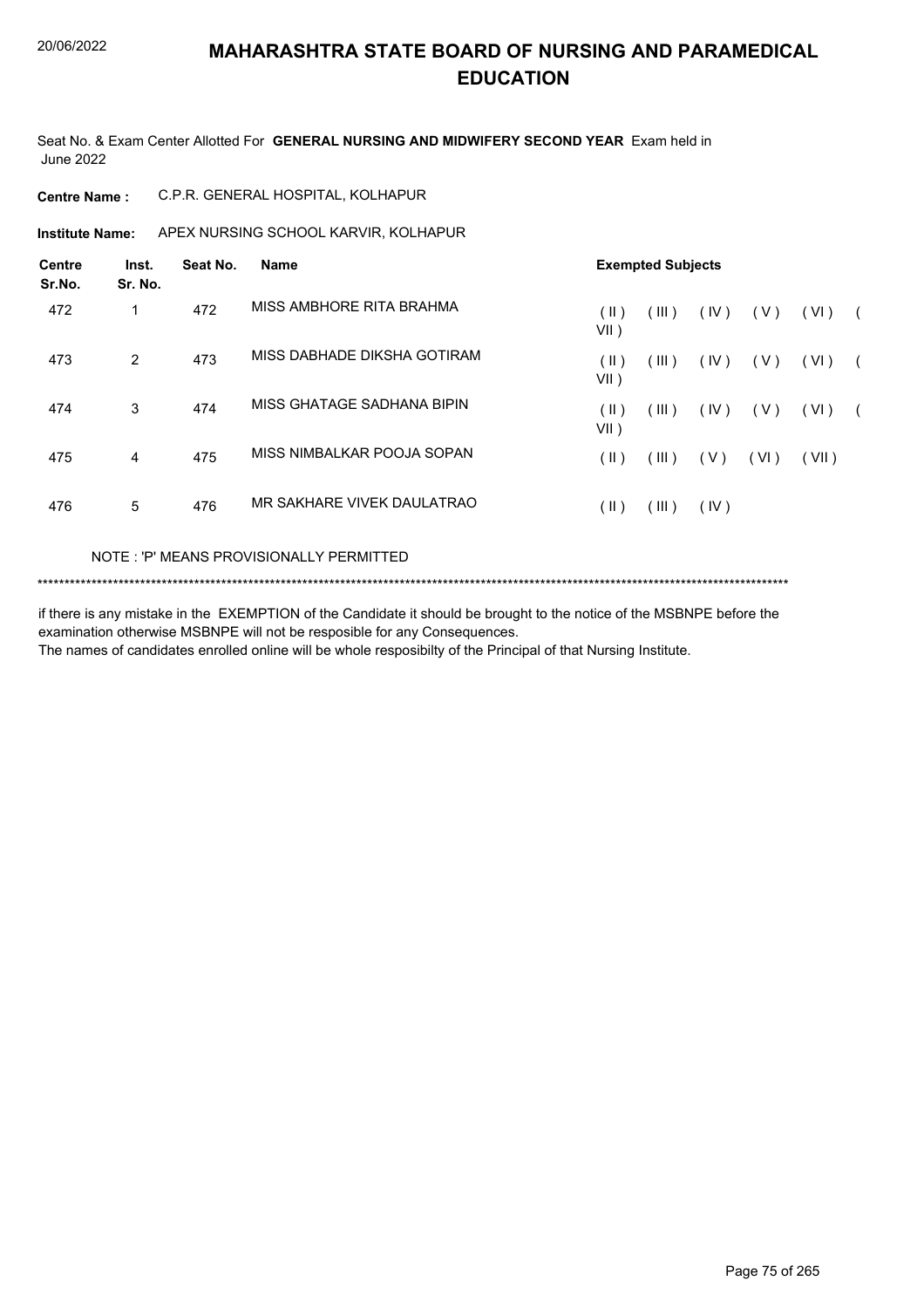#### 20/06/2022

# **MAHARASHTRA STATE BOARD OF NURSING AND PARAMEDICAL EDUCATION**

Seat No. & Exam Center Allotted For **GENERAL NURSING AND MIDWIFERY SECOND YEAR** Exam held in June 2022

| C.P.R. GENERAL HOSPITAL, KOLHAPUR<br><b>Centre Name :</b> |
|-----------------------------------------------------------|
|-----------------------------------------------------------|

Dr. Deepak Patil Nursing Institution,Panhala,Kolhapur **Institute Name:**

| <b>Centre</b><br>Sr.No. | Inst.<br>Sr. No. | Seat No. | <b>Name</b>                              |                          | <b>Exempted Subjects</b> |      |       |       |                |  |  |
|-------------------------|------------------|----------|------------------------------------------|--------------------------|--------------------------|------|-------|-------|----------------|--|--|
| 477                     | $\mathbf 1$      | 477      | MR BALLAL RUSHIKESH KAKASO               | $(\parallel)$<br>$VII$ ) | (III)                    | (IV) | (V)   | (VI)  | $\sqrt{ }$     |  |  |
| 478                     | $\overline{2}$   | 478      | MR BHANDARE AKASH JAGANNATH              | $(\parallel)$<br>$VII$ ) | (III)                    | (IV) | (V)   | (VI)  | $\left($       |  |  |
| 479                     | 3                | 479      | MR CHOPADE ROHAN BABASO                  | (III)                    | (V)                      | (VI) | (VII) |       |                |  |  |
| 480                     | $\overline{4}$   | 480      | MR DESAI AVINASH RAJARAM                 | $($ II $)$<br>$VII$ )    | (III)                    | (IV) | (V)   | (VI)  | $\left($       |  |  |
| 481                     | 5                | 481      | MISS GAVIT PRITIMA RAMESH                | $($ II $)$<br>$VII$ )    | (III)                    | (IV) | (V)   | (VI)  | $\overline{ }$ |  |  |
| 482                     | 6                | 482      | MISS GAVIT ANKITA BHARAT                 | $(\parallel)$<br>$VII$ ) | (III)                    | (IV) | (V)   | (VI)  | $\left($       |  |  |
| 483                     | $\overline{7}$   | 483      | MISS GHATAGE DOLY ANIL                   | $(\parallel)$<br>$VII$ ) | $($ III $)$              | (IV) | (V)   | (VI)  | $\sqrt{2}$     |  |  |
| 484                     | $\bf 8$          | 484      | MISS KAMBLE ARATI SUNIL                  |                          |                          |      |       |       |                |  |  |
| 485                     | 9                | 485      | MISS KAMBLE KRANTI SAKHARAM              | $(\parallel)$<br>$VII$ ) | (III)                    | (IV) | (V)   | (VI)  | $\sqrt{ }$     |  |  |
| 486                     | 10               | 486      | MR LOKARE SHALMON PHATTESING             | $($ II $)$<br>$VII$ )    | (III)                    | (IV) | (V)   | (VI)  | $\overline{ }$ |  |  |
| 487                     | 11               | 487      | MR PATIL TEJAS TANAJI                    | $($ II $)$               | (III)                    | (V)  | (VI)  | (VII) |                |  |  |
| 488                     | 12               | 488      | MR PATIL SAURABH YUVARAJ                 | $(\parallel)$<br>$VII$ ) | (III)                    | (IV) | (V)   | (VI)  | $\sqrt{ }$     |  |  |
| 489                     | 13               | 489      | MR SHINDE RUSHIKESH RAJENDRA             | $($ II $)$               | (V)                      | (VI) | (VII) |       |                |  |  |
| 490                     | 14               | 490      | MR SORATE PRADIP SURESH                  | $(\parallel)$<br>$VII$ ) | (III)                    | (IV) | (V)   | (VI)  | $\left($       |  |  |
|                         |                  |          | NOTE : 'P' MEANS PROVISIONALLY PERMITTED |                          |                          |      |       |       |                |  |  |

\*\*\*\*\*\*\*\*\*\*\*\*\*\*\*\*\*\*\*\*\*\*\*\*\*\*\*\*\*\*\*\*\*\*\*\*\*\*\*\*\*\*\*\*\*\*\*\*\*\*\*\*\*\*\*\*\*\*\*\*\*\*\*\*\*\*\*\*\*\*\*\*\*\*\*\*\*\*\*\*\*\*\*\*\*\*\*\*\*\*\*\*\*\*\*\*\*\*\*\*\*\*\*\*\*\*\*\*\*\*\*\*\*\*\*\*\*\*\*\*\*\*\*\*\*\*\*\*\*\*\*\*\*\*\*\*\*\*\*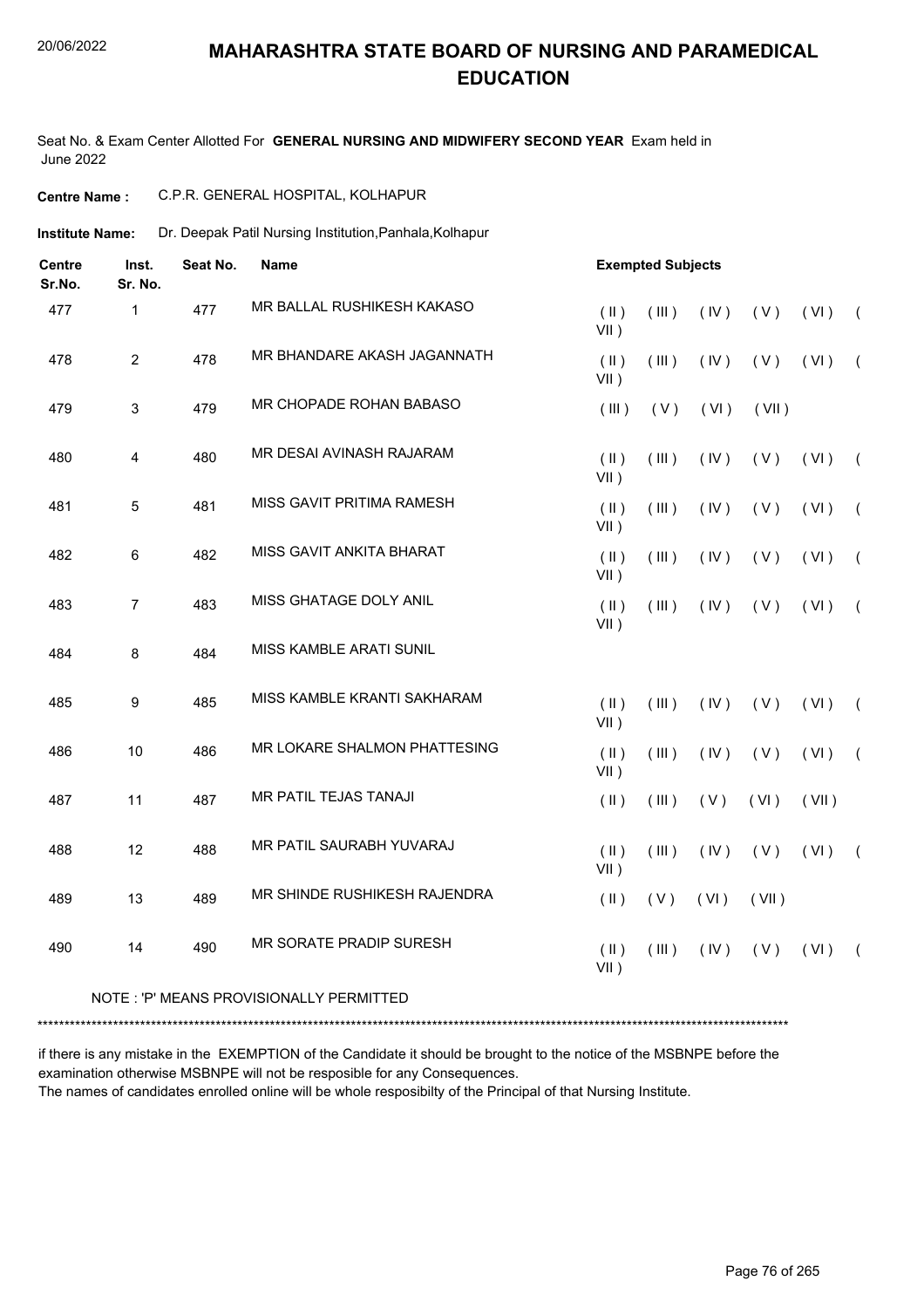Seat No. & Exam Center Allotted For **GENERAL NURSING AND MIDWIFERY SECOND YEAR** Exam held in June 2022

| SEVA NURSING SCHOOL, AHMEDNAGAR<br><b>Centre Name :</b> |
|---------------------------------------------------------|
|---------------------------------------------------------|

**Institute Name:** SEVA NURSING SCHOOL, AHMEDNAGAR

| <b>Centre</b><br>Sr.No. | Inst.<br>Sr. No. | Seat No. | <b>Name</b>                   |                         | <b>Exempted Subjects</b> |                      |             |          |            |
|-------------------------|------------------|----------|-------------------------------|-------------------------|--------------------------|----------------------|-------------|----------|------------|
| 491                     | $\mathbf 1$      | 491      | MR BATTISHE SAGAR RAMESH      | (V)                     | (VI)                     | (VII)                |             |          |            |
| 492                     | $\overline{2}$   | 492      | MISS BHALERAO SWAPNA VITTHAL  | $(\parallel)$           | (V)                      | (VI)                 | (VII)       |          |            |
| 493                     | 3                | 493      | MR BHOSALE MANISH MOHAN       | (V)                     | (VI)                     | (VII)                |             |          |            |
| 494                     | 4                | 494      | MR GAIKWAD KIRAN DATTATRAY    | $(\parallel)$           | (V)                      | (VI)                 | (VII)       |          |            |
| 495                     | 5                | 495      | MISS GAIKWAD RUPALI MACHINDRA | $(\parallel)$           | (III)                    | (V)                  | (VI)        | (VII)    |            |
| 496                     | 6                | 496      | MISS GUDHEKAR MADHURI ASHOK   | (V)                     | (VI)                     | (VII)                |             |          |            |
| 497                     | $\overline{7}$   | 497      | MR GUJAR AKSHAY VIJAY         | $(\parallel \parallel)$ | (V)                      | (VI)                 | (VII)       |          |            |
| 498                     | 8                | 498      | MISS JADHAV POOJA KISHOR      | (V)                     | (VI)                     | (VII)                |             |          |            |
| 499                     | 9                | 499      | MISS KAMBLE MONIKA MANOHAR    | (1)<br>$VII$ )          | (III)                    | (IV)                 | (V)         | (VI)     | $\sqrt{2}$ |
| 500                     | 10               | 500      | MISS KEDARI PRIYANKA SAMSAN   | (1)<br>$VII$ )          | $(\parallel)$            | (III)                | (V)         | (VI)     | $\sqrt{2}$ |
| 501                     | 11               | 501      | MR KHARDE SHUBHAM PRABHAKAR   | (1)                     | $(\parallel)$            | (V)                  | (VI)        | (VII)    |            |
| 502                     | 12               | 502      | MISS LONDHE PRIYANKA VIJAY    | (1)                     | $(\parallel)$            | (V)                  | (VI)        | (VII)    |            |
| 503                     | 13               | 503      | MISS MEDHE AANUSHA DILIP      | $(\parallel)$           | (V)                      | (VI)                 | (VII)       |          |            |
| 504                     | 14               | 504      | MR MUNTODE RUSHIKESH MANGESH  |                         |                          | $(V)$ $(VI)$ $(VII)$ |             |          |            |
| 505                     | 15               | 505      | MR NAIK RAMESHWAR SANJAY      | $(\parallel)$           | (V)                      | (VI)                 | (VII)       |          |            |
| 506                     | 16               | 506      | MISS NIKALJE POOJA MANOHAR    | (1)                     | (V)                      | (VI)                 | (VII)       |          |            |
| 507                     | 17               | 507      | MISS PATHAN NAZIYA AMIN       | (1)                     | (IV)                     | (V)                  | (VI)        | (VII)    |            |
| 508                     | 18               | 508      | MISS PATOLE NIKITA RAGHUNATH  | (1)                     | (IV)                     | (V)                  | (VI)        | (VII)    |            |
| 509                     | 19               | 509      | MR SATPUTE PRASHANT RAMESH    | (1)<br>$VII$ )          | $(\parallel)$            |                      | $(V)$ $(V)$ | $(VI)$ ( |            |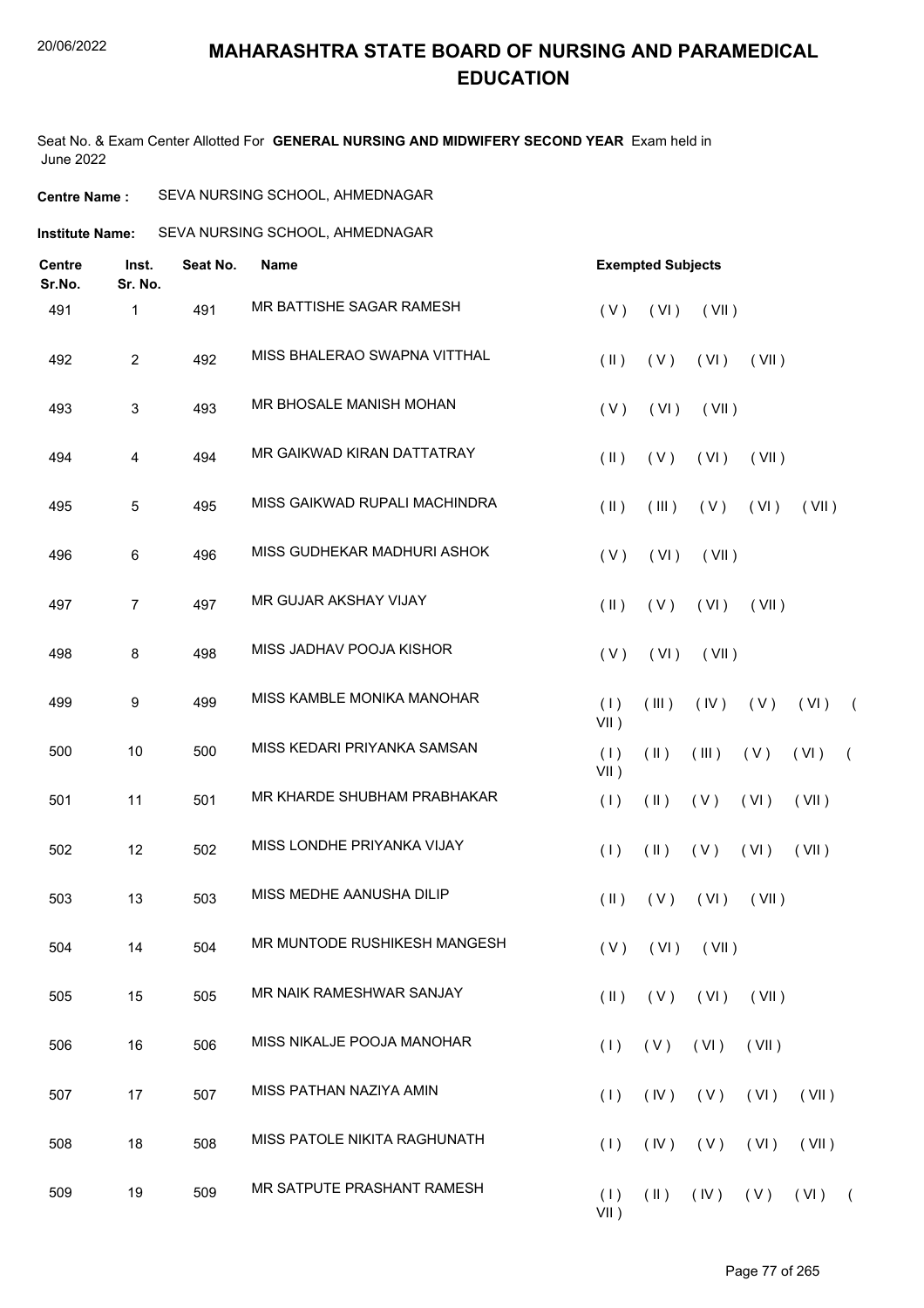| <b>June 2022</b> |    |     | Seat No. & Exam Center Allotted For GENERAL NURSING AND MIDWIFERY SECOND YEAR Exam held in |                |               |             |             |          |  |
|------------------|----|-----|--------------------------------------------------------------------------------------------|----------------|---------------|-------------|-------------|----------|--|
| 510              | 20 | 510 | MISS SAWANT TEJASHRI ARVIND                                                                | $(\parallel)$  | (IV)          |             | $(V)$ $(V)$ | (VII)    |  |
| 511              | 21 | 511 | MR SHAIKH HASAN AHMAD                                                                      | (V)            | (VI)          | (VII)       |             |          |  |
| 512              | 22 | 512 | MR SHELKAR MANGESH TANHAJI                                                                 | (V)            | (VI)          | (VII)       |             |          |  |
| 513              | 23 | 513 | MR SHINDE PRITESH PRASHANT                                                                 | $(\parallel)$  | (IV)          |             | $(V)$ $(V)$ | (VII)    |  |
| 514              | 24 | 514 | MISS SONAWANE STUTI DIPAK                                                                  | $(\parallel)$  | (IV)          | (V)         | (VI)        | (VII)    |  |
| 515              | 25 | 515 | MR SURADKAR ABHIJIT ASHOK                                                                  | (V)            | (VI)          | (VII)       |             |          |  |
| 516              | 26 | 516 | MR TAPALE AKSHAY POPAT                                                                     | (V)            | (VI)          | (VII)       |             |          |  |
| 517              | 27 | 517 | MISS TRIBHUVAN SNEHAL VIKAS                                                                | (1)            | $(\parallel)$ | $(V)$ $(V)$ |             | (VII)    |  |
| 518              | 28 | 518 | MISS TRIBHUWAN VAISHALI ANNA                                                               | $($ II $)$     | (IV)          | (V)         | (VI)        | (VII)    |  |
| 519              | 29 | 519 | MISS TRIBHUWAN PRADNYA BALASAHEB                                                           | (  )           | (IV)          | (V)         | (VI)        | (VII)    |  |
| 520              | 30 | 520 | MISS VIDHATE KAVITA RAMESH                                                                 | (1)<br>$VII$ ) | $(\parallel)$ |             | $(V)$ $(V)$ | $(VI)$ ( |  |
| 521              | 31 | 521 | MISS WANKHADE TEJASWINI MOHAN                                                              | (V)            | (VI)          | (VII)       |             |          |  |
|                  |    |     |                                                                                            |                |               |             |             |          |  |

#### NOTE : 'P' MEANS PROVISIONALLY PERMITTED

\*\*\*\*\*\*\*\*\*\*\*\*\*\*\*\*\*\*\*\*\*\*\*\*\*\*\*\*\*\*\*\*\*\*\*\*\*\*\*\*\*\*\*\*\*\*\*\*\*\*\*\*\*\*\*\*\*\*\*\*\*\*\*\*\*\*\*\*\*\*\*\*\*\*\*\*\*\*\*\*\*\*\*\*\*\*\*\*\*\*\*\*\*\*\*\*\*\*\*\*\*\*\*\*\*\*\*\*\*\*\*\*\*\*\*\*\*\*\*\*\*\*\*\*\*\*\*\*\*\*\*\*\*\*\*\*\*\*\*

if there is any mistake in the EXEMPTION of the Candidate it should be brought to the notice of the MSBNPE before the examination otherwise MSBNPE will not be resposible for any Consequences.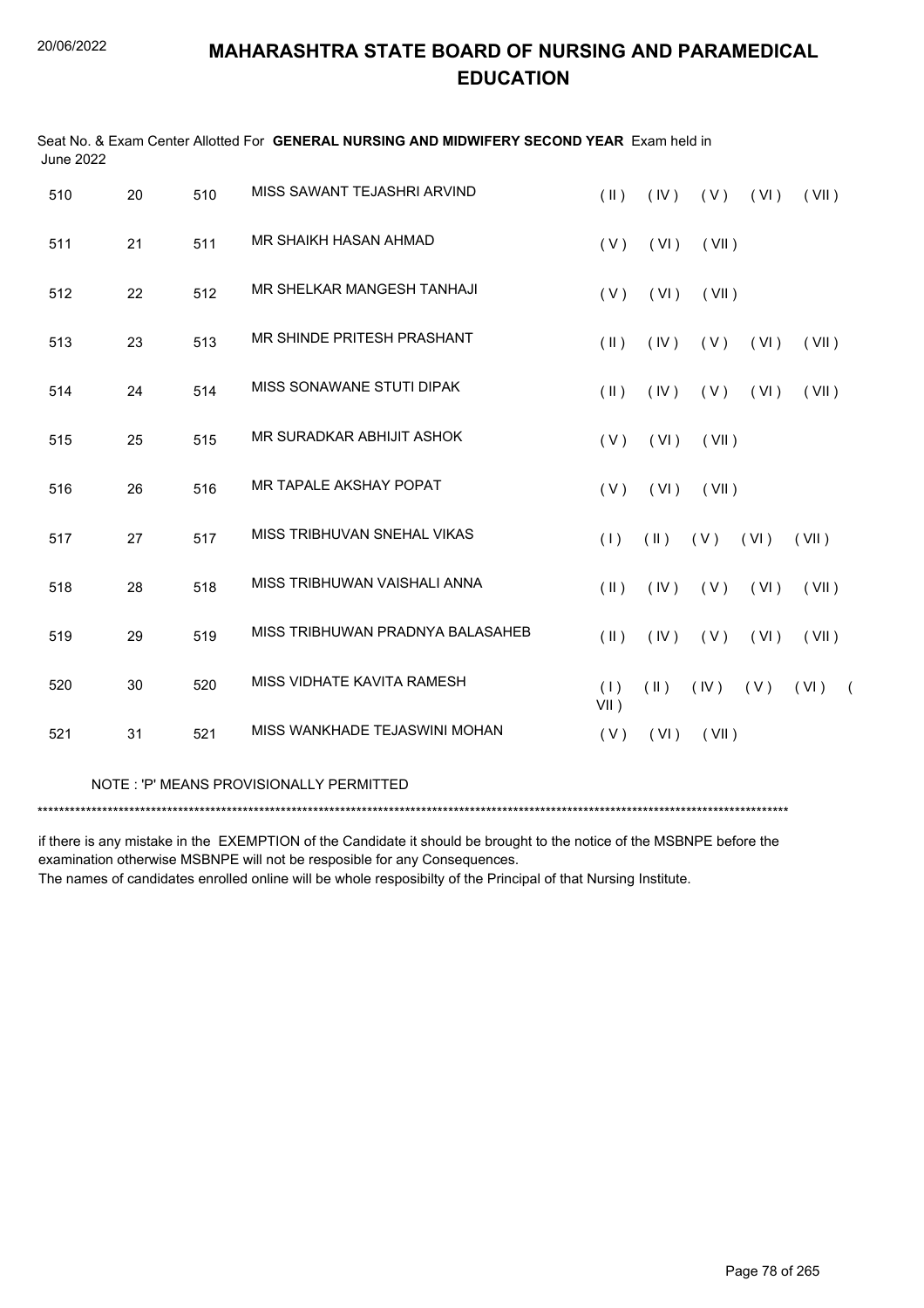Seat No. & Exam Center Allotted For **GENERAL NURSING AND MIDWIFERY SECOND YEAR** Exam held in June 2022

#### **Centre Name :** SEVA NURSING SCHOOL, AHMEDNAGAR

ST.LUKES HOSPITAL, SHRIRAMPUR, AHMEDNAGAR **Institute Name:**

| <b>Centre</b><br>Sr.No. | Inst.<br>Sr. No. | Seat No. | Name                             | <b>Exempted Subjects</b> |       |       |       |       |            |  |  |
|-------------------------|------------------|----------|----------------------------------|--------------------------|-------|-------|-------|-------|------------|--|--|
| 522                     |                  | 522      | MISS BANSODE ADITI VILAS         | (  )                     | (IV)  | (V)   | (VI)  | (VII) |            |  |  |
| 523                     | $\overline{2}$   | 523      | MISS BRAHMANE SIMRAN VIJAY       | (  )                     | (V)   | (VI)  | (VII) |       |            |  |  |
| 524                     | 3                | 524      | MISS FULPAGAR HARSHADA BABASAHEB | $(\parallel)$            | (III) | ( V ) | (VI)  | (VII) |            |  |  |
| 525                     | 4                | 525      | MISS RAJGURU PRATIKSHA HIRAMAN   | (  )<br>VII)             | (III) | (IV)  | (V)   | (VI)  | $\sqrt{2}$ |  |  |
| 526                     | 5                | 526      | MISS SHU SAKSHI HEMANT           | ( II )                   | (IV)  | (V)   | (VI)  | (VII) |            |  |  |

#### NOTE : 'P' MEANS PROVISIONALLY PERMITTED

\*\*\*\*\*\*\*\*\*\*\*\*\*\*\*\*\*\*\*\*\*\*\*\*\*\*\*\*\*\*\*\*\*\*\*\*\*\*\*\*\*\*\*\*\*\*\*\*\*\*\*\*\*\*\*\*\*\*\*\*\*\*\*\*\*\*\*\*\*\*\*\*\*\*\*\*\*\*\*\*\*\*\*\*\*\*\*\*\*\*\*\*\*\*\*\*\*\*\*\*\*\*\*\*\*\*\*\*\*\*\*\*\*\*\*\*\*\*\*\*\*\*\*\*\*\*\*\*\*\*\*\*\*\*\*\*\*\*\*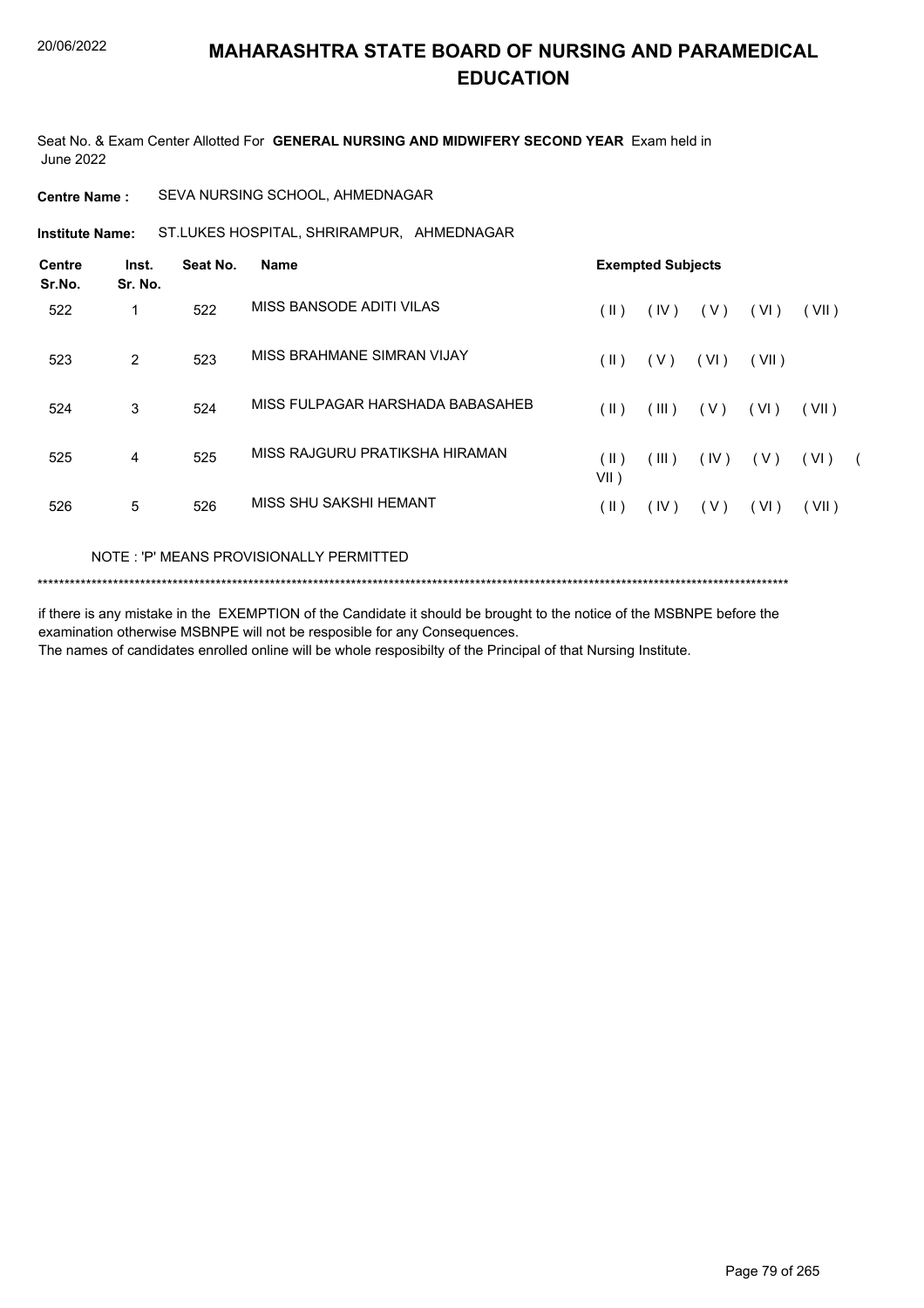Seat No. & Exam Center Allotted For **GENERAL NURSING AND MIDWIFERY SECOND YEAR** Exam held in June 2022

#### **Centre Name :** SEVA NURSING SCHOOL, AHMEDNAGAR

**Institute Name: PRAVARA MED. TRUST,COLLEGE OF NURSING,LONI,AHMEDNAGAR** 

| <b>Centre</b><br>Sr.No. | Inst.<br>Sr. No. | Seat No. | <b>Name</b>                     | <b>Exempted Subjects</b>                                                           |
|-------------------------|------------------|----------|---------------------------------|------------------------------------------------------------------------------------|
| 527                     | 1                | 527      | MISS ANGRE SEJAL SANJAY         |                                                                                    |
| 528                     | $\overline{2}$   | 528      | MISS BANSODE PRAJAKTA RAJENDRA  | (VI)<br>(V)<br>(VII)                                                               |
| 529                     | 3                | 529      | MISS BHALERAO SUPRIYA RAJENDRA  | $(\parallel)$<br>(IV)<br>$(V)$ $(V)$<br>(VII)                                      |
| 530                     | 4                | 530      | MISS BHUJBAL CHAITALEE RAOSAHEB | (V)<br>(VI)<br>(VII)                                                               |
| 531                     | 5                | 531      | MISS BRAMAHANE PRIYA BALASAHEB  | (VI)<br>(IV)<br>(V)<br>(VII)                                                       |
| 532                     | 6                | 532      | MISS BRAMHANE MAYURI PRAKASH    |                                                                                    |
| 533                     | 7                | 533      | MISS BRAMHANE SALONI PRAKASH    | (1)<br>$(\parallel \parallel)$<br>(IV)<br>(V)<br>(VI)<br>$\overline{ }$<br>$VII$ ) |
| 534                     | 8                | 534      | MR CHOPADE ROHIT JALINDAR       | (III)<br>(VI)<br>(VII)<br>(V)                                                      |
| 535                     | 9                | 535      | MISS DAHARE SAYALI BALASAHEB    | (IV)<br>(V)<br>(VI)<br>(VII)                                                       |
| 536                     | 10               | 536      | MISS DIVE SHRADDHA BHARAT       | (VI)<br>(VII)<br>(V)                                                               |
| 537                     | 11               | 537      | MISS DIVE VARSHA BHARAT         | (V)<br>(VI)<br>(VII)                                                               |
| 538                     | 12               | 538      | MISS DUSHING SONALI ANNASAHEB   | (1)<br>(IV)<br>(V)<br>(VI)<br>(VII)                                                |
| 539                     | 13               | 539      | MR GADEKAR RAHUL RAMNATH        | (VI)<br>(VII)<br>(1)<br>(V)                                                        |
| 540                     | 14               | 540      | MISS GAIKAWAD NIKITA ASHOK      | $(V)$ $(VI)$ $(VII)$                                                               |
| 541                     | 15               | 541      | MISS GAIKWAD HARSHADA KASHINATH | (VII)<br>(V)<br>(VI)                                                               |
| 542                     | 16               | 542      | MISS GAIKWAD ANITA ARUN         | (VI)<br>(VII)<br>(V)                                                               |
| 543                     | 17               | 543      | MISS GAIKWAD PRITI BABAN        | $(VI)$ $(VII)$<br>(IV)<br>(V)                                                      |
| 544                     | 18               | 544      | MISS GHODKE MAYURI BALASAHEB    | (VII)<br>(V)<br>(VI)                                                               |
| 545                     | 19               | 545      | MR ILE UTKARSH NANDU            | $(II)$ $(V)$ $(VI)$ $(VII)$<br>(1)                                                 |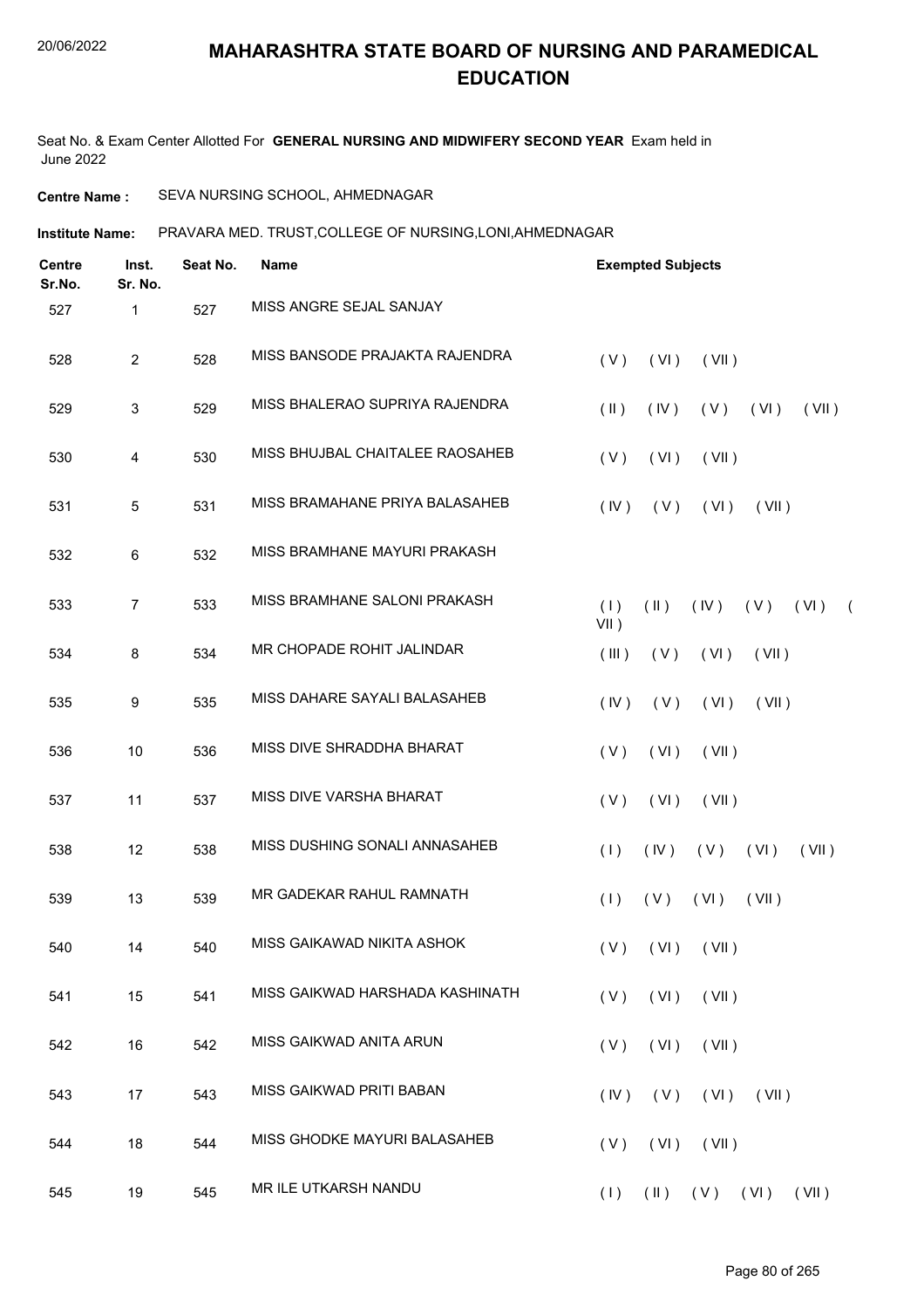| <b>June 2022</b> |    |     | Seat No. & Exam Center Allotted For GENERAL NURSING AND MIDWIFERY SECOND YEAR Exam held in |                |               |                            |       |       |            |
|------------------|----|-----|--------------------------------------------------------------------------------------------|----------------|---------------|----------------------------|-------|-------|------------|
| 546              | 20 | 546 | MISS JADHAV MAHIMA SANDIP                                                                  | (1)            | (IV)          | (V)                        | (VI)  | (VII) |            |
| 547              | 21 | 547 | MISS KADAM VAISHNAVI NANDU                                                                 | (1)<br>$VII$ ) | (III)         | (IV)                       | (V)   | (VI)  | $\sqrt{2}$ |
| 548              | 22 | 548 | MISS KAMBLE TANUJA SHANTVAN                                                                | (1)            | (III)         | (V)                        | (VI)  | (VII) |            |
| 549              | 23 | 549 | MR KHAMKAR RAHUL SHIVAJI                                                                   | (1)            | (IV)          | (V)                        | (VI)  | (VII) |            |
| 550              | 24 | 550 | MISS LAKARE NIKITA SUBHASH                                                                 | (1)            | $(\parallel)$ | (V)                        | (VI)  | (VII) |            |
| 551              | 25 | 551 | MISS LEKURWALE DIVYA RAMBHAU                                                               |                |               |                            |       |       |            |
| 552              | 26 | 552 | MISS LOHALE MAMATA BHAUSAHEB                                                               | (V)            | (VI)          | (VII)                      |       |       |            |
| 553              | 27 | 553 | MR MAGAR SAMADHAN KARBHARI                                                                 | (1)            | (11)          | (V)                        | (VI)  | (VII) |            |
| 554              | 28 | 554 | MISS MANIYAR ANJUM GULAB                                                                   | (1)<br>$VII$ ) | $(\parallel)$ | (IV)                       | (V)   | (VI)  | $\left($   |
| 555              | 29 | 555 | MISS MUNTODE DHANASHRI ASHOK                                                               | (1)<br>$VII$ ) | $(\parallel)$ | (IV)                       | (V)   | (VI)  | $\sqrt{2}$ |
| 556              | 30 | 556 | MISS MUNTODE VAISHALI BALASAHEB                                                            | (V)            | (VI)          | (VII)                      |       |       |            |
| 557              | 31 | 557 | MISS NARODE GAYTRI MACHHINDRA                                                              | $(\parallel)$  | (V)           | (VI)                       | (VII) |       |            |
| 558              | 32 | 558 | MISS NEMANE ARCHANA KARBHARI                                                               | (1)            | (V)           | (VI)                       | (VII) |       |            |
| 559              | 33 | 559 | MISS NIKITA BHAUSAHEB MHASE                                                                |                |               | $(1)$ $(V)$ $(VI)$ $(VII)$ |       |       |            |
| 560              | 34 | 560 | MISS PAGARE PRATIKSHA GAUTAM                                                               | $(\parallel)$  | (IV)          | (V)                        | (VI)  | (VII) |            |
| 561              | 35 | 561 | MISS PALANDE ASHWINI RAJENDRA                                                              | (IV)           | (V)           | (VI)                       | (VII) |       |            |
| 562              | 36 | 562 | MISS PALGHADMAL MINAL SANJAY                                                               | (1)<br>VII)    | $(\parallel)$ | (IV)                       | (V)   | (VI)  | $\sqrt{2}$ |
| 563              | 37 | 563 | MISS PILGAR SHUBHANGI DATTATRAY                                                            | (1)<br>VII)    | $(\parallel)$ | (IV)                       | (V)   | (VI)  | $\sqrt{2}$ |
| 564              | 38 | 564 | MISS PRADHAN SHITAL BHANUDAS                                                               | (1)            | (IV)          | (V)                        | (VI)  | (VII) |            |
| 565              | 39 | 565 | MR PULATE ASHISH PARAJI                                                                    | (1)<br>$VII$ ) | $(\parallel)$ | (IV)                       | (V)   | (VI)  | $\sqrt{2}$ |
| 566              | 40 | 566 | MR PULATE SIDDHANT CHANGDEV                                                                | (1)            | (IV)          | (V)                        | (VI)  | (VII) |            |
| 567              | 41 | 567 | MISS RANANAWARE MEGHANA SHANKAR                                                            | $(\parallel)$  | (V)           | (VI)                       | (VII) |       |            |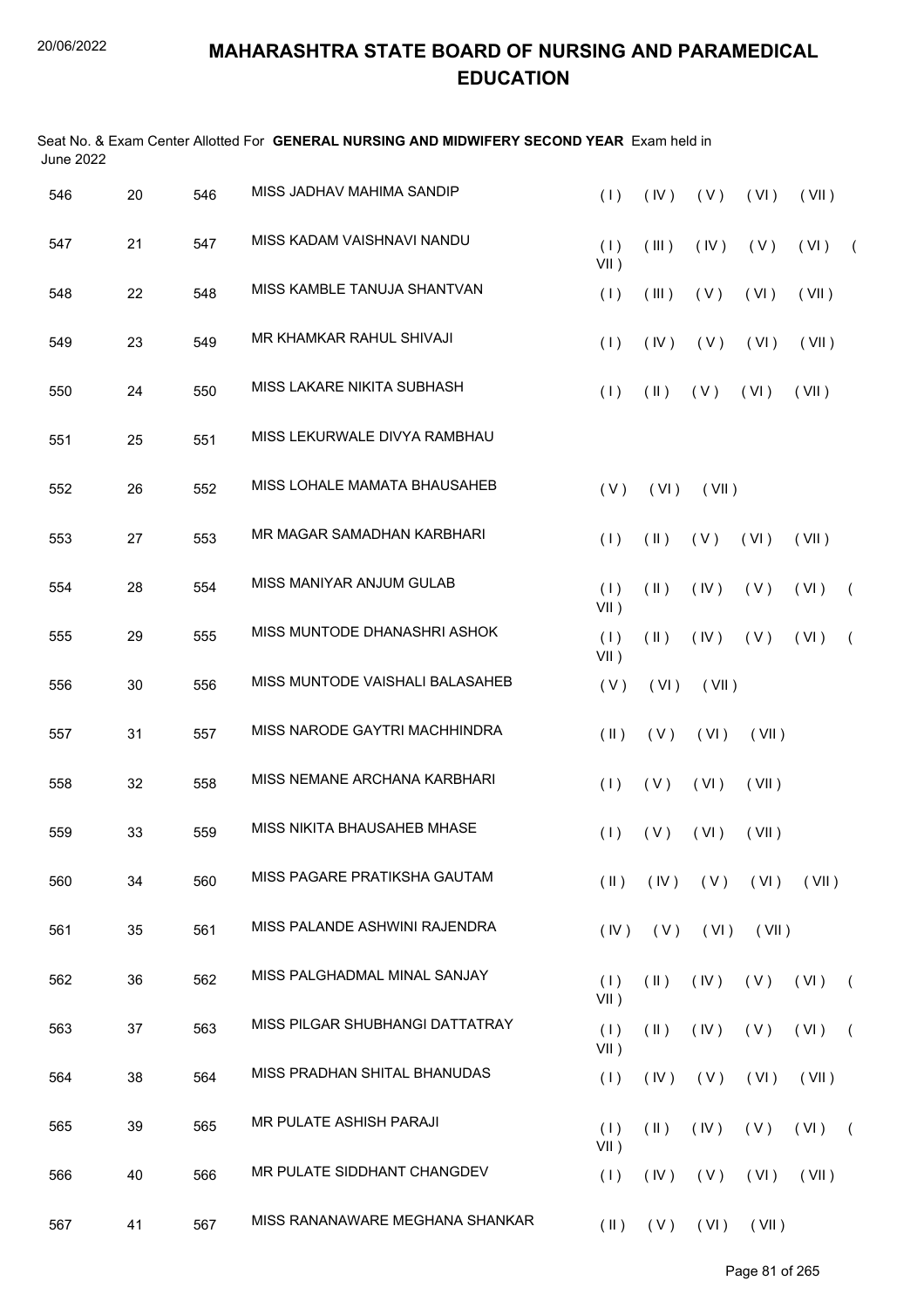Seat No. & Exam Center Allotted For **GENERAL NURSING AND MIDWIFERY SECOND YEAR** Exam held in

| <b>June 2022</b> |    |     |                                         |                                                                        |
|------------------|----|-----|-----------------------------------------|------------------------------------------------------------------------|
| 568              | 42 | 568 | MISS SABLE POONAM MACHHINDRA            |                                                                        |
| 569              | 43 | 569 | MR SALVE RAVINDRA MADHUKAR              | (V)<br>(VI)<br>(VII)                                                   |
| 570              | 44 | 570 | MISS SANSARE SHITAL BALASAHEB           | (1)<br>$(\parallel)$<br>(IV)<br>(V)<br>(VI)<br>$\left($<br>$VII$ )     |
| 571              | 45 | 571 | MISS SATPUTE VAISHNAVI ANIL             | (1)<br>$(\parallel)$<br>(IV)<br>(V)<br>(VI)<br>$\left($<br>VII)        |
| 572              | 46 | 572 | MR SAYYAD JUBER DILAWAR                 | $(\parallel)$<br>(III)<br>(IV)<br>(V)<br>(VI)<br>$\sqrt{2}$<br>$VII$ ) |
| 573              | 47 | 573 | MR SHAIKH ALIM YAKUB                    | (1)<br>$(\parallel)$<br>$(V)$ $(V)$<br>(VII)                           |
| 574              | 48 | 574 | MR SHAIKH AASIM MAHEBOOB                | (V)<br>(VI)<br>(VII)                                                   |
| 575              | 49 | 575 | MISS SHAIKH SAKINA MEHABOOB             | (IV)<br>(V)<br>(VI)<br>(VII)                                           |
| 576              | 50 | 576 | MR SHELKE SAURABH VASANTRAO             | $(\parallel)$<br>(V)<br>(VI)<br>(VII)                                  |
| 577              | 51 | 577 | MR SOSE TEJAS BALU                      | (IV)<br>(V)<br>(VI)<br>(VII)                                           |
| 578              | 52 | 578 | MR TAMBE OMKAR RAJENDRA                 | $(\parallel)$<br>(IV)<br>(V)<br>(VI)<br>(VII)                          |
| 579              | 53 | 579 | MR THOSAR VISHAL CHANDRABHAN            | (IV)<br>(V)<br>(VI)<br>(VII)                                           |
| 580              | 54 | 580 | MISS TUPE PRANJALI MACHHINDRA           | (1)<br>$(\parallel)$<br>$(V)$ $(V)$<br>(VII)                           |
| 581              | 55 | 581 | MR UGALE KRUSHNA BAPUSHEB               | $(\parallel)$<br>(V)<br>(VI)<br>(VII)                                  |
| 582              | 56 | 582 | MR WANI RUSHIKESH JAYRAM                | (V)<br>(VI)<br>(VII)                                                   |
|                  |    |     | NOTE: 'P' MEANS PROVISIONALLY PERMITTED |                                                                        |

\*\*\*\*\*\*\*\*\*\*\*\*\*\*\*\*\*\*\*\*\*\*\*\*\*\*\*\*\*\*\*\*\*\*\*\*\*\*\*\*\*\*\*\*\*\*\*\*\*\*\*\*\*\*\*\*\*\*\*\*\*\*\*\*\*\*\*\*\*\*\*\*\*\*\*\*\*\*\*\*\*\*\*\*\*\*\*\*\*\*\*\*\*\*\*\*\*\*\*\*\*\*\*\*\*\*\*\*\*\*\*\*\*\*\*\*\*\*\*\*\*\*\*\*\*\*\*\*\*\*\*\*\*\*\*\*\*\*\*

if there is any mistake in the EXEMPTION of the Candidate it should be brought to the notice of the MSBNPE before the examination otherwise MSBNPE will not be resposible for any Consequences.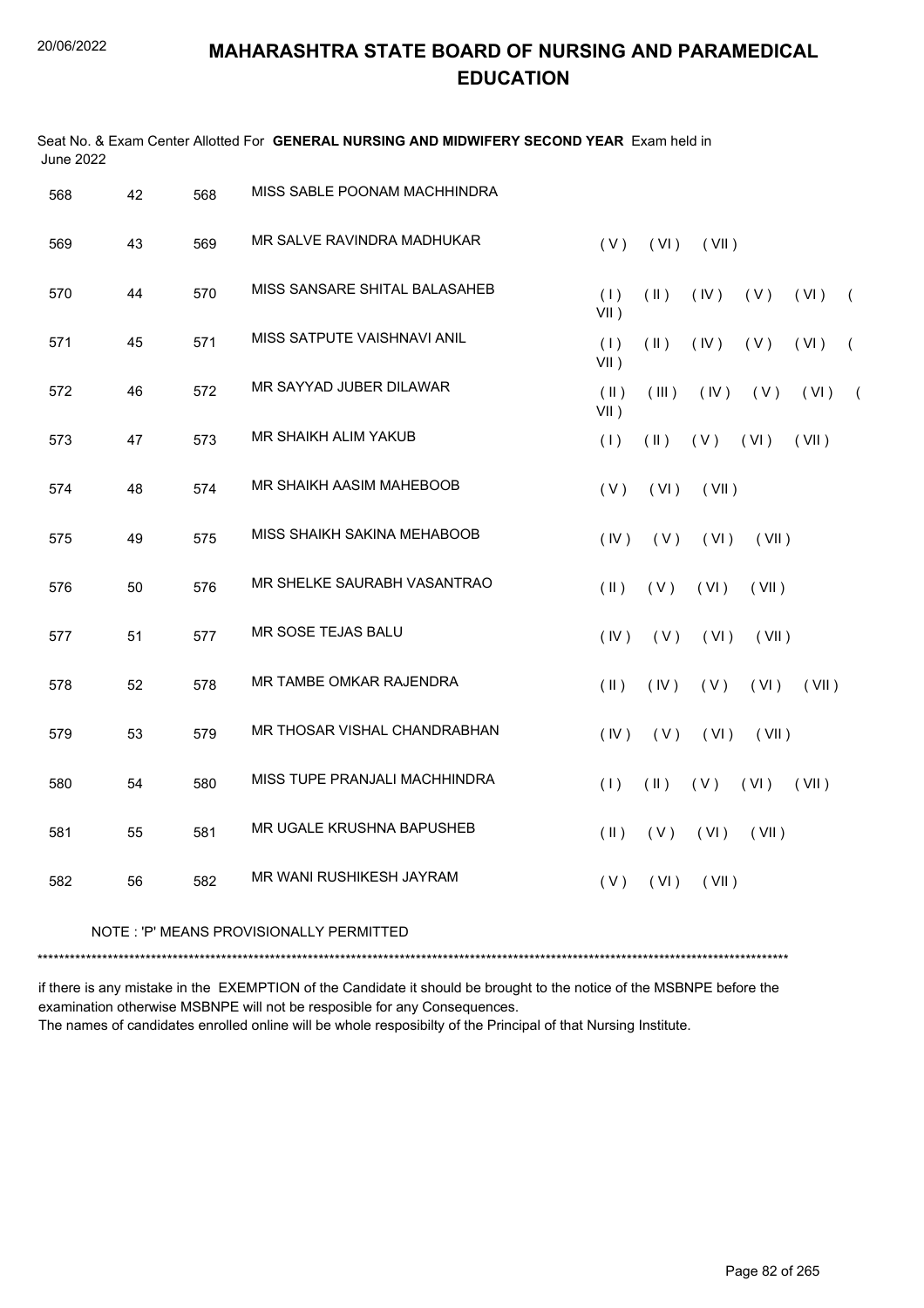Seat No. & Exam Center Allotted For **GENERAL NURSING AND MIDWIFERY SECOND YEAR** Exam held in June 2022

**Centre Name :** SEVA NURSING SCHOOL, AHMEDNAGAR

**Institute Name:** SAI NURSING INSTITUTE , RAHATA, AHMEDNAGAR

| <b>Centre</b><br>Sr.No. | Inst.<br>Sr. No. |     | Seat No.                                | Name                     |       | <b>Exempted Subjects</b> |      |       |                |  |
|-------------------------|------------------|-----|-----------------------------------------|--------------------------|-------|--------------------------|------|-------|----------------|--|
| 583                     | 1                | 583 | SMT SHELKE POOJA SHREEKRUSHNA           | $(\parallel)$            | (III) | (IV)                     | (V)  | (VI)  | $\sqrt{2}$     |  |
|                         |                  |     | (NEE AMBORE POOJA SANJAY)               | $VII$ )                  |       |                          |      |       |                |  |
| 584                     | 2                | 584 | <b>MR BACHHE SAI SURESH</b>             | $(\parallel)$<br>$VII$ ) | (III) | (IV)                     | (V)  | (VI)  | $\left($       |  |
| 585                     | 3                | 585 | MISS BANSODE PRITI VISHWANATH           | $($ II $)$<br>$VII$ )    | (III) | (IV)                     | (V)  | (VI)  | $\left($       |  |
| 586                     | 4                | 586 | SMT TAMBE SUNITA RAVINDRA               | $(\parallel)$            | (III) | (IV)                     | (V)  | (VI)  | $\left($       |  |
|                         |                  |     | (NEE BHUSAL SUNITA BHIMRAJ)             | $VII$ )                  |       |                          |      |       |                |  |
| 587                     | 5                | 587 | MISS BRAMHANE PRITI SHARAD              | $(\parallel)$<br>$VII$ ) | (III) | (IV)                     | (V)  | (VI)  | $\sqrt{2}$     |  |
| 588                     | 6                | 588 | MISS DIVE DIPALI BHIMRAJ                | $($ II $)$               | (IV)  | (V)                      | (VI) | (VII) |                |  |
| 589                     | 7                | 589 | SMT DHATHE MONIKA SAGAR                 | $($ II $)$               | (IV)  | (V)                      | (VI) | (VII) |                |  |
|                         |                  |     | (NEE GORDE MONIKA RAJU)                 |                          |       |                          |      |       |                |  |
| 590                     | 8                | 590 | MISS JAGTAP MONIKA YAKOB                | (  )<br>$VII$ )          | (III) | (IV)                     | (V)  | (VI)  | $\sqrt{2}$     |  |
| 591                     | 9                | 591 | MR PARKHE VISHAL VISHWANATH             | $(\parallel)$<br>$VII$ ) | (III) | (IV)                     | (V)  | (VI)  | $\left($       |  |
| 592                     | 10               | 592 | MISS PATIL RAJASHRI BHASKAR             | $($ II $)$<br>$VII$ )    | (III) | (IV)                     | (V)  | (VI)  | $\left($       |  |
| 593                     | 11               | 593 | MISS SALVE VIMAL BABAN                  | $(\parallel)$<br>$VII$ ) | (III) | (IV)                     | (V)  | (VI)  | $\sqrt{2}$     |  |
| 594                     | 12               | 594 | MISS SONAVANE VINITA KARBHARI           | $($ II $)$<br>$VII$ )    | (III) | (IV)                     | (V)  | (VI)  | $\overline{ }$ |  |
|                         |                  |     | NOTE: 'P' MEANS PROVISIONALLY PERMITTED |                          |       |                          |      |       |                |  |

\*\*\*\*\*\*\*\*\*\*\*\*\*\*\*\*\*\*\*\*\*\*\*\*\*\*\*\*\*\*\*\*\*\*\*\*\*\*\*\*\*\*\*\*\*\*\*\*\*\*\*\*\*\*\*\*\*\*\*\*\*\*\*\*\*\*\*\*\*\*\*\*\*\*\*\*\*\*\*\*\*\*\*\*\*\*\*\*\*\*\*\*\*\*\*\*\*\*\*\*\*\*\*\*\*\*\*\*\*\*\*\*\*\*\*\*\*\*\*\*\*\*\*\*\*\*\*\*\*\*\*\*\*\*\*\*\*\*\*

if there is any mistake in the EXEMPTION of the Candidate it should be brought to the notice of the MSBNPE before the examination otherwise MSBNPE will not be resposible for any Consequences.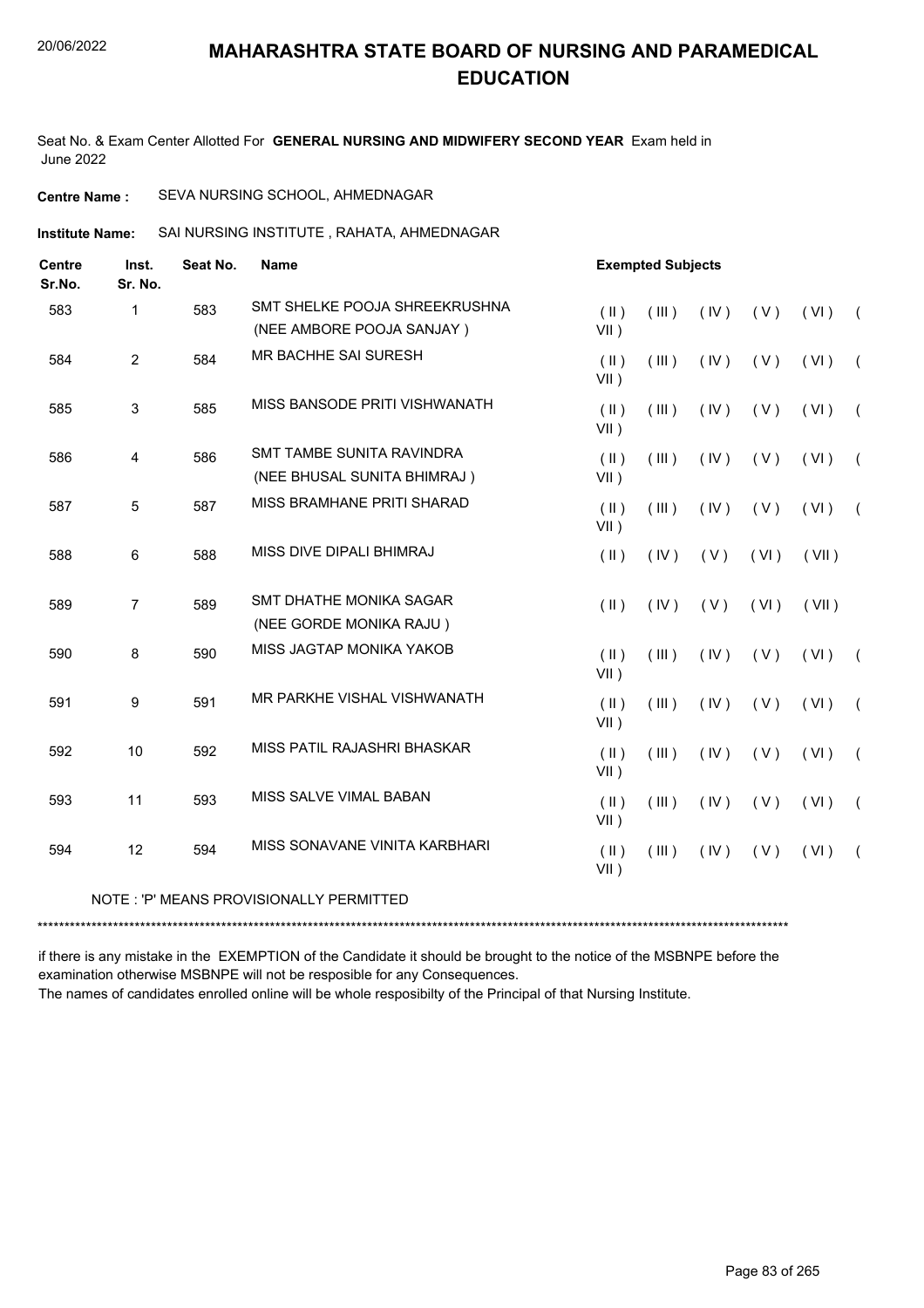Seat No. & Exam Center Allotted For **GENERAL NURSING AND MIDWIFERY SECOND YEAR** Exam held in June 2022

#### **Centre Name :** SEVA NURSING SCHOOL, AHMEDNAGAR

KOPERGAON TALUKA VIDYARTHI SAHAYYAK SCHOOL OF NURSING,KOPERGAON **Institute Name:**

| <b>Centre</b><br>Sr.No. | Inst.<br>Sr. No. | Seat No. | <b>Name</b>                     |                          | <b>Exempted Subjects</b> |       |       |       |            |
|-------------------------|------------------|----------|---------------------------------|--------------------------|--------------------------|-------|-------|-------|------------|
| 595                     | 1                | 595      | MISS ARANE PALLAVI BHASKAR      | $($ II $)$               | (III)                    | (V)   | (VI)  | (VII) |            |
| 596                     | $\overline{2}$   | 596      | MISS DUSHING JYOTI SHARAD       | (1)                      | (IV)                     | (V)   | (VI)  | (VII) |            |
| 597                     | 3                | 597      | MISS GHEGADMAL NEHA SANTOSH     | (V)                      | (VI)                     | (VII) |       |       |            |
| 598                     | $\overline{4}$   | 598      | MISS JADHAV MEGHA RAVINDRA      | (1)<br>$VII$ )           | $(\parallel)$            | (IV)  | (V)   | (VI)  | $\sqrt{2}$ |
| 599                     | $\overline{5}$   | 599      | MR LOHAKANE SARTHAK ASHOK       | $(\parallel)$<br>$VII$ ) | (III)                    | (IV)  | (V)   | (VI)  | $\sqrt{2}$ |
| 600                     | 6                | 600      | MISS MALI SWATI ROHIDAS         | $(\parallel)$            | (IV)                     | (V)   | (VI)  | (VII) |            |
| 601                     | $\overline{7}$   | 601      | MISS NIRMAL VARSHA RAJENDRA     | (IV)                     | (V)                      | (VI)  | (VII) |       |            |
| 602                     | $\,8\,$          | 602      | MR SHAIKH ARBAJ AMJAD           | (1)                      | (IV)                     | (V)   | (VI)  | (VII) |            |
| 603                     | 9                | 603      | MISS SHINDE SHITAL SHESHRAO     | (V)                      | (VI)                     | (VII) |       |       |            |
| 604                     | 10               | 604      | MISS SHINDE PRATIKSHA ARVIND    | $($ II $)$               | (V)                      | (VI)  | (VII) |       |            |
| 605                     | 11               | 605      | MISS SHINGADE AMRAPALI RAJENDRA | (V)                      | (VI)                     | (VII) |       |       |            |
| 606                     | 12               | 606      | MISS THORAT SWATI LAXMAN        | (V)                      | (VI)                     | (VII) |       |       |            |
| 607                     | 13               | 607      | MISS WAGH KARUNA SANTOSH        | (IV)                     | (V)                      | (VI)  | (VII) |       |            |

#### NOTE : 'P' MEANS PROVISIONALLY PERMITTED

\*\*\*\*\*\*\*\*\*\*\*\*\*\*\*\*\*\*\*\*\*\*\*\*\*\*\*\*\*\*\*\*\*\*\*\*\*\*\*\*\*\*\*\*\*\*\*\*\*\*\*\*\*\*\*\*\*\*\*\*\*\*\*\*\*\*\*\*\*\*\*\*\*\*\*\*\*\*\*\*\*\*\*\*\*\*\*\*\*\*\*\*\*\*\*\*\*\*\*\*\*\*\*\*\*\*\*\*\*\*\*\*\*\*\*\*\*\*\*\*\*\*\*\*\*\*\*\*\*\*\*\*\*\*\*\*\*\*\*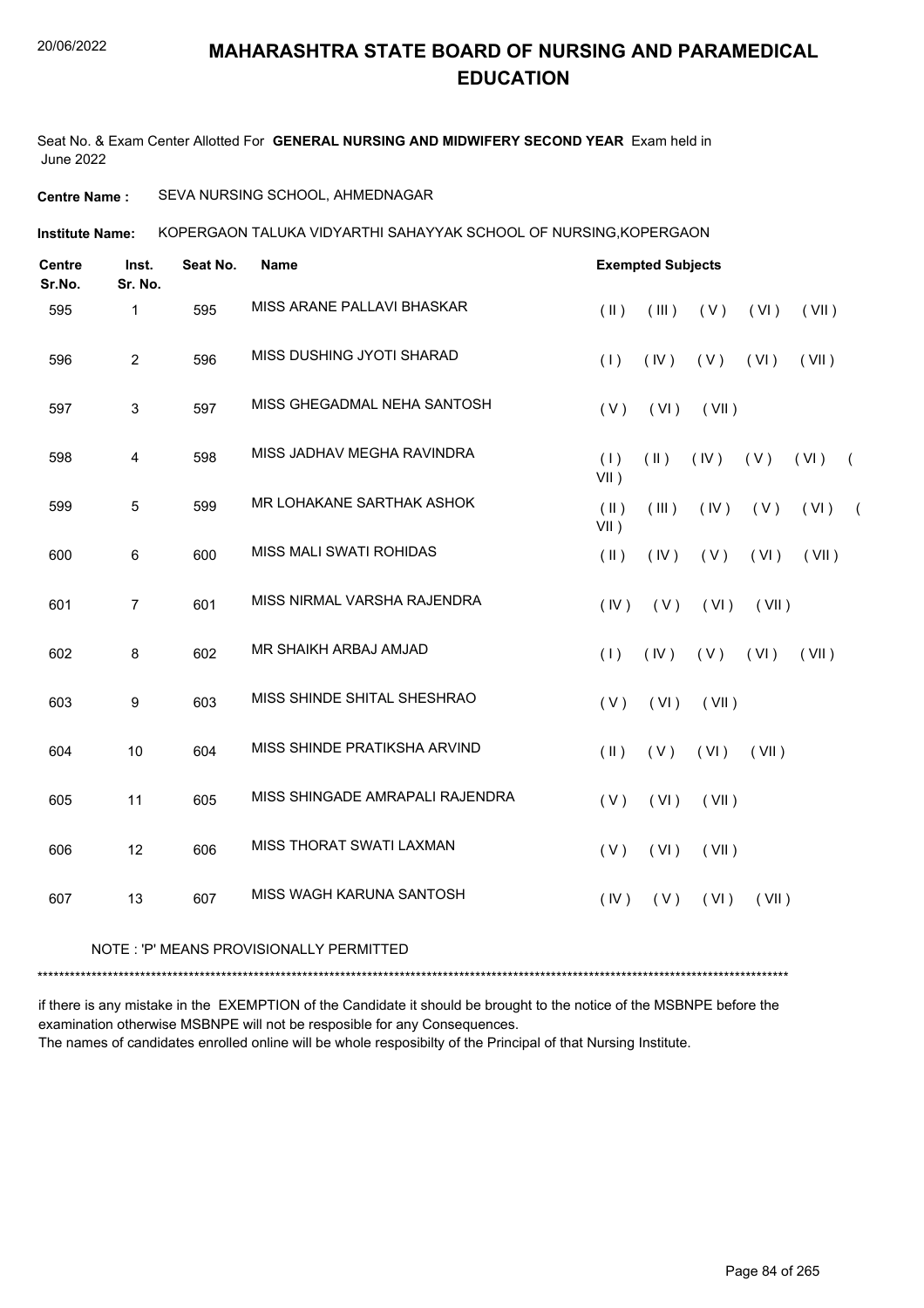Seat No. & Exam Center Allotted For **GENERAL NURSING AND MIDWIFERY SECOND YEAR** Exam held in June 2022

**Centre Name :** SEVA NURSING SCHOOL, AHMEDNAGAR

**Institute Name:** MANGALA INSTITUTE OF NURSING EDUCATION,AKOLE, AHMEDNAGAR

| <b>Centre</b><br>Sr.No. | Inst.<br>Sr. No. | Seat No. | <b>Name</b>                             |                | <b>Exempted Subjects</b> |       |       |                    |  |  |  |  |
|-------------------------|------------------|----------|-----------------------------------------|----------------|--------------------------|-------|-------|--------------------|--|--|--|--|
| 608                     | 1                | 608      | MISS AGIWALE SHILPA KISAN               | (1)<br>$VII$ ) | (  )                     | (III) | ( V ) | (VI)<br>$\sqrt{2}$ |  |  |  |  |
| 609                     | $\overline{2}$   | 609      | MR GULVE KRISHNA RAJENDRA               | (V)            | (VI)                     | (VII) |       |                    |  |  |  |  |
| 610                     | 3                | 610      | MISS MASMAR YASHODA SHAMU               | (  )           | (IV)                     | (V)   | (VI)  | (VII)              |  |  |  |  |
| 611                     | 4                | 611      | MISS PARATE ASHWINI RAMDAS              | $(\parallel)$  | $($ IV $)$               | (V)   | (VI)  | (VII)              |  |  |  |  |
| 612                     | 5                | 612      | MISS PAWAR ANITA PUNJA                  | (1)            | (V)                      | (VI)  | (VII) |                    |  |  |  |  |
| 613                     | 6                | 613      | MISS WAJE MAYA VALMIK                   | (V)            | (VI)                     | (VII) |       |                    |  |  |  |  |
|                         |                  |          | NOTE: 'P' MEANS PROVISIONALLY PERMITTED |                |                          |       |       |                    |  |  |  |  |
|                         |                  |          |                                         |                |                          |       |       |                    |  |  |  |  |

if there is any mistake in the EXEMPTION of the Candidate it should be brought to the notice of the MSBNPE before the examination otherwise MSBNPE will not be resposible for any Consequences.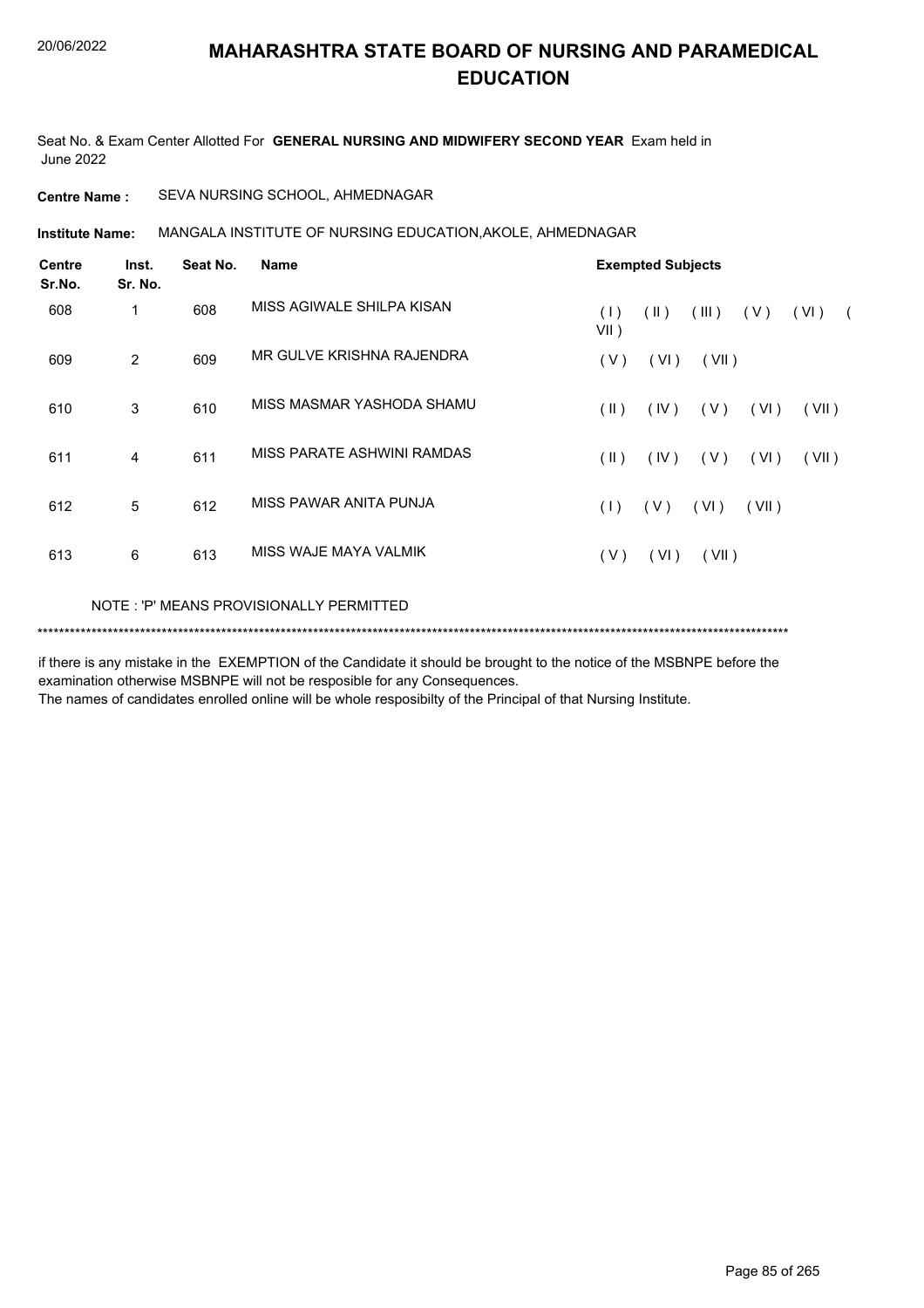Seat No. & Exam Center Allotted For **GENERAL NURSING AND MIDWIFERY SECOND YEAR** Exam held in June 2022

**Centre Name :** SEVA NURSING SCHOOL, AHMEDNAGAR

SHRUTI NURSING SCHOOL, SHRIRAMPUR, AHMEDNAGAR **Institute Name:**

| <b>Centre</b><br>Sr.No. | Inst.<br>Sr. No. | Seat No. | <b>Name</b>                             | <b>Exempted Subjects</b> |       |      |       |       |            |
|-------------------------|------------------|----------|-----------------------------------------|--------------------------|-------|------|-------|-------|------------|
| 614                     | $\mathbf{1}$     | 614      | MISS ADHAV ASHWINI ASHOK                |                          |       |      |       |       |            |
| 615                     | $\overline{2}$   | 615      | MISS DANGE KAJAL UTTAM                  | $(\parallel)$<br>$VII$ ) | (III) | (IV) | (V)   | (VI)  | $\sqrt{2}$ |
| 616                     | 3                | 616      | MR DETHE SWAPNIL ASHOK                  | (III)                    | (V)   | (VI) | (VII) |       |            |
| 617                     | 4                | 617      | MISS GAIKWAD SONALI BABASAHEB           | (III)                    | (IV)  | (V)  | (VI)  | (VII) |            |
| 618                     | 5                | 618      | MISS GHOSALE PRIYANKA ARJUN             | $(\parallel)$<br>$VII$ ) | (III) | (IV) | (V)   | (VI)  | $\sqrt{2}$ |
| 619                     | 6                | 619      | MISS KHARAT PRAJAKTA RAJU               | $(\parallel)$<br>$VII$ ) | (III) | (IV) | (V)   | (VI)  | $\sqrt{2}$ |
| 620                     | $\overline{7}$   | 620      | MISS MOGAL RADHA BALASAHEB              | (III)                    | (V)   | (VI) | (VII) |       |            |
| 621                     | 8                | 621      | MR PETARE RAVIRAJ NANASAHEB             |                          |       |      |       |       |            |
| 622                     | 9                | 622      | MR SANAP RAHUL BAJIRAO                  | (III)                    | (IV)  | (V)  | (VI)  | (VII) |            |
| 623                     | 10               | 623      | MR SHINGARE SUNNY SANJAY                |                          |       |      |       |       |            |
| 624                     | 11               | 624      | MISS TRIBHUVAN JYOTI SAHEBRAO           | (III)                    | (V)   | (VI) | (VII) |       |            |
|                         |                  |          | NOTE: 'P' MEANS PROVISIONALLY PERMITTED |                          |       |      |       |       |            |
|                         |                  |          |                                         |                          |       |      |       |       |            |

if there is any mistake in the EXEMPTION of the Candidate it should be brought to the notice of the MSBNPE before the examination otherwise MSBNPE will not be resposible for any Consequences.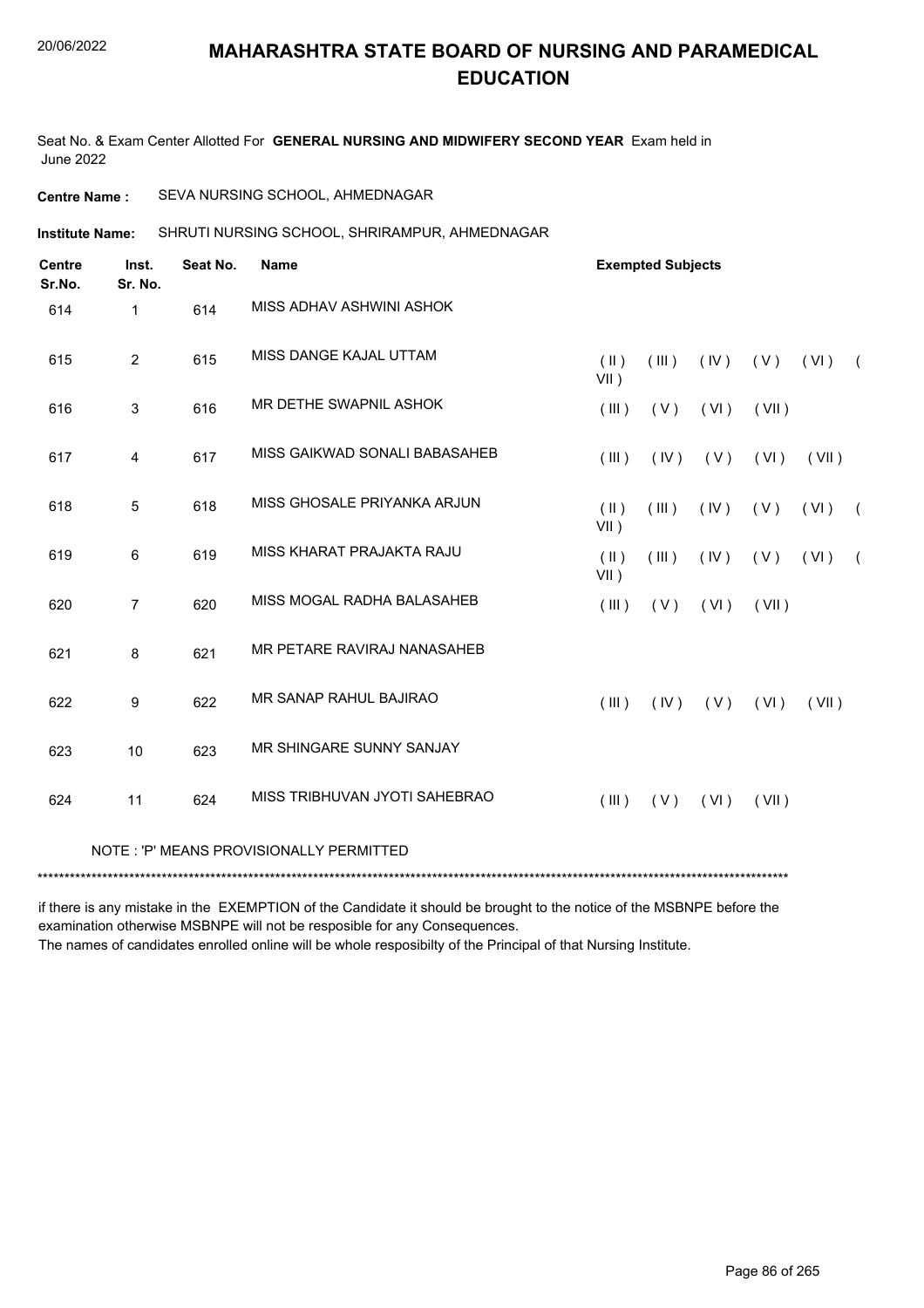Seat No. & Exam Center Allotted For **GENERAL NURSING AND MIDWIFERY SECOND YEAR** Exam held in June 2022

**Centre Name :** SEVA NURSING SCHOOL, AHMEDNAGAR

SIDDHAKALA SCHOOL OF NURSING, SANGAMNER, AHMEDNAGAR **Institute Name:**

| <b>Centre</b><br>Sr.No. | Inst.<br>Sr. No. | Seat No. | <b>Name</b>                             |                 | <b>Exempted Subjects</b> |      |       |       |  |
|-------------------------|------------------|----------|-----------------------------------------|-----------------|--------------------------|------|-------|-------|--|
| 625                     | 1                | 625      | MR AHER PRABHAKAR SAMPAT                | (  )<br>$VII$ ) | (III)                    | (IV) | ( V ) | (VI)  |  |
| 626                     | 2                | 626      | MISS BARDE RUTUJA SANJAY                | (  )<br>$VII$ ) | (III)                    | (IV) | (V)   | (VI)  |  |
| 627                     | 3                | 627      | MR GORDE ASHOK SOMNATH                  | (  )<br>$VII$ ) | (III)                    | (IV) | (V)   | (VI)  |  |
| 628                     | 4                | 628      | MR KOLHE MANGESH VISHNU                 | (III)           | (IV)                     | (V)  | (VI)  | (VII) |  |
| 629                     | 5                | 629      | MR KURKUTE ABHAY LAXMAN                 | (  )<br>VII)    | (III)                    | (IV) | (V)   | (VI)  |  |
| 630                     | 6                | 630      | MR MAHALE VIKAS JANU                    | (  )<br>VII)    | (III)                    | (IV) | (V)   | (VI)  |  |
|                         |                  |          | NOTE: 'P' MEANS PROVISIONALLY PERMITTED |                 |                          |      |       |       |  |
|                         |                  |          |                                         |                 |                          |      |       |       |  |

if there is any mistake in the EXEMPTION of the Candidate it should be brought to the notice of the MSBNPE before the examination otherwise MSBNPE will not be resposible for any Consequences.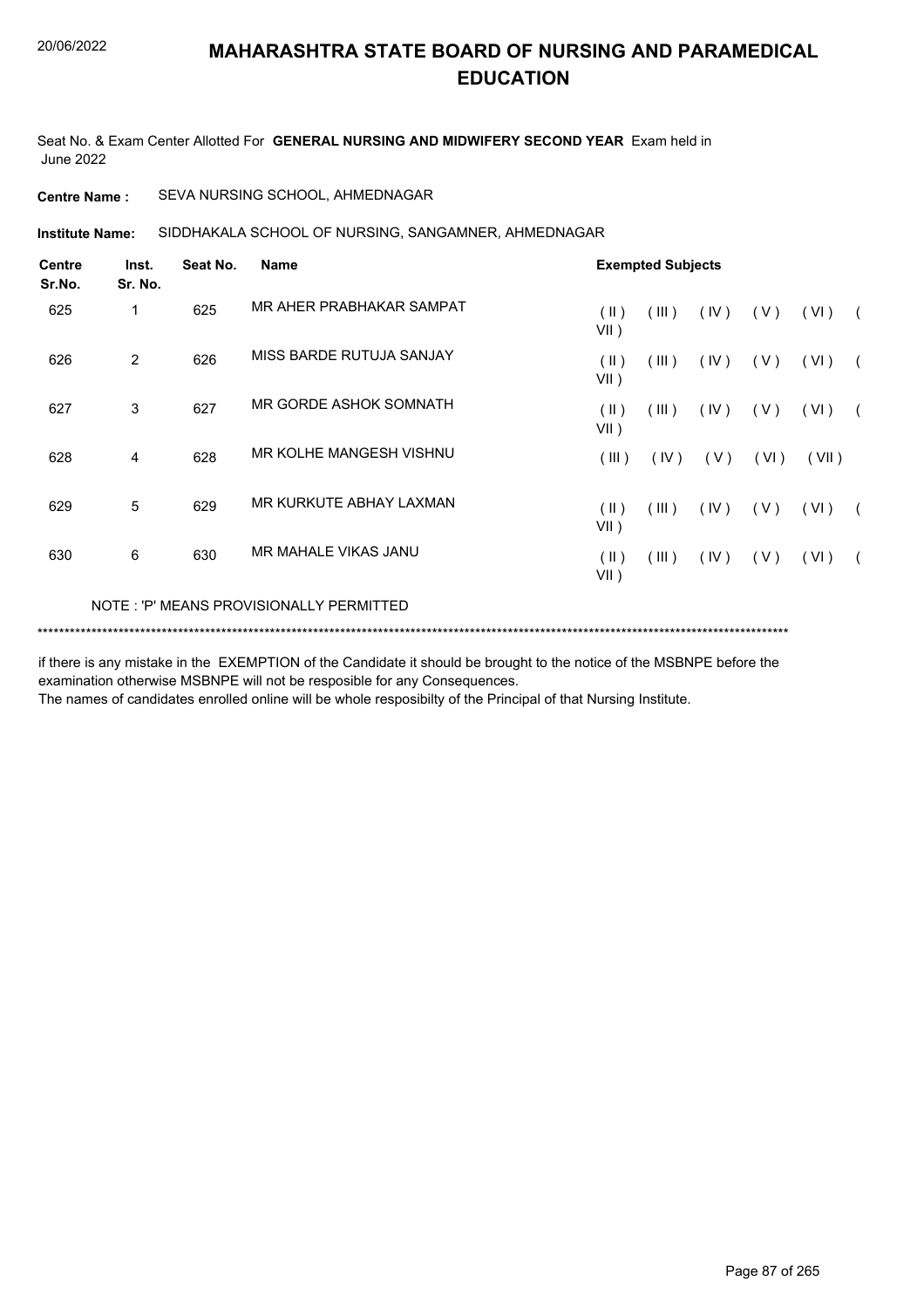Seat No. & Exam Center Allotted For **GENERAL NURSING AND MIDWIFERY SECOND YEAR** Exam held in June 2022

#### **Centre Name :** SEVA NURSING SCHOOL, AHMEDNAGAR

Swami Samarth Nursing College, Kolpewadi, Ahmednagar **Institute Name:**

| <b>Centre</b><br>Sr.No. | Inst.<br>Sr. No.              | Seat No. | <b>Name</b>               |                | <b>Exempted Subjects</b> |       |       |       |  |
|-------------------------|-------------------------------|----------|---------------------------|----------------|--------------------------|-------|-------|-------|--|
| 631                     | $\mathbf 1$                   | 631      | MISS BHESKAR NIMBUNI ANYA | (1)<br>$VII$ ) | $(\parallel)$            | (III) | ( V ) | (VI)  |  |
| 632                     | 2                             | 632      | MISS DODE NILAM LAXI      | (1)            | (III)                    | ( V ) | (VI)  | (VII) |  |
| 633                     | 3                             | 633      | MISS GHORKHANA NITA BANDU | (1)            | (III)                    | ( V ) | (VI)  | (VII) |  |
| 634                     | 4                             | 634      | MISS MALAVKAR HEMU CHANDU | (1)            | $(\parallel)$            | ( V ) | (VI)  | (VII) |  |
|                         | $\cdots$ $\sim$ $\sim$ $\sim$ |          |                           |                |                          |       |       |       |  |

NOTE : 'P' MEANS PROVISIONALLY PERMITTED

\*\*\*\*\*\*\*\*\*\*\*\*\*\*\*\*\*\*\*\*\*\*\*\*\*\*\*\*\*\*\*\*\*\*\*\*\*\*\*\*\*\*\*\*\*\*\*\*\*\*\*\*\*\*\*\*\*\*\*\*\*\*\*\*\*\*\*\*\*\*\*\*\*\*\*\*\*\*\*\*\*\*\*\*\*\*\*\*\*\*\*\*\*\*\*\*\*\*\*\*\*\*\*\*\*\*\*\*\*\*\*\*\*\*\*\*\*\*\*\*\*\*\*\*\*\*\*\*\*\*\*\*\*\*\*\*\*\*\*

if there is any mistake in the EXEMPTION of the Candidate it should be brought to the notice of the MSBNPE before the examination otherwise MSBNPE will not be resposible for any Consequences.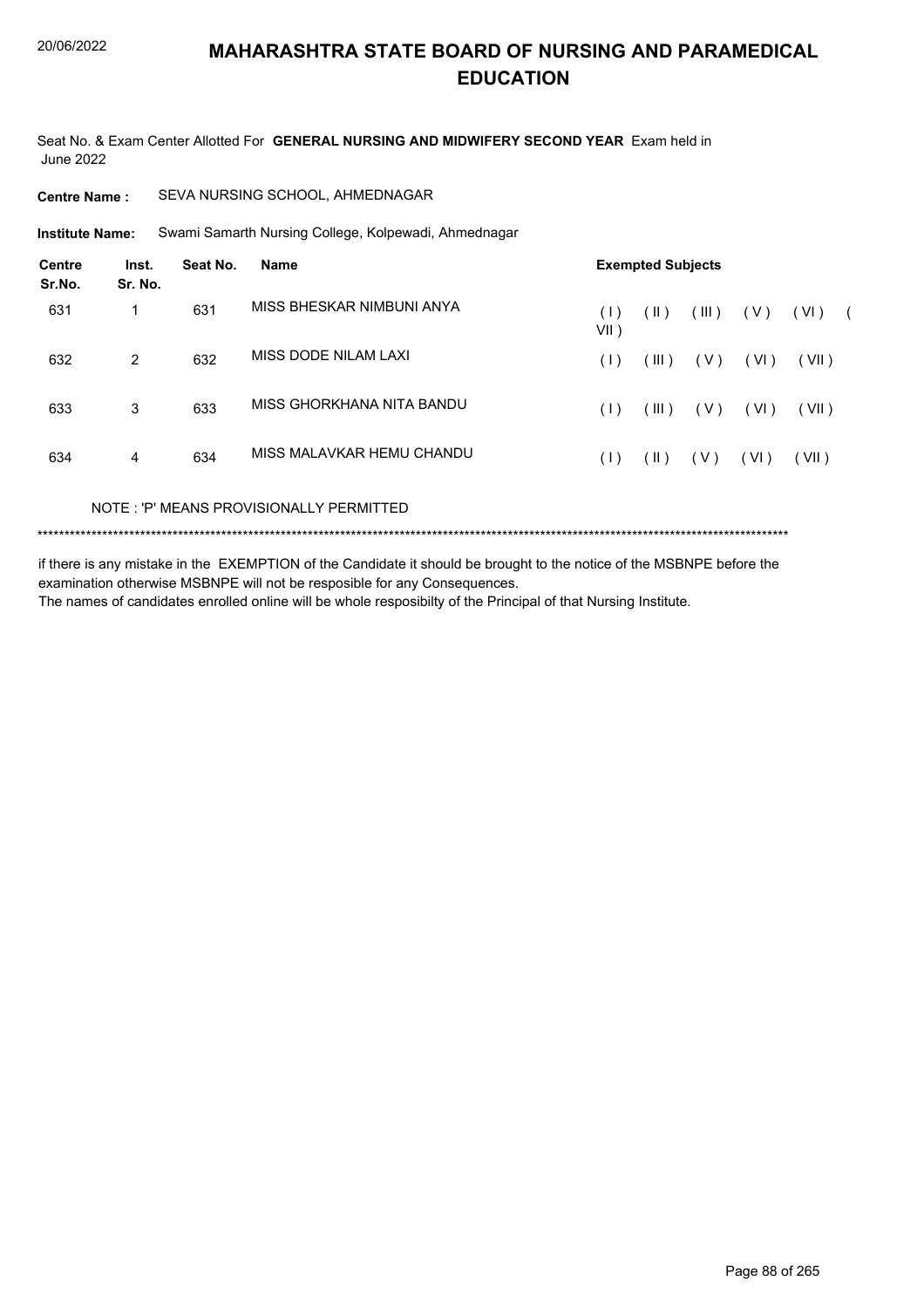#### 20/06/2022

## **MAHARASHTRA STATE BOARD OF NURSING AND PARAMEDICAL EDUCATION**

Seat No. & Exam Center Allotted For **GENERAL NURSING AND MIDWIFERY SECOND YEAR** Exam held in June 2022

#### **Centre Name :** SEVA NURSING SCHOOL, AHMEDNAGAR

**Institute Name:** Vamanrao Ithape RGNM School, Sangamner, Ahmednagar

| <b>Centre</b><br>Sr.No. | Inst.<br>Sr. No. | Seat No. | <b>Name</b>                   |                          |             | <b>Exempted Subjects</b> |                 |                                     |            |  |  |
|-------------------------|------------------|----------|-------------------------------|--------------------------|-------------|--------------------------|-----------------|-------------------------------------|------------|--|--|
| 635                     | 1                | 635      | MISS ANDHER ASMITA DEVU       | $($ II $)$               | (III)       | (V)                      | (VI)            | (VII)                               |            |  |  |
| 636                     | $\sqrt{2}$       | 636      | MISS BARAT VANDANA LAXI       | (III)                    | (V)         | (VI)                     | (VII)           |                                     |            |  |  |
| 637                     | $\sqrt{3}$       | 637      | MR BEEJ SUDHIR KESHU          | $(\parallel)$<br>$VII$ ) | (III)       | (IV)                     | (V)             | (VI)                                | $\sqrt{2}$ |  |  |
| 638                     | 4                | 638      | MISS BENDAR KAVITA SADU       | $($ II $)$<br>$VII$ )    | (III)       | (IV)                     | (V)             | (VI)                                | $\sqrt{2}$ |  |  |
| 639                     | 5                | 639      | MR BHALERAO SATYAWAN RAOSAHEB | $($ II $)$               | (III)       | (V)                      | (VI)            | (VII)                               |            |  |  |
| 640                     | 6                | 640      | MISS BORSA VARSHA VIJAY       | $(\parallel)$<br>$VII$ ) | (III)       | (IV)                     | (V)             | (VI)                                | $\sqrt{2}$ |  |  |
| 641                     | $\overline{7}$   | 641      | MR DALVI ISAM PAVLUS          | $($ II $)$               | (III)       | (V)                      | (VI)            | (VII)                               |            |  |  |
| 642                     | 8                | 642      | MISS GADAG PRIYANKA KANU      | $($ II $)$<br>$VII$ )    | (III)       | (IV)                     | (V)             | (VI)                                | $\sqrt{2}$ |  |  |
| 643                     | 9                | 643      | MISS GAVALI JAYESHRI RAMESH   | $($ II $)$<br>$VII$ )    | (III)       | (IV)                     | (V)             | (VI)                                | $\sqrt{2}$ |  |  |
| 644                     | 10               | 644      | MISS GAVALI VAISHALI RUSTAM   | $(\parallel)$<br>$VII$ ) | (III)       | (IV)                     | (V)             | (VI)                                | $\sqrt{2}$ |  |  |
| 645                     | 11               | 645      | MISS GODAGE SHITAL ARJUN      | $($ II $)$<br>VII)       | (III)       | (IV)                     | (V)             | (VI)                                | $\sqrt{2}$ |  |  |
| 646                     | 12               | 646      | MISS GODE PALLAVI KISAN       | $($ II $)$<br>$VII$ )    | (III)       | (IV)                     | (V)             | (VI)                                | $\sqrt{2}$ |  |  |
| 647                     | 13               | 647      | MISS GONDAKE SONALI CHINTAMAN | $($ II $)$               | (III)       | (IV)                     |                 |                                     |            |  |  |
| 648                     | 14               | 648      | MISS LAHANGE NAYANA BABU      | $VII$ )                  |             |                          |                 | $(H)$ $(H)$ $(V)$ $(V)$ $(V)$ $(V)$ |            |  |  |
| 649                     | 15               | 649      | MISS LAHANGE ROSHANI BARAKU   | $(\parallel)$<br>VII)    | (III)       |                          | $( V )$ $( V )$ | $(VI)$ (                            |            |  |  |
| 650                     | 16               | 650      | MISS MISAL PRABHAVATI GOVIND  | $(\parallel)$<br>$VII$ ) | $($ III $)$ |                          | $(IV)$ $(V)$    | $(VI)$ (                            |            |  |  |
| 651                     | 17               | 651      | MISS MOKAL GUNJAN SITARAM     |                          |             |                          |                 |                                     |            |  |  |
| 652                     | 18               | 652      | MISS MUTHE SUNITA VITTHAL     | $(\parallel)$            | (III)       | (V)                      | (VI)            | (VII)                               |            |  |  |
| 653                     | 19               | 653      | MISS PADAVALE NEETA SURESH    | $(\parallel)$<br>$VII$ ) | (III)       |                          | $(V)$ $(V)$     | $(VI)$ (                            |            |  |  |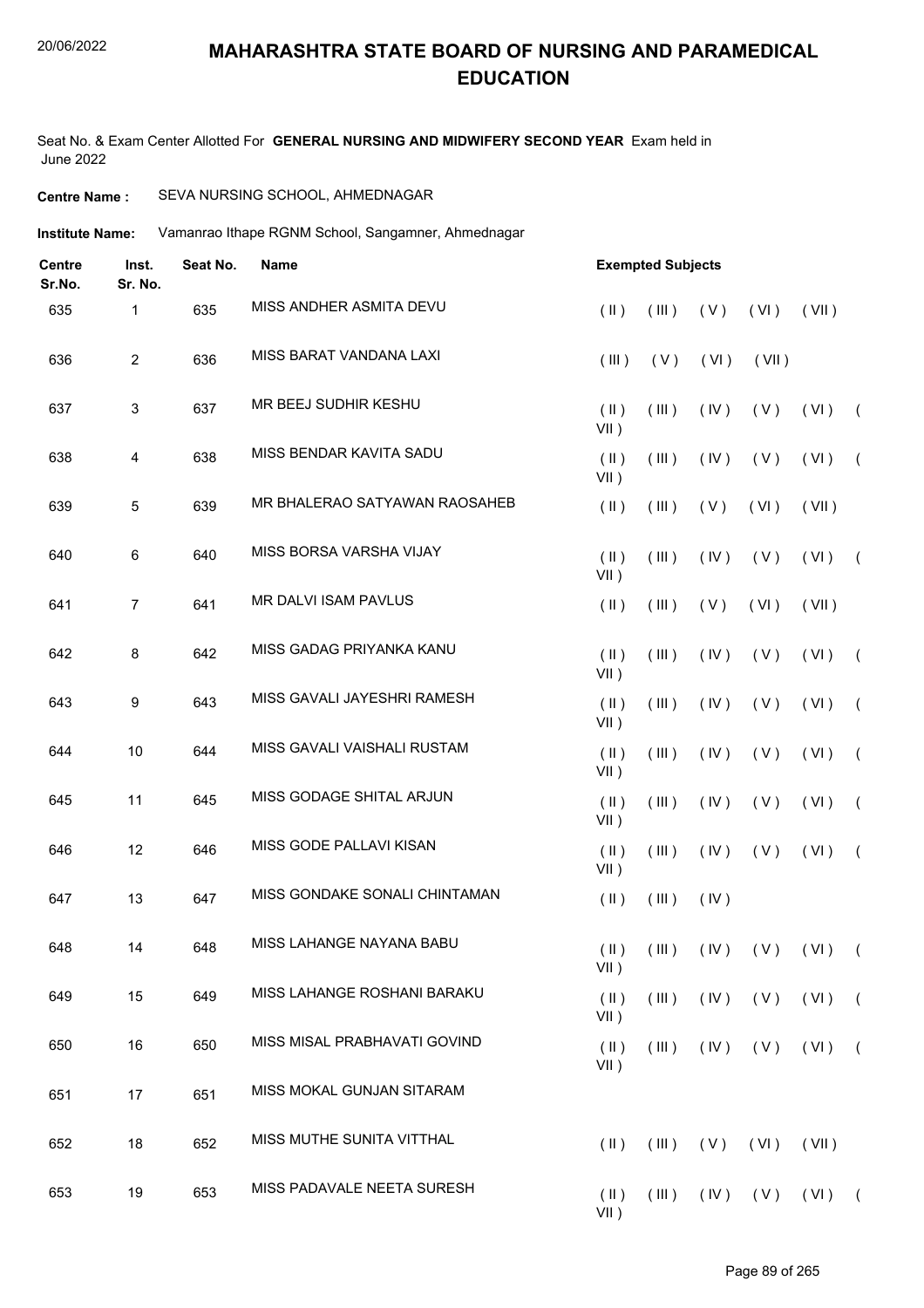| June 2022 |    |     |                                         |                          |       |      |       |       |            |
|-----------|----|-----|-----------------------------------------|--------------------------|-------|------|-------|-------|------------|
| 654       | 20 | 654 | MISS PARADHI SWAPNALI VISHRAM           | $(\parallel)$<br>$VII$ ) | (III) | (IV) | (V)   | (VI)  | $\sqrt{2}$ |
| 655       | 21 | 655 | MR PATKAR AVINASH RAMAN                 | $(\parallel)$            | (III) | (V)  | (VI)  | (VII) |            |
| 656       | 22 | 656 | MISS RUPWATE SANJANA SUNIL              | (  )<br>$VII$ )          | (III) | (IV) | (V)   | (VI)  | $\sqrt{2}$ |
| 657       | 23 | 657 | MISS SAHARE ASMITA SUDAM                | (III)                    | (V)   | (VI) | (VII) |       |            |
| 658       | 24 | 658 | MISS SALKAR SAPANA PANDURANG            | $($ II $)$<br>VII)       | (III) | (IV) | (V)   | (VI)  | $\sqrt{2}$ |
| 659       | 25 | 659 | MR SAMBAR SURAJ DEEPAK                  | $(\parallel \parallel)$  | (III) | (V)  | (VI)  | (VII) |            |
| 660       | 26 | 660 | MISS SHINDA PRIYANKA VILAS              | $(\parallel)$<br>VII)    | (III) | (IV) | (V)   | (VI)  | $\sqrt{2}$ |
| 661       | 27 | 661 | MISS SURVE URMILA RAVINDRA              | $(\parallel)$<br>$VII$ ) | (III) | (IV) | (V)   | (VI)  | $\sqrt{2}$ |
| 662       | 28 | 662 | MISS THAKARE MANISHA JANU               |                          |       |      |       |       |            |
|           |    |     | NOTE: 'P' MEANS PROVISIONALLY PERMITTED |                          |       |      |       |       |            |
|           |    |     |                                         |                          |       |      |       |       |            |

Seat No. & Exam Center Allotted For **GENERAL NURSING AND MIDWIFERY SECOND YEAR** Exam held in  $1.1.2.2022$ 

if there is any mistake in the EXEMPTION of the Candidate it should be brought to the notice of the MSBNPE before the examination otherwise MSBNPE will not be resposible for any Consequences.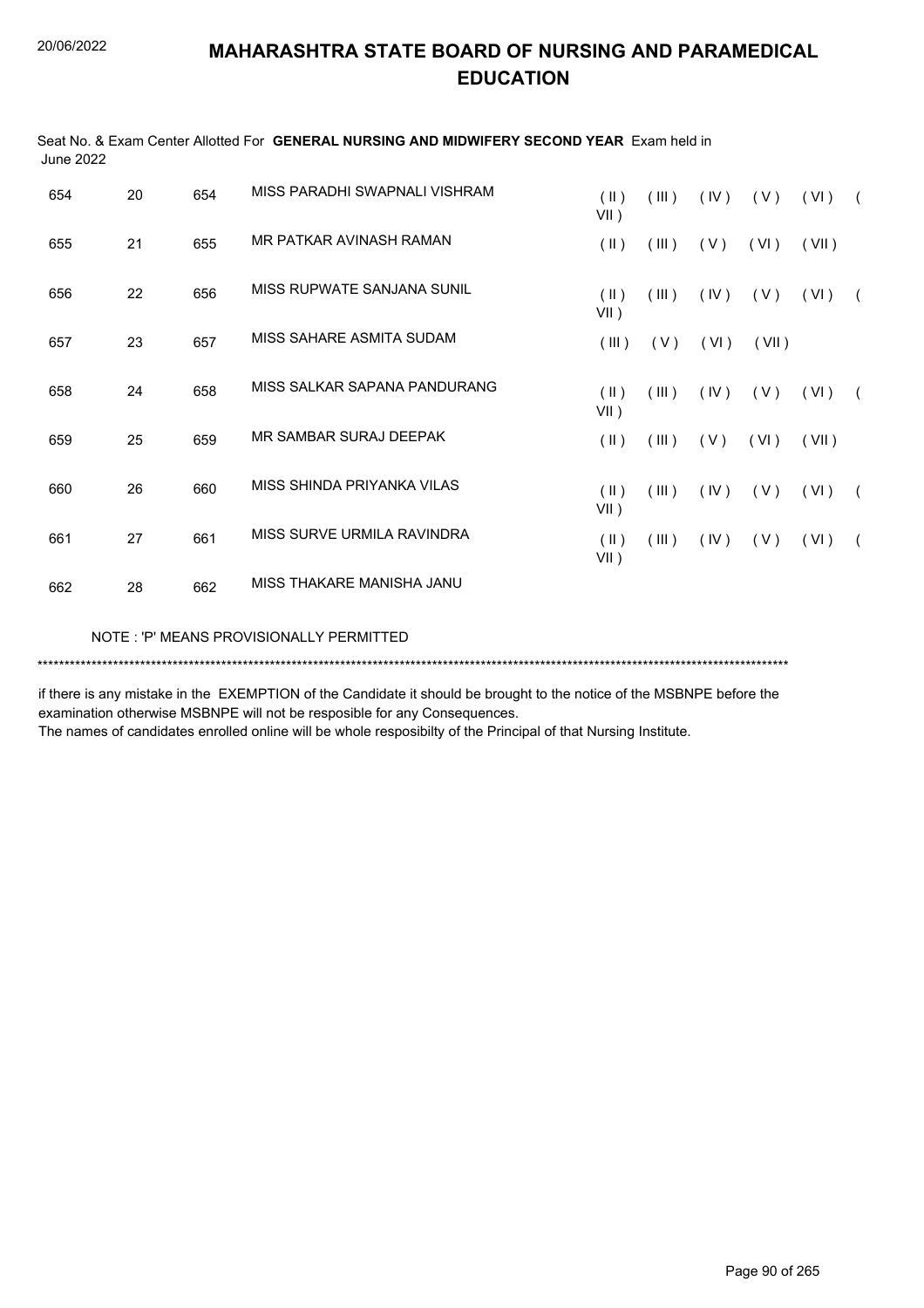Seat No. & Exam Center Allotted For **GENERAL NURSING AND MIDWIFERY SECOND YEAR** Exam held in June 2022

**Centre Name :** GENERAL HOSPITAL, Sangli

WANLESS HOSPITAL COLLEGE OF NURSING, MIRAJ , DIST SANGLI **Institute Name:**

| <b>Centre</b><br>Sr.No. | Inst.<br>Sr. No. | Seat No. | <b>Name</b>                             |                | <b>Exempted Subjects</b> |      |       |       |            |
|-------------------------|------------------|----------|-----------------------------------------|----------------|--------------------------|------|-------|-------|------------|
| 663                     | $\mathbf{1}$     | 663      | MR AWALE GOURAV MANOHAR                 | $($ II $)$     | (V)                      | (VI) | (VII) |       |            |
| 664                     | $\overline{2}$   | 664      | MISS BHANDARE NISHA ASHOK               | (1)<br>$VII$ ) | (11)                     | (IV) | (V)   | (VI)  | $\sqrt{2}$ |
| 665                     | 3                | 665      | MISS BHORE KRUPA DIVAKAR                | (IV)           | (V)                      | (VI) | (VII) |       |            |
| 666                     | $\overline{4}$   | 666      | MISS HIREMATH AKANKSHA SHANKAR          | (1)            | (IV)                     | (V)  | (VI)  | (VII) |            |
| 667                     | 5                | 667      | MISS KADAM KISHORI SANJAY               | $($ II $)$     | (IV)                     | (V)  | (VI)  | (VII) |            |
| 668                     | 6                | 668      | MISS KAMBLE NEHA TANAJI                 | (1)<br>$VII$ ) | (11)                     | (IV) | (V)   | (VI)  | $\sqrt{2}$ |
| 669                     | $\overline{7}$   | 669      | MISS KAMBLE SHARVARI UPENDRA            | (1)            | (IV)                     | (V)  | (VI)  | (VII) |            |
| 670                     | 8                | 670      | MISS KAMBLE GAYATRI ANIL                | (1)<br>$VII$ ) | (III)                    | (IV) | (V)   | (VI)  |            |
| 671                     | 9                | 671      | MISS MANE UPASANA DILIP                 | (1)            | (III)                    | (V)  | (VI)  | (VII) |            |
| 672                     | 10               | 672      | MISS MISAL KOMAL CHANDRAKANT            | (1)<br>$VII$ ) | (11)                     | (IV) | (V)   | (VI)  | $\sqrt{2}$ |
| 673                     | 11               | 673      | MR SHAIKH AKIB ASLAM                    | (IV)           | (V)                      | (VI) | (VII) |       |            |
|                         |                  |          | NOTE: 'P' MEANS PROVISIONALLY PERMITTED |                |                          |      |       |       |            |
|                         |                  |          |                                         |                |                          |      |       |       |            |

if there is any mistake in the EXEMPTION of the Candidate it should be brought to the notice of the MSBNPE before the examination otherwise MSBNPE will not be resposible for any Consequences.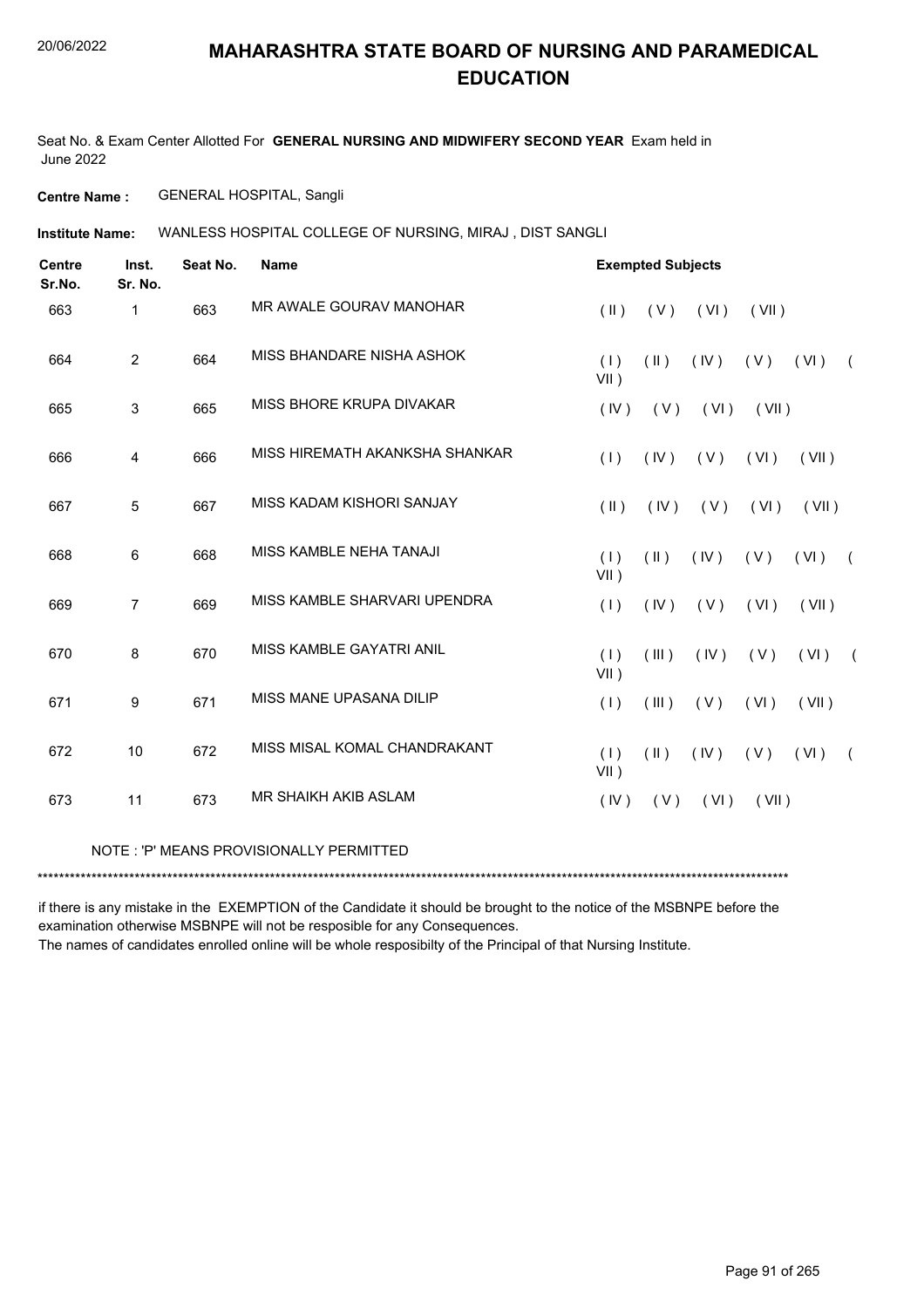Seat No. & Exam Center Allotted For GENERAL NURSING AND MIDWIFERY SECOND YEAR Exam held in **June 2022** 

**GENERAL HOSPITAL, Sangli Centre Name:** 

Institute Name: LOKNETE RAJARAMBAPU PATIL, TRG. COLL. OF NURSING, ISLAMPUR, WALWA, SANGLI

| Centre<br>Sr.No. | Inst.<br>Sr. No. | Seat No. | Name                    | <b>Exempted Subjects</b> |        |       |       |       |  |  |  |
|------------------|------------------|----------|-------------------------|--------------------------|--------|-------|-------|-------|--|--|--|
| 674              |                  | 674      | MISS GAIKWAD NEHA VINOD | (1)<br>VII )             | ( II ) | (III) | ( V ) | (VI)  |  |  |  |
| 675              | 2                | 675      | MISS KAMATE PRITI VINOD | ( II )                   | (III)  | ( V ) | (VI)  | (VII) |  |  |  |

#### NOTE: 'P' MEANS PROVISIONALLY PERMITTED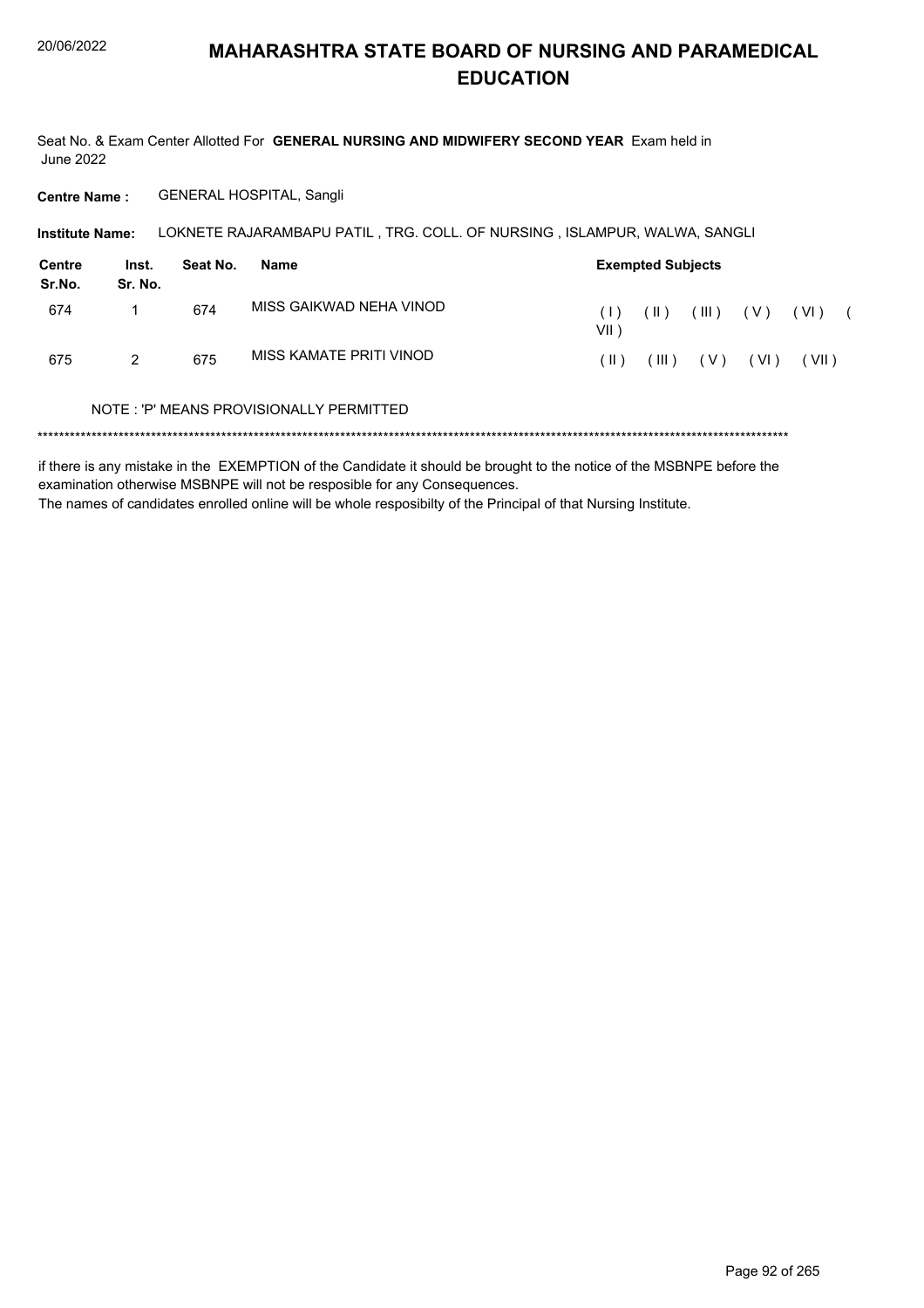Seat No. & Exam Center Allotted For **GENERAL NURSING AND MIDWIFERY SECOND YEAR** Exam held in June 2022

**Centre Name :** GENERAL HOSPITAL, Sangli

**Institute Name:** GULABRAO PATIL INSTITUTE OF NURSING SCIENCES, MIRAJ, SANGLI

| <b>Centre</b><br>Sr.No. | Inst.<br>Sr. No. | Seat No. | <b>Name</b>                             | <b>Exempted Subjects</b> |                         |       |       |       |            |
|-------------------------|------------------|----------|-----------------------------------------|--------------------------|-------------------------|-------|-------|-------|------------|
| 676                     | 1                | 676      | MR CHAVAN JAYESH SUNIL                  | $(\parallel)$            | (III)                   | (V)   | (VI)  | (VII) |            |
| 677                     | $\overline{2}$   | 677      | MISS CHAVAN RAVINA GANESH               |                          |                         |       |       |       |            |
| 678                     | 3                | 678      | MR DEVKULE AMOL PRAMOD                  |                          |                         |       |       |       |            |
| 679                     | 4                | 679      | MISS GAIKWAD RUTUJA RAMESH              | (1)                      | (III)                   | (V)   | (VI)  | (VII) |            |
| 680                     | 5                | 680      | MISS GAWAI PRAJAKTA GAJANAN             | $(\parallel)$<br>$VII$ ) | (III)                   | (IV)  | (V)   | (VI)  | $\sqrt{2}$ |
| 681                     | 6                | 681      | MR KADAM YASH KIRAN                     | (V)                      | (VI)                    | (VII) |       |       |            |
| 682                     | $\overline{7}$   | 682      | MISS KAMBLE ADITI ASHOK                 |                          |                         |       |       |       |            |
| 683                     | 8                | 683      | MISS KAMBLE BHAGYASHRI VIJAY            | (IV)                     | (V)                     | (VI)  | (VII) |       |            |
| 684                     | 9                | 684      | MR KAMBLE PRARTHIT PRADEEP              |                          |                         |       |       |       |            |
| 685                     | 10               | 685      | MR KAMBLE ROHIT RAJENDRA                | (V)                      | (VI)                    | (VII) |       |       |            |
| 686                     | 11               | 686      | MISS KULKARNI MANASI YOGESH             |                          |                         |       |       |       |            |
| 687                     | 12               | 687      | MISS PUJARI SAROJA BHARAMA              | (1)<br>$VII$ )           | $(\parallel \parallel)$ | (IV)  | (V)   | (VI)  | $\left($   |
|                         |                  |          | NOTE: 'P' MEANS PROVISIONALLY PERMITTED |                          |                         |       |       |       |            |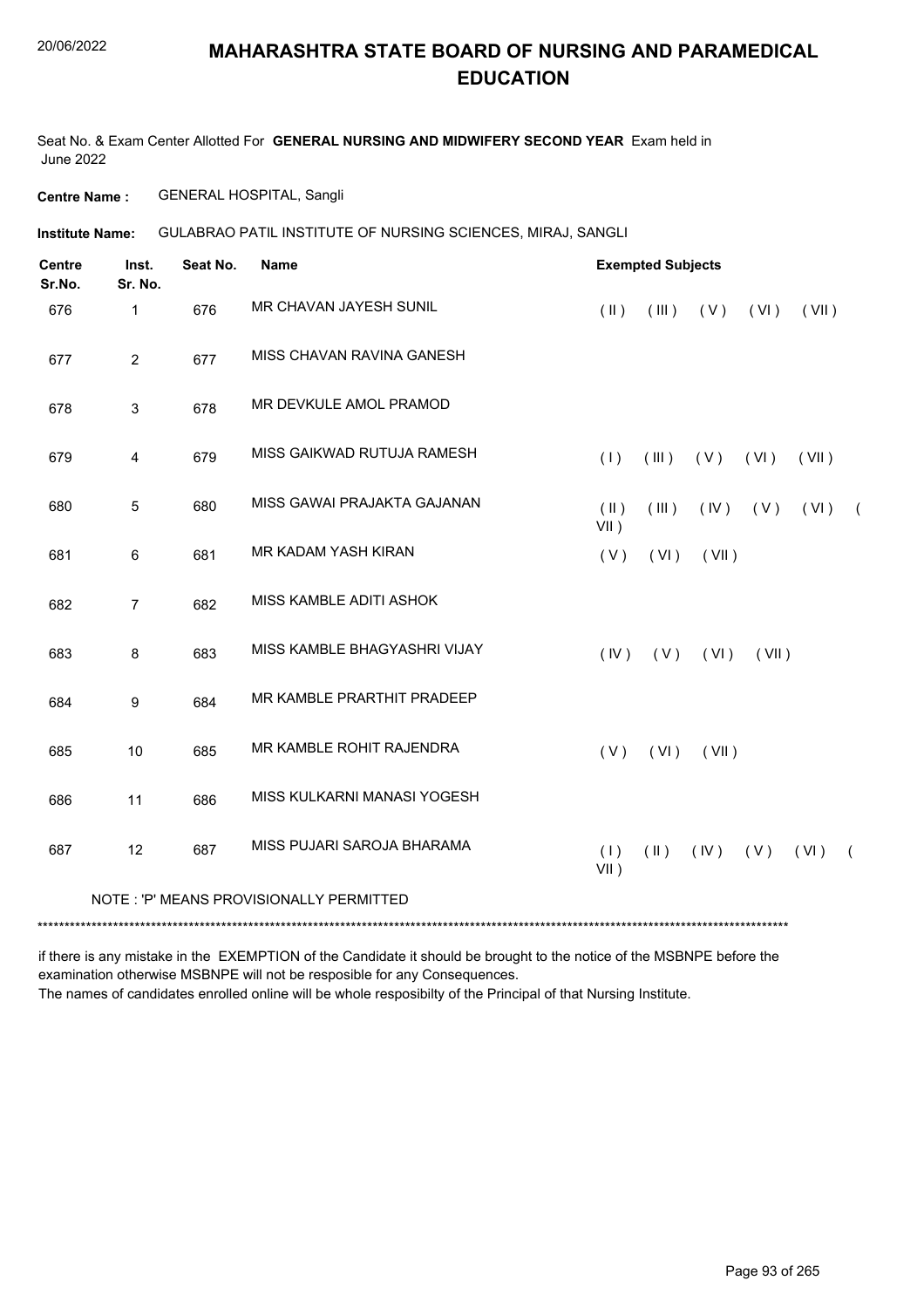Seat No. & Exam Center Allotted For **GENERAL NURSING AND MIDWIFERY SECOND YEAR** Exam held in June 2022

**Centre Name :** GENERAL HOSPITAL, Sangli

**Institute Name: CHINGUAAI INSTITUTE OF NURSING EDUCATION, KAVATHE MAHANKAL, SANGLI** 

| <b>Centre</b><br>Sr.No. | Inst.<br>Sr. No. | Seat No. | <b>Name</b>                             | <b>Exempted Subjects</b> |       |       |       |       |  |
|-------------------------|------------------|----------|-----------------------------------------|--------------------------|-------|-------|-------|-------|--|
| 688                     | 1                | 688      | MISS BAMANE DIKSHA ANANDA               | (1)                      | (III) | (V)   | (VI)  | (VII) |  |
| 689                     | 2                | 689      | MR GEND YOGESH ANNASO                   | (  )<br>$VII$ )          | (III) | (IV)  | (V)   | (VI)  |  |
| 690                     | 3                | 690      | <b>MR KUMBHAR NAYAN</b>                 | (III)                    | (IV)  | (V)   | (VI)  | (VII) |  |
| 691                     | 4                | 691      | MR MOHITE AKASH ASHOK                   | (V)                      | (VI)  | (VII) |       |       |  |
| 692                     | 5                | 692      | MR SOUNDADE RAHUL BENJAMIN              | (V)                      | (VI)  | (VII) |       |       |  |
| 693                     | 6                | 693      | MR WAGHMARE VIVEK ARUN                  | (1)                      | (V)   | (VI)  | (VII) |       |  |
|                         |                  |          | NOTE: 'P' MEANS PROVISIONALLY PERMITTED |                          |       |       |       |       |  |

if there is any mistake in the EXEMPTION of the Candidate it should be brought to the notice of the MSBNPE before the examination otherwise MSBNPE will not be resposible for any Consequences.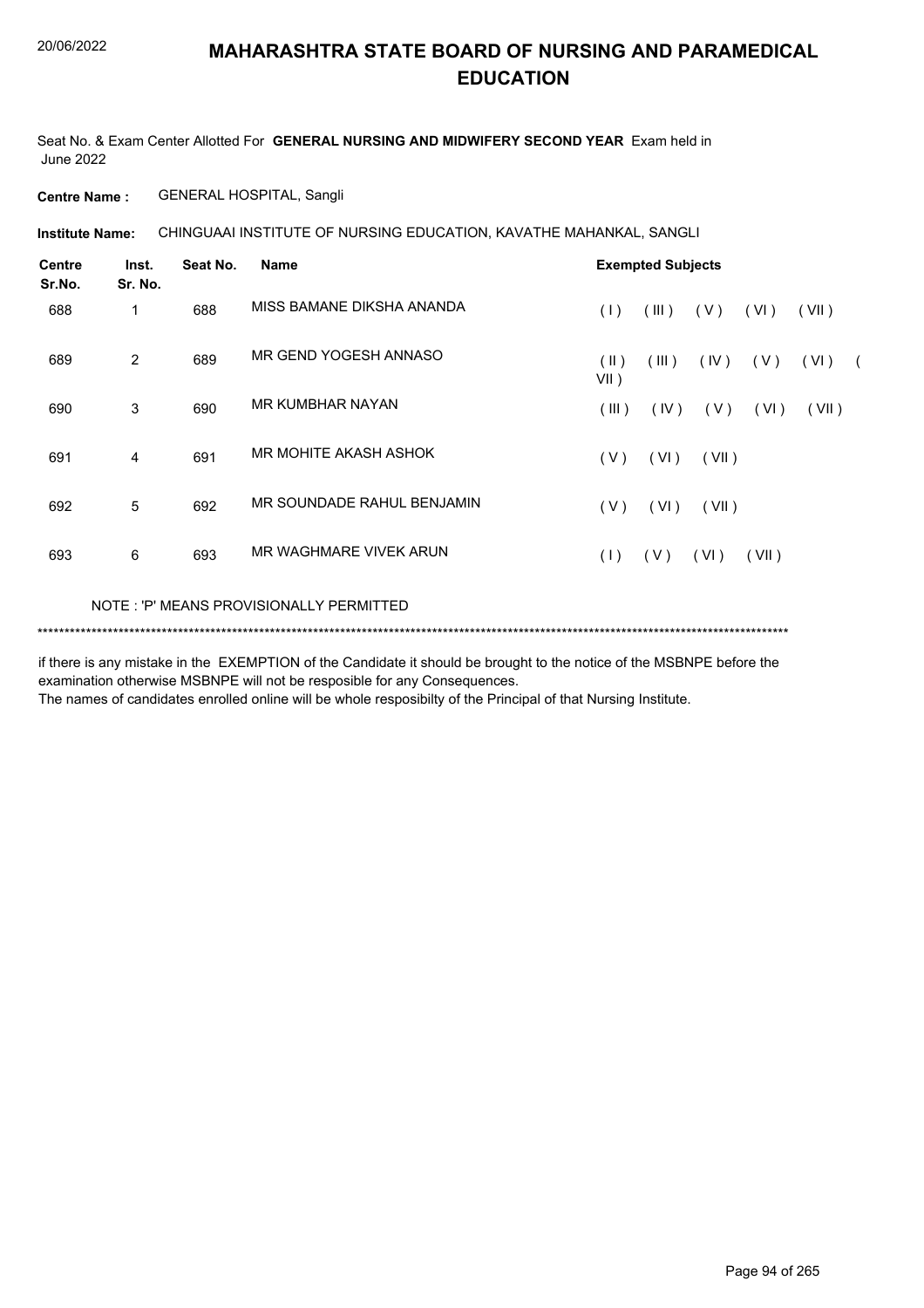Seat No. & Exam Center Allotted For **GENERAL NURSING AND MIDWIFERY SECOND YEAR** Exam held in June 2022

**Centre Name :** GENERAL HOSPITAL, Sangli

KEDARNATH NURSING SCHOOL, ISLAMPUR, SANGLI **Institute Name:**

| Centre<br>Sr.No. | Inst.<br>Sr. No. | Seat No. | <b>Name</b>                                        | <b>Exempted Subjects</b>        |       |       |       |            |  |
|------------------|------------------|----------|----------------------------------------------------|---------------------------------|-------|-------|-------|------------|--|
| 694              | 1                | 694      | MISS CHANDANSHIVE AISHWARYA BHIKAJI                | (1)<br>(11)                     | (III) | (IV)  | (VII) |            |  |
| 695              | $\overline{2}$   | 695      | MISS GAJBHIYE DEEPA VIJAY                          | (VII)                           |       |       |       |            |  |
| 696              | 3                | 696      | MISS KADAM AISHWARYA SADASHIV                      | (1)<br>(III)<br>$VII$ )         | (IV)  | ( V ) | (VI)  | $\sqrt{2}$ |  |
| 697              | 4                | 697      | MR KAMBLE AMRUT SANJAY                             | $(\parallel)$<br>(III)          | (V)   | (VI)  | (VII) |            |  |
| 698              | 5                | 698      | MISS KURANE SNEHAL GANESH                          | (1)<br>(III)<br>$VII$ )         | (IV)  | (V)   | (VI)  |            |  |
| 699              | 6                | 699      | MISS MANE DIPALI KUMAR                             | (1)<br>(IV)                     | (V)   | (VI)  | (VII) |            |  |
| 700              | $\overline{7}$   | 700      | SMT AIWALE SMITA SAMSON<br>(NEE MASKE SMITA UTTAM) | (1)<br>$(\parallel)$<br>$VII$ ) | (III) | (V)   | (VI)  |            |  |
| 701              | 8                | 701      | MR TUPE PANKAJ MADHUKAR                            | (III)<br>(V)                    | (VI)  | (VII) |       |            |  |

NOTE : 'P' MEANS PROVISIONALLY PERMITTED

\*\*\*\*\*\*\*\*\*\*\*\*\*\*\*\*\*\*\*\*\*\*\*\*\*\*\*\*\*\*\*\*\*\*\*\*\*\*\*\*\*\*\*\*\*\*\*\*\*\*\*\*\*\*\*\*\*\*\*\*\*\*\*\*\*\*\*\*\*\*\*\*\*\*\*\*\*\*\*\*\*\*\*\*\*\*\*\*\*\*\*\*\*\*\*\*\*\*\*\*\*\*\*\*\*\*\*\*\*\*\*\*\*\*\*\*\*\*\*\*\*\*\*\*\*\*\*\*\*\*\*\*\*\*\*\*\*\*\*

if there is any mistake in the EXEMPTION of the Candidate it should be brought to the notice of the MSBNPE before the examination otherwise MSBNPE will not be resposible for any Consequences.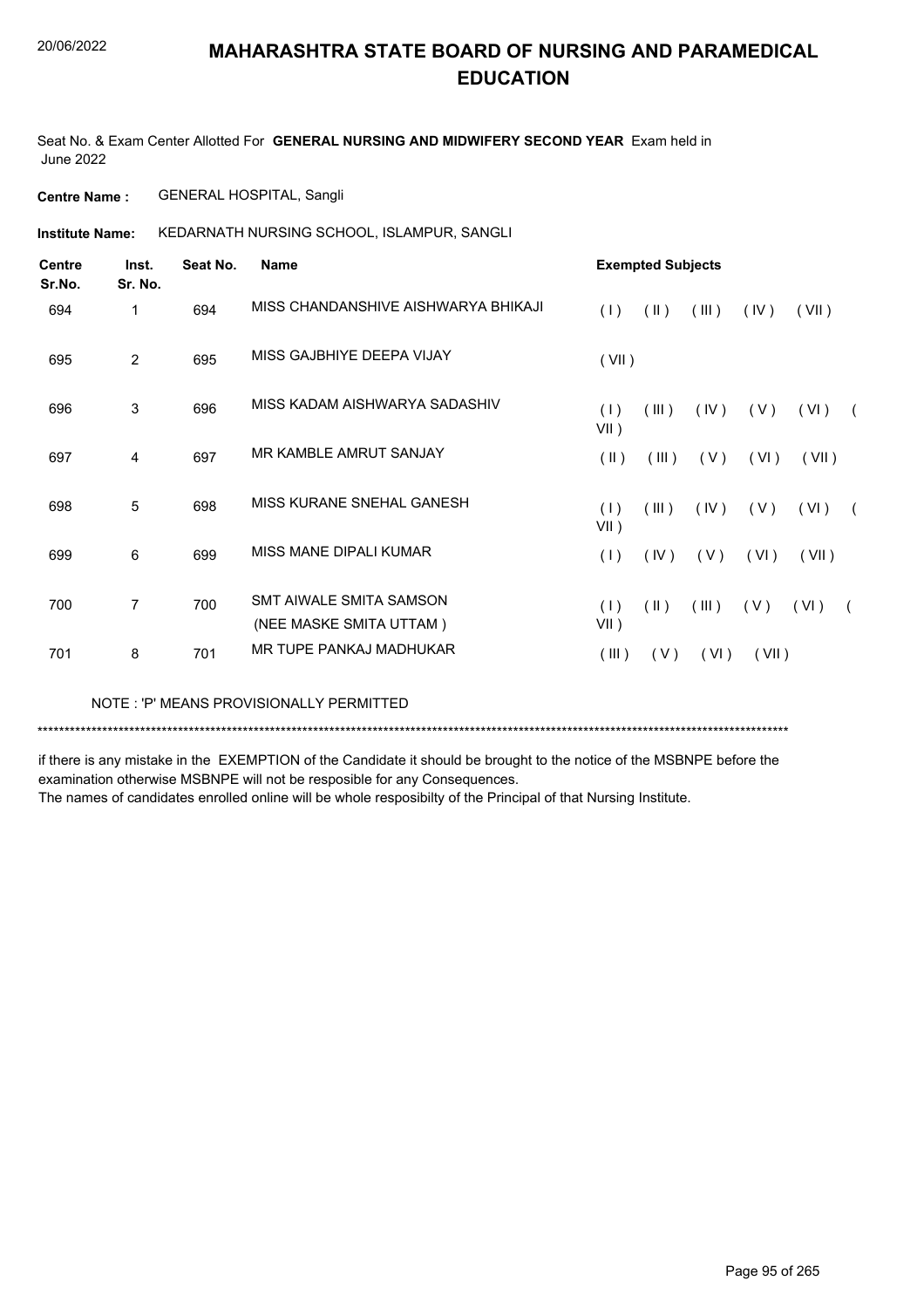Seat No. & Exam Center Allotted For GENERAL NURSING AND MIDWIFERY SECOND YEAR Exam held in **June 2022** 

**GENERAL HOSPITAL, Solapur Centre Name:** 

DHANRAJGIRIJI HOSPITAL, SOLAPUR **Institute Name:** 

| Centre<br>Sr.No. | Inst.<br>Sr. No. | Seat No. | Name                                    |                | <b>Exempted Subjects</b> |       |       |       |  |
|------------------|------------------|----------|-----------------------------------------|----------------|--------------------------|-------|-------|-------|--|
| 702              |                  | 702      | MR BADADALE SHIVKUMAR SIDHARAM          | ( II )         | (IV)                     | ( V ) | (VI)  | (VII) |  |
| 703              | 2                | 703      | MR JADHAV GANESH ASHOK                  | (   )<br>VII)  | $($ II )                 | (IV)  | ( V ) | (VI)  |  |
| 704              | 3                | 704      | MISS RAJGURU TEJASVINI AMBADAS          | ( II )<br>VII) | $III$ )                  | (IV)  | ( V ) | (VI)  |  |
|                  |                  |          | NOTE: 'P' MEANS PROVISIONALLY PERMITTED |                |                          |       |       |       |  |

if there is any mistake in the EXEMPTION of the Candidate it should be brought to the notice of the MSBNPE before the examination otherwise MSBNPE will not be resposible for any Consequences.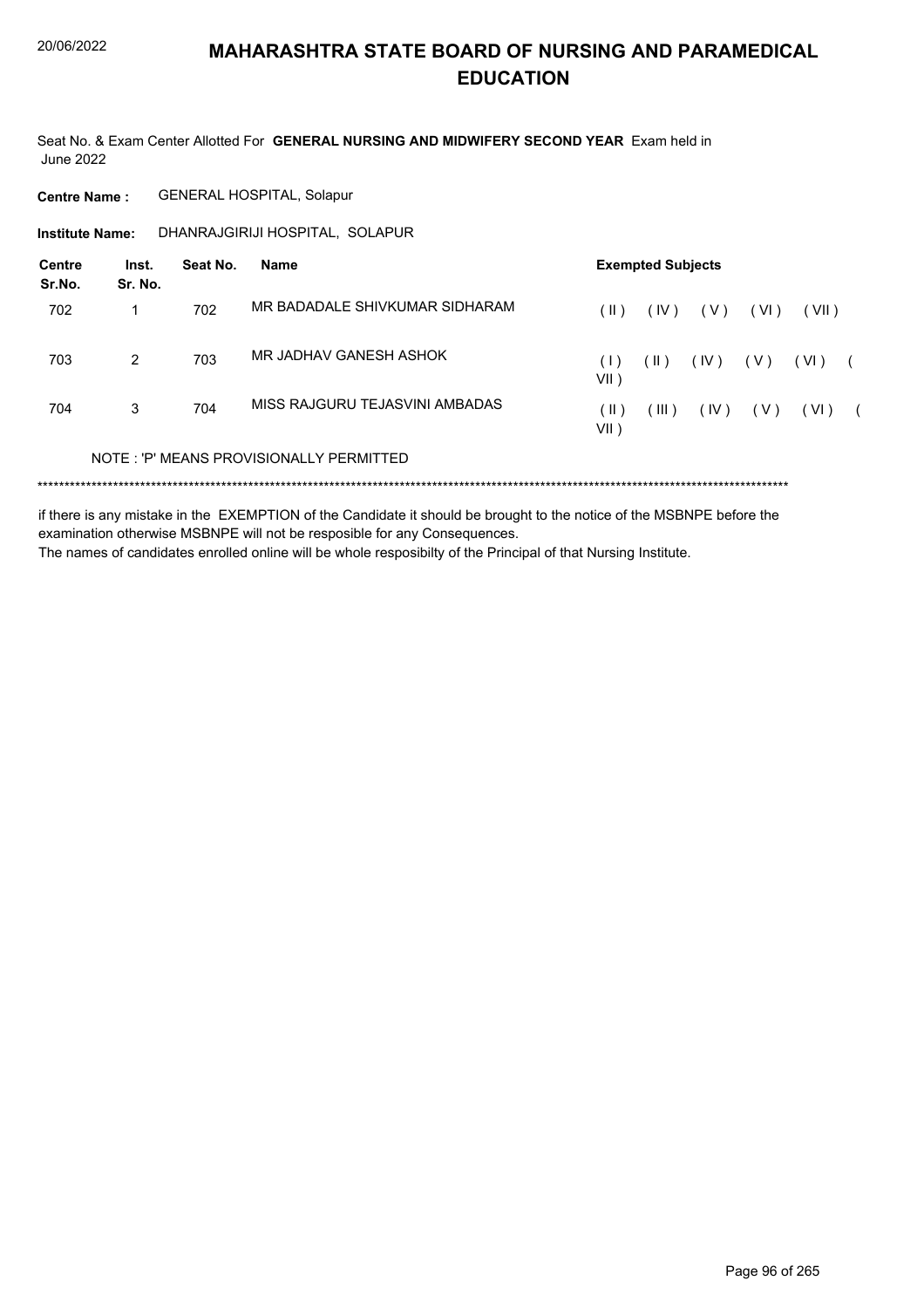Seat No. & Exam Center Allotted For **GENERAL NURSING AND MIDWIFERY SECOND YEAR** Exam held in June 2022

**Centre Name :** GENERAL HOSPITAL, Solapur

**Institute Name:** ASHWINI SAHAKARI SON, SOLAPUR

| Centre<br>Sr.No. | Inst.<br>Sr. No. | Seat No. | <b>Name</b>                             | <b>Exempted Subjects</b>                         |
|------------------|------------------|----------|-----------------------------------------|--------------------------------------------------|
| 705              | 1                | 705      | MISS BHANDARE PRINCEALIZABETH YESUDAS   | TIL)<br>(V)<br>(VI)<br>(VII)                     |
| 706              | $\mathcal{P}$    | 706      | SMT TAWAR POOJA SURAJ                   |                                                  |
|                  |                  |          | (NEE GADADE POOJA PUNDLIK)              |                                                  |
| 707              | 3                | 707      | MISS MORE RADHIKA MADHUKAR              | ( V )<br>(VI)<br>(VII)                           |
| 708              | 4                | 708      | MR NAIKWADI ANIKET DHANARAJ             | (  )<br>(III)<br>( V )<br>(VI)<br>(1)<br>$VII$ ) |
|                  |                  |          | NOTE: 'P' MEANS PROVISIONALLY PERMITTED |                                                  |
|                  |                  |          |                                         |                                                  |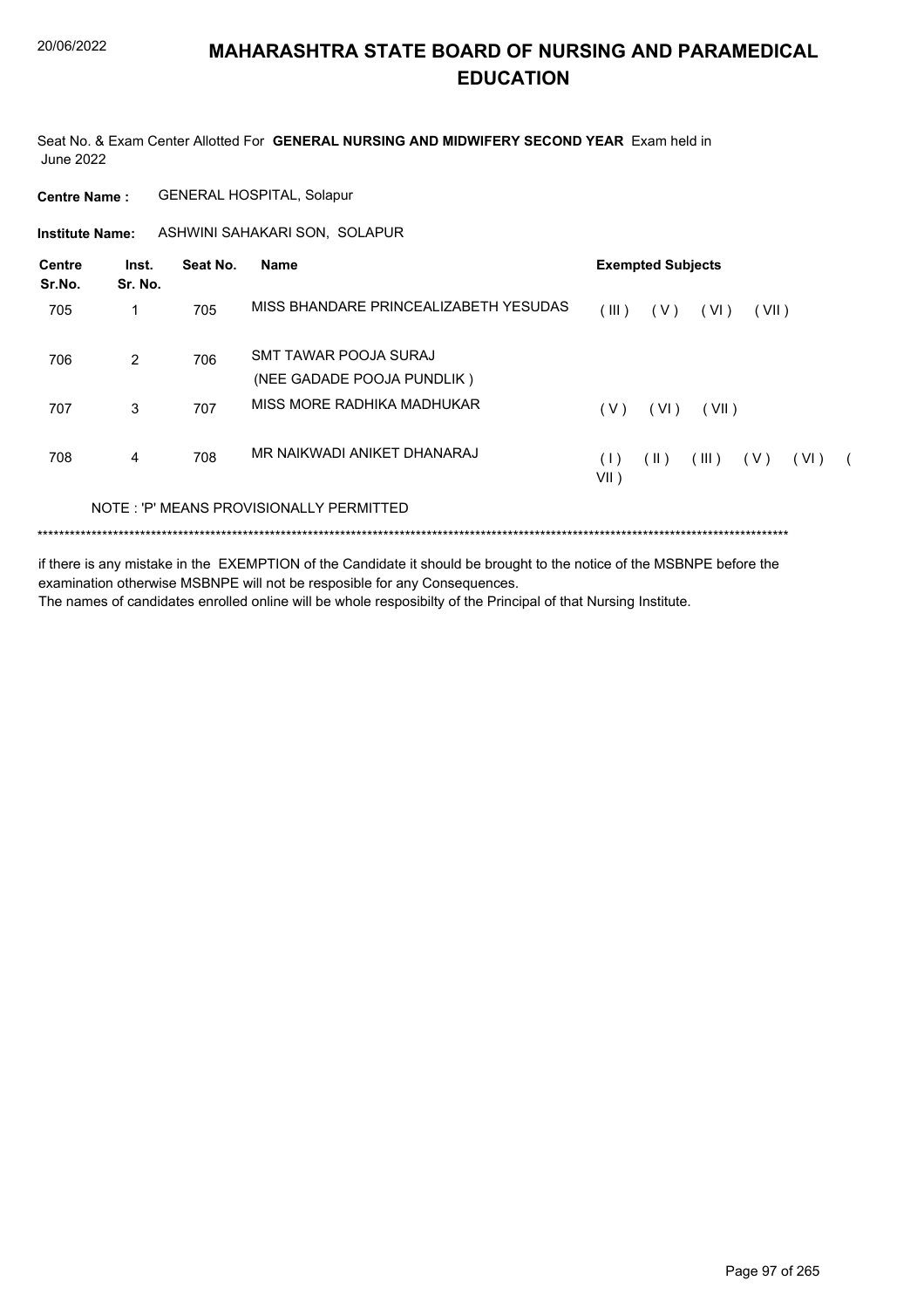Seat No. & Exam Center Allotted For **GENERAL NURSING AND MIDWIFERY SECOND YEAR** Exam held in June 2022

**Centre Name :** GENERAL HOSPITAL, Solapur

SHIVAJI SHIKSHAN PRASARAK MANDALS, SON, BARSHI, SOLAPUR **Institute Name:**

| <b>Centre</b><br>Sr.No. | Inst.<br>Sr. No. | Seat No. | <b>Name</b>                             | <b>Exempted Subjects</b> |       |       |       |        |  |
|-------------------------|------------------|----------|-----------------------------------------|--------------------------|-------|-------|-------|--------|--|
| 709                     |                  | 709      | MR GHULE MANOJ MADHUKAR                 | ( I<br>VII )             | (III) | (IV)  | ( V ) | ( VI ) |  |
| 710                     | $\mathcal{P}$    | 710      | MISS GIRI SUNITA BHARAT                 | ( L<br>VII )             | (III) | (IV)  | ( V ) | (VI)   |  |
| 711                     | 3                | 711      | MR RAUT RAHUL DATTATRAY                 | (V)                      | (VI)  | (VII) |       |        |  |
|                         |                  |          | NOTE: 'P' MEANS PROVISIONALLY PERMITTED |                          |       |       |       |        |  |
|                         |                  |          |                                         |                          |       |       |       |        |  |

if there is any mistake in the EXEMPTION of the Candidate it should be brought to the notice of the MSBNPE before the examination otherwise MSBNPE will not be resposible for any Consequences. The names of candidates enrolled online will be whole resposibilty of the Principal of that Nursing Institute.

Page 98 of 265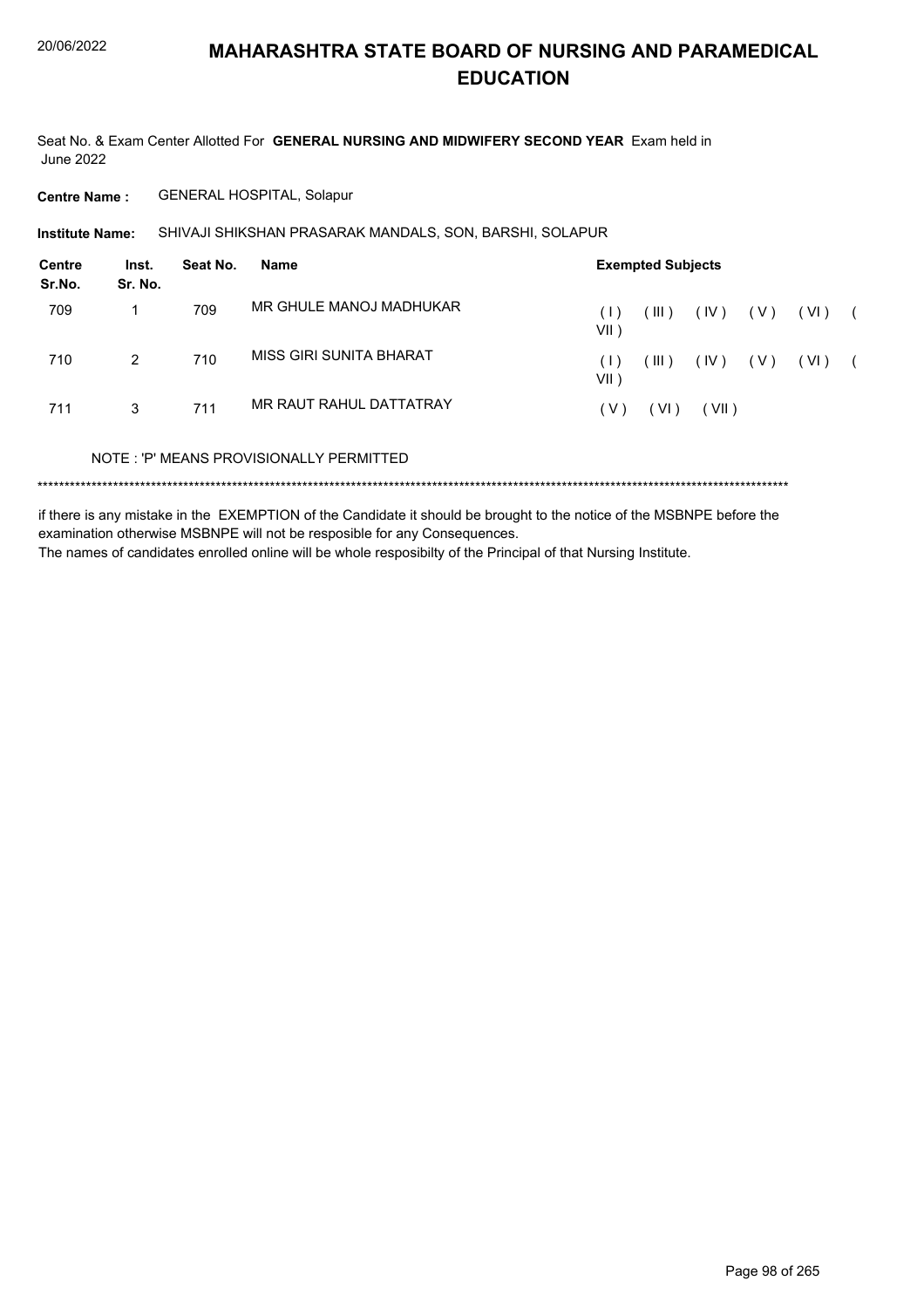Seat No. & Exam Center Allotted For **GENERAL NURSING AND MIDWIFERY SECOND YEAR** Exam held in June 2022

**Centre Name :** GENERAL HOSPITAL, Solapur

**Institute Name: SAHARA INSTITUTE OF NURSING EDUCATION, AKLUJ , SOLAPUR** 

| <b>Centre</b><br>Sr.No. | Inst.<br>Sr. No. | Seat No. | <b>Name</b>                                         |                | <b>Exempted Subjects</b> |       |       |       |                |
|-------------------------|------------------|----------|-----------------------------------------------------|----------------|--------------------------|-------|-------|-------|----------------|
| 712                     | 1                | 712      | MR GAIKWAD PANCHASHIL PARMESHWAR                    | (III)          | (V)                      | (VI)  | (VII) |       |                |
| 713                     | $\overline{2}$   | 713      | MISS KAMBLE MONALI LAXMAN                           | (IV)           | (V)                      | (VI)  | (VII) |       |                |
| 714                     | 3                | 714      | MR KAMBLE VAIBHAV BAPU                              | (III)          | (IV)                     | (V)   | (VI)  | (VII) |                |
| 715                     | 4                | 715      | MISS KAMBLE NIKITA ACHUT                            | (1)            | (V)                      | (VI)  | (VII) |       |                |
| 716                     | 5                | 716      | MISS KATE PRATIBHA NAGESH                           | (1)            | (III)                    | (V)   | (VI)  | (VII) |                |
| 717                     | 6                | 717      | MR KENGAR ABHIJIT ASHOK                             | (1)            | $(\parallel)$            | (V)   | (VI)  | (VII) |                |
| 718                     | $\overline{7}$   | 718      | SMT MISAL SONALI BHAU<br>(NEE KHUDE SONALI DHANAJI) | (1)<br>$VII$ ) | $(\parallel)$            | (III) | (V)   | (VI)  | $\overline{ }$ |
| 719                     | 8                | 719      | MR KOKATE SUMEDH LAHURAO                            | (1)            | (V)                      | (VI)  | (VII) |       |                |
| 720                     | 9                | 720      | MISS NAGDIVE AMRAPALI RAVINDRA                      | (1)            | (IV)                     | (V)   | (VI)  | (VII) |                |
| 721                     | 10               | 721      | MISS NANAVARE POOJA MOHAN                           | (1)            | (V)                      | (VI)  | (VII) |       |                |
| 722                     | 11               | 722      | MR NEHARKAR PRADIP BABASAHEB                        | (1)            | $(\parallel)$            | (V)   | (VI)  | (VII) |                |
| 723                     | 12               | 723      | MISS PATIL RASHMI RAVINDRA                          | (1)            | (IV)                     | (V)   | (VI)  | (VII) |                |
| 724                     | 13               | 724      | MISS SHELKE SONAM GAOTTAM                           | (1)            | $(\parallel)$            | (V)   | (VI)  | (VII) |                |
| 725                     | 14               | 725      | MISS SUDHA KESHAVRAO CHATE                          | (1)            | (IV)                     | (V)   | (VI)  | (VII) |                |
|                         |                  |          |                                                     |                |                          |       |       |       |                |

#### NOTE : 'P' MEANS PROVISIONALLY PERMITTED

\*\*\*\*\*\*\*\*\*\*\*\*\*\*\*\*\*\*\*\*\*\*\*\*\*\*\*\*\*\*\*\*\*\*\*\*\*\*\*\*\*\*\*\*\*\*\*\*\*\*\*\*\*\*\*\*\*\*\*\*\*\*\*\*\*\*\*\*\*\*\*\*\*\*\*\*\*\*\*\*\*\*\*\*\*\*\*\*\*\*\*\*\*\*\*\*\*\*\*\*\*\*\*\*\*\*\*\*\*\*\*\*\*\*\*\*\*\*\*\*\*\*\*\*\*\*\*\*\*\*\*\*\*\*\*\*\*\*\*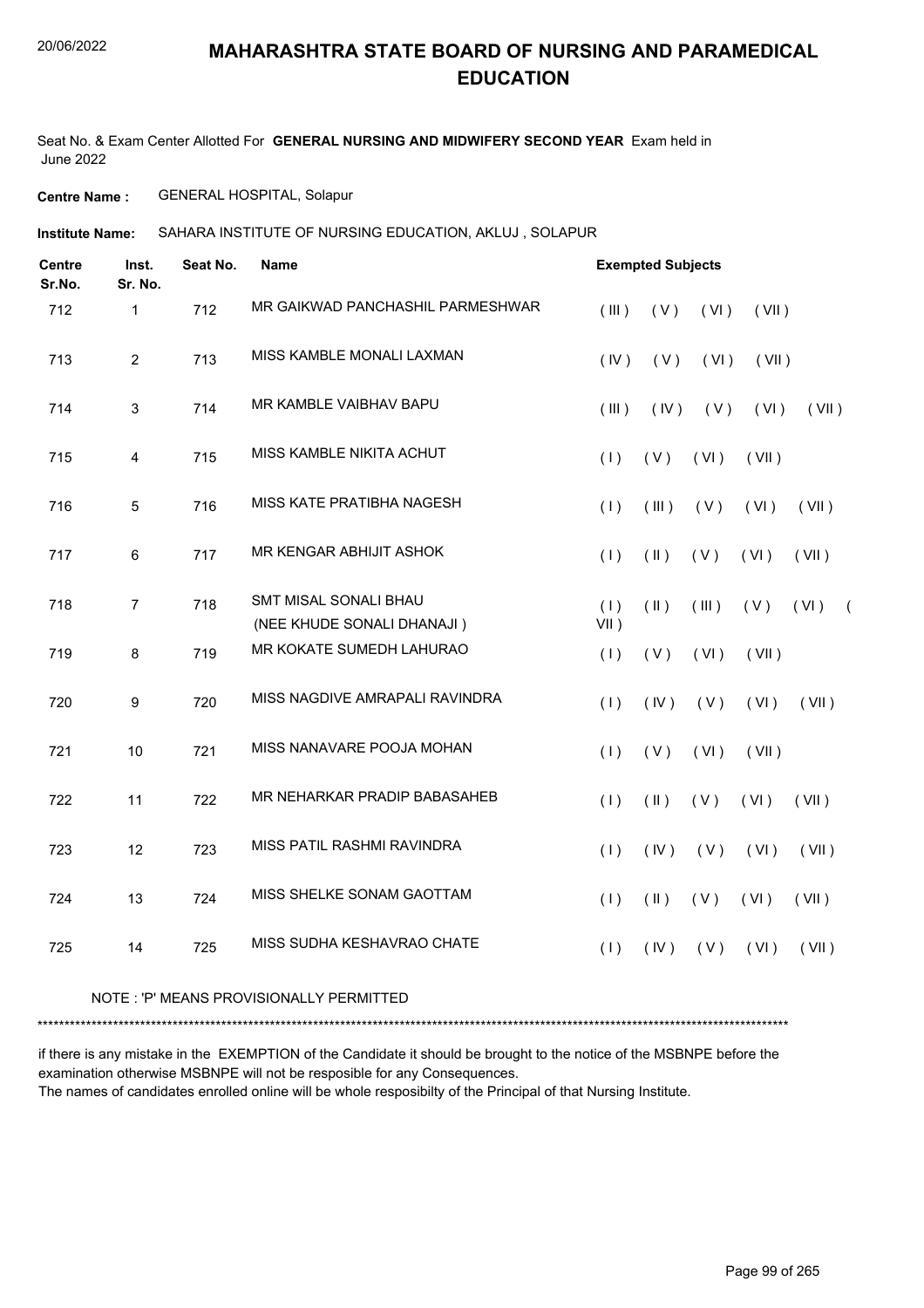Seat No. & Exam Center Allotted For GENERAL NURSING AND MIDWIFERY SECOND YEAR Exam held in **June 2022** 

**GENERAL HOSPITAL, Solapur Centre Name:** 

YASHODHARA NURSING INSTITUTE, SOLAPUR **Institute Name:** Contro Inet Seat No **Namo** 

| Centre<br>Sr.No. | Inst.<br>Sr. No. | Seat No. | Name                         | <b>Exempted Subjects</b> |
|------------------|------------------|----------|------------------------------|--------------------------|
| 726              |                  | 726      | MR FERNANDIS AUGNAIL AVINASH | (III)                    |
| 727              | 2                | 727      | MISS SATALOLU KAVITA NARSING |                          |

#### NOTE: 'P' MEANS PROVISIONALLY PERMITTED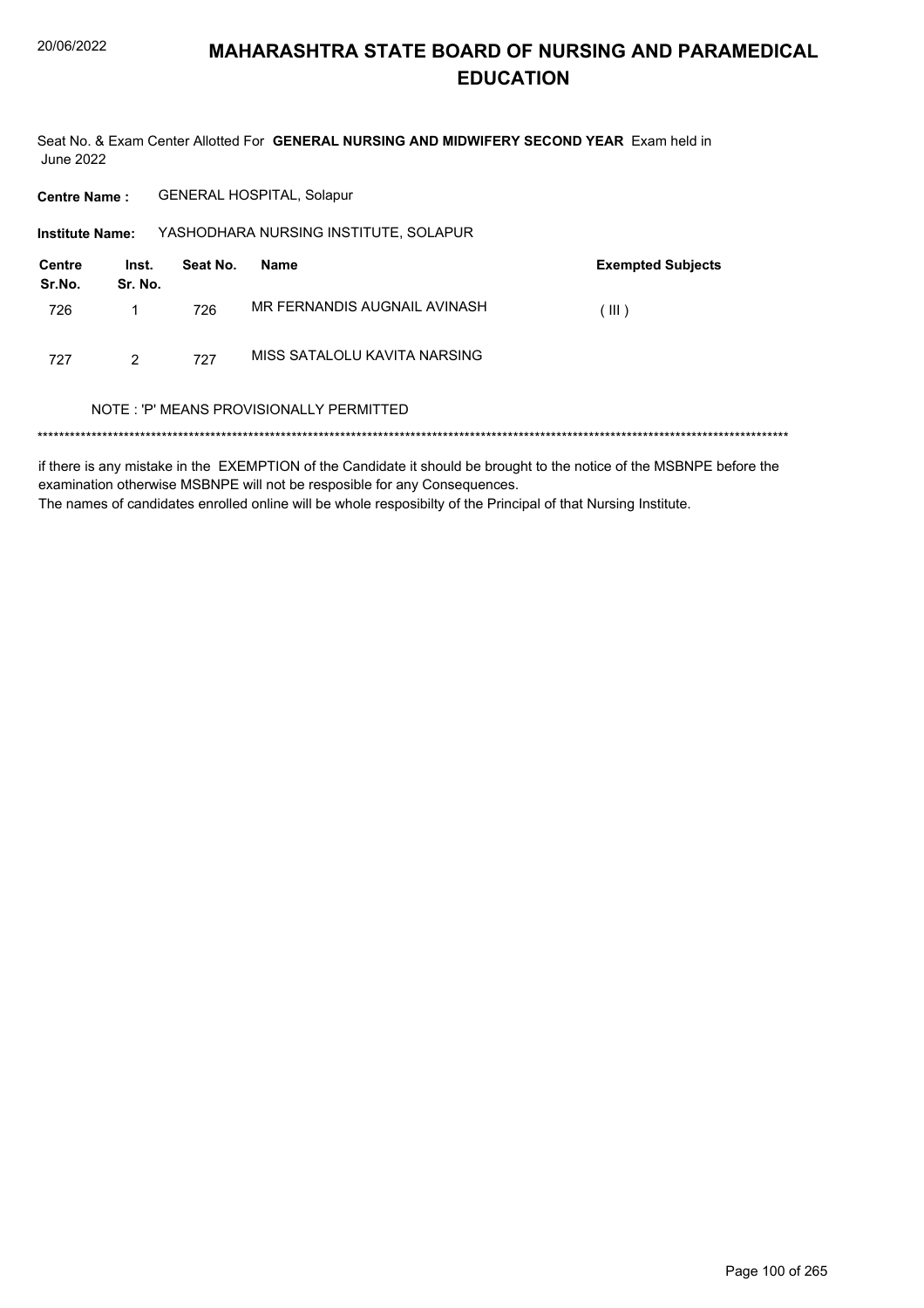#### 20/06/2022

#### **MAHARASHTRA STATE BOARD OF NURSING AND PARAMEDICAL EDUCATION**

Seat No. & Exam Center Allotted For **GENERAL NURSING AND MIDWIFERY SECOND YEAR** Exam held in June 2022

**Centre Name :** GENERAL HOSPITAL, Solapur

**Institute Name: VIJAYSINH MOHITE PATIL SCHOOL OF NURSING, MALSHIRAS, SOLAPUR** 

| <b>Centre</b><br>Sr.No. | Inst.<br>Sr. No. | Seat No. | <b>Name</b>                              | <b>Exempted Subjects</b>                                           |
|-------------------------|------------------|----------|------------------------------------------|--------------------------------------------------------------------|
| 728                     | $\mathbf{1}$     | 728      | MISS BANSODE ARTI SANTOSH                |                                                                    |
| 729                     | $\overline{2}$   | 729      | MISS BHATANE PRIYANKA VISHNU             | (V)<br>(VI)<br>(VII)                                               |
| 730                     | $\mathbf{3}$     | 730      | MR CHOURE SHRIHARI SITARAM               | (III)<br>(V)<br>(VI)<br>(VII)                                      |
| 731                     | 4                | 731      | MISS DUPARGUDE SNEHAL SHAMRAO            | (1)<br>(III)<br>(V)<br>(VI)<br>(VII)                               |
| 732                     | 5                | 732      | MISS GAIKWAD RUTIK BITU                  |                                                                    |
| 733                     | 6                | 733      | MISS LOKHANDE AISHWARYA MAHADEV          | (1)<br>$(\parallel)$<br>(III)<br>$(V)$ $(V)$<br>$\sqrt{2}$<br>VII) |
| 734                     | $\overline{7}$   | 734      | MISS NAIKNAWARE PRITI SHIVAJI            | (III)<br>(V)<br>(VI)<br>(VII)                                      |
| 735                     | $\,8\,$          | 735      | MISS NAIKNAWARE PRIYA SHIVAJI            | (V)<br>(VI)<br>(VII)<br>(III)                                      |
| 736                     | 9                | 736      | MISS NAMDAS PRAJAKTA ARJUN               | (IV)<br>(V)<br>(1)<br>(VI)<br>(VII)                                |
| 737                     | 10               | 737      | MR SARAWADE RAHUL LAXMAN                 | (V)<br>(1)<br>(III)<br>(VI)<br>(VII)                               |
| 738                     | 11               | 738      | MISS SHAIKH ANISHA SHIRAJA               |                                                                    |
| 739                     | 12               | 739      | MISS SHINDE VAISHNAVI ASHOK              | (1)<br>(III)<br>(V)<br>(VI)<br>(VII)                               |
|                         |                  |          | NOTE : 'P' MEANS PROVISIONALLY PERMITTED |                                                                    |

\*\*\*\*\*\*\*\*\*\*\*\*\*\*\*\*\*\*\*\*\*\*\*\*\*\*\*\*\*\*\*\*\*\*\*\*\*\*\*\*\*\*\*\*\*\*\*\*\*\*\*\*\*\*\*\*\*\*\*\*\*\*\*\*\*\*\*\*\*\*\*\*\*\*\*\*\*\*\*\*\*\*\*\*\*\*\*\*\*\*\*\*\*\*\*\*\*\*\*\*\*\*\*\*\*\*\*\*\*\*\*\*\*\*\*\*\*\*\*\*\*\*\*\*\*\*\*\*\*\*\*\*\*\*\*\*\*\*\*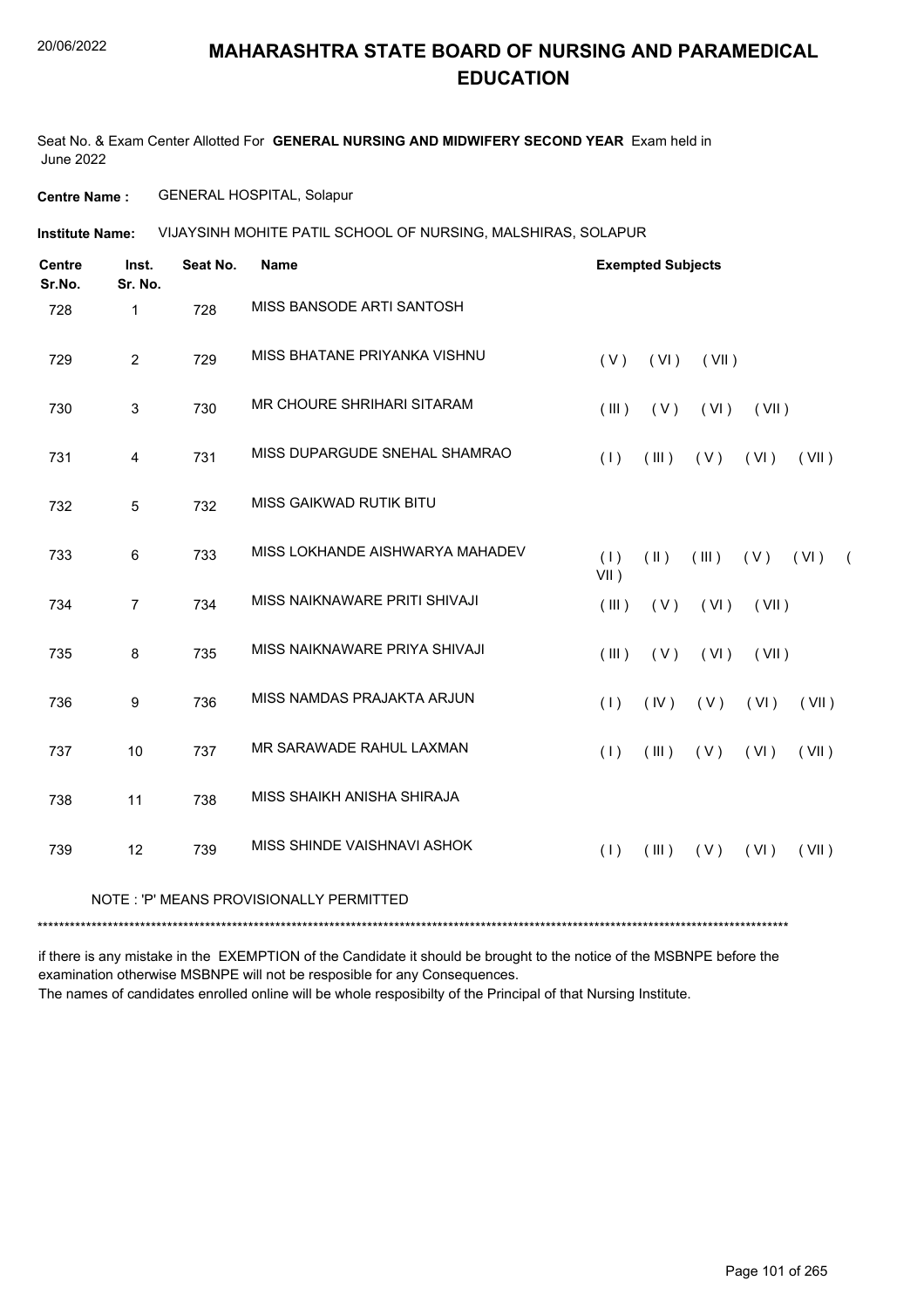Seat No. & Exam Center Allotted For **GENERAL NURSING AND MIDWIFERY SECOND YEAR** Exam held in June 2022

**Centre Name :** GENERAL HOSPITAL, Solapur

**Institute Name: SARDARBI INSTITUTE OF NURSING EDUCATION, MOHOL, SOLAPUR** 

| <b>Centre</b><br>Sr.No. | Inst.<br>Sr. No. | Seat No. | <b>Name</b>                                                   |                          | <b>Exempted Subjects</b> |       |       |       |            |
|-------------------------|------------------|----------|---------------------------------------------------------------|--------------------------|--------------------------|-------|-------|-------|------------|
| 740                     | 1                | 740      | MISS BHANDARE RESHMA SHRIMANT                                 | (V)                      | (VI)                     | (VII) |       |       |            |
| 741                     | $\overline{2}$   | 741      | MISS KADAM MONALI VISHWANATH                                  |                          |                          |       |       |       |            |
| 742                     | 3                | 742      | MISS KAMBLE SEEMA ABHIMAN                                     | (1)                      | (IV)                     | (V)   | (VI)  | (VII) |            |
| 743                     | 4                | 743      | MISS OHOL MANISHA HARIBHAU                                    | (II)<br>$VII$ )          | (III)                    | (IV)  | (V)   | (VI)  | $\sqrt{2}$ |
| 744                     | 5                | 744      | MR SONAWANE PRAMOD DAYANAND                                   | $(\parallel)$            | (V)                      | (VI)  | (VII) |       |            |
| 745                     | 6                | 745      | <b>SMT KIRTANE SUJATA KIRAN</b><br>(NEE THORAT SUJATA GORAKH) | $(\parallel)$<br>$VII$ ) | (III)                    | (IV)  | ( V ) | (VI)  | $\sqrt{2}$ |
| 746                     | 7                | 746      | MR TONPE VINAYAK MADHUKAR                                     | (V)                      | (VI)                     | (VII) |       |       |            |
| 747                     | 8                | 747      | MISS URKUTI JYOTSANA RAJESH                                   | $(\parallel)$<br>$VII$ ) | (III)                    | (IV)  | (V)   | (VI)  | $\sqrt{2}$ |
|                         |                  |          | NOTE: 'P' MEANS PROVISIONALLY PERMITTED                       |                          |                          |       |       |       |            |

\*\*\*\*\*\*\*\*\*\*\*\*\*\*\*\*\*\*\*\*\*\*\*\*\*\*\*\*\*\*\*\*\*\*\*\*\*\*\*\*\*\*\*\*\*\*\*\*\*\*\*\*\*\*\*\*\*\*\*\*\*\*\*\*\*\*\*\*\*\*\*\*\*\*\*\*\*\*\*\*\*\*\*\*\*\*\*\*\*\*\*\*\*\*\*\*\*\*\*\*\*\*\*\*\*\*\*\*\*\*\*\*\*\*\*\*\*\*\*\*\*\*\*\*\*\*\*\*\*\*\*\*\*\*\*\*\*\*\*

if there is any mistake in the EXEMPTION of the Candidate it should be brought to the notice of the MSBNPE before the examination otherwise MSBNPE will not be resposible for any Consequences.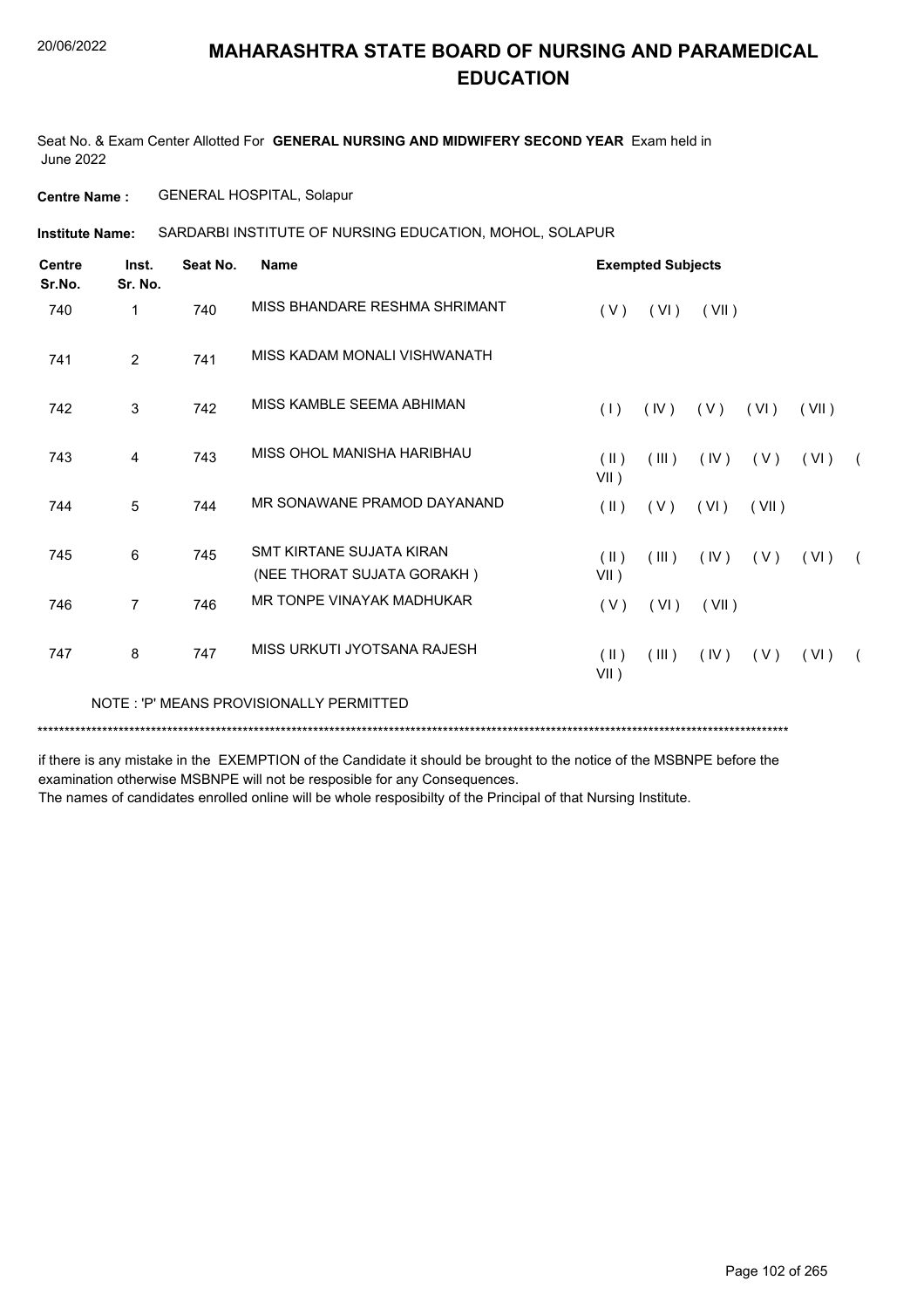Seat No. & Exam Center Allotted For GENERAL NURSING AND MIDWIFERY SECOND YEAR Exam held in **June 2022** 

DR. D.Y. PATIL INST OF NURSING EDU, PIMPRI, PUNE **Centre Name:** 

Institute Name: Sevadham Trust A.S.M.T. SON, MAVAL, PUNE,

| Centre<br>Sr.No. | Inst.<br>Sr. No. | Seat No. | Name                              | <b>Exempted Subjects</b> |
|------------------|------------------|----------|-----------------------------------|--------------------------|
| 748              |                  | 748      | MISS BURANGE POORNIMA BHALCHANDRA |                          |

#### NOTE : 'P' MEANS PROVISIONALLY PERMITTED

if there is any mistake in the EXEMPTION of the Candidate it should be brought to the notice of the MSBNPE before the examination otherwise MSBNPE will not be resposible for any Consequences.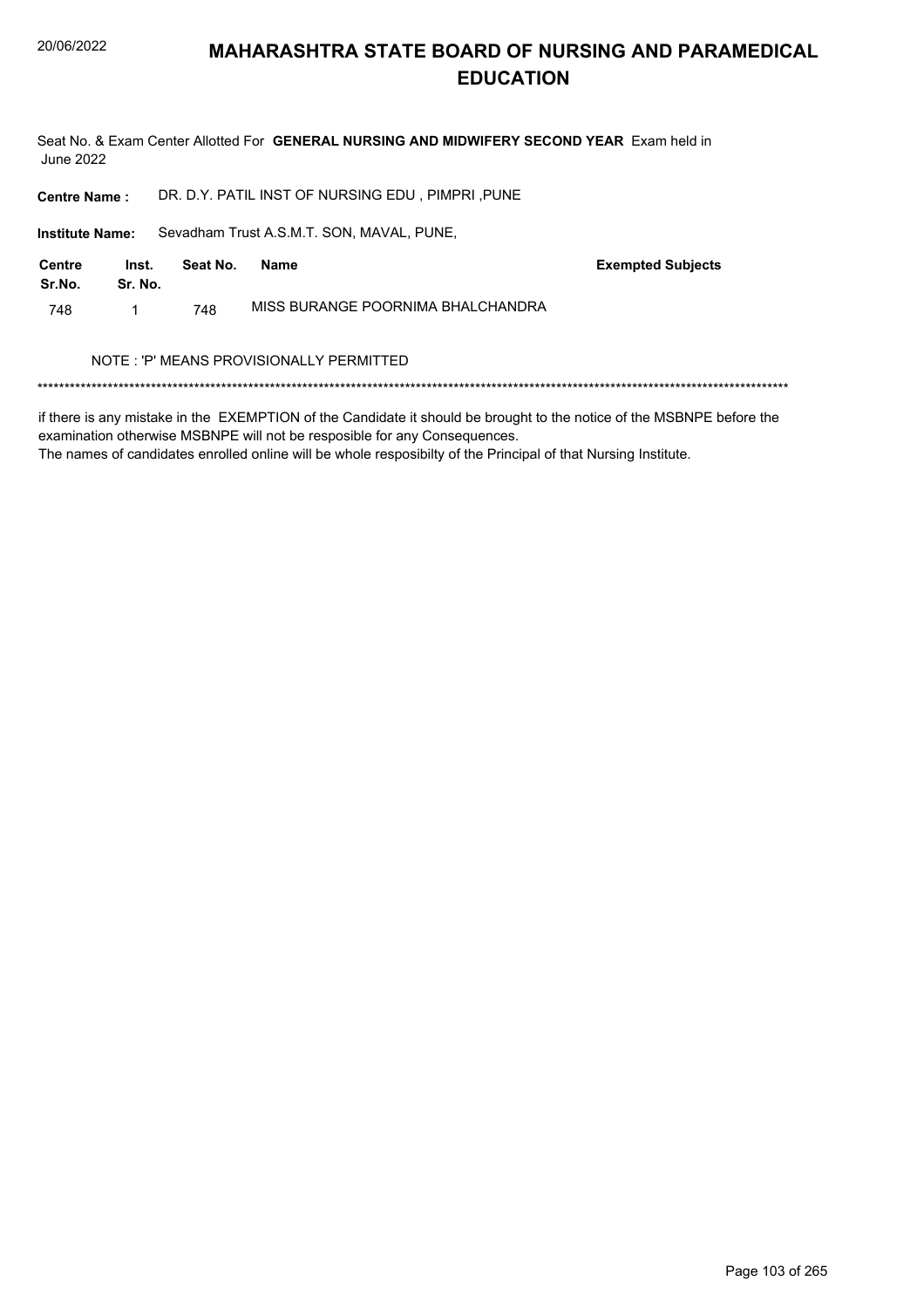Seat No. & Exam Center Allotted For GENERAL NURSING AND MIDWIFERY SECOND YEAR Exam held in **June 2022** 

DR. D.Y. PATIL INST OF NURSING EDU, PIMPRI, PUNE **Centre Name:** 

Institute Name: ANAND MEDICAL FOUNDATION, SON, KURULI, KHED, PUNE

| Centre<br>Sr.No. | Inst.<br>Sr. No. | Seat No. | Name                                    | <b>Exempted Subjects</b>                         |
|------------------|------------------|----------|-----------------------------------------|--------------------------------------------------|
| 749              |                  | 749      | MR FARTADE JITENDRA RAJENDRA            | (VII)<br>'V<br>(VI)                              |
| 750              | 2                | 750      | MISS SHINDE ASHWINI SOPAN               | (III)<br>( VI )<br>( V )<br>(  )<br>(1)<br>VII ) |
|                  |                  |          | NOTE: 'P' MEANS PROVISIONALLY PERMITTED |                                                  |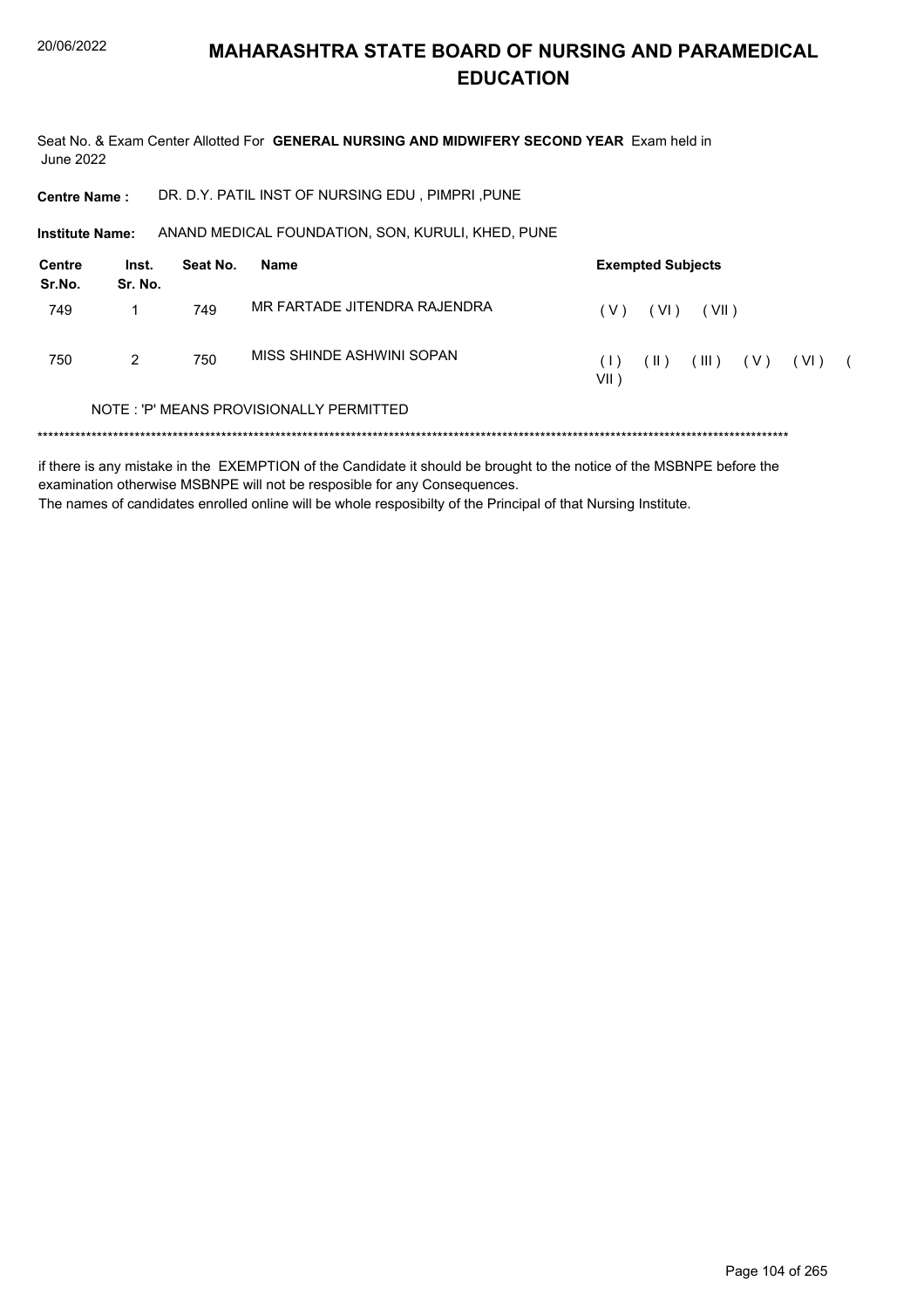Seat No. & Exam Center Allotted For **GENERAL NURSING AND MIDWIFERY SECOND YEAR** Exam held in June 2022

**Centre Name :** DR. D.Y. PATIL INST OF NURSING EDU , PIMPRI ,PUNE

Institute Name: DR. D.Y. PATIL INST OF NURSING EDU , PIMPRI ,PUNE

| <b>Centre</b><br>Sr.No. | Inst.<br>Sr. No. | Seat No. | <b>Name</b>                    |                |             | <b>Exempted Subjects</b> |       |                       |            |  |  |  |
|-------------------------|------------------|----------|--------------------------------|----------------|-------------|--------------------------|-------|-----------------------|------------|--|--|--|
| 751                     | 1                | 751      | MISS BARATHE DIKSHA SUBHASH    | (1)            | (IV)        | (V)                      | (VI)  | (VII)                 |            |  |  |  |
| 752                     | $\overline{2}$   | 752      | MISS BOLEGAVE AISHWARYA BALAJI | (IV)           | (V)         | (VI)                     | (VII) |                       |            |  |  |  |
| 753                     | 3                | 753      | MISS CHANDANE SANJANA NITIN    | (V)            | (VI)        | (VII)                    |       |                       |            |  |  |  |
| 754                     | 4                | 754      | MISS CHAVAN POOJA SUHAS        | (IV)           | (V)         | (VI)                     | (VII) |                       |            |  |  |  |
| 755                     | $\overline{5}$   | 755      | MR GADHARI AKSHAY SHIVRAM      | (IV)           | (V)         | (VI)                     | (VII) |                       |            |  |  |  |
| 756                     | 6                | 756      | MISS JAWALE POOJA NAVNEET      | (IV)           | (V)         | (VI)                     | (VII) |                       |            |  |  |  |
| 757                     | $\overline{7}$   | 757      | MISS KALE AISHWARYA LAXMAN     | (V)            | (VI)        | (VII)                    |       |                       |            |  |  |  |
| 758                     | 8                | 758      | MISS KAMBLE SONALI SUDHAKAR    | (IV)           | (V)         | (VI)                     | (VII) |                       |            |  |  |  |
| 759                     | 9                | 759      | MR KHILARI PRANIT SHRIRAM      | (III)          | (IV)        | (V)                      | (VI)  | (VII)                 |            |  |  |  |
| 760                     | 10               | 760      | MISS KHILARI SAKSHI DATTATRAY  | (III)          | (IV)        | (V)                      | (VI)  | (VII)                 |            |  |  |  |
| 761                     | 11               | 761      | MISS KOKANE PRITI SANTOSH      | (1)<br>$VII$ ) | (III)       | (IV)                     | (V)   | (VI)                  | $\sqrt{2}$ |  |  |  |
| 762                     | 12               | 762      | MISS KUSHVAHA DIPA MANOHAR     | (III)          | (V)         | (VI)                     | (VII) |                       |            |  |  |  |
| 763                     | 13               | 763      | MR LOKHANDE ABHISHEK ANIL      | (1)<br>$VII$ ) | (III)       | (IV)                     | (V)   | (VI)                  | $\sqrt{2}$ |  |  |  |
| 764                     | 14               | 764      | MISS MARGI PRACHI AJIT         | (1)<br>$VII$ ) | (III)       |                          |       | $(IV)$ $(V)$ $(VI)$ ( |            |  |  |  |
| 765                     | 15               | 765      | MR PATIL ASHISH BHASKAR        | (III)          |             | $(IV)$ $(V)$ $(VI)$      |       | (VII)                 |            |  |  |  |
| 766                     | 16               | 766      | MR PATIL VIRAJ RAJENDRA        | (1)            | (III)       | (V)                      | (VI)  | (VII)                 |            |  |  |  |
| 767                     | 17               | 767      | MR RATHOD NITESH BAPURAO       | (1)            | (IV)        | (V)                      | (VI)  | (VII)                 |            |  |  |  |
| 768                     | 18               | 768      | MR SHAIKH JAHIR HANIP          | (IV)           | (V)         | (VI)                     | (VII) |                       |            |  |  |  |
| 769                     | 19               | 769      | MISS SHINDE DIVYA ANIL         | (1)<br>$VII$ ) | $($ III $)$ |                          |       | $(IV)$ $(V)$ $(VI)$ ( |            |  |  |  |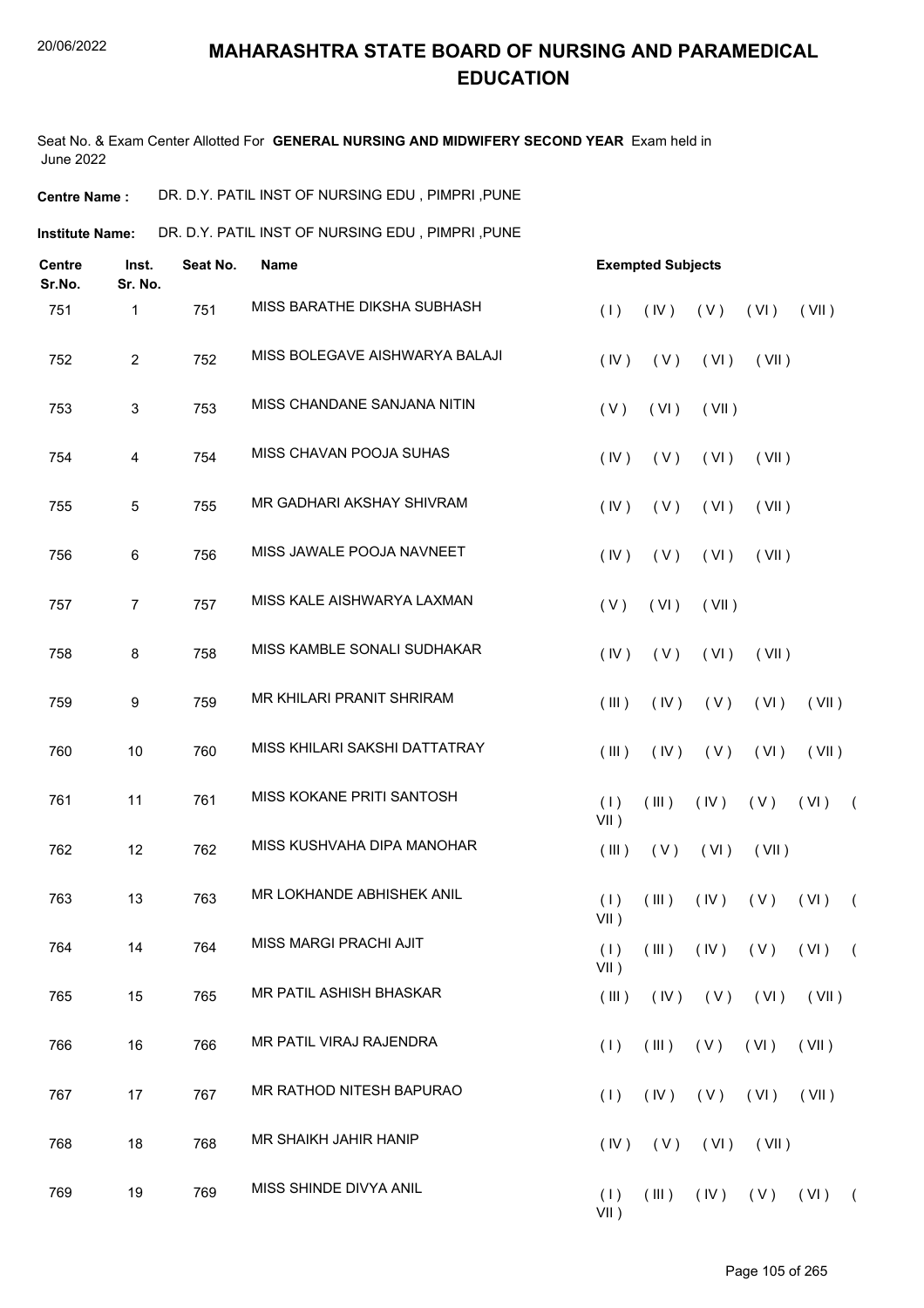Seat No. & Exam Center Allotted For GENERAL NURSING AND MIDWIFERY SECOND YEAR Exam held in **June 2022** 

NOTE: 'P' MEANS PROVISIONALLY PERMITTED

if there is any mistake in the EXEMPTION of the Candidate it should be brought to the notice of the MSBNPE before the examination otherwise MSBNPE will not be resposible for any Consequences.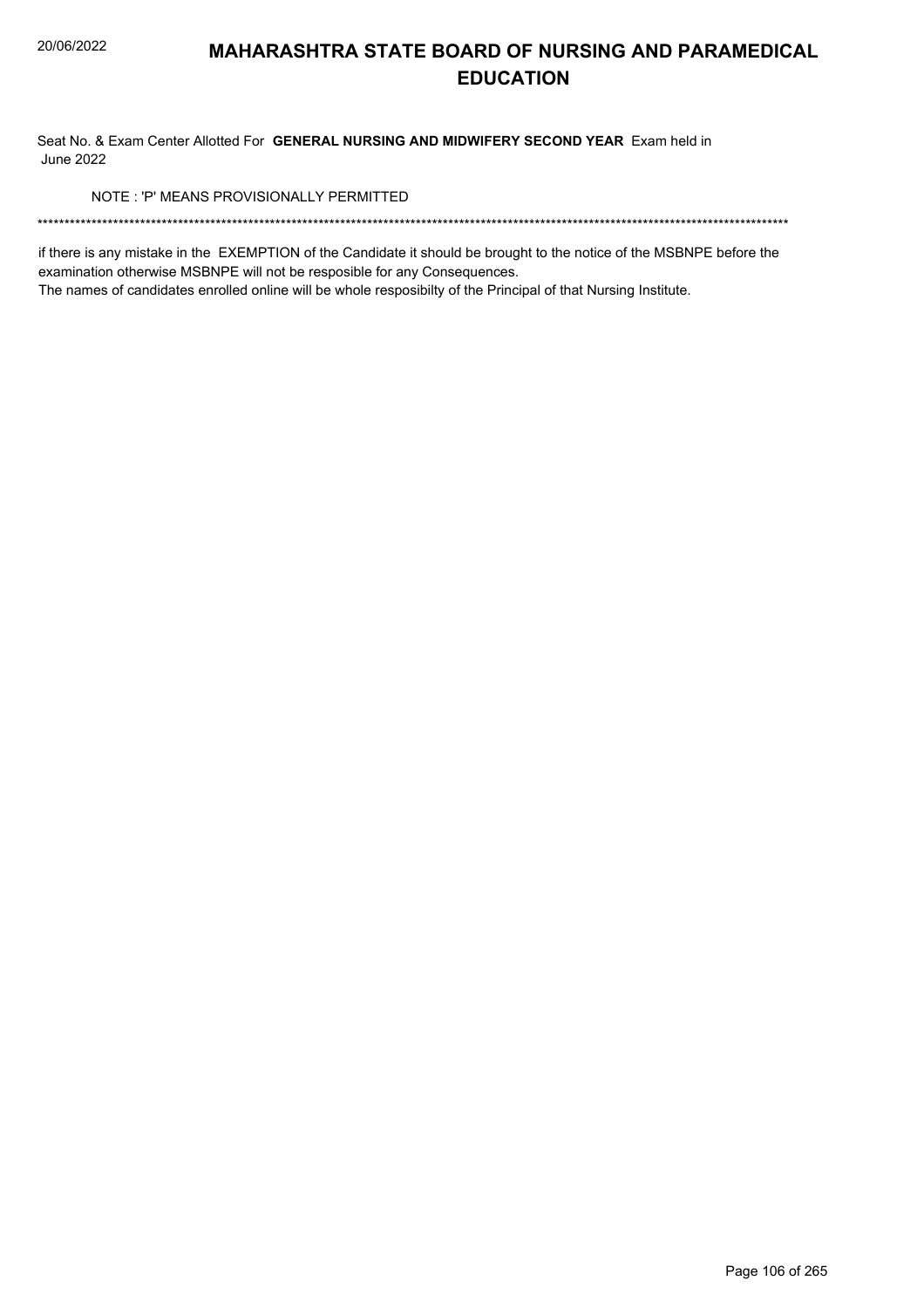Seat No. & Exam Center Allotted For **GENERAL NURSING AND MIDWIFERY SECOND YEAR** Exam held in June 2022

**Centre Name :** DR. D.Y. PATIL INST OF NURSING EDU , PIMPRI ,PUNE

Maharshi Karve Stree Shikshan Samstha SMT BAKUL TAMBAT INSTITUTE OF NURSING EDUCATION, KARVE NAGAR PUNE **Institute Name:**

| <b>Centre</b><br>Sr.No. | Inst.<br>Sr. No. | Seat No. | Name                       | <b>Exempted Subjects</b> |       |      |       |      |            |
|-------------------------|------------------|----------|----------------------------|--------------------------|-------|------|-------|------|------------|
| 770                     | 1                | 770      | MISS GOLE ABOLEE ANIL      | $(\parallel)$<br>VII)    | (III) | (IV) | ( V ) | (VI) | $\sqrt{2}$ |
| 771                     | $\mathfrak{p}$   | 771      | MISS JORI DIVYA SHANTARAM  | (  )<br>VII)             | (III) | (IV) | ( V ) | (VI) |            |
| 772                     | 3                | 772      | MISS KAMBLE SMITA VIJAY    | (  )<br>VII)             | (III) | (IV) | ( V ) | (VI) | $\sqrt{2}$ |
| 773                     | 4                | 773      | MISS POUL PRADNYA UTTAMRAO | (IV)                     | (V)   | (VI) | (VII) |      |            |
| 774                     | 5                | 774      | MISS SALUNKE ANKITA ARUN   |                          |       |      |       |      |            |

#### NOTE : 'P' MEANS PROVISIONALLY PERMITTED

\*\*\*\*\*\*\*\*\*\*\*\*\*\*\*\*\*\*\*\*\*\*\*\*\*\*\*\*\*\*\*\*\*\*\*\*\*\*\*\*\*\*\*\*\*\*\*\*\*\*\*\*\*\*\*\*\*\*\*\*\*\*\*\*\*\*\*\*\*\*\*\*\*\*\*\*\*\*\*\*\*\*\*\*\*\*\*\*\*\*\*\*\*\*\*\*\*\*\*\*\*\*\*\*\*\*\*\*\*\*\*\*\*\*\*\*\*\*\*\*\*\*\*\*\*\*\*\*\*\*\*\*\*\*\*\*\*\*\*

if there is any mistake in the EXEMPTION of the Candidate it should be brought to the notice of the MSBNPE before the examination otherwise MSBNPE will not be resposible for any Consequences.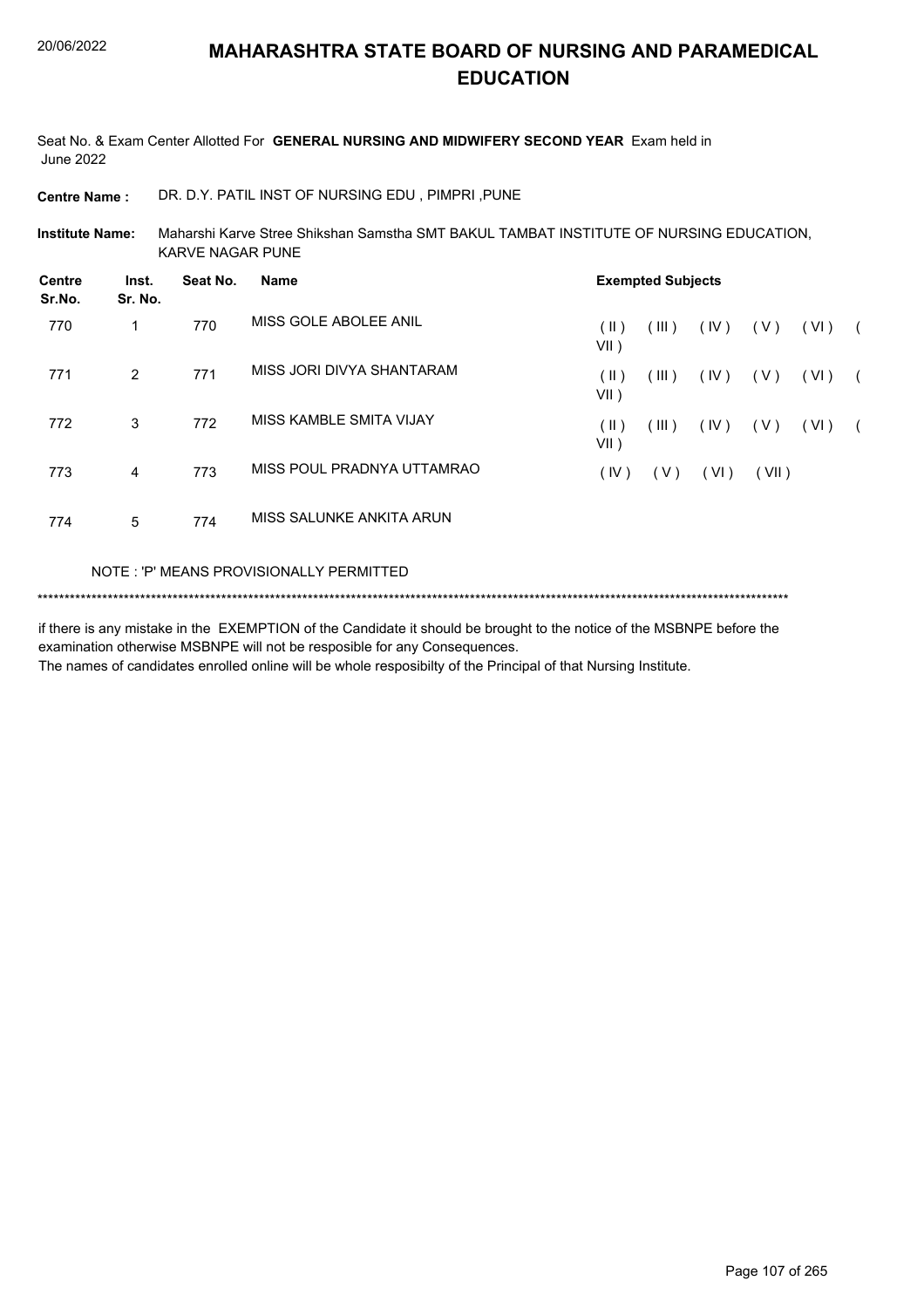Seat No. & Exam Center Allotted For **GENERAL NURSING AND MIDWIFERY SECOND YEAR** Exam held in June 2022

**Centre Name :** DR. D.Y. PATIL INST OF NURSING EDU , PIMPRI ,PUNE

**Institute Name: BHAUSAHEB SARDESAI SCHOOL OF NURSING , TALEGAON GENERAL HOSPITAL , PUNE** 

| <b>Centre</b><br>Sr.No. | Inst.<br>Sr. No. | Seat No. | <b>Name</b>                             | <b>Exempted Subjects</b> |               |       |       |       |  |
|-------------------------|------------------|----------|-----------------------------------------|--------------------------|---------------|-------|-------|-------|--|
| 775                     | 1                | 775      | MISS CHAFEKAR AKSHADA RAHUL             | (1)                      | (IV)          | ( V ) | (VI)  | (VII) |  |
| 776                     | $\mathcal{P}$    | 776      | MR LAHADE BALAJI RAJARAM                | (1)<br>$VII$ )           | $(\parallel)$ | (IV)  | ( V ) | (VI)  |  |
| 777                     | 3                | 777      | MISS MANE KOMAL NANABHAU                | (1)                      | (IV)          | ( V ) | (VI)  | (VII) |  |
| 778                     | 4                | 778      | MR PAWAR SHUBHAM BABANRAO               | (1)<br>$VII$ )           | $(\parallel)$ | (III) | ( V ) | (VI)  |  |
|                         |                  |          | NOTE: 'P' MEANS PROVISIONALLY PERMITTED |                          |               |       |       |       |  |

\*\*\*\*\*\*\*\*\*\*\*\*\*\*\*\*\*\*\*\*\*\*\*\*\*\*\*\*\*\*\*\*\*\*\*\*\*\*\*\*\*\*\*\*\*\*\*\*\*\*\*\*\*\*\*\*\*\*\*\*\*\*\*\*\*\*\*\*\*\*\*\*\*\*\*\*\*\*\*\*\*\*\*\*\*\*\*\*\*\*\*\*\*\*\*\*\*\*\*\*\*\*\*\*\*\*\*\*\*\*\*\*\*\*\*\*\*\*\*\*\*\*\*\*\*\*\*\*\*\*\*\*\*\*\*\*\*\*\*

if there is any mistake in the EXEMPTION of the Candidate it should be brought to the notice of the MSBNPE before the examination otherwise MSBNPE will not be resposible for any Consequences.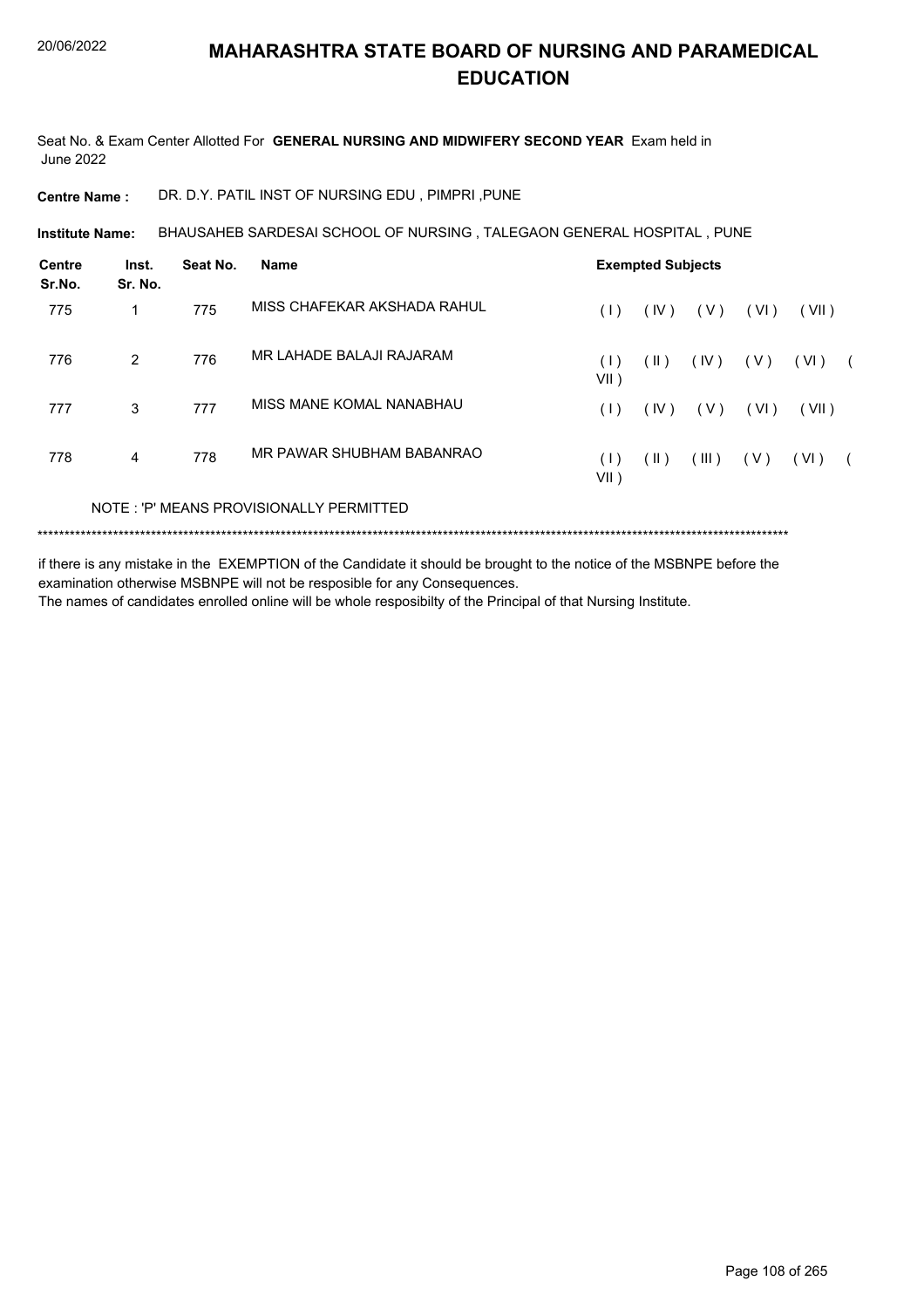Seat No. & Exam Center Allotted For **GENERAL NURSING AND MIDWIFERY SECOND YEAR** Exam held in June 2022

**Centre Name :** DR. D.Y. PATIL INST OF NURSING EDU , PIMPRI ,PUNE

**Institute Name: BHARATI VIDYAPEETH COLLEGE OF NURSING , PUNE** 

| Centre<br>Sr.No. | Inst.<br>Sr. No. | Seat No. | Name                          |             | <b>Exempted Subjects</b> |       |       |       |            |
|------------------|------------------|----------|-------------------------------|-------------|--------------------------|-------|-------|-------|------------|
| 779              |                  | 779      | MISS BHAPKAR SURBHI SANJAY    |             |                          |       |       |       |            |
| 780              | 2                | 780      | MR PATHARE SANDESH RAJU       | (1)<br>VII) | (III)                    | (IV)  | ( V ) | (VI)  | $\sqrt{2}$ |
| 781              | 3                | 781      | MISS PATOLE ABHIRUCHI ABHIJIT | (1)<br>VII) | (  )                     | (IV)  | (V)   | (VI)  |            |
| 782              | 4                | 782      | MR RODE SUMIT DNYANESHWAR     | ( III )     | (IV)                     | ( V ) | (VI)  | (VII) |            |

NOTE : 'P' MEANS PROVISIONALLY PERMITTED

\*\*\*\*\*\*\*\*\*\*\*\*\*\*\*\*\*\*\*\*\*\*\*\*\*\*\*\*\*\*\*\*\*\*\*\*\*\*\*\*\*\*\*\*\*\*\*\*\*\*\*\*\*\*\*\*\*\*\*\*\*\*\*\*\*\*\*\*\*\*\*\*\*\*\*\*\*\*\*\*\*\*\*\*\*\*\*\*\*\*\*\*\*\*\*\*\*\*\*\*\*\*\*\*\*\*\*\*\*\*\*\*\*\*\*\*\*\*\*\*\*\*\*\*\*\*\*\*\*\*\*\*\*\*\*\*\*\*\*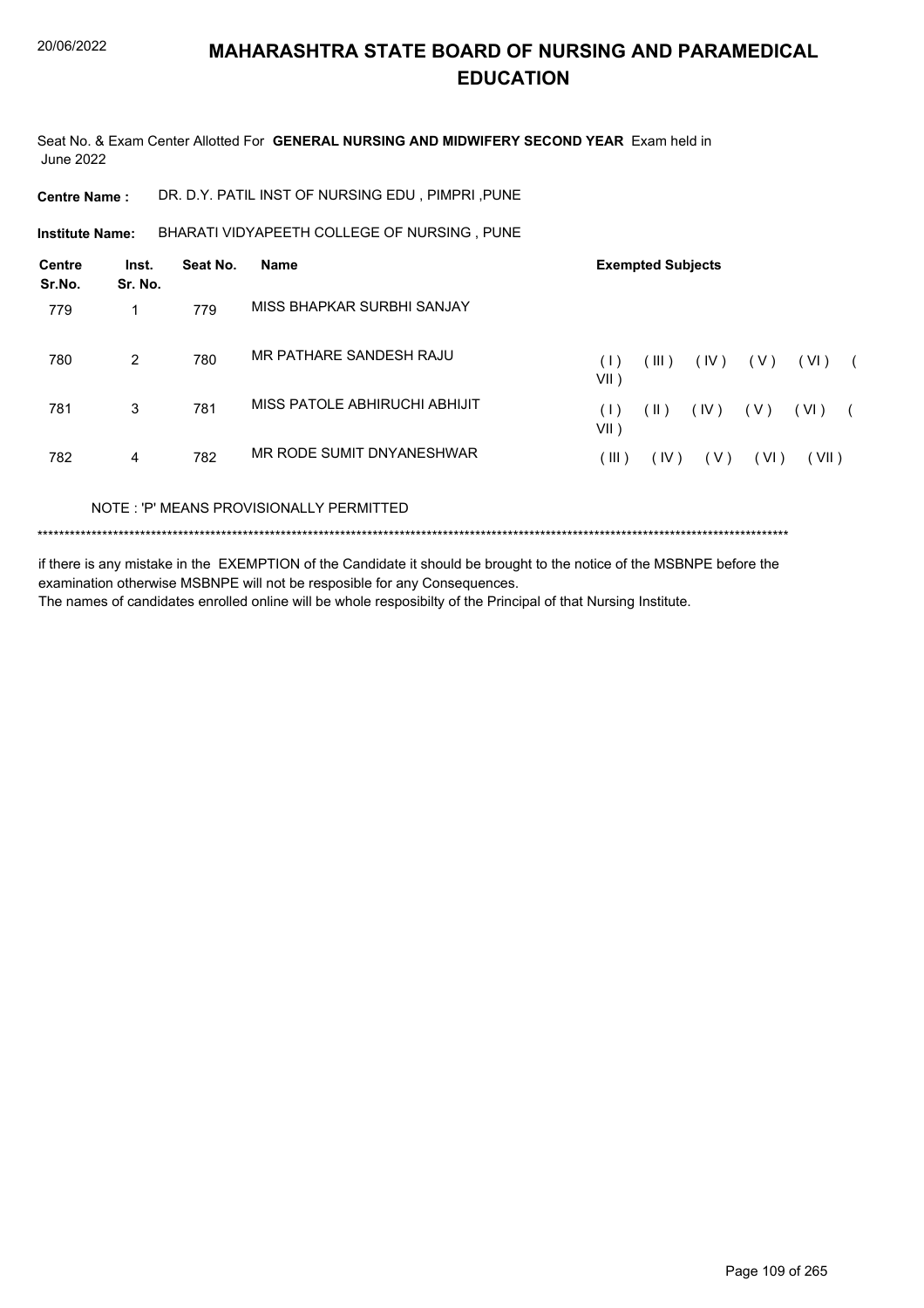Seat No. & Exam Center Allotted For **GENERAL NURSING AND MIDWIFERY SECOND YEAR** Exam held in June 2022

**Centre Name :** DR. D.Y. PATIL INST OF NURSING EDU , PIMPRI ,PUNE

DWARIKA SANGAMNER INSTITUTE OF NURSING EDUCATION, PUNE **Institute Name:**

| <b>Centre</b><br>Sr.No. | Inst.<br>Sr. No. | Seat No. | <b>Name</b>                             |                       | <b>Exempted Subjects</b> |      |       |      |  |  |  |  |
|-------------------------|------------------|----------|-----------------------------------------|-----------------------|--------------------------|------|-------|------|--|--|--|--|
| 783                     | 1                | 783      | MR BHAVAR GANESH DEVIDAS                | (1)<br>$VII$ )        | (III)                    | (IV) | ( V ) | (VI) |  |  |  |  |
| 784                     | $\overline{2}$   | 784      | MISS KAMBLE ANKITA ANKUSH               | (1)<br>$VII$ )        | (III)                    | (IV) | ( V ) | (VI) |  |  |  |  |
| 785                     | 3                | 785      | MISS PAWAR KALPANA HANMANT              | (1)<br>$VII$ )        | $(\parallel)$            | (IV) | ( V ) | (VI) |  |  |  |  |
| 786                     | 4                | 786      | MISS PINGALE MANISHA BABURAO            | (III)                 | (V)                      | (VI) | (VII) |      |  |  |  |  |
| 787                     | 5                | 787      | MISS WAGHE VAISHNAVI VIJAY              | $(\parallel)$<br>VII) | (III)                    | (IV) | (V)   | (VI) |  |  |  |  |
|                         |                  |          | NOTE: 'P' MEANS PROVISIONALLY PERMITTED |                       |                          |      |       |      |  |  |  |  |

\*\*\*\*\*\*\*\*\*\*\*\*\*\*\*\*\*\*\*\*\*\*\*\*\*\*\*\*\*\*\*\*\*\*\*\*\*\*\*\*\*\*\*\*\*\*\*\*\*\*\*\*\*\*\*\*\*\*\*\*\*\*\*\*\*\*\*\*\*\*\*\*\*\*\*\*\*\*\*\*\*\*\*\*\*\*\*\*\*\*\*\*\*\*\*\*\*\*\*\*\*\*\*\*\*\*\*\*\*\*\*\*\*\*\*\*\*\*\*\*\*\*\*\*\*\*\*\*\*\*\*\*\*\*\*\*\*\*\*

if there is any mistake in the EXEMPTION of the Candidate it should be brought to the notice of the MSBNPE before the examination otherwise MSBNPE will not be resposible for any Consequences. The names of candidates enrolled online will be whole resposibilty of the Principal of that Nursing Institute.

Page 110 of 265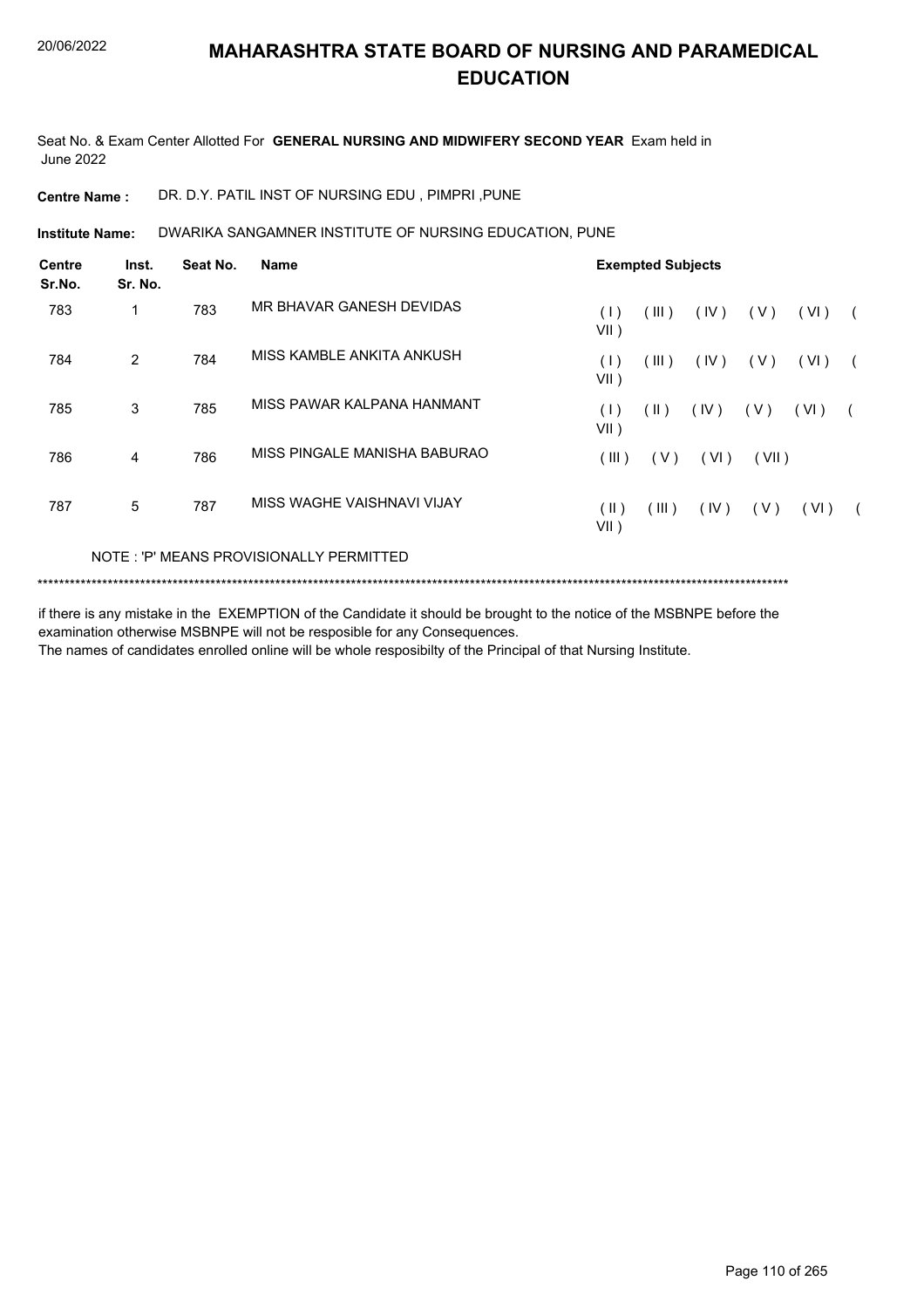Seat No. & Exam Center Allotted For **GENERAL NURSING AND MIDWIFERY SECOND YEAR** Exam held in June 2022

**Centre Name :** DR. D.Y. PATIL INST OF NURSING EDU , PIMPRI ,PUNE

N.M. WADIA HOSPITAL, SCHOOL OF NURSING, PUNE **Institute Name:**

| <b>Centre</b><br>Sr.No. | Inst.<br>Sr. No. | Seat No. | <b>Name</b>                             | <b>Exempted Subjects</b> |       |       |       |        |  |
|-------------------------|------------------|----------|-----------------------------------------|--------------------------|-------|-------|-------|--------|--|
| 788                     |                  | 788      | MISS SALOMAN JENIFER GEORGE             | (II)<br>VII )            | (III) | (IV)  | ( V ) | ( VI ) |  |
| 789                     | 2                | 789      | MISS THOMBRE PRERNA YASHWANT            | ( V )                    | (VI)  | (VII) |       |        |  |
| 790                     | 3                | 790      | MISS TRIBHUWAN SAYALI VIJAY             | ( I -<br>VII )           | (III) | (IV)  | ( V ) | (VI)   |  |
|                         |                  |          | NOTE: 'P' MEANS PROVISIONALLY PERMITTED |                          |       |       |       |        |  |
|                         |                  |          |                                         |                          |       |       |       |        |  |

if there is any mistake in the EXEMPTION of the Candidate it should be brought to the notice of the MSBNPE before the examination otherwise MSBNPE will not be resposible for any Consequences.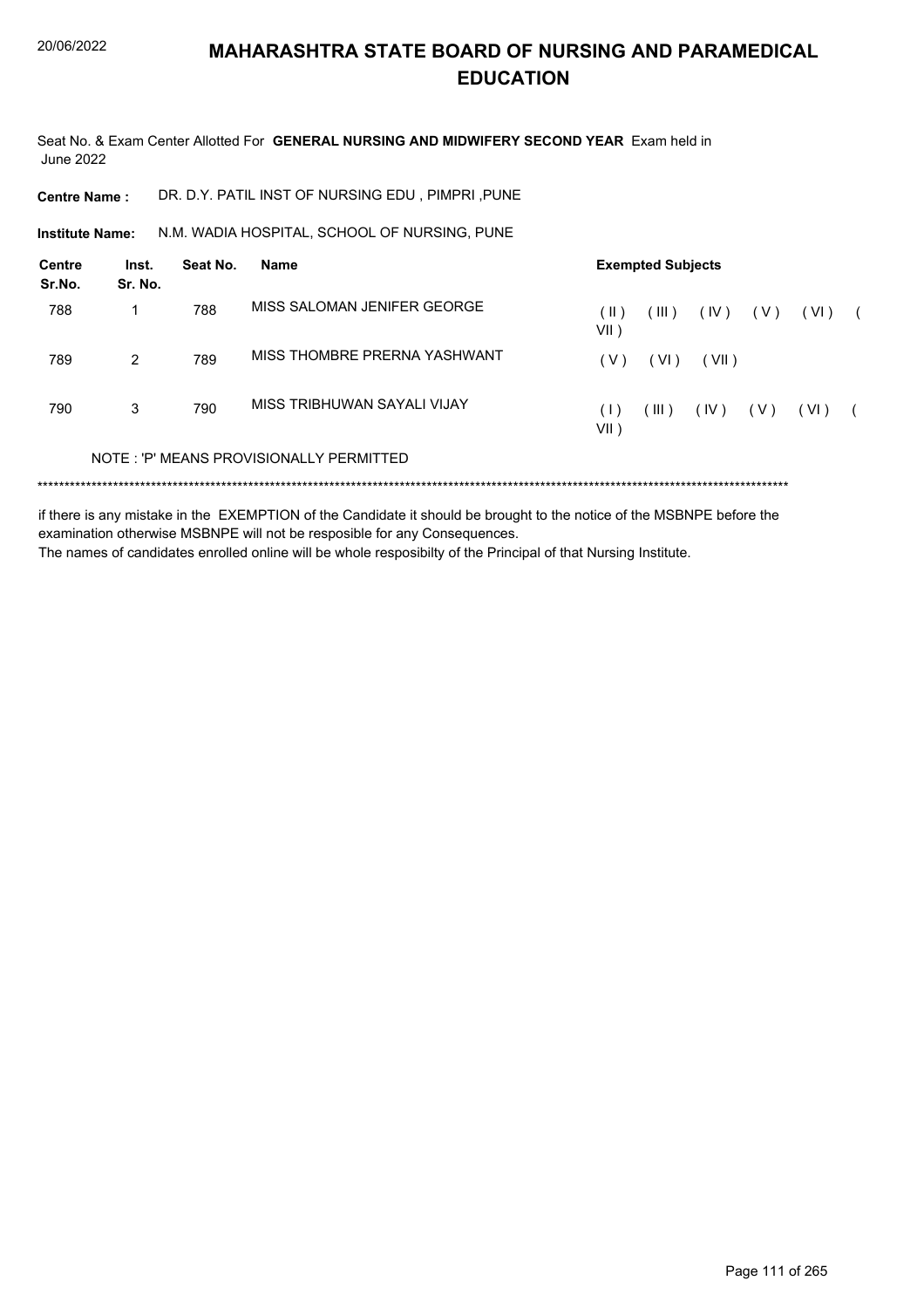Seat No. & Exam Center Allotted For **GENERAL NURSING AND MIDWIFERY SECOND YEAR** Exam held in June 2022

**Centre Name :** DR. D.Y. PATIL INST OF NURSING EDU , PIMPRI ,PUNE

**Institute Name: C Y DANGAT PATIL SHIKSHAN AND KRIDA MANDAL, SCHOOL OF NURSING , PUNE** 

| <b>Centre</b><br>Sr.No. | Inst.<br>Sr. No. | Seat No. | Name                                    |             | <b>Exempted Subjects</b> |        |       |       |            |
|-------------------------|------------------|----------|-----------------------------------------|-------------|--------------------------|--------|-------|-------|------------|
| 791                     | 1                | 791      | MR DONGRE GOVIND SHYAM                  | (IV)        | (V)                      | (VI)   | (VII) |       |            |
| 792                     | $\overline{2}$   | 792      | MR MUNDHE SUNIL ASHOK                   | (III)       | (V)                      | ( VI ) | (VII) |       |            |
| 793                     | 3                | 793      | MR PHAD PRAKASH RAVAN                   | (III)       | (IV)                     | ( V )  | (VI)  | (VII) |            |
| 794                     | 4                | 794      | MISS VASAVE ARADHANA PRATAP             | (1)<br>VII) | (III)                    | (IV)   | (V)   | (VI)  | $\sqrt{2}$ |
|                         |                  |          | NOTE: 'P' MEANS PROVISIONALLY PERMITTED |             |                          |        |       |       |            |

\*\*\*\*\*\*\*\*\*\*\*\*\*\*\*\*\*\*\*\*\*\*\*\*\*\*\*\*\*\*\*\*\*\*\*\*\*\*\*\*\*\*\*\*\*\*\*\*\*\*\*\*\*\*\*\*\*\*\*\*\*\*\*\*\*\*\*\*\*\*\*\*\*\*\*\*\*\*\*\*\*\*\*\*\*\*\*\*\*\*\*\*\*\*\*\*\*\*\*\*\*\*\*\*\*\*\*\*\*\*\*\*\*\*\*\*\*\*\*\*\*\*\*\*\*\*\*\*\*\*\*\*\*\*\*\*\*\*\*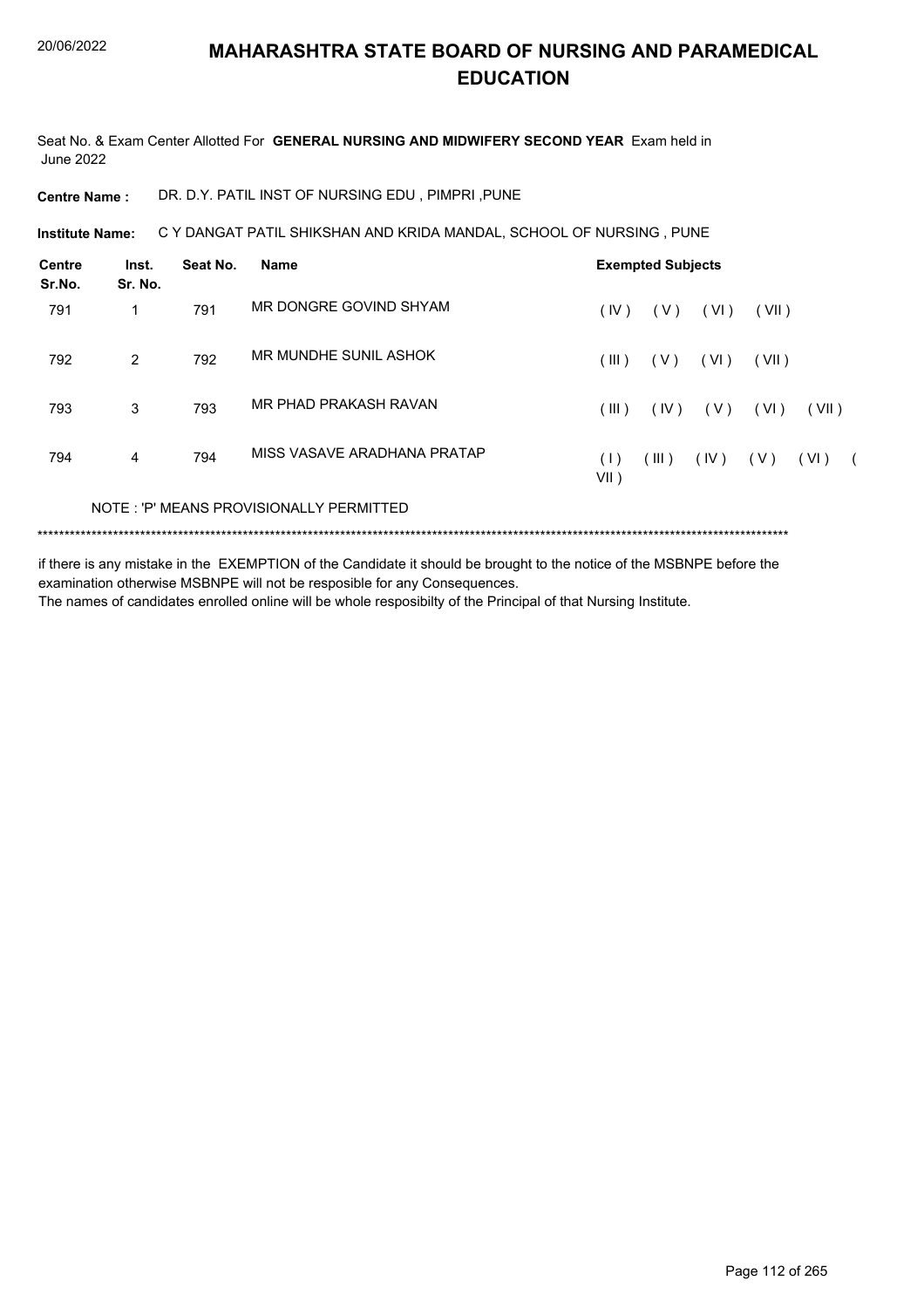Seat No. & Exam Center Allotted For **GENERAL NURSING AND MIDWIFERY SECOND YEAR** Exam held in June 2022

**Centre Name :** DR. D.Y. PATIL INST OF NURSING EDU , PIMPRI ,PUNE

SUSHRUSHA NURSING SCHOOL, DAUND , PUNE **Institute Name:**

| <b>Centre</b><br>Sr.No. | Inst.<br>Sr. No. | Seat No. | Name                            | <b>Exempted Subjects</b> |               |       |       |       |            |
|-------------------------|------------------|----------|---------------------------------|--------------------------|---------------|-------|-------|-------|------------|
| 795                     | 1                | 795      | MISS BOTALE DEEPALI VISHWAS     | (III)                    | (IV)          | (V)   | (VI)  | (VII) |            |
| 796                     | $\overline{2}$   | 796      | MR JADHAV VISHAL MADHAV         | (V)                      | (VI)          | (VII) |       |       |            |
| 797                     | $\mathfrak{S}$   | 797      | MISS JAGTAP ANJALI PRAVIN       | $(\parallel)$<br>$VII$ ) | (III)         | (IV)  | (V)   | (VI)  | $\left($   |
| 798                     | $\overline{4}$   | 798      | MISS KAMBLE AKSHATA CHANDRAKANT | (V)                      | (VI)          | (VII) |       |       |            |
| 799                     | $\overline{5}$   | 799      | MISS NALAWADE MEGHA MACCHINDRA  | (V)                      | (VI)          | (VII) |       |       |            |
| 800                     | 6                | 800      | MISS PAGI NAMRATA JOHN          |                          |               |       |       |       |            |
| 801                     | 7                | 801      | MISS PAGI SNEHAL ARVIND         | (V)                      | (VI)          | (VII) |       |       |            |
| 802                     | 8                | 802      | MR PAWAR GAURAV ASHOK           | $(\parallel)$            | (IV)          | (V)   | (VI)  | (VII) |            |
| 803                     | 9                | 803      | MISS SALVE SANDHYA SUNIL        | (1)<br>$VII$ )           | $(\parallel)$ | (IV)  | (V)   | (VI)  | $\sqrt{ }$ |
| 804                     | 10               | 804      | MR SHAIKH IKABAL ISMAIL         | (IV)                     | (V)           | (VI)  | (VII) |       |            |
| 805                     | 11               | 805      | MR SHINDE TUSHAR DILIP          | $(\parallel)$<br>$VII$ ) | (III)         | (IV)  | (V)   | (VI)  | $\sqrt{2}$ |
| 806                     | 12               | 806      | MR TORADMAL SHANKAR ARJUN       | $($ II $)$               | (III)         | (V)   | (VI)  | (VII) |            |
|                         |                  |          |                                 |                          |               |       |       |       |            |

#### NOTE : 'P' MEANS PROVISIONALLY PERMITTED

\*\*\*\*\*\*\*\*\*\*\*\*\*\*\*\*\*\*\*\*\*\*\*\*\*\*\*\*\*\*\*\*\*\*\*\*\*\*\*\*\*\*\*\*\*\*\*\*\*\*\*\*\*\*\*\*\*\*\*\*\*\*\*\*\*\*\*\*\*\*\*\*\*\*\*\*\*\*\*\*\*\*\*\*\*\*\*\*\*\*\*\*\*\*\*\*\*\*\*\*\*\*\*\*\*\*\*\*\*\*\*\*\*\*\*\*\*\*\*\*\*\*\*\*\*\*\*\*\*\*\*\*\*\*\*\*\*\*\*

if there is any mistake in the EXEMPTION of the Candidate it should be brought to the notice of the MSBNPE before the examination otherwise MSBNPE will not be resposible for any Consequences.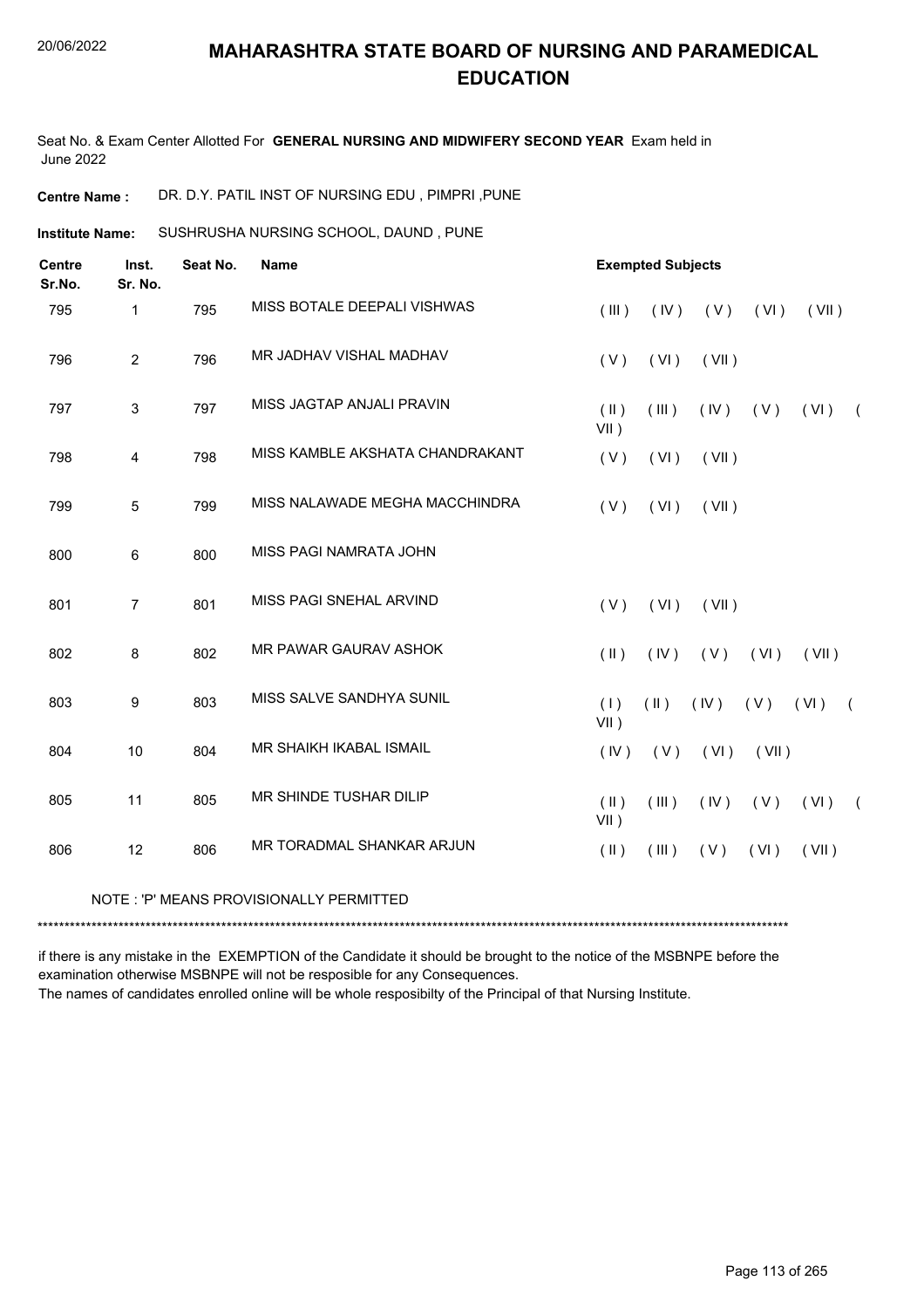Seat No. & Exam Center Allotted For GENERAL NURSING AND MIDWIFERY SECOND YEAR Exam held in **June 2022** 

| DR. D.Y. PATIL INST OF NURSING EDU, PIMPRI, PUNE<br><b>Centre Name:</b> |                  |          |                                            |     |                          |       |      |
|-------------------------------------------------------------------------|------------------|----------|--------------------------------------------|-----|--------------------------|-------|------|
| <b>Institute Name:</b>                                                  |                  |          | SHARDABAI PAWAR INSTITUTE OF NURSING, PUNE |     |                          |       |      |
| <b>Centre</b><br>Sr.No.                                                 | Inst.<br>Sr. No. | Seat No. | <b>Name</b>                                |     | <b>Exempted Subjects</b> |       |      |
| 807                                                                     |                  | 807      | MR I ATAKE ATISH BAPPASAHEB                | (1) | (  )                     | (III) | (IV) |
|                                                                         |                  |          | NOTE : 'P' MEANS PROVISIONALLY PERMITTED   |     |                          |       |      |
|                                                                         |                  |          |                                            |     |                          |       |      |

if there is any mistake in the EXEMPTION of the Candidate it should be brought to the notice of the MSBNPE before the examination otherwise MSBNPE will not be resposible for any Consequences.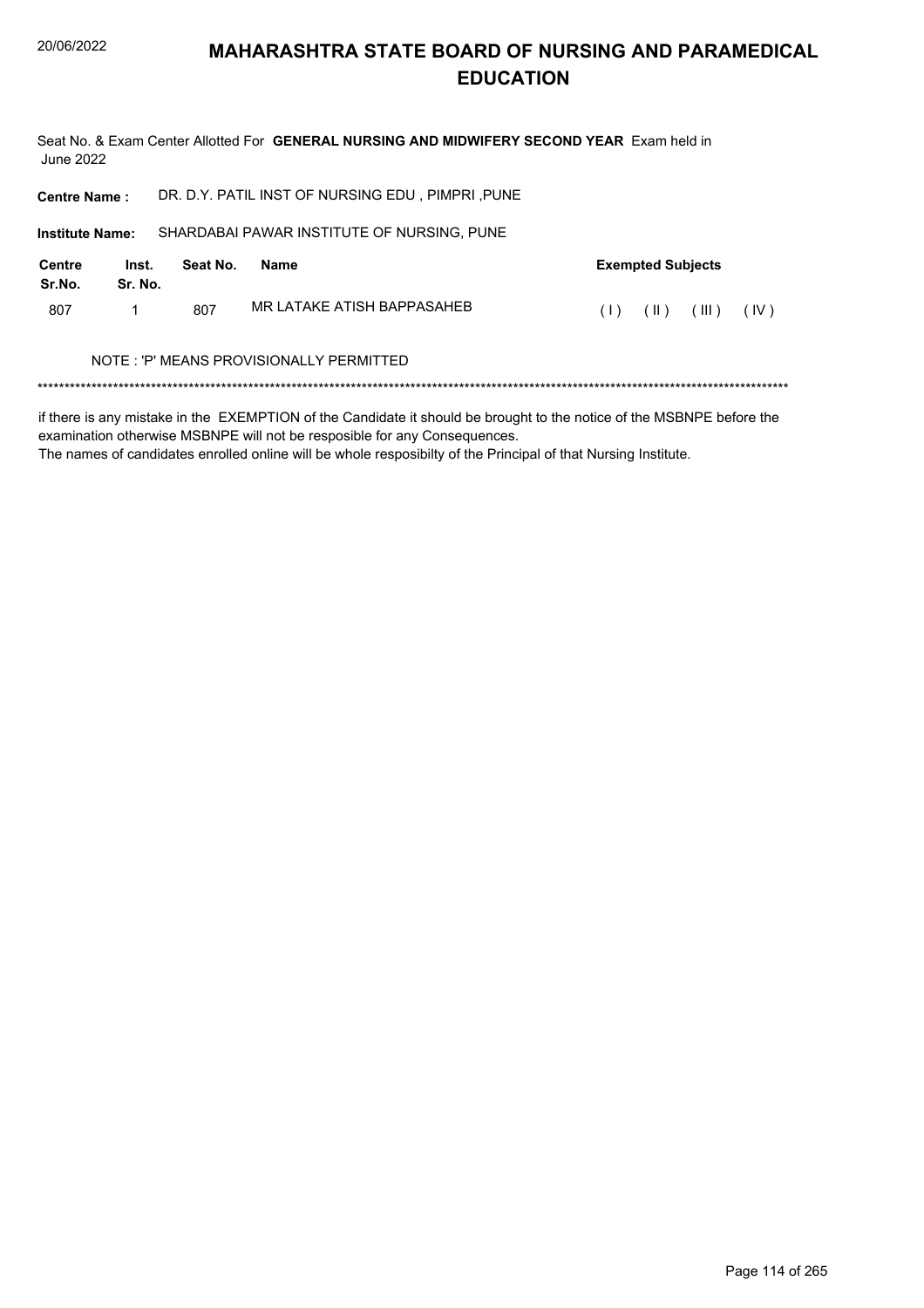Seat No. & Exam Center Allotted For GENERAL NURSING AND MIDWIFERY SECOND YEAR Exam held in **June 2022** 

DR. D.Y. PATIL INST OF NURSING EDU, PIMPRI, PUNE **Centre Name:** 

GURURAJ SCHOOL OF NURSING, PUNE **Institute Name:** 

| Centre<br>Sr.No. | Inst.<br>Sr. No. | Seat No. | Name                                    | <b>Exempted Subjects</b> |       |      |        |       |  |
|------------------|------------------|----------|-----------------------------------------|--------------------------|-------|------|--------|-------|--|
| 808              |                  | 808      | MISS GAWAS ANKITA ANAND                 |                          |       |      |        |       |  |
| 809              | 2                | 809      | MISS PARAB DIKSHA DASHARATH             | (1)<br>$VII$ )           | (III) | (IV) | ( V )  | (VI)  |  |
| 810              | 3                | 810      | MR PATIL YOGESH SANJAY                  | ( III )                  | (IV)  | (V)  | ( VI ) | (VII) |  |
|                  |                  |          | NOTE: 'P' MEANS PROVISIONALLY PERMITTED |                          |       |      |        |       |  |
|                  |                  |          |                                         |                          |       |      |        |       |  |

if there is any mistake in the EXEMPTION of the Candidate it should be brought to the notice of the MSBNPE before the examination otherwise MSBNPE will not be resposible for any Consequences.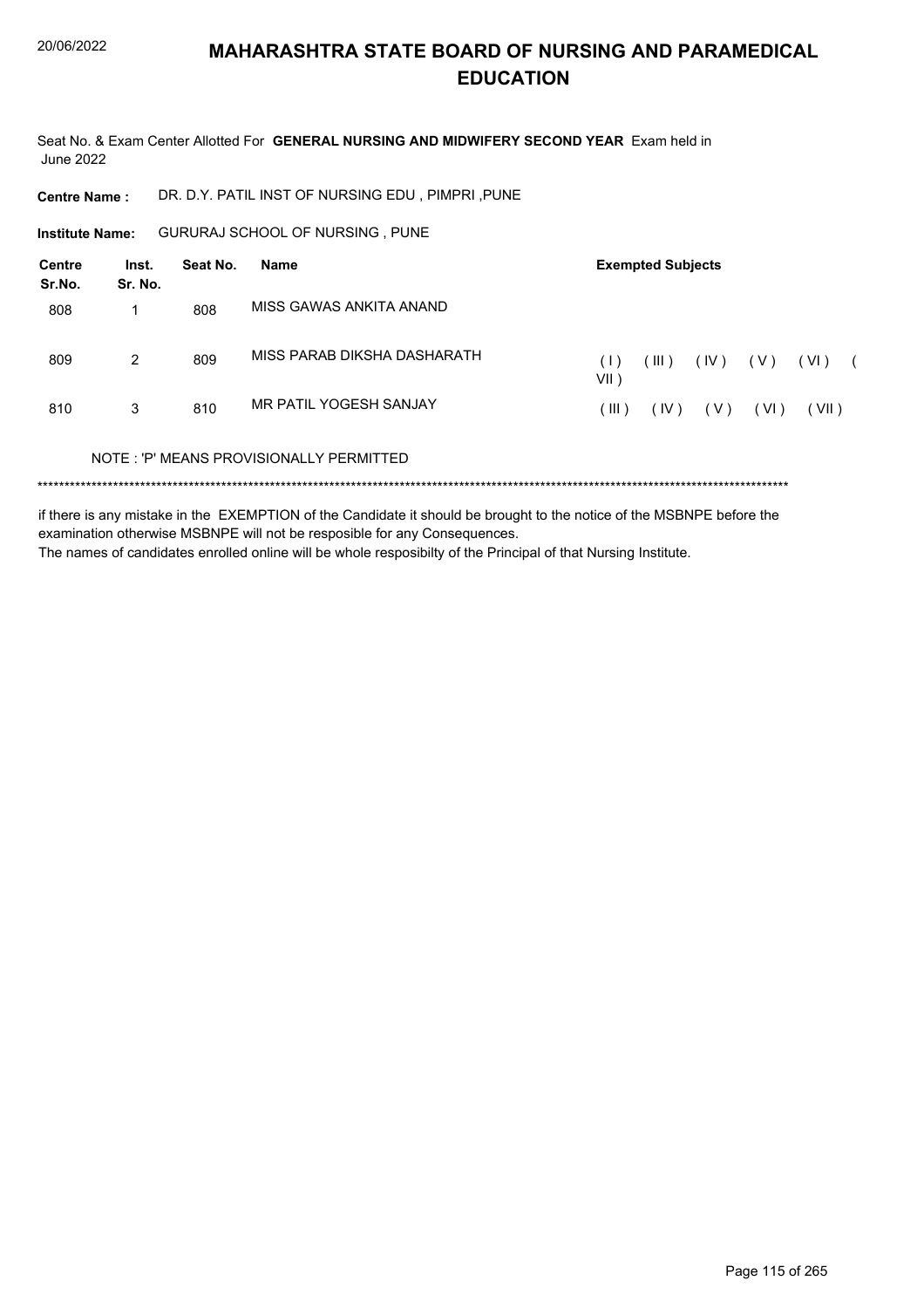Seat No. & Exam Center Allotted For **GENERAL NURSING AND MIDWIFERY SECOND YEAR** Exam held in June 2022

**Centre Name :** DR. D.Y. PATIL INST OF NURSING EDU , PIMPRI ,PUNE

LATE UDHAVRAO TULSHIRAM JADHAVAR FOUNDATIONS INSTITUTE OF NURSING, PUNE **Institute Name:**

| <b>Centre</b><br>Sr.No. | Inst.<br>Sr. No. | Seat No. | <b>Name</b>                      | <b>Exempted Subjects</b> |             |                      |       |          |  |
|-------------------------|------------------|----------|----------------------------------|--------------------------|-------------|----------------------|-------|----------|--|
| 811                     | 1                | 811      | MISS CHAVAN RENUKA GUMANSING     | (V)                      | (VI)        | (VII)                |       |          |  |
| 812                     | $\overline{2}$   | 812      | MISS CHOBE NIKITA BANSI          | (1)                      | (III)       | (V)                  | (VI)  | (VII)    |  |
| 813                     | 3                | 813      | MISS GAIKWAD SHITAL RAM          | (1)                      | (IV)        | (V)                  | (VI)  | (VII)    |  |
| 814                     | 4                | 814      | MISS KAMBLE PRATIBHA TANAJI      | (1)                      | (V)         | (VI)                 | (VII) |          |  |
| 815                     | 5                | 815      | MISS PAKHARE MOHINI GANESH       | (III)                    | (V)         | (VI)                 | (VII) |          |  |
| 816                     | 6                | 816      | MISS PAWARA SAPANA HOMDAR        | (V)                      | (VI)        | (VII)                |       |          |  |
| 817                     | $\overline{7}$   | 817      | MISS PAWARA ANJALI BANSILAL      | (V)                      | (VI)        | (VII)                |       |          |  |
| 818                     | 8                | 818      | MISS PAWARA VANDANA SUNIL        | (V)                      | (VI)        | (VII)                |       |          |  |
| 819                     | 9                | 819      | MISS PAWARA PUJA SUKALAL         | (V)                      | (VI)        | (VII)                |       |          |  |
| 820                     | 10               | 820      | MISS PAWARA RANJANA BHAIDAS      | (V)                      | (VI)        | (VII)                |       |          |  |
| 821                     | 11               | 821      | MISS PAWARA NISHA DEBRA          | (V)                      | (VI)        | (VII)                |       |          |  |
| 822                     | 12               | 822      | MISS PAWARA CHANDRAKALA SHIVNATH | (V)                      | (VI)        | (VII)                |       |          |  |
| 823                     | 13               | 823      | MISS PAWARA SONIYA KUVARSING     | (III)                    | (V)         | (VI)                 | (VII) |          |  |
| 824                     | 14               | 824      | MISS PAWARA SAJANIBAI GABBARSING |                          |             | $(V)$ $(VI)$ $(VII)$ |       |          |  |
| 825                     | 15               | 825      | MISS PAWARA SONI KANTILAL        | $($ III $)$              |             | $(IV)$ $(V)$ $(VI)$  |       | (VII)    |  |
| 826                     | 16               | 826      | MISS POTKULE SUVARNA ASHOK       | (1)<br>$VII$ )           | $($ III $)$ | $(IV)$ $(V)$         |       | $(VI)$ ( |  |
| 827                     | 17               | 827      | MISS RAWATALE ANJALI SUBHASH     | (V)                      | (VI)        | (VII)                |       |          |  |

NOTE : 'P' MEANS PROVISIONALLY PERMITTED

\*\*\*\*\*\*\*\*\*\*\*\*\*\*\*\*\*\*\*\*\*\*\*\*\*\*\*\*\*\*\*\*\*\*\*\*\*\*\*\*\*\*\*\*\*\*\*\*\*\*\*\*\*\*\*\*\*\*\*\*\*\*\*\*\*\*\*\*\*\*\*\*\*\*\*\*\*\*\*\*\*\*\*\*\*\*\*\*\*\*\*\*\*\*\*\*\*\*\*\*\*\*\*\*\*\*\*\*\*\*\*\*\*\*\*\*\*\*\*\*\*\*\*\*\*\*\*\*\*\*\*\*\*\*\*\*\*\*\*

if there is any mistake in the EXEMPTION of the Candidate it should be brought to the notice of the MSBNPE before the examination otherwise MSBNPE will not be resposible for any Consequences.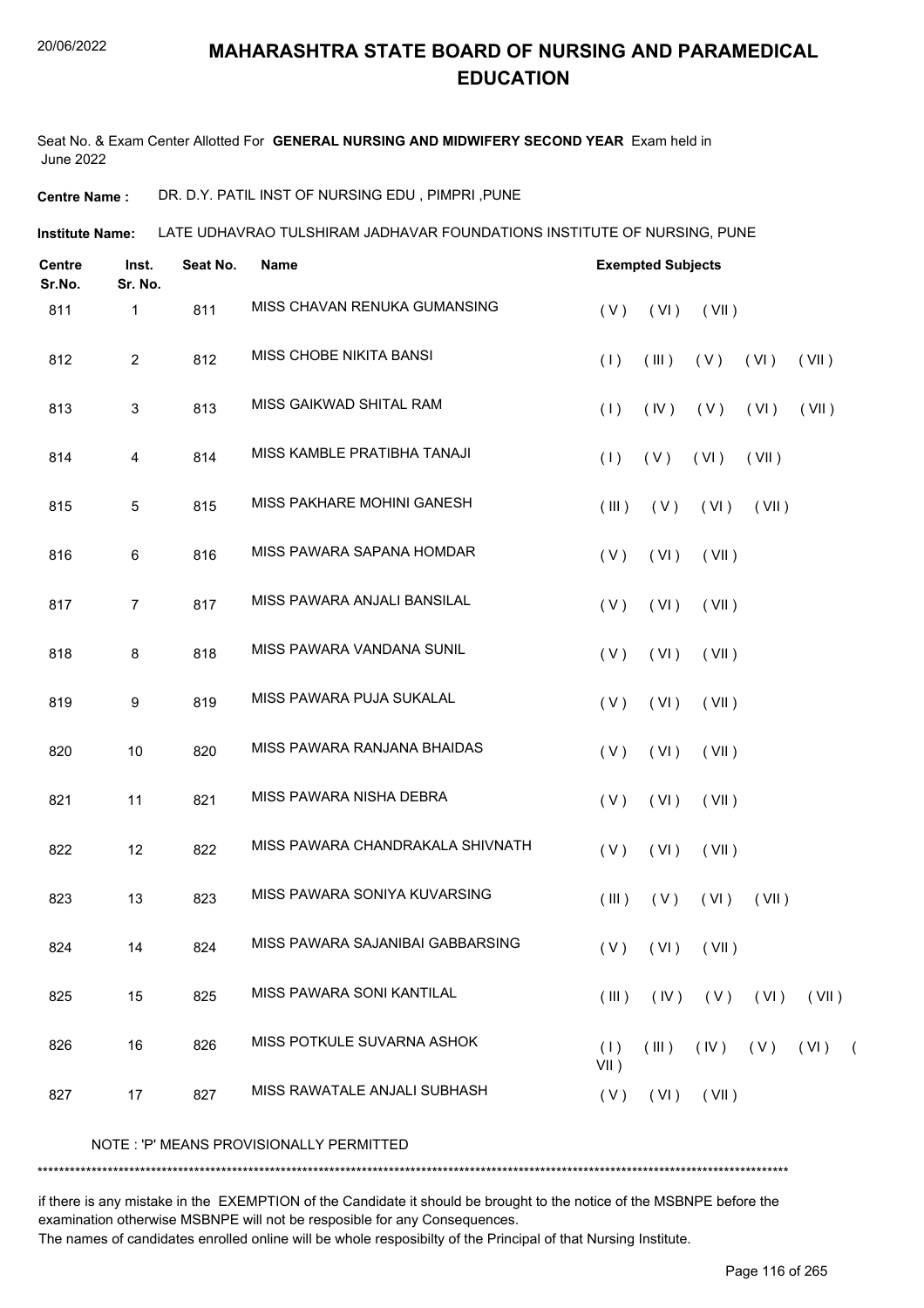#### 20/06/2022

### **MAHARASHTRA STATE BOARD OF NURSING AND PARAMEDICAL EDUCATION**

Seat No. & Exam Center Allotted For **GENERAL NURSING AND MIDWIFERY SECOND YEAR** Exam held in June 2022

**Centre Name :** DR. D.Y. PATIL INST OF NURSING EDU , PIMPRI ,PUNE

Dhareshwar Institute of Nursing, Pune **Institute Name:**

| <b>Centre</b><br>Sr.No. | Inst.<br>Sr. No. | Seat No.<br><b>Exempted Subjects</b><br>Name |                                          |                |       |       |      |       |            |
|-------------------------|------------------|----------------------------------------------|------------------------------------------|----------------|-------|-------|------|-------|------------|
| 828                     | $\mathbf{1}$     | 828                                          | MISS BHOYE GITANJALI WAMAN               | (1)            | (III) | (V)   | (VI) | (VII) |            |
| 829                     | $\overline{2}$   | 829                                          | MISS CHAUDHARI ARATI PARSHURAM           | (1)            | (III) | (V)   | (VI) | (VII) |            |
| 830                     | 3                | 830                                          | MR DHAYAGUDE TEJAS DATTATRAY             | (III)          | (IV)  | (V)   | (VI) | (VII) |            |
| 831                     | 4                | 831                                          | MR FISKE AVINASH GANGADHAR               | (V)            | (VI)  | (VII) |      |       |            |
| 832                     | 5                | 832                                          | MR JADHAV SUBHASH VIJAY                  | (1)<br>$VII$ ) | (III) | (IV)  | (V)  | (VI)  | $\sqrt{2}$ |
| 833                     | 6                | 833                                          | MR KALWALE KRUSHNA LIMBAJI               | (III)          | (IV)  | (V)   | (VI) | (VII) |            |
| 834                     | $\overline{7}$   | 834                                          | MISS KUMBHAR TEJASWI VISHAL              | (1)<br>$VII$ ) | (III) | (IV)  | (V)  | (VI)  | $\sqrt{2}$ |
| 835                     | 8                | 835                                          | <b>MR LAHANE PRADEEP VILAS</b>           | (V)            | (VI)  | (VII) |      |       |            |
| 836                     | $\boldsymbol{9}$ | 836                                          | MISS MANE SAUJANYA SANJAY                | (1)<br>$VII$ ) | (III) | (IV)  | (V)  | (VI)  | $\sqrt{2}$ |
| 837                     | 10               | 837                                          | MISS POTINDA RUPALI MANILAL              | (1)<br>$VII$ ) | (III) | (IV)  | (V)  | (VI)  | $\sqrt{2}$ |
| 838                     | 11               | 838                                          | MISS SASTYA PRAMILA RAMESH               | (1)<br>$VII$ ) | (III) | (IV)  | (V)  | (VI)  | $\sqrt{2}$ |
| 839                     | 12               | 839                                          | MR TANDALE KETAN DINKAR                  | (III)          | (IV)  | (V)   | (VI) | (VII) |            |
| 840                     | 13               | 840                                          | MISS THANAMBIR JAGRUTI BHANUDAS          | (III)          | (IV)  | (V)   | (VI) | (VII) |            |
| 841                     | 14               | 841                                          | MISS WAYAL DHANASHRI LAXMAN              | (1)<br>$VII$ ) | (III) | (IV)  | (V)  | (VI)  | $\sqrt{2}$ |
|                         |                  |                                              | NOTE : 'P' MEANS PROVISIONALLY PERMITTED |                |       |       |      |       |            |

\*\*\*\*\*\*\*\*\*\*\*\*\*\*\*\*\*\*\*\*\*\*\*\*\*\*\*\*\*\*\*\*\*\*\*\*\*\*\*\*\*\*\*\*\*\*\*\*\*\*\*\*\*\*\*\*\*\*\*\*\*\*\*\*\*\*\*\*\*\*\*\*\*\*\*\*\*\*\*\*\*\*\*\*\*\*\*\*\*\*\*\*\*\*\*\*\*\*\*\*\*\*\*\*\*\*\*\*\*\*\*\*\*\*\*\*\*\*\*\*\*\*\*\*\*\*\*\*\*\*\*\*\*\*\*\*\*\*\*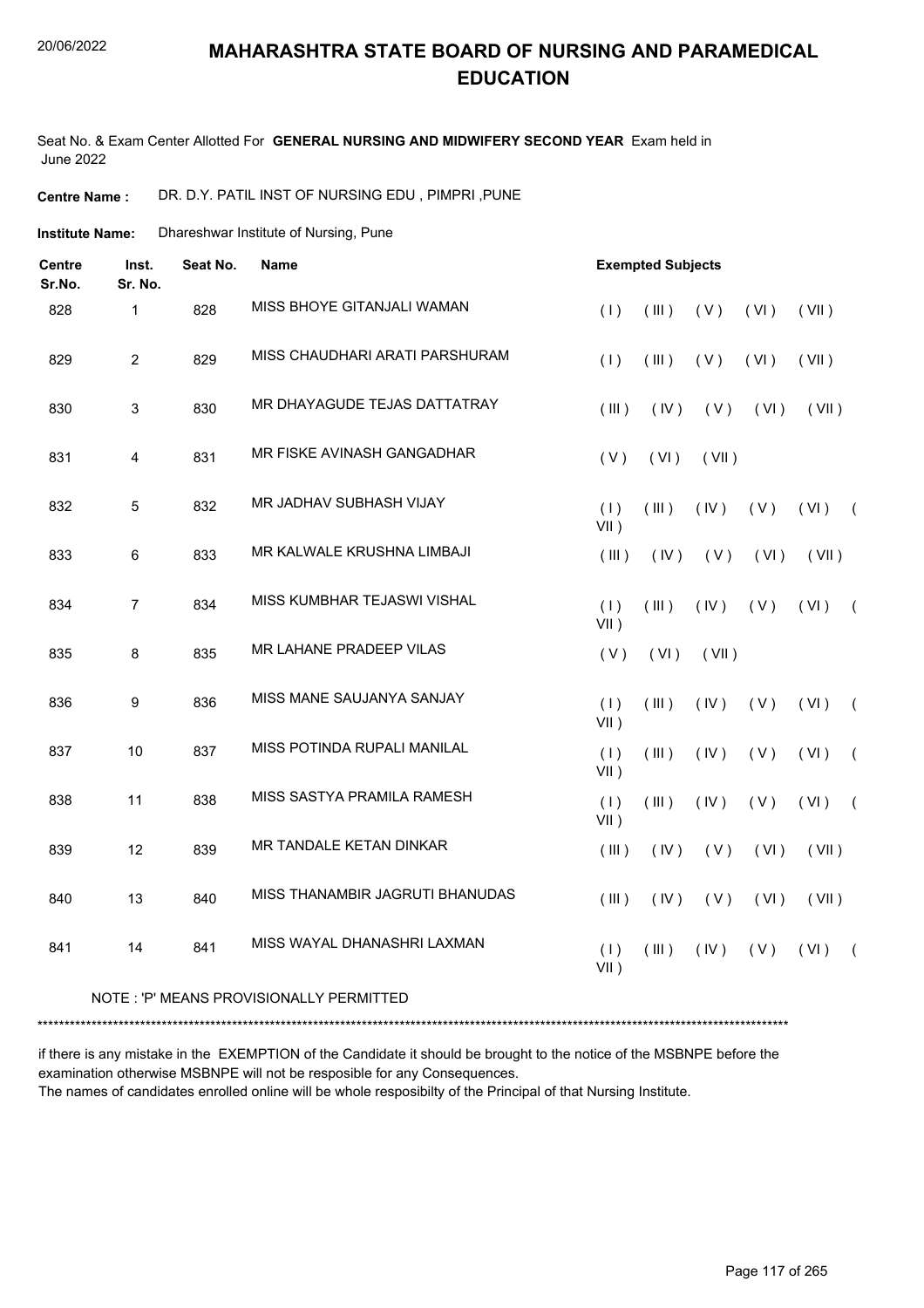Seat No. & Exam Center Allotted For **GENERAL NURSING AND MIDWIFERY SECOND YEAR** Exam held in June 2022

**Centre Name :** DR. D.Y. PATIL INST OF NURSING EDU , PIMPRI ,PUNE

Rajmata Jijau Shikshan Prasarak Mandal School of Nursing, Pune **Institute Name:**

| <b>Centre</b><br>Sr.No. | Inst.<br>Sr. No. | Seat No. | <b>Name</b>                     | <b>Exempted Subjects</b>                                      |
|-------------------------|------------------|----------|---------------------------------|---------------------------------------------------------------|
| 842                     |                  | 842      | MR CHOLKE PRATHMESH DATTATRAY   | VI)<br>(V)<br>(VII)                                           |
| 843                     | $\overline{2}$   | 843      | MISS DARKONDE DIPALI VISHWANATH | (VI)<br>(V)<br>(VII)                                          |
| 844                     | 3                | 844      | MISS JOGDAND POOJA DAGDU        | (III)<br>(IV)<br>(  )<br>( V )<br>(VI)<br>$\sqrt{2}$<br>VII ) |
| 845                     | 4                | 845      | MISS UNAWANE MANASI DINESH      | (V)<br>(VI)<br>(VII)<br>(1)                                   |

NOTE : 'P' MEANS PROVISIONALLY PERMITTED

\*\*\*\*\*\*\*\*\*\*\*\*\*\*\*\*\*\*\*\*\*\*\*\*\*\*\*\*\*\*\*\*\*\*\*\*\*\*\*\*\*\*\*\*\*\*\*\*\*\*\*\*\*\*\*\*\*\*\*\*\*\*\*\*\*\*\*\*\*\*\*\*\*\*\*\*\*\*\*\*\*\*\*\*\*\*\*\*\*\*\*\*\*\*\*\*\*\*\*\*\*\*\*\*\*\*\*\*\*\*\*\*\*\*\*\*\*\*\*\*\*\*\*\*\*\*\*\*\*\*\*\*\*\*\*\*\*\*\*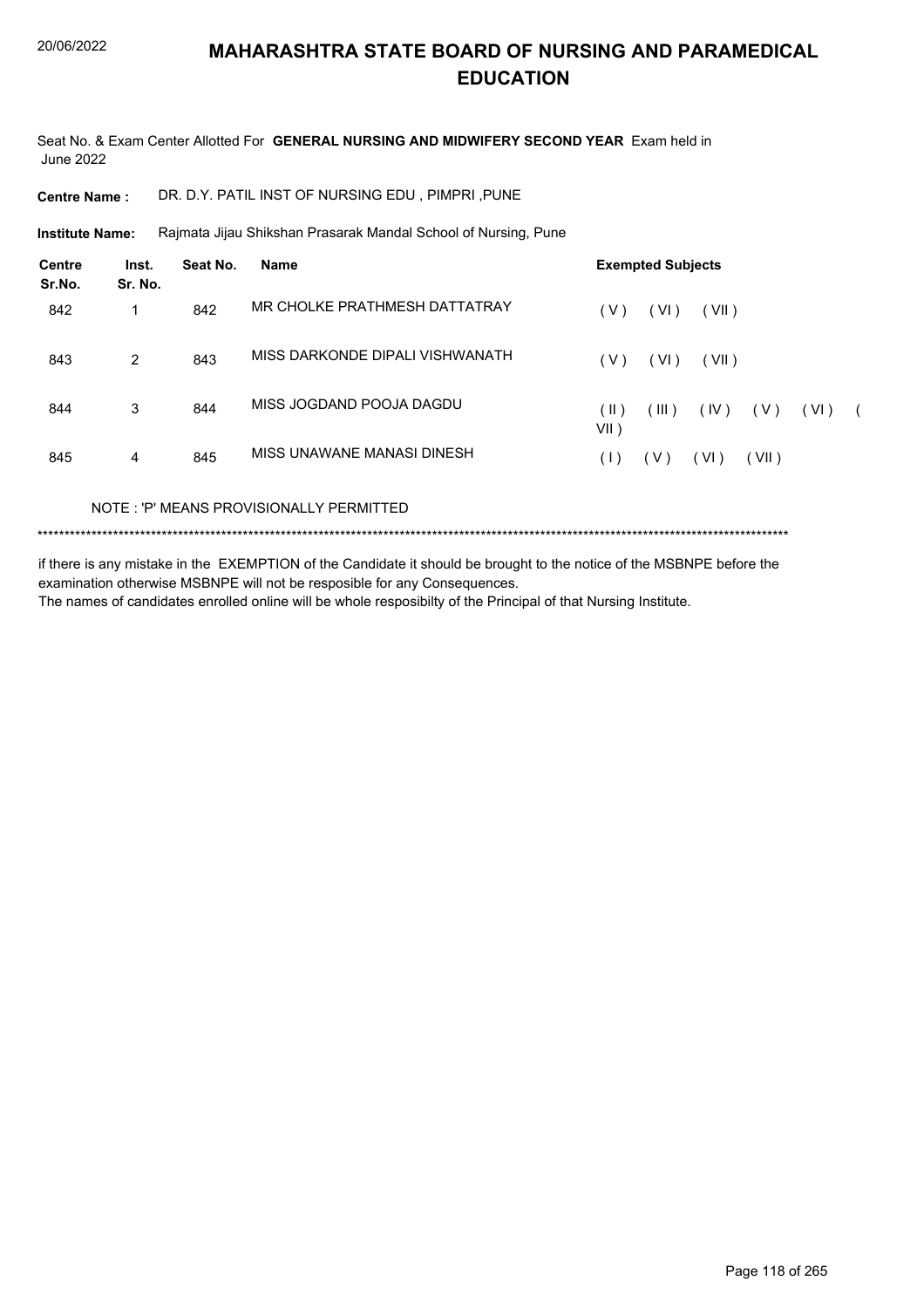Seat No. & Exam Center Allotted For GENERAL NURSING AND MIDWIFERY SECOND YEAR Exam held in **June 2022** 

DR. D.Y. PATIL INST OF NURSING EDU, PIMPRI, PUNE **Centre Name:** 

SNEHAL GNM INSTITUTE OF NURSING PUNE Institute Name:

| <b>Centre</b><br>Sr.No. | Inst.<br>Sr. No. | Seat No. | Name                       | <b>Exempted Subjects</b> |       |       |       |       |
|-------------------------|------------------|----------|----------------------------|--------------------------|-------|-------|-------|-------|
| 846                     |                  | 846      | MR BORDE SHARON SHAMUEL    | $($ III $)$              | ( V ) | (VI)  | (VII) |       |
| 847                     | 2                | 847      | MISS KHILARE MONALI ANKUSH | (II)                     | (III) | ( V ) | (VI)  | (VII) |

#### NOTE: 'P' MEANS PROVISIONALLY PERMITTED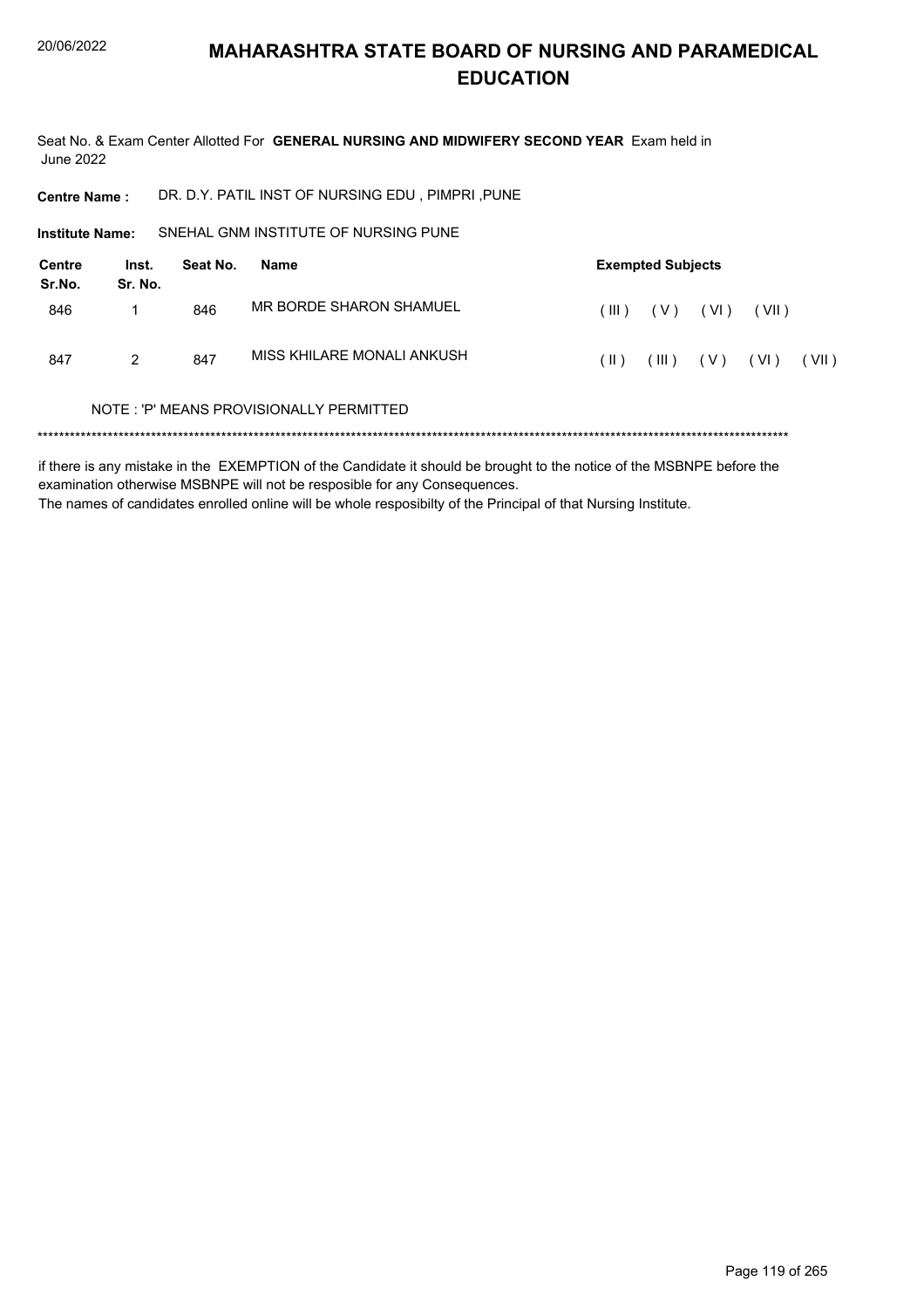Seat No. & Exam Center Allotted For **GENERAL NURSING AND MIDWIFERY SECOND YEAR** Exam held in June 2022

**Centre Name :** PAD DR. V. VIKHE PATIL INSTITUTE OF NURSING EDUCATION, AHMEDNAGAR

**Institute Name: SHRI VIVEKANAND SCHOOL OF NURSING , RAHURI , AHMEDNAGAR** 

| <b>Centre</b><br>Sr.No. | Inst.<br>Sr. No. | Seat No. | <b>Name</b>                             |                | <b>Exempted Subjects</b> |                             |       |                       |  |
|-------------------------|------------------|----------|-----------------------------------------|----------------|--------------------------|-----------------------------|-------|-----------------------|--|
| 848                     | 1                | 848      | MISS BHISE SHUBHANGI SANJAY             | $(\parallel)$  | (IV)                     | (V)                         | (VI)  | (VII)                 |  |
| 849                     | $\overline{2}$   | 849      | MR BHOSALE AMOL RAVASAHEB               | (V)            | (VI)                     | (VII)                       |       |                       |  |
| 850                     | 3                | 850      | MISS BRAMHANE VISHAKHA SHRAVAN          | (V)            | (VI)                     | (VII)                       |       |                       |  |
| 851                     | 4                | 851      | MR BRAMHANE SHIVAL DAULAT               | (V)            | (VI)                     | (VII)                       |       |                       |  |
| 852                     | 5                | 852      | MR DANGE SAIPRASAD VIJAY                | (V)            | (VI)                     | (VII)                       |       |                       |  |
| 853                     | 6                | 853      | MR GAIKWAD RUTWIK EKNATH                | (1)            | (V)                      | (VI)                        | (VII) |                       |  |
| 854                     | $\overline{7}$   | 854      | MR GAIKWAD PRAMOD SURESH                | (V)            | (VI)                     | (VII)                       |       |                       |  |
| 855                     | 8                | 855      | MISS GAIKWAD ANKINTA BHAGIRTH           | $(\parallel)$  | (V)                      | (VI)                        | (VII) |                       |  |
| 856                     | 9                | 856      | MISS JADHAV ARTI SAIRAM                 | (V)            | (VI)                     | (VII)                       |       |                       |  |
| 857                     | 10               | 857      | MISS MAKASARE POONAM GORAKH             | (V)            | (VI)                     | (VII)                       |       |                       |  |
| 858                     | 11               | 858      | MR NAVALE SAYAS SANJAY                  | (IV)           | (V)                      | (VI)                        | (VII) |                       |  |
| 859                     | 12               | 859      | <b>MISS NIKAM MANISHA SURESH</b>        | $(\parallel)$  | (IV)                     | (V)                         | (VI)  | (VII)                 |  |
| 860                     | 13               | 860      | MISS SHELAR DHANSHRI NANABHAU           | (III)          | (V)                      | (VI)                        | (VII) |                       |  |
| 861                     | 14               | 861      | MR SHELKE TUSHAR RAOSAHEB               | $(\parallel)$  |                          | $(IV)$ $(V)$ $(VI)$ $(VII)$ |       |                       |  |
| 862                     | 15               | 862      | MR SOMWANSHI SHUBHAM KAILAS             | (V)            | (VI)                     | (VII)                       |       |                       |  |
| 863                     | 16               | 863      | MISS VIDHATE PRITI SURYABHAN            | (1)            | (V)                      | (VI)                        | (VII) |                       |  |
| 864                     | 17               | 864      | MISS VIDHATE KANCHAN RAJENDRA           | (1)<br>$VII$ ) | $(\parallel)$            |                             |       | $(IV)$ $(V)$ $(VI)$ ( |  |
|                         |                  |          | NOTE: 'P' MEANS PROVISIONALLY PERMITTED |                |                          |                             |       |                       |  |

\*\*\*\*\*\*\*\*\*\*\*\*\*\*\*\*\*\*\*\*\*\*\*\*\*\*\*\*\*\*\*\*\*\*\*\*\*\*\*\*\*\*\*\*\*\*\*\*\*\*\*\*\*\*\*\*\*\*\*\*\*\*\*\*\*\*\*\*\*\*\*\*\*\*\*\*\*\*\*\*\*\*\*\*\*\*\*\*\*\*\*\*\*\*\*\*\*\*\*\*\*\*\*\*\*\*\*\*\*\*\*\*\*\*\*\*\*\*\*\*\*\*\*\*\*\*\*\*\*\*\*\*\*\*\*\*\*\*\*

if there is any mistake in the EXEMPTION of the Candidate it should be brought to the notice of the MSBNPE before the examination otherwise MSBNPE will not be resposible for any Consequences.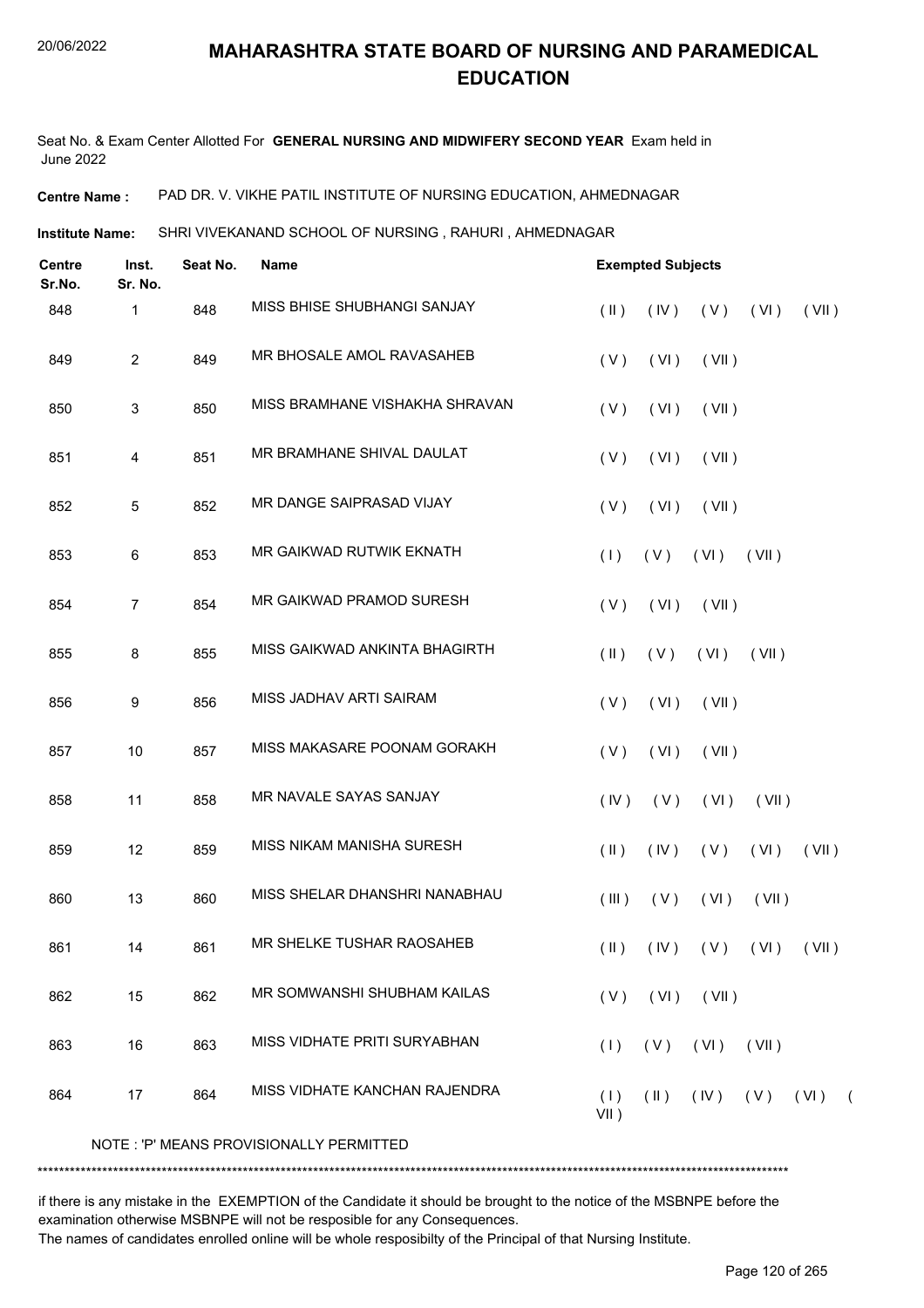Seat No. & Exam Center Allotted For **GENERAL NURSING AND MIDWIFERY SECOND YEAR** Exam held in June 2022

**Centre Name :** PAD DR. V. VIKHE PATIL INSTITUTE OF NURSING EDUCATION, AHMEDNAGAR

**Institute Name:** PAD DR. V. VIKHE PATIL INSTITUTE OF NURSING EDUCATION, AHMEDNAGAR

| <b>Centre</b><br>Sr.No. | Inst.<br>Sr. No. | Seat No. | <b>Name</b>                    |               | <b>Exempted Subjects</b> |                                     |       |       |
|-------------------------|------------------|----------|--------------------------------|---------------|--------------------------|-------------------------------------|-------|-------|
| 865                     | 1                | 865      | MR ANAP PRAKASH POPAT          | (V)           | (VI)                     | (VII)                               |       |       |
| 866                     | $\overline{c}$   | 866      | MISS BAGUL KIRTI SUNIL         | (IV)          | (V)                      | (VI)                                | (VII) |       |
| 867                     | $\mathfrak{S}$   | 867      | MISS BARHATE KAVERI KAILAS     | $(\parallel)$ | (V)                      | (VI)                                | (VII) |       |
| 868                     | 4                | 868      | MR BHAGAT AKASH BHANUDAS       | $($ II $)$    | (III)                    | (V)                                 | (VI)  | (VII) |
| 869                     | 5                | 869      | MISS BHALERAO RUTUJA RAOSAHEB  | (V)           | (VI)                     | (VII)                               |       |       |
| 870                     | $\,6\,$          | 870      | MISS BHOSALE PRATIKSHA ASHOK   | (V)           | (VI)                     | (VII)                               |       |       |
| 871                     | $\overline{7}$   | 871      | MISS CHANDNE PRIYANKA POPAT    | (V)           | (VI)                     | (VII)                               |       |       |
| 872                     | 8                | 872      | MISS DAHALE MAYURI SHYAM       | (V)           | (VI)                     | (VII)                               |       |       |
| 873                     | 9                | 873      | MISS DAHIFALE LAXMI RAMDAS     | (III)         | (V)                      | (VI)                                | (VII) |       |
| 874                     | 10               | 874      | MISS DAKE KAJAL RAMDAS         | (V)           | (VI)                     | (VII)                               |       |       |
| 875                     | 11               | 875      | MISS DHAKANE PALLAVI BALASAHEB | (V)           | (VI)                     | (VII)                               |       |       |
| 876                     | 12               | 876      | MISS DHAKANE PRERANA VIJAY     | (V)           | (VI)                     | (VII)                               |       |       |
| 877                     | 13               | 877      | MISS DIVE NIKITA SUDHIR        | (V)           | (VI)                     | (VII)                               |       |       |
| 878                     | 14               | 878      | MISS DONGARE FALGUNI RAMESH    |               |                          | $(II)$ $(III)$ $(V)$ $(VI)$ $(VII)$ |       |       |
| 879                     | 15               | 879      | MISS GAIKWAD PALLAVI BALASAHEB | (V)           | (VI)                     | (VII)                               |       |       |
| 880                     | 16               | 880      | MISS GAIKWAD SNEHAL POPAT      | (V)           | (VI)                     | (VII)                               |       |       |
| 881                     | 17               | 881      | MISS GANGURDE GAYATRI SANJAY   | (V)           | (VI)                     | (VII)                               |       |       |
| 882                     | 18               | 882      | MR GAWADE SANDIP SUKDEO        | (V)           | (VI)                     | (VII)                               |       |       |
| 883                     | 19               | 883      | MISS GHODERAO SEEMA WILSON     |               |                          | $(V)$ $(VI)$ $(VII)$                |       |       |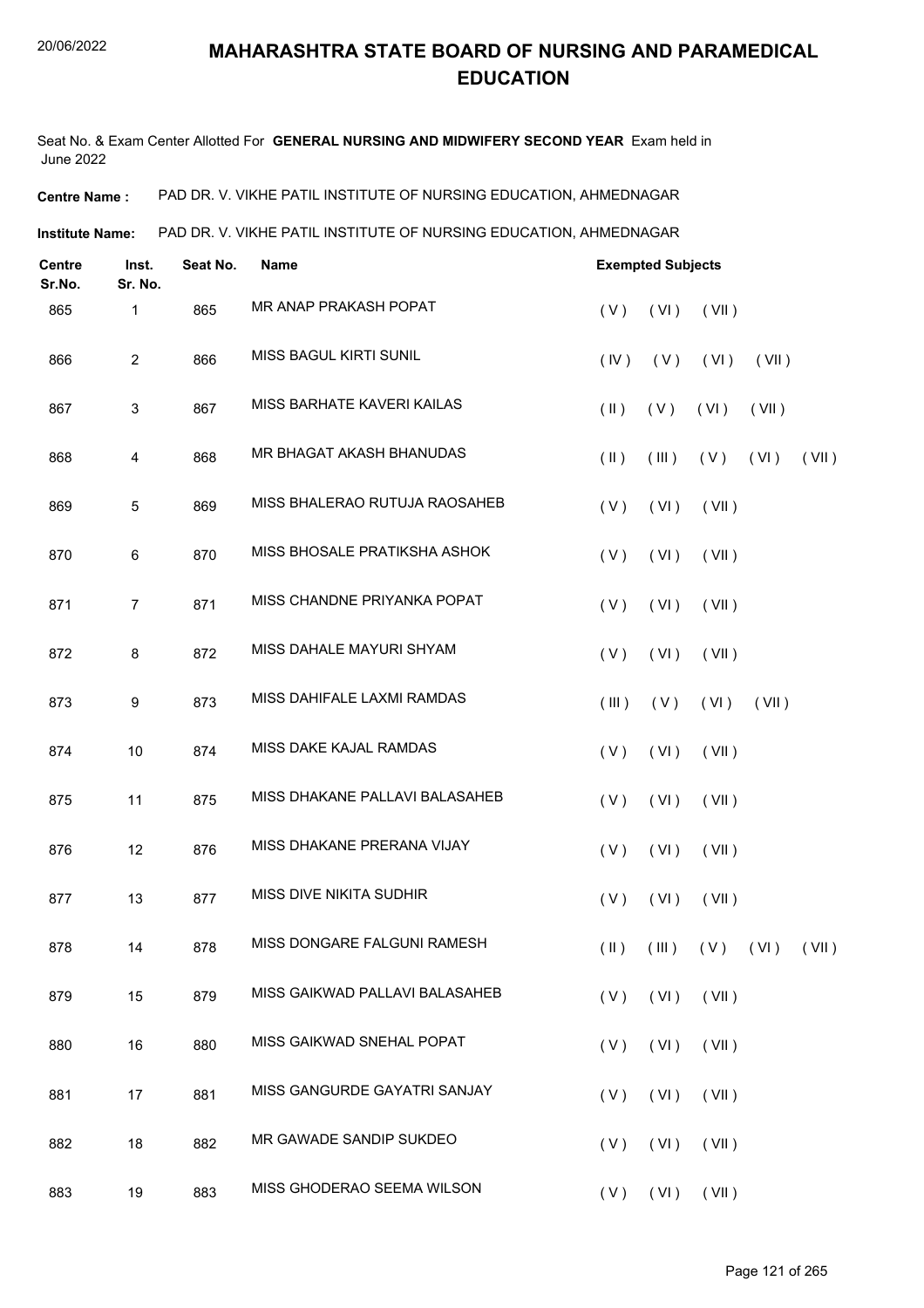| June 2022 |    |     | Seat No. & Exam Center Allotted For GENERAL NURSING AND MIDWIFERY SECOND YEAR Exam held in |                          |       |             |       |                                     |            |
|-----------|----|-----|--------------------------------------------------------------------------------------------|--------------------------|-------|-------------|-------|-------------------------------------|------------|
| 884       | 20 | 884 | MISS GHODERAO SNEHAL PAULAS                                                                | (V)                      | (VI)  | (VII)       |       |                                     |            |
| 885       | 21 | 885 | MR GORE DEVENDRA SANJAY                                                                    | (IV)                     | (V)   | (VI)        | (VII) |                                     |            |
| 886       | 22 | 886 | MISS INGALE NETRALI NIWRUTTI                                                               | (IV)                     | (V)   | (VI)        | (VII) |                                     |            |
| 887       | 23 | 887 | MISS JADHAV VIDYA BAJIRAO                                                                  | (IV)                     | (V)   | (VI)        | (VII) |                                     |            |
| 888       | 24 | 888 | MISS JEJURKAR PALLAVI ASHOK                                                                | (III)                    | (IV)  | (V)         | (VI)  | (VII)                               |            |
| 889       | 25 | 889 | MR KADAM RAHUL ARUN                                                                        | (V)                      | (VI)  | (VII)       |       |                                     |            |
| 890       | 26 | 890 | MR KADU PRAJWAL ARUN                                                                       | (IV)                     | (V)   | (VI)        | (VII) |                                     |            |
| 891       | 27 | 891 | MISS KALKUMBE SONALI JOSEPH                                                                | (1)<br>$VII$ )           | (III) | (IV)        | (V)   | (VI)                                | $\sqrt{2}$ |
| 892       | 28 | 892 | MISS KHANDAGALE TRUPTI GANGADHAR                                                           | (III)                    | (IV)  | (V)         | (VI)  | (VII)                               |            |
| 893       | 29 | 893 | MISS KHARCHAN PRATIKSHA ASHOK                                                              | (III)                    | (V)   | (VI)        | (VII) |                                     |            |
| 894       | 30 | 894 | MR KOLEKAR AMOL GABALU                                                                     | $(\parallel)$<br>$VII$ ) | (III) | (IV)        | (V)   | (VI)                                | $\sqrt{2}$ |
| 895       | 31 | 895 | MISS KURKUTE SAYALI LAHANU                                                                 | $(\parallel)$<br>$VII$ ) | (III) | (IV)        | (V)   | (VI)                                | $\sqrt{2}$ |
| 896       | 32 | 896 | MISS LAHASE MOHINI APPASAHEB                                                               | (III)                    | (V)   | (VI)        | (VII) |                                     |            |
| 897       | 33 | 897 | MISS LONDHE TEJASHREE VILAS                                                                |                          |       |             |       | $(III)$ $(IV)$ $(V)$ $(VI)$ $(VII)$ |            |
| 898       | 34 | 898 | MISS MAGAR MAYURI RAMESH                                                                   | (V)                      | (VI)  | (VII)       |       |                                     |            |
| 899       | 35 | 899 | MISS MAGAR PRITEE PRAVIN                                                                   | (1)                      | (III) | $(V)$ $(V)$ |       | (VII)                               |            |
| 900       | 36 | 900 | MR MAHARNOR SANTOSH DILIP                                                                  | (V)                      | (VI)  | (VII)       |       |                                     |            |
| 901       | 37 | 901 | MISS PADVI SHAKILA RANJI                                                                   | (III)                    | (IV)  | (V)         | (VI)  | (VII)                               |            |
| 902       | 38 | 902 | MISS PATIL SUGHANDINI RAJESH                                                               | (III)                    | (V)   | (VI)        | (VII) |                                     |            |
| 903       | 39 | 903 | MISS PATOLE ANKITA RAJU                                                                    | (V)                      | (VI)  | (VII)       |       |                                     |            |
| 904       | 40 | 904 | MISS PAWAR PRIYA PRAVIN                                                                    | (III)                    | (V)   | (VI)        | (VII) |                                     |            |
| 905       | 41 | 905 | MISS PAWAR SAKSHI VIVEK                                                                    | (III)                    | (IV)  | (V)         | (VI)  | (VII)                               |            |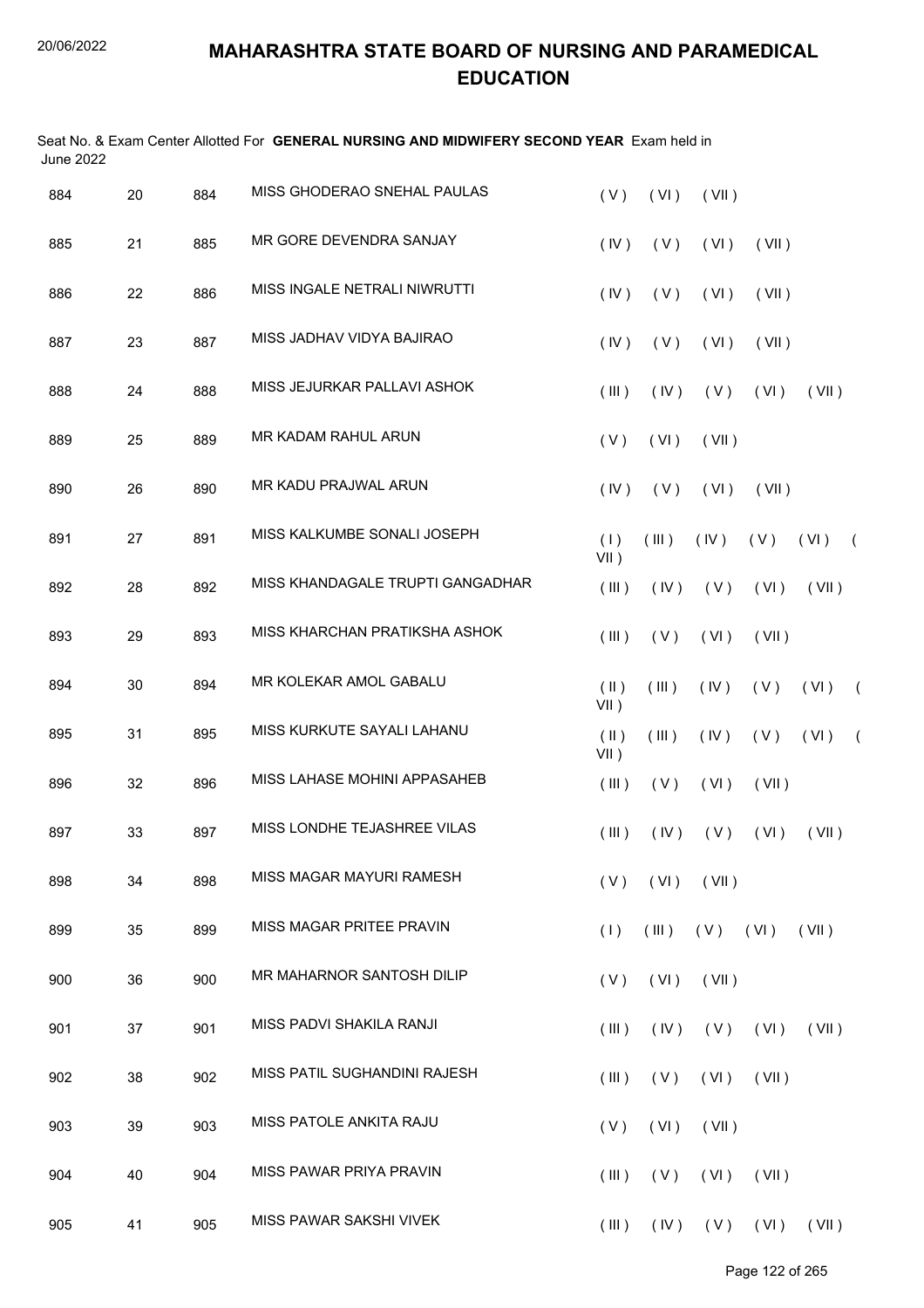$\overline{1}$   $\overline{2}$ 

# **MAHARASHTRA STATE BOARD OF NURSING AND PARAMEDICAL EDUCATION**

Seat No. & Exam Center Allotted For **GENERAL NURSING AND MIDWIFERY SECOND YEAR** Exam held in

| June zuzz |    |     |                                   |                          |               |       |       |       |                |
|-----------|----|-----|-----------------------------------|--------------------------|---------------|-------|-------|-------|----------------|
| 906       | 42 | 906 | MISS SALVE NEHA SATISH            |                          |               |       |       |       |                |
| 907       | 43 | 907 | MISS SALVE SAYALI BABASAHEB       | (1)<br>$VII$ )           | (  )          | (III) | (V)   | (VI)  | $\left($       |
| 908       | 44 | 908 | MISS SASANE AGRES NILKANTHA       | $(\parallel)$<br>$VII$ ) | (III)         | (IV)  | (V)   | (VI)  | $\overline{ }$ |
| 909       | 45 | 909 | <b>MISS SATHE BEBI BABAJI</b>     | (IV)                     | (V)           | (VI)  | (VII) |       |                |
| 910       | 46 | 910 | MISS SATHE UMABHARTI SUSHIL       | $($ II $)$               | (III)         | (V)   | (VI)  | (VII) |                |
| 911       | 47 | 911 | MR SHAIKH ASLAM NIJAM             | (III)                    | (IV)          | (V)   | (VI)  | (VII) |                |
| 912       | 48 | 912 | MISS SHINDE ADITI RAJENDRA        | $(\parallel)$<br>$VII$ ) | (III)         | (IV)  | (V)   | (VI)  | $\overline{ }$ |
| 913       | 49 | 913 | MR SHINDE VISHAL KERU             | (V)                      | (VI)          | (VII) |       |       |                |
| 914       | 50 | 914 | MR SHRIMANDILKAR PRAKASH MADHUKAR | (V)                      | (VI)          | (VII) |       |       |                |
| 915       | 51 | 915 | MISS SONAWANE PRATIKSHA CHHABAN   | (III)                    | (IV)          | (V)   | (VI)  | (VII) |                |
| 916       | 52 | 916 | MISS TRIBHUVAN VAISHNAVI VIJAY    | (1)                      | (V)           | (VI)  | (VII) |       |                |
| 917       | 53 | 917 | MISS UBALE YOGITA BABASAHEB       | (III)                    | (V)           | (VI)  | (VII) |       |                |
| 918       | 54 | 918 | MISS VASAVE ARUNA VASA            | (1)                      | $(\parallel)$ | (V)   | (VI)  | (VII) |                |
| 919       | 55 | 919 | MISS VASAVE FULVANTI SAUDYA       | (1)                      | (III)         | (V)   | (VI)  | (VII) |                |
| 920       | 56 | 920 | MR WAMAN DNYANESHWAR BALASAHEB    | (III)                    | (IV)          | (V)   | (VI)  | (VII) |                |
|           |    |     |                                   |                          |               |       |       |       |                |

NOTE : 'P' MEANS PROVISIONALLY PERMITTED

\*\*\*\*\*\*\*\*\*\*\*\*\*\*\*\*\*\*\*\*\*\*\*\*\*\*\*\*\*\*\*\*\*\*\*\*\*\*\*\*\*\*\*\*\*\*\*\*\*\*\*\*\*\*\*\*\*\*\*\*\*\*\*\*\*\*\*\*\*\*\*\*\*\*\*\*\*\*\*\*\*\*\*\*\*\*\*\*\*\*\*\*\*\*\*\*\*\*\*\*\*\*\*\*\*\*\*\*\*\*\*\*\*\*\*\*\*\*\*\*\*\*\*\*\*\*\*\*\*\*\*\*\*\*\*\*\*\*\*

if there is any mistake in the EXEMPTION of the Candidate it should be brought to the notice of the MSBNPE before the examination otherwise MSBNPE will not be resposible for any Consequences.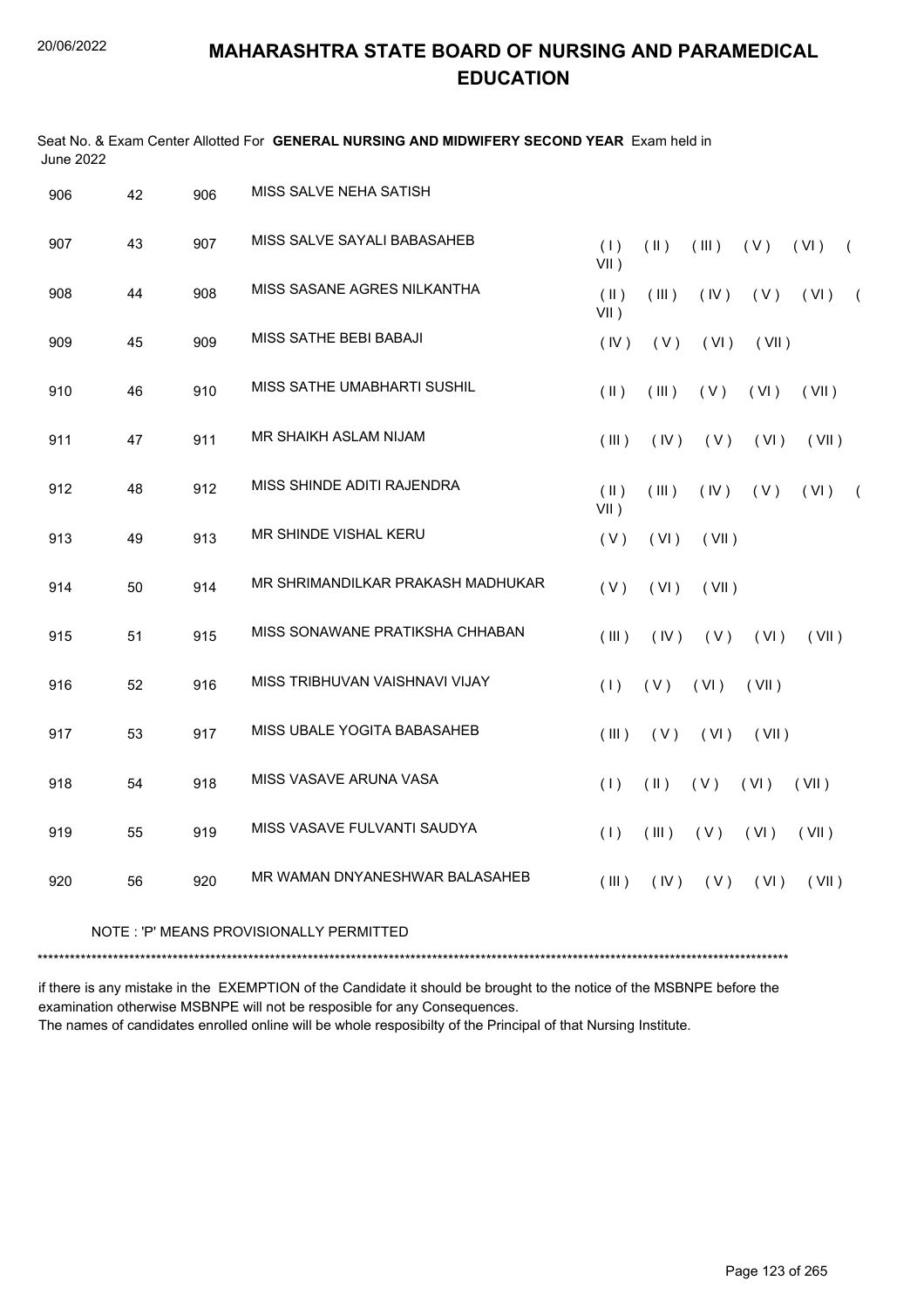Seat No. & Exam Center Allotted For **GENERAL NURSING AND MIDWIFERY SECOND YEAR** Exam held in June 2022

**Centre Name :** PAD DR. V. VIKHE PATIL INSTITUTE OF NURSING EDUCATION, AHMEDNAGAR

SHREE SAI NURSING SCHOOL, JAMKHED, AHMEDNAGAR **Institute Name:**

| <b>Centre</b><br>Sr.No. | Inst.<br>Sr. No. | Seat No. | <b>Name</b>                      |                         | <b>Exempted Subjects</b> |       |      |       |            |
|-------------------------|------------------|----------|----------------------------------|-------------------------|--------------------------|-------|------|-------|------------|
| 921                     | 1                | 921      | MISS BHANDARE PRATIKSHA MADHUKAR | (1)                     | $(\parallel)$            | (III) |      |       |            |
| 922                     | $\overline{2}$   | 922      | MISS GAIKWAD SONALI ANNA         |                         |                          |       |      |       |            |
| 923                     | 3                | 923      | MISS GAIKWAD SUREKHA RAMESH      | (1)<br>VII)             | $(\parallel)$            | (III) | (V)  | (VI)  | $\sqrt{2}$ |
| 924                     | 4                | 924      | MISS INKAR POOJA BHIMRAO         | (1)<br>$VII$ )          | $(\parallel)$            | (IV)  | (V)  | (VI)  | $\sqrt{2}$ |
| 925                     | 5                | 925      | MR MHETHRE NILESH RAMCHANDRA     |                         |                          |       |      |       |            |
| 926                     | 6                | 926      | MISS MOHITE SMITA LAXMAN         | (1)                     | $(\parallel)$            | (III) |      |       |            |
| 927                     | $\overline{7}$   | 927      | MISS RANSING SNEHAL SANJAY       | $(\parallel)$           | (III)                    | (V)   | (VI) | (VII) |            |
| 928                     | 8                | 928      | MISS RANSING SAYALI SANJAY       | $(\parallel \parallel)$ | (III)                    | (V)   | (VI) | (VII) |            |
| 929                     | 9                | 929      | MISS SORODE SHITAL LAXMAN        | $(\parallel)$           | (III)                    | (V)   | (VI) | (VII) |            |

NOTE : 'P' MEANS PROVISIONALLY PERMITTED

\*\*\*\*\*\*\*\*\*\*\*\*\*\*\*\*\*\*\*\*\*\*\*\*\*\*\*\*\*\*\*\*\*\*\*\*\*\*\*\*\*\*\*\*\*\*\*\*\*\*\*\*\*\*\*\*\*\*\*\*\*\*\*\*\*\*\*\*\*\*\*\*\*\*\*\*\*\*\*\*\*\*\*\*\*\*\*\*\*\*\*\*\*\*\*\*\*\*\*\*\*\*\*\*\*\*\*\*\*\*\*\*\*\*\*\*\*\*\*\*\*\*\*\*\*\*\*\*\*\*\*\*\*\*\*\*\*\*\*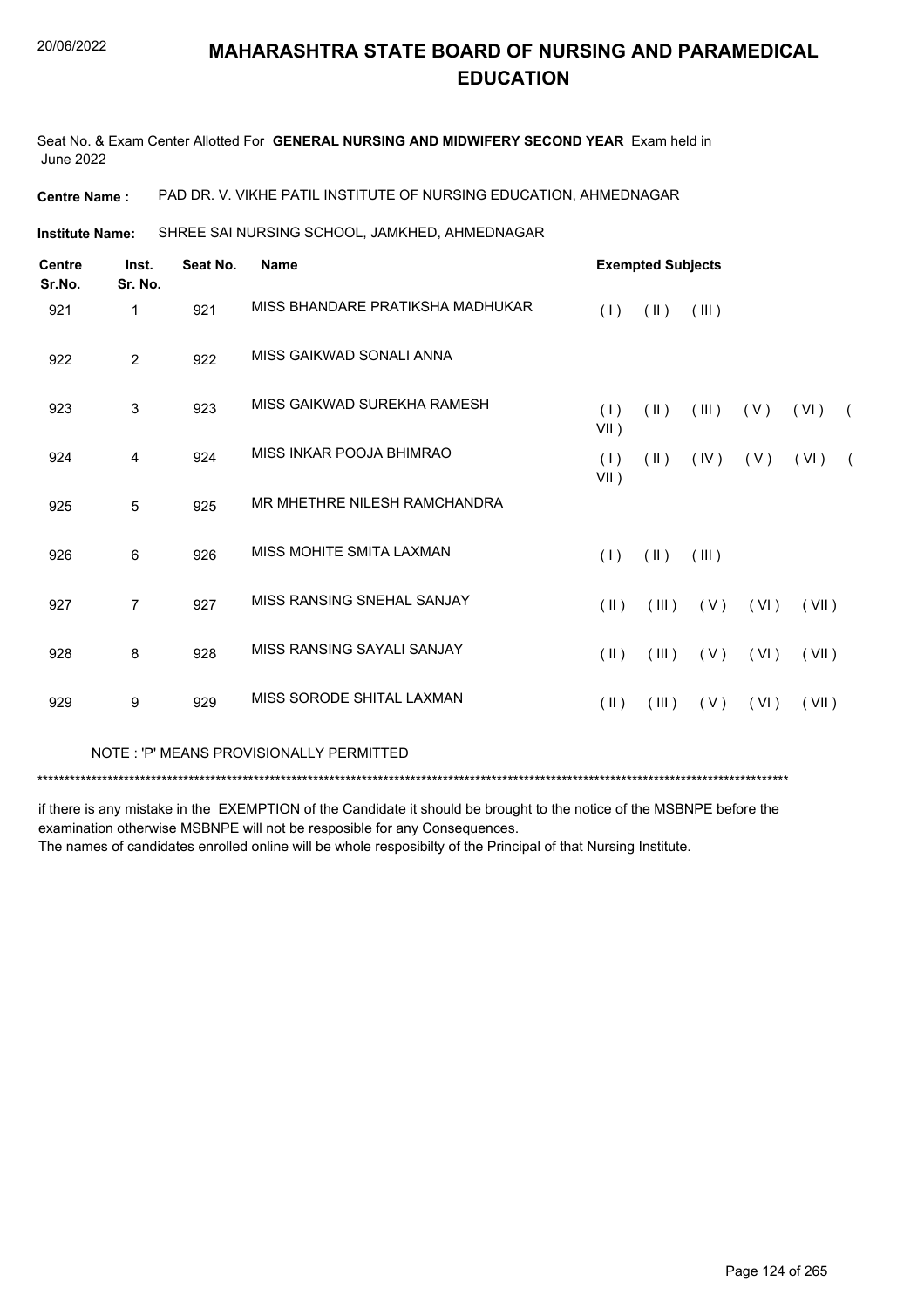Seat No. & Exam Center Allotted For **GENERAL NURSING AND MIDWIFERY SECOND YEAR** Exam held in June 2022

**Centre Name :** PAD DR. V. VIKHE PATIL INSTITUTE OF NURSING EDUCATION, AHMEDNAGAR

LATE BHAU DAJI PATIL DESHMUKH GRAMIN VIKAS PRATISHTHANS RANM SCHOOL, AHMEDNAGAR **Institute Name:**

| <b>Centre</b><br>Sr.No. | Inst.<br>Sr. No. | Seat No. | <b>Name</b>                    | <b>Exempted Subjects</b>                                            |
|-------------------------|------------------|----------|--------------------------------|---------------------------------------------------------------------|
| 930                     | 1                | 930      | MISS ADHARI HEMALATA NAVNATH   | (IV)<br>(V)<br>(VI)<br>(VII)<br>(III)                               |
| 931                     | $\overline{2}$   | 931      | MISS BARI PRAJAKTA RAMESH      | (III)<br>(V)<br>(VI)<br>(VII)                                       |
| 932                     | $\mathfrak{S}$   | 932      | MISS BHAGADE SWATI DUNDA       | (1)<br>$(\parallel)$<br>(III)<br>(V)<br>(VI)<br>$\left($<br>$VII$ ) |
| 933                     | 4                | 933      | MISS CHAUDHARI SUGANDHA DHAVLU | (III)<br>(IV)<br>(V)<br>(VI)<br>(VII)                               |
| 934                     | 5                | 934      | MISS GHUTE PUSHPA DEVRAM       | (III)<br>(V)<br>(VI)<br>(VII)                                       |
| 935                     | 6                | 935      | MISS GODE SHWETA VASANT        | (III)<br>(VI)<br>(V)<br>(VII)                                       |
| 936                     | $\overline{7}$   | 936      | MISS KARWANDE AARTI BHAU       | (V)<br>(VI)<br>(VII)                                                |
| 937                     | 8                | 937      | MISS KURKUTE SAVITRA BALU      | $(\parallel)$<br>(III)<br>$(V)$ $(V)$<br>(VII)                      |
| 938                     | 9                | 938      | MISS MUTHE LILA SUDHAKAR       | (V)<br>(VI)<br>(VII)                                                |
| 939                     | 10               | 939      | MISS NIKOLE ANJALI BHARAT      | (III)<br>(IV)<br>(V)<br>(VI)<br>(VII)                               |
| 940                     | 11               | 940      | MISS SAMBAR PRATIKSHA PRAKASH  | (III)<br>(V)<br>(VI)<br>(VII)                                       |
| 941                     | 12               | 941      | MISS SHINDE NIKITA RAMESH      | (VI)<br>$(\parallel)$<br>(V)<br>(VII)                               |
|                         |                  |          |                                |                                                                     |

#### NOTE : 'P' MEANS PROVISIONALLY PERMITTED

\*\*\*\*\*\*\*\*\*\*\*\*\*\*\*\*\*\*\*\*\*\*\*\*\*\*\*\*\*\*\*\*\*\*\*\*\*\*\*\*\*\*\*\*\*\*\*\*\*\*\*\*\*\*\*\*\*\*\*\*\*\*\*\*\*\*\*\*\*\*\*\*\*\*\*\*\*\*\*\*\*\*\*\*\*\*\*\*\*\*\*\*\*\*\*\*\*\*\*\*\*\*\*\*\*\*\*\*\*\*\*\*\*\*\*\*\*\*\*\*\*\*\*\*\*\*\*\*\*\*\*\*\*\*\*\*\*\*\*

if there is any mistake in the EXEMPTION of the Candidate it should be brought to the notice of the MSBNPE before the examination otherwise MSBNPE will not be resposible for any Consequences.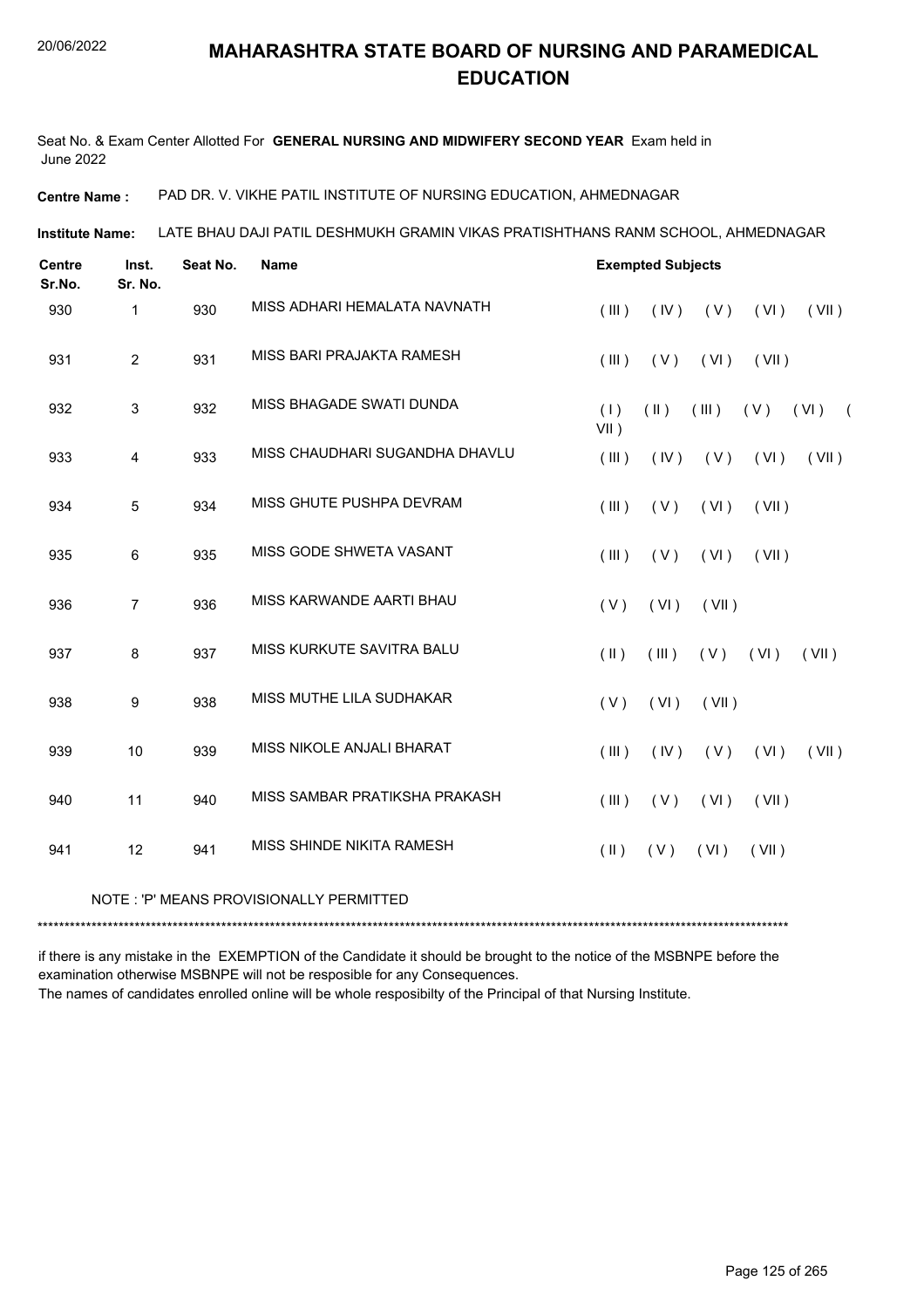Seat No. & Exam Center Allotted For **GENERAL NURSING AND MIDWIFERY SECOND YEAR** Exam held in June 2022

**Centre Name :** PAD DR. V. VIKHE PATIL INSTITUTE OF NURSING EDUCATION, AHMEDNAGAR

JIJAMATA NURSING SCHOOL, SHEVGAON, AHMEDNAGAR **Institute Name:**

| <b>Centre</b><br>Sr.No. | Inst.<br>Sr. No. | Seat No. | <b>Name</b>                             |                          | <b>Exempted Subjects</b> |       |       |       |            |
|-------------------------|------------------|----------|-----------------------------------------|--------------------------|--------------------------|-------|-------|-------|------------|
| 942                     | $\mathbf{1}$     | 942      | MR AKHADE ADITYA DATTU                  | $(\parallel)$<br>VII)    | (III)                    | (IV)  | (V)   | (VI)  | $\sqrt{2}$ |
| 943                     | $\overline{2}$   | 943      | MISS CHANDANE POOJA MACHHINDRA          | (V)                      | (VI)                     | (VII) |       |       |            |
| 944                     | 3                | 944      | MISS INAMDAR ASAMA JABBAR               | $($ II $)$<br>$VII$ )    | (III)                    | (IV)  | (V)   | (VI)  | $\sqrt{2}$ |
| 945                     | 4                | 945      | MISS KALPUND NANDINI NANDU              | $(\parallel)$<br>$VII$ ) | (III)                    | (IV)  | (V)   | (VI)  | $\sqrt{2}$ |
| 946                     | 5                | 946      | MISS KOLHE SONALI MANIYAL               | (1)<br>$VII$ )           | $(\parallel)$            | (IV)  | (V)   | (VI)  | $\sqrt{ }$ |
| 947                     | 6                | 947      | MR MHASKE ATUL RAVINDRA                 | $($ II $)$               | (IV)                     | (V)   | (VI)  | (VII) |            |
| 948                     | $\overline{7}$   | 948      | MISS PADAVI KALPANA MAHENDRA            |                          |                          |       |       |       |            |
| 949                     | 8                | 949      | MISS PADVI GAYATRI SATTARSING           |                          |                          |       |       |       |            |
| 950                     | 9                | 950      | MISS SHERE DIKSHA VISHWARA              | $($ II $)$<br>$VII$ )    | (III)                    | (IV)  | (V)   | (VI)  | $\left($   |
| 951                     | 10               | 951      | MISS SHIRALE RUPALI SANJAY              |                          |                          |       |       |       |            |
| 952                     | 11               | 952      | <b>MR THAKUR LOKESH NARESH</b>          | $($ III $)$              | (V)                      | (VI)  | (VII) |       |            |
|                         |                  |          | NOTE: 'P' MEANS PROVISIONALLY PERMITTED |                          |                          |       |       |       |            |
|                         |                  |          |                                         |                          |                          |       |       |       |            |

if there is any mistake in the EXEMPTION of the Candidate it should be brought to the notice of the MSBNPE before the examination otherwise MSBNPE will not be resposible for any Consequences.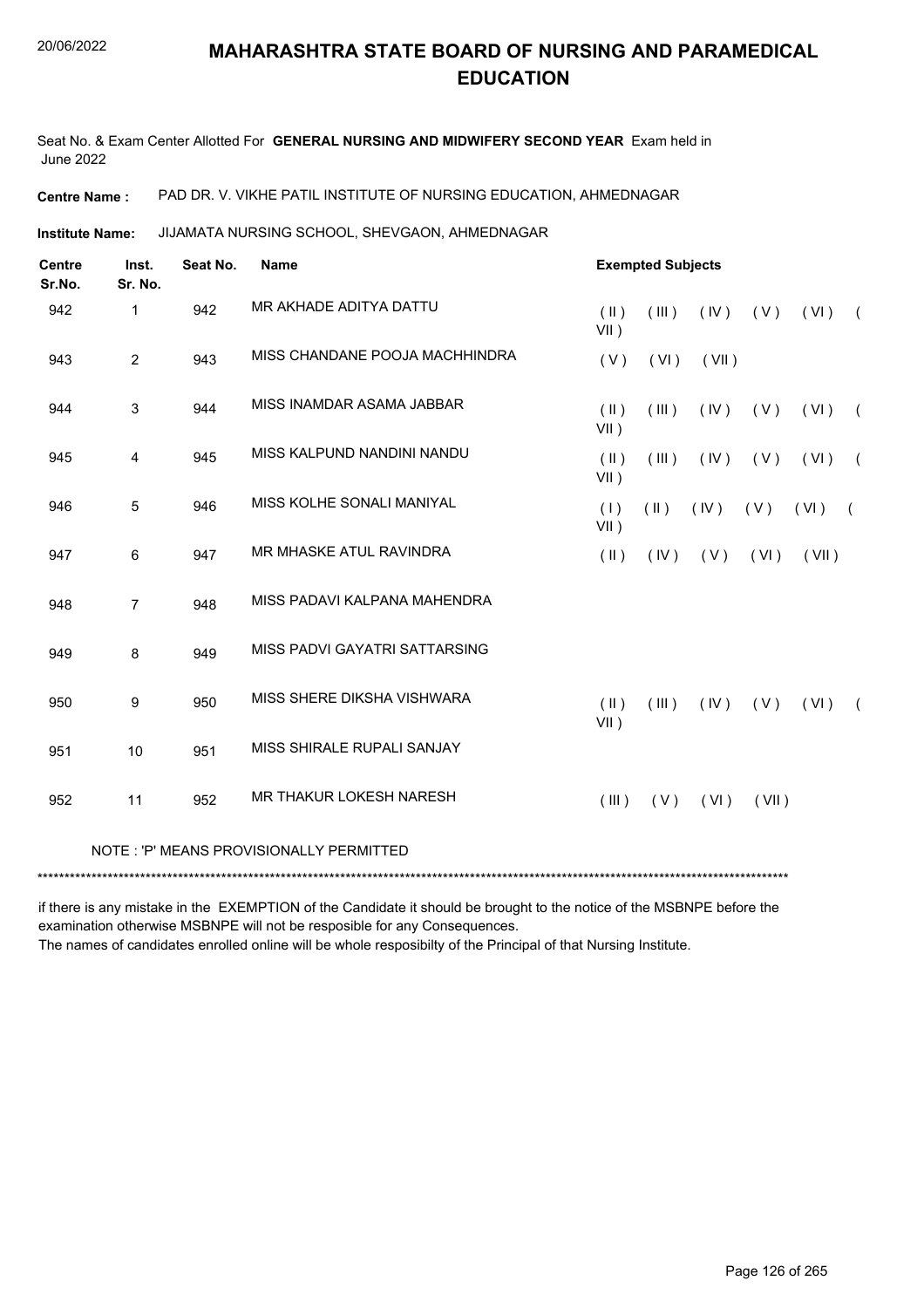Seat No. & Exam Center Allotted For **GENERAL NURSING AND MIDWIFERY SECOND YEAR** Exam held in June 2022

**Centre Name :** PAD DR. V. VIKHE PATIL INSTITUTE OF NURSING EDUCATION, AHMEDNAGAR

**Institute Name:** Praytna Nursing College, Ahmednagar

| <b>Centre</b><br>Sr.No. | Inst.<br>Sr. No. | Seat No. | <b>Name</b>                     | <b>Exempted Subjects</b>                                              |  |
|-------------------------|------------------|----------|---------------------------------|-----------------------------------------------------------------------|--|
| 953                     | 1                | 953      | MR DALVI SAGAR ASHOK            | (VI)<br>(IV)<br>(V)<br>(VII)                                          |  |
| 954                     | $\overline{c}$   | 954      | MISS GADHAVE SIYA SHASHIKANT    | (III)<br>(V)<br>(VI)<br>(VII)                                         |  |
| 955                     | 3                | 955      | MISS GAIKWAD ANUJA ANIL         | (1)<br>(V)<br>(VI)<br>(VII)                                           |  |
| 956                     | 4                | 956      | <b>MR GAIKWAD NIKHIL DILIP</b>  | (VI)<br>(IV)<br>(V)<br>(VII)                                          |  |
| 957                     | 5                | 957      | MISS INGALE PRIYANKA SATISH     | (1)<br>$(\parallel)$<br>(III)<br>(V)<br>(VI)<br>$\left($<br>$VII$ )   |  |
| 958                     | 6                | 958      | MR JADHAV ANIKET AKASH          | (1)<br>$(\parallel)$<br>(III)<br>(V)<br>(VI)<br>$\sqrt{2}$<br>$VII$ ) |  |
| 959                     | $\overline{7}$   | 959      | MISS LOKHANDE RUPALI KASHINATH  | (V)<br>(VI)<br>(VII)                                                  |  |
| 960                     | 8                | 960      | MR MAKASARE SUMIT ASHOK         | (III)<br>(V)<br>(VI)<br>(VII)                                         |  |
| 961                     | 9                | 961      | MISS PADVI SURTI DHARMA         | (V)<br>(VI)<br>(III)<br>(VII)                                         |  |
| 962                     | 10               | 962      | MR PANDIT SACHIN SUNIL          | $(\parallel)$<br>(III)<br>(V)<br>(VI)<br>(VII)                        |  |
| 963                     | 11               | 963      | MR PATOLE PRATHAMESH WILSON     | (V)<br>(VI)<br>(VII)                                                  |  |
| 964                     | 12               | 964      | MISS PAWARA SUNANDA JAYALA      | $(V)$ $(V)$<br>(1)<br>(III)<br>(VII)                                  |  |
| 965                     | 13               | 965      | MISS RAUT FULWANTI KHEMA        | (V)<br>(VI)<br>(VII)                                                  |  |
| 966                     | 14               | 966      | MR SHIRSATH SHEKHAR PRAMOD      | $(1)$ $(IV)$ $(V)$ $(VI)$ $(VII)$                                     |  |
| 967                     | 15               | 967      | MISS TAMBE SAKSHI BALASAHEB     | $(V)$ $(VI)$ $(VII)$<br>(III)                                         |  |
| 968                     | 16               | 968      | MISS THORAT PRIYANKA MACCHINDRA | (1)<br>(III)<br>(V)<br>(VI)<br>(VII)                                  |  |
| 969                     | 17               | 969      | MISS VALVI PRIYANKA RAYSING     | $(III)$ $(V)$ $(VI)$<br>(VII)<br>$(\parallel)$                        |  |
| 970                     | 18               | 970      | MISS VASAVE RAJILA SOMA         | (IV)<br>$(V)$ $(VI)$<br>(VII)                                         |  |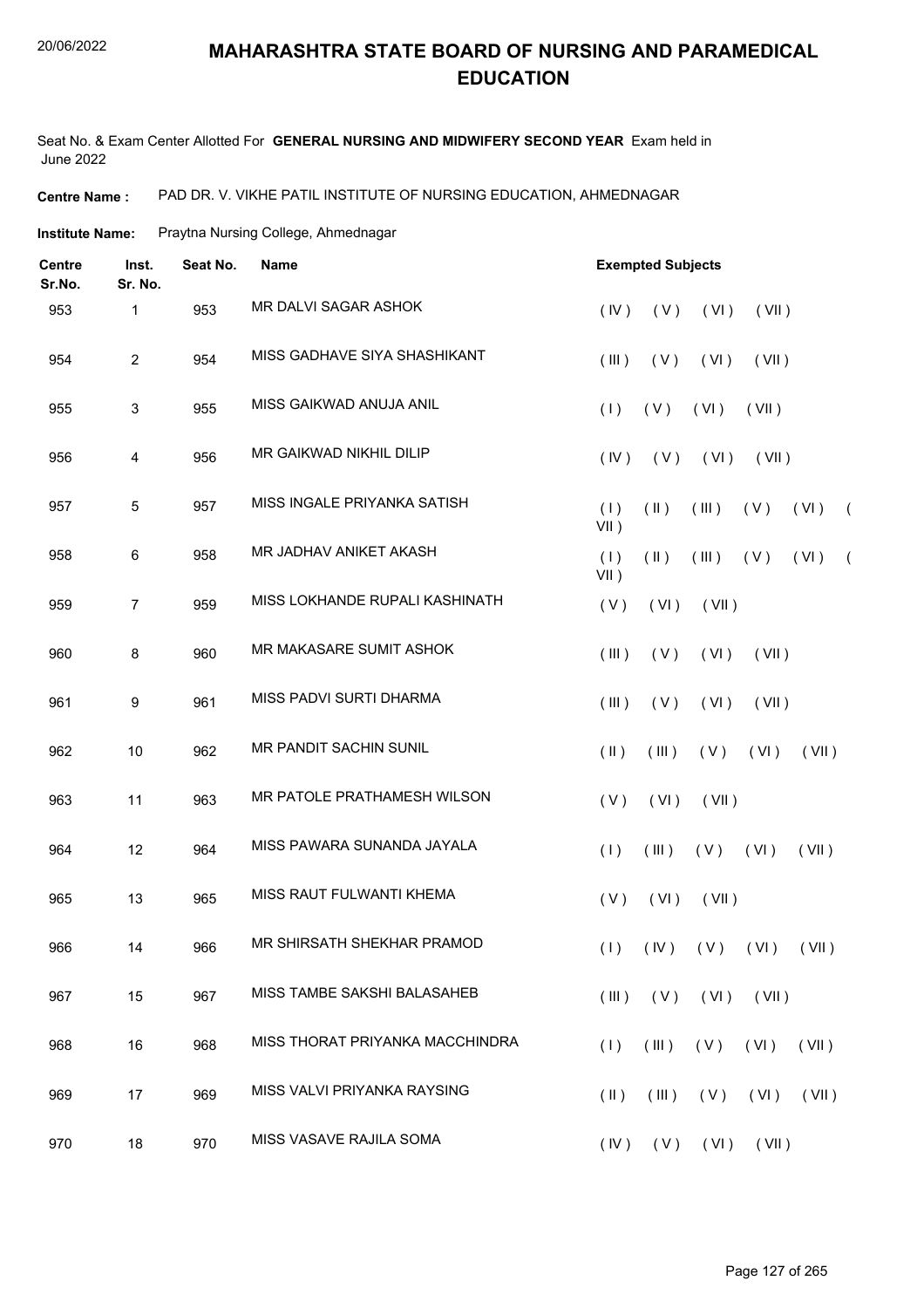Seat No. & Exam Center Allotted For GENERAL NURSING AND MIDWIFERY SECOND YEAR Exam held in **June 2022** 

NOTE: 'P' MEANS PROVISIONALLY PERMITTED

if there is any mistake in the EXEMPTION of the Candidate it should be brought to the notice of the MSBNPE before the examination otherwise MSBNPE will not be resposible for any Consequences.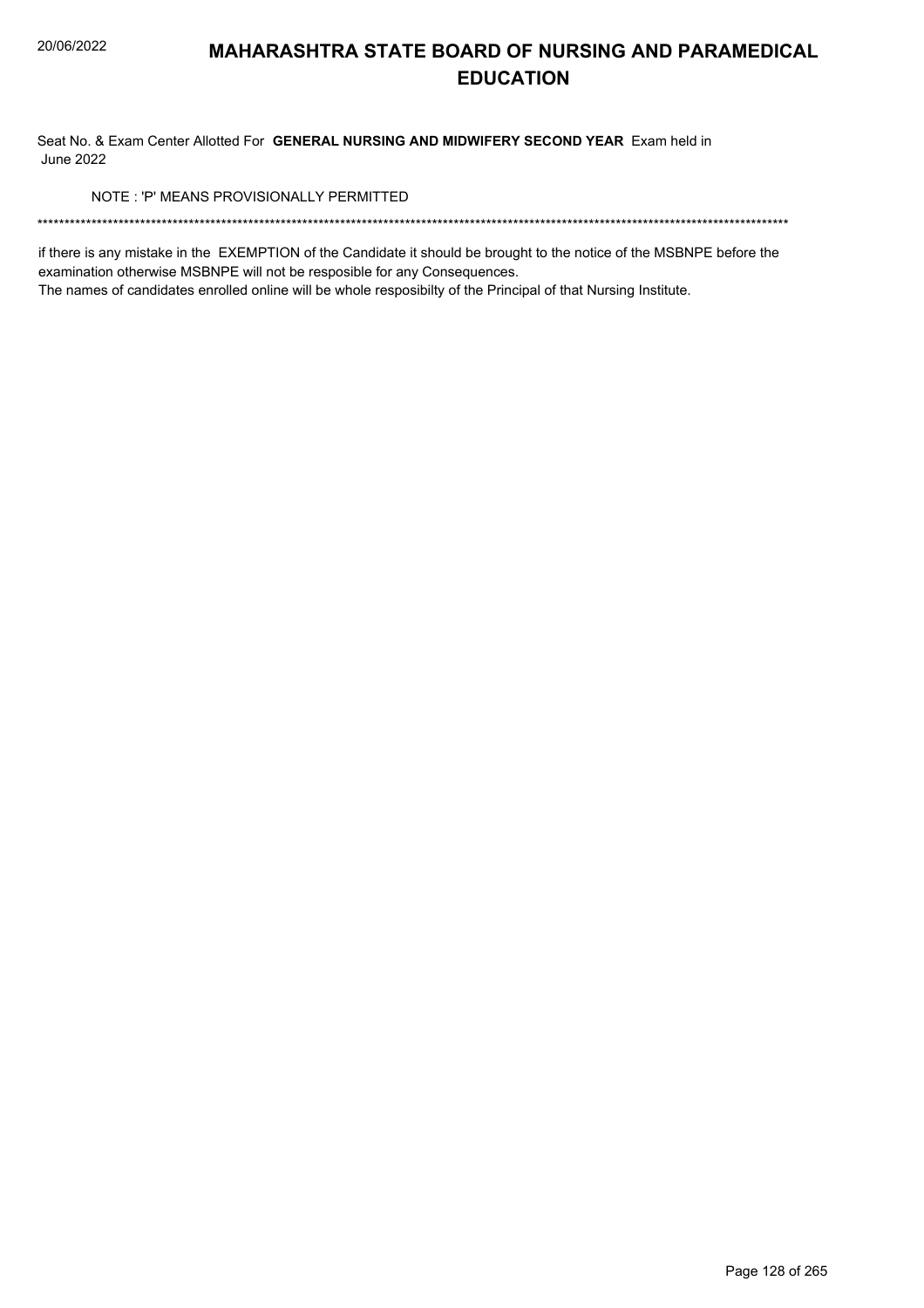Seat No. & Exam Center Allotted For **GENERAL NURSING AND MIDWIFERY SECOND YEAR** Exam held in June 2022

**Centre Name :** PAD DR. V. VIKHE PATIL INSTITUTE OF NURSING EDUCATION, AHMEDNAGAR

Jijamata Nursing School, Newasa, Ahmednagar **Institute Name:**

| $\sqrt{2}$ |
|------------|
|            |
|            |
|            |
|            |
|            |
| (VII)      |
|            |
| (VII)      |

NOTE : 'P' MEANS PROVISIONALLY PERMITTED

\*\*\*\*\*\*\*\*\*\*\*\*\*\*\*\*\*\*\*\*\*\*\*\*\*\*\*\*\*\*\*\*\*\*\*\*\*\*\*\*\*\*\*\*\*\*\*\*\*\*\*\*\*\*\*\*\*\*\*\*\*\*\*\*\*\*\*\*\*\*\*\*\*\*\*\*\*\*\*\*\*\*\*\*\*\*\*\*\*\*\*\*\*\*\*\*\*\*\*\*\*\*\*\*\*\*\*\*\*\*\*\*\*\*\*\*\*\*\*\*\*\*\*\*\*\*\*\*\*\*\*\*\*\*\*\*\*\*\*

if there is any mistake in the EXEMPTION of the Candidate it should be brought to the notice of the MSBNPE before the examination otherwise MSBNPE will not be resposible for any Consequences.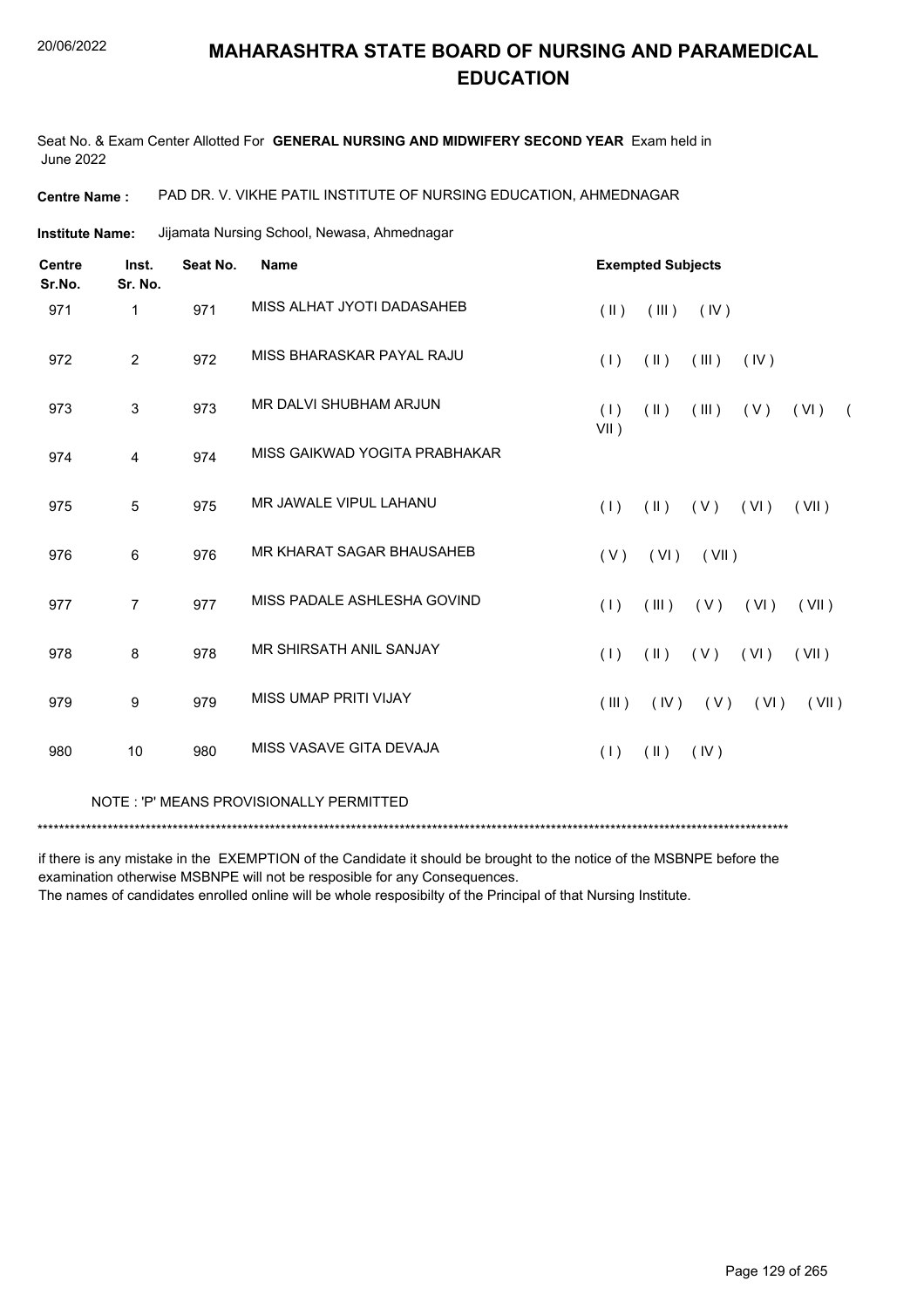Seat No. & Exam Center Allotted For **GENERAL NURSING AND MIDWIFERY SECOND YEAR** Exam held in June 2022

**Centre Name :** GENERAL HOSPITAL, WARDHA

FLORENCE NIGHTINGALE TRAINING COLLEGE OF NURSING,WARDHA. **Institute Name:**

| <b>Centre</b><br>Sr.No. | Inst.<br>Sr. No. | Seat No. | <b>Name</b>                 |                    | <b>Exempted Subjects</b> |       |       |       |            |
|-------------------------|------------------|----------|-----------------------------|--------------------|--------------------------|-------|-------|-------|------------|
| 981                     | 1                | 981      | MR DURGAM JOSEPH SHANKAR    | (III)              | (IV)                     | ( V ) | (VI)  | (VII) |            |
| 982                     | $\overline{2}$   | 982      | MISS INGALE SHIVANI PRAKASH | (V)                | (VI)                     | (VII) |       |       |            |
| 983                     | 3                | 983      | MISS KAMBLE EKTA SURESH     | $($ II $)$<br>VII) | (III)                    | (IV)  | ( V ) | (VI)  | $\sqrt{2}$ |
| 984                     | 4                | 984      | MISS THOOL AANCHAL RAVINDRA | (  )<br>VII)       | (III)                    | (IV)  | ( V ) | (VI)  | $\sqrt{2}$ |
| 985                     | 5                | 985      | MR THOOL ASHISH RAJU        | ( V )              | VI)                      | (VII) |       |       |            |

### NOTE : 'P' MEANS PROVISIONALLY PERMITTED

\*\*\*\*\*\*\*\*\*\*\*\*\*\*\*\*\*\*\*\*\*\*\*\*\*\*\*\*\*\*\*\*\*\*\*\*\*\*\*\*\*\*\*\*\*\*\*\*\*\*\*\*\*\*\*\*\*\*\*\*\*\*\*\*\*\*\*\*\*\*\*\*\*\*\*\*\*\*\*\*\*\*\*\*\*\*\*\*\*\*\*\*\*\*\*\*\*\*\*\*\*\*\*\*\*\*\*\*\*\*\*\*\*\*\*\*\*\*\*\*\*\*\*\*\*\*\*\*\*\*\*\*\*\*\*\*\*\*\*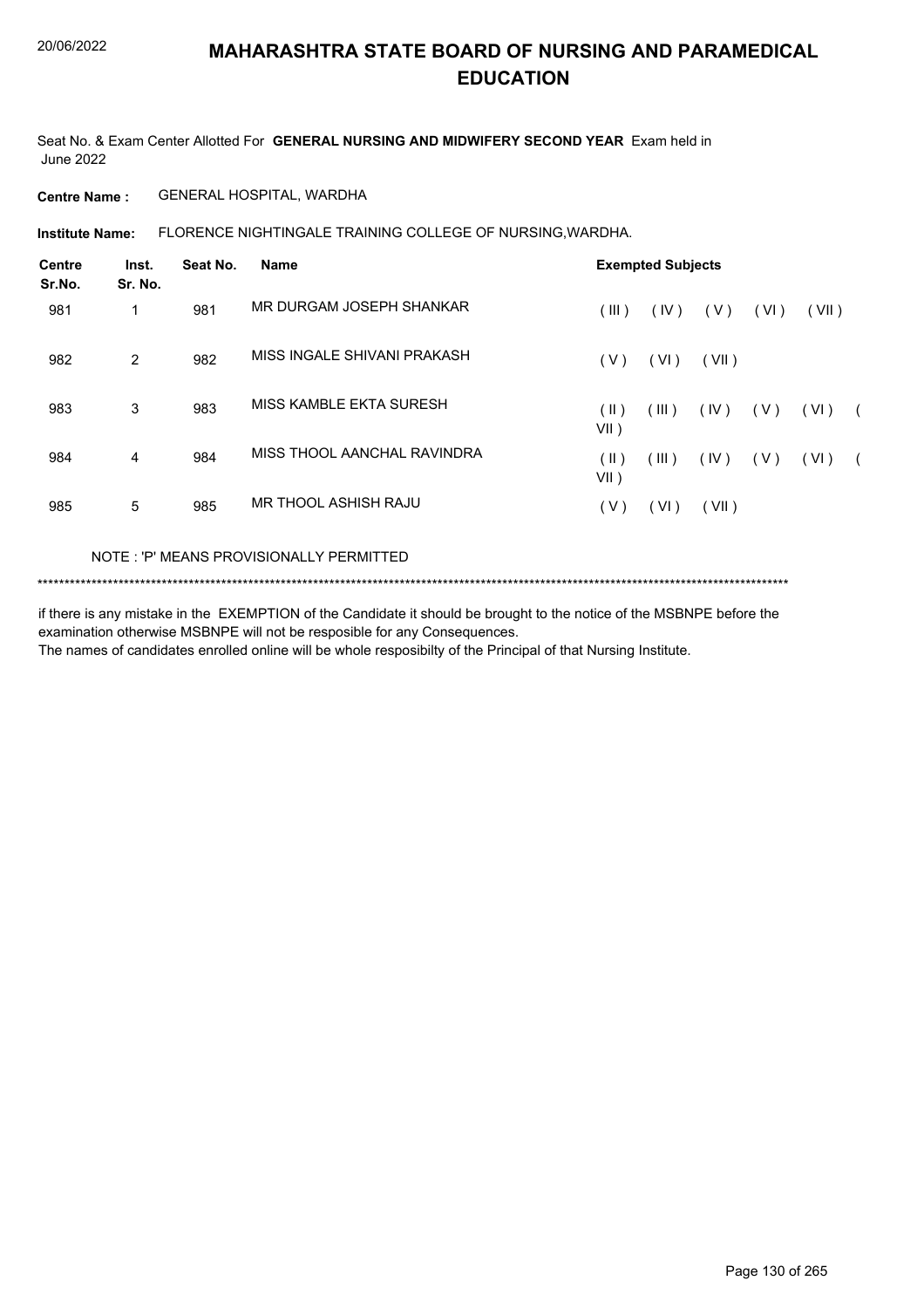Seat No. & Exam Center Allotted For GENERAL NURSING AND MIDWIFERY SECOND YEAR Exam held in **June 2022** 

GENERAL HOSPITAL, WARDHA **Centre Name:** 

Institute Name: SHALOM SCHOOL OF NURSING, WARDHA

| Centre<br>Sr.No. | Inst.<br>Sr. No. | Seat No. | Name                             |               | <b>Exempted Subjects</b> |      |       |        |  |
|------------------|------------------|----------|----------------------------------|---------------|--------------------------|------|-------|--------|--|
| 986              |                  | 986      | MISS BHAGAT ASHLESHA RAJU        | VII )         | $\vert \vert \vert$ )    | (IV) | ( V ) | ( VI ) |  |
| 987              | 2                | 987      | MISS FULZELE PRATIKSHA VASANTRAO | $( \;   \; )$ | (IV)                     | (V)  | (VI)  | VII)   |  |

#### NOTE: 'P' MEANS PROVISIONALLY PERMITTED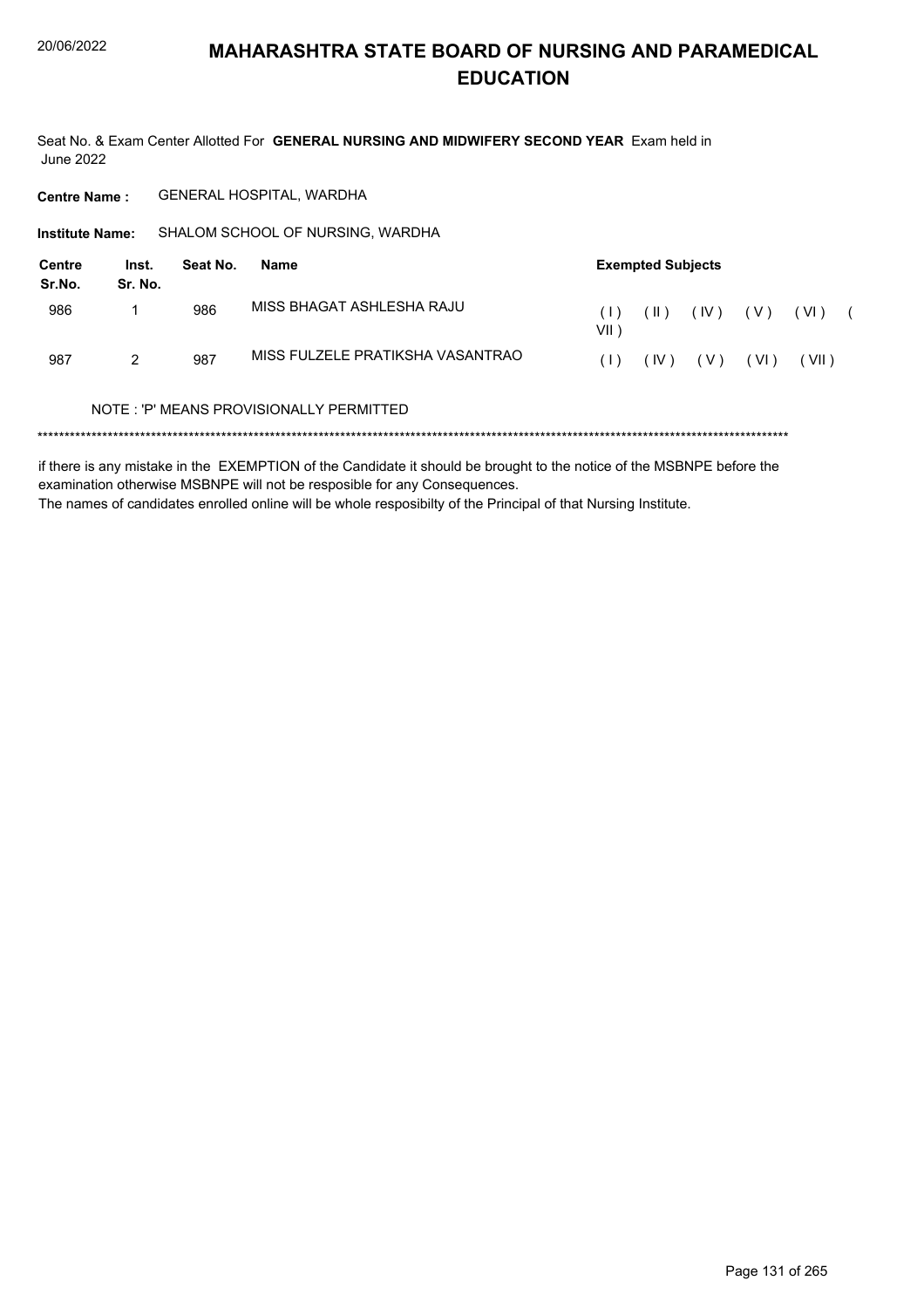Seat No. & Exam Center Allotted For GENERAL NURSING AND MIDWIFERY SECOND YEAR Exam held in **June 2022** 

Centre Name : GENERAL HOSPITAL, WARDHA

| <b>Institute Name:</b> |                  |          | KASABAI SCHOOL OF NURSING, SEVAGRAM, WARDHA |              |                          |      |     |        |  |
|------------------------|------------------|----------|---------------------------------------------|--------------|--------------------------|------|-----|--------|--|
| Centre<br>Sr.No.       | Inst.<br>Sr. No. | Seat No. | Name                                        |              | <b>Exempted Subjects</b> |      |     |        |  |
| 988                    |                  | 988      | MISS RAJURKAR HEENA GHANSHYAM               | (1)<br>VII 1 | ( II )                   | (IV) | (V) | ( VI ) |  |
|                        |                  |          | NOTE: 'P' MEANS PROVISIONALLY PERMITTED     |              |                          |      |     |        |  |
|                        |                  |          |                                             |              |                          |      |     |        |  |

if there is any mistake in the EXEMPTION of the Candidate it should be brought to the notice of the MSBNPE before the examination otherwise MSBNPE will not be resposible for any Consequences.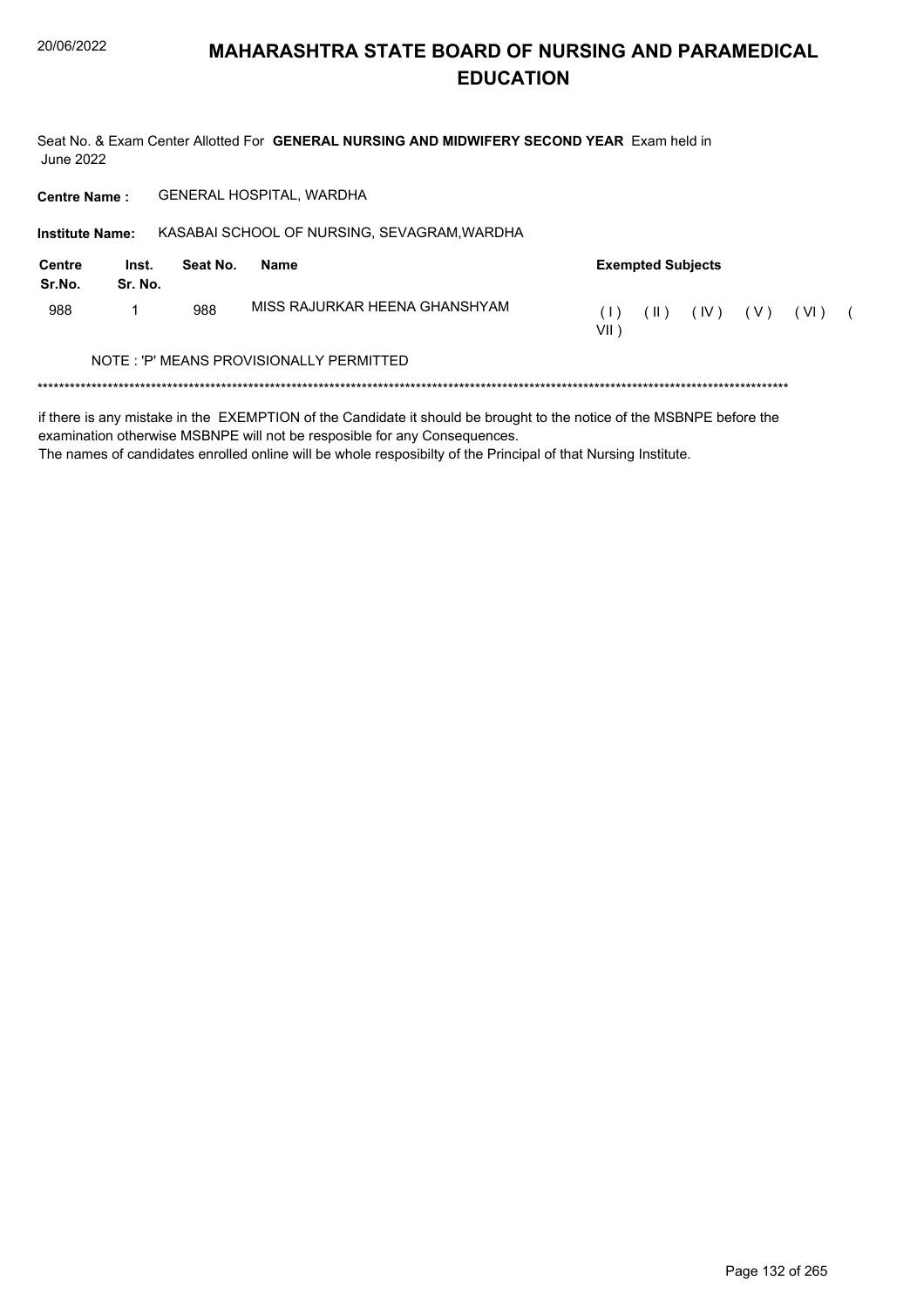Seat No. & Exam Center Allotted For **GENERAL NURSING AND MIDWIFERY SECOND YEAR** Exam held in June 2022

**Centre Name :** GENERAL HOSPITAL, WARDHA

**Institute Name:** SARASWATI NURSING SCHOOL GUNJKHEDA WARDHA

| <b>Centre</b><br>Sr.No. | Inst.<br>Sr. No. | Seat No. | <b>Name</b>                  |                        | <b>Exempted Subjects</b>   |       |       |       |  |
|-------------------------|------------------|----------|------------------------------|------------------------|----------------------------|-------|-------|-------|--|
| 989                     |                  | 989      | MISS KAMBLE PRATIKSHA ARVIND | $( \;   \; )$<br>VII ) | $\left( \parallel \right)$ | (IV)  | ( V ) | (VI)  |  |
| 990                     | 2                | 990      | MR KAPATE SHANKAR GANGADHAR  | (1)<br>VII )           | (  )                       | (IV)  | ( V ) | (VI)  |  |
| 991                     | 3                | 991      | MR KHOND VAIBHAV VITTHALRAO  | (1)                    | (  )                       | ( V ) | (VI)  | (VII) |  |
| 992                     | 4                | 992      | MR SHAPAMOHAN VISHAL DINESH  | (1)                    | $($ II $)$                 | ( V ) | (VI)  | (VII) |  |
|                         |                  |          |                              |                        |                            |       |       |       |  |

NOTE : 'P' MEANS PROVISIONALLY PERMITTED

\*\*\*\*\*\*\*\*\*\*\*\*\*\*\*\*\*\*\*\*\*\*\*\*\*\*\*\*\*\*\*\*\*\*\*\*\*\*\*\*\*\*\*\*\*\*\*\*\*\*\*\*\*\*\*\*\*\*\*\*\*\*\*\*\*\*\*\*\*\*\*\*\*\*\*\*\*\*\*\*\*\*\*\*\*\*\*\*\*\*\*\*\*\*\*\*\*\*\*\*\*\*\*\*\*\*\*\*\*\*\*\*\*\*\*\*\*\*\*\*\*\*\*\*\*\*\*\*\*\*\*\*\*\*\*\*\*\*\*

if there is any mistake in the EXEMPTION of the Candidate it should be brought to the notice of the MSBNPE before the examination otherwise MSBNPE will not be resposible for any Consequences.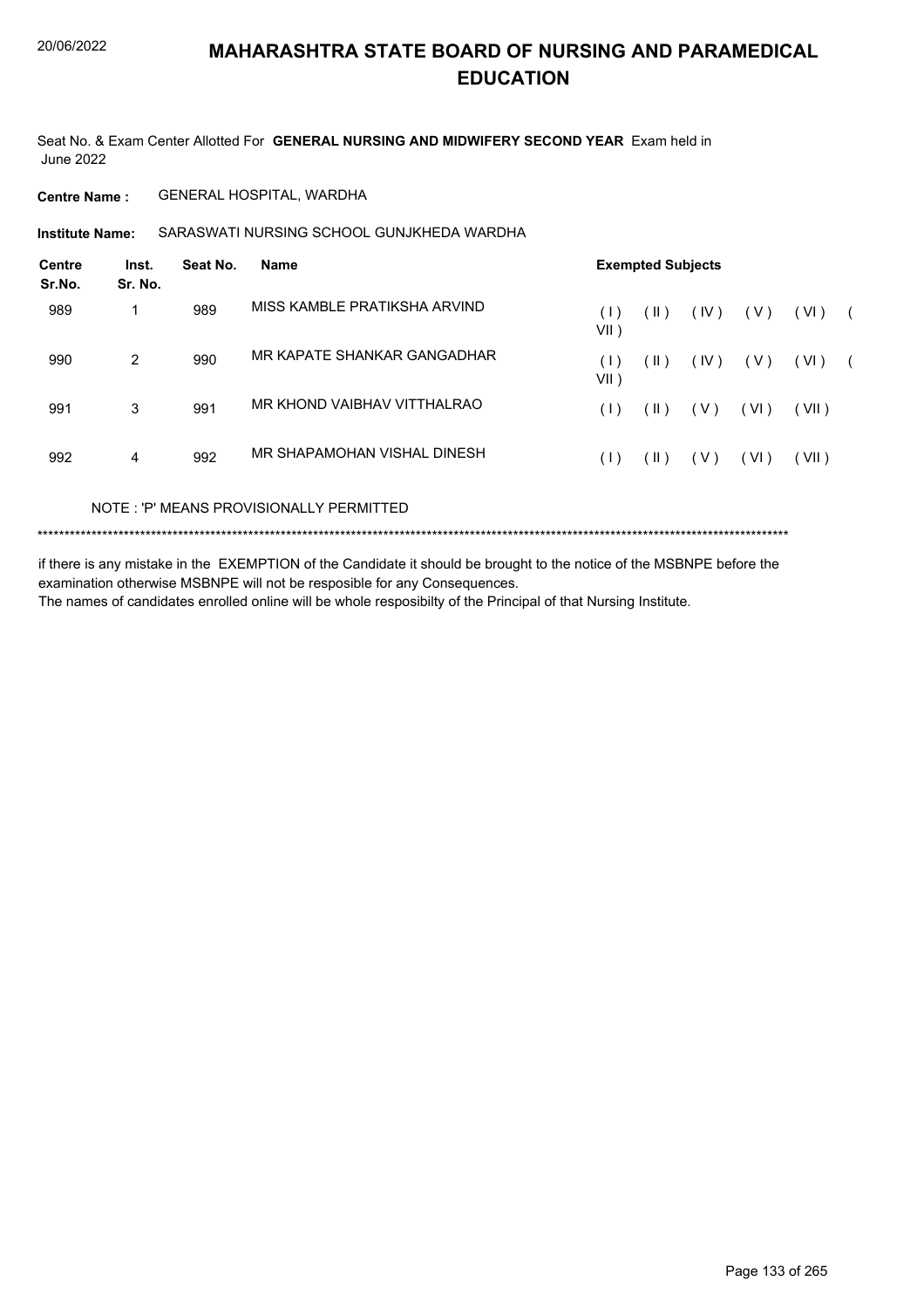Seat No. & Exam Center Allotted For **GENERAL NURSING AND MIDWIFERY SECOND YEAR** Exam held in June 2022

### **Centre Name :** GENERAL HOSPITAL, WARDHA

Shalinitai Meghe College of Nursing, Salod(Hirapur), Wardha **Institute Name:**

| <b>Centre</b><br>Sr.No. | Inst.<br>Sr. No. | Seat No. | <b>Name</b>                             |                                    | <b>Exempted Subjects</b> |       |       |                            |            |
|-------------------------|------------------|----------|-----------------------------------------|------------------------------------|--------------------------|-------|-------|----------------------------|------------|
| 993                     | 1                | 993      | MR ALANKAR YASHWANT GAJANAN             | (III)                              | (IV)                     | (V)   | (VI)  | (VII)                      |            |
| 994                     | $\overline{2}$   | 994      | MR BHAGAT PRAJAWAL SHAILESH             | (V)                                | (VI)                     | (VII) |       |                            |            |
| 995                     | 3                | 995      | MR DHANKASAR NILESH PURUSHOTTAM         | (III)                              | (IV)                     | (V)   | (VI)  | (VII)                      |            |
| 996                     | 4                | 996      | MR GHADDINKAR KUNAL SHARAD              | $($ II $)$                         | (IV)                     | (V)   | (VI)  | (VII)                      |            |
| 997                     | 5                | 997      | MR KATWATE SAURABH BABA                 | $($ II $)$<br>$VII$ )              | (III)                    | (IV)  | (V)   | (VI)                       | $\sqrt{2}$ |
| 998                     | 6                | 998      | MISS KHANDALE SAMIKSHA GOPICHAND        | $($ II $)$<br>$VII$ )              | (III)                    | (IV)  | (V)   | (VI)                       | $\sqrt{ }$ |
| 999                     | $\overline{7}$   | 999      | MISS MAHABUDHE PRANALI VILAS            | $(\parallel)$<br>$VII$ )           | (III)                    | (IV)  | (V)   | (VI)                       | $\sqrt{2}$ |
| 1000                    | 8                | 1000     | MR MHAISKAR GUNJAN GOVIND               |                                    |                          |       |       |                            |            |
| 1001                    | 9                | 1001     | MR NAGRALE AKASH UTTAM                  | $($ II $)$<br>$VII$ )              | (III)                    | (IV)  | (V)   | (VI)                       | $\sqrt{2}$ |
| 1002                    | $10$             | 1002     | MR NAIK ANIKET MAHENDRA                 | $($ II $)$<br>$VII$ )              | (III)                    | (IV)  | (V)   | (VI)                       | $\sqrt{2}$ |
| 1003                    | 11               | 1003     | MISS PANDHARE KOMAL RAJKUMAR            | $($ II $)$                         | (III)                    | (V)   | (VI)  | (VII)                      |            |
| 1004                    | 12               | 1004     | MISS PATHAN FOUJIYA EJAJ                | (III)                              | (V)                      | (VI)  | (VII) |                            |            |
| 1005                    | 13               | 1005     | MISS RAMTEKE ASMITA DHANPAL             | $($ II $)$<br>$VII$ )              | (III)                    | (IV)  | (V)   | (VI)                       | $\left($   |
| 1006                    | 14               | 1006     | MISS SAHARE SAKSHI MORESHWAR            | $(\parallel \parallel)$<br>$VII$ ) | (III)                    |       |       | $(IV)$ $(V)$ $(VI)$ $(VI)$ |            |
| 1007                    | 15               | 1007     | MR SHEIKH ALPHAJ HABIB                  | $(\parallel)$                      | (III)                    | (V)   | (VI)  | (VII)                      |            |
| 1008                    | 16               | 1008     | MISS SHEJAO ABHISHEK ANIL               | $(\parallel)$<br>$VII$ )           | (III)                    | (IV)  | (V)   | (VI)                       | $\sqrt{2}$ |
| 1009                    | 17               | 1009     | MISS THOOL RUTUJA RAJANAND              | $($ II $)$<br>$VII$ )              | (III)                    | (IV)  | (V)   | (VI)                       | $\sqrt{2}$ |
|                         |                  |          | NOTE: 'P' MEANS PROVISIONALLY PERMITTED |                                    |                          |       |       |                            |            |

\*\*\*\*\*\*\*\*\*\*\*\*\*\*\*\*\*\*\*\*\*\*\*\*\*\*\*\*\*\*\*\*\*\*\*\*\*\*\*\*\*\*\*\*\*\*\*\*\*\*\*\*\*\*\*\*\*\*\*\*\*\*\*\*\*\*\*\*\*\*\*\*\*\*\*\*\*\*\*\*\*\*\*\*\*\*\*\*\*\*\*\*\*\*\*\*\*\*\*\*\*\*\*\*\*\*\*\*\*\*\*\*\*\*\*\*\*\*\*\*\*\*\*\*\*\*\*\*\*\*\*\*\*\*\*\*\*\*\*

if there is any mistake in the EXEMPTION of the Candidate it should be brought to the notice of the MSBNPE before the examination otherwise MSBNPE will not be resposible for any Consequences.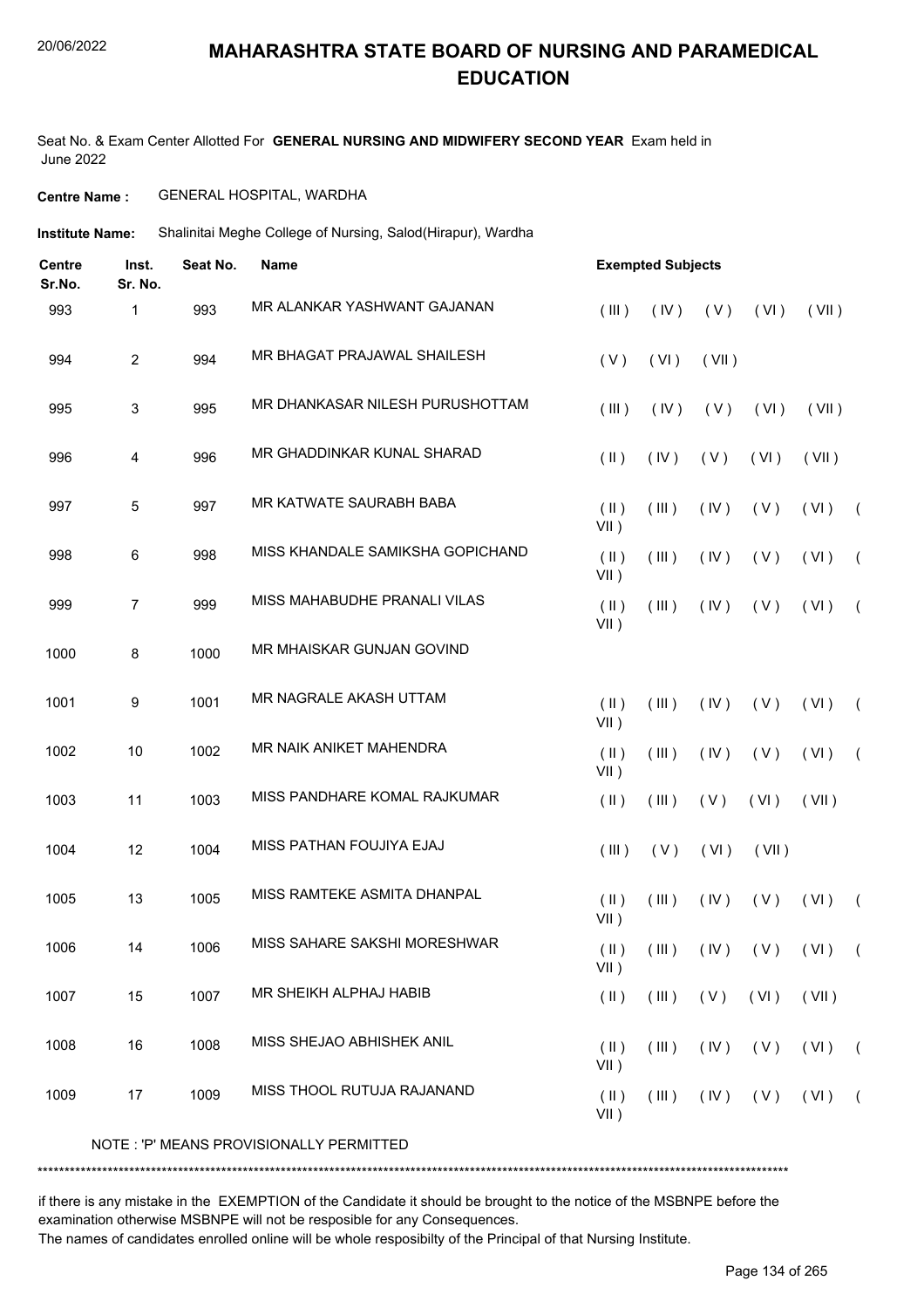Seat No. & Exam Center Allotted For **GENERAL NURSING AND MIDWIFERY SECOND YEAR** Exam held in June 2022

| <b>Centre Name :</b> | <b>GENERAL HOSPITAL, CHANDRAPUR</b> |  |
|----------------------|-------------------------------------|--|
|----------------------|-------------------------------------|--|

**Institute Name:** GENERAL HOSPITAL,CHANDRAPUR

| Centre<br>Sr.No. | Inst.<br>Sr. No. | Seat No. | <b>Name</b>                    |                | <b>Exempted Subjects</b> |       |       |       |            |
|------------------|------------------|----------|--------------------------------|----------------|--------------------------|-------|-------|-------|------------|
| 1010             |                  | 1010     | MISS KHAN AALIYA AJAJ          | (  )           | (V)                      | (VI)  | (VII) |       |            |
| 1011             | $\overline{2}$   | 1011     | MISS KURSANGE PRANALI BABANRAO | $($ II $)$     |                          |       |       |       |            |
| 1012             | 3                | 1012     | MISS QURESHI TASKIN LATIF      | (1)<br>$VII$ ) | $(\parallel)$            | (III) | (V)   | (VI)  | $\sqrt{2}$ |
| 1013             | 4                | 1013     | MISS SALVE DIPIKA RAMESH       | (Ⅱ)            | $($ III $)$              | (V)   | (VI)  | (VII) |            |
|                  |                  |          |                                |                |                          |       |       |       |            |

NOTE : 'P' MEANS PROVISIONALLY PERMITTED

\*\*\*\*\*\*\*\*\*\*\*\*\*\*\*\*\*\*\*\*\*\*\*\*\*\*\*\*\*\*\*\*\*\*\*\*\*\*\*\*\*\*\*\*\*\*\*\*\*\*\*\*\*\*\*\*\*\*\*\*\*\*\*\*\*\*\*\*\*\*\*\*\*\*\*\*\*\*\*\*\*\*\*\*\*\*\*\*\*\*\*\*\*\*\*\*\*\*\*\*\*\*\*\*\*\*\*\*\*\*\*\*\*\*\*\*\*\*\*\*\*\*\*\*\*\*\*\*\*\*\*\*\*\*\*\*\*\*\*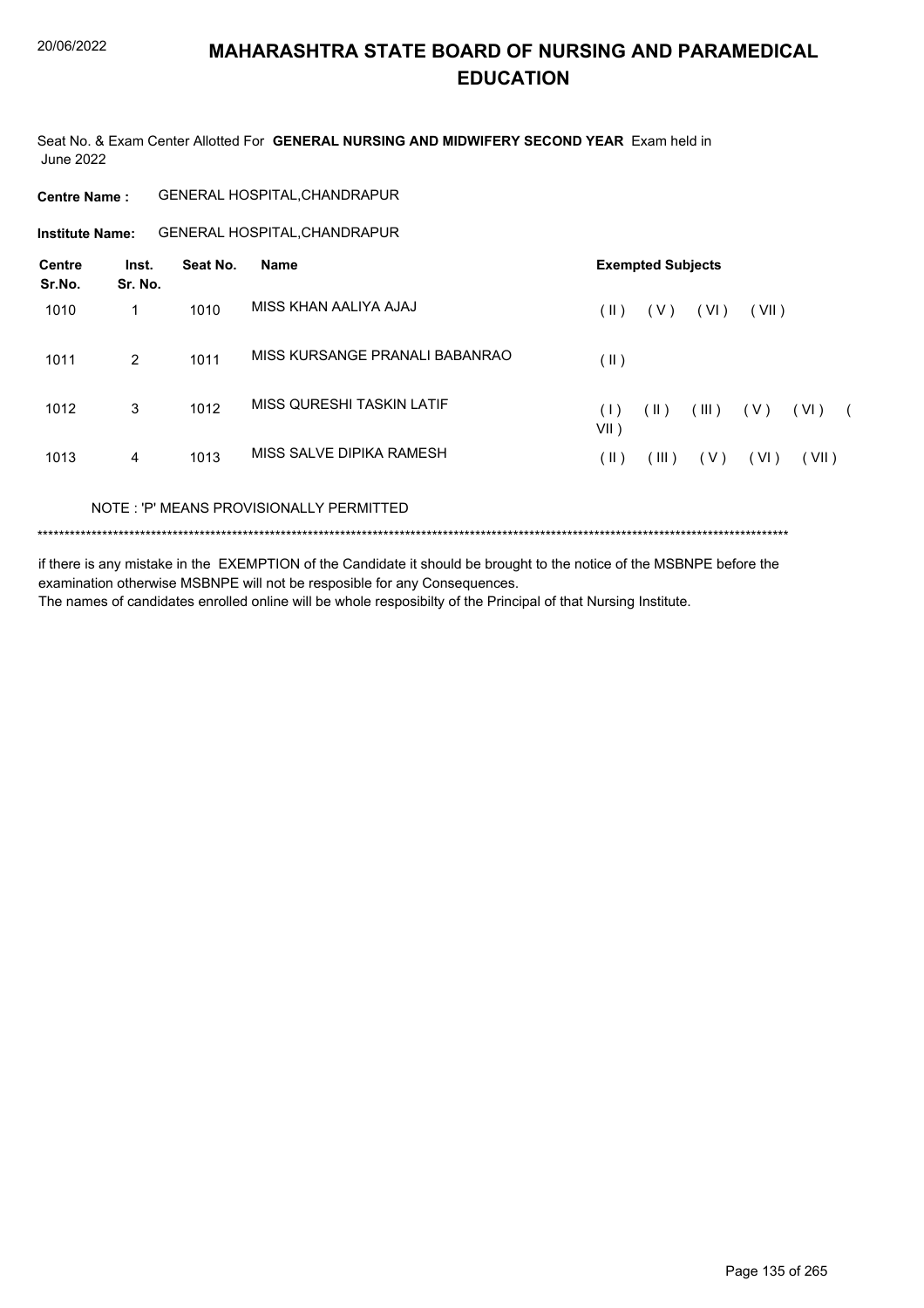Seat No. & Exam Center Allotted For **GENERAL NURSING AND MIDWIFERY SECOND YEAR** Exam held in June 2022

**Centre Name :** GENERAL HOSPITAL,CHANDRAPUR

**Institute Name: PRABHADEVI NURSING SCHOOL, CHANDRAPUR** 

| <b>Centre</b><br>Sr.No. | Inst.<br>Sr. No. | Seat No. | <b>Name</b>                             | <b>Exempted Subjects</b>                        |
|-------------------------|------------------|----------|-----------------------------------------|-------------------------------------------------|
| 1014                    | 1                | 1014     | MISS DURYODHAN TANUJA DILIP             | (1)<br>(V)<br>(VI)<br>(VII)                     |
| 1015                    | $\overline{2}$   | 1015     | MISS GEDAM AKANSHA MADHUKAR             | (III)<br>(V)<br>(VI)<br>(VII)                   |
| 1016                    | 3                | 1016     | MISS GHAGARGUNDE KOMAL RAVINDRA         | $(\parallel)$<br>(III)<br>(V)<br>(VI)<br>(VII)  |
| 1017                    | 4                | 1017     | MISS GOTE PAYAL SUGRIV                  | (VI)<br>(V)<br>(VII)                            |
| 1018                    | 5                | 1018     | MR NARNAWARE PRATHMESH SUDHAKAR         | (V)<br>(VI)<br>(VII)                            |
| 1019                    | 6                | 1019     | MISS ONPAKALA SNEHA TULSHIRAM           | (V)<br>(VI)<br>(VII)                            |
| 1020                    | $\overline{7}$   | 1020     | MISS TATKANTIWAR ASHWINI NAMDEO         | (1)<br>(V)<br>(VI)<br>(VII)                     |
| 1021                    | 8                | 1021     | MISS UMARE PUJA GANGADHAR               | (V)<br>(  )<br>(III)<br>(IV)<br>(VI)<br>$VII$ ) |
|                         |                  |          | NOTE: 'P' MEANS PROVISIONALLY PERMITTED |                                                 |

\*\*\*\*\*\*\*\*\*\*\*\*\*\*\*\*\*\*\*\*\*\*\*\*\*\*\*\*\*\*\*\*\*\*\*\*\*\*\*\*\*\*\*\*\*\*\*\*\*\*\*\*\*\*\*\*\*\*\*\*\*\*\*\*\*\*\*\*\*\*\*\*\*\*\*\*\*\*\*\*\*\*\*\*\*\*\*\*\*\*\*\*\*\*\*\*\*\*\*\*\*\*\*\*\*\*\*\*\*\*\*\*\*\*\*\*\*\*\*\*\*\*\*\*\*\*\*\*\*\*\*\*\*\*\*\*\*\*\*

if there is any mistake in the EXEMPTION of the Candidate it should be brought to the notice of the MSBNPE before the examination otherwise MSBNPE will not be resposible for any Consequences.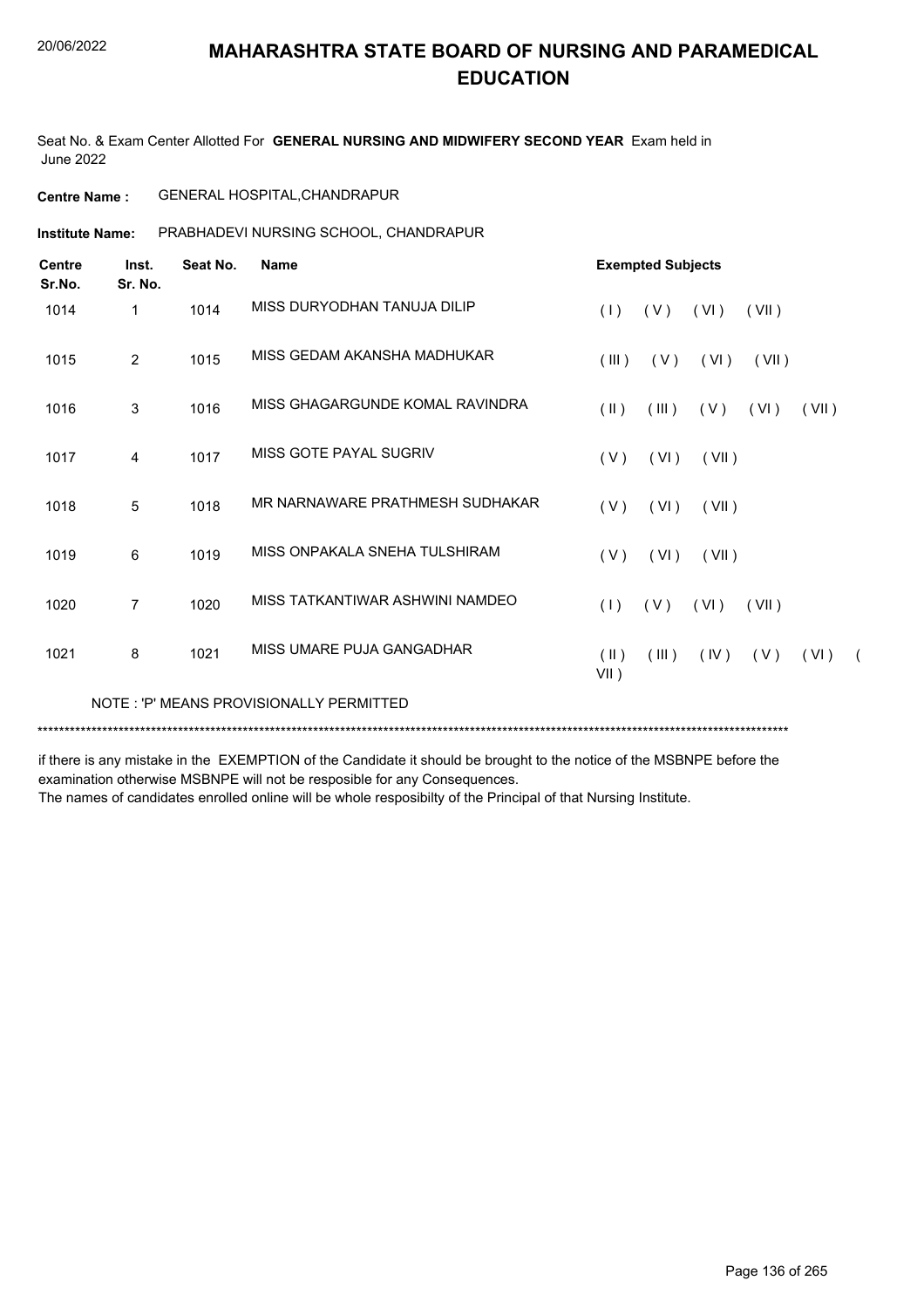Seat No. & Exam Center Allotted For **GENERAL NURSING AND MIDWIFERY SECOND YEAR** Exam held in June 2022

### **Centre Name :** GENERAL HOSPITAL,CHANDRAPUR

**Institute Name: DR. SALVE NURSING INSTITUTE COLLEGE, GADCHIROLI** 

| Inst.<br>Sr. No. | Seat No. | <b>Name</b>                  |                |               |       |                          |      |            |
|------------------|----------|------------------------------|----------------|---------------|-------|--------------------------|------|------------|
| 1                | 1022     | MISS BHANDEKAR PUJA DEVIDAS  | (1)<br>$VII$ ) | $(\parallel)$ | (III) | (V)                      | (VI) | $\sqrt{2}$ |
| $\overline{2}$   | 1023     | MISS DAJGAYE VANSHRI ATMARAM | (1)<br>VII)    | (  )          | (IV)  | ( V )                    | (VI) |            |
| 3                | 1024     | MISS FULKAWAR RAVINA AMIR    | (1)            | (V)           | (VI)  | (VII)                    |      |            |
| 4                | 1025     | MISS NANHE SHITAL MADHAO     | (1)            | $(\parallel)$ | (III) | (IV)                     |      |            |
| 5                | 1026     | MISS SHENDE KOYAL RAMCHANDRA | (1)            | ( V )         | (VI)  | (VII)                    |      |            |
|                  |          |                              |                |               |       | <b>Exempted Subjects</b> |      |            |

### NOTE : 'P' MEANS PROVISIONALLY PERMITTED

```
*******************************************************************************************************************************************
```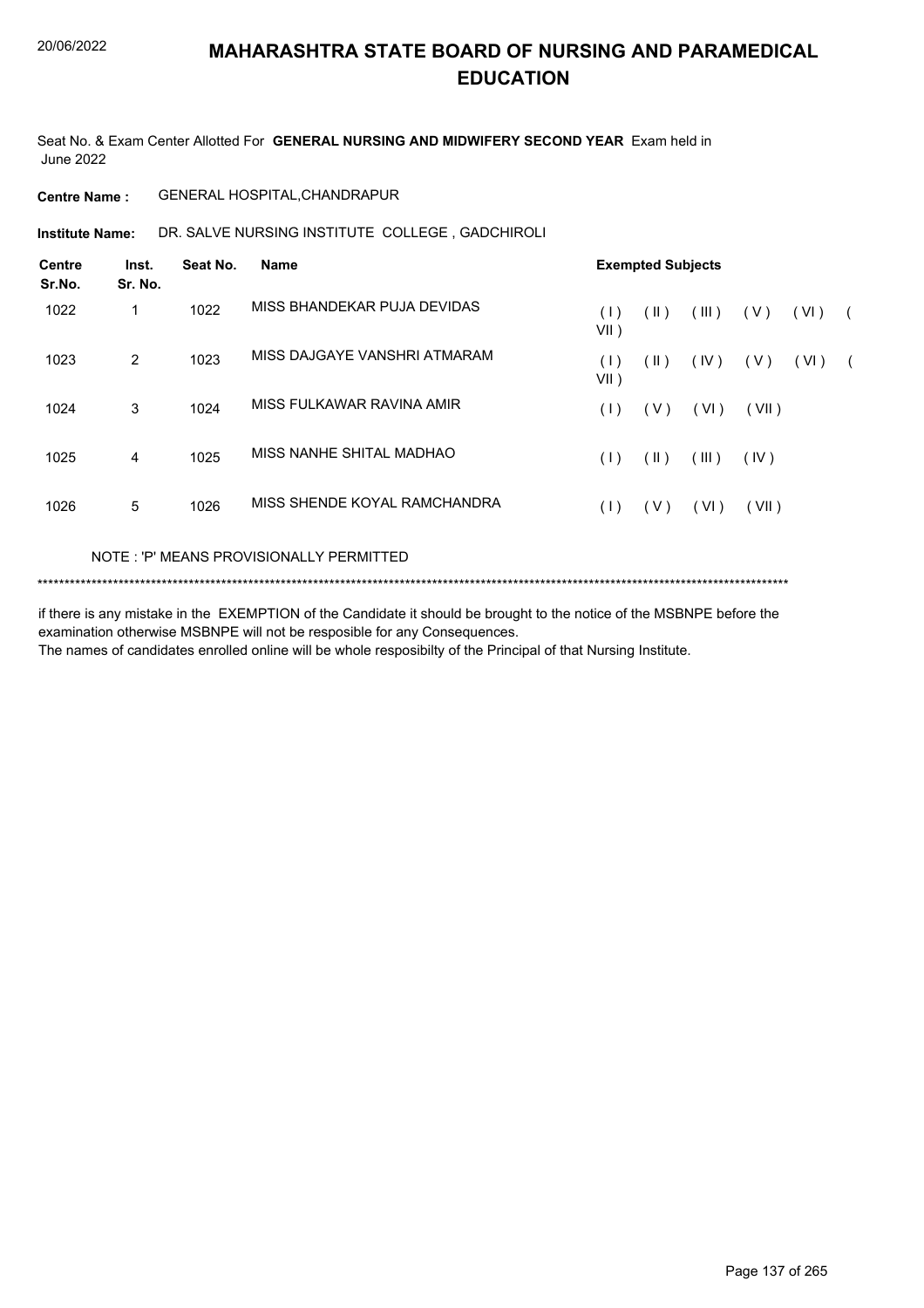Seat No. & Exam Center Allotted For **GENERAL NURSING AND MIDWIFERY SECOND YEAR** Exam held in June 2022

### **Centre Name :** GENERAL HOSPITAL,CHANDRAPUR

**Institute Name: NAVJEEVAN NURSING SCHOOL, CHAMORSHI, GADCHIROLI** 

| <b>Centre</b><br>Sr.No. | Inst.<br>Sr. No. | Seat No. | <b>Name</b>                         |                         | <b>Exempted Subjects</b> |       |       |       |  |
|-------------------------|------------------|----------|-------------------------------------|-------------------------|--------------------------|-------|-------|-------|--|
| 1027                    | 1                | 1027     | MISS ATRAM DIPALI YADAO             | (1)                     | $(\parallel)$            | (V)   | (VI)  | (VII) |  |
| 1028                    | 2                | 1028     | MISS BAGADE RATNA MANOHAR           | (1)                     | (V)                      | (VI)  | (VII) |       |  |
| 1029                    | 3                | 1029     | MISS KUMBHARE DIMPAL NANDKISHOR     | (1)                     | $(\parallel)$            | (V)   | (VI)  | (VII) |  |
| 1030                    | 4                | 1030     | MISS KUMBHARE CHAITRALI SHYAMSUNDAR | $(\parallel \parallel)$ | (V)                      | (VI)  | (VII) |       |  |
| 1031                    | 5                | 1031     | MISS MADAVI ACHAL DATTU             | (1)<br>$VII$ )          | (  )                     | (III) | (V)   | (VI)  |  |
| 1032                    | 6                | 1032     | MISS MADAVI SAPNA VISHWESHRAO       | (1)                     | (V)                      | (VI)  | (VII) |       |  |
| 1033                    | $\overline{7}$   | 1033     | MISS WALKE YUGANTI DIWAKAR          | (1)<br>$VII$ )          | $(\parallel)$            | (III) | (V)   | (VI)  |  |
| 1034                    | 8                | 1034     | MISS WELADI WANSHIKA NAMDEO         | (1)                     | (II)                     | (V)   | (VI)  | (VII) |  |

NOTE : 'P' MEANS PROVISIONALLY PERMITTED

\*\*\*\*\*\*\*\*\*\*\*\*\*\*\*\*\*\*\*\*\*\*\*\*\*\*\*\*\*\*\*\*\*\*\*\*\*\*\*\*\*\*\*\*\*\*\*\*\*\*\*\*\*\*\*\*\*\*\*\*\*\*\*\*\*\*\*\*\*\*\*\*\*\*\*\*\*\*\*\*\*\*\*\*\*\*\*\*\*\*\*\*\*\*\*\*\*\*\*\*\*\*\*\*\*\*\*\*\*\*\*\*\*\*\*\*\*\*\*\*\*\*\*\*\*\*\*\*\*\*\*\*\*\*\*\*\*\*\*

if there is any mistake in the EXEMPTION of the Candidate it should be brought to the notice of the MSBNPE before the examination otherwise MSBNPE will not be resposible for any Consequences.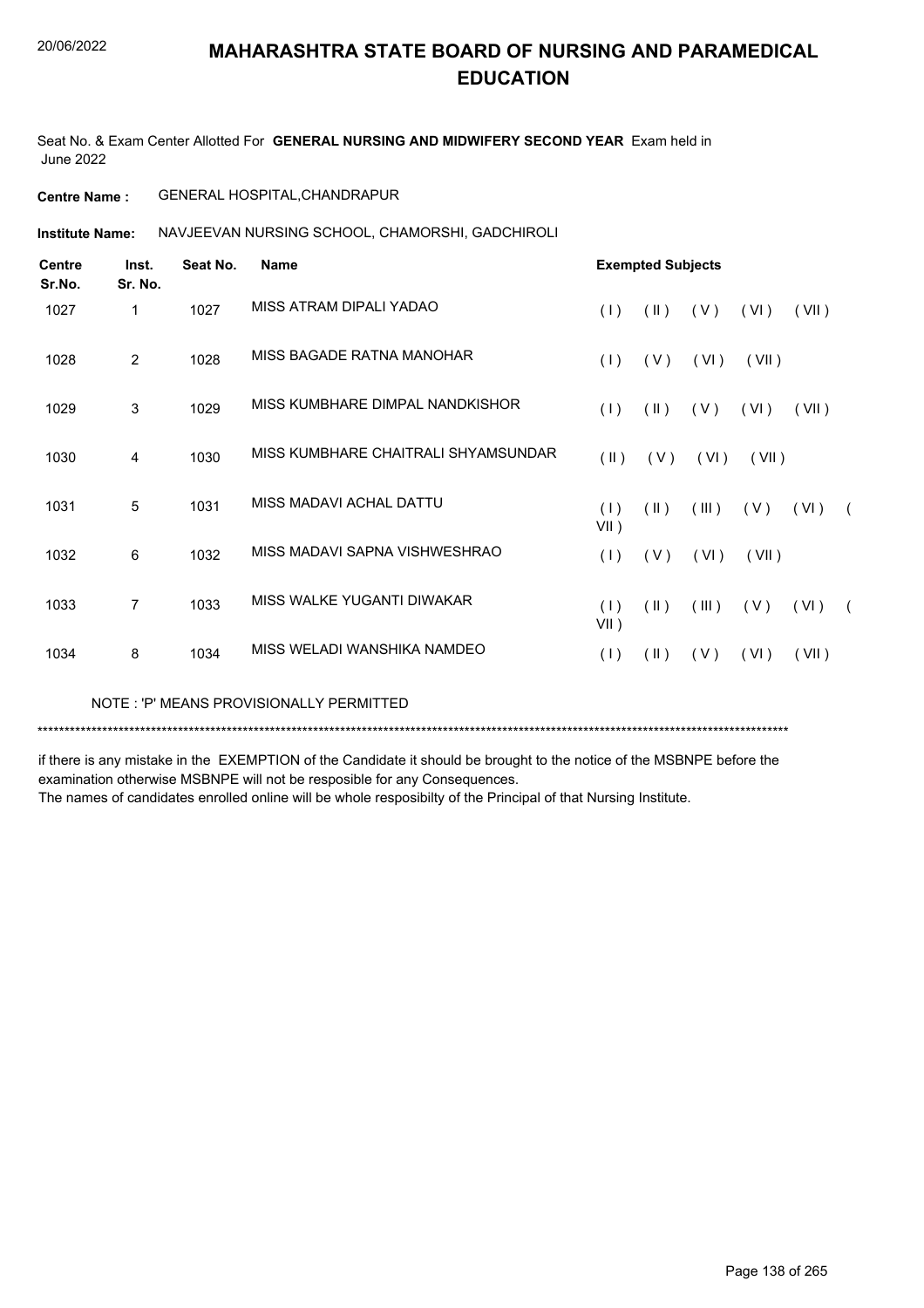Seat No. & Exam Center Allotted For **GENERAL NURSING AND MIDWIFERY SECOND YEAR** Exam held in June 2022

### **Centre Name :** GENERAL HOSPITAL,CHANDRAPUR

**Institute Name: MOTHER TERESA NURSING ACADAMY, BALLARPUR, CHANDRAPUR** 

| <b>Centre</b><br>Sr.No. | Inst.<br>Sr. No. | Seat No. | <b>Name</b>                             |                | <b>Exempted Subjects</b> |       |       |       |  |
|-------------------------|------------------|----------|-----------------------------------------|----------------|--------------------------|-------|-------|-------|--|
| 1035                    | $\mathbf{1}$     | 1035     | MISS BHASKAR MANISHA MADAVI             | $(\parallel)$  | (V)                      | (VI)  | (VII) |       |  |
| 1036                    | $\overline{2}$   | 1036     | MISS DNYANESHWAR KARISHMA KINAKE        | (1)<br>$VII$ ) | $($ II $)$               | (III) | (V)   | (VI)  |  |
| 1037                    | 3                | 1037     | MISS GOPICHAND SWATI KOLHATKAR          | (1)            | $(\parallel)$            | (V)   | (VI)  | (VII) |  |
| 1038                    | 4                | 1038     | MISS JIWAN PRANALI MALEKAR              | (1)            | $(\parallel)$            | (V)   | (VI)  | (VII) |  |
| 1039                    | $\overline{5}$   | 1039     | MISS MAHADEO VAISHNAVI NAWALE           | (1)<br>$VII$ ) | $(\parallel)$            | (III) | (V)   | (VI)  |  |
| 1040                    | 6                | 1040     | MISS MANDARI REKHA GHANSHYAM            | (1)            | $(\parallel)$            | (V)   | (VI)  | (VII) |  |
| 1041                    | $\overline{7}$   | 1041     | MISS PANDURANG VAISHALI LUCHE           | (1)            | $(\parallel)$            | (V)   | (VI)  | (VII) |  |
| 1042                    | 8                | 1042     | MISS PURUSHOTTAM PRACHI KALASKAR        | (1)            | $(\parallel)$            | (V)   | (VI)  | (VII) |  |
| 1043                    | 9                | 1043     | MISS RAMDAS MONATAI BHAGAT              | (1)            | $(\parallel)$            | (V)   | (VI)  | (VII) |  |
| 1044                    | 10               | 1044     | MISS TODASE SONU RAMESHRAO              | (1)<br>$VII$ ) | $($ II $)$               | (III) | (V)   | (VI)  |  |
| 1045                    | 11               | 1045     | MISS TUMDAM SWATI PANDURANG             | (1)            | $($ II $)$               | (V)   | (VI)  | (VII) |  |
|                         |                  |          | NOTE: 'P' MEANS PROVISIONALLY PERMITTED |                |                          |       |       |       |  |

\*\*\*\*\*\*\*\*\*\*\*\*\*\*\*\*\*\*\*\*\*\*\*\*\*\*\*\*\*\*\*\*\*\*\*\*\*\*\*\*\*\*\*\*\*\*\*\*\*\*\*\*\*\*\*\*\*\*\*\*\*\*\*\*\*\*\*\*\*\*\*\*\*\*\*\*\*\*\*\*\*\*\*\*\*\*\*\*\*\*\*\*\*\*\*\*\*\*\*\*\*\*\*\*\*\*\*\*\*\*\*\*\*\*\*\*\*\*\*\*\*\*\*\*\*\*\*\*\*\*\*\*\*\*\*\*\*\*\*

if there is any mistake in the EXEMPTION of the Candidate it should be brought to the notice of the MSBNPE before the examination otherwise MSBNPE will not be resposible for any Consequences.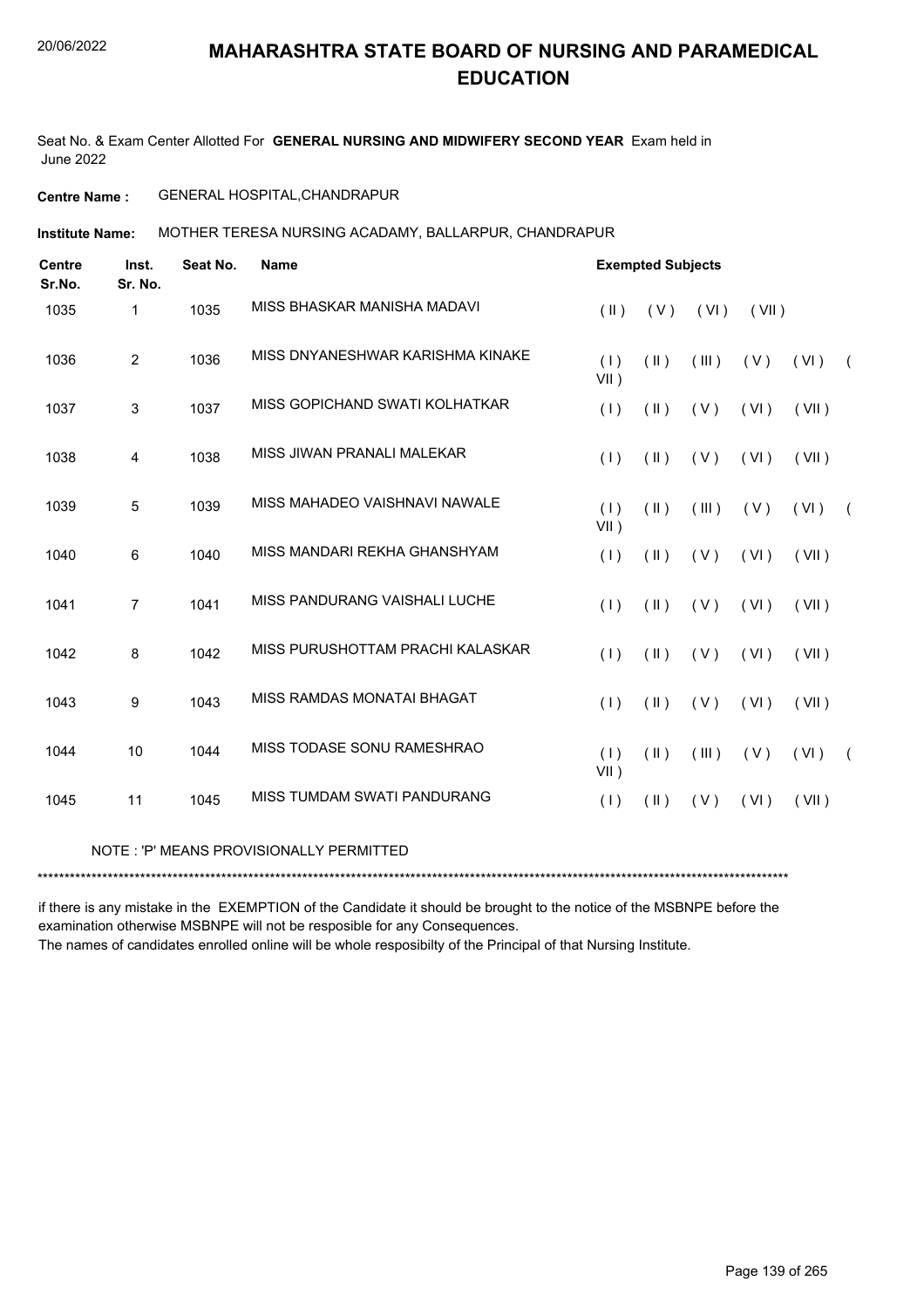Seat No. & Exam Center Allotted For **GENERAL NURSING AND MIDWIFERY SECOND YEAR** Exam held in June 2022

| <b>Centre Name :</b> | <b>GENERAL HOSPITAL, CHANDRAPUR</b> |  |
|----------------------|-------------------------------------|--|
|----------------------|-------------------------------------|--|

St.Paul Nursing College, Ballarpur, Chandrapur **Institute Name:**

| <b>Centre</b><br>Sr.No. | Inst.<br>Sr. No. | Seat No. | <b>Name</b>                    | <b>Exempted Subjects</b>                                              |
|-------------------------|------------------|----------|--------------------------------|-----------------------------------------------------------------------|
| 1046                    | 1                | 1046     | MISS DEOGADKAR ASHWINI SUKHDEO | (VI)<br>(VII)<br>(V)                                                  |
| 1047                    | $\overline{2}$   | 1047     | MISS GHEWANDE VANDANA SHIVAJI  | (1)<br>$(\parallel)$<br>(V)<br>(VI)<br>(VII)                          |
| 1048                    | $\mathbf{3}$     | 1048     | MISS HATE RAJESHRI PRAKASH     | (V)<br>(VI)<br>(VII)                                                  |
| 1049                    | 4                | 1049     | MR JAWADE AKASH SURESHRAO      | (V)<br>(VI)<br>(VII)                                                  |
| 1050                    | 5                | 1050     | MISS JUMADE SUVARNA DASHARATH  | (1)<br>$(\parallel)$<br>(III)<br>(V)<br>(VI)<br>$\sqrt{2}$<br>$VII$ ) |
| 1051                    | 6                | 1051     | MISS KHAIRKAR PUNAM PRAKASH    | (VII)<br>(1)<br>$(\parallel)$<br>(V)<br>(VI)                          |
| 1052                    | 7                | 1052     | MISS MADAVI PRITI PUNDLIK      | (V)<br>(VI)<br>(VII)                                                  |
| 1053                    | 8                | 1053     | MR SHENDE YASH KANYALAL        | (VI)<br>(VII)<br>(V)                                                  |
| 1054                    | 9                | 1054     | MISS WASNIK REKHA RAMESH       | (1)<br>(III)<br>(V)<br>(VI)<br>(VII)                                  |

NOTE : 'P' MEANS PROVISIONALLY PERMITTED

\*\*\*\*\*\*\*\*\*\*\*\*\*\*\*\*\*\*\*\*\*\*\*\*\*\*\*\*\*\*\*\*\*\*\*\*\*\*\*\*\*\*\*\*\*\*\*\*\*\*\*\*\*\*\*\*\*\*\*\*\*\*\*\*\*\*\*\*\*\*\*\*\*\*\*\*\*\*\*\*\*\*\*\*\*\*\*\*\*\*\*\*\*\*\*\*\*\*\*\*\*\*\*\*\*\*\*\*\*\*\*\*\*\*\*\*\*\*\*\*\*\*\*\*\*\*\*\*\*\*\*\*\*\*\*\*\*\*\*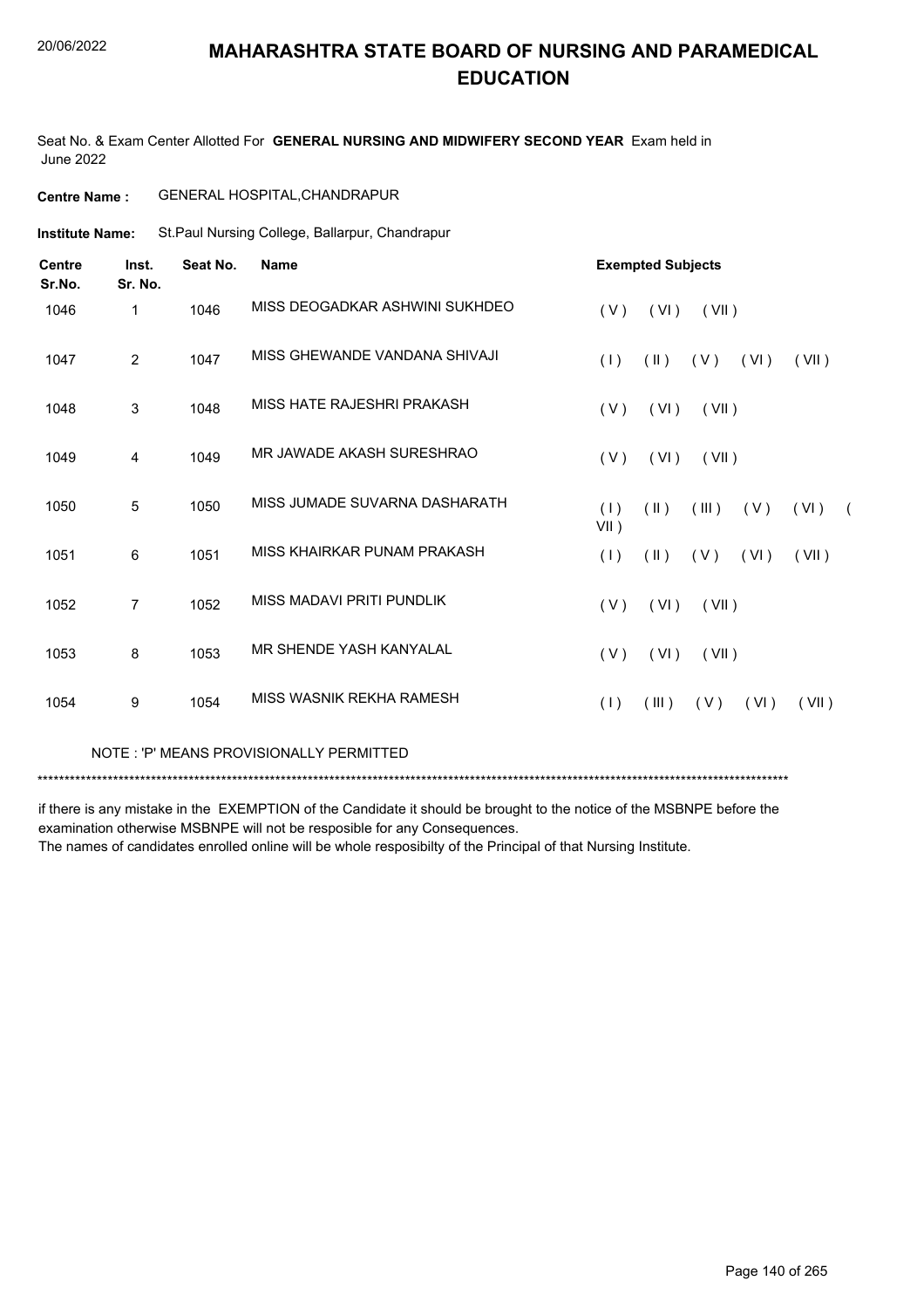Seat No. & Exam Center Allotted For **GENERAL NURSING AND MIDWIFERY SECOND YEAR** Exam held in June 2022

**Centre Name :** GENERAL HOSPITAL ,YAVATMAL

**Institute Name:** SUMITRABAI THAKARE TRAINING COLLEGE OF NURSING, YAVATMAL

| <b>Centre</b><br>Sr.No. | Inst.<br>Sr. No. | Seat No. | Name                                    |                          | <b>Exempted Subjects</b> |      |      |       |            |
|-------------------------|------------------|----------|-----------------------------------------|--------------------------|--------------------------|------|------|-------|------------|
| 1055                    | 1                | 1055     | MISS ATRAM PURVA SATISH                 |                          |                          |      |      |       |            |
| 1056                    | 2                | 1056     | MISS CHAVAN CHELSI VISHWAJEET           | (II)<br>$VII$ )          | (III)                    | (IV) | (V)  | (VI)  | $\sqrt{2}$ |
| 1057                    | 3                | 1057     | MISS DHURVE GAYATRI BHAURAO             | $(\parallel)$<br>$VII$ ) | (III)                    | (IV) | (V)  | (VI)  | $\sqrt{2}$ |
| 1058                    | 4                | 1058     | MISS GAWANDE JAYSHREE YASHWANT          | $($ II $)$               | (III)                    | (V)  | (VI) | (VII) |            |
| 1059                    | 5                | 1059     | MISS KAMBLE POOJA SURESH                | $($ II $)$               | (IV)                     | (V)  | (VI) | (VII) |            |
| 1060                    | 6                | 1060     | MISS KURHEKAR ROSHNI DIWAKAR            | $($ II $)$               | (III)                    | (V)  | (VI) | (VII) |            |
| 1061                    | 7                | 1061     | MISS SURESHKAR MADHURI SANJAY           | $(\parallel)$            | (IV)                     | (V)  | (VI) | (VII) |            |
|                         |                  |          | NOTE: 'P' MEANS PROVISIONALLY PERMITTED |                          |                          |      |      |       |            |

\*\*\*\*\*\*\*\*\*\*\*\*\*\*\*\*\*\*\*\*\*\*\*\*\*\*\*\*\*\*\*\*\*\*\*\*\*\*\*\*\*\*\*\*\*\*\*\*\*\*\*\*\*\*\*\*\*\*\*\*\*\*\*\*\*\*\*\*\*\*\*\*\*\*\*\*\*\*\*\*\*\*\*\*\*\*\*\*\*\*\*\*\*\*\*\*\*\*\*\*\*\*\*\*\*\*\*\*\*\*\*\*\*\*\*\*\*\*\*\*\*\*\*\*\*\*\*\*\*\*\*\*\*\*\*\*\*\*\*

if there is any mistake in the EXEMPTION of the Candidate it should be brought to the notice of the MSBNPE before the examination otherwise MSBNPE will not be resposible for any Consequences.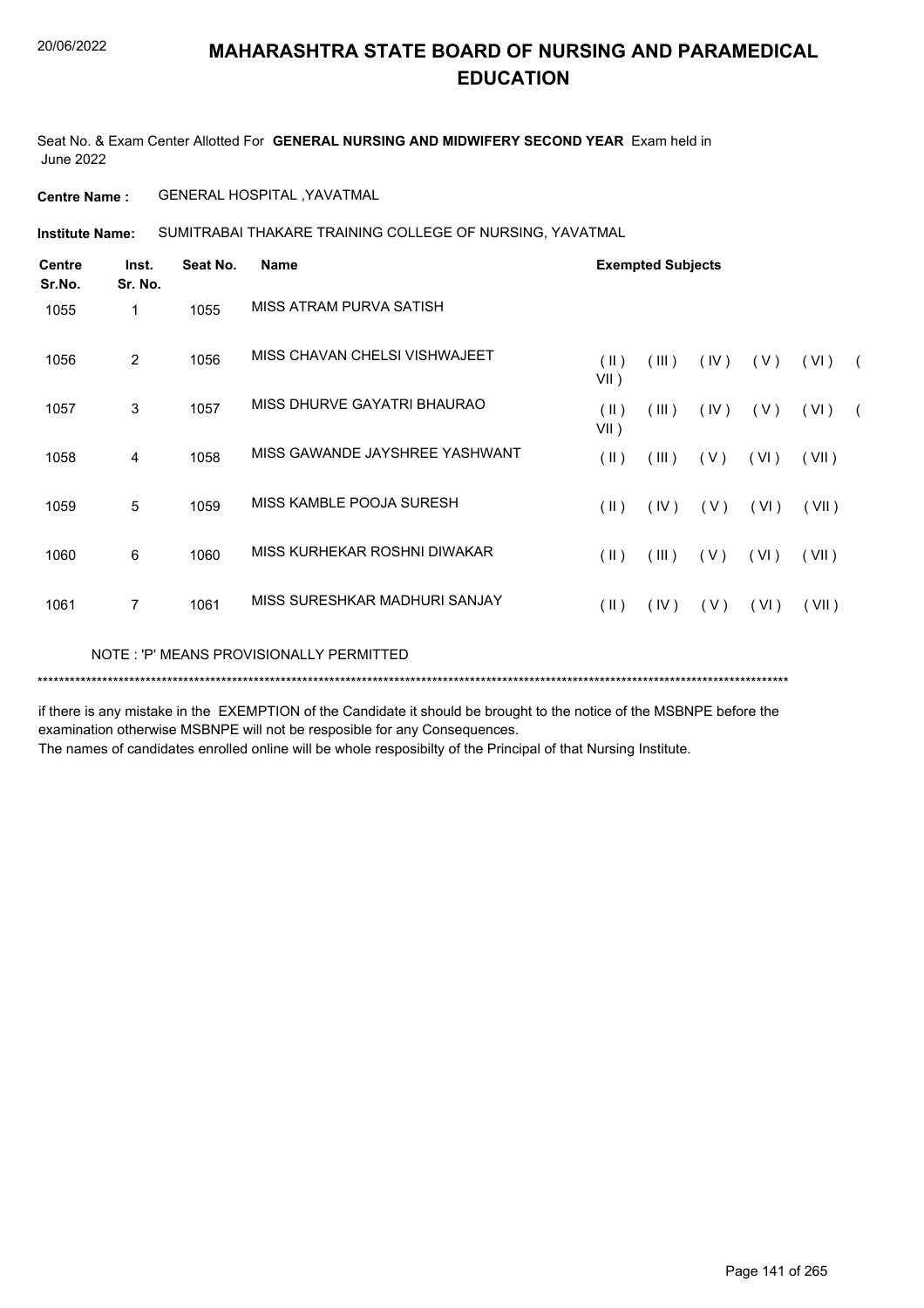Seat No. & Exam Center Allotted For **GENERAL NURSING AND MIDWIFERY SECOND YEAR** Exam held in June 2022

**Centre Name :** GENERAL HOSPITAL ,YAVATMAL

**Institute Name:** MUNGASAJI MAHARAJ NURSING SCHOOL, YAVATMAL

| <b>Centre</b><br>Sr.No. | Inst.<br>Sr. No. | Seat No. | Name                                | <b>Exempted Subjects</b> |                         |                      |                             |          |            |
|-------------------------|------------------|----------|-------------------------------------|--------------------------|-------------------------|----------------------|-----------------------------|----------|------------|
| 1062                    | 1                | 1062     | MISS BHAGAT KANCHAN ASHOK           | (V)                      | (VI)                    | (VII)                |                             |          |            |
| 1063                    | $\overline{2}$   | 1063     | MISS BHALERAO KARUNA MILIND         | (V)                      | (VI)                    | (VII)                |                             |          |            |
| 1064                    | 3                | 1064     | MISS BHALERAO NIKITA RAMESH         | (V)                      | (VI)                    | (VII)                |                             |          |            |
| 1065                    | 4                | 1065     | MISS BHITKAR MEGHA SUTRASEN         | (1)                      | $(\parallel)$           | (V)                  | (VI)                        | (VII)    |            |
| 1066                    | 5                | 1066     | MISS BORKAR ROSHANI PANDURANG       | $(\parallel)$            | (V)                     | (VI)                 | (VII)                       |          |            |
| 1067                    | 6                | 1067     | MISS CHANDANKHEDE PRATIKSHA SHANKAR | (V)                      | (VI)                    | (VII)                |                             |          |            |
| 1068                    | $\overline{7}$   | 1068     | MISS DAWARE DURGA RAJU              | (1)                      | $(\parallel)$           | (V)                  | (VI)                        | (VII)    |            |
| 1069                    | 8                | 1069     | MISS DHIKAR USHA LALU               | $(\parallel \parallel)$  | (V)                     | (VI)                 | (VII)                       |          |            |
| 1070                    | 9                | 1070     | MISS DHONE JAYA DNYANESHWER         | (1)                      | $(\parallel)$           | (V)                  | (VI)                        | (VII)    |            |
| 1071                    | 10               | 1071     | MISS DHONE RAGINI MACHHINDRA        | $(\parallel)$            | (IV)                    | (V)                  | (VI)                        | (VII)    |            |
| 1072                    | 11               | 1072     | MISS DHULE ASHVINI SAHEBRAO         | (1)<br>$VII$ )           | (11)                    | (IV)                 | (V)                         | (VI)     | $\sqrt{2}$ |
| 1073                    | 12               | 1073     | MISS DORKHANDE PRATIKSHA ANAND      | (1)                      | $(\parallel)$           | (V)                  | (VI)                        | (VII)    |            |
| 1074                    | 13               | 1074     | MR GAJBHIYE PRESHIT JINTENDRA       | (V)                      | (VI)                    | (VII)                |                             |          |            |
| 1075                    | 14               | 1075     | MISS GANVIR NIKITA KISHOR           |                          |                         | $(V)$ $(VI)$ $(VII)$ |                             |          |            |
| 1076                    | 15               | 1076     | MISS GAWAI ANJU VINOD               | (1)<br>$VII$ )           | $(\parallel \parallel)$ |                      | $(IV)$ $(V)$                | $(VI)$ ( |            |
| 1077                    | 16               | 1077     | MISS INGLE AMRAPALI JIVAN           | $(\parallel)$            | (III)                   | (V)                  | (VI)                        | (VII)    |            |
| 1078                    | 17               | 1078     | MISS KAMBLE KIRAN ANANDRAO          | $(\parallel \parallel)$  | (IV)                    | (V)                  | (VI)                        | (VII)    |            |
| 1079                    | 18               | 1079     | MISS KARALE VAISHNAVI MAHADEO       | (1)                      | (III)                   | $(V)$ $(VI)$         |                             | (VII)    |            |
| 1080                    | 19               | 1080     | MISS KHOBRAGADE PRATIKSHA ARUN      |                          |                         |                      | $(IV)$ $(V)$ $(VI)$ $(VII)$ |          |            |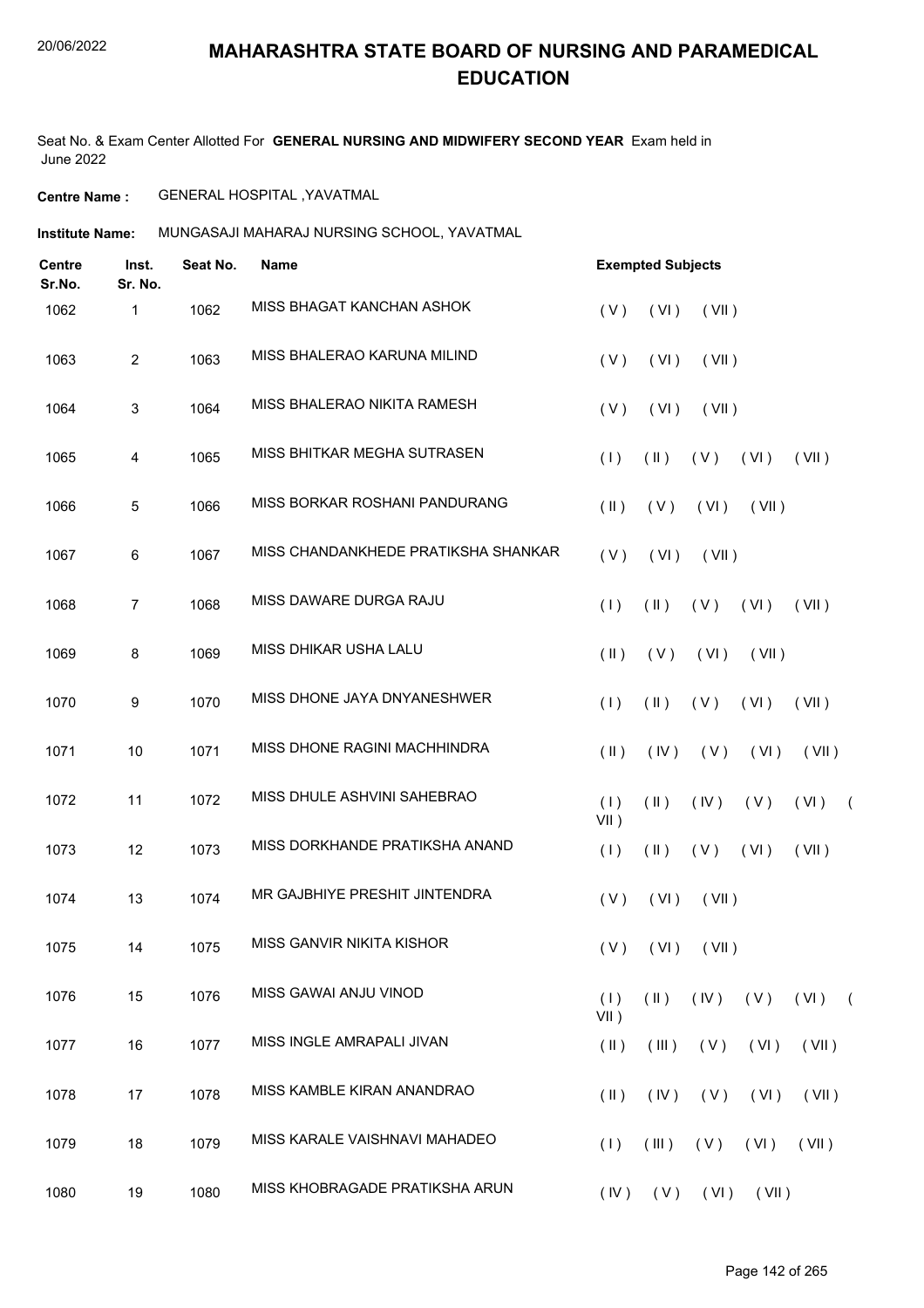| <b>June 2022</b> |    |      | Seat No. & Exam Center Allotted For GENERAL NURSING AND MIDWIFERY SECOND YEAR Exam held in |                         |               |       |       |                    |
|------------------|----|------|--------------------------------------------------------------------------------------------|-------------------------|---------------|-------|-------|--------------------|
| 1081             | 20 | 1081 | MISS KULSANGE POOJA RAJESH                                                                 | $($ II $)$              | (V)           | (VI)  | (VII) |                    |
| 1082             | 21 | 1082 | MISS MANDHARE ASMITA ASHOK                                                                 | (V)                     | (VI)          | (VII) |       |                    |
| 1083             | 22 | 1083 | MR MESHRAM KUNAL ASHOKRAO                                                                  | (1)                     | (V)           | (VI)  | (VII) |                    |
| 1084             | 23 | 1084 | MISS MUJMULE MAMTA VITTHAL                                                                 | $(\parallel)$           | (III)         | (V)   | (VI)  | (VII)              |
| 1085             | 24 | 1085 | MISS PAWADE NIKHITA VIJAY                                                                  | (V)                     | (VI)          | (VII) |       |                    |
| 1086             | 25 | 1086 | MISS PENDOR KARISHMA DATTAJI                                                               | (1)<br>$VII$ )          | $(\parallel)$ | (III) | (V)   | (VI)<br>$\sqrt{2}$ |
| 1087             | 26 | 1087 | MISS RAMPURE SUNITA VIJAY                                                                  | (II)                    | (IV)          | (V)   | (VI)  | (VII)              |
| 1088             | 27 | 1088 | MISS SHAMBHARKAR MONALI VIJAY                                                              | $(\parallel \parallel)$ | (V)           | (VI)  | (VII) |                    |
| 1089             | 28 | 1089 | MISS SOYAM LALITA MADHUKAR                                                                 | $(\parallel)$           | (IV)          | (V)   | (VI)  | (VII)              |
| 1090             | 29 | 1090 | MR UPARVAT RITESH BHIMRAO                                                                  | $(\parallel)$           | (III)         | (V)   | (VI)  | (VII)              |
| 1091             | 30 | 1091 | MISS WAGHAMARE NIKITA DADARAO                                                              | $(\parallel \parallel)$ | (V)           | (VI)  | (VII) |                    |
| 1092             | 31 | 1092 | MISS WAHANE SMITA MAROTI                                                                   | (V)                     | (VI)          | (VII) |       |                    |
|                  |    |      | NOTE: 'P' MEANS PROVISIONALLY PERMITTED                                                    |                         |               |       |       |                    |

\*\*\*\*\*\*\*\*\*\*\*\*\*\*\*\*\*\*\*\*\*\*\*\*\*\*\*\*\*\*\*\*\*\*\*\*\*\*\*\*\*\*\*\*\*\*\*\*\*\*\*\*\*\*\*\*\*\*\*\*\*\*\*\*\*\*\*\*\*\*\*\*\*\*\*\*\*\*\*\*\*\*\*\*\*\*\*\*\*\*\*\*\*\*\*\*\*\*\*\*\*\*\*\*\*\*\*\*\*\*\*\*\*\*\*\*\*\*\*\*\*\*\*\*\*\*\*\*\*\*\*\*\*\*\*\*\*\*\*

if there is any mistake in the EXEMPTION of the Candidate it should be brought to the notice of the MSBNPE before the examination otherwise MSBNPE will not be resposible for any Consequences.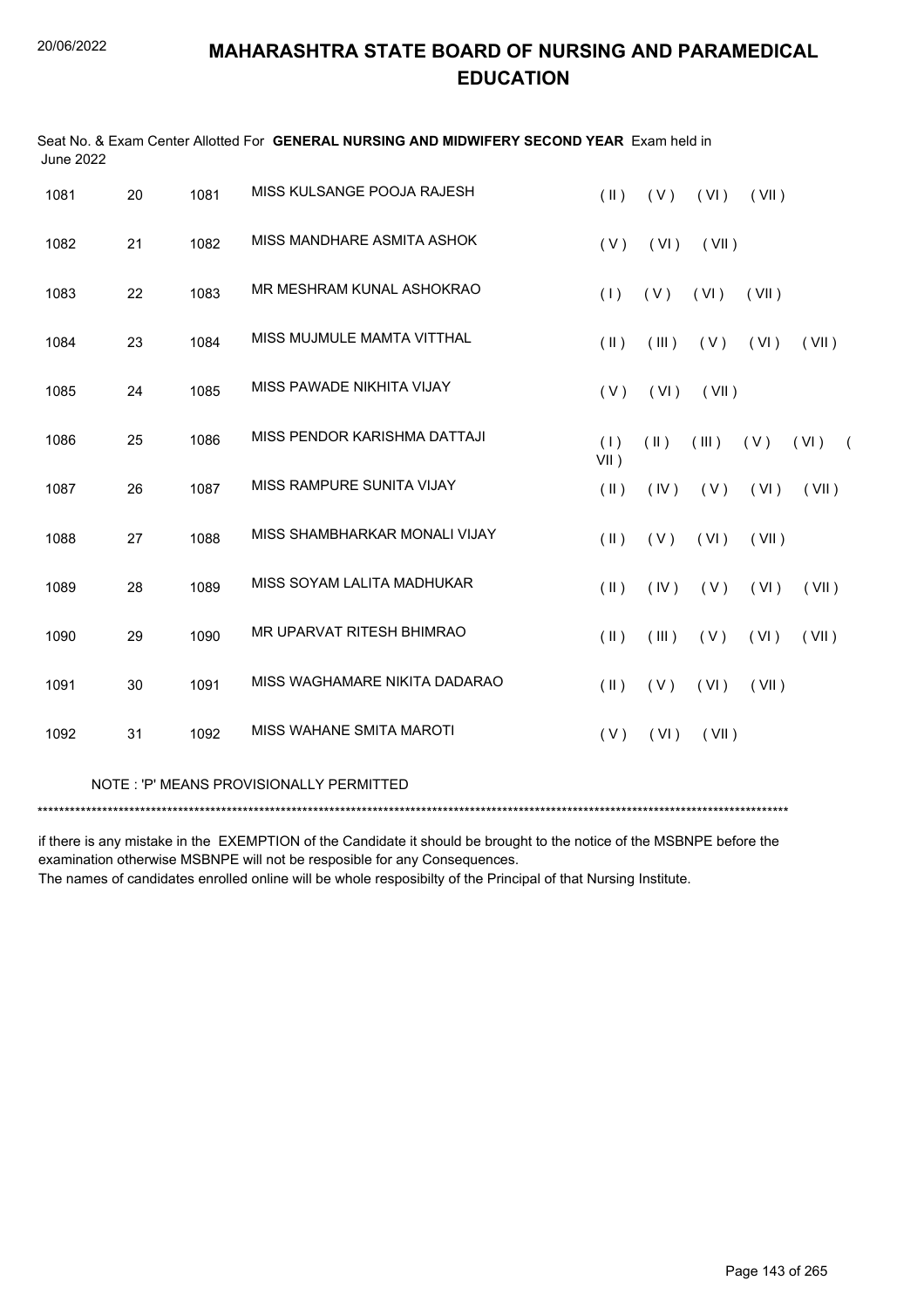Seat No. & Exam Center Allotted For **GENERAL NURSING AND MIDWIFERY SECOND YEAR** Exam held in June 2022

**Centre Name :** GENERAL HOSPITAL ,YAVATMAL

**Institute Name:** SAKSHI DESHMUKH INST OF NURSING , LOHARA , YAVATMAL

| <b>Centre</b><br>Sr.No. | Inst.<br>Sr. No. | Seat No. | <b>Name</b>                        | <b>Exempted Subjects</b> |               |       |       |       |          |
|-------------------------|------------------|----------|------------------------------------|--------------------------|---------------|-------|-------|-------|----------|
| 1093                    | 1                | 1093     | MISS BHOYAR POOJA JIVARAJ          | (1)                      | (III)         | (V)   | (VI)  | (VII) |          |
| 1094                    | 2                | 1094     | MISS BHOYAR MAYURI MAROTRAO        | (V)                      | (VI)          | (VII) |       |       |          |
| 1095                    | 3                | 1095     | MR CHAVHAN LAVKUSH HARSING         | (III)                    | (IV)          | (V)   | (VI)  | (VII) |          |
| 1096                    | 4                | 1096     | MISS DESHMUKH ANURADHA SATISH      | (V)                      | (VI)          | (VII) |       |       |          |
| 1097                    | 5                | 1097     | MISS GAIKAWAD SHRUTIKA TULASHIDAS  | $($ II $)$               | (V)           | (VI)  | (VII) |       |          |
| 1098                    | 6                | 1098     | MR KINAKE ASHWIN MAHADEV           | (V)                      | (VI)          | (VII) |       |       |          |
| 1099                    | $\overline{7}$   | 1099     | MISS MALANDE BHARATI UTTAM         | (1)<br>$VII$ )           | $(\parallel)$ | (III) | (V)   | (VI)  | $\left($ |
| 1100                    | 8                | 1100     | MISS MISHRA PRIYA RAJKUMAR         | (1)                      | $(\parallel)$ | (V)   | (VI)  | (VII) |          |
| 1101                    | 9                | 1101     | MISS MODLE SHARVARI MAHADEV        | (1)                      | $(\parallel)$ | (V)   | (VI)  | (VII) |          |
| 1102                    | 10               | 1102     | MISS PARATE ARCHANA GANGADHAR      | (1)                      | (V)           | (VI)  | (VII) |       |          |
| 1103                    | 11               | 1103     | <b>MISS PARUDE TANUSHRI SURESH</b> | (1)                      | $($ II $)$    | (V)   | (VI)  | (VII) |          |
| 1104                    | 12               | 1104     | MISS PAWAR NIKITA PRAKASH          | (1)<br>VII)              | $(\parallel)$ | (IV)  | (V)   | (VI)  | $\left($ |
| 1105                    | 13               | 1105     | MISS RATHOD SUNITA MOHAN           | (1)                      | $(\parallel)$ | (V)   | (VI)  | (VII) |          |
| 1106                    | 14               | 1106     | MR RATHOD MANOJ ASHOK              | (1)<br>VII)              | $($ II $)$    | (IV)  | (V)   | (VI)  | $\left($ |
| 1107                    | 15               | 1107     | MISS SIDAM PUJA PUNDALIKRAO        | (1)                      | $(\parallel)$ | (V)   | (VI)  | (VII) |          |
|                         |                  |          |                                    |                          |               |       |       |       |          |

#### NOTE : 'P' MEANS PROVISIONALLY PERMITTED

\*\*\*\*\*\*\*\*\*\*\*\*\*\*\*\*\*\*\*\*\*\*\*\*\*\*\*\*\*\*\*\*\*\*\*\*\*\*\*\*\*\*\*\*\*\*\*\*\*\*\*\*\*\*\*\*\*\*\*\*\*\*\*\*\*\*\*\*\*\*\*\*\*\*\*\*\*\*\*\*\*\*\*\*\*\*\*\*\*\*\*\*\*\*\*\*\*\*\*\*\*\*\*\*\*\*\*\*\*\*\*\*\*\*\*\*\*\*\*\*\*\*\*\*\*\*\*\*\*\*\*\*\*\*\*\*\*\*\*

if there is any mistake in the EXEMPTION of the Candidate it should be brought to the notice of the MSBNPE before the examination otherwise MSBNPE will not be resposible for any Consequences.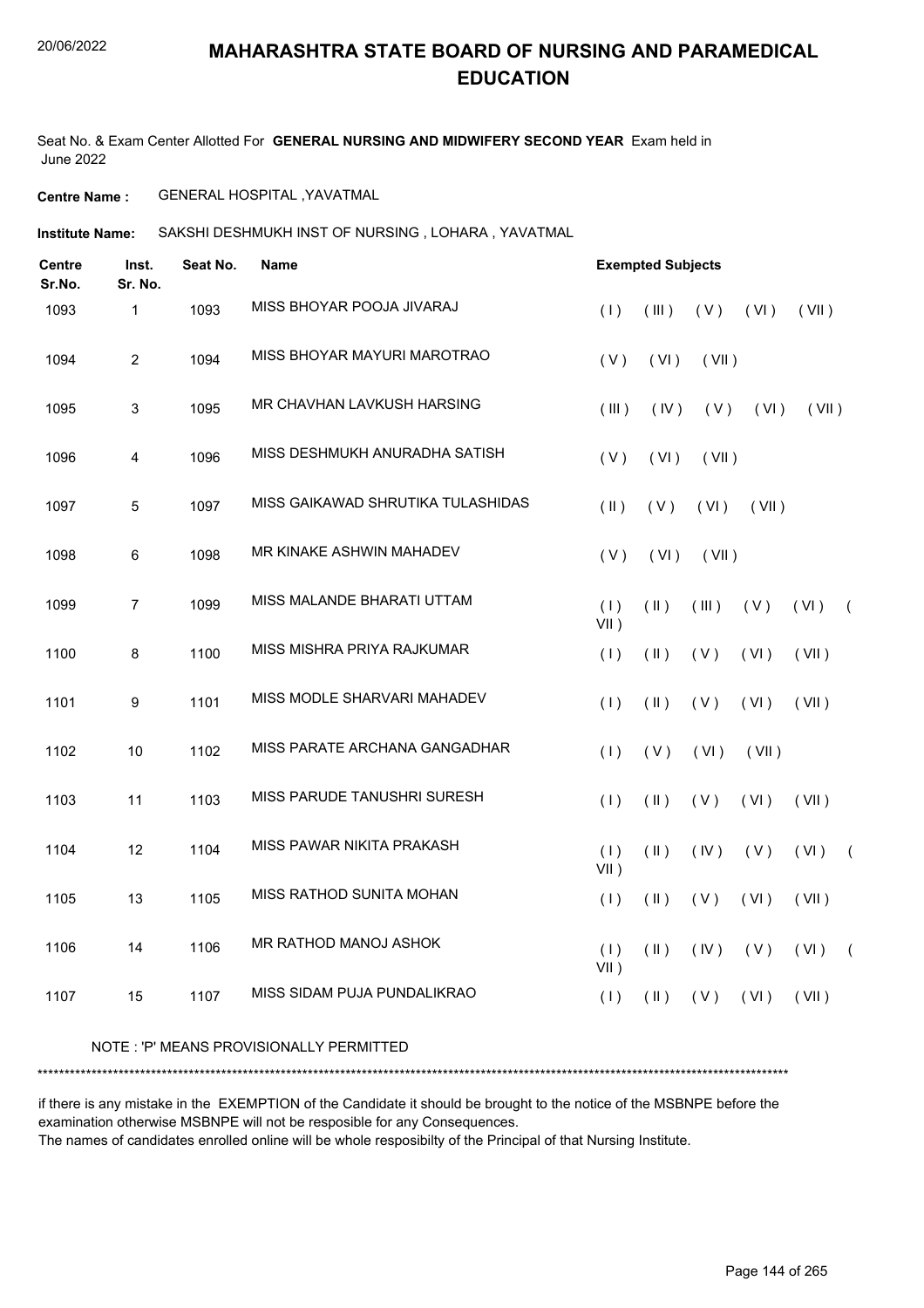Seat No. & Exam Center Allotted For **GENERAL NURSING AND MIDWIFERY SECOND YEAR** Exam held in June 2022

**Centre Name :** GENERAL HOSPITAL ,YAVATMAL

**Institute Name: PRUTHVIRAJ DESHMUKH NURSING INSTITUTE, LOHARA, YAVATMAL** 

| <b>Centre</b><br>Sr.No. | Inst.<br>Sr. No. | Seat No. | <b>Name</b>                   | <b>Exempted Subjects</b>                  |
|-------------------------|------------------|----------|-------------------------------|-------------------------------------------|
| 1108                    | 1                | 1108     | MISS GHOSE PRACHI BHAGWANDAS  | (III)<br>(IV)<br>$(\parallel)$<br>(1)     |
| 1109                    | 2                | 1109     | MISS KAMBLE VAISHNAVI MAHADEV | (VI)<br>(V)<br>(VII)                      |
| 1110                    | 3                | 1110     | MISS SIDAM NILAM MORESHWAR    | (VI)<br>(III)<br>(IV)<br>( V )<br>(VII)   |
| 1111                    | 4                | 1111     | MISS SURJUSE MAYURI MAROTRAO  | (VI)<br>(VII)<br>$($ III )<br>(IV)<br>(V) |
|                         |                  |          |                               |                                           |

NOTE : 'P' MEANS PROVISIONALLY PERMITTED

\*\*\*\*\*\*\*\*\*\*\*\*\*\*\*\*\*\*\*\*\*\*\*\*\*\*\*\*\*\*\*\*\*\*\*\*\*\*\*\*\*\*\*\*\*\*\*\*\*\*\*\*\*\*\*\*\*\*\*\*\*\*\*\*\*\*\*\*\*\*\*\*\*\*\*\*\*\*\*\*\*\*\*\*\*\*\*\*\*\*\*\*\*\*\*\*\*\*\*\*\*\*\*\*\*\*\*\*\*\*\*\*\*\*\*\*\*\*\*\*\*\*\*\*\*\*\*\*\*\*\*\*\*\*\*\*\*\*\*

if there is any mistake in the EXEMPTION of the Candidate it should be brought to the notice of the MSBNPE before the examination otherwise MSBNPE will not be resposible for any Consequences.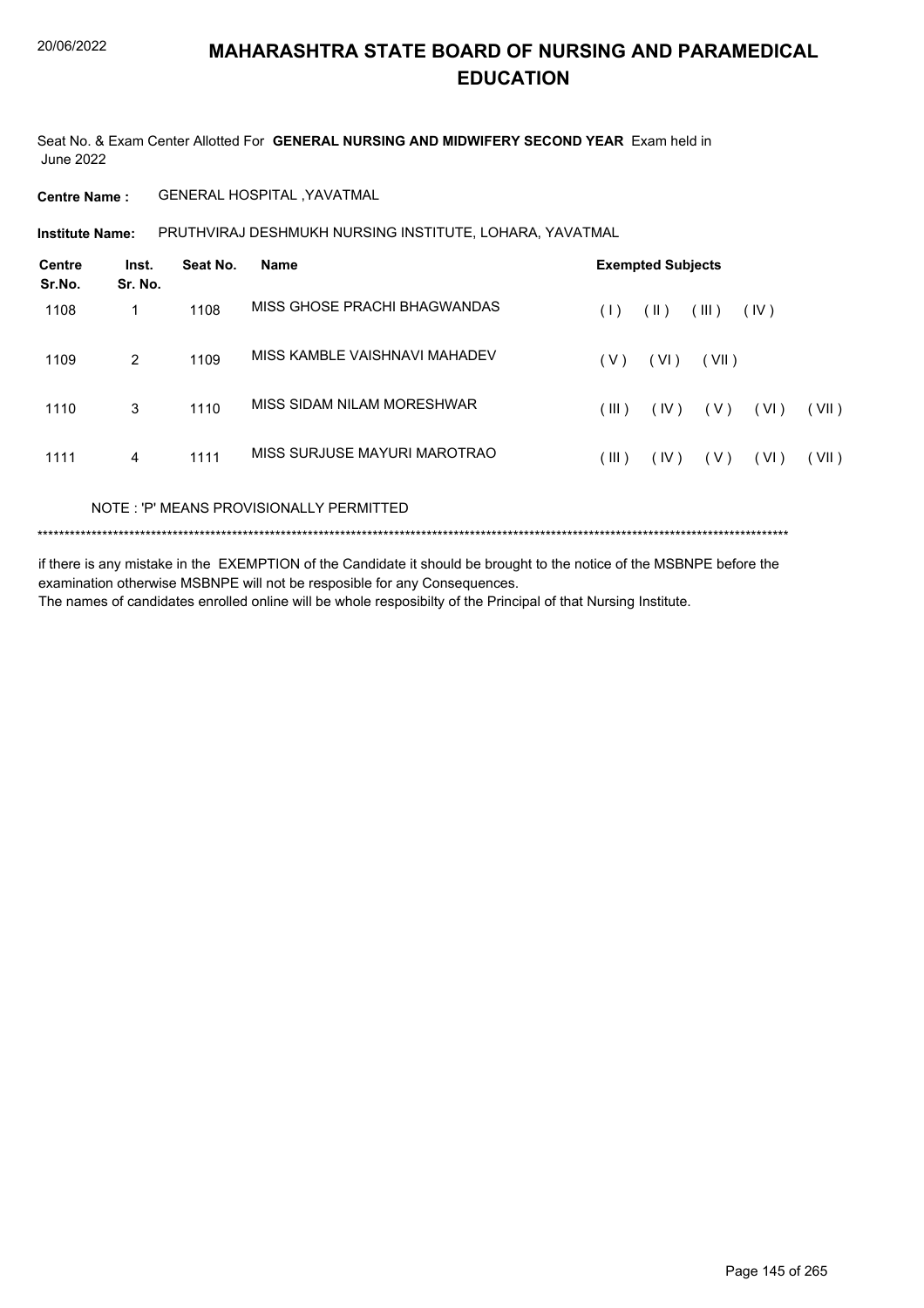Seat No. & Exam Center Allotted For **GENERAL NURSING AND MIDWIFERY SECOND YEAR** Exam held in June 2022

**Centre Name :** GENERAL HOSPITAL ,YAVATMAL

**Institute Name: SHRI VINAYAKRAOBAPU DESHMUKH NURSING SCHOOL , SAWARGAON , YAVATMAL** 

| <b>Centre</b><br>Sr.No. | Inst.<br>Sr. No. | Seat No. | <b>Name</b>                                         |                         | <b>Exempted Subjects</b> |       |                                   |       |            |
|-------------------------|------------------|----------|-----------------------------------------------------|-------------------------|--------------------------|-------|-----------------------------------|-------|------------|
| 1112                    | 1                | 1112     | MISS ATRAM VAISHNAVI RAJU                           | (1)                     | $(\parallel)$            | (V)   | (VI)                              | (VII) |            |
| 1113                    | $\overline{2}$   | 1113     | MR ATRAM AKASH RAJU                                 | (V)                     | (VI)                     | (VII) |                                   |       |            |
| 1114                    | 3                | 1114     | MISS ATRAM HARSHADA RAMDAS                          | (1)<br>VII)             | $(\parallel)$            | (III) | (V)                               | (VI)  | $\left($   |
| 1115                    | 4                | 1115     | MISS BHALAVI MEERA SHANKARRAO                       | (V)                     | (VI)                     | (VII) |                                   |       |            |
| 1116                    | 5                | 1116     | MISS BORKAR JAYASHRI KAILASRAO                      | (1)<br>VII)             | $(\parallel)$            | (III) | (V)                               | (VI)  | $\sqrt{2}$ |
| 1117                    | 6                | 1117     | SMT RAUT NITA AMOL<br>(NEE CHAUDHARI NITA ONKARRAO) | $(\parallel \parallel)$ | (V)                      | (VI)  | (VII)                             |       |            |
| 1118                    | $\overline{7}$   | 1118     | MISS GANGALE BHAVANA DIGAMBAR                       | (1)<br>$VII$ )          | $(\parallel)$            | (III) | (V)                               | (VI)  | $\sqrt{2}$ |
| 1119                    | 8                | 1119     | MISS GEDAM RUTUJA PUNDALIK                          | (1)<br>$VII$ )          | $(\parallel)$            | (III) | (V)                               | (VI)  | $\sqrt{2}$ |
| 1120                    | 9                | 1120     | MISS HIWARKAR TANAVI SANJAY                         | (1)                     | (III)                    | (V)   | (VI)                              | (VII) |            |
| 1121                    | 10               | 1121     | MISS JADHAV SUNITA DHANSING                         | (1)<br>$VII$ )          | $(\parallel)$            | (III) | (V)                               | (VI)  | $\sqrt{2}$ |
| 1122                    | 11               | 1122     | MISS KAMBLE NISHA ASHOKRAO                          | (V)                     | (VI)                     | (VII) |                                   |       |            |
| 1123                    | 12               | 1123     | MISS KAMBLE APEKSHA DHAMMANAND                      | $(\parallel \parallel)$ | (V)                      | (VI)  | (VII)                             |       |            |
| 1124                    | 13               | 1124     | MISS KHADSE SHILPA RAJU                             | (1)                     | (IV)                     | (V)   | (VI)                              | (VII) |            |
| 1125                    | 14               | 1125     | MISS KHANDARE MANGALA KAILAS                        |                         |                          |       | $(1)$ $(11)$ $(11)$ $(11)$ $(11)$ |       |            |
| 1126                    | 15               | 1126     | MISS KHAPNE DIPALI ANIL                             | (1)<br>$VII$ )          | $(\parallel)$            | (IV)  | (V)                               | (VI)  | $\sqrt{2}$ |
| 1127                    | 16               | 1127     | MISS KOKANDE SHIVANI UTTAM                          | (1)                     | (III)                    | (V)   | (VI)                              | (VII) |            |
| 1128                    | 17               | 1128     | MISS MADAVI DIVYA RAMCHANDRA                        | (1)                     | $(\parallel)$            | (V)   | (VI)                              | (VII) |            |
| 1129                    | 18               | 1129     | MISS MANGARE MADHURI NARAYAN                        | (1)                     | (III)                    |       | $(V)$ $(V)$                       | (VII) |            |
| 1130                    | 19               | 1130     | MISS MOTGHARE KOMAL BRAHMA                          | (V)                     | (VI)                     | (VII) |                                   |       |            |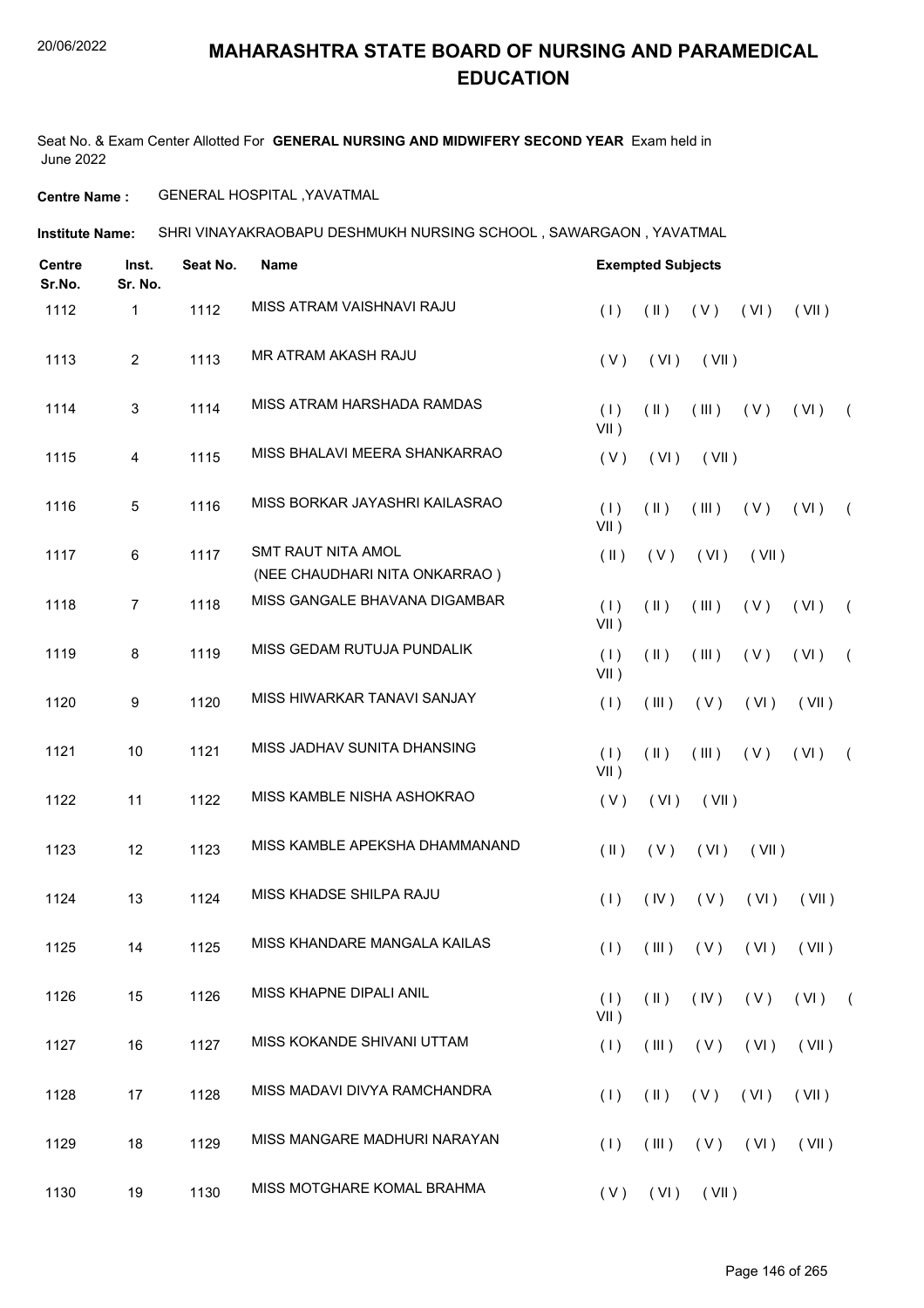| June 2022 |    |      |                                         |                |                         |       |       |       |            |
|-----------|----|------|-----------------------------------------|----------------|-------------------------|-------|-------|-------|------------|
| 1131      | 20 | 1131 | SMT VANJARI SHOBHA DHANNADIP            | $(\parallel)$  | (V)                     | (VI)  | (VII) |       |            |
|           |    |      | (NEE MUNESHWAR SHOBHA SHRAVAN)          |                |                         |       |       |       |            |
| 1132      | 21 | 1132 | MISS RAVEKAR VRUSHALI VASANT            | (1)            | (V)                     | (VI)  | (VII) |       |            |
| 1133      | 22 | 1133 | MISS SHAMBHARKAR VRUKSHALI RAJESH       | (V)            | (VI)                    | (VII) |       |       |            |
| 1134      | 23 | 1134 | MISS SHAMBHARKAR KOMAL VINAYAK          | (1)            | $(\parallel)$           | (V)   | (VI)  | (VII) |            |
| 1135      | 24 | 1135 | MISS SONTAKKE NIKITA DNYANESHWAR        | (1)<br>VII)    | $($ II $)$              | (IV)  | (V)   | (VI)  | $\sqrt{2}$ |
| 1136      | 25 | 1136 | MISS TODASE JAYSHRI SANTOSH             | (1)<br>$VII$ ) | $(\parallel)$           | (III) | ( V ) | (VI)  | $\sqrt{2}$ |
| 1137      | 26 | 1137 | MISS WANKHEDE MADHURI VIJAY             | (1)<br>$VII$ ) | $(\parallel \parallel)$ | (IV)  | (V)   | (VI)  | $\sqrt{2}$ |
|           |    |      | NOTE: 'P' MEANS PROVISIONALLY PERMITTED |                |                         |       |       |       |            |

Seat No. & Exam Center Allotted For **GENERAL NURSING AND MIDWIFERY SECOND YEAR** Exam held in

\*\*\*\*\*\*\*\*\*\*\*\*\*\*\*\*\*\*\*\*\*\*\*\*\*\*\*\*\*\*\*\*\*\*\*\*\*\*\*\*\*\*\*\*\*\*\*\*\*\*\*\*\*\*\*\*\*\*\*\*\*\*\*\*\*\*\*\*\*\*\*\*\*\*\*\*\*\*\*\*\*\*\*\*\*\*\*\*\*\*\*\*\*\*\*\*\*\*\*\*\*\*\*\*\*\*\*\*\*\*\*\*\*\*\*\*\*\*\*\*\*\*\*\*\*\*\*\*\*\*\*\*\*\*\*\*\*\*\*

if there is any mistake in the EXEMPTION of the Candidate it should be brought to the notice of the MSBNPE before the examination otherwise MSBNPE will not be resposible for any Consequences.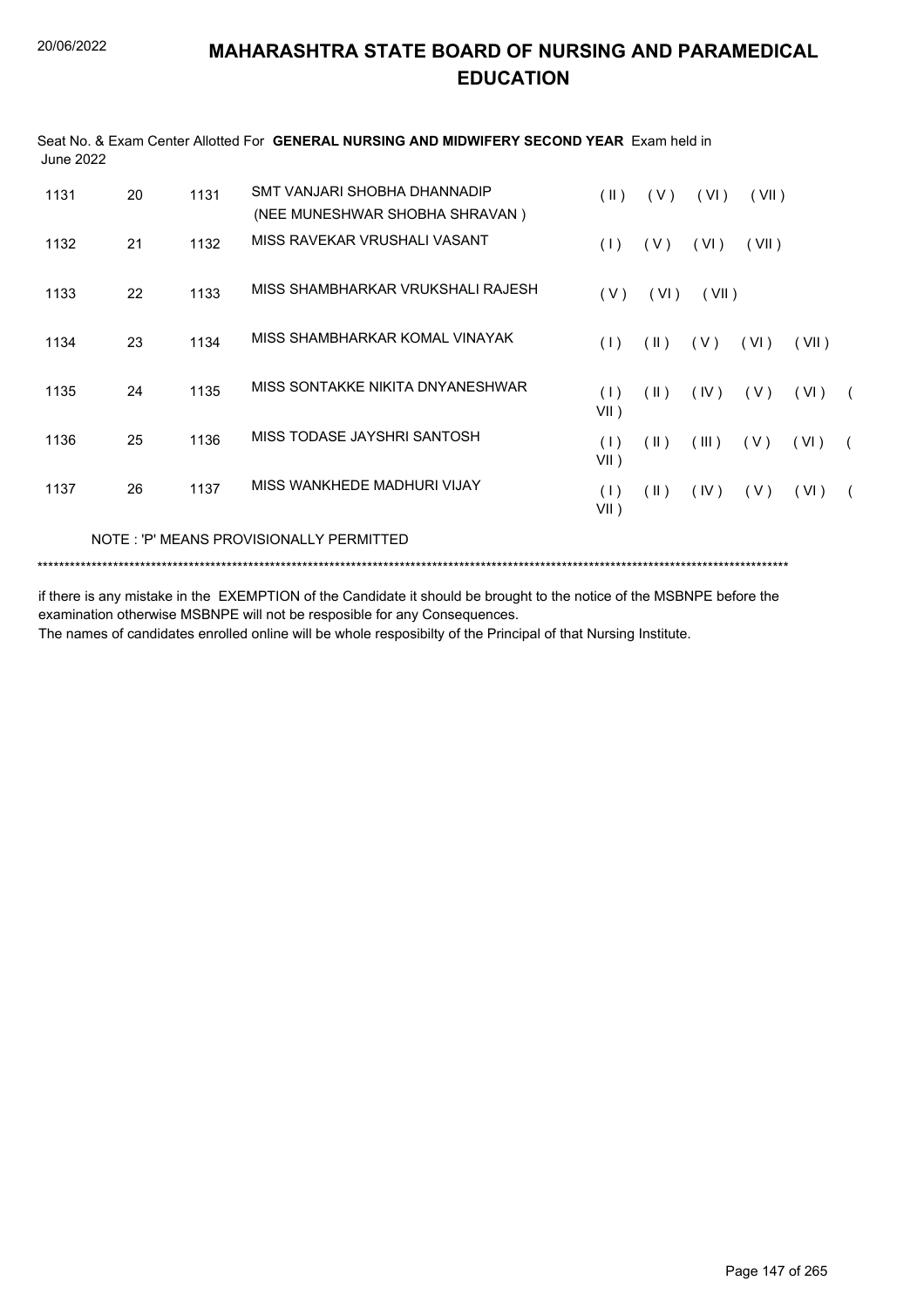Seat No. & Exam Center Allotted For GENERAL NURSING AND MIDWIFERY SECOND YEAR Exam held in **June 2022** 

| <b>Centre Name:</b>    |                  | <b>GENERAL HOSPITAL, Bhandara</b> |             |                                                                                                                       |                               |                          |        |       |  |
|------------------------|------------------|-----------------------------------|-------------|-----------------------------------------------------------------------------------------------------------------------|-------------------------------|--------------------------|--------|-------|--|
| <b>Institute Name:</b> |                  | GENERAL HOSPITAL, BHANDARA        |             |                                                                                                                       |                               |                          |        |       |  |
| Centre<br>Sr.No.       | Inst.<br>Sr. No. | Seat No.                          | <b>Name</b> |                                                                                                                       |                               | <b>Exempted Subjects</b> |        |       |  |
| 1138                   | 1                | 1138                              |             | MISS SARATE DIVYA NARENDRA                                                                                            | $(\parallel)$<br>(V)<br>(III) |                          | ( VI ) | (VII) |  |
|                        |                  |                                   |             | NOTE: 'P' MEANS PROVISIONALLY PERMITTED                                                                               |                               |                          |        |       |  |
|                        |                  |                                   |             | if there is any mistake in the EVEMDTION of the Candidate it should be brought to the paties of the MCDNDE hefere the |                               |                          |        |       |  |

if there is any mistake in the EXEMPTION of the Candidate it should be brought to the notice of the MSBNPE before the examination otherwise MSBNPE will not be resposible for any Consequences.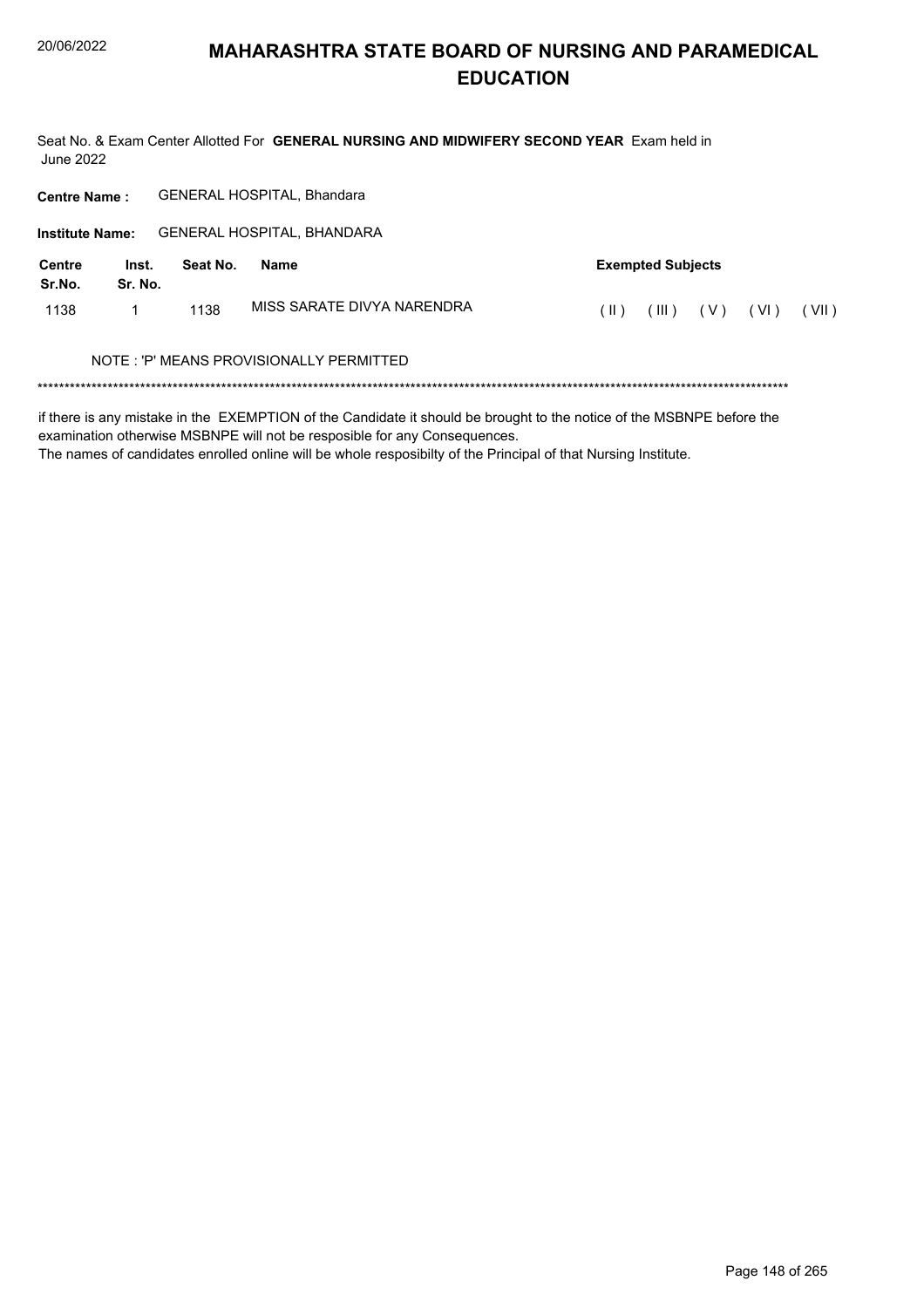Seat No. & Exam Center Allotted For GENERAL NURSING AND MIDWIFERY SECOND YEAR Exam held in **June 2022** 

| <b>Centre Name:</b>    |                  |          | <b>GENERAL HOSPITAL, Bhandara</b>            |                          |
|------------------------|------------------|----------|----------------------------------------------|--------------------------|
| <b>Institute Name:</b> |                  |          | SMT. K. N. PATEL SCHOOL OF NURSING, BHANDARA |                          |
| Centre<br>Sr.No.       | Inst.<br>Sr. No. | Seat No. | Name                                         | <b>Exempted Subjects</b> |
| 1139                   |                  | 1139     | MISS RAMTEKE ANJALI CHAITRAM                 | (VI)<br>(VII)<br>( V )   |
|                        |                  |          | NOTE : 'P' MEANS PROVISIONALLY PERMITTED     |                          |
|                        |                  |          |                                              |                          |

if there is any mistake in the EXEMPTION of the Candidate it should be brought to the notice of the MSBNPE before the examination otherwise MSBNPE will not be resposible for any Consequences.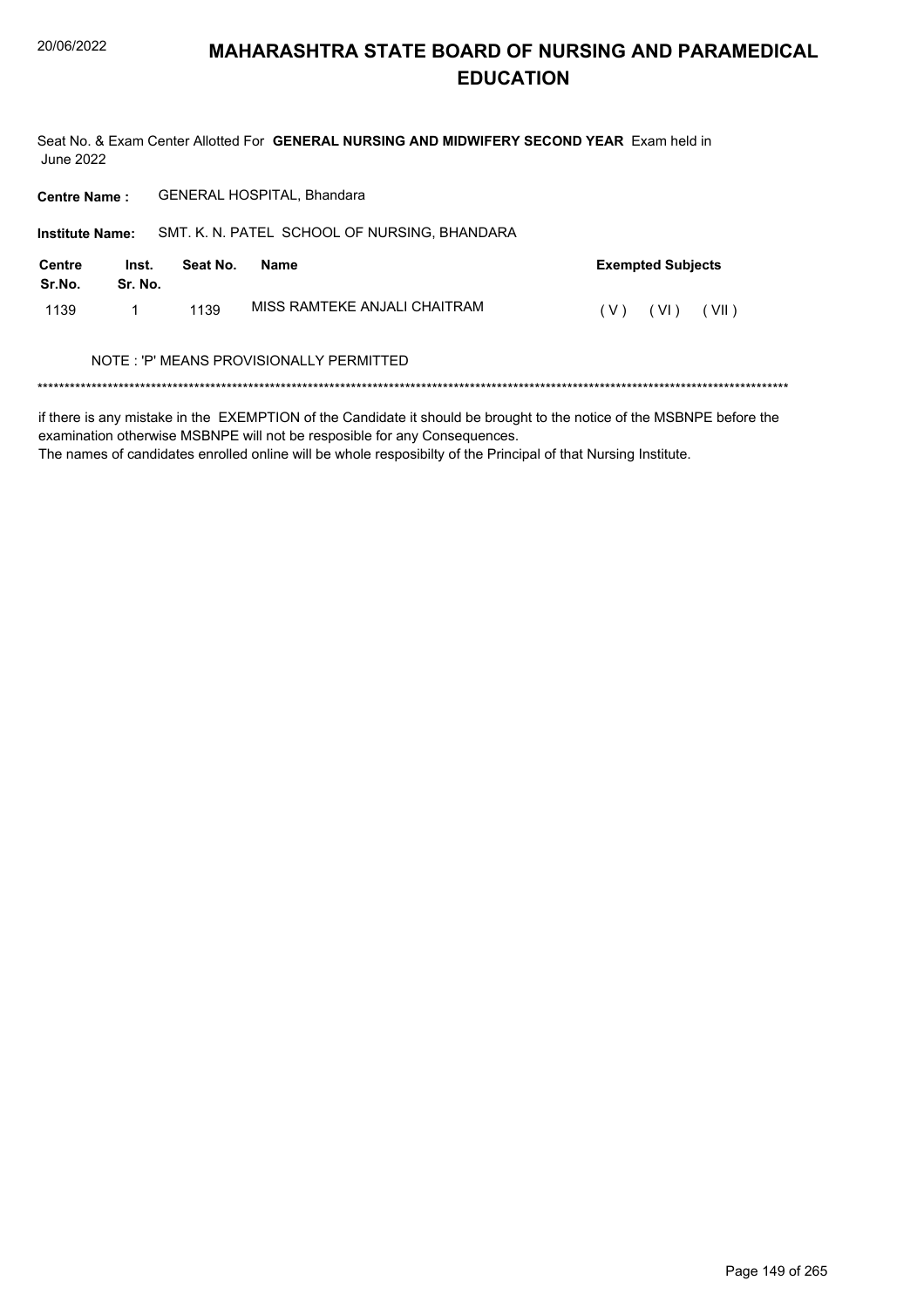#### 20/06/2022

## **MAHARASHTRA STATE BOARD OF NURSING AND PARAMEDICAL EDUCATION**

Seat No. & Exam Center Allotted For **GENERAL NURSING AND MIDWIFERY SECOND YEAR** Exam held in June 2022

#### **Centre Name :** GENERAL HOSPITAL, Bhandara

| <b>Centre</b><br>Sr.No. | Inst.<br>Sr. No. | Seat No. | Name                               |                    | <b>Exempted Subjects</b> |                                    |       |                    |            |
|-------------------------|------------------|----------|------------------------------------|--------------------|--------------------------|------------------------------------|-------|--------------------|------------|
| 1140                    | 1                | 1140     | MISS BHURE HARSHAL ASHOK           | (III)              | (IV)                     | (V)                                | (VI)  | (VII)              |            |
| 1141                    | $\overline{2}$   | 1141     | MISS BINZADE CHITRAREKHA DHANENDRA | (III)              |                          |                                    |       |                    |            |
| 1142                    | 3                | 1142     | MR BURBURE NIKHIL GAUTAM           | (III)              | (V)                      | (VI)                               | (VII) |                    |            |
| 1143                    | 4                | 1143     | MISS CHOURE NAMRATA MILIND         | (III)              | (V)                      | (VI)                               | (VII) |                    |            |
| 1144                    | 5                | 1144     | MISS DHAWALE AKASH VINOD           |                    |                          |                                    |       |                    |            |
| 1145                    | 6                | 1145     | MISS HADPE KUNIKA DILIP            | $($ II $)$         | (V)                      | (VI)                               | (VII) |                    |            |
| 1146                    | $\overline{7}$   | 1146     | MISS KANOJE SHUBHANGI MANOJ        | $($ II $)$<br>VII) | (III)                    | (IV)                               | (V)   | (VI)               | $\sqrt{2}$ |
| 1147                    | 8                | 1147     | MR KUMBHARE ASHISH MORESHWAR       | (IV)               | (V)                      | (VI)                               | (VII) |                    |            |
| 1148                    | 9                | 1148     | MISS LANJEWAR SAMIKSHA SHAILESH    | $(\parallel)$      | (III)                    | (V)                                | (VI)  | (VII)              |            |
| 1149                    | 10               | 1149     | MISS MENGARE SAPANA RUPCHAND       | $($ II $)$         | (IV)                     | (V)                                | (VI)  | (VII)              |            |
| 1150                    | 11               | 1150     | MISS MESHRAM MANSI SANJU           | $($ II $)$         | (III)                    | (V)                                | (VI)  | (VII)              |            |
| 1151                    | 12               | 1151     | MISS MESHRAM JYOTI PURUSHOTTAM     | $($ II $)$         | (III)                    | (V)                                | (VI)  | (VII)              |            |
| 1152                    | 13               | 1152     | MISS NANDESHWAR SWETA RAJESH       |                    |                          |                                    |       |                    |            |
| 1153                    | 14               | 1153     | MISS NEWARE BHAGYASHRI PRABHAKAR   |                    |                          | $(II)$ $(IV)$ $(V)$ $(VI)$ $(VII)$ |       |                    |            |
| 1154                    | 15               | 1154     | MISS RANDIVE DHANSHREE PRASHANT    |                    |                          |                                    |       |                    |            |
| 1155                    | 16               | 1155     | MISS SHENDE SNEHA CHANDRABHAN      | (IV)               | (V)                      | (VI)                               | (VII) |                    |            |
| 1156                    | 17               | 1156     | MISS SHRINATHE SARASWATI SHRIRAM   |                    |                          |                                    |       |                    |            |
| 1157                    | 18               | 1157     | MISS SONULE DIKSHA RAVINDRA        | (1)<br>$VII$ )     | $(\parallel)$            | (III)                              | (V)   | (VI)<br>$\sqrt{2}$ |            |
| 1158                    | 19               | 1158     | MISS SUKHADEVE RIGAL DHARMENDRA    | (1)<br>$VII$ )     | $(\parallel)$            | (III)                              | (V)   | (VI)               | $\left($   |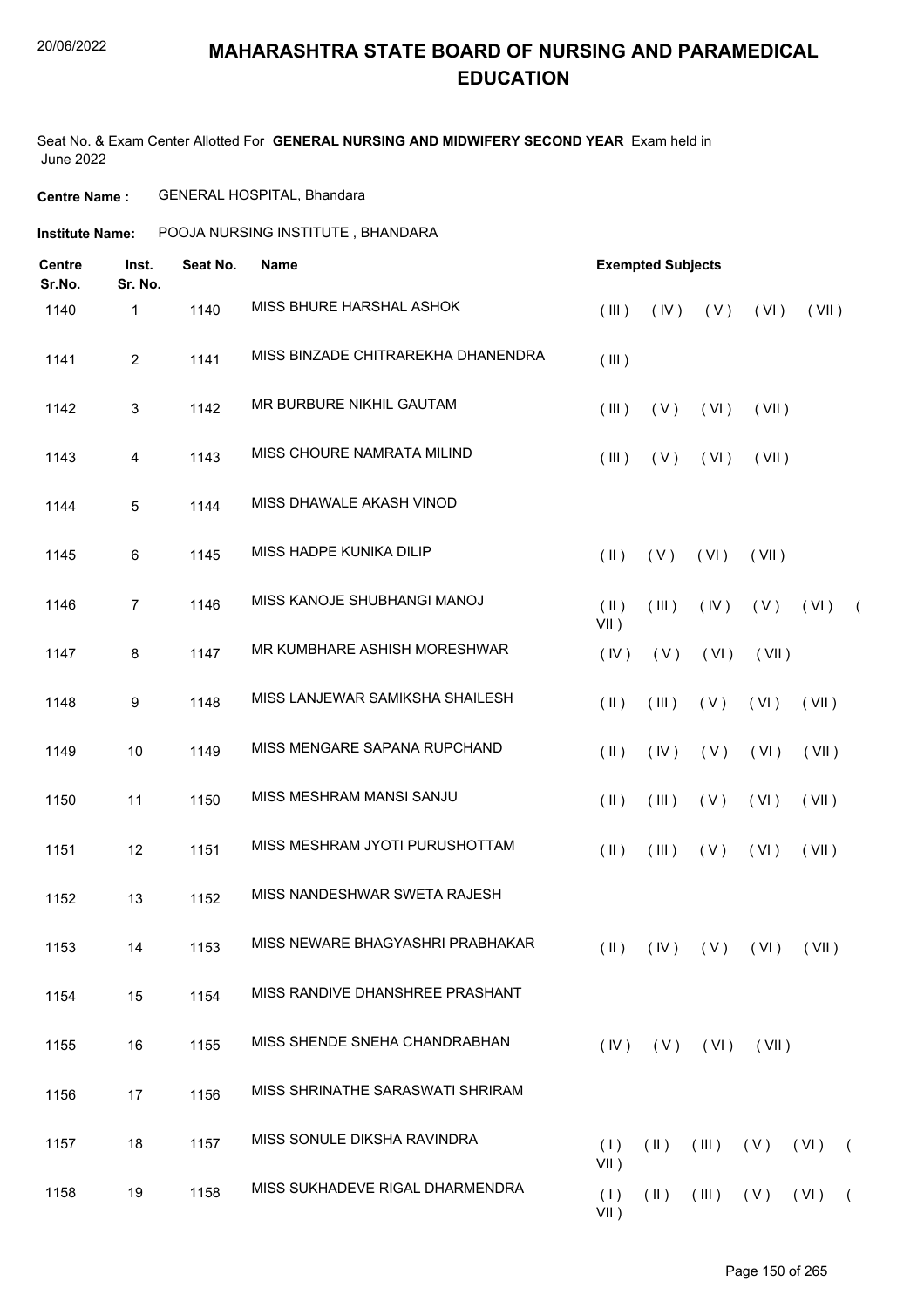| June 2022 |    |      | Seat No. & Exam Center Allotted For GENERAL NURSING AND MIDWIFERY SECOND YEAR Exam held in                            |                |               |       |        |        |            |
|-----------|----|------|-----------------------------------------------------------------------------------------------------------------------|----------------|---------------|-------|--------|--------|------------|
| 1159      | 20 | 1159 | MISS SURYAWANSHI AISHWARYA MANOJ                                                                                      | $(\parallel)$  | (III)         | (V)   | ( VI ) | (VII)  |            |
| 1160      | 21 | 1160 | MISS WALDEKAR SHRADDHA SHEKHAR                                                                                        | (1)<br>$VII$ ) | $(\parallel)$ | (III) | ( V )  | ( VI ) | $\sqrt{2}$ |
| 1161      | 22 | 1161 | MR WALTHARE ROHIT CHINDHULAL                                                                                          | (1)<br>$VII$ ) | (  )          | (III) | ( V )  | (VI)   | $\sqrt{2}$ |
| 1162      | 23 | 1162 | MR WASNIK AMAR VIJAY                                                                                                  |                |               |       |        |        |            |
|           |    |      | NOTE: 'P' MEANS PROVISIONALLY PERMITTED                                                                               |                |               |       |        |        |            |
|           |    |      | if there is any mistake in the EVEMPTION of the Candidate it should be brought to the nation of the MCDNDE before the |                |               |       |        |        |            |

if there is any mistake in the EXEMPTION of the Candidate it should be brought to the notice of the MSBNPE before the examination otherwise MSBNPE will not be resposible for any Consequences.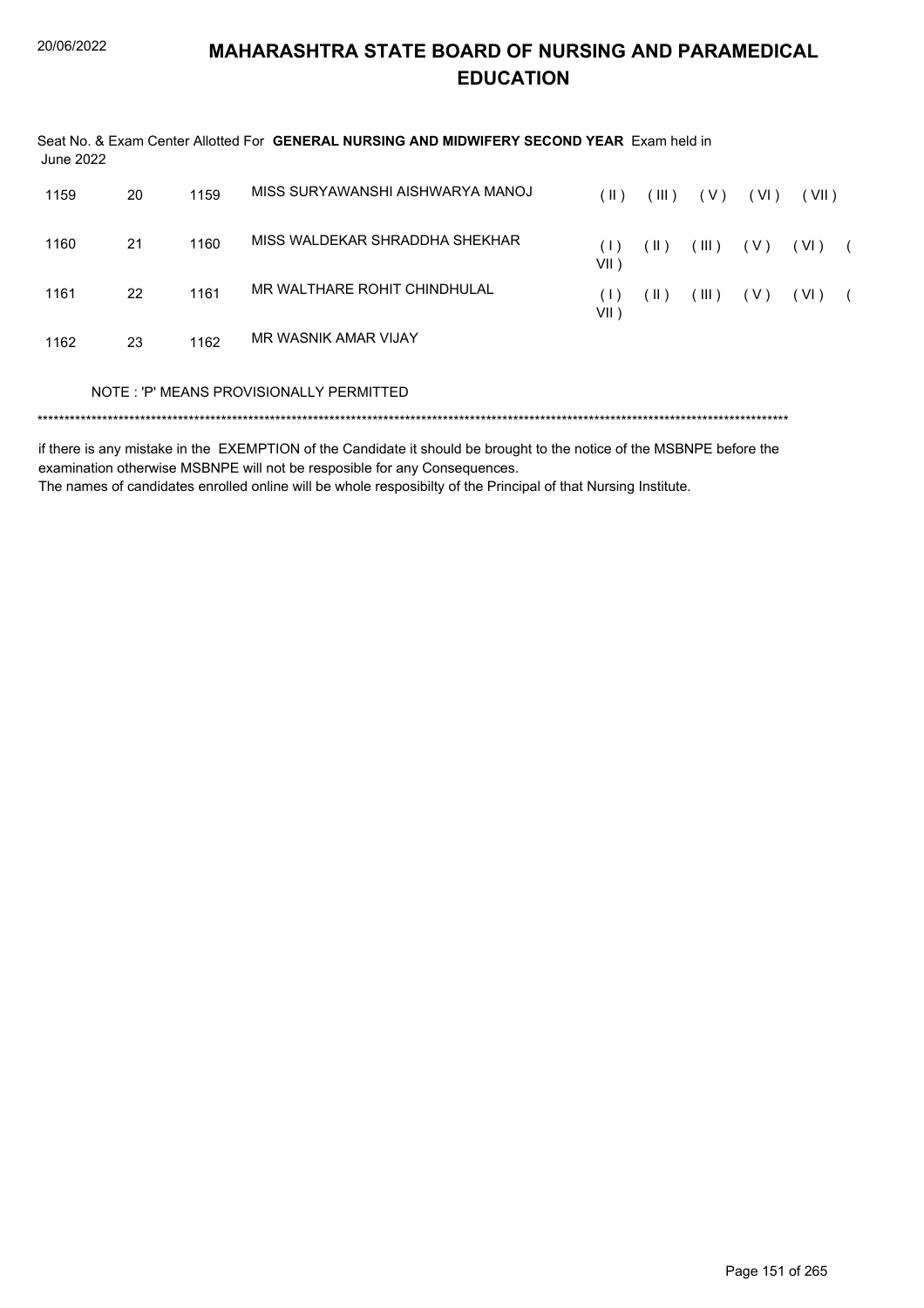Seat No. & Exam Center Allotted For GENERAL NURSING AND MIDWIFERY SECOND YEAR Exam held in **June 2022** 

GENERAL HOSPITAL, Bhandara **Centre Name:** S. CHANDRA SCHOOL OF NURSING, ARJUNI GONDIA **Institute Name: Centre** Inst. Seat No. **Exempted Subjects Name** Sr.No. Sr. No. MISS KHOBRAGADE PRIYANKA ARUN 1163  $\mathbf{1}$ 1163  $(II)$   $(IV)$   $(V)$   $(VI)$   $(VII)$ NOTE: 'P' MEANS PROVISIONALLY PERMITTED 

if there is any mistake in the EXEMPTION of the Candidate it should be brought to the notice of the MSBNPE before the examination otherwise MSBNPE will not be resposible for any Consequences.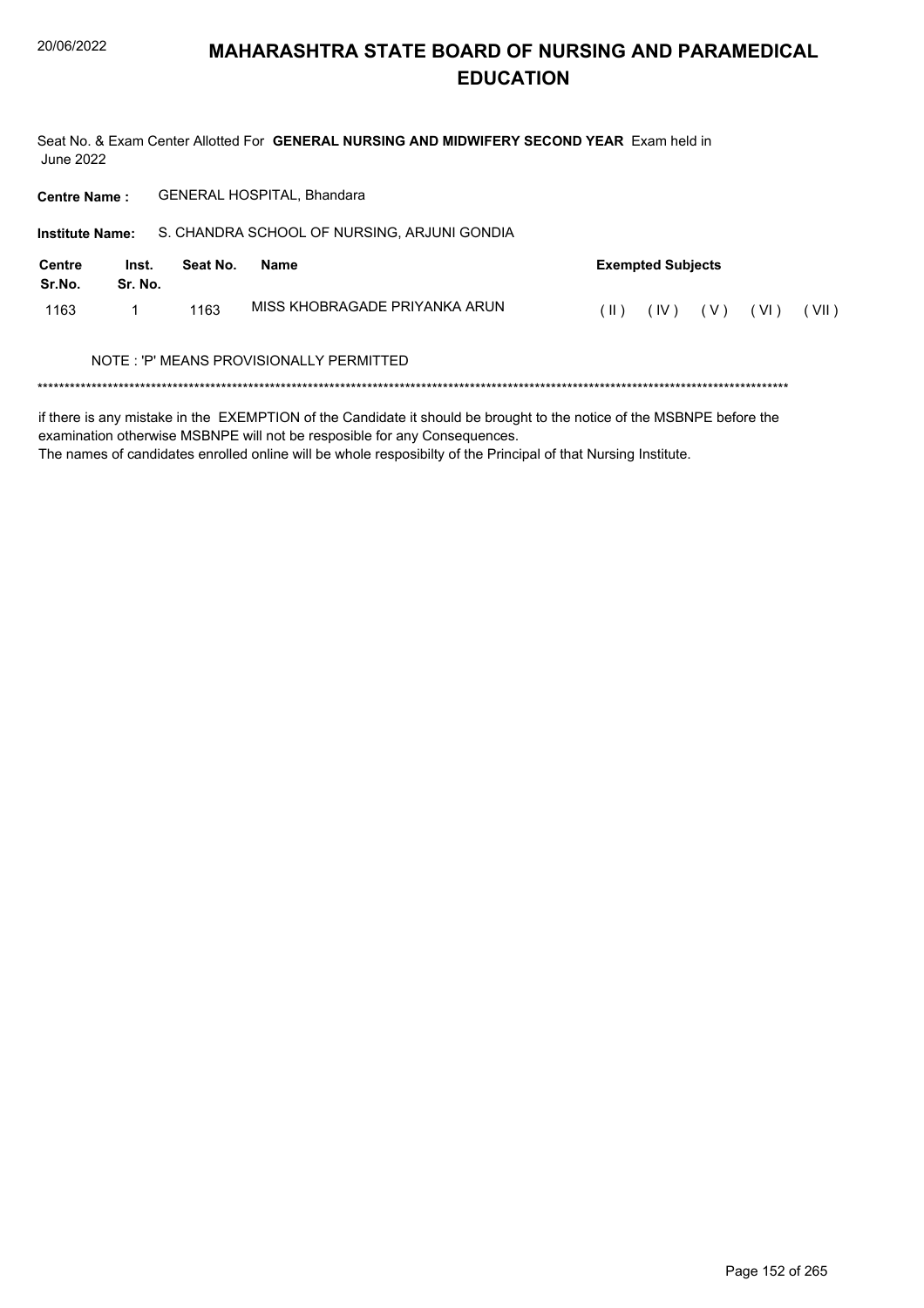Seat No. & Exam Center Allotted For **GENERAL NURSING AND MIDWIFERY SECOND YEAR** Exam held in June 2022

**Centre Name :** GENERAL HOSPITAL, Bhandara

**Institute Name:** AROMIRA SCHOOL OF NURSING, BHANDARA

| <b>Centre</b><br>Sr.No. | Inst.<br>Sr. No. | Seat No. | <b>Name</b>                                             |                          | <b>Exempted Subjects</b> |             |       |                                               |            |
|-------------------------|------------------|----------|---------------------------------------------------------|--------------------------|--------------------------|-------------|-------|-----------------------------------------------|------------|
| 1164                    | 1                | 1164     | MR BOBADE MRUNAL DIPAK                                  | $(\parallel \parallel)$  | (V)                      | (VI)        | (VII) |                                               |            |
| 1165                    | $\overline{2}$   | 1165     | MISS CHAUDHARI UTKARSHA PRABHAKAR                       | $($ II $)$               | (III)                    |             |       |                                               |            |
| 1166                    | 3                | 1166     | MISS DHENGARE GAYATRI TUKARAM                           | (1)<br>$VII$ )           | $(\parallel)$            | (III)       | (V)   | (VI)                                          | $\sqrt{2}$ |
| 1167                    | 4                | 1167     | MISS DIGHORE NEHA GAUTAM                                | $($ II $)$               | (III)                    |             |       |                                               |            |
| 1168                    | 5                | 1168     | MISS HADKE MAHIMA DEEPAK                                | $(\parallel)$            | (III)                    | (V)         | (VI)  | (VII)                                         |            |
| 1169                    | 6                | 1169     | MISS ILAMKAR VRUKSHA PRAVIN                             | (1)<br>$VII$ )           | $(\parallel)$            | (III)       | (V)   | (VI)                                          | $\sqrt{ }$ |
| 1170                    | $\overline{7}$   | 1170     | MISS JAMBHULKAR SAMTA SIDDHARTH                         | (1)                      | $(\parallel)$            | (III)       |       |                                               |            |
| 1171                    | 8                | 1171     | MISS MESHRAM AMRAPALI UTTAM                             | (1)<br>$VII$ )           | $(\parallel)$            | (III)       | (V)   | (VI)                                          | $\sqrt{2}$ |
| 1172                    | 9                | 1172     | MISS MESHRAM RITIKA RAMESH                              | (1)<br>$VII$ )           | $(\parallel)$            | (III)       | (V)   | (VI)                                          | $\left($   |
| 1173                    | 10               | 1173     | MISS NAGDEVE BHARATI CHANDUJI                           | (1)                      | $(\parallel)$            | (III)       |       |                                               |            |
| 1174                    | 11               | 1174     | SMT WALDE ASMITA KARTIK<br>(NEE SAKHARE ASMITA DHANRAJ) | (1)<br>VII)              | $(\parallel)$            | (III)       | (V)   | (VI)                                          | $\sqrt{2}$ |
| 1175                    | 12               | 1175     | MR SAMRIT TUSHAR KRUSHNA                                | $(\parallel)$            | (III)                    | (V)         | (VI)  | (VII)                                         |            |
| 1176                    | 13               | 1176     | MR SHENDE DIVYASHISH LOBHESHCHANDRA                     | $(\parallel)$            | (III)                    | (V)         | (VI)  | (VII)                                         |            |
| 1177                    | 14               | 1177     | MISS SONPIMPALE MAYURI GYANIWANT                        | $VII$ )                  |                          |             |       | $(1)$ $(1)$ $(11)$ $(11)$ $(1)$ $(11)$ $(11)$ |            |
| 1178                    | 15               | 1178     | MISS SUKHADEVE KAJAL RUMAJI                             | $(\parallel)$            | (III)                    | (IV)        |       |                                               |            |
| 1179                    | 16               | 1179     | MR WANVE SUJIT MANOHAR                                  | $(\parallel)$<br>$VII$ ) | $($ III $)$              | (IV)        |       | $(V)$ $(VI)$ $(VI)$                           |            |
| 1180                    | 17               | 1180     | MISS WASNIK POOJA GAUTAM                                | (IV)                     |                          | $(V)$ $(V)$ | (VII) |                                               |            |
|                         |                  |          | NOTE: 'P' MEANS PROVISIONALLY PERMITTED                 |                          |                          |             |       |                                               |            |

\*\*\*\*\*\*\*\*\*\*\*\*\*\*\*\*\*\*\*\*\*\*\*\*\*\*\*\*\*\*\*\*\*\*\*\*\*\*\*\*\*\*\*\*\*\*\*\*\*\*\*\*\*\*\*\*\*\*\*\*\*\*\*\*\*\*\*\*\*\*\*\*\*\*\*\*\*\*\*\*\*\*\*\*\*\*\*\*\*\*\*\*\*\*\*\*\*\*\*\*\*\*\*\*\*\*\*\*\*\*\*\*\*\*\*\*\*\*\*\*\*\*\*\*\*\*\*\*\*\*\*\*\*\*\*\*\*\*\*

if there is any mistake in the EXEMPTION of the Candidate it should be brought to the notice of the MSBNPE before the examination otherwise MSBNPE will not be resposible for any Consequences.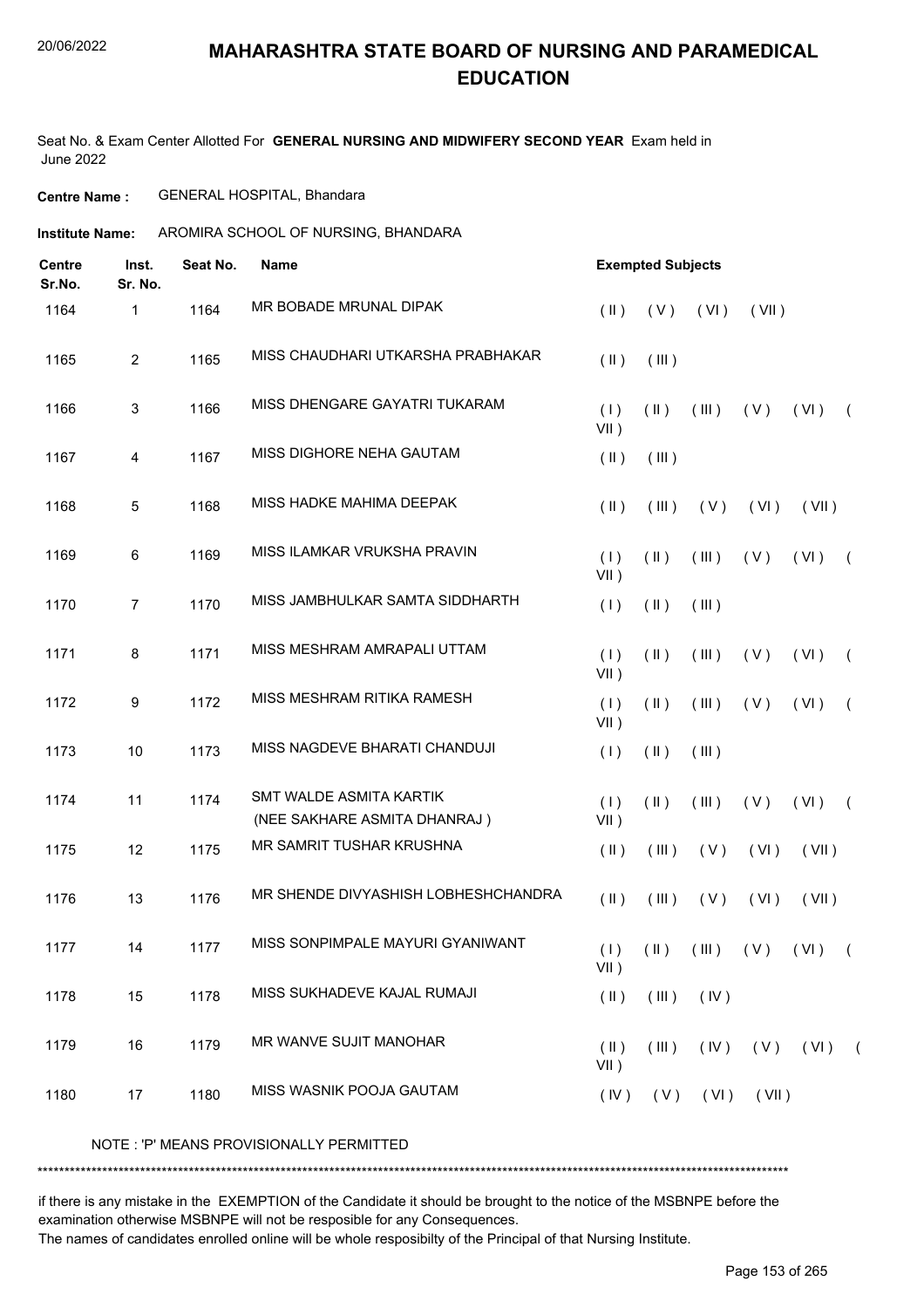#### 20/06/2022

#### **MAHARASHTRA STATE BOARD OF NURSING AND PARAMEDICAL EDUCATION**

Seat No. & Exam Center Allotted For **GENERAL NURSING AND MIDWIFERY SECOND YEAR** Exam held in June 2022

#### **Centre Name :** GENERAL HOSPITAL, Bhandara

Spandan Nursing School, Pauni, Bhandara **Institute Name:**

| <b>Centre</b><br>Sr.No. | Inst.<br>Sr. No. | Seat No. | <b>Name</b>                          |                                | <b>Exempted Subjects</b> |       |       |       |            |
|-------------------------|------------------|----------|--------------------------------------|--------------------------------|--------------------------|-------|-------|-------|------------|
| 1181                    | $\mathbf{1}$     | 1181     | MISS DESHBHRATAR VISHAKHA PRUTHVIRAJ | (V)                            | (VI)                     | (VII) |       |       |            |
| 1182                    | $\overline{2}$   | 1182     | MISS DHARGAVE SALONI DIWAKAR         | (III)                          | (IV)                     | (V)   | (VI)  | (VII) |            |
| 1183                    | 3                | 1183     | MISS GAJBHIYE DEEPALI RAJPAL         | (III)                          | (IV)                     | (V)   | (VI)  | (VII) |            |
| 1184                    | 4                | 1184     | <b>MR ITANKAR SOMESH ISHWAR</b>      | (IV)                           | (V)                      | (VI)  | (VII) |       |            |
| 1185                    | 5                | 1185     | MISS LADE NAMRAPALI BHAGAWANDAS      | (V)                            | (VI)                     | (VII) |       |       |            |
| 1186                    | 6                | 1186     | MISS MANWATKAR RIYA RAVI             | $(\parallel)$<br>VII)          | (III)                    | (IV)  | (V)   | (VI)  | $\sqrt{2}$ |
| 1187                    | $\overline{7}$   | 1187     | MISS MESHRAM TANU GANESH             | (IV)                           | (V)                      | (VI)  | (VII) |       |            |
| 1188                    | 8                | 1188     | MR MESHRAM NAITIK YASHWANT           | $($ $\parallel$ $)$<br>$VII$ ) | (III)                    | (IV)  | (V)   | (VI)  | $\sqrt{ }$ |
| 1189                    | 9                | 1189     | MISS PATIL ANITA DILIPRAO            | $(\parallel)$<br>VII)          | (III)                    | (IV)  | (V)   | (VI)  | $\sqrt{2}$ |
| 1190                    | 10               | 1190     | MR RAMTEKE VISHWANAND MANIRAM        | $($ II $)$                     | (IV)                     | (V)   | (VI)  | (VII) |            |
| 1191                    | 11               | 1191     | MISS RAMTEKE ANKITA SHRIDHAR         | (III)                          | (IV)                     | (V)   | (VI)  | (VII) |            |
| 1192                    | 12               | 1192     | MISS SHENDE SWATI JAGDISH            | (IV)                           | (V)                      | (VI)  | (VII) |       |            |
| 1193                    | 13               | 1193     | MISS TEMBURNE POORNIMA HOMENDRA      | $(\parallel)$<br>VII)          | (III)                    | (IV)  | (V)   | (VI)  | $\left($   |

#### NOTE : 'P' MEANS PROVISIONALLY PERMITTED

\*\*\*\*\*\*\*\*\*\*\*\*\*\*\*\*\*\*\*\*\*\*\*\*\*\*\*\*\*\*\*\*\*\*\*\*\*\*\*\*\*\*\*\*\*\*\*\*\*\*\*\*\*\*\*\*\*\*\*\*\*\*\*\*\*\*\*\*\*\*\*\*\*\*\*\*\*\*\*\*\*\*\*\*\*\*\*\*\*\*\*\*\*\*\*\*\*\*\*\*\*\*\*\*\*\*\*\*\*\*\*\*\*\*\*\*\*\*\*\*\*\*\*\*\*\*\*\*\*\*\*\*\*\*\*\*\*\*\*

if there is any mistake in the EXEMPTION of the Candidate it should be brought to the notice of the MSBNPE before the examination otherwise MSBNPE will not be resposible for any Consequences. The names of candidates enrolled online will be whole resposibilty of the Principal of that Nursing Institute.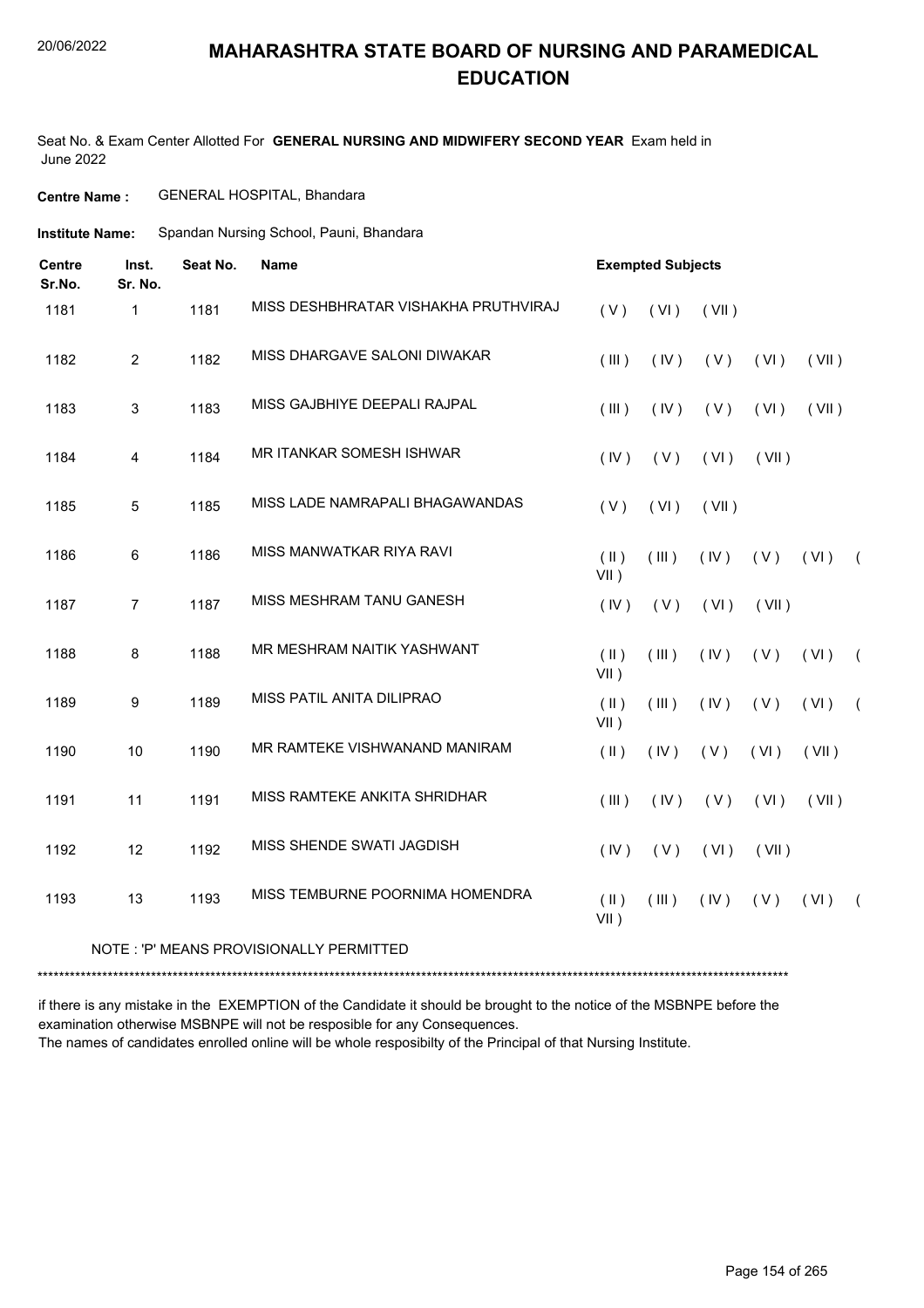Seat No. & Exam Center Allotted For **GENERAL NURSING AND MIDWIFERY SECOND YEAR** Exam held in June 2022

**Centre Name :** GENERAL HOSPITAL, Bhandara

RADHABAI BAHEKAR SCHOOL OF NURSING, GONDIA. **Institute Name:**

| <b>Centre</b><br>Sr.No. | Inst.<br>Sr. No. | Seat No. | <b>Name</b>                  |                | <b>Exempted Subjects</b> |       |       |       |            |
|-------------------------|------------------|----------|------------------------------|----------------|--------------------------|-------|-------|-------|------------|
| 1194                    | 1                | 1194     | MISS DONGARE NIKITA HARISH   | (V)            | (VI)                     | (VII) |       |       |            |
| 1195                    | $\overline{2}$   | 1195     | MISS DONGARE SHRUTI VILAS    | $(\parallel)$  | (IV)                     | (V)   | (VI)  | (VII) |            |
| 1196                    | 3                | 1196     | MISS HUMNE SWATI BABURAO     | $(\parallel)$  | (V)                      | (VI)  | (VII) |       |            |
| 1197                    | 4                | 1197     | MISS MESHRAM MRUNAL AJAY     | (V)            | (VI)                     | (VII) |       |       |            |
| 1198                    | 5                | 1198     | MISS PATIL AKANKSHA SUNIL    | (1)<br>$VII$ ) | $(\parallel)$            | (III) | (V)   | (VI)  | $\sqrt{2}$ |
| 1199                    | 6                | 1199     | <b>MR PATLE RITIK SURESH</b> | $(\parallel)$  | (III)                    | (V)   | (VI)  | (VII) |            |
| 1200                    | $\overline{7}$   | 1200     | MISS SHENDE NEHA MURLIDHAR   | (V)            | (VI)                     | (VII) |       |       |            |
| 1201                    | 8                | 1201     | MISS TAYADE YOGITA SHESHRAO  | (V)            | (VI)                     | (VII) |       |       |            |
| 1202                    | 9                | 1202     | MISS ZODAPE AMISHA ANIL      | (V)            | (VI)                     | (VII) |       |       |            |
|                         |                  |          |                              |                |                          |       |       |       |            |

NOTE : 'P' MEANS PROVISIONALLY PERMITTED

\*\*\*\*\*\*\*\*\*\*\*\*\*\*\*\*\*\*\*\*\*\*\*\*\*\*\*\*\*\*\*\*\*\*\*\*\*\*\*\*\*\*\*\*\*\*\*\*\*\*\*\*\*\*\*\*\*\*\*\*\*\*\*\*\*\*\*\*\*\*\*\*\*\*\*\*\*\*\*\*\*\*\*\*\*\*\*\*\*\*\*\*\*\*\*\*\*\*\*\*\*\*\*\*\*\*\*\*\*\*\*\*\*\*\*\*\*\*\*\*\*\*\*\*\*\*\*\*\*\*\*\*\*\*\*\*\*\*\*

if there is any mistake in the EXEMPTION of the Candidate it should be brought to the notice of the MSBNPE before the examination otherwise MSBNPE will not be resposible for any Consequences.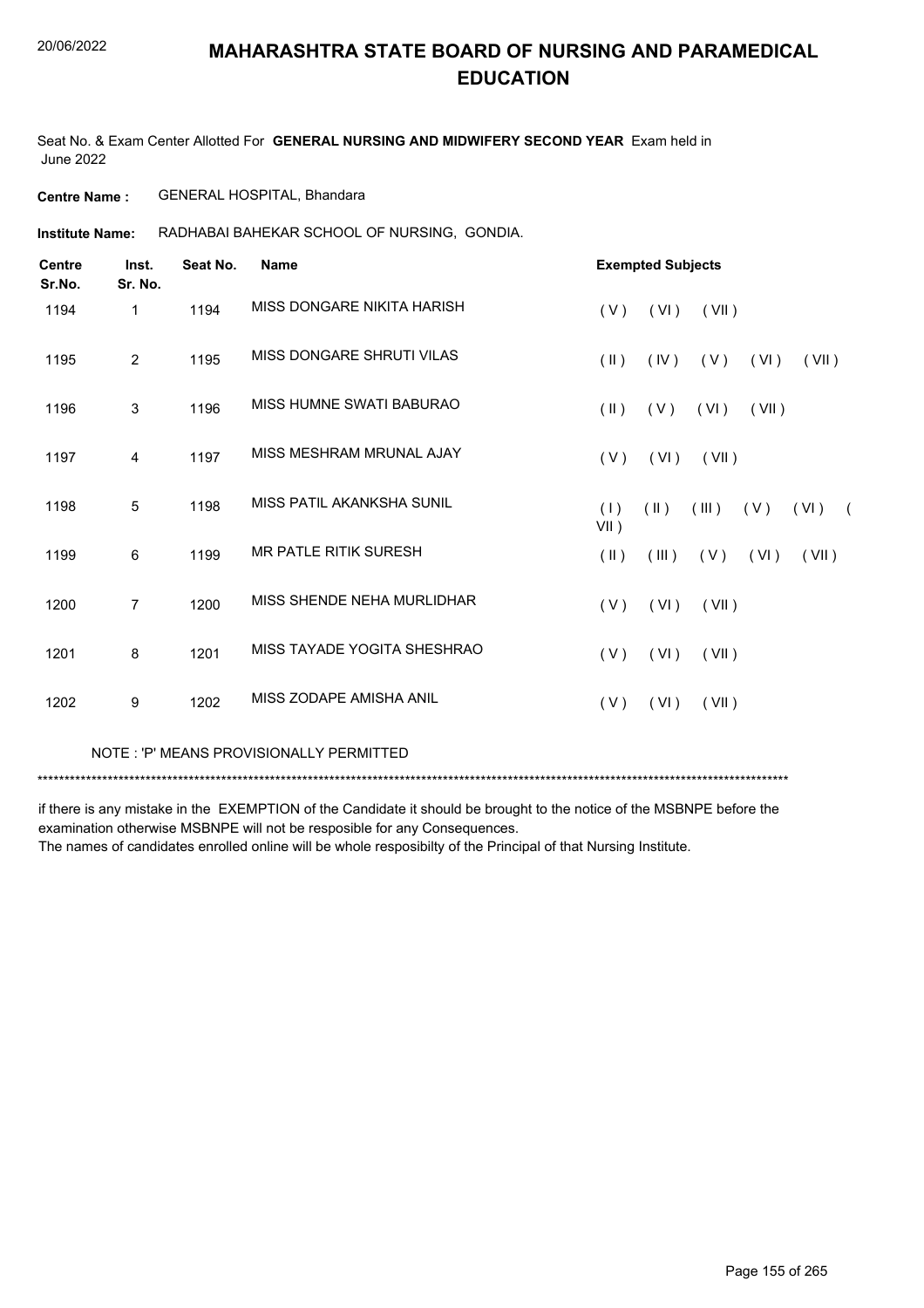Seat No. & Exam Center Allotted For GENERAL NURSING AND MIDWIFERY SECOND YEAR Exam held in **June 2022** 

GENERAL HOSPITAL, Bhandara **Centre Name:** K.T.S. GENERAL HOSPITAL, GONDIA **Institute Name: Centre** Inst. Seat No. **Exempted Subjects Name** Sr.No. Sr. No. MISS BORKAR PAYAL PRATIP 1203  $\mathbf{1}$ 1203  $(11) (V) (V1)$  $(VII)$ MISS BUDEKAR JYOTI JAIRAM 1204 1204  $\overline{2}$  $(\mathbb{II})$   $(\mathbb{IV})$  $(\parallel)$  $(V)$  $(VI)$  $\overline{ }$  $VII$ ) NOTE: 'P' MEANS PROVISIONALLY PERMITTED 

if there is any mistake in the EXEMPTION of the Candidate it should be brought to the notice of the MSBNPE before the examination otherwise MSBNPE will not be resposible for any Consequences. The names of candidates enrolled online will be whole resposibilty of the Principal of that Nursing Institute.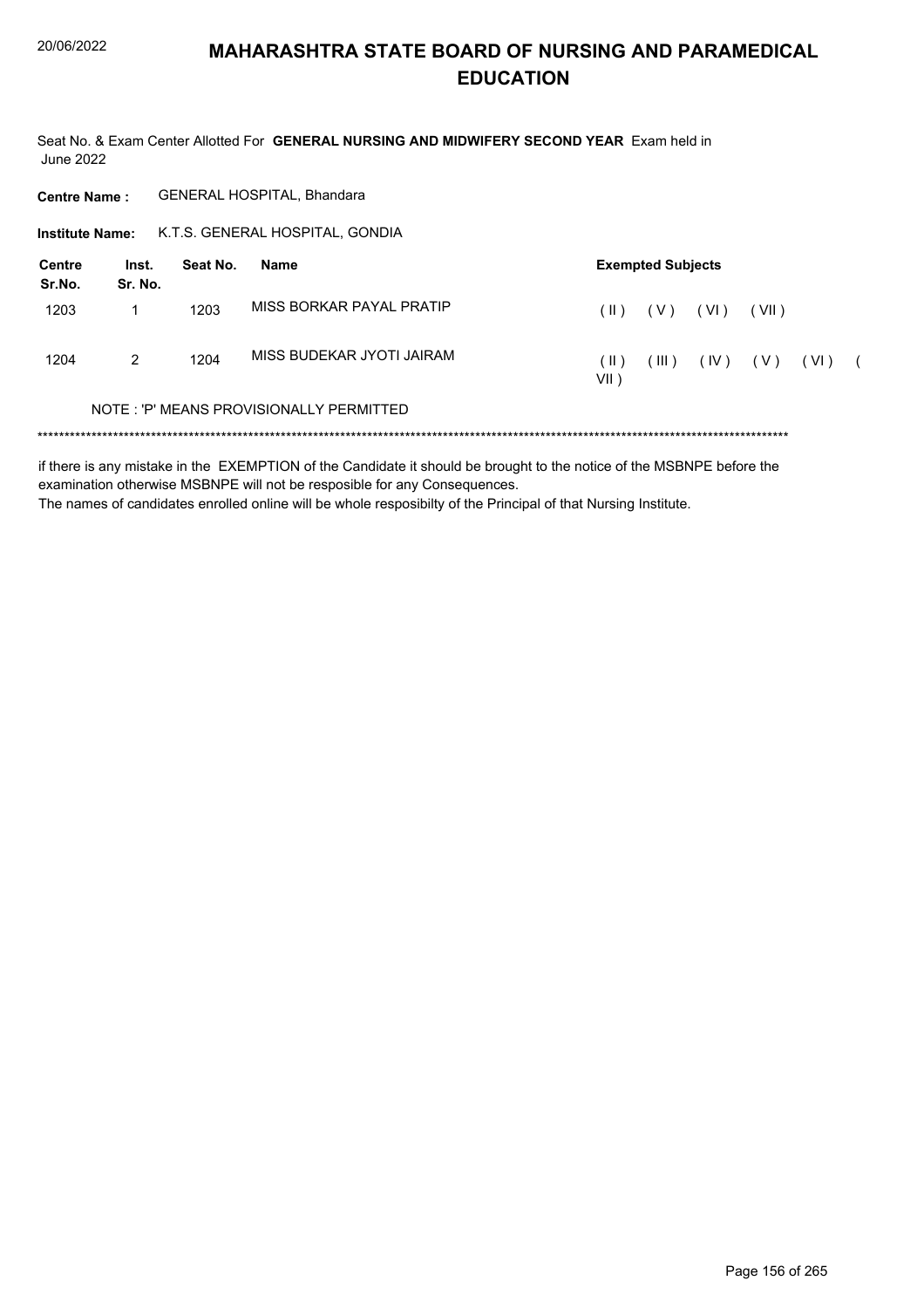Seat No. & Exam Center Allotted For **GENERAL NURSING AND MIDWIFERY SECOND YEAR** Exam held in June 2022

#### **Centre Name :** GENERAL HOSPITAL, Bhandara

**Institute Name:** Smt. Shalinitai Meghe College of Nursing & Hospital, Bhilewada, Bhandara

| <b>Centre</b><br>Sr.No. | Inst.<br>Sr. No. | Seat No. | <b>Name</b>                                                 |                          | <b>Exempted Subjects</b> |                      |       |       |            |
|-------------------------|------------------|----------|-------------------------------------------------------------|--------------------------|--------------------------|----------------------|-------|-------|------------|
| 1205                    | 1                | 1205     | SMT RANGARI SAFALI KAPIL<br>(NEE BAGDE SAFALI ASHOK)        | $(\parallel)$            | (IV)                     | (V)                  | (VI)  | (VII) |            |
| 1206                    | $\overline{c}$   | 1206     | MISS BARELE YAMINI DHANENDRASINGH                           | $(\parallel)$            | (IV)                     | (V)                  | (VI)  | (VII) |            |
| 1207                    | 3                | 1207     | MISS BAWANKAR SWATI HEMCHANDRA                              | $($ II $)$<br>$VII$ )    | (III)                    | (IV)                 | (V)   | (VI)  | $\sqrt{2}$ |
| 1208                    | 4                | 1208     | MISS CHAUHAN MADHVEE INDAL                                  | $(\parallel)$            | (III)                    | (V)                  | (VI)  | (VII) |            |
| 1209                    | 5                | 1209     | MISS CHAURE KANAK VINAYAK                                   | (1)<br>$VII$ )           | $(\parallel)$            | (III)                | (V)   | (VI)  | $\sqrt{2}$ |
| 1210                    | 6                | 1210     | MISS GAJBHIYE NIKITA PRAKASH                                | $(\parallel)$            | (III)                    | (V)                  | (VI)  | (VII) |            |
| 1211                    | $\overline{7}$   | 1211     | MR GAJBHIYE RITESH RAVIKANT                                 | (1)<br>$VII$ )           | $(\parallel)$            | (III)                | (V)   | (VI)  | $\sqrt{ }$ |
| 1212                    | 8                | 1212     | MISS GAUNDHARE YOGITA MANOJ                                 | $(\parallel)$            | (V)                      | (VI)                 | (VII) |       |            |
| 1213                    | 9                | 1213     | SMT KANHEKAR APSARA RAJRATAN<br>(NEE GEDAM APSARA YASHWANT) | (1)<br>$VII$ )           | $($ II $)$               | (III)                | (V)   | (VI)  | $\left($   |
| 1214                    | $10$             | 1214     | MISS KAITHWAS BARKHA BAJRANG                                | (III)                    | (V)                      | (VI)                 | (VII) |       |            |
| 1215                    | 11               | 1215     | MR KAMBLE JAI NARENDRA                                      | (V)                      | (VI)                     | (VII)                |       |       |            |
| 1216                    | 12               | 1216     | MISS KAWADO ASHWINI GOMJI                                   | $(\parallel)$<br>$VII$ ) | (III)                    | (IV)                 | (V)   | (VI)  | $\left($   |
| 1217                    | 13               | 1217     | MISS KHANDEKAR DIKSHA CHUNNEELAL                            | (V)                      | (VI)                     | (VII)                |       |       |            |
| 1218                    | 14               | 1218     | MISS KHOBRAGADE JYOTI SUKHDEO                               |                          |                          | $(V)$ $(VI)$ $(VII)$ |       |       |            |
| 1219                    | 15               | 1219     | MISS KHOBRAGADE SHILPA SUKHDEO                              | (V)                      | (VI)                     | (VII)                |       |       |            |
| 1220                    | 16               | 1220     | MISS KOLWATI ANITA ABHIMANYU                                | (V)                      | (VI)                     | (VII)                |       |       |            |
| 1221                    | 17               | 1221     | MISS KOTANGALE POOJA PRITAM                                 | (V)                      | (VI)                     | (VII)                |       |       |            |
| 1222                    | 18               | 1222     | MISS MADAVI JAGRUTI LAXMAN                                  | $(\parallel)$            | (V)                      | (VI)                 | (VII) |       |            |
| 1223                    | 19               | 1223     | MISS MESHRAM SONALI ARJUN                                   | $(\parallel)$<br>$VII$ ) | $($ III $)$              | (IV)                 | (V)   | (VI)  | $\sqrt{2}$ |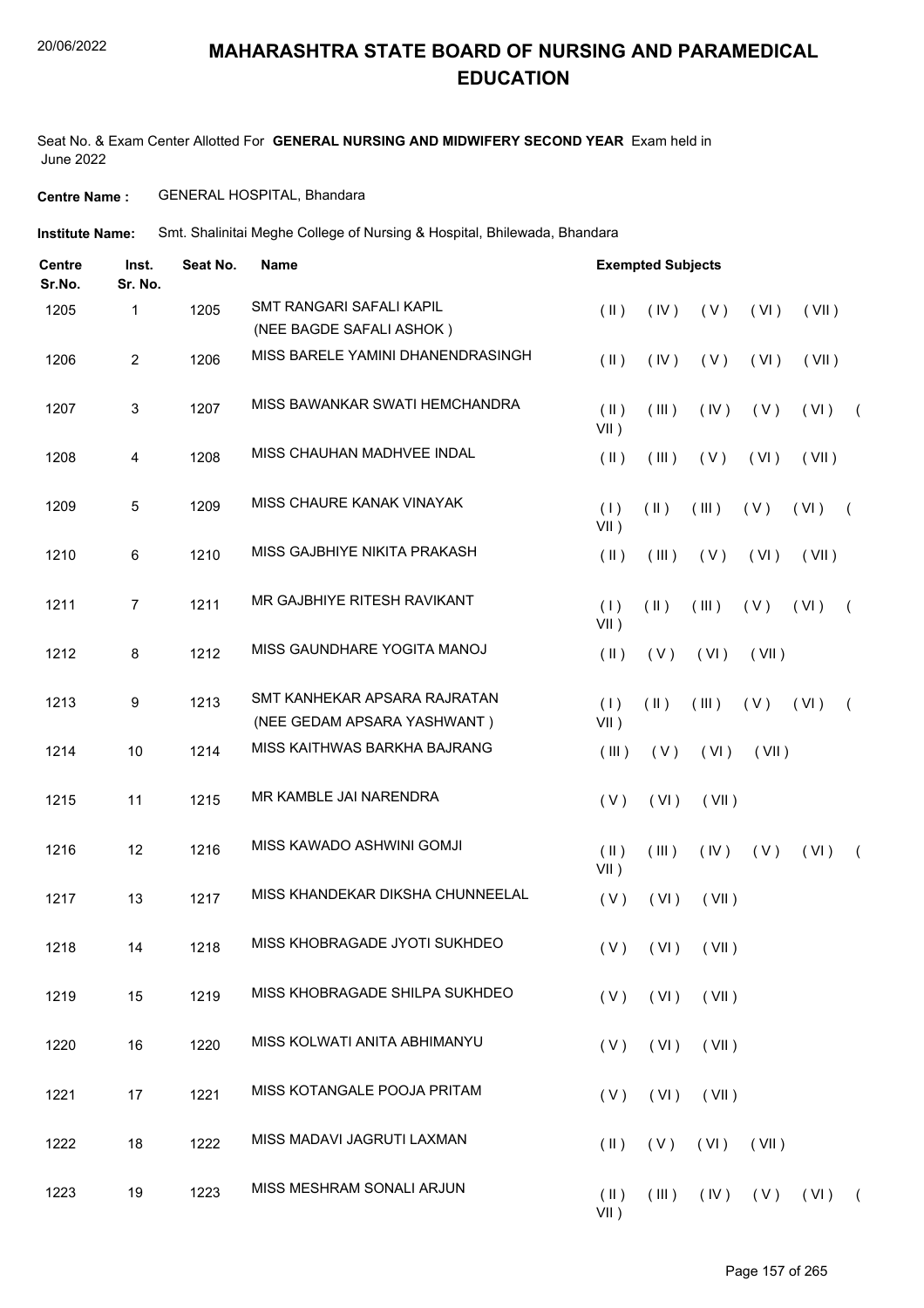Seat No. & Exam Center Allotted For **GENERAL NURSING AND MIDWIFERY SECOND YEAR** Exam held in

| <b>June 2022</b> |    |      |                                                                 |                       |       |       |       |       |            |
|------------------|----|------|-----------------------------------------------------------------|-----------------------|-------|-------|-------|-------|------------|
| 1224             | 20 | 1224 | MISS MESHRAM RANI PRAMOD                                        | $($ II $)$<br>$VII$ ) | (III) | (IV)  | (V)   | (VI)  | $\sqrt{2}$ |
| 1225             | 21 | 1225 | MISS MESHRAM SONAKSHEE MANOHAR                                  | $($ II $)$            | (V)   | (VI)  | (VII) |       |            |
| 1226             | 22 | 1226 | MISS MESHRAM SUPRIYA PRAKASH                                    | (V)                   | (VI)  | (VII) |       |       |            |
| 1227             | 23 | 1227 | MISS MESHRAM JAYSHRI ARJUN                                      | $(\parallel)$         | (III) | (V)   | (VI)  | (VII) |            |
| 1228             | 24 | 1228 | MISS ORKE PRANALI GAUTAMRAO                                     | (V)                   | (VI)  | (VII) |       |       |            |
| 1229             | 25 | 1229 | MISS PADOLE SONI RAMESH                                         | $($ II $)$            | (IV)  | (V)   | (VI)  | (VII) |            |
| 1230             | 26 | 1230 | MISS PANBUDE PRIYANKA ASHOK                                     | $($ II $)$            | (V)   | (VI)  | (VII) |       |            |
| 1231             | 27 | 1231 | MISS PATIL SACHITA SHRAWAN                                      | $(\parallel)$         | (IV)  | (V)   | (VI)  | (VII) |            |
| 1232             | 28 | 1232 | MISS PATLE SANDHYA INDRADAS                                     | $($ II $)$<br>$VII$ ) | (III) | (IV)  | (V)   | (VI)  | $\sqrt{2}$ |
| 1233             | 29 | 1233 | MISS RAMTEKE SHRADDHA SOMAJI                                    | (III)                 | (V)   | (VI)  | (VII) |       |            |
| 1234             | 30 | 1234 | MISS RANGARI VISHAKHA BALIRAM                                   | (V)                   | (VI)  | (VII) |       |       |            |
| 1235             | 31 | 1235 | MR SHINGADE SURAJ CHANDRASHEKHAR                                | (V)                   | (VI)  | (VII) |       |       |            |
| 1236             | 32 | 1236 | SMT MESHRAM BHARATI VIJENDRA<br>(NEE SUKHADEVE BHARATI MUKUNDA) | $(\parallel)$         | (III) | (V)   | (VI)  | (VII) |            |
| 1237             | 33 | 1237 | MISS WAWARE SONALI LOKCHANDAJI                                  | (V)                   | (VI)  | (VII) |       |       |            |
|                  |    |      | NOTE: 'P' MEANS PROVISIONALLY PERMITTED                         |                       |       |       |       |       |            |
|                  |    |      |                                                                 |                       |       |       |       |       |            |

if there is any mistake in the EXEMPTION of the Candidate it should be brought to the notice of the MSBNPE before the examination otherwise MSBNPE will not be resposible for any Consequences. The names of candidates enrolled online will be whole resposibilty of the Principal of that Nursing Institute.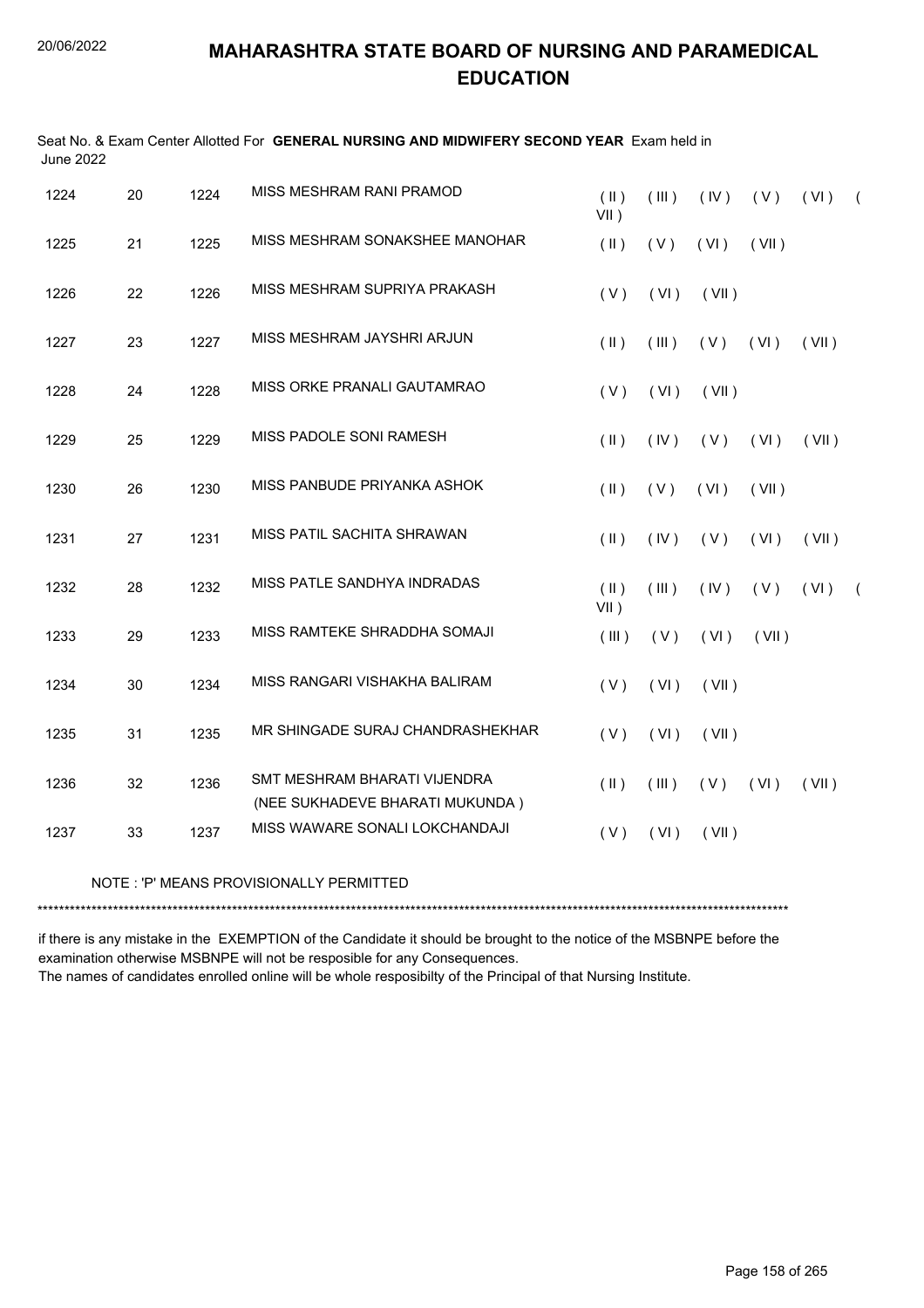Seat No. & Exam Center Allotted For **GENERAL NURSING AND MIDWIFERY SECOND YEAR** Exam held in June 2022

**Centre Name :** Indira Gandhi Medical College & Hospital,Nagpur

INDIRA GANDHI MEDICAL COLLEGE HOSPITAL, NAGPUR **Institute Name:**

| <b>Centre</b><br>Sr.No. | Inst.<br>Sr. No. | Seat No. | <b>Name</b>                   | <b>Exempted Subjects</b> |               |       |        |       |            |  |
|-------------------------|------------------|----------|-------------------------------|--------------------------|---------------|-------|--------|-------|------------|--|
| 1238                    | 1                | 1238     | MR DORLE ADITYA MOHAN         | (1)                      | $(\parallel)$ | (V)   | (VI)   | (VII) |            |  |
| 1239                    | 2                | 1239     | MR JIBHAKATE SURAJ PRADIP     | (1)<br>$VII$ )           | (  )          | (III) | (V)    | (VI)  | $\sqrt{2}$ |  |
| 1240                    | 3                | 1240     | MR MISHRA YASH RAJESH         | (1)<br>$VII$ )           | (  )          | (III) | (V)    | (VI)  | $\sqrt{2}$ |  |
| 1241                    | 4                | 1241     | MISS RAHEKWAR ANJALI PRALHAD  | (1)                      | $($ III $)$   | (V)   | ( VI ) | (VII) |            |  |
| 1242                    | 5                | 1242     | MISS RAMTEKE VISHAKHA SANTOSH | (1)                      | ( II )        | (V)   | (VI)   | (VII) |            |  |

#### NOTE : 'P' MEANS PROVISIONALLY PERMITTED

\*\*\*\*\*\*\*\*\*\*\*\*\*\*\*\*\*\*\*\*\*\*\*\*\*\*\*\*\*\*\*\*\*\*\*\*\*\*\*\*\*\*\*\*\*\*\*\*\*\*\*\*\*\*\*\*\*\*\*\*\*\*\*\*\*\*\*\*\*\*\*\*\*\*\*\*\*\*\*\*\*\*\*\*\*\*\*\*\*\*\*\*\*\*\*\*\*\*\*\*\*\*\*\*\*\*\*\*\*\*\*\*\*\*\*\*\*\*\*\*\*\*\*\*\*\*\*\*\*\*\*\*\*\*\*\*\*\*\*

if there is any mistake in the EXEMPTION of the Candidate it should be brought to the notice of the MSBNPE before the examination otherwise MSBNPE will not be resposible for any Consequences. The names of candidates enrolled online will be whole resposibilty of the Principal of that Nursing Institute.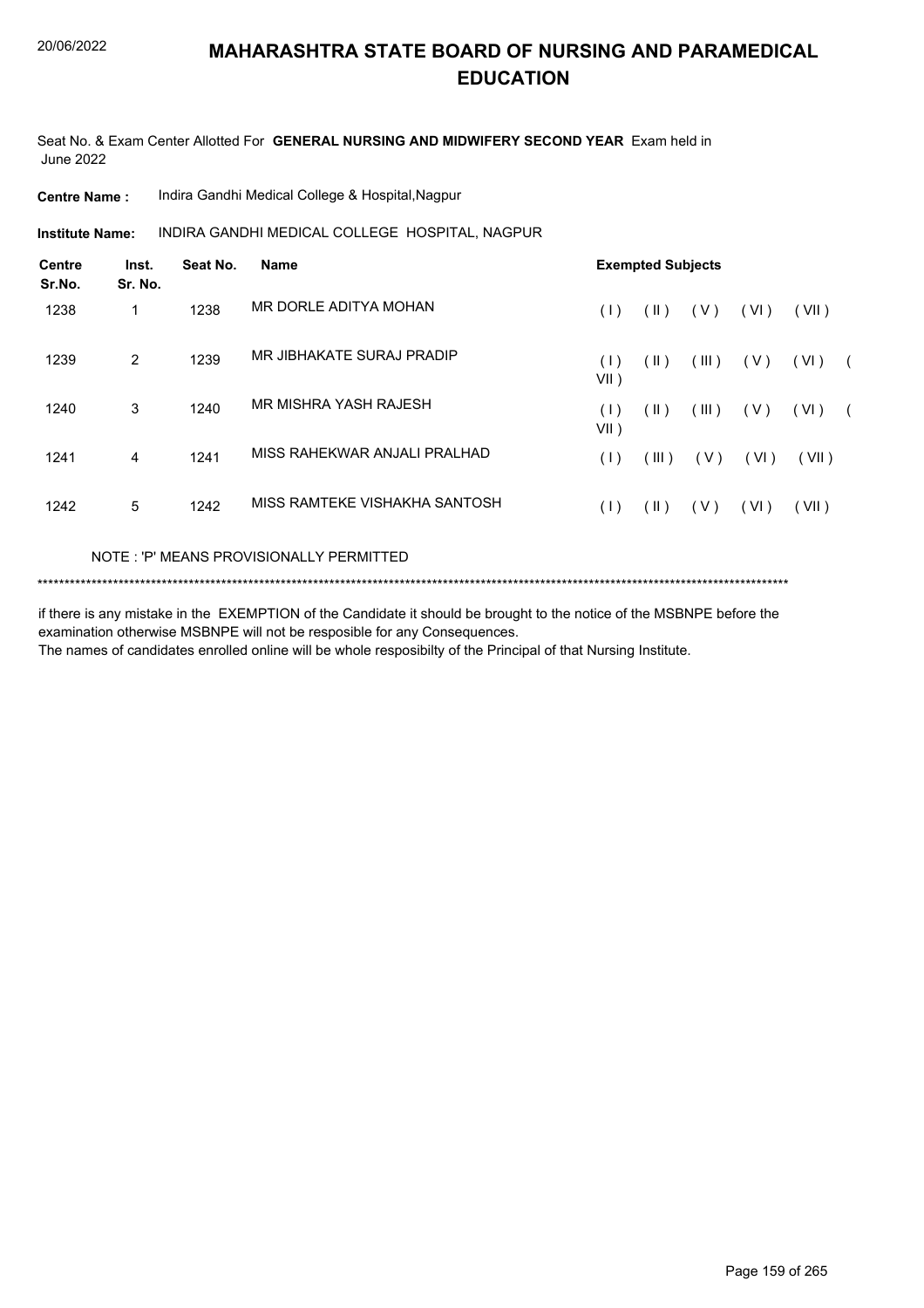Seat No. & Exam Center Allotted For **GENERAL NURSING AND MIDWIFERY SECOND YEAR** Exam held in June 2022

**Centre Name :** Indira Gandhi Medical College & Hospital,Nagpur

MURE MEMORIAL HOSPITAL SCHOOL OF NURSING, NAGPUR **Institute Name:**

| Centre<br>Sr.No. | Inst.<br>Sr. No. | Seat No. | Name                                    | <b>Exempted Subjects</b> |                 |      |       |      |  |  |
|------------------|------------------|----------|-----------------------------------------|--------------------------|-----------------|------|-------|------|--|--|
| 1243             |                  | 1243     | MISS DHAMANKAR SAYAMA ASLAM             | (1)<br>VII)              | $( \parallel )$ | (IV) | ( V ) | (VI) |  |  |
| 1244             | $\mathcal{P}$    | 1244     | MISS SHAMIMEJAZANSARI GHAZALA ANJUM     | (1)<br>VII )             | (  )            | (IV) | ( V ) | (VI) |  |  |
| 1245             | 3                | 1245     | MISS TELRANDE TANYA SATISH              | $( \;   \; )$<br>VII )   | ( II )          | (IV) | (V)   | (VI) |  |  |
|                  |                  |          | NOTE: 'P' MEANS PROVISIONALLY PERMITTED |                          |                 |      |       |      |  |  |
|                  |                  |          |                                         |                          |                 |      |       |      |  |  |

if there is any mistake in the EXEMPTION of the Candidate it should be brought to the notice of the MSBNPE before the examination otherwise MSBNPE will not be resposible for any Consequences.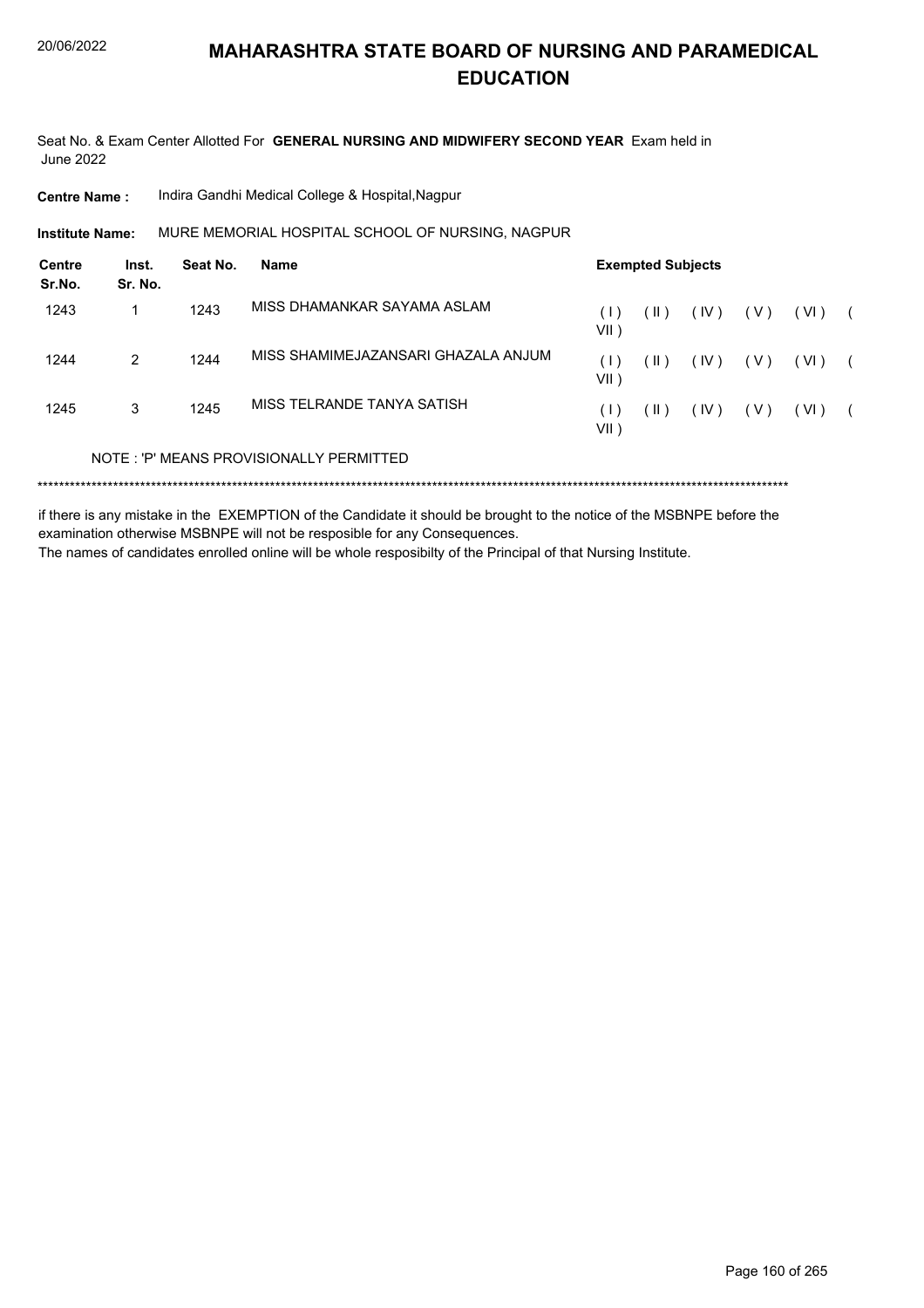Seat No. & Exam Center Allotted For **GENERAL NURSING AND MIDWIFERY SECOND YEAR** Exam held in June 2022

| <b>Centre Name:</b>     |                  |          | Indira Gandhi Medical College & Hospital, Nagpur                                                                         |                 |               |                          |       |       |            |  |  |  |  |
|-------------------------|------------------|----------|--------------------------------------------------------------------------------------------------------------------------|-----------------|---------------|--------------------------|-------|-------|------------|--|--|--|--|
| <b>Institute Name:</b>  |                  |          | MADHURIBAI DESHMUKH INST.OF NSG.EDU., NAGPUR                                                                             |                 |               |                          |       |       |            |  |  |  |  |
| <b>Centre</b><br>Sr.No. | Inst.<br>Sr. No. | Seat No. | <b>Name</b>                                                                                                              |                 |               | <b>Exempted Subjects</b> |       |       |            |  |  |  |  |
| 1246                    | 1                | 1246     | MISS BADWAIK PRACHI SUDHIR                                                                                               | (1)             | (IV)          | (V)                      | (VI)  | (VII) |            |  |  |  |  |
| 1247                    | 2                | 1247     | MISS BHOTMANGE ANAMIKA RAVINDRA                                                                                          | (1)<br>$VII$ )  | (III)         | (IV)                     | (V)   | (VI)  |            |  |  |  |  |
| 1248                    | 3                | 1248     | MISS NEWARE UNNATI PRADIP                                                                                                | (1)<br>$VII$ )  | $(\parallel)$ | (III)                    | (V)   | (VI)  | $\sqrt{2}$ |  |  |  |  |
| 1249                    | 4                | 1249     | MISS RINAYAT SHITAL YASHAWANT                                                                                            | (III)           |               | $(IV)$ $(V)$             | (VI)  | (VII) |            |  |  |  |  |
| 1250                    | 5                | 1250     | MISS THAKRE PRIYA ARVIND                                                                                                 | (V)             | (VI)          | (VII)                    |       |       |            |  |  |  |  |
| 1251                    | 6                | 1251     | MISS TIWARI NIKITA SHANKARLAL                                                                                            | (III)           | (IV)          | (V)                      | (VI)  | (VII) |            |  |  |  |  |
| 1252                    | $\overline{7}$   | 1252     | MR WALDE ARPIT JALDIP                                                                                                    | (  )<br>$VII$ ) | (III)         | (IV)                     | ( V ) | (VI)  |            |  |  |  |  |
|                         |                  |          | NOTE: 'P' MEANS PROVISIONALLY PERMITTED                                                                                  |                 |               |                          |       |       |            |  |  |  |  |
|                         |                  |          |                                                                                                                          |                 |               |                          |       |       |            |  |  |  |  |
|                         |                  |          | if these is easy mistake in the EVEMPTION of the Constitute it should be becompt to the notice of the MCDNIDE before the |                 |               |                          |       |       |            |  |  |  |  |

if there is any mistake in the EXEMPTION of the Candidate it should be brought to the notice of the MSBNPE before the examination otherwise MSBNPE will not be resposible for any Consequences.

The names of candidates enrolled online will be whole resposibilty of the Principal of that Nursing Institute.

 $(VI)$  (

 $(VI)$  (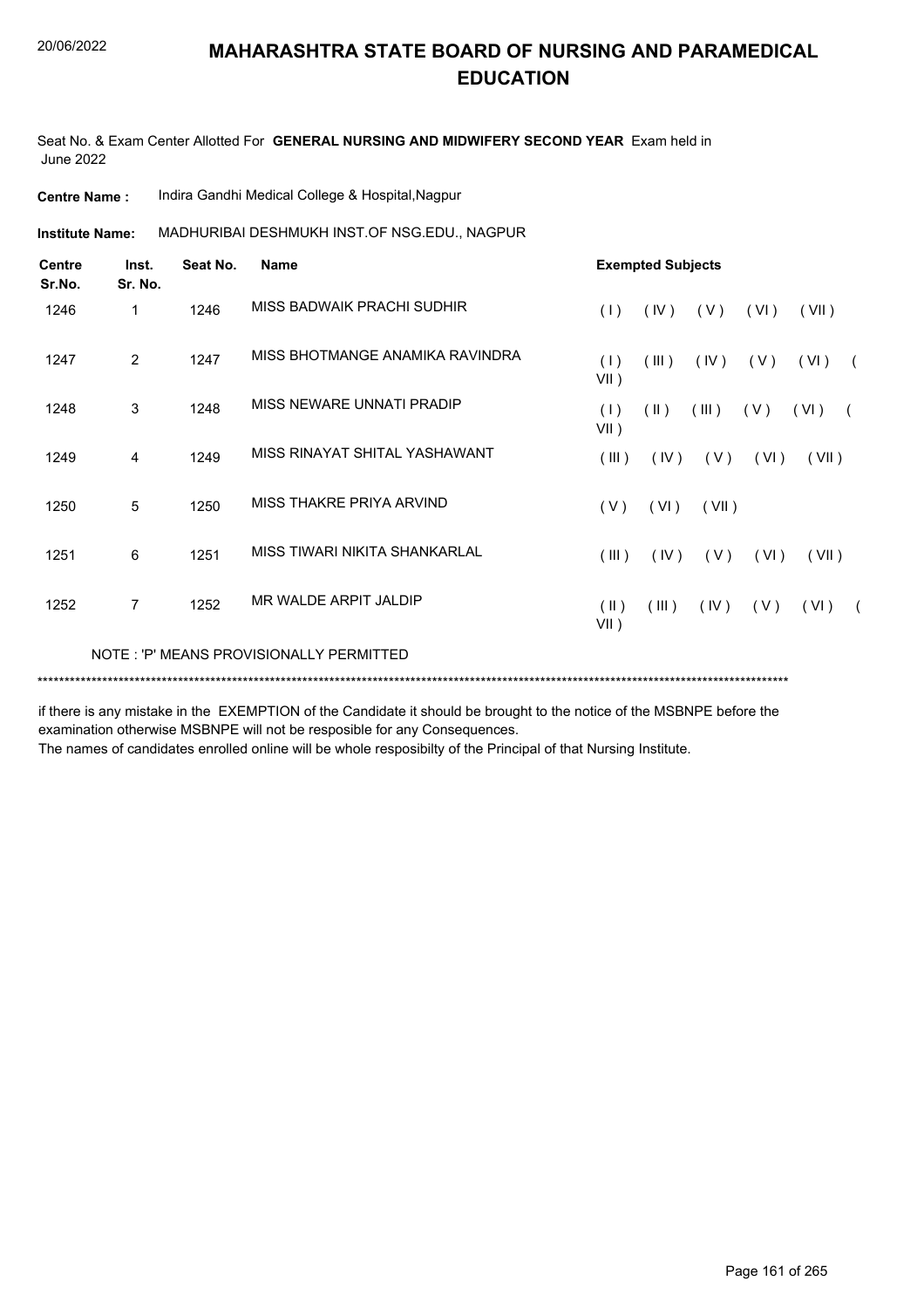Seat No. & Exam Center Allotted For **GENERAL NURSING AND MIDWIFERY SECOND YEAR** Exam held in June 2022

| <b>Centre Name :</b> | Indira Gandhi Medical College & Hospital, Nagpur |
|----------------------|--------------------------------------------------|
|----------------------|--------------------------------------------------|

**Institute Name: CENTRAL INDIA NURSING COLLEGE NAGPUR** 

| <b>Centre</b><br>Sr.No. | Inst.<br>Sr. No. | Seat No. | <b>Name</b>                                               | <b>Exempted Subjects</b>                                  |
|-------------------------|------------------|----------|-----------------------------------------------------------|-----------------------------------------------------------|
| 1253                    | 1                | 1253     | MISS HIWASE TEJSWINI NATTHUJI                             | (11)<br>(III)<br>(1)<br>(IV)                              |
| 1254                    | $\overline{2}$   | 1254     | MR MDMUSHAHIDFIRDOUS MDRAMZAN ANSAR                       | (VI)<br>(V)<br>(VII)                                      |
| 1255                    | 3                | 1255     | MR NAVEED ABBAS KALBEBAQUAR                               | (III)<br>(V)<br>(VI)<br>(VII)                             |
| 1256                    | 4                | 1256     | <b>SMT MAYURI SUMEN PATIL</b><br>(NEE PATIL MAYURI SUMEN) | (1)<br>$(\parallel)$<br>(IV)<br>(V)<br>(VI)<br>$VII$ )    |
| 1257                    | 5                | 1257     | MISS SANESHWAR KHUSHBHU RAJU                              | (IV)                                                      |
| 1258                    | 6                | 1258     | MR THOOL SHOBHIT NARENDRA                                 | $(\parallel)$<br>(III)<br>(VI)<br>(1)<br>( V )<br>$VII$ ) |
|                         |                  |          | NOTE: 'P' MEANS PROVISIONALLY PERMITTED                   |                                                           |

if there is any mistake in the EXEMPTION of the Candidate it should be brought to the notice of the MSBNPE before the examination otherwise MSBNPE will not be resposible for any Consequences.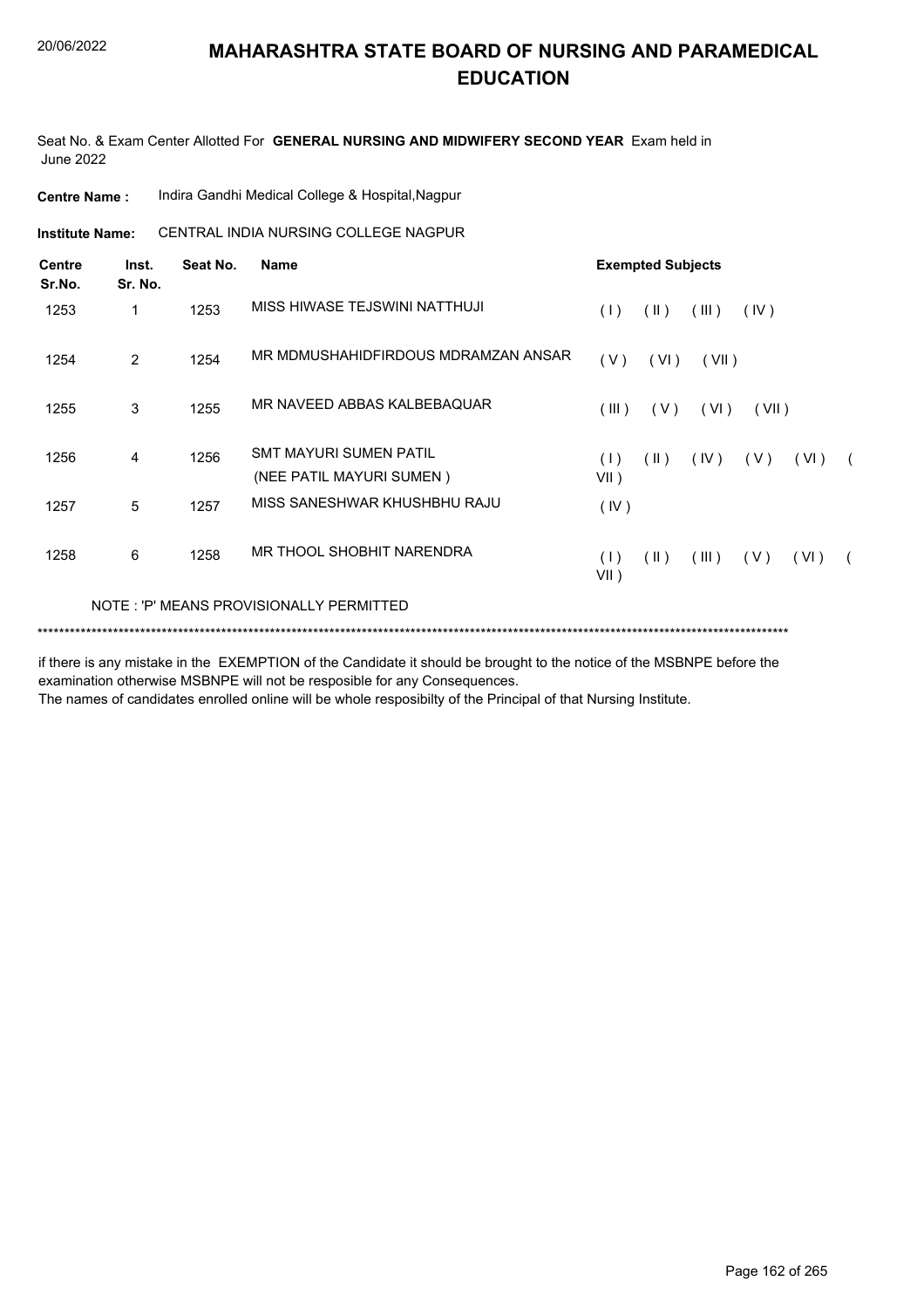Seat No. & Exam Center Allotted For GENERAL NURSING AND MIDWIFERY SECOND YEAR Exam held in June 2022

| <b>Centre Name:</b>    |                  |          | Indira Gandhi Medical College & Hospital, Nagpur |                                |
|------------------------|------------------|----------|--------------------------------------------------|--------------------------------|
| <b>Institute Name:</b> |                  |          | Shree Sai School of Nursing, Umrer, Nagpur       |                                |
| Centre<br>Sr.No.       | Inst.<br>Sr. No. | Seat No. | Name                                             | <b>Exempted Subjects</b>       |
| 1259                   | 1                | 1259     | MISS MESHRAM PRAGATI DINKAR                      | ( VI )<br>(VII)<br>(V)<br>(  ) |
|                        |                  |          | NOTE : 'P' MEANS PROVISIONALLY PERMITTED         |                                |
|                        |                  |          |                                                  |                                |

if there is any mistake in the EXEMPTION of the Candidate it should be brought to the notice of the MSBNPE before the examination otherwise MSBNPE will not be resposible for any Consequences.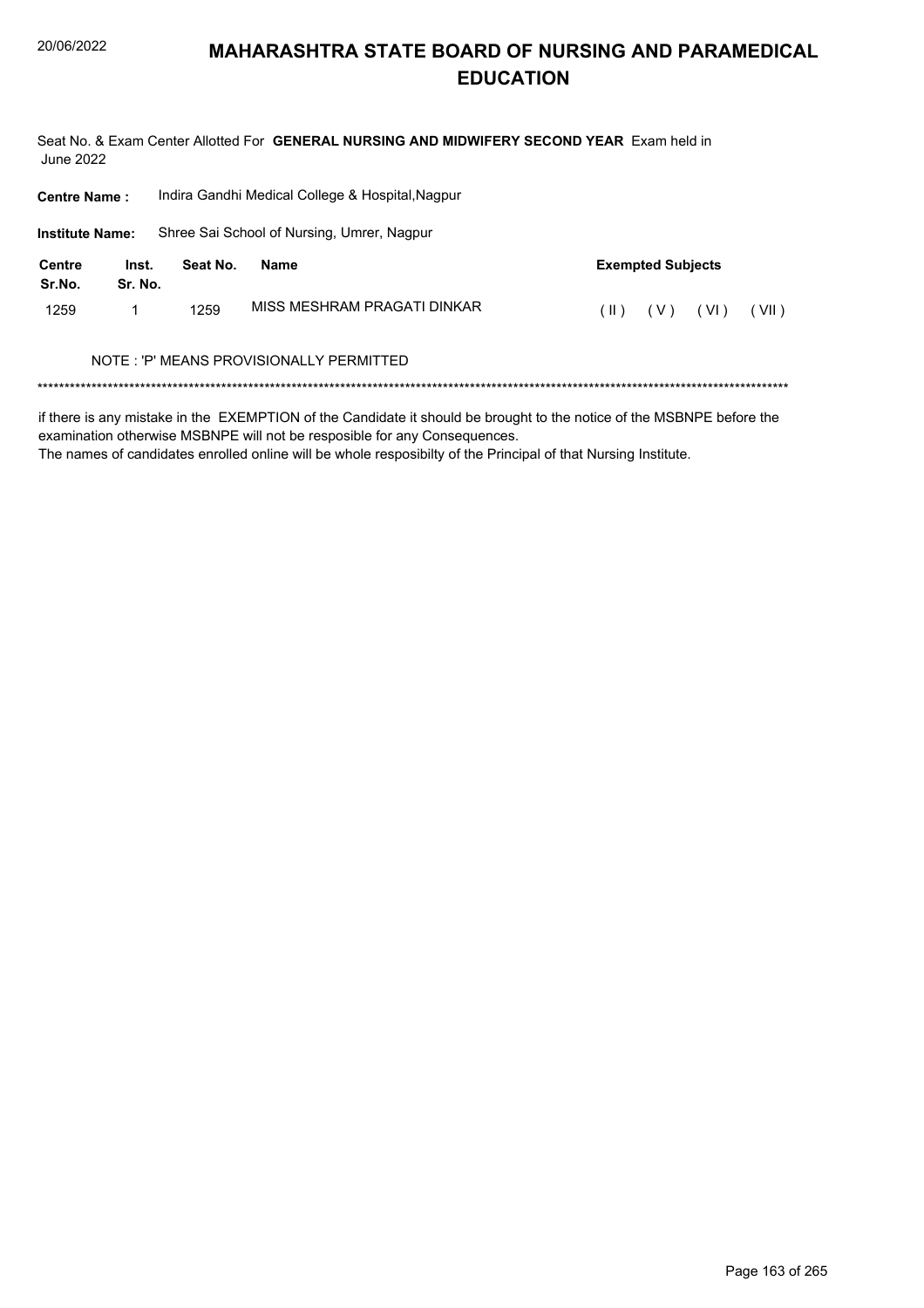Seat No. & Exam Center Allotted For **GENERAL NURSING AND MIDWIFERY SECOND YEAR** Exam held in June 2022

| <b>Centre Name:</b>     |                  |          | Indira Gandhi Medical College & Hospital, Nagpur   |                       |                          |       |       |       |            |  |  |  |
|-------------------------|------------------|----------|----------------------------------------------------|-----------------------|--------------------------|-------|-------|-------|------------|--|--|--|
| <b>Institute Name:</b>  |                  |          | Datta Meghe College of Nursing, Wandongari, Nagpur |                       |                          |       |       |       |            |  |  |  |
| <b>Centre</b><br>Sr.No. | Inst.<br>Sr. No. | Seat No. | <b>Name</b>                                        |                       | <b>Exempted Subjects</b> |       |       |       |            |  |  |  |
| 1260                    | 1                | 1260     | MISS AWACHAT PRIYANKA GHANSHYAM                    | $($ II $)$            | (III)                    | (V)   | (VI)  | (VII) |            |  |  |  |
| 1261                    | $\overline{2}$   | 1261     | MISS INGALE NEHA WASUDEO                           | (III)                 | (IV)                     | (V)   | (VI)  | (VII) |            |  |  |  |
| 1262                    | $\mathfrak{S}$   | 1262     | MISS KAMBALE SAKSHI RAJKUMAR                       | (IV)                  | (V)                      | (VI)  | (VII) |       |            |  |  |  |
| 1263                    | 4                | 1263     | MISS KHEDGARKAR RITA VIJAY                         | (1)                   | (IV)                     | (V)   | (VI)  | (VII) |            |  |  |  |
| 1264                    | 5                | 1264     | MISS MESHRAM SACHI GANGADHARJI                     | $($ II $)$<br>VII)    | (III)                    | (IV)  | (V)   | (VI)  | $\sqrt{2}$ |  |  |  |
| 1265                    | 6                | 1265     | MISS SOMKUWAR RICHA JANRAO                         | (V)                   | (VI)                     | (VII) |       |       |            |  |  |  |
| 1266                    | $\overline{7}$   | 1266     | MISS TAKSANDE YASHITA MUKESH                       | (IV)                  | (V)                      | (VI)  | (VII) |       |            |  |  |  |
| 1267                    | 8                | 1267     | MISS WASNIK ROSHANI HARIDAS                        | $(\parallel)$<br>VII) | (III)                    | (IV)  | (V)   | (VI)  |            |  |  |  |
|                         |                  |          | NOTE: 'P' MEANS PROVISIONALLY PERMITTED            |                       |                          |       |       |       |            |  |  |  |

\*\*\*\*\*\*\*\*\*\*\*\*\*\*\*\*\*\*\*\*\*\*\*\*\*\*\*\*\*\*\*\*\*\*\*\*\*\*\*\*\*\*\*\*\*\*\*\*\*\*\*\*\*\*\*\*\*\*\*\*\*\*\*\*\*\*\*\*\*\*\*\*\*\*\*\*\*\*\*\*\*\*\*\*\*\*\*\*\*\*\*\*\*\*\*\*\*\*\*\*\*\*\*\*\*\*\*\*\*\*\*\*\*\*\*\*\*\*\*\*\*\*\*\*\*\*\*\*\*\*\*\*\*\*\*\*\*\*\*

if there is any mistake in the EXEMPTION of the Candidate it should be brought to the notice of the MSBNPE before the examination otherwise MSBNPE will not be resposible for any Consequences.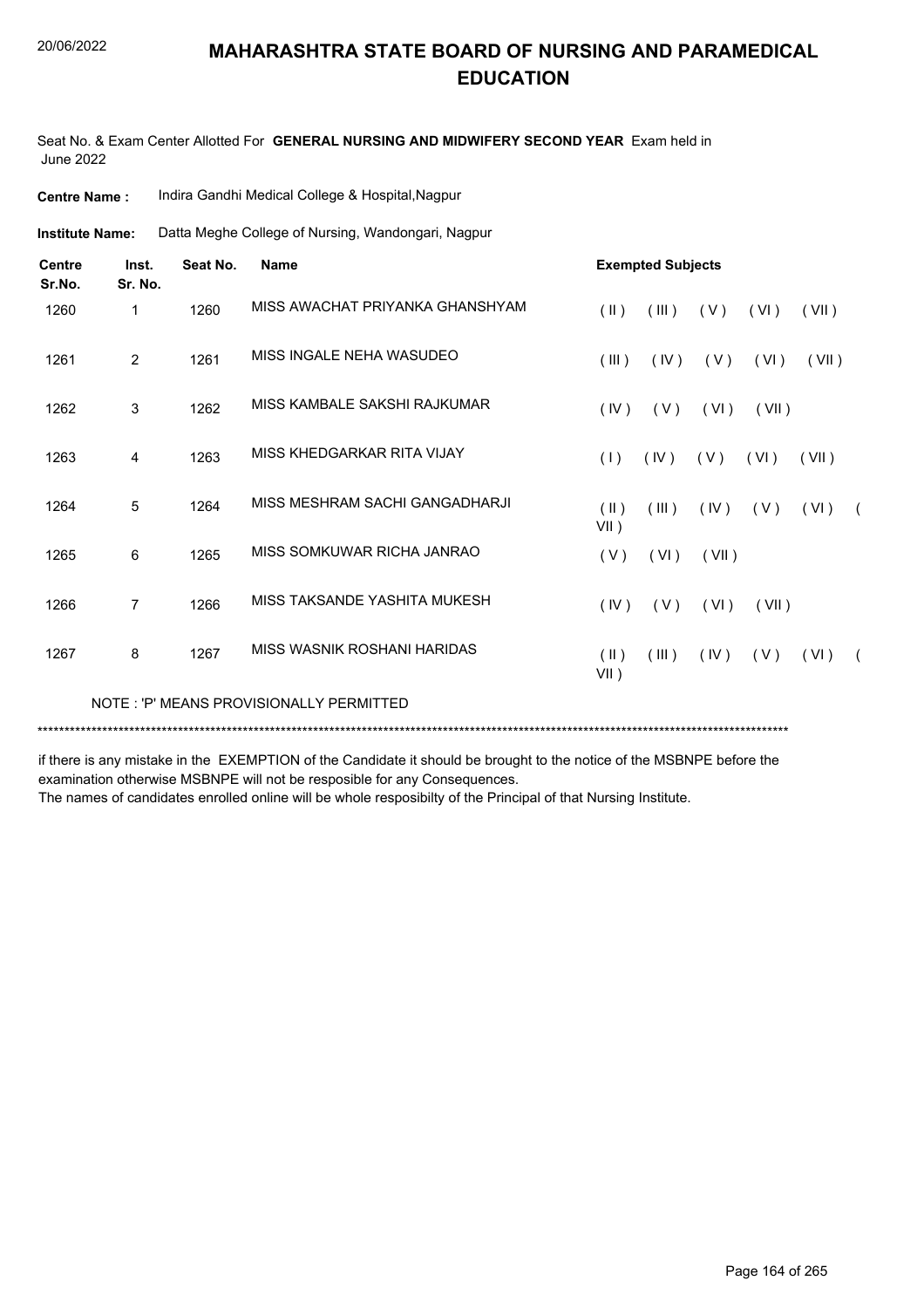#### 20/06/2022

## **MAHARASHTRA STATE BOARD OF NURSING AND PARAMEDICAL EDUCATION**

Seat No. & Exam Center Allotted For **GENERAL NURSING AND MIDWIFERY SECOND YEAR** Exam held in June 2022

| <b>Centre Name :</b> | Indira Gandhi Medical College & Hospital, Nagpur |
|----------------------|--------------------------------------------------|
|----------------------|--------------------------------------------------|

Shri K.R.Pandav College of Nursing and Hospital, Nagpur **Institute Name:**

| <b>Centre</b><br>Sr.No. | Inst.<br>Sr. No. | Seat No. | <b>Name</b>                             | <b>Exempted Subjects</b>                                            |
|-------------------------|------------------|----------|-----------------------------------------|---------------------------------------------------------------------|
| 1268                    | 1                | 1268     | MISS BURDE UMITA BHIWAJI                | (VII)<br>(V)<br>(VI)                                                |
| 1269                    | $\overline{2}$   | 1269     | MR GAJBHIYE VINOD BHIMRAO               | (1)<br>(V)<br>(VI)<br>(VII)                                         |
| 1270                    | 3                | 1270     | MISS GANVIR SHRADDHA BASANT             | (VI)<br>(V)<br>(VII)                                                |
| 1271                    | 4                | 1271     | MISS GEDAM ALISHA VIVEK                 | (1)<br>(IV)<br>(V)<br>(VI)<br>(VII)                                 |
| 1272                    | 5                | 1272     | MISS KHETADE POOJA SANJAY               | (1)<br>(V)<br>(VI)<br>(VII)                                         |
| 1273                    | 6                | 1273     | MISS KHOBRAGADE MONIKA RAMESH           | (V)<br>(VI)<br>(VII)                                                |
| 1274                    | 7                | 1274     | MISS LOKHANDE SAPNA SANTOSH             | (1)<br>(IV)<br>(V)<br>(VI)<br>(VII)                                 |
| 1275                    | 8                | 1275     | MISS MADAVI NISHA CHARANDAS             | (V)<br>(VI)<br>(VII)                                                |
| 1276                    | 9                | 1276     | MISS PATIL SARITA LINGESHWAR            | (1)<br>(V)<br>(VI)<br>(VII)                                         |
| 1277                    | 10               | 1277     | MISS PATIL SHARDA CHANDRABHAN           | (1)<br>(V)<br>(VI)<br>(VII)                                         |
| 1278                    | 11               | 1278     | MISS ROTAKE PUNAM ANANDRAO              | (V)<br>(VI)<br>(VII)                                                |
| 1279                    | 12               | 1279     | MISS SHENDE SIMRAN BHIMRAO              | $($ II $)$<br>(V)<br>(VI)<br>(VII)                                  |
| 1280                    | 13               | 1280     | MISS SONWANE TEJASWINI ASHOK            | $(\parallel)$<br>(III)<br>(IV)<br>(V)<br>(VI)<br>$\sqrt{2}$<br>VII) |
| 1281                    | 14               | 1281     | MISS THAKARE PALLAVI KAMLESH            | $(\parallel)$<br>(V)<br>(VI)<br>(VII)                               |
| 1282                    | 15               | 1282     | MISS UIKEY NIKITA SURESH                | $(V)$ $(VI)$ $(VII)$<br>$(\parallel)$                               |
| 1283                    | 16               | 1283     | MISS UKEY MEGHA VINOD                   | $(VI)$ $(VII)$<br>(V)                                               |
| 1284                    | 17               | 1284     | MISS WASNIK AVISHA HIRALAL              | $(\parallel)$<br>$(III)$ $(V)$ $(VI)$<br>(1)<br>$\sqrt{2}$<br>VII)  |
|                         |                  |          | NOTE: 'P' MEANS PROVISIONALLY PERMITTED |                                                                     |

\*\*\*\*\*\*\*\*\*\*\*\*\*\*\*\*\*\*\*\*\*\*\*\*\*\*\*\*\*\*\*\*\*\*\*\*\*\*\*\*\*\*\*\*\*\*\*\*\*\*\*\*\*\*\*\*\*\*\*\*\*\*\*\*\*\*\*\*\*\*\*\*\*\*\*\*\*\*\*\*\*\*\*\*\*\*\*\*\*\*\*\*\*\*\*\*\*\*\*\*\*\*\*\*\*\*\*\*\*\*\*\*\*\*\*\*\*\*\*\*\*\*\*\*\*\*\*\*\*\*\*\*\*\*\*\*\*\*\*

if there is any mistake in the EXEMPTION of the Candidate it should be brought to the notice of the MSBNPE before the examination otherwise MSBNPE will not be resposible for any Consequences.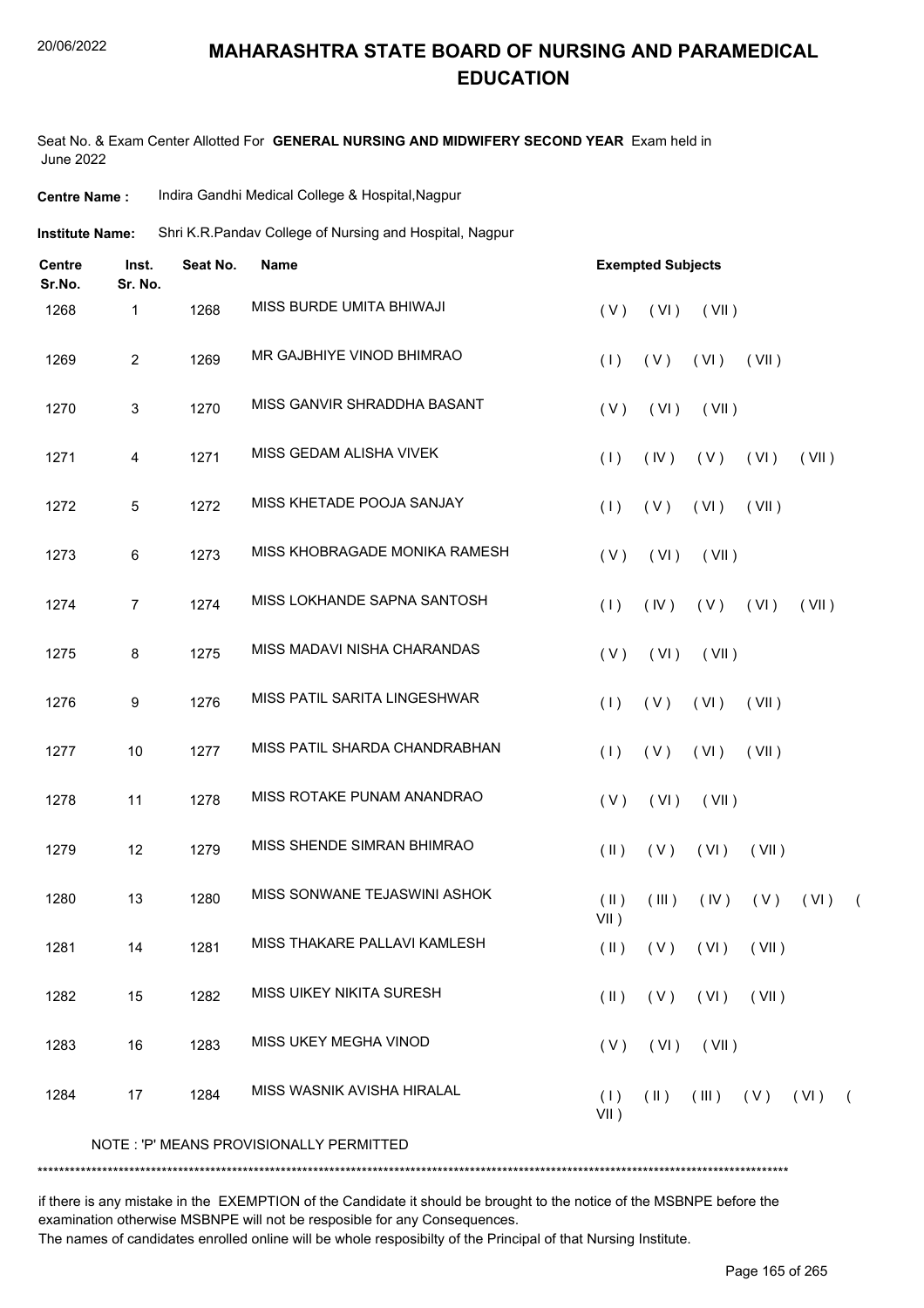Seat No. & Exam Center Allotted For **GENERAL NURSING AND MIDWIFERY SECOND YEAR** Exam held in June 2022

#### **Centre Name :** GENERAL HOSPITAL, AMRAVATI

**Institute Name: MAA GAYATRI SCHOOL OF NURSING, ACHALPUR, AMRAVATI** 

| <b>Centre</b><br>Sr.No. | Inst.<br>Sr. No. | Seat No. | <b>Name</b>                             | <b>Exempted Subjects</b> |       |       |       |       |
|-------------------------|------------------|----------|-----------------------------------------|--------------------------|-------|-------|-------|-------|
| 1285                    | 1                | 1285     | MISS BETHE MANJU SHANKARLAL             | $(\parallel)$            | (V)   | (VI)  | (VII) |       |
| 1286                    | $\overline{2}$   | 1286     | MISS BHILAWEKAR MOHINI KASHIRAM         | (V)                      | (VI)  | (VII) |       |       |
| 1287                    | 3                | 1287     | MISS BHILAWEKAR ADITEE PREMLAL          | (V)                      | (VI)  | (VII) |       |       |
| 1288                    | 4                | 1288     | MISS DARSIMA KOMAL NANDLAL              | $(\parallel \parallel)$  | (III) | (V)   | (VI)  | (VII) |
| 1289                    | 5                | 1289     | MISS KASDEKAR ANKITA THUNA              | $($ II $)$               | (IV)  | (V)   | (VI)  | (VII) |
| 1290                    | 6                | 1290     | MISS PATEL AMISHA RAMSINGH              | (V)                      | (VI)  | (VII) |       |       |
| 1291                    | $\overline{7}$   | 1291     | MISS WARGHAT SNEHAL RAJENDRA            | $(\parallel \parallel)$  | (V)   | (VI)  | (VII) |       |
|                         |                  |          | NOTE: 'P' MEANS PROVISIONALLY PERMITTED |                          |       |       |       |       |

if there is any mistake in the EXEMPTION of the Candidate it should be brought to the notice of the MSBNPE before the examination otherwise MSBNPE will not be resposible for any Consequences.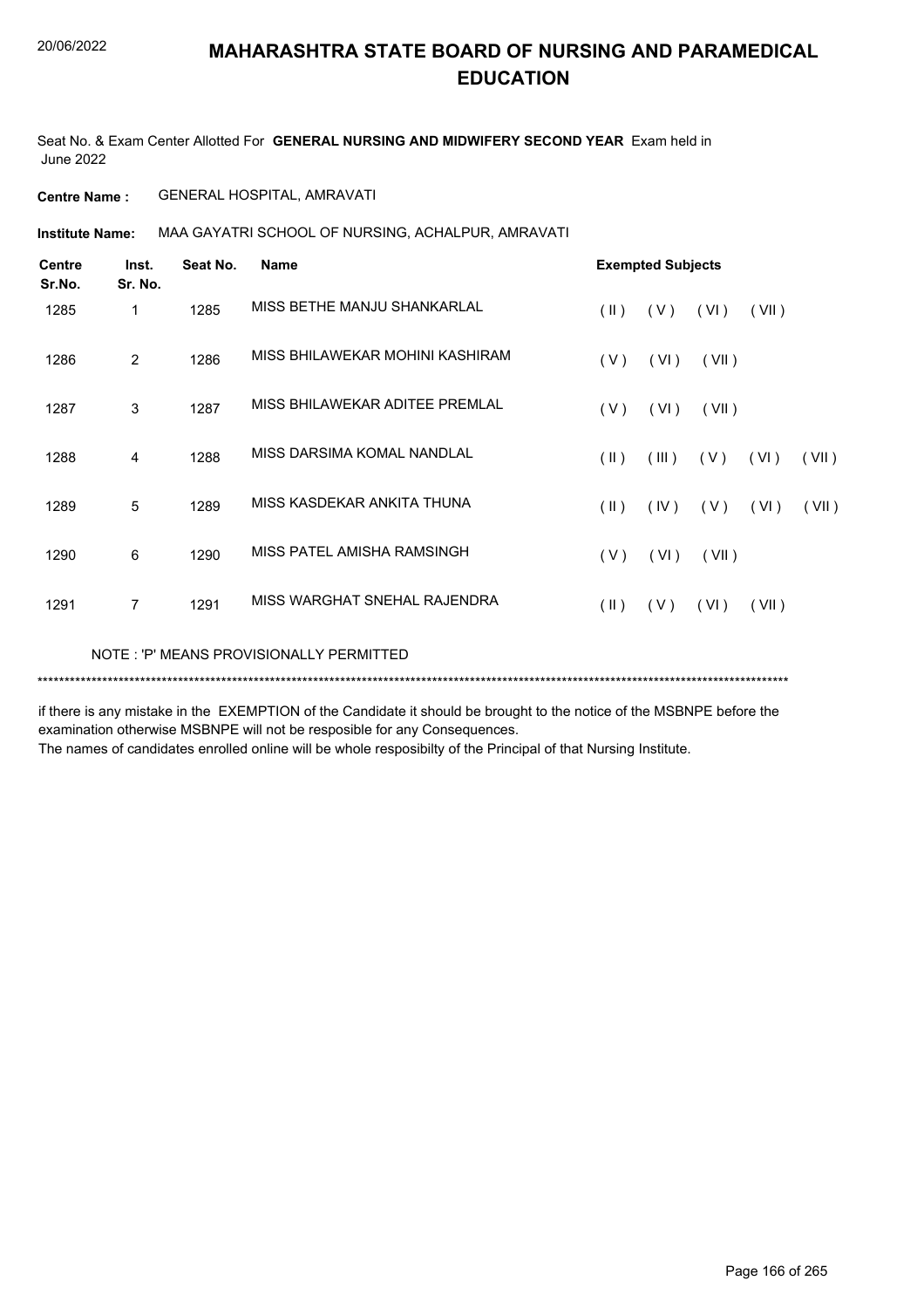Seat No. & Exam Center Allotted For **GENERAL NURSING AND MIDWIFERY SECOND YEAR** Exam held in June 2022

#### **Centre Name :** GENERAL HOSPITAL, AMRAVATI

**Institute Name: DR. PANJABRAO DESHMUKH INST. OF NSG. AMRAVATI** 

| <b>Centre</b><br>Sr.No. | Inst.<br>Sr. No. | Seat No. | <b>Name</b>                             |                | <b>Exempted Subjects</b> |       |       |       |            |  |  |
|-------------------------|------------------|----------|-----------------------------------------|----------------|--------------------------|-------|-------|-------|------------|--|--|
| 1292                    | 1                | 1292     | MISS BAHADUR RESHMA LAL                 | (1)<br>$VII$ ) | $(\parallel)$            | (III) | (V)   | (VI)  | $\sqrt{2}$ |  |  |
| 1293                    | $\overline{2}$   | 1293     | MISS CHAVAN NIKITA BHARAT               | (V)            | (VI)                     | (VII) |       |       |            |  |  |
| 1294                    | $\mathfrak{S}$   | 1294     | MISS CHAVHAN BHARATI PRABHAKAR          | (V)            | (VI)                     | (VII) |       |       |            |  |  |
| 1295                    | 4                | 1295     | MISS CHECHARE KOMALIKA RAMDAS           | (1)<br>$VII$ ) | $($ II $)$               | (IV)  | (V)   | (VI)  | $\sqrt{2}$ |  |  |
| 1296                    | 5                | 1296     | MR DHADASE NIKHIL CHAMPALAL             | (1)            | $(\parallel)$            | (V)   | (VI)  | (VII) |            |  |  |
| 1297                    | 6                | 1297     | MISS DHIKAR PRITEE DAYARAM              | (1)<br>$VII$ ) | $(\parallel)$            | (III) | (V)   | (VI)  | $\sqrt{2}$ |  |  |
| 1298                    | $\overline{7}$   | 1298     | MISS LANDE POOJA GOWARDHAN              | (1)            | (V)                      | (VI)  | (VII) |       |            |  |  |
| 1299                    | $\bf 8$          | 1299     | MISS PARTETI PRANALI DEVIDASRAO         | (V)            | (VI)                     | (VII) |       |       |            |  |  |
| 1300                    | 9                | 1300     | MISS PARTETI PRANJALI MOTIRAMJI         | (1)            | $(\parallel \parallel)$  | (V)   | (VI)  | (VII) |            |  |  |
| 1301                    | 10               | 1301     | MISS SHINDE GAURI BANSHILAL             | (1)<br>$VII$ ) | $($ II $)$               | (III) | (V)   | (VI)  | $\sqrt{2}$ |  |  |
| 1302                    | 11               | 1302     | MISS SOLANKE DARSHANA VASUDEV           | (1)<br>$VII$ ) | $($ II $)$               | (III) | (V)   | (VI)  | $\sqrt{2}$ |  |  |
| 1303                    | 12               | 1303     | MISS SURJUSE RAVINA ASHOKRAO            | (1)<br>$VII$ ) | $(\parallel)$            | (III) | (V)   | (VI)  | $\sqrt{2}$ |  |  |
|                         |                  |          | NOTE: 'P' MEANS PROVISIONALLY PERMITTED |                |                          |       |       |       |            |  |  |

\*\*\*\*\*\*\*\*\*\*\*\*\*\*\*\*\*\*\*\*\*\*\*\*\*\*\*\*\*\*\*\*\*\*\*\*\*\*\*\*\*\*\*\*\*\*\*\*\*\*\*\*\*\*\*\*\*\*\*\*\*\*\*\*\*\*\*\*\*\*\*\*\*\*\*\*\*\*\*\*\*\*\*\*\*\*\*\*\*\*\*\*\*\*\*\*\*\*\*\*\*\*\*\*\*\*\*\*\*\*\*\*\*\*\*\*\*\*\*\*\*\*\*\*\*\*\*\*\*\*\*\*\*\*\*\*\*\*\*

if there is any mistake in the EXEMPTION of the Candidate it should be brought to the notice of the MSBNPE before the examination otherwise MSBNPE will not be resposible for any Consequences.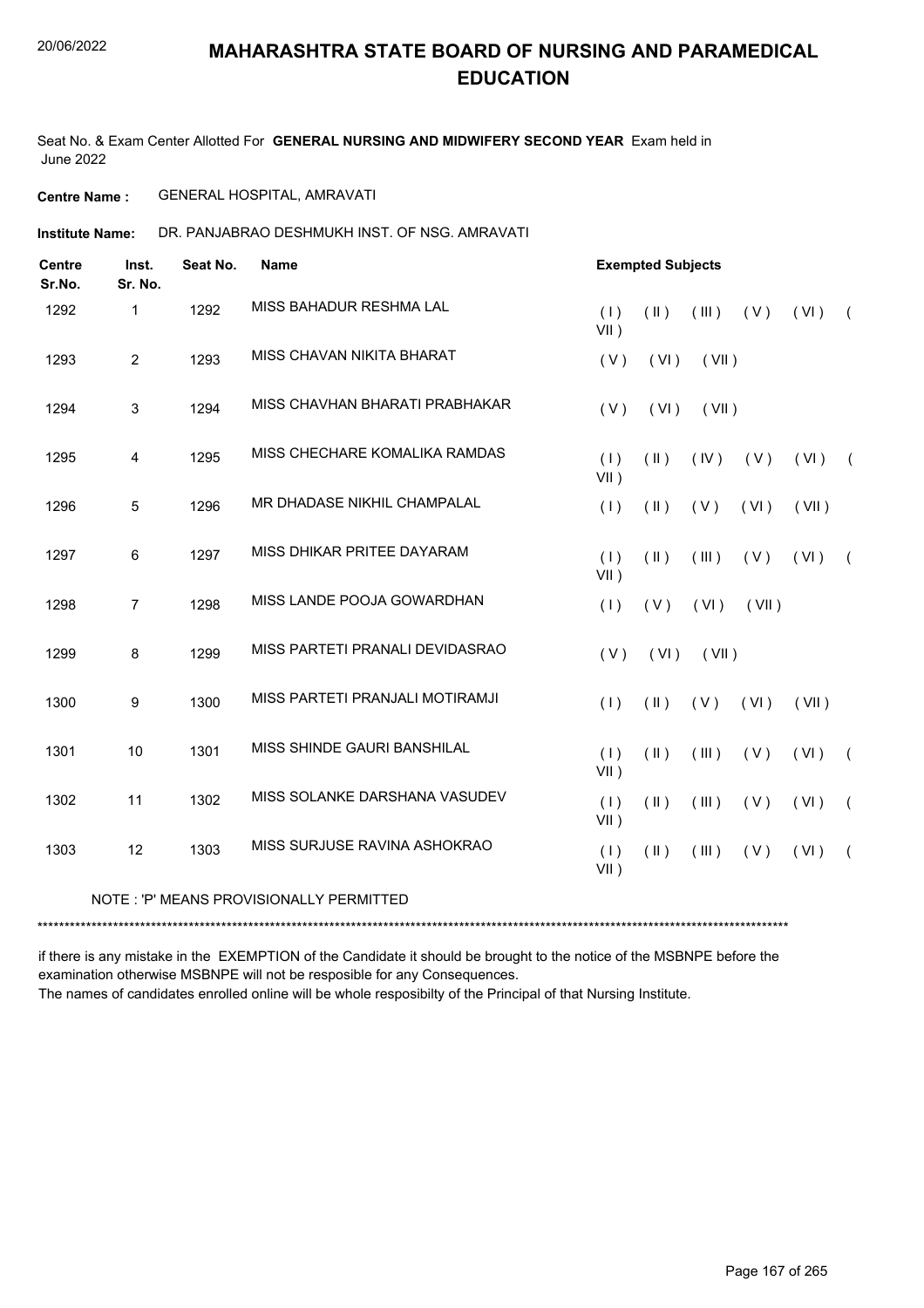Seat No. & Exam Center Allotted For **GENERAL NURSING AND MIDWIFERY SECOND YEAR** Exam held in June 2022

#### **Centre Name :** GENERAL HOSPITAL, AMRAVATI

SARASWATI INSTITUTE OF NURSING SCIENCES AND RESEARCH, AMRAVATI **Institute Name:**

| Centre<br>Sr.No. | Inst.<br>Sr. No. | Seat No. | <b>Name</b>                             | <b>Exempted Subjects</b>                                     |
|------------------|------------------|----------|-----------------------------------------|--------------------------------------------------------------|
| 1304             | 1                | 1304     | MISS DHADASE ROSHANI RAJA               | (VI)<br>(V)<br>(VII)                                         |
| 1305             | $\overline{2}$   | 1305     | MISS DHOTE HARSHADA RAVINDRA            | (1)<br>(III)<br>(V)<br>(VII)<br>(VI)                         |
| 1306             | 3                | 1306     | MISS HARNE GAURI BHARAT                 | (VI)<br>(VII)<br>(V)                                         |
| 1307             | 4                | 1307     | MISS NAGLE MAMTA HANSU                  |                                                              |
| 1308             | 5                | 1308     | MISS NAGLE MONIKA HANSU                 | (III)<br>(V)<br>( VI )<br>(VII)                              |
| 1309             | 6                | 1309     | MISS WANKHADE SAKSHI SANJAY             | (1)<br>(III)<br>(IV)<br>(V)<br>(VI)<br>$\sqrt{2}$<br>$VII$ ) |
|                  |                  |          | NOTE: 'P' MEANS PROVISIONALLY PERMITTED |                                                              |
|                  |                  |          |                                         |                                                              |

if there is any mistake in the EXEMPTION of the Candidate it should be brought to the notice of the MSBNPE before the examination otherwise MSBNPE will not be resposible for any Consequences.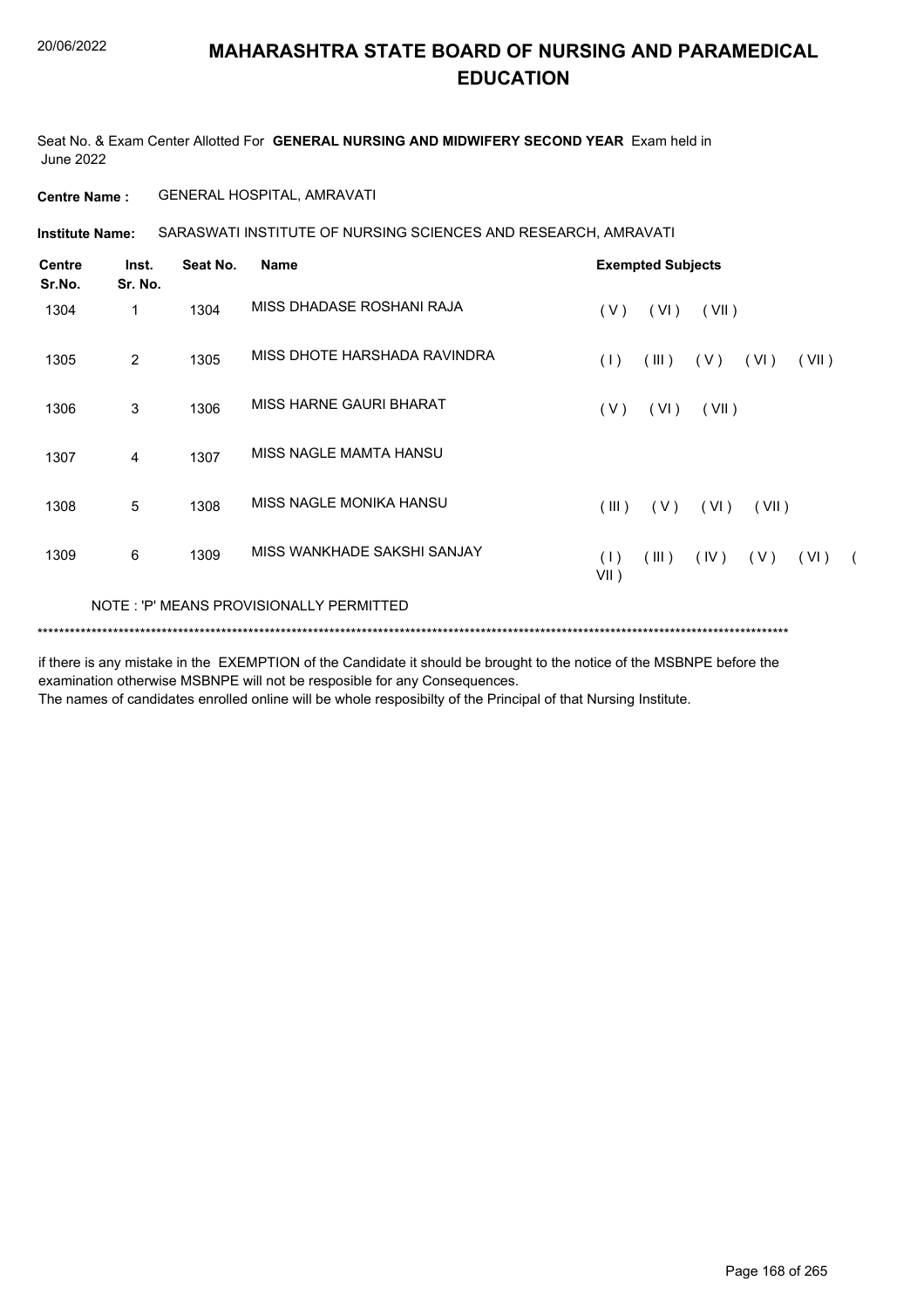Seat No. & Exam Center Allotted For **GENERAL NURSING AND MIDWIFERY SECOND YEAR** Exam held in June 2022

**Centre Name :** GENERAL HOSPITAL, Akola

INSTITUTE OF NURSING EDUCATION & RESEARCH, AKOLA **Institute Name:**

| <b>Centre</b><br>Sr.No. | Inst.<br>Sr. No. | Seat No. | <b>Name</b>                        |                | <b>Exempted Subjects</b> |       |       |       |            |
|-------------------------|------------------|----------|------------------------------------|----------------|--------------------------|-------|-------|-------|------------|
| 1310                    | 1                | 1311     | MISS BAWASKAR DIPALI KAMLAKAR      | (V)            | (VI)                     | (VII) |       |       |            |
| 1311                    | $\overline{2}$   | 1313     | MISS BHALERAO DIKSHA MANOJ         | (1)            | (III)                    | (V)   | (VI)  | (VII) |            |
| 1312                    | 3                | 1315     | MISS GHANE DIKSHA VINOD            | (1)            | (V)                      | (VI)  | (VII) |       |            |
| 1313                    | 4                | 1317     | MR HIWARALE SAURABH GAJANAN        | (1)            | (IV)                     | (V)   | (VI)  | (VII) |            |
| 1314                    | 5                | 1319     | MISS HIWRALE KAUTUKA RAJESH        | (III)          | (IV)                     | (V)   | (VI)  | (VII) |            |
| 1315                    | 6                | 1321     | MR INGLE PRATHAMESH NARAYAN        | (IV)           | (V)                      | (VI)  | (VII) |       |            |
| 1316                    | $\overline{7}$   | 1323     | MISS JADHAV RANI SUDHAKAR          | (1)            | (IV)                     | (V)   | (VI)  | (VII) |            |
| 1317                    | 8                | 1325     | MISS KIRDAK ROHINI PRABHAKAR       | (1)<br>$VII$ ) | (III)                    | (IV)  | (V)   | (VI)  | $\sqrt{2}$ |
| 1318                    | 9                | 1327     | MISS LOKHANDE NIKITA RAMDAS        | (1)            | (IV)                     | (V)   | (VI)  | (VII) |            |
| 1319                    | 10               | 1329     | MISS WAKODE DIVYA PREMDAS          | (1)            | (V)                      | (VI)  | (VII) |       |            |
| 1320                    | 11               | 1331     | MISS WAKPANJAR ASHWINI DNYANESHWAR | (V)            | (VI)                     | (VII) |       |       |            |
| 1321                    | 12               | 1333     | MISS WANKHADE VAISHNAVI VISHAL     | (V)            | (VI)                     | (VII) |       |       |            |
|                         |                  |          |                                    |                |                          |       |       |       |            |

#### NOTE : 'P' MEANS PROVISIONALLY PERMITTED

\*\*\*\*\*\*\*\*\*\*\*\*\*\*\*\*\*\*\*\*\*\*\*\*\*\*\*\*\*\*\*\*\*\*\*\*\*\*\*\*\*\*\*\*\*\*\*\*\*\*\*\*\*\*\*\*\*\*\*\*\*\*\*\*\*\*\*\*\*\*\*\*\*\*\*\*\*\*\*\*\*\*\*\*\*\*\*\*\*\*\*\*\*\*\*\*\*\*\*\*\*\*\*\*\*\*\*\*\*\*\*\*\*\*\*\*\*\*\*\*\*\*\*\*\*\*\*\*\*\*\*\*\*\*\*\*\*\*\*

if there is any mistake in the EXEMPTION of the Candidate it should be brought to the notice of the MSBNPE before the examination otherwise MSBNPE will not be resposible for any Consequences. The names of candidates enrolled online will be whole resposibilty of the Principal of that Nursing Institute.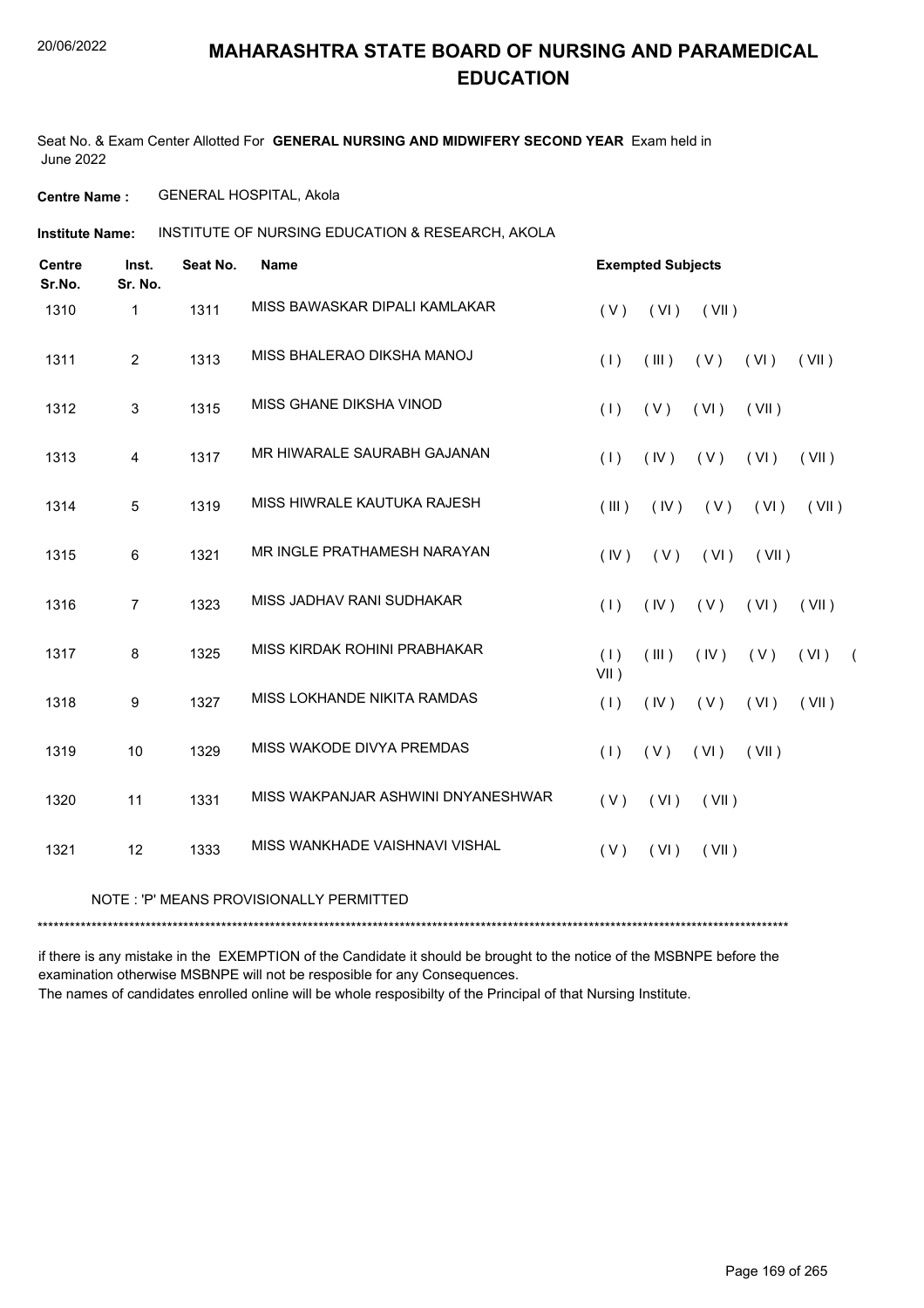Seat No. & Exam Center Allotted For **GENERAL NURSING AND MIDWIFERY SECOND YEAR** Exam held in June 2022

**Centre Name :** GENERAL HOSPITAL, Akola

**Institute Name: ANATIONAL SCHOOL OF NURSING, AKOLA** 

| <b>Exempted Subjects</b><br><b>Centre</b><br>Seat No.<br>Inst.<br><b>Name</b><br>Sr.No.<br>Sr. No. |                |      |                                |                |               |       |      |       |            |  |  |  |
|----------------------------------------------------------------------------------------------------|----------------|------|--------------------------------|----------------|---------------|-------|------|-------|------------|--|--|--|
| 1322                                                                                               | 1              | 1334 | MR BAGADE SHANTANU SURESH      | (1)            | (11)          | (V)   | (VI) | (VII) |            |  |  |  |
| 1323                                                                                               | 2              | 1335 | MISS BORKAR TRUPTI DIPAK       | (1)<br>$VII$ ) | $(\parallel)$ | (IV)  | (V)  | (VI)  |            |  |  |  |
| 1324                                                                                               | 3              | 1336 | MR BORKAR AYUSH DIPAK          |                |               |       |      |       |            |  |  |  |
| 1325                                                                                               | 4              | 1337 | MISS DONGARE PRATIKSHA RANJEET | (1)            | (IV)          | (V)   | (VI) | (VII) |            |  |  |  |
| 1326                                                                                               | 5              | 1338 | MISS INGALE AKSHATA PRADIP     | (1)<br>$VII$ ) | $(\parallel)$ | (IV)  | (V)  | (VI)  | $\sqrt{2}$ |  |  |  |
| 1327                                                                                               | 6              | 1339 | MISS INGLE YOGITA PURUSHOTTAM  | (1)            | (III)         | (V)   | (VI) | (VII) |            |  |  |  |
| 1328                                                                                               | $\overline{7}$ | 1340 | MISS KHADE KOMAL RAHUL         | (V)            | (VI)          | (VII) |      |       |            |  |  |  |
| 1329                                                                                               | 8              | 1341 | MISS SONONE SURAKSHA GAJANAN   | (III)          | (IV)          | (V)   | (VI) | (VII) |            |  |  |  |

NOTE : 'P' MEANS PROVISIONALLY PERMITTED

\*\*\*\*\*\*\*\*\*\*\*\*\*\*\*\*\*\*\*\*\*\*\*\*\*\*\*\*\*\*\*\*\*\*\*\*\*\*\*\*\*\*\*\*\*\*\*\*\*\*\*\*\*\*\*\*\*\*\*\*\*\*\*\*\*\*\*\*\*\*\*\*\*\*\*\*\*\*\*\*\*\*\*\*\*\*\*\*\*\*\*\*\*\*\*\*\*\*\*\*\*\*\*\*\*\*\*\*\*\*\*\*\*\*\*\*\*\*\*\*\*\*\*\*\*\*\*\*\*\*\*\*\*\*\*\*\*\*\*

if there is any mistake in the EXEMPTION of the Candidate it should be brought to the notice of the MSBNPE before the examination otherwise MSBNPE will not be resposible for any Consequences.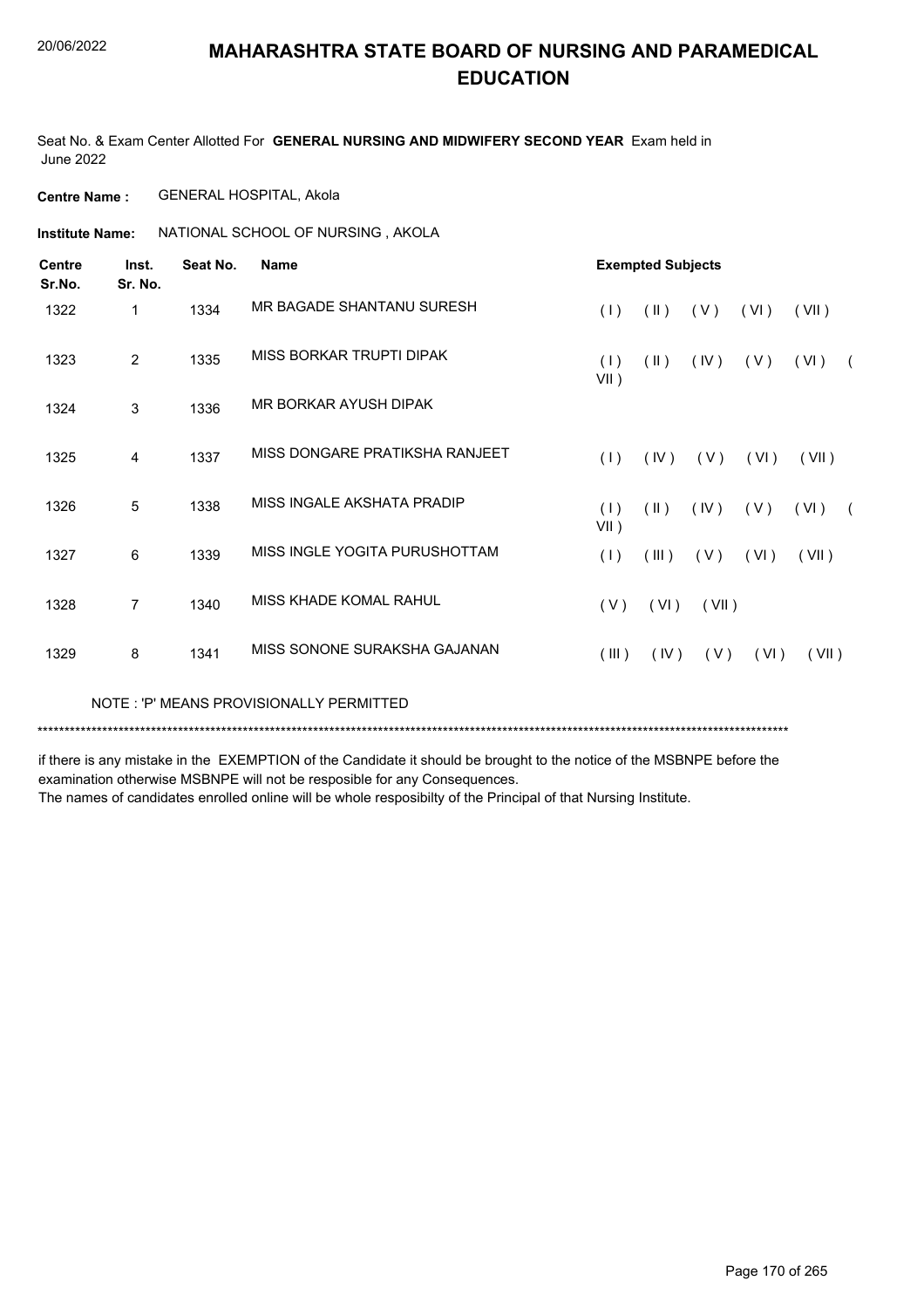Seat No. & Exam Center Allotted For GENERAL NURSING AND MIDWIFERY SECOND YEAR Exam held in **June 2022** 

GENERAL HOSPITAL, Akola **Centre Name:** 

Institute Name: GENERAL HOSPITAL, AKOLA

| Centre<br>Sr.No. | Inst.<br>Sr. No. | Seat No. | Name                                    | <b>Exempted Subjects</b> |                   |      |     |        |  |  |
|------------------|------------------|----------|-----------------------------------------|--------------------------|-------------------|------|-----|--------|--|--|
| 1330             |                  | 1342     | MISS MAKODE JYOTI SANJAY                | ( II )<br>VII )          | $^{\prime}$ III ) | (IV) | (V) | ( VI ) |  |  |
|                  |                  |          | NOTE: 'P' MEANS PROVISIONALLY PERMITTED |                          |                   |      |     |        |  |  |

if there is any mistake in the EXEMPTION of the Candidate it should be brought to the notice of the MSBNPE before the examination otherwise MSBNPE will not be resposible for any Consequences.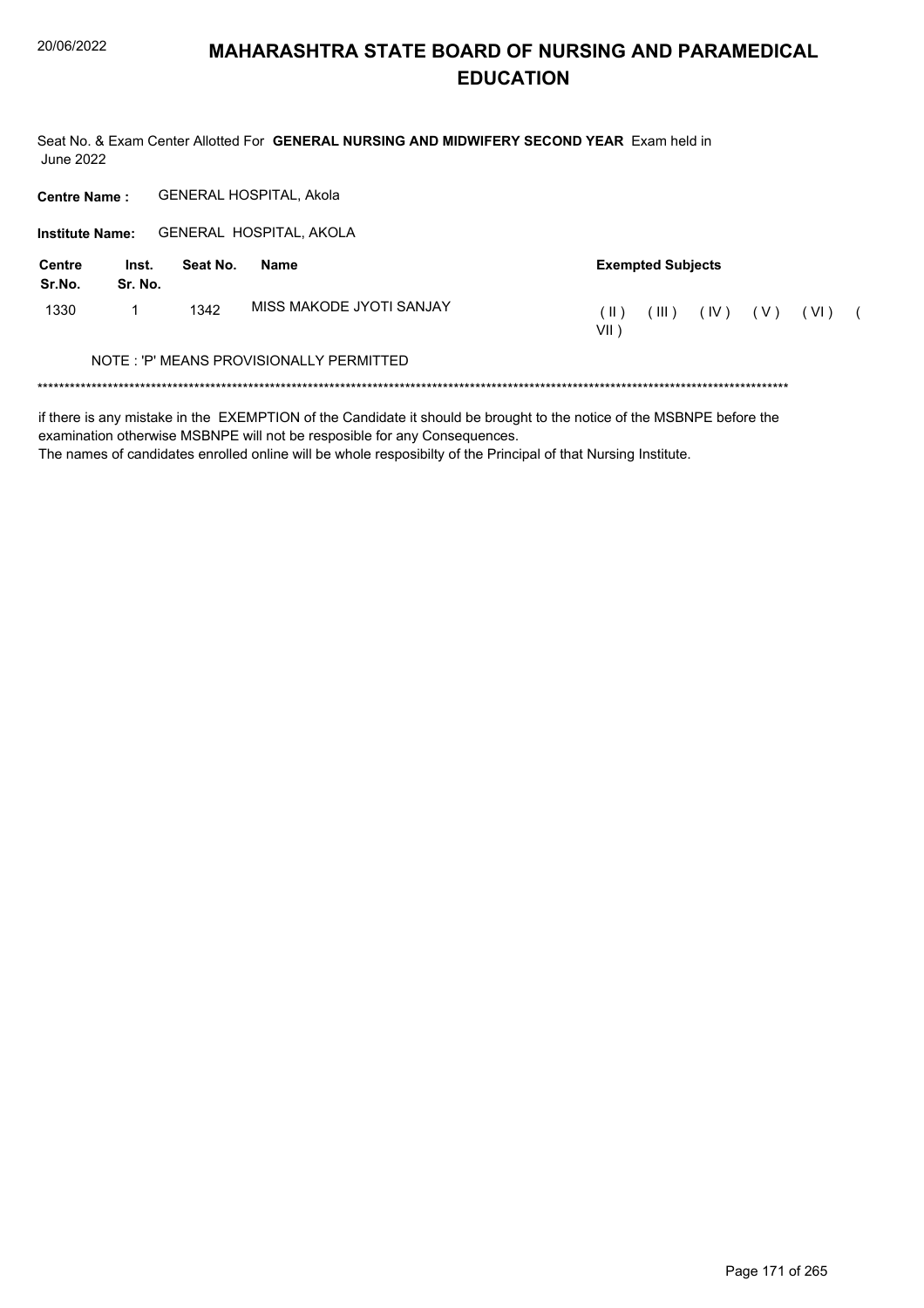Seat No. & Exam Center Allotted For **GENERAL NURSING AND MIDWIFERY SECOND YEAR** Exam held in June 2022

**Centre Name :** GENERAL HOSPITAL, Akola

**Institute Name:** MAHARSHI WALMIKI INSTITUTE OF NURSING MALKAPUR,AKOLA

| <b>Centre</b><br>Sr.No. | Inst.<br>Sr. No. | Seat No. | <b>Name</b>                             |                | <b>Exempted Subjects</b> |       |       |       |            |
|-------------------------|------------------|----------|-----------------------------------------|----------------|--------------------------|-------|-------|-------|------------|
| 1331                    | $\mathbf{1}$     | 1343     | MISS BANSOD VEENA SUKHADEO              | (1)            | (III)                    | (V)   | (VI)  | (VII) |            |
| 1332                    | $\overline{2}$   | 1344     | MR CHAVAN RAJNIKANT SHRIDHAR            | (V)            | (VI)                     | (VII) |       |       |            |
| 1333                    | 3                | 1345     | MISS DAHANE SNEHA SANJAY                | (IV)           | (V)                      | (VI)  | (VII) |       |            |
| 1334                    | $\overline{4}$   | 1346     | MISS GIRHE VRUSHALI PRALHAD             | $(\parallel)$  | (IV)                     | (V)   | (VI)  | (VII) |            |
| 1335                    | 5                | 1347     | MR KHANDARE VAIBHAV RAMESH              | (V)            | (VI)                     | (VII) |       |       |            |
| 1336                    | 6                | 1348     | MISS MANDAPE NIKITA SUNIL               | (V)            | (VI)                     | (VII) |       |       |            |
| 1337                    | $\overline{7}$   | 1349     | MISS MASRAM PINKI KARANSHAH             | (1)<br>$VII$ ) | (  )                     | (III) | ( V ) | (VI)  | $\sqrt{2}$ |
| 1338                    | 8                | 1350     | MISS MESHRAM MONU VIJAY                 | (1)<br>$VII$ ) | $(\parallel)$            | (III) | (V)   | (VI)  | $\left($   |
| 1339                    | 9                | 1351     | MR PATIL ROHIT RAJU                     | (V)            | (VI)                     | (VII) |       |       |            |
| 1340                    | 10               | 1352     | MISS TELRANDHE BHAGYASHREE DEWAJI       | (1)            | (IV)                     | (V)   | (VI)  | (VII) |            |
| 1341                    | 11               | 1353     | MISS WANKHADE SHRADDHA ARUN             | $(\parallel)$  | (V)                      | (VI)  | (VII) |       |            |
|                         |                  |          | NOTE: 'P' MEANS PROVISIONALLY PERMITTED |                |                          |       |       |       |            |
|                         |                  |          |                                         |                |                          |       |       |       |            |

if there is any mistake in the EXEMPTION of the Candidate it should be brought to the notice of the MSBNPE before the examination otherwise MSBNPE will not be resposible for any Consequences.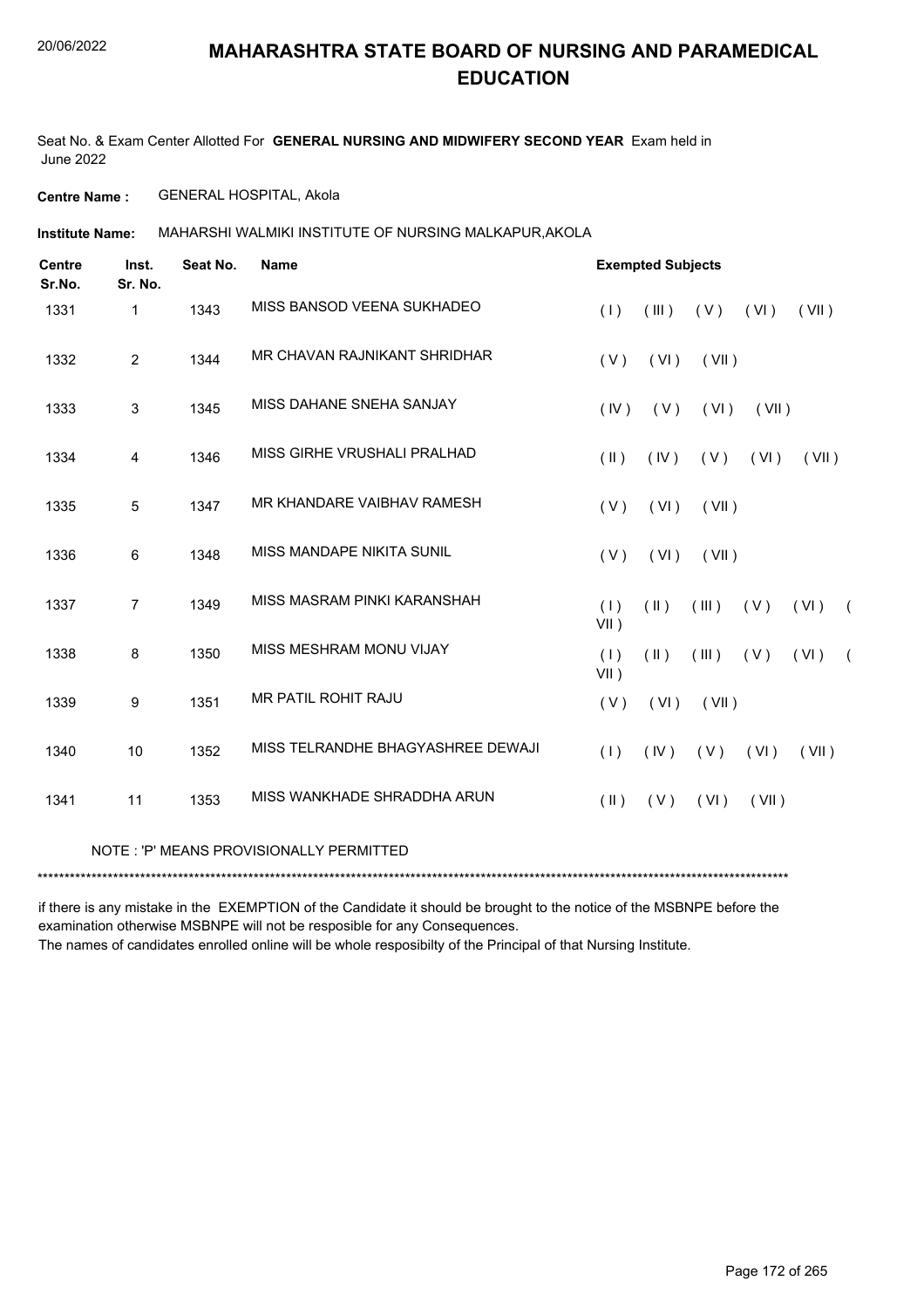Seat No. & Exam Center Allotted For **GENERAL NURSING AND MIDWIFERY SECOND YEAR** Exam held in June 2022

**Centre Name :** GENERAL HOSPITAL, Akola

**Institute Name:** SAVITRIBAI FULE SCHOOL OF NURSING AKOLA

| <b>Centre</b><br>Sr.No. | Inst.<br>Sr. No.        | Seat No. | <b>Name</b>                             |                         | <b>Exempted Subjects</b> |                |       |       |            |
|-------------------------|-------------------------|----------|-----------------------------------------|-------------------------|--------------------------|----------------|-------|-------|------------|
| 1342                    | 1                       | 1354     | MISS CHAVAN PRAGATI AMBADAS             | $($ II $)$              | (III)                    | (V)            | (VI)  | (VII) |            |
| 1343                    | $\overline{2}$          | 1355     | MISS CHIPDE VANMALA HARIDAS             | (1)                     | (V)                      | (VI)           | (VII) |       |            |
| 1344                    | $\mathfrak{S}$          | 1356     | MISS DHULDHULE PALLAVI SUBHASH          | $(\parallel)$           | (V)                      | (VI)           | (VII) |       |            |
| 1345                    | $\overline{\mathbf{4}}$ | 1357     | MR GIRHE VIJAY HARIDAS                  | (1)<br>$VII$ )          | $(\parallel)$            | (III)          | (V)   | (VI)  | $\sqrt{2}$ |
| 1346                    | 5                       | 1358     | MISS GIRI ARCHANA DEWGIR                | $(\parallel)$<br>VII)   | (III)                    | (IV)           | (V)   | (VI)  | $\sqrt{2}$ |
| 1347                    | $\,6\,$                 | 1359     | MR INGLE RUSH UDAY                      | $(\parallel)$           | (V)                      | (VI)           | (VII) |       |            |
| 1348                    | $\overline{7}$          | 1360     | MISS KALE MONALI DINESH                 | (1)<br>$VII$ )          | $(\parallel)$            | (III)          | (V)   | (VI)  | $\left($   |
| 1349                    | 8                       | 1361     | MISS KHADE RINKU BHIMRAO                | (1)<br>$VII$ )          | $(\parallel)$            | (IV)           | (V)   | (VI)  | $\sqrt{ }$ |
| 1350                    | 9                       | 1362     | MISS LAHAMATE ANITA RAMNATH             | (1)                     | (IV)                     | (V)            | (VI)  | (VII) |            |
| 1351                    | $10$                    | 1363     | MISS LAMSONGE SHIVANI ROSHAN            | $($ II $)$              | (V)                      | (VI)           | (VII) |       |            |
| 1352                    | 11                      | 1364     | MISS RATHOD NEHA SUBHASH                |                         |                          |                |       |       |            |
| 1353                    | 12                      | 1365     | MR SADANSHIV NILESH ANANDRAO            | $(\parallel)$           | (V)                      | (VI)           | (VII) |       |            |
| 1354                    | 13                      | 1366     | MISS SIRAST PALLAVI GOVARDHAN           | $($ II $)$<br>VII)      | (III)                    | (IV)           | (V)   | (VI)  | $\sqrt{2}$ |
| 1355                    | 14                      | 1367     | MISS TAYADE VISHAKHA SHIVRAM            |                         |                          |                |       |       |            |
| 1356                    | 15                      | 1368     | MR VEER PRATIK SWARUP                   | $(\parallel \parallel)$ | (V)                      | (VI)           | (VII) |       |            |
| 1357                    | 16                      | 1369     | MISS WANKHADE SNEHA ROSHAN              | (V)                     |                          | $(VI)$ $(VII)$ |       |       |            |
| 1358                    | 17                      | 1370     | MISS WANKHADE SANDHYA KAILAS            |                         |                          |                |       |       |            |
|                         |                         |          | NOTE: 'P' MEANS PROVISIONALLY PERMITTED |                         |                          |                |       |       |            |

if there is any mistake in the EXEMPTION of the Candidate it should be brought to the notice of the MSBNPE before the examination otherwise MSBNPE will not be resposible for any Consequences.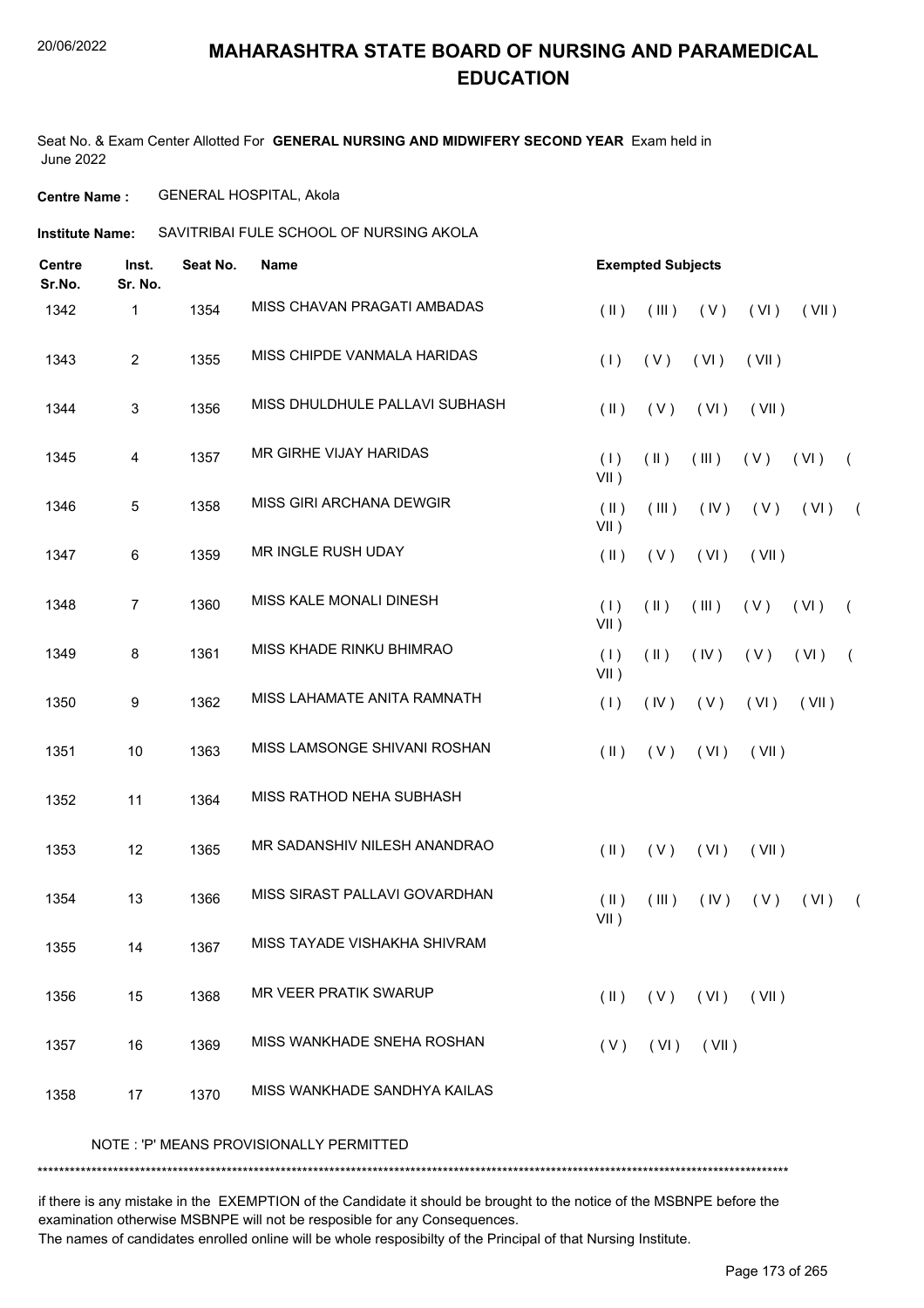Seat No. & Exam Center Allotted For **GENERAL NURSING AND MIDWIFERY SECOND YEAR** Exam held in June 2022

**Centre Name :** GENERAL HOSPITAL, Akola

**Institute Name: MAHATMA PHULE NURSING SCHOOL, AKOLA** 

| <b>Centre</b><br>Sr.No. | Inst.<br>Sr. No. | Seat No. | <b>Name</b>                                                 |                    | <b>Exempted Subjects</b> |       |       |       |            |
|-------------------------|------------------|----------|-------------------------------------------------------------|--------------------|--------------------------|-------|-------|-------|------------|
| 1359                    | 1                | 1371     | MISS CHANDALE VAISHNAVI GOPAL                               | (V)                | (VI)                     | (VII) |       |       |            |
| 1360                    | 2                | 1372     | MISS DESHBHRATAR PRANALI NARENDRA                           | $($ II $)$<br>VII) | (III)                    | (IV)  | (V)   | (VI)  | $\sqrt{2}$ |
| 1361                    | 3                | 1373     | MISS GHARDE SHIVANI SANTOSH                                 | (1)                | (V)                      | (VI)  | (VII) |       |            |
| 1362                    | 4                | 1374     | MISS GHEGHATE MUKTA DATTA                                   | (1)<br>$VII$ )     | (III)                    | (IV)  | (V)   | (VI)  |            |
| 1363                    | 5                | 1375     | MISS HIWARALE POOJA DHARMPAL                                | (1)<br>$VII$ )     | $(\parallel \parallel)$  | (III) | (V)   | (VI)  | $\sqrt{2}$ |
| 1364                    | 6                | 1376     | MISS KOCHE NIKITA RAJU                                      |                    |                          |       |       |       |            |
| 1365                    | 7                | 1377     | SMT DONGARE SONALI CHETAN<br>(NEE KUMBALWAR SONALI PRAKASH) | $($ II $)$         | (IV)                     | (V)   | (VI)  | (VII) |            |
| 1366                    | 8                | 1378     | MISS SAWALE ANJALI RUSTAM                                   | (1)                | (V)                      | (VI)  | (VII) |       |            |
| 1367                    | 9                | 1379     | SMT LOKHANDE NAJUKA SANJIV<br>(NEE UKEY NAJUKA ASHOK)       | (1)                | (V)                      | (VI)  | (VII) |       |            |
|                         |                  |          | NOTE: 'P' MEANS PROVISIONALLY PERMITTED                     |                    |                          |       |       |       |            |
|                         |                  |          |                                                             |                    |                          |       |       |       |            |

if there is any mistake in the EXEMPTION of the Candidate it should be brought to the notice of the MSBNPE before the examination otherwise MSBNPE will not be resposible for any Consequences.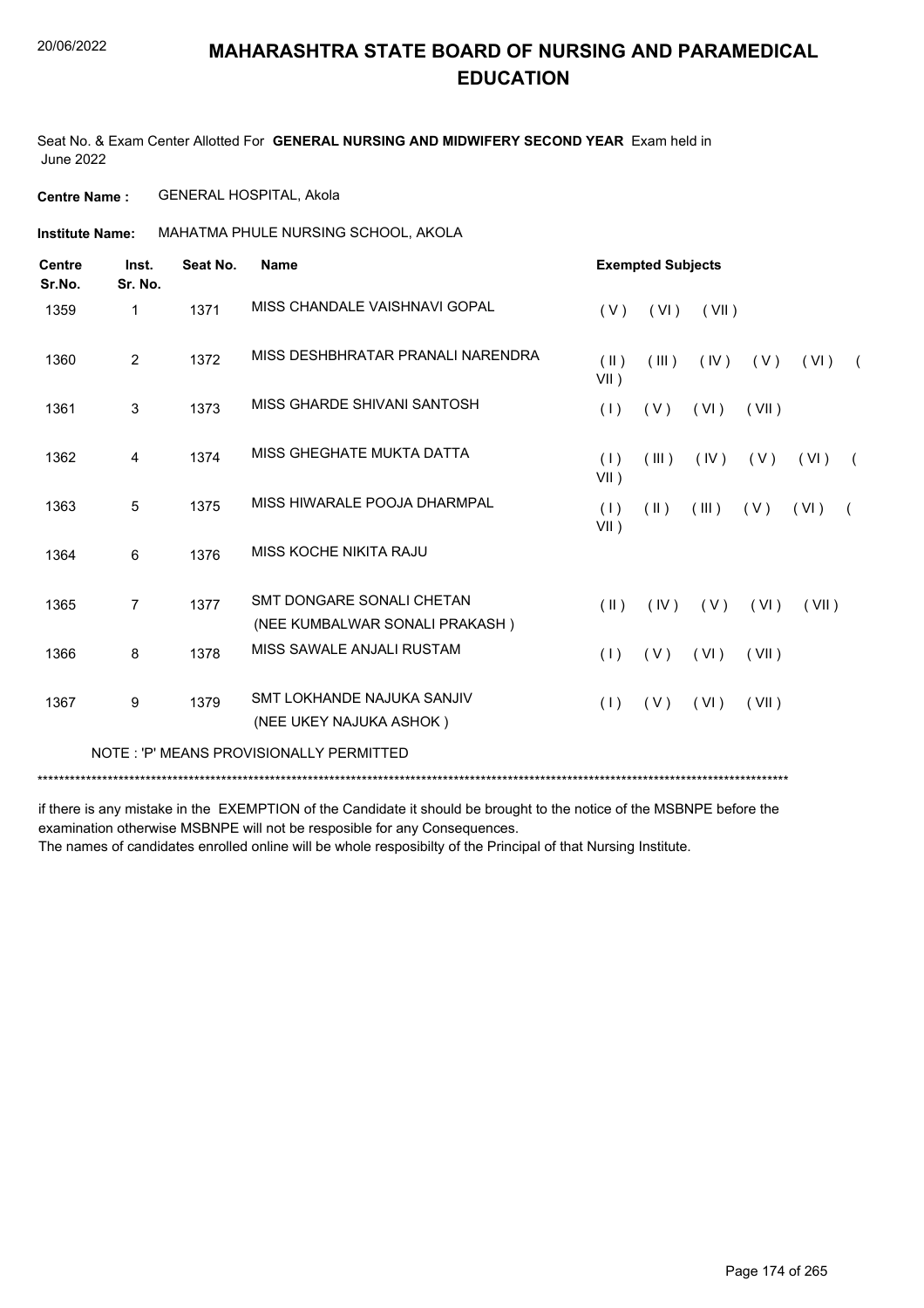Seat No. & Exam Center Allotted For **GENERAL NURSING AND MIDWIFERY SECOND YEAR** Exam held in June 2022

**Centre Name :** GENERAL HOSPITAL, Akola

**Institute Name:** ANGEL OF MERCY INSTITUTE OF NURSING SCIENCE, AKOLA

| <b>Centre</b><br>Sr.No. | Inst.<br>Sr. No. | Seat No. | <b>Name</b>                       |                | <b>Exempted Subjects</b> |       |       |       |            |
|-------------------------|------------------|----------|-----------------------------------|----------------|--------------------------|-------|-------|-------|------------|
| 1368                    | $\mathbf{1}$     | 1380     | MR AWACHAR ASHISH EKNATH          | (V)            | (VI)                     | (VII) |       |       |            |
| 1369                    | $\overline{2}$   | 1381     | MISS BAGAYYA SHABRINA BABURAO     | (1)            | $(\parallel)$            | (V)   | (VI)  | (VII) |            |
| 1370                    | 3                | 1382     | MISS BAMBODKAR DIPIKA RAJENDRA    | (1)            | (V)                      | (VI)  | (VII) |       |            |
| 1371                    | 4                | 1383     | MISS DONGARE BHARATI AJABRAO      | (1)<br>$VII$ ) | $(\parallel)$            | (III) | (V)   | (VI)  | $\sqrt{ }$ |
| 1372                    | 5                | 1384     | MISS DONGARE BHAVANA BHIMRAO      | $(\parallel)$  | (V)                      | (VI)  | (VII) |       |            |
| 1373                    | 6                | 1385     | MISS GAIKWAD RANJANA KHANDUJI     | (V)            | (VI)                     | (VII) |       |       |            |
| 1374                    | $\overline{7}$   | 1386     | MR INGLE PRASAD VINOD             | (V)            | (VI)                     | (VII) |       |       |            |
| 1375                    | 8                | 1387     | MISS KHANDARE RANJITA ASHOK       | (1)<br>VII)    | $(\parallel)$            | (IV)  | (V)   | (VI)  | $\left($   |
| 1376                    | 9                | 1388     | <b>MR KHANDE VICKY SANJAY</b>     | (V)            | (VI)                     | (VII) |       |       |            |
| 1377                    | 10               | 1389     | MISS RATHOD VAISHALI NAMDEO       | (1)            | $(\parallel)$            | (V)   | (VI)  | (VII) |            |
| 1378                    | 11               | 1390     | MR SONONE AKASH MAHADEV           | (1)            | (V)                      | (VI)  | (VII) |       |            |
| 1379                    | 12               | 1391     | MR TELGOTE PRATIK DEOKINANDAN     | (V)            | (VI)                     | (VII) |       |       |            |
| 1380                    | 13               | 1392     | <b>MR WAIRALE PRASAD SANTOSH</b>  | (III)          | (V)                      | (VI)  | (VII) |       |            |
| 1381                    | 14               | 1393     | MISS WANKHADE AAKANSHA VINAYAKRAO | (1)<br>$VII$ ) | $($ II $)$               | (IV)  | (V)   | (VI)  | $\sqrt{2}$ |
| 1382                    | 15               | 1394     | MISS WANKHADE RUTUJA SHAILESH     | (1)            | (IV)                     | (V)   | (VI)  | (VII) |            |

#### NOTE : 'P' MEANS PROVISIONALLY PERMITTED

\*\*\*\*\*\*\*\*\*\*\*\*\*\*\*\*\*\*\*\*\*\*\*\*\*\*\*\*\*\*\*\*\*\*\*\*\*\*\*\*\*\*\*\*\*\*\*\*\*\*\*\*\*\*\*\*\*\*\*\*\*\*\*\*\*\*\*\*\*\*\*\*\*\*\*\*\*\*\*\*\*\*\*\*\*\*\*\*\*\*\*\*\*\*\*\*\*\*\*\*\*\*\*\*\*\*\*\*\*\*\*\*\*\*\*\*\*\*\*\*\*\*\*\*\*\*\*\*\*\*\*\*\*\*\*\*\*\*\*

if there is any mistake in the EXEMPTION of the Candidate it should be brought to the notice of the MSBNPE before the examination otherwise MSBNPE will not be resposible for any Consequences.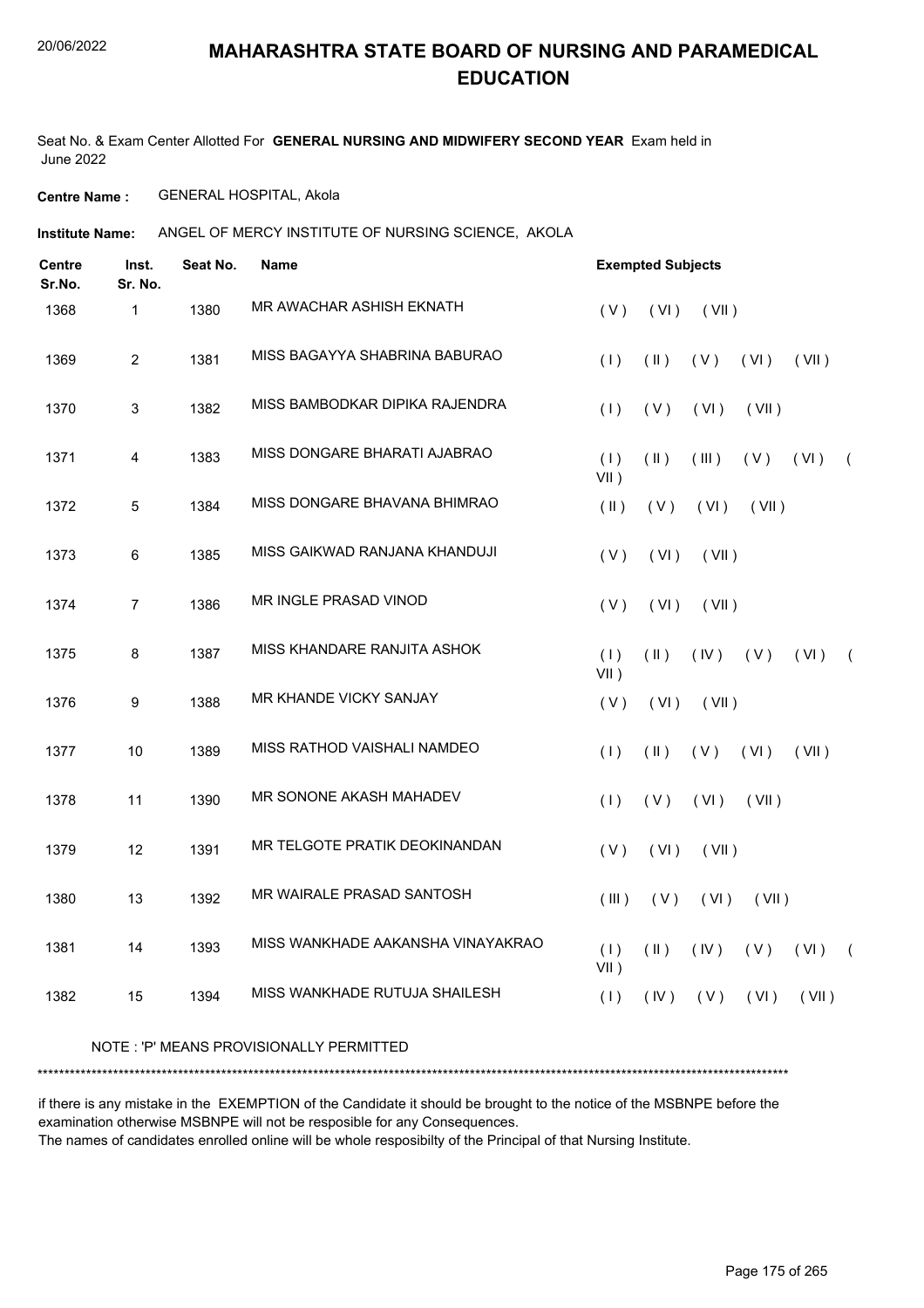Seat No. & Exam Center Allotted For **GENERAL NURSING AND MIDWIFERY SECOND YEAR** Exam held in June 2022

**Centre Name :** GENERAL HOSPITAL, WASHIM

**Institute Name: MOTHER TERESA SCHOOL OF NURSING , BULDANA** 

| <b>Centre</b><br>Sr.No. | Inst.<br>Sr. No. | Seat No. | <b>Name</b>                             |                | <b>Exempted Subjects</b> |       |       |       |            |
|-------------------------|------------------|----------|-----------------------------------------|----------------|--------------------------|-------|-------|-------|------------|
| 1383                    | 1                | 1395     | MR AMBHORE VAIBHAV PANDHARI             | (V)            | (VI)                     | (VII) |       |       |            |
| 1384                    | $\overline{c}$   | 1396     | MISS BATTISE SHRUTI MARTIN              | (V)            | (VI)                     | (VII) |       |       |            |
| 1385                    | $\mathbf{3}$     | 1397     | MISS BITTISE MARY MARTIN                | $(\parallel)$  | (III)                    | (V)   | (VI)  | (VII) |            |
| 1386                    | 4                | 1398     | MISS DONGARDIVE SULBHA GANESH           | (1)            | $(\parallel)$            | (V)   | (VI)  | (VII) |            |
| 1387                    | $\overline{5}$   | 1399     | MISS JADHAO SAMIKSHA SIDDHARTH          | (1)<br>$VII$ ) | $(\parallel)$            | (III) | (V)   | (VI)  | $\sqrt{2}$ |
| 1388                    | 6                | 1400     | MR KADAM JIVAN SHATRUGHAN               | (V)            | (VI)                     | (VII) |       |       |            |
| 1389                    | $\overline{7}$   | 1401     | MISS KADAM DIPALI SANJAY                |                |                          |       |       |       |            |
| 1390                    | 8                | 1402     | MISS KOLI ASHWINI ASHOK                 | (1)            | (V)                      | (VI)  | (VII) |       |            |
| 1391                    | 9                | 1403     | MISS NATEKAR ASHWINI SHANTARAM          | (V)            | (VI)                     | (VII) |       |       |            |
| 1392                    | 10               | 1404     | MISS RATHOD SUPRIYA AMRISH              | (V)            | (VI)                     | (VII) |       |       |            |
| 1393                    | 11               | 1405     | MR SHINDE RUSHIKESH ASHOK               | (1)<br>$VII$ ) | $(\parallel)$            | (III) | (V)   | (VI)  | $\sqrt{2}$ |
| 1394                    | 12               | 1406     | MR UBALE RUSHIKESH VISHNU               | (1)<br>$VII$ ) | $(\parallel)$            | (III) | (V)   | (VI)  | $\sqrt{2}$ |
|                         |                  |          | NOTE: 'P' MEANS PROVISIONALLY PERMITTED |                |                          |       |       |       |            |

\*\*\*\*\*\*\*\*\*\*\*\*\*\*\*\*\*\*\*\*\*\*\*\*\*\*\*\*\*\*\*\*\*\*\*\*\*\*\*\*\*\*\*\*\*\*\*\*\*\*\*\*\*\*\*\*\*\*\*\*\*\*\*\*\*\*\*\*\*\*\*\*\*\*\*\*\*\*\*\*\*\*\*\*\*\*\*\*\*\*\*\*\*\*\*\*\*\*\*\*\*\*\*\*\*\*\*\*\*\*\*\*\*\*\*\*\*\*\*\*\*\*\*\*\*\*\*\*\*\*\*\*\*\*\*\*\*\*\*

if there is any mistake in the EXEMPTION of the Candidate it should be brought to the notice of the MSBNPE before the examination otherwise MSBNPE will not be resposible for any Consequences.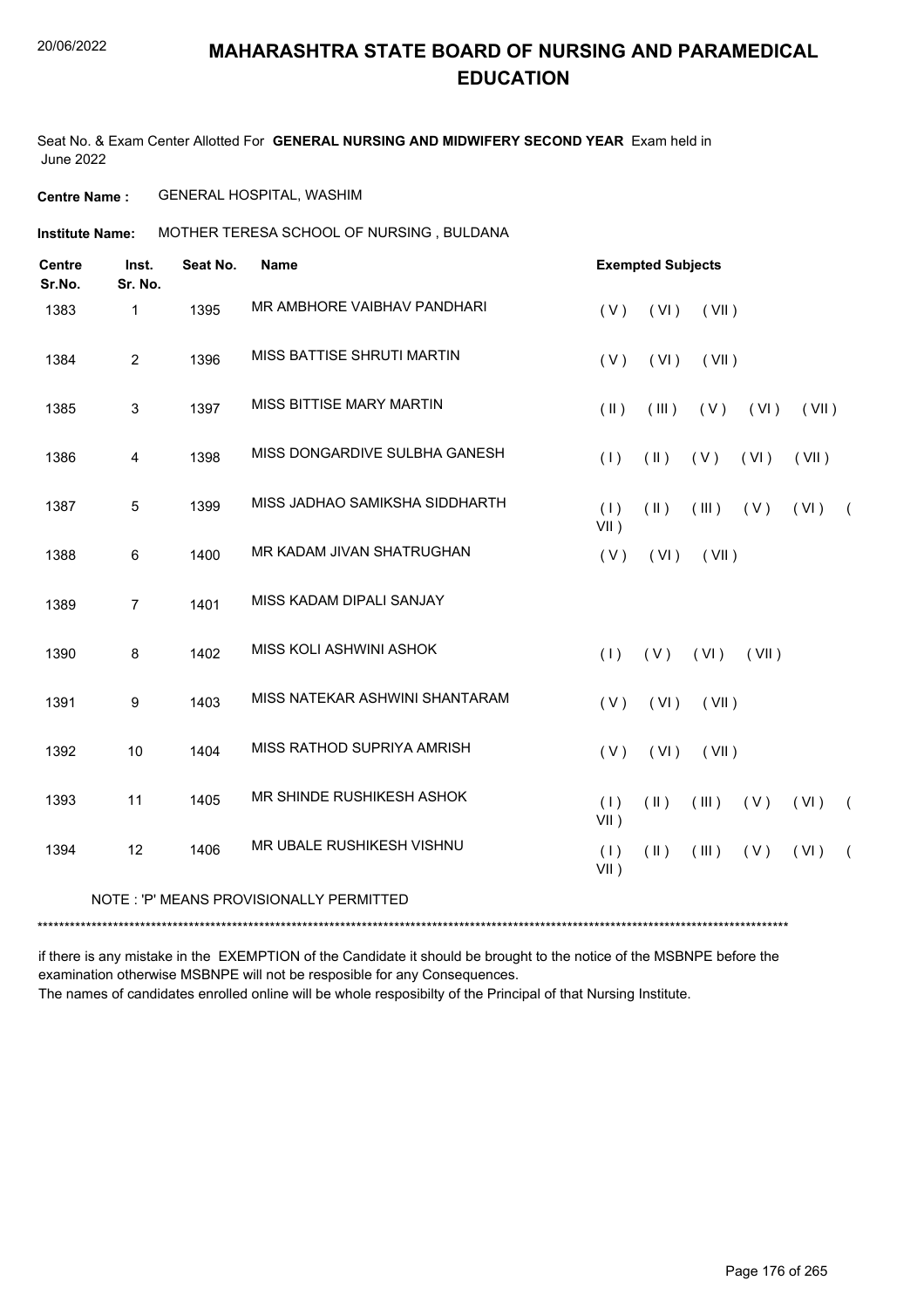#### 20/06/2022

#### **MAHARASHTRA STATE BOARD OF NURSING AND PARAMEDICAL EDUCATION**

Seat No. & Exam Center Allotted For **GENERAL NURSING AND MIDWIFERY SECOND YEAR** Exam held in June 2022

#### **Centre Name :** GENERAL HOSPITAL, WASHIM

**Institute Name:** ANANDI NURSING INSTITUTE COLLEGE , BULDANA

| <b>Centre</b><br>Sr.No. | Inst.<br>Sr. No. | Seat No. | Name                             | <b>Exempted Subjects</b>                                           |
|-------------------------|------------------|----------|----------------------------------|--------------------------------------------------------------------|
| 1395                    | 1                | 1407     | MISS BORADE LATA UDEBHAN         | (1)<br>(III)<br>(V)<br>(VI)<br>(VII)                               |
| 1396                    | $\overline{2}$   | 1408     | MR DANDAGE ANAND SITARAM         | (V)<br>(VI)<br>(VII)                                               |
| 1397                    | 3                | 1409     | MISS DHORE PRAGATI RAJESH        | (1)<br>(III)<br>(VI)<br>(IV)<br>(V)<br>$\sqrt{2}$<br>VII)          |
| 1398                    | $\overline{4}$   | 1410     | MISS JADHAO VAISHALI RAMESH      | (V)<br>(VI)<br>(VII)                                               |
| 1399                    | 5                | 1411     | MR JADHAV VAIBHAV DILIP          | $($ II $)$<br>(VI)<br>(VII)<br>(III)<br>(V)                        |
| 1400                    | 6                | 1412     | MR KALWAGHE AJINKYA KISHOR       | $($ II $)$<br>(III)<br>(V)<br>(VI)<br>(VII)                        |
| 1401                    | $\overline{7}$   | 1413     | MISS LIKHAR SNEHAL RAMESH        | (1)<br>$(\parallel)$<br>(VI)<br>(III)<br>(V)<br>$\sqrt{2}$<br>VII) |
| 1402                    | 8                | 1414     | MISS NAGRE PRATIBHA TEJRAO       | $($ II $)$<br>(VII)<br>(V)<br>(VI)                                 |
| 1403                    | $\boldsymbol{9}$ | 1415     | MISS NAROTE PRIYANKA SHIVAJI     | $(\parallel)$<br>(V)<br>(VI)<br>(VII)                              |
| 1404                    | 10               | 1416     | MISS PARIHAR SHUBHANGI DATTATRAY | (IV)<br>(V)<br>(VI)<br>(VII)                                       |
| 1405                    | 11               | 1417     | MR PAYGAVHAN HARSHAL GULABRAO    | $(\parallel)$<br>(V)<br>(VI)<br>(VII)                              |
| 1406                    | 12               | 1418     | MISS RATHOD ARUNA SHRICHAND      | $(\parallel)$<br>(V)<br>(VI)<br>(VII)                              |
| 1407                    | 13               | 1419     | MR SHELKE VIKAS DATTA            | (V)<br>(VI)<br>(VII)                                               |
| 1408                    | 14               | 1420     | MISS SONUNE PRACHI SHIVDAS       | $($ II $)$<br>(VI)<br>(VII)<br>(III)<br>(V)                        |
|                         |                  |          |                                  |                                                                    |

#### NOTE : 'P' MEANS PROVISIONALLY PERMITTED

\*\*\*\*\*\*\*\*\*\*\*\*\*\*\*\*\*\*\*\*\*\*\*\*\*\*\*\*\*\*\*\*\*\*\*\*\*\*\*\*\*\*\*\*\*\*\*\*\*\*\*\*\*\*\*\*\*\*\*\*\*\*\*\*\*\*\*\*\*\*\*\*\*\*\*\*\*\*\*\*\*\*\*\*\*\*\*\*\*\*\*\*\*\*\*\*\*\*\*\*\*\*\*\*\*\*\*\*\*\*\*\*\*\*\*\*\*\*\*\*\*\*\*\*\*\*\*\*\*\*\*\*\*\*\*\*\*\*\*

if there is any mistake in the EXEMPTION of the Candidate it should be brought to the notice of the MSBNPE before the examination otherwise MSBNPE will not be resposible for any Consequences. The names of candidates enrolled online will be whole resposibilty of the Principal of that Nursing Institute.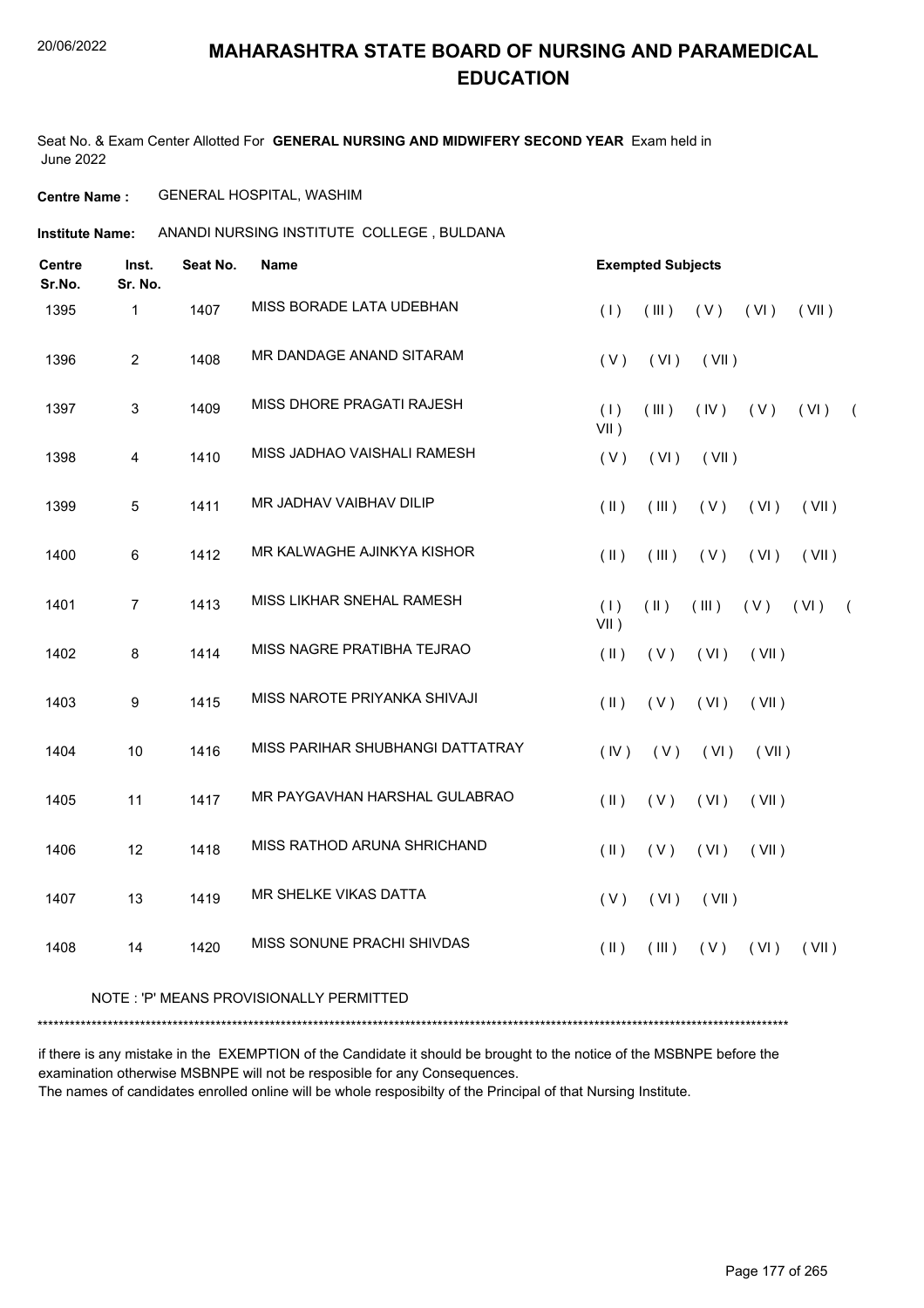Seat No. & Exam Center Allotted For **GENERAL NURSING AND MIDWIFERY SECOND YEAR** Exam held in June 2022

#### **Centre Name :** GENERAL HOSPITAL, WASHIM

**Institute Name: VASANTPRABHA SCHOOL OF NURSING BULDHANA** 

| <b>Centre</b><br>Sr.No. | Inst.<br>Sr. No. | Seat No. | <b>Name</b>                  |                | <b>Exempted Subjects</b> |       |                                             |            |            |
|-------------------------|------------------|----------|------------------------------|----------------|--------------------------|-------|---------------------------------------------|------------|------------|
| 1409                    | 1                | 1421     | MISS AWASARMOL ANJALI VINOD  | $(\parallel)$  | (III)                    | (V)   | (VI)                                        | (VII)      |            |
| 1410                    | $\overline{2}$   | 1422     | MISS GAWAI MEGHA SANTOSH     | $(\parallel)$  | (V)                      | (VI)  | (VII)                                       |            |            |
| 1411                    | 3                | 1423     | MISS GAWAI PRIYANKA SUNIL    | (III)          | (IV)                     | (V)   | (VI)                                        | (VII)      |            |
| 1412                    | 4                | 1424     | MISS HIWALE MONIKA SAHEBRAO  | (1)            | $(\parallel)$            | (V)   | (VI)                                        | (VII)      |            |
| 1413                    | $\overline{5}$   | 1425     | MISS INGLE PALLAVI PANDIT    | $(\parallel)$  | (III)                    | (V)   | (VI)                                        | (VII)      |            |
| 1414                    | 6                | 1426     | MISS JADHAO PRERANA MADHUKAR | (1)<br>$VII$ ) | $(\parallel)$            | (III) | (V)                                         | (VI)       | $\sqrt{2}$ |
| 1415                    | $\overline{7}$   | 1427     | MR JADHAO SURAJ SAHEBARAO    | (1)<br>$VII$ ) | $(\parallel)$            | (III) | (V)                                         | (VI)       | $\sqrt{2}$ |
| 1416                    | 8                | 1428     | MISS KOLI ROSHANI BHARAT     | $(\parallel)$  | (V)                      | (VI)  | (VII)                                       |            |            |
| 1417                    | 9                | 1429     | MISS MAGRE PRIYANKA DILIP    | $(\parallel)$  | (III)                    | (V)   | (VI)                                        | (VII)      |            |
| 1418                    | 10               | 1430     | MR MARKAD PAVAN DATTATRAY    | (1)<br>$VII$ ) | $(\parallel)$            | (III) | (V)                                         | (VI)       | $\sqrt{2}$ |
| 1419                    | 11               | 1431     | MR MARKAD SANTOSH GAJANAN    | (1)<br>$VII$ ) | $(\parallel)$            | (III) | (V)                                         | (VI)       | $\sqrt{2}$ |
| 1420                    | 12               | 1432     | MISS NIKALJE MAHIMA VIKAS    | (1)<br>$VII$ ) | $($ II $)$               | (III) | (V)                                         | (VI)       | $\sqrt{ }$ |
| 1421                    | 13               | 1433     | MISS SARODE SADHANA DADARAO  | (1)            | (V)                      | (VI)  | (VII)                                       |            |            |
| 1422                    | 14               | 1434     | MISS SATHE GAURI BHAGAWAN    | $VII$ )        |                          |       | $(1)$ $(1)$ $(11)$ $(11)$ $(1)$ $(1)$ $(1)$ |            |            |
| 1423                    | 15               | 1435     | MISS SOLANKE PRITI SHALIKRAM | (1)            | (V)                      | (VI)  | (VII)                                       |            |            |
| 1424                    | 16               | 1436     | MISS SONONE KANCHAN VINAYAK  | (1)<br>$VII$ ) | $(\parallel)$            | (III) | (V)                                         | $(VI)$ $($ |            |
| 1425                    | 17               | 1437     | MR THENG RUSHIKESH TEJRAO    | (1)            | (III)                    | (V)   | (VI)                                        | (VII)      |            |
| 1426                    | 18               | 1438     | MISS UJAGARE PRERNA VISHNU   |                |                          |       | $(1)$ $(1)$ $(V)$ $(V1)$ $(V1)$             |            |            |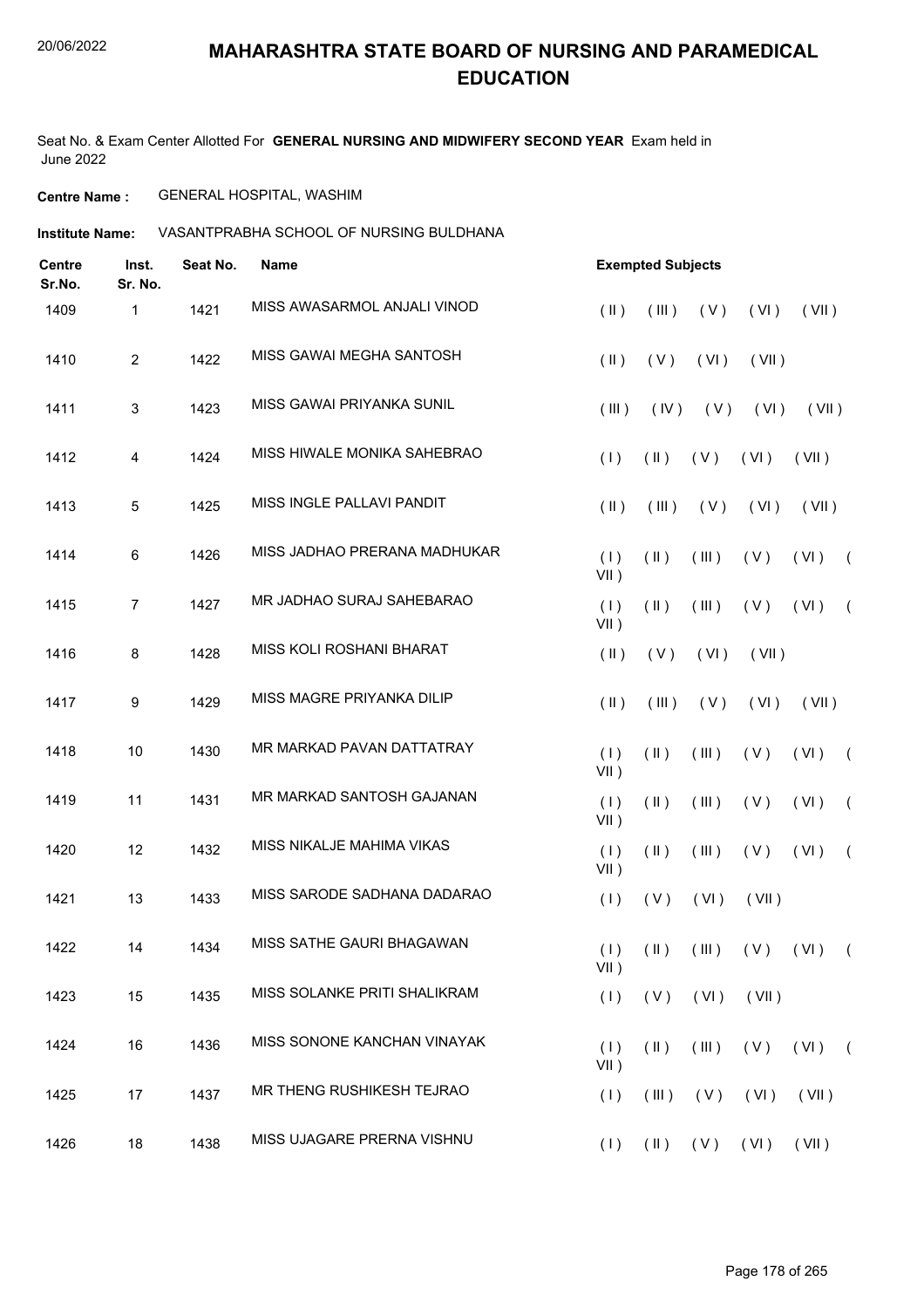Seat No. & Exam Center Allotted For GENERAL NURSING AND MIDWIFERY SECOND YEAR Exam held in **June 2022** 

NOTE: 'P' MEANS PROVISIONALLY PERMITTED

if there is any mistake in the EXEMPTION of the Candidate it should be brought to the notice of the MSBNPE before the examination otherwise MSBNPE will not be resposible for any Consequences.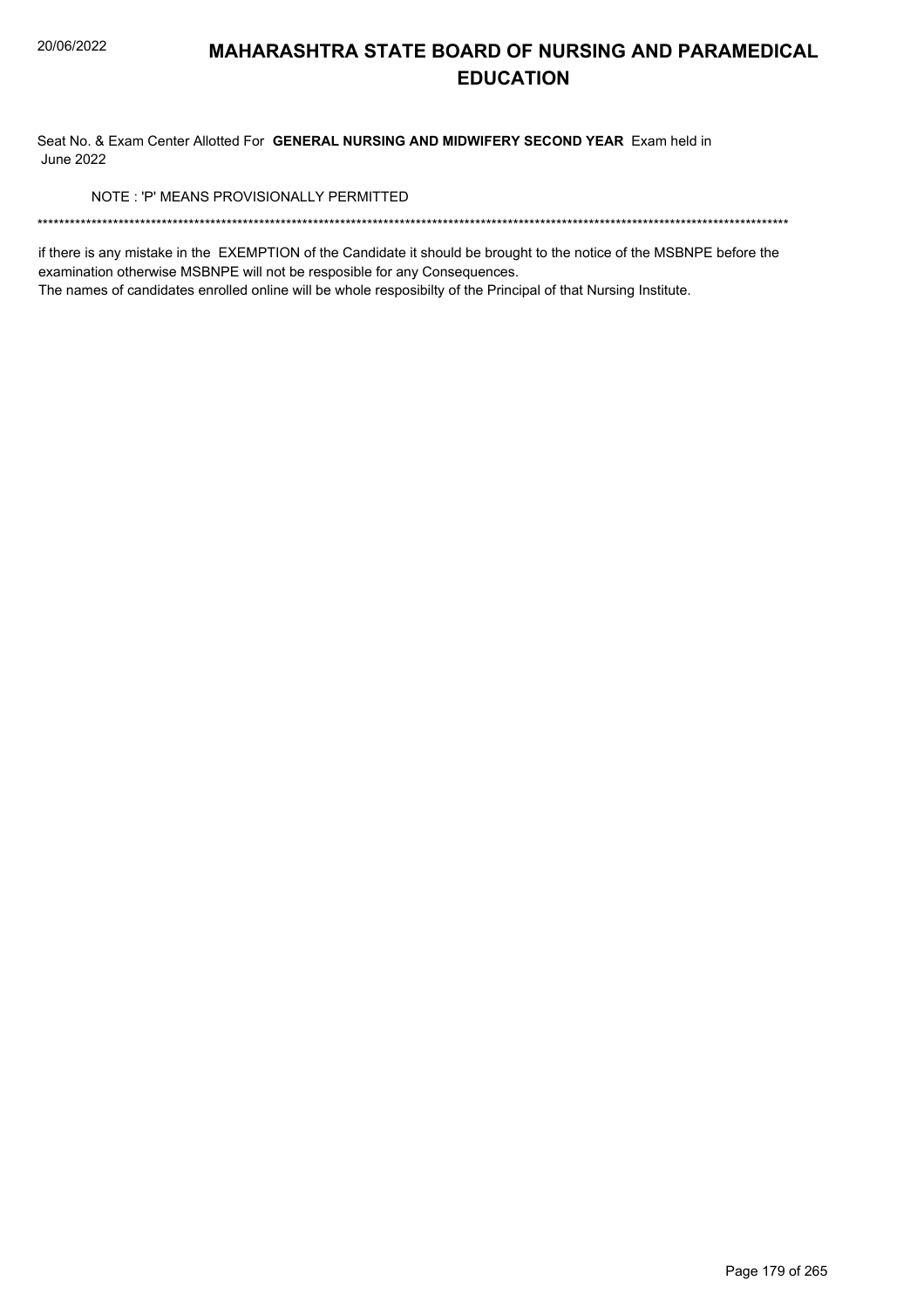Seat No. & Exam Center Allotted For **GENERAL NURSING AND MIDWIFERY SECOND YEAR** Exam held in June 2022

**Centre Name :** GENERAL HOSPITAL, WASHIM

**Institute Name:** ONENESS SCHOOL OF NURSING BULDHANA

| <b>Centre</b><br>Sr.No. | Inst.<br>Sr. No. | Seat No.<br><b>Name</b> |                                         |                 | <b>Exempted Subjects</b> |       |       |      |            |  |  |  |
|-------------------------|------------------|-------------------------|-----------------------------------------|-----------------|--------------------------|-------|-------|------|------------|--|--|--|
| 1427                    | 1                | 1439                    | MISS ARAKH AISHWARYA RAMESH             | (1)<br>$VII$ )  | $(\parallel)$            | (III) | (V)   | (VI) |            |  |  |  |
| 1428                    | 2                | 1440                    | MR ASABE KAMLESH GOPAL                  | (1)             | $(\parallel)$            | (III) | (IV)  |      |            |  |  |  |
| 1429                    | 3                | 1441                    | MR BHAGILE VISHAL GAJANAN               | (V)             | (VI)                     | (VII) |       |      |            |  |  |  |
| 1430                    | 4                | 1442                    | MR GAIKWAD VISHAL DEVANAND              | (V)             | (VI)                     | (VII) |       |      |            |  |  |  |
| 1431                    | 5                | 1443                    | MISS KHARAT NEHA BAJIRAO                | (  )<br>$VII$ ) | (III)                    | (IV)  | (V)   | (VI) | $\sqrt{2}$ |  |  |  |
| 1432                    | 6                | 1444                    | MR UBALE PREM SURYAKANT                 | (III)           | (V)                      | (VI)  | (VII) |      |            |  |  |  |
|                         |                  |                         | NOTE: 'P' MEANS PROVISIONALLY PERMITTED |                 |                          |       |       |      |            |  |  |  |

\*\*\*\*\*\*\*\*\*\*\*\*\*\*\*\*\*\*\*\*\*\*\*\*\*\*\*\*\*\*\*\*\*\*\*\*\*\*\*\*\*\*\*\*\*\*\*\*\*\*\*\*\*\*\*\*\*\*\*\*\*\*\*\*\*\*\*\*\*\*\*\*\*\*\*\*\*\*\*\*\*\*\*\*\*\*\*\*\*\*\*\*\*\*\*\*\*\*\*\*\*\*\*\*\*\*\*\*\*\*\*\*\*\*\*\*\*\*\*\*\*\*\*\*\*\*\*\*\*\*\*\*\*\*\*\*\*\*\*

if there is any mistake in the EXEMPTION of the Candidate it should be brought to the notice of the MSBNPE before the examination otherwise MSBNPE will not be resposible for any Consequences.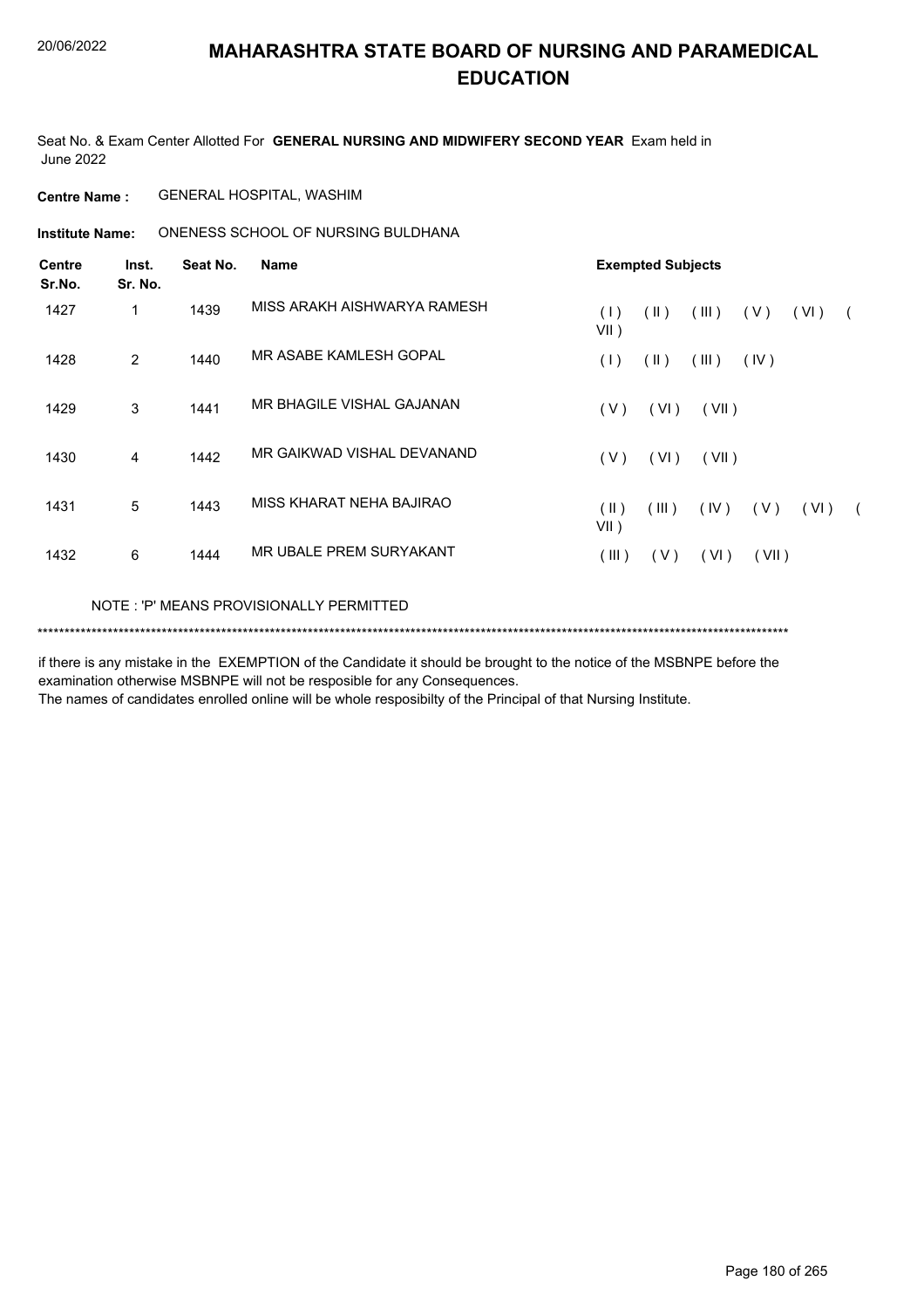Seat No. & Exam Center Allotted For **GENERAL NURSING AND MIDWIFERY SECOND YEAR** Exam held in June 2022

#### **Centre Name :** GENERAL HOSPITAL, WASHIM

**Institute Name:** Mother Teresa College of Nursing, Washim

| <b>Centre</b><br>Sr.No. | Inst.<br>Sr. No. | Seat No. | <b>Name</b>                          |                          | <b>Exempted Subjects</b>        |                                 |       |       |                |  |  |
|-------------------------|------------------|----------|--------------------------------------|--------------------------|---------------------------------|---------------------------------|-------|-------|----------------|--|--|
| 1433                    | $\mathbf{1}$     | 1445     | MISS CHANDRASHEKHAR YOGITA MURLIDHAR | $(\parallel)$            | (IV)                            | (V)                             | (VI)  | (VII) |                |  |  |
| 1434                    | $\overline{2}$   | 1446     | MR CHANDRASHEKHAR DHANRAJ SUBHASH    | $(\parallel)$<br>$VII$ ) | (III)                           | (IV)                            | (V)   | (VI)  | $\sqrt{2}$     |  |  |
| 1435                    | 3                | 1447     | MISS DAWALE RASHMI SUSHILKUMAR       | (  )                     | (IV)                            | (V)                             | (VI)  | (VII) |                |  |  |
| 1436                    | $\overline{4}$   | 1448     | MISS DHALE TEJASHWINI SUBHASH        | $($ II $)$               | (IV)                            | (V)                             | (VI)  | (VII) |                |  |  |
| 1437                    | 5                | 1449     | MISS DHOLE DIPALI MADHUKAR           | (  )                     | (IV)                            | (V)                             | (VI)  | (VII) |                |  |  |
| 1438                    | 6                | 1450     | MISS GEDAM SWAPNA GAJANAN            | (  )                     | (IV)                            | (V)                             | (VI)  | (VII) |                |  |  |
| 1439                    | $\overline{7}$   | 1451     | MISS HANWATE SHUBHANGI RAMBHAU       | $(\parallel)$<br>$VII$ ) | (III)                           | (IV)                            | (V)   | (VI)  | $\overline{ }$ |  |  |
| 1440                    | 8                | 1452     | MISS HAZARE PARVATI CHATRABHUJ       | $($ II $)$               | (V)                             | (VI)                            | (VII) |       |                |  |  |
| 1441                    | 9                | 1453     | MISS KHILLARE NAGESHWARI BABARAO     | $(\parallel)$<br>$VII$ ) | $($ $\parallel$ $\parallel$ $)$ | (IV)                            | (V)   | (VI)  | $\overline{ }$ |  |  |
| 1442                    | 10               | 1454     | MISS RAUT AKANKSHA CHATRABHUJ        | $($ II $)$<br>$VII$ )    | (III)                           | (IV)                            | (V)   | (VI)  | $\overline{ }$ |  |  |
| 1443                    | 11               | 1455     | MISS SABALE ASHWINI GAJANAN          | $($ II $)$               | (IV)                            | (V)                             | (VI)  | (VII) |                |  |  |
| 1444                    | 12               | 1456     | MISS SARAKATE JYOTI VISHNU           | (1)<br>$VII$ )           | $(\parallel)$                   | (III)                           | (V)   | (VI)  | $\left($       |  |  |
| 1445                    | 13               | 1457     | MISS SAWALE ASHVINI BRAMHANAND       | (1)<br>$VII$ )           | $($ II $)$                      | $($ $\parallel$ $\parallel$ $)$ | (V)   | (VI)  | $\left($       |  |  |
| 1446                    | 14               | 1458     | MISS WANKHEDE ARCHANA PRAKASH        | (1)<br>$VII$ )           | $($ II $)$                      | (III)                           | (V)   | (VI)  | $\left($       |  |  |

#### NOTE : 'P' MEANS PROVISIONALLY PERMITTED

\*\*\*\*\*\*\*\*\*\*\*\*\*\*\*\*\*\*\*\*\*\*\*\*\*\*\*\*\*\*\*\*\*\*\*\*\*\*\*\*\*\*\*\*\*\*\*\*\*\*\*\*\*\*\*\*\*\*\*\*\*\*\*\*\*\*\*\*\*\*\*\*\*\*\*\*\*\*\*\*\*\*\*\*\*\*\*\*\*\*\*\*\*\*\*\*\*\*\*\*\*\*\*\*\*\*\*\*\*\*\*\*\*\*\*\*\*\*\*\*\*\*\*\*\*\*\*\*\*\*\*\*\*\*\*\*\*\*\*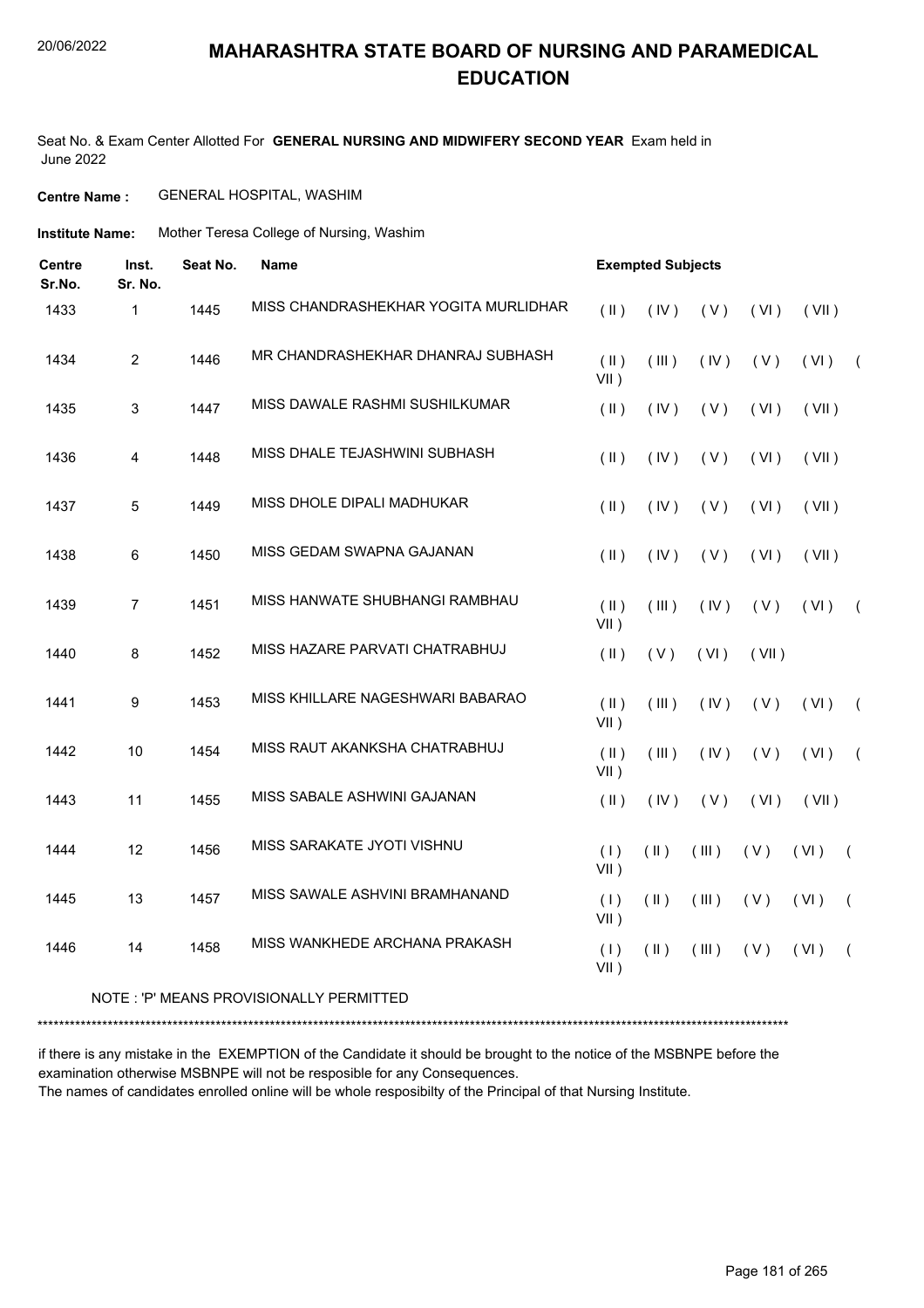Seat No. & Exam Center Allotted For **GENERAL NURSING AND MIDWIFERY SECOND YEAR** Exam held in June 2022

**Centre Name :** GENERAL HOSPITAL, WASHIM

SAVITRIBAI PHULE INSTITUTE OF NURSING WASHIM **Institute Name:**

| <b>Centre</b><br>Sr.No. | Inst.<br>Sr. No. | Seat No. | <b>Name</b>                    |                | <b>Exempted Subjects</b> |       |       |       |            |
|-------------------------|------------------|----------|--------------------------------|----------------|--------------------------|-------|-------|-------|------------|
| 1447                    | 1                | 1459     | MISS AMBHORE DIPALI SHRIDHAR   | (1)<br>$VII$ ) | $($ II $)$               | (III) | (V)   | (VI)  | $\sqrt{2}$ |
| 1448                    | $\overline{2}$   | 1460     | MR CHAVHAN SAGAR ASHOK         | (1)<br>VII)    | $($ II $)$               | (III) | (V)   | (VI)  | $\sqrt{2}$ |
| 1449                    | 3                | 1461     | MISS CHAVHAN SNEHAL ASHOK      | (1)            | $(\parallel \parallel)$  | (V)   | (VI)  | (VII) |            |
| 1450                    | 4                | 1462     | MISS DIPKE AMRAPALI VISHVAMBAR | (1)<br>$VII$ ) | $(\parallel)$            | (III) | (V)   | (VI)  | $\sqrt{2}$ |
| 1451                    | 5                | 1463     | MR GAYAWAL VINAYAK BHAGVAT     | (II)           | $($ III $)$              | (V)   | (VI)  | (VII) |            |
| 1452                    | 6                | 1464     | MR GHANTODE SURAJ GANGARAM     | $(\parallel)$  | (III)                    | (V)   | (VI)  | (VII) |            |
| 1453                    | $\overline{7}$   | 1465     | MR KAMBLE ATUL ANANDA          | (V)            | (VI)                     | (VII) |       |       |            |
| 1454                    | 8                | 1466     | MR KHANDARE SAGAR KISHOR       | $(\parallel)$  | (III)                    | (V)   | (VI)  | (VII) |            |
| 1455                    | 9                | 1467     | MR KHANDARE SHIVAM ATMARAM     | (V)            | (VI)                     | (VII) |       |       |            |
| 1456                    | 10               | 1468     | <b>MR PAUL NITIN SHIVAJI</b>   | (III)          | (V)                      | (VI)  | (VII) |       |            |
|                         |                  |          |                                |                |                          |       |       |       |            |

NOTE : 'P' MEANS PROVISIONALLY PERMITTED

\*\*\*\*\*\*\*\*\*\*\*\*\*\*\*\*\*\*\*\*\*\*\*\*\*\*\*\*\*\*\*\*\*\*\*\*\*\*\*\*\*\*\*\*\*\*\*\*\*\*\*\*\*\*\*\*\*\*\*\*\*\*\*\*\*\*\*\*\*\*\*\*\*\*\*\*\*\*\*\*\*\*\*\*\*\*\*\*\*\*\*\*\*\*\*\*\*\*\*\*\*\*\*\*\*\*\*\*\*\*\*\*\*\*\*\*\*\*\*\*\*\*\*\*\*\*\*\*\*\*\*\*\*\*\*\*\*\*\*

if there is any mistake in the EXEMPTION of the Candidate it should be brought to the notice of the MSBNPE before the examination otherwise MSBNPE will not be resposible for any Consequences.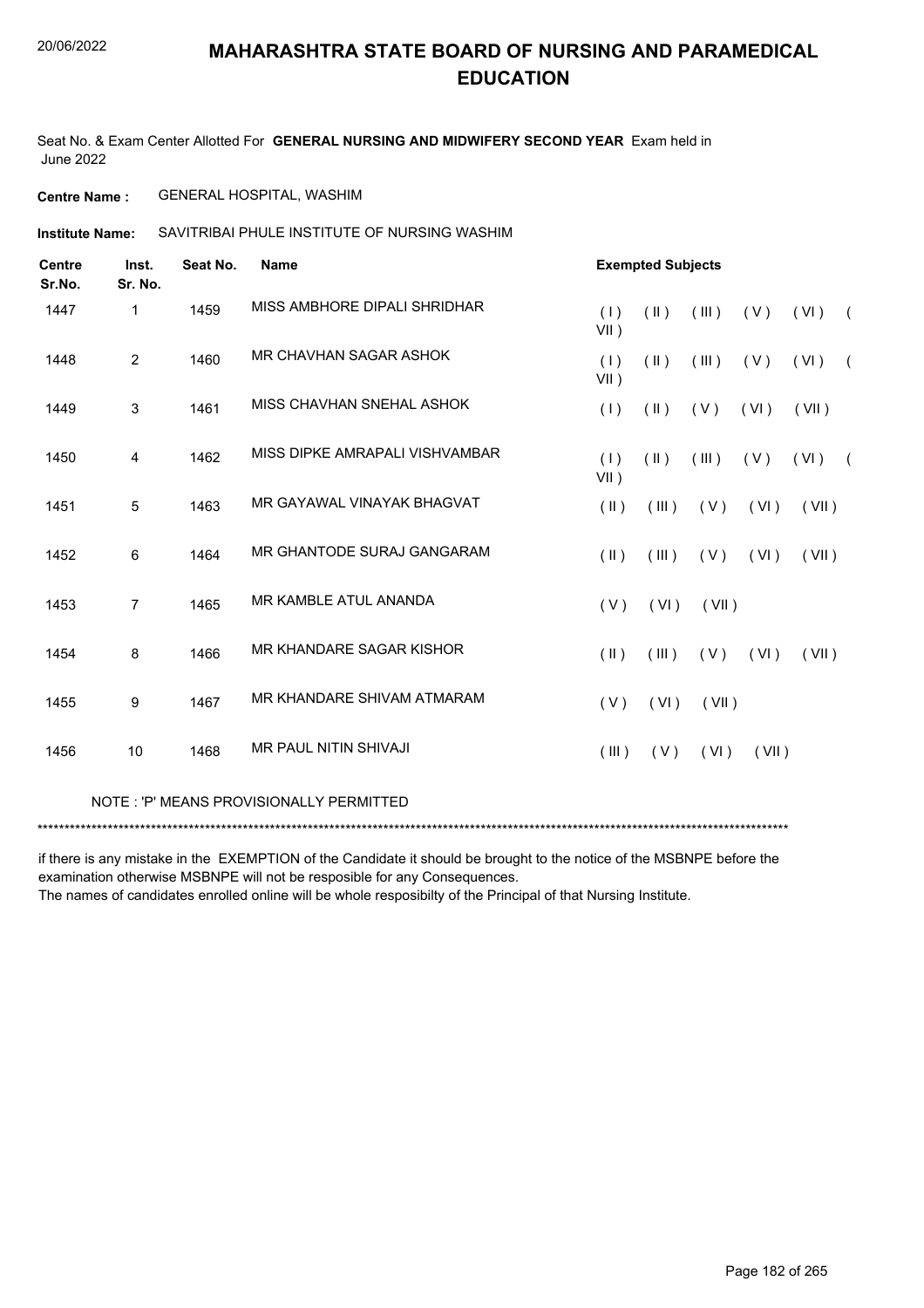Seat No. & Exam Center Allotted For GENERAL NURSING AND MIDWIFERY SECOND YEAR Exam held in **June 2022** 

Shri Guru Govind Singh Mem. Hospital, Station Road, Nanded **Centre Name:** 

SHRI GURU GOVINDSINGHJI MEMORIAL HOSPITAL, SON, NANDED **Institute Name:** 

| Centre<br>Sr.No. | Inst.<br>Sr. No. | Seat No. | Name                                    | <b>Exempted Subjects</b> |  |                     |  |         |  |  |  |
|------------------|------------------|----------|-----------------------------------------|--------------------------|--|---------------------|--|---------|--|--|--|
| 1457             |                  | 1469     | MISS KAMBLE KOMAL PANDHARI              | $($ III ) $-$            |  | $(IV)$ $(V)$ $(VI)$ |  | ( VII ) |  |  |  |
|                  |                  |          | NOTE: 'P' MEANS PROVISIONALLY PERMITTED |                          |  |                     |  |         |  |  |  |

if there is any mistake in the EXEMPTION of the Candidate it should be brought to the notice of the MSBNPE before the examination otherwise MSBNPE will not be resposible for any Consequences.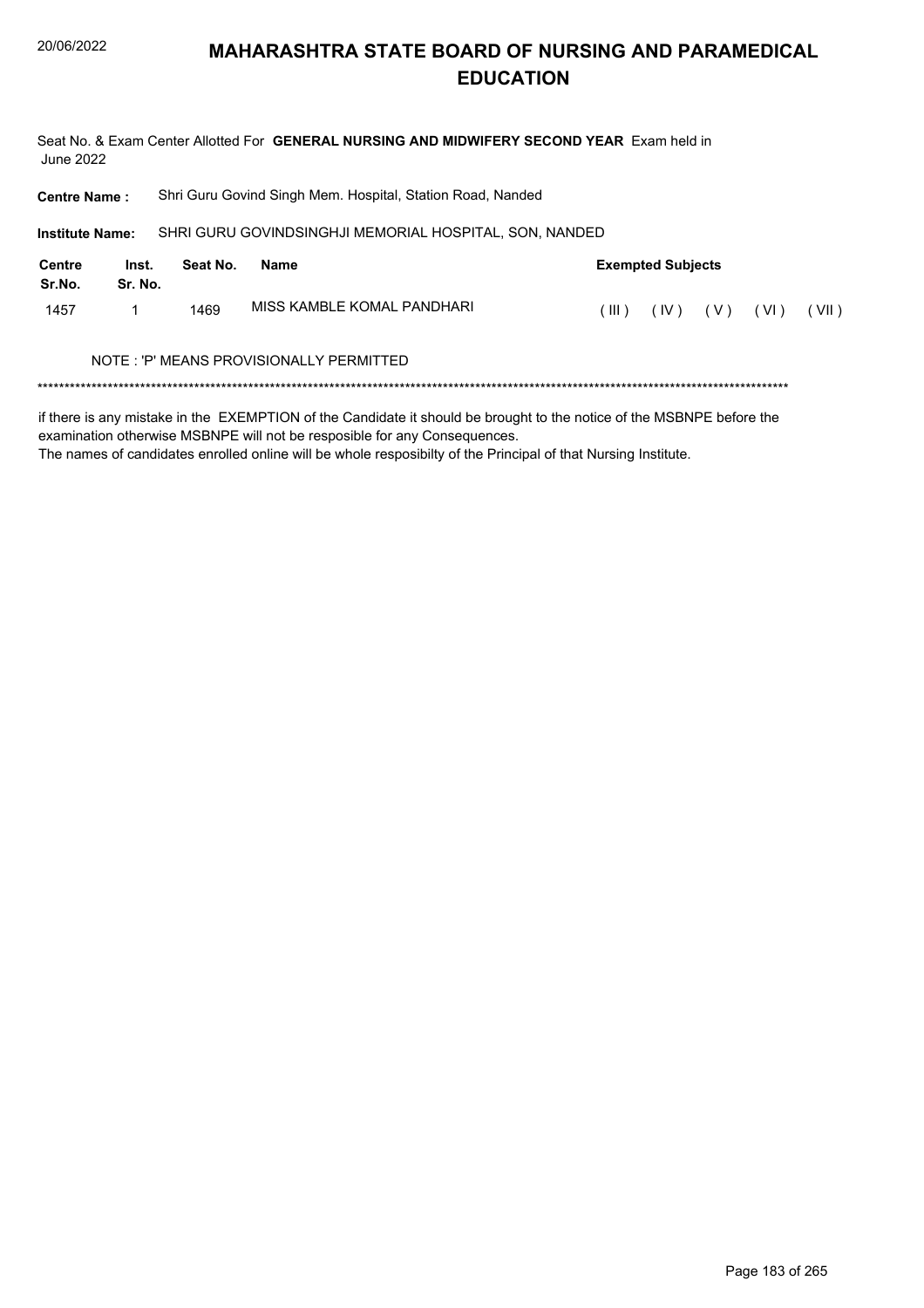Seat No. & Exam Center Allotted For **GENERAL NURSING AND MIDWIFERY SECOND YEAR** Exam held in June 2022

**Centre Name :** Shri Guru Govind Singh Mem. Hospital, Station Road, Nanded

GOVINDRAO PAUL NURSING SCHOOL, NANDED **Institute Name:**

| <b>Centre</b><br>Sr.No. | Inst.<br>Sr. No. | Seat No. | <b>Name</b>                     | <b>Exempted Subjects</b>                                              |            |
|-------------------------|------------------|----------|---------------------------------|-----------------------------------------------------------------------|------------|
| 1458                    | 1                | 1470     | MR BOTHINGE RUSHIKESH RAJESHWAR | $(\parallel)$<br>(VI)<br>(VII)<br>(V)                                 |            |
| 1459                    | $\overline{c}$   | 1471     | MR DESHMUKH NIKHIL MOHANRAO     | (V)<br>(VI)<br>(VII)                                                  |            |
| 1460                    | 3                | 1472     | MISS DHOLE SUVARNMALA VITHTHAL  | (III)<br>(V)<br>(VI)<br>(VII)                                         |            |
| 1461                    | 4                | 1473     | MISS DHONGADE PRITI VIJAY       | $($ II $)$<br>(V)<br>(VI)<br>(VII)                                    |            |
| 1462                    | 5                | 1474     | MISS DUDULE RAKHI SONBA         | (1)<br>$(\parallel)$<br>(III)<br>(V)<br>(VI)<br>$\sqrt{2}$<br>$VII$ ) |            |
| 1463                    | 6                | 1475     | MR FULE PRADIP MADHAVRAO        | (V)<br>(VI)<br>(VII)                                                  |            |
| 1464                    | 7                | 1476     | MR GAIKWAD VIVEK SATWA          | (V)<br>(VI)<br>(VII)                                                  |            |
| 1465                    | 8                | 1477     | MISS GAIKWAD LAXMIBAI BHANUDAS  | (V)<br>(VI)<br>(VII)                                                  |            |
| 1466                    | 9                | 1478     | MISS GAIKWAD PRADNYA HANMANT    | $(\parallel)$<br>(VI)<br>(III)<br>(V)<br>(VII)                        |            |
| 1467                    | 10               | 1479     | MR HOUSARE GANESH MADHAV        | (V)<br>(VI)<br>(VII)                                                  |            |
| 1468                    | 11               | 1480     | MISS INGOLE PRATIKSHA BALAJI    | (V)<br>(VI)<br>(VII)                                                  |            |
| 1469                    | 12               | 1481     | MISS KADAM ANGULIMALA MANOJ     | $($ II $)$<br>(III)<br>(IV)<br>(V)<br>(VI)<br>$VII$ )                 | $\sqrt{2}$ |
| 1470                    | 13               | 1482     | MISS KAKADE TANVI BALAJIRAO     | (1)<br>$(\parallel)$<br>(III)<br>(V)<br>(VI)<br>$\left($<br>$VII$ )   |            |
| 1471                    | 14               | 1483     | MISS KHANDARE POOJA MADHUKAR    | (V)<br>$(VI)$ $(VII)$                                                 |            |
| 1472                    | 15               | 1484     | MISS LONDHE SANDHYA SANJAY      | (V)<br>(VI)<br>(VII)                                                  |            |
| 1473                    | 16               | 1485     | MISS MUKADE PRATIKSHA GANPATRAO | (V)<br>(VI)<br>(VII)                                                  |            |
| 1474                    | 17               | 1486     | MR NIKAM AKASH DATTARAO         | $($ III $)$<br>$(V)$ $(V)$<br>(VII)                                   |            |
| 1475                    | 18               | 1487     | MISS SAWATE DIKSHA LAXMAN       | (IV)<br>(V)<br>(VI)<br>(VII)                                          |            |
| 1476                    | 19               | 1488     | MISS WADHAVE ANUPRIYA MADHAV    | (III)<br>$(V)$ $(VI)$<br>(VII)                                        |            |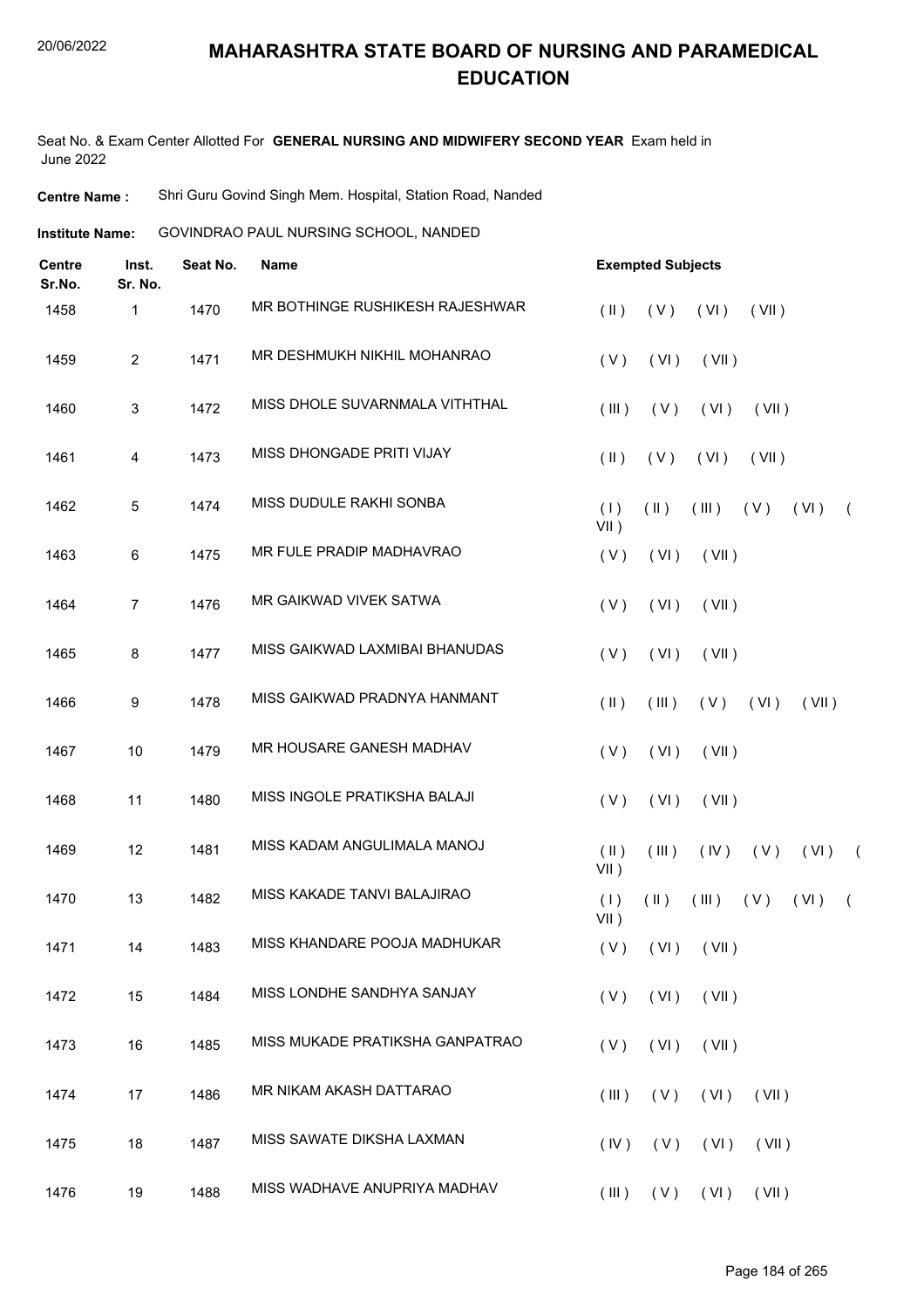| June 2022 |    |      | Seat No. & Exam Center Allotted For GENERAL NURSING AND MIDWIFERY SECOND YEAR Exam held in                            |       |      |       |        |       |
|-----------|----|------|-----------------------------------------------------------------------------------------------------------------------|-------|------|-------|--------|-------|
| 1477      | 20 | 1489 | MR WAGHMARE SWADESH GANPAT                                                                                            | (III) | (IV) | ( V ) | ( VI ) | (VII) |
| 1478      | 21 | 1490 | MISS WATHORF AARTI LAXMAN                                                                                             | ( V ) | (VI) | (VII) |        |       |
|           |    |      | NOTE: 'P' MEANS PROVISIONALLY PERMITTED                                                                               |       |      |       |        |       |
|           |    |      | Million to concert the to the CMCMOTION of the Occulture Mothership is horrichted the control of the MODMOC home than |       |      |       |        |       |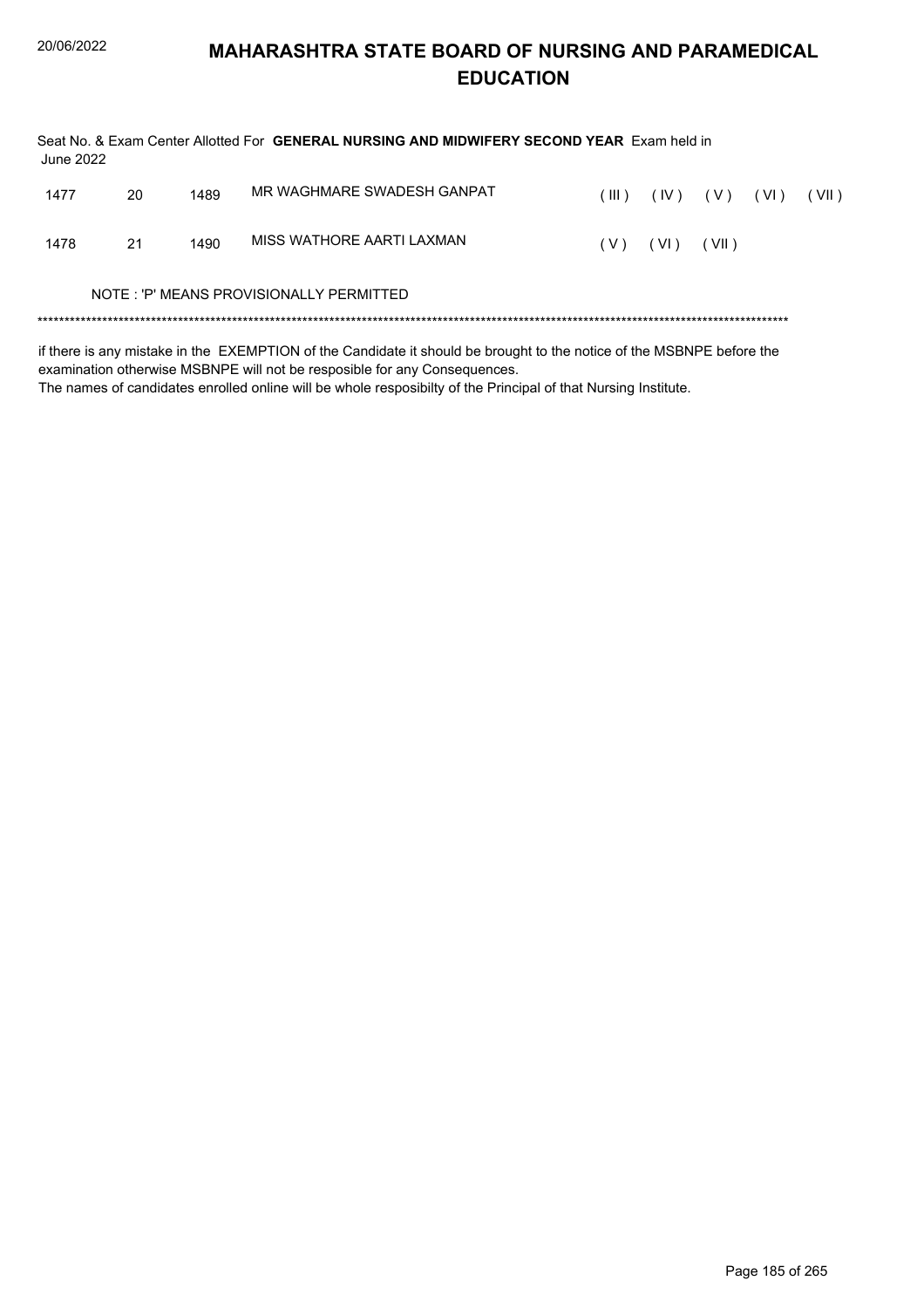Seat No. & Exam Center Allotted For **GENERAL NURSING AND MIDWIFERY SECOND YEAR** Exam held in June 2022

**Centre Name :** Shri Guru Govind Singh Mem. Hospital, Station Road, Nanded

**Institute Name: MOTHER TERESA NURSING SCHOOL, NANDED** 

| <b>Centre</b><br>Sr.No. | Inst.<br>Sr. No. | Seat No. | <b>Name</b>                             | <b>Exempted Subjects</b> |               |              |                                     |       |            |  |  |
|-------------------------|------------------|----------|-----------------------------------------|--------------------------|---------------|--------------|-------------------------------------|-------|------------|--|--|
| 1479                    | 1                | 1491     | MISS BABLE SUVARNAMALA PANDHARI         | (III)                    | (IV)          | (V)          | (VI)                                | (VII) |            |  |  |
| 1480                    | $\overline{2}$   | 1492     | MISS BHOIWAR SHUBHANGI MADHAVRAO        | (V)                      | (VI)          | (VII)        |                                     |       |            |  |  |
| 1481                    | 3                | 1493     | MR CHAVAN SHRIKANT NAGORAO              | $(\parallel)$            | (V)           | (VI)         | (VII)                               |       |            |  |  |
| 1482                    | 4                | 1494     | MR DADERAO SAINATH GANESH               | (V)                      | (VI)          | (VII)        |                                     |       |            |  |  |
| 1483                    | 5                | 1495     | MR DALVI GANGESHWAR RAISING             | (V)                      | (VI)          | (VII)        |                                     |       |            |  |  |
| 1484                    | 6                | 1496     | MR DARADE VISHNU SHRIRAM                | (V)                      | (VI)          | (VII)        |                                     |       |            |  |  |
| 1485                    | 7                | 1497     | MR DHOLE SHUBHAM NAGNATH                | (1)<br>$VII$ )           | (III)         | (IV)         | (V)                                 | (VI)  | $\sqrt{2}$ |  |  |
| 1486                    | 8                | 1498     | MISS DHUTMAL ANJALI HARI                | (1)                      | (IV)          | (V)          | (VI)                                | (VII) |            |  |  |
| 1487                    | 9                | 1499     | MISS GAJGE AARTI PANDURANG              | (IV)                     | (V)           | (VI)         | (VII)                               |       |            |  |  |
| 1488                    | 10               | 1500     | MISS GANDALE SHIVANI RAJESH             | (V)                      | (VI)          | (VII)        |                                     |       |            |  |  |
| 1489                    | 11               | 1501     | MR JADHAV PRADIP SUBHASH                | (III)                    | (IV)          | (V)          | (VI)                                | (VII) |            |  |  |
| 1490                    | 12               | 1502     | MISS KOKANE ANITA ANANDA                | (1)                      | $(\parallel)$ | (V)          | (VI)                                | (VII) |            |  |  |
| 1491                    | 13               | 1503     | MISS KOLHE JYOTI RAMESHRAO              | $(\parallel)$            | (V)           | (VI)         | (VII)                               |       |            |  |  |
| 1492                    | 14               | 1504     | <b>MISS LONE SANCHI RAJENDRA</b>        | $VII$ )                  |               |              | $(1)$ $(1)$ $(1)$ $(1)$ $(1)$ $(1)$ |       | $\sqrt{2}$ |  |  |
| 1493                    | 15               | 1505     | MISS PIMPALKAR PRITI ANANDRAO           | (1)                      | $($ III $)$   | $(V)$ $(VI)$ |                                     | (VII) |            |  |  |
| 1494                    | 16               | 1506     | MR SURYWANSHI YADAV KALIDAS             | (V)                      | (VI)          | (VII)        |                                     |       |            |  |  |
|                         |                  |          | NOTE: 'P' MEANS PROVISIONALLY PERMITTED |                          |               |              |                                     |       |            |  |  |

\*\*\*\*\*\*\*\*\*\*\*\*\*\*\*\*\*\*\*\*\*\*\*\*\*\*\*\*\*\*\*\*\*\*\*\*\*\*\*\*\*\*\*\*\*\*\*\*\*\*\*\*\*\*\*\*\*\*\*\*\*\*\*\*\*\*\*\*\*\*\*\*\*\*\*\*\*\*\*\*\*\*\*\*\*\*\*\*\*\*\*\*\*\*\*\*\*\*\*\*\*\*\*\*\*\*\*\*\*\*\*\*\*\*\*\*\*\*\*\*\*\*\*\*\*\*\*\*\*\*\*\*\*\*\*\*\*\*\*

if there is any mistake in the EXEMPTION of the Candidate it should be brought to the notice of the MSBNPE before the examination otherwise MSBNPE will not be resposible for any Consequences.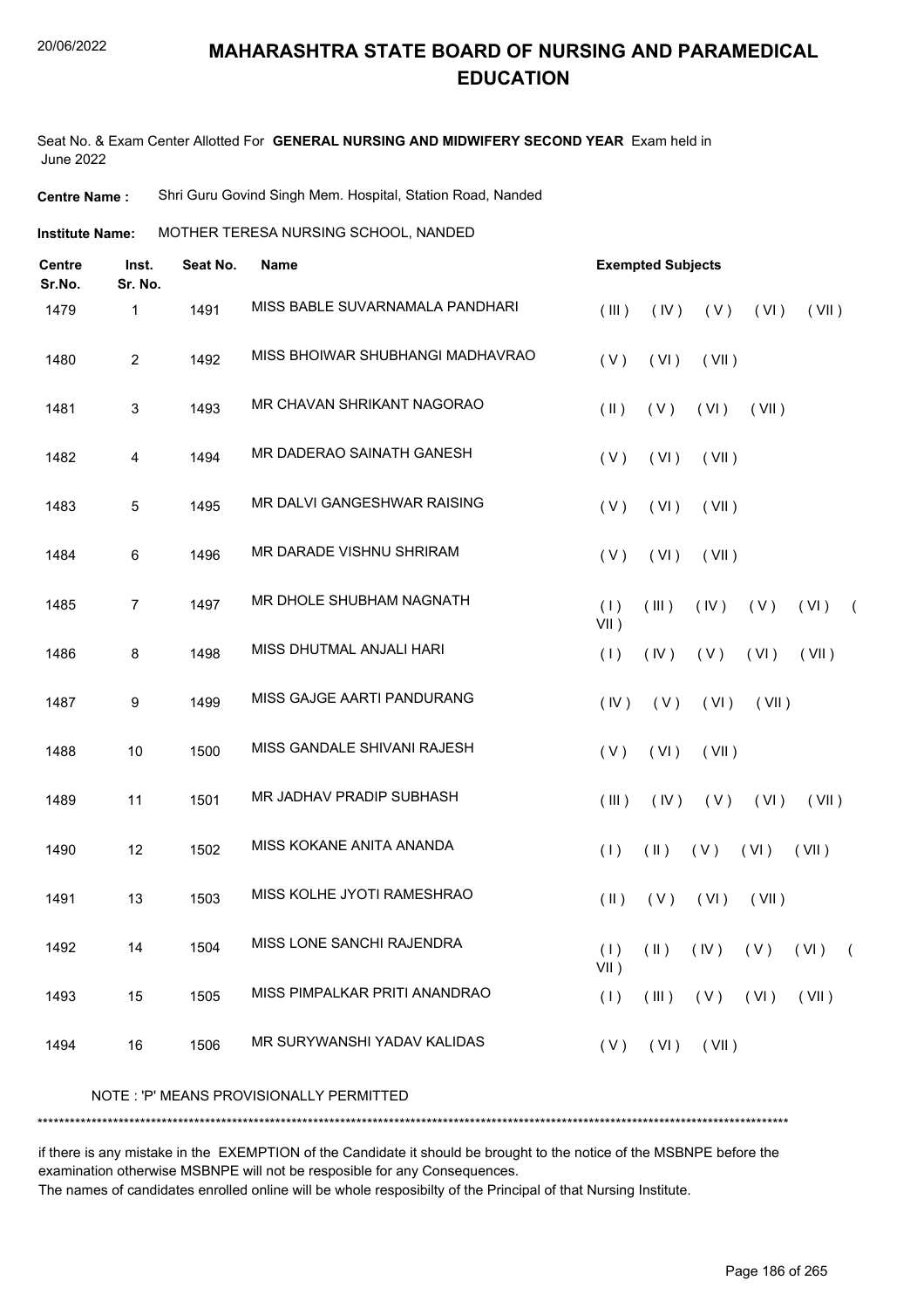Seat No. & Exam Center Allotted For **GENERAL NURSING AND MIDWIFERY SECOND YEAR** Exam held in June 2022

**Centre Name :** Shri Guru Govind Singh Mem. Hospital, Station Road, Nanded

Ananditai Bengal Nursing School, Sengaon, Hingoli **Institute Name:**

| <b>Centre</b><br>Sr.No. | Inst.<br>Sr. No. | Seat No. | <b>Name</b>                             |                | <b>Exempted Subjects</b> |      |       |       |            |
|-------------------------|------------------|----------|-----------------------------------------|----------------|--------------------------|------|-------|-------|------------|
| 1495                    | $\mathbf 1$      | 1507     | MISS BAGADE SHITAL VIJAY                |                |                          |      |       |       |            |
| 1496                    | $\overline{2}$   | 1508     | MISS BANGRE KOMAL VINAYAK               | (1)            | (IV)                     | (V)  | (VI)  | (VII) |            |
| 1497                    | 3                | 1509     | MISS DHABRE SHRUTIKA BABAN              | (1)            | (IV)                     | (V)  | (VI)  | (VII) |            |
| 1498                    | 4                | 1510     | MR GAWAI YASH AMBADAS                   | (1)<br>$VII$ ) | (III)                    | (IV) | (V)   | (VI)  | $\sqrt{2}$ |
| 1499                    | 5                | 1511     | MR KHARODE SHUBHAM VITTHAL              | (1)            | (V)                      | (VI) | (VII) |       |            |
| 1500                    | 6                | 1512     | MR MESHRAM YOGITA WAMANRAO              | (1)<br>VII)    | (III)                    | (IV) | (V)   | (VI)  | $\sqrt{2}$ |
| 1501                    | $\overline{7}$   | 1513     | MR PAIKRAO NITIN SANTOSH                | (III)          | (V)                      | (VI) | (VII) |       |            |
| 1502                    | 8                | 1514     | MISS UMRE SUPRIYA ASHOK                 | (1)<br>VII)    | (III)                    | (IV) | (V)   | (VI)  | $\sqrt{2}$ |
| 1503                    | 9                | 1515     | MISS WASNIK SHITAL SUKHADEV             | (1)<br>VII)    | (III)                    | (IV) | (V)   | (VI)  |            |
|                         |                  |          | NOTE: 'P' MEANS PROVISIONALLY PERMITTED |                |                          |      |       |       |            |

\*\*\*\*\*\*\*\*\*\*\*\*\*\*\*\*\*\*\*\*\*\*\*\*\*\*\*\*\*\*\*\*\*\*\*\*\*\*\*\*\*\*\*\*\*\*\*\*\*\*\*\*\*\*\*\*\*\*\*\*\*\*\*\*\*\*\*\*\*\*\*\*\*\*\*\*\*\*\*\*\*\*\*\*\*\*\*\*\*\*\*\*\*\*\*\*\*\*\*\*\*\*\*\*\*\*\*\*\*\*\*\*\*\*\*\*\*\*\*\*\*\*\*\*\*\*\*\*\*\*\*\*\*\*\*\*\*\*\*

if there is any mistake in the EXEMPTION of the Candidate it should be brought to the notice of the MSBNPE before the examination otherwise MSBNPE will not be resposible for any Consequences.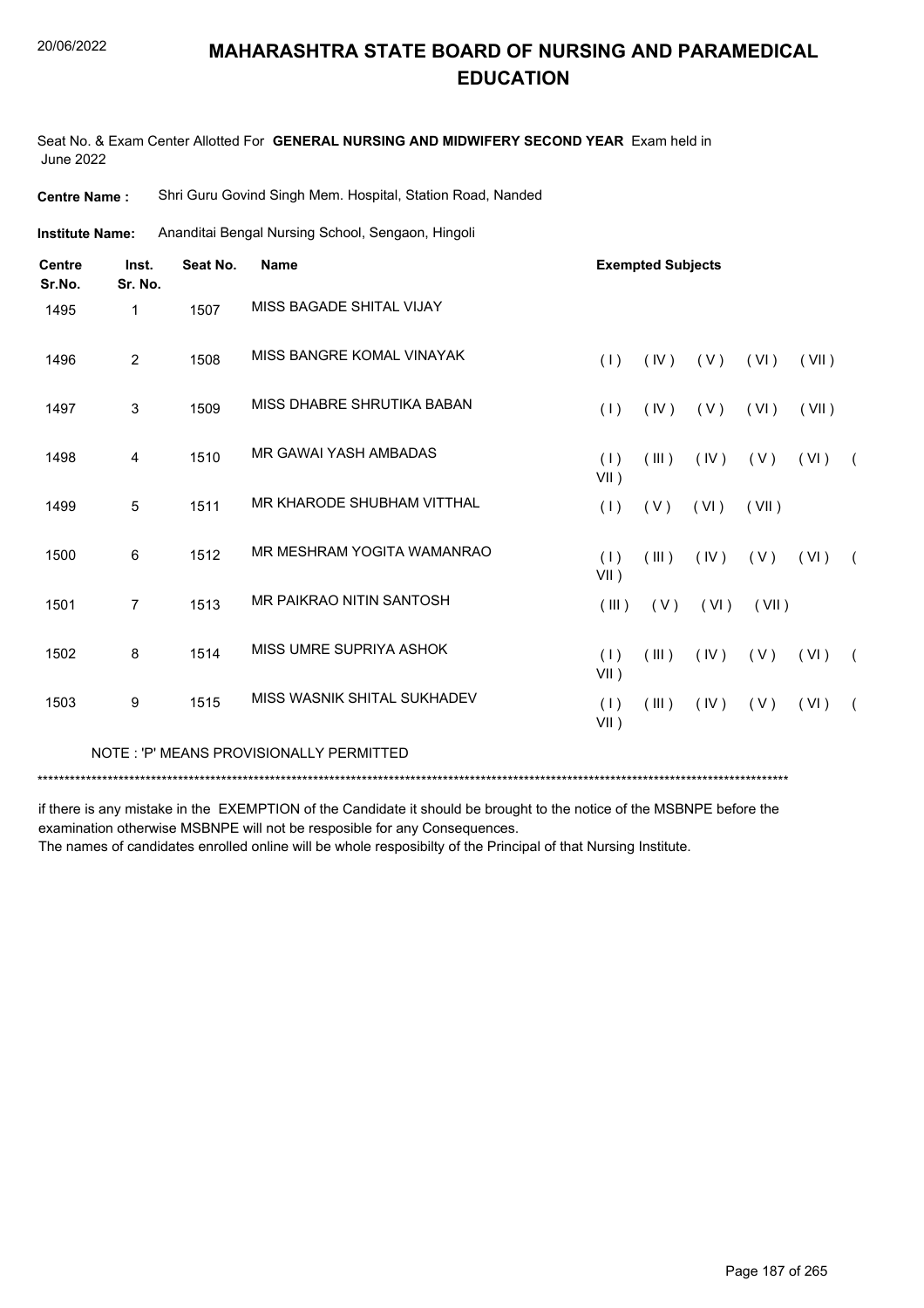Seat No. & Exam Center Allotted For **GENERAL NURSING AND MIDWIFERY SECOND YEAR** Exam held in June 2022

**Centre Name :** Shri Guru Govind Singh Mem. Hospital, Station Road, Nanded

Akshay Nursing School, Nanded **Institute Name:**

| <b>Centre</b><br>Sr.No. | Inst.<br>Sr. No. | Seat No. | <b>Name</b>                             | <b>Exempted Subjects</b>                                     |
|-------------------------|------------------|----------|-----------------------------------------|--------------------------------------------------------------|
| 1504                    | 1                | 1516     | MISS DARSHANE VAISHALI DEVIDAS          | (VI)<br>(V)<br>(VII)                                         |
| 1505                    | $\overline{2}$   | 1517     | MISS DHAVLE RAJASHRI SUBHASH            | (III)<br>(V)<br>(VII)<br>(VI)                                |
| 1506                    | 3                | 1518     | MISS GAWALI RANI GAUTAM                 | (VI)<br>(V)<br>(VII)                                         |
| 1507                    | 4                | 1519     | MR JADHAV RAMESHWAR AMBADAS             | ( V )<br>(VI)<br>(1)<br>(VII)                                |
| 1508                    | 5                | 1520     | MISS KAMBALE CHANDNA ARJUN              | (V)<br>(VI)<br>(VII)                                         |
| 1509                    | 6                | 1521     | MR SHAIKH SALMAN MOHMAD                 | (III)<br>(V)<br>(IV)<br>(VI)<br>(VII)                        |
| 1510                    | $\overline{7}$   | 1522     | MISS SURYATAL ROSHNI BALIRAM            | (VI)<br>(V)<br>(VII)                                         |
| 1511                    | 8                | 1523     | MISS WAGHMARE POOJA BALIRAM             | (1)<br>(III)<br>(IV)<br>(V)<br>(VI)<br>$\sqrt{2}$<br>$VII$ ) |
|                         |                  |          | NOTE: 'P' MEANS PROVISIONALLY PERMITTED |                                                              |

\*\*\*\*\*\*\*\*\*\*\*\*\*\*\*\*\*\*\*\*\*\*\*\*\*\*\*\*\*\*\*\*\*\*\*\*\*\*\*\*\*\*\*\*\*\*\*\*\*\*\*\*\*\*\*\*\*\*\*\*\*\*\*\*\*\*\*\*\*\*\*\*\*\*\*\*\*\*\*\*\*\*\*\*\*\*\*\*\*\*\*\*\*\*\*\*\*\*\*\*\*\*\*\*\*\*\*\*\*\*\*\*\*\*\*\*\*\*\*\*\*\*\*\*\*\*\*\*\*\*\*\*\*\*\*\*\*\*\*

if there is any mistake in the EXEMPTION of the Candidate it should be brought to the notice of the MSBNPE before the examination otherwise MSBNPE will not be resposible for any Consequences.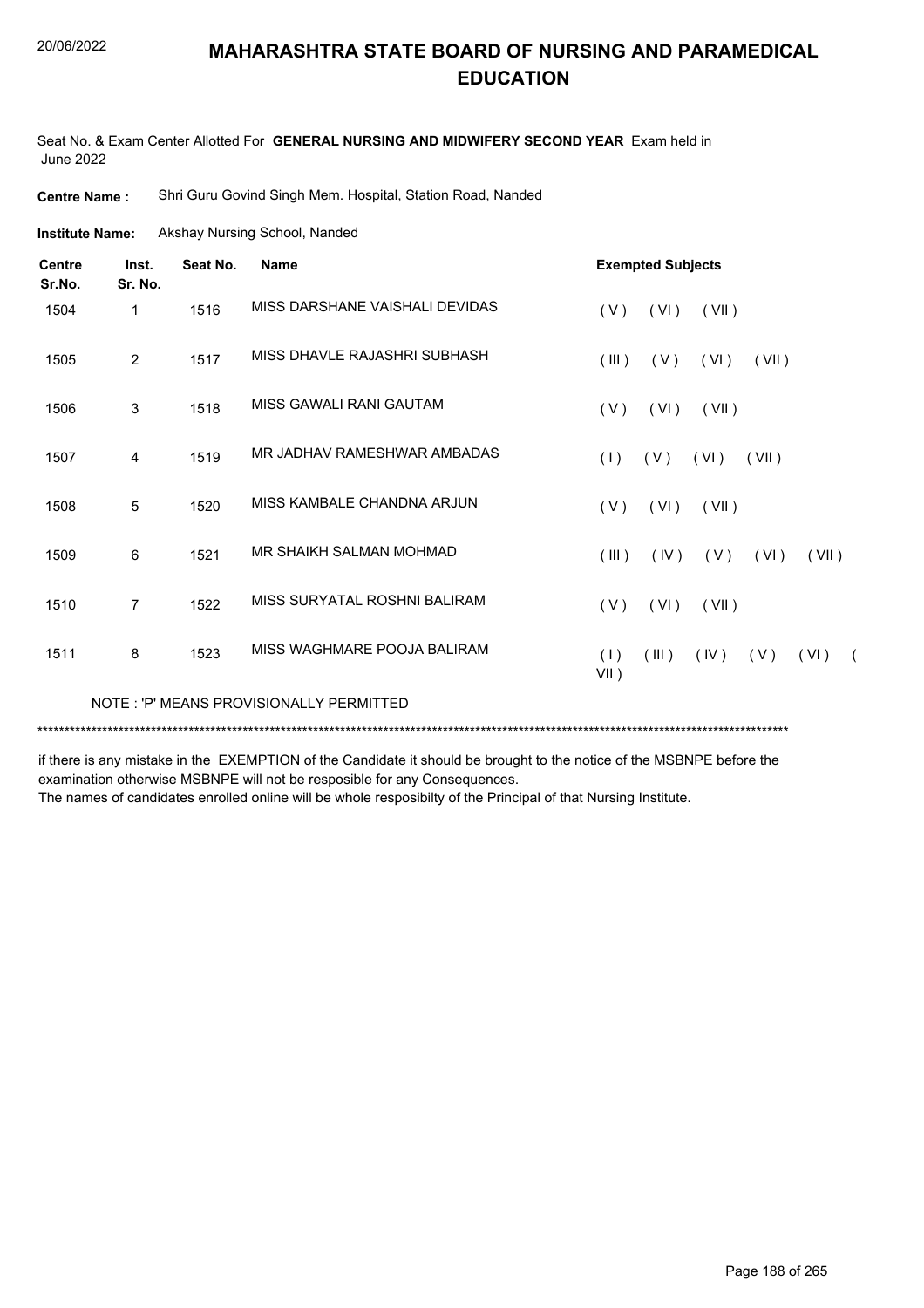Seat No. & Exam Center Allotted For **GENERAL NURSING AND MIDWIFERY SECOND YEAR** Exam held in June 2022

**Centre Name :** Shri Guru Govind Singh Mem. Hospital, Station Road, Nanded

LATE DATTARAO HAIBATRAO THORAT NURSING SCHOOL HINGOLI **Institute Name:**

| Centre<br>Sr.No. | Inst.<br>Sr. No. | Seat No. | Name                                    | <b>Exempted Subjects</b> |       |       |        |       |  |
|------------------|------------------|----------|-----------------------------------------|--------------------------|-------|-------|--------|-------|--|
| 1512             |                  | 1524     | MR KAMBLE VAIBHAV SUDHAKAR              | (III)                    | (IV)  | ( V ) | ( VI ) | (VII) |  |
| 1513             | $\mathcal{P}$    | 1525     | MR LAKHADE ASHOK BABURAO                | (1)                      | (III) | ( V ) | (VI)   | (VII) |  |
| 1514             | 3                | 1526     | MISS RALE SONI BHAGVAN                  | (1)<br>VII )             | (III) | (IV)  | ( V )  | (VI)  |  |
|                  |                  |          | NOTE: 'P' MEANS PROVISIONALLY PERMITTED |                          |       |       |        |       |  |
|                  |                  |          |                                         |                          |       |       |        |       |  |

if there is any mistake in the EXEMPTION of the Candidate it should be brought to the notice of the MSBNPE before the examination otherwise MSBNPE will not be resposible for any Consequences. The names of candidates enrolled online will be whole resposibilty of the Principal of that Nursing Institute.

Page 189 of 265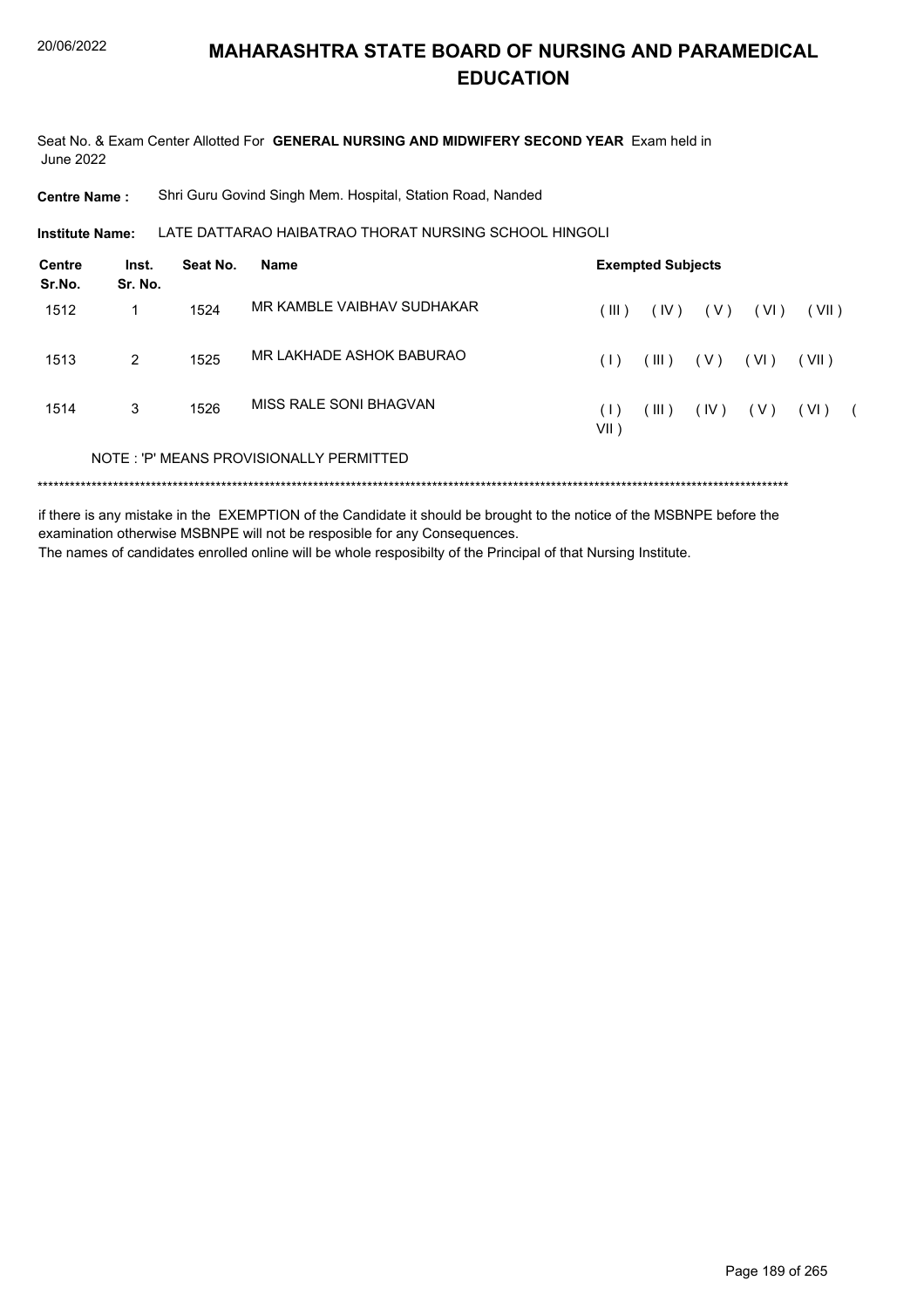Seat No. & Exam Center Allotted For **GENERAL NURSING AND MIDWIFERY SECOND YEAR** Exam held in June 2022

**Centre Name :** Shri Guru Govind Singh Mem. Hospital, Station Road, Nanded

Shivaprasad Nursing Institute, Mukhed, Nanded **Institute Name:**

| <b>Centre</b><br>Sr.No. | Inst.<br>Sr. No. | Seat No. | <b>Name</b>                   |                | <b>Exempted Subjects</b> |       |       |          |            |
|-------------------------|------------------|----------|-------------------------------|----------------|--------------------------|-------|-------|----------|------------|
| 1515                    | 1                | 1527     | MR CHAVAN BALAJI NAMDEV       | (1)            | (III)                    | (V)   | (VI)  | (VII)    |            |
| 1516                    | $\overline{2}$   | 1528     | MR DESHMUKH AMOL DATTATRAYA   | (III)          | (V)                      | (VI)  | (VII) |          |            |
| 1517                    | $\mathbf{3}$     | 1529     | MISS GAWALE GANGASAGAR JALBA  | (1)            | (V)                      | (VI)  | (VII) |          |            |
| 1518                    | 4                | 1530     | MISS GAWALE MANISHA SANJAYRAO | (1)<br>$VII$ ) | $(\parallel)$            | (III) | (V)   | (VI)     | $\sqrt{2}$ |
| 1519                    | 5                | 1531     | MR HANWATE AJAY PANDURANG     | (V)            | (VI)                     | (VII) |       |          |            |
| 1520                    | 6                | 1532     | MISS KAURWAR PRIYA SHRIRAM    | (III)          | (V)                      | (VI)  | (VII) |          |            |
| 1521                    | $\overline{7}$   | 1533     | MR PALEKAR SAHEBRAO SOPANRAO  | (V)            | (VI)                     | (VII) |       |          |            |
| 1522                    | 8                | 1534     | MR PALEKAR VISHAL DILIPRAO    | (V)            | (VI)                     | (VII) |       |          |            |
| 1523                    | 9                | 1535     | MR RATHOD VISHAL VIJAY        | (V)            | (VI)                     | (VII) |       |          |            |
| 1524                    | 10               | 1536     | MISS TOMPE PRIYA RAJKUMAR     | (V)            | (VI)                     | (VII) |       |          |            |
| 1525                    | 11               | 1537     | MR WAGHMARE AMIT KONDIBA      | (1)<br>VII)    | (III)                    | (IV)  | (V)   | $(VI)$ ( |            |
| 1526                    | 12               | 1538     | MISS WAGHMARE NIKITA SAHEB    | (1)            | (IV)                     | (V)   | (VI)  | (VII)    |            |

#### NOTE : 'P' MEANS PROVISIONALLY PERMITTED

\*\*\*\*\*\*\*\*\*\*\*\*\*\*\*\*\*\*\*\*\*\*\*\*\*\*\*\*\*\*\*\*\*\*\*\*\*\*\*\*\*\*\*\*\*\*\*\*\*\*\*\*\*\*\*\*\*\*\*\*\*\*\*\*\*\*\*\*\*\*\*\*\*\*\*\*\*\*\*\*\*\*\*\*\*\*\*\*\*\*\*\*\*\*\*\*\*\*\*\*\*\*\*\*\*\*\*\*\*\*\*\*\*\*\*\*\*\*\*\*\*\*\*\*\*\*\*\*\*\*\*\*\*\*\*\*\*\*\*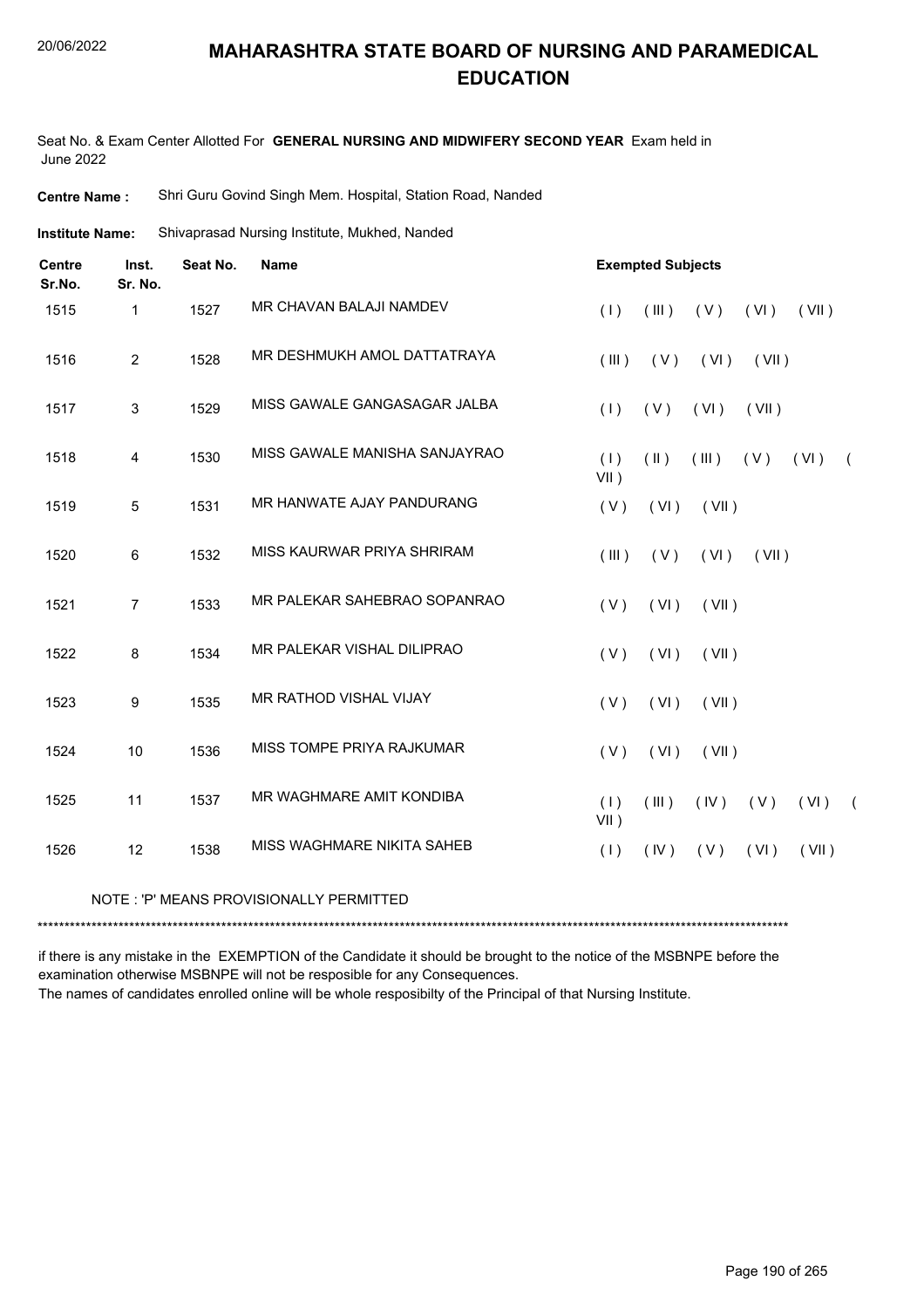Seat No. & Exam Center Allotted For **GENERAL NURSING AND MIDWIFERY SECOND YEAR** Exam held in June 2022

**Centre Name :** Shri Guru Govind Singh Mem. Hospital, Station Road, Nanded

DAGDOJIRAO PATIL RGNM NURSING SCHOOL HADGAON, NANDED **Institute Name:**

| <b>Centre</b><br>Sr.No. | Inst.<br>Sr. No. | Seat No. | <b>Name</b>                    | <b>Exempted Subjects</b> |       |       |       |       |            |
|-------------------------|------------------|----------|--------------------------------|--------------------------|-------|-------|-------|-------|------------|
| 1527                    | $\mathbf{1}$     | 1539     | MISS BHUIBHANDE PRIYANKA ANIL  | (III)                    | (IV)  | (V)   | (VI)  | (VII) |            |
| 1528                    | $\overline{2}$   | 1540     | MISS DAWANE SHILPA MAHADEO     | (IV)                     | (V)   | (VI)  | (VII) |       |            |
| 1529                    | 3                | 1541     | MISS DAWANE SHITAL LAXMANRAO   | (V)                      | (VI)  | (VII) |       |       |            |
| 1530                    | $\overline{4}$   | 1542     | MISS DAWANE SULEKHA PRAKASH    | (III)                    | (IV)  | (V)   | (VI)  | (VII) |            |
| 1531                    | 5                | 1543     | MR DAWANE RAJNISH MADHUKAR     | (V)                      | (VI)  | (VII) |       |       |            |
| 1532                    | 6                | 1544     | MISS DHULE POOJA UTTAM         | (III)                    | (IV)  | (V)   | (VI)  | (VII) |            |
| 1533                    | $\overline{7}$   | 1545     | MISS GAIKWAD ASHVINI RAVI      | (III)                    | (IV)  | (V)   | (VI)  | (VII) |            |
| 1534                    | 8                | 1546     | MISS GAIKWAD ASHVINI GANGADHAR | (  )<br>$VII$ )          | (III) | (IV)  | (V)   | (VI)  | $\sqrt{2}$ |
| 1535                    | 9                | 1547     | MR GANGAWANE VAIBHAV GAJANAN   | $($ II $)$               | (III) | (V)   | (VI)  | (VII) |            |
| 1536                    | 10               | 1548     | MR KUMBHALKAR RUSHABH SURESHJI | (V)                      | (VI)  | (VII) |       |       |            |
| 1537                    | 11               | 1549     | MISS NARWADE SARIKA NARAYAN    | $(\parallel)$            | (IV)  | (V)   | (VI)  | (VII) |            |
| 1538                    | 12               | 1550     | MR RUPNAR VINOD SAMBHAJI       | (IV)                     | (V)   | (VI)  | (VII) |       |            |
| 1539                    | 13               | 1551     | MISS SAKHARE PRIYANKA MILIND   | (IV)                     | (V)   | (VI)  | (VII) |       |            |

NOTE : 'P' MEANS PROVISIONALLY PERMITTED

\*\*\*\*\*\*\*\*\*\*\*\*\*\*\*\*\*\*\*\*\*\*\*\*\*\*\*\*\*\*\*\*\*\*\*\*\*\*\*\*\*\*\*\*\*\*\*\*\*\*\*\*\*\*\*\*\*\*\*\*\*\*\*\*\*\*\*\*\*\*\*\*\*\*\*\*\*\*\*\*\*\*\*\*\*\*\*\*\*\*\*\*\*\*\*\*\*\*\*\*\*\*\*\*\*\*\*\*\*\*\*\*\*\*\*\*\*\*\*\*\*\*\*\*\*\*\*\*\*\*\*\*\*\*\*\*\*\*\*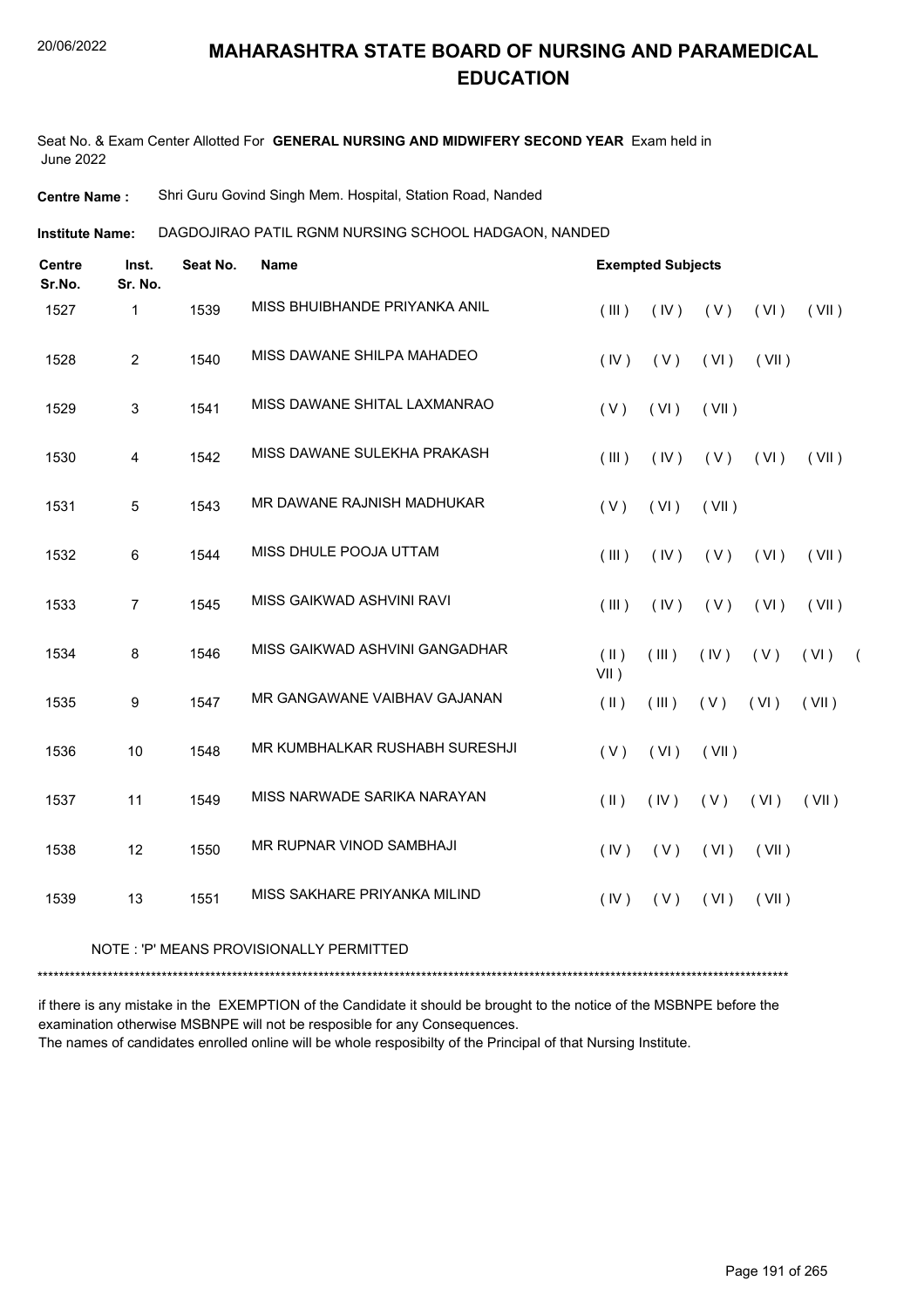Seat No. & Exam Center Allotted For **GENERAL NURSING AND MIDWIFERY SECOND YEAR** Exam held in June 2022

**Centre Name :** Shri Guru Govind Singh Mem. Hospital, Station Road, Nanded

SHRI GURURGOVIND SINGHJI MEMORIAL SCHOOL OF NURSING, ARDHAPUR, NANDED **Institute Name:**

| <b>Centre</b><br>Sr.No. | Inst.<br>Sr. No. | Seat No. | <b>Name</b>                             | <b>Exempted Subjects</b> |               |                           |       |                            |            |
|-------------------------|------------------|----------|-----------------------------------------|--------------------------|---------------|---------------------------|-------|----------------------------|------------|
| 1540                    | 1                | 1552     | MR BENDRIKAR SWABHIMAN BHIMRAO          | (V)                      | (VI)          | (VII)                     |       |                            |            |
| 1541                    | $\overline{2}$   | 1553     | MR BHANGE VIKAS BALAJI                  |                          |               |                           |       |                            |            |
| 1542                    | 3                | 1554     | MISS BOTALEWAD SHIWANI GITESHRAO        | (V)                      | (VI)          | (VII)                     |       |                            |            |
| 1543                    | 4                | 1555     | MISS DHUTRAJ DIPALI RAMESH              | (V)                      | (VI)          | (VII)                     |       |                            |            |
| 1544                    | 5                | 1556     | MISS GACCHE GODAVARI KISHAN             | (1)<br>VII)              | $(\parallel)$ | $(V)$ $(V)$               |       | (VI)                       | $\sqrt{2}$ |
| 1545                    | 6                | 1557     | MR GUNDALE ASHWIN ASHOKRAO              | (V)                      | (VI)          | (VII)                     |       |                            |            |
| 1546                    | $\overline{7}$   | 1558     | <b>MISS HATKAR SWATI ANAND</b>          | $(\parallel)$            | (IV)          | (V)                       | (VI)  | (VII)                      |            |
| 1547                    | 8                | 1559     | MISS KADAM ANJALI PARMESHWAR            | (V)                      | (VI)          | (VII)                     |       |                            |            |
| 1548                    | 9                | 1560     | MISS KARNALU VRUSHALI RAJESH            | (1)                      | (IV)          | (V)                       | (VI)  | (VII)                      |            |
| 1549                    | 10               | 1561     | MISS KHANDAGALE POOJA SHIVANAND         |                          |               |                           |       |                            |            |
| 1550                    | 11               | 1562     | MISS MAGARE ANKITA BHIMRAO              | (V)                      | (VI)          | (VII)                     |       |                            |            |
| 1551                    | 12               | 1563     | MISS PAWAR KRANTI SOPAN                 | (1)                      | (V)           | (VI)                      | (VII) |                            |            |
| 1552                    | 13               | 1564     | MISS SURYAWANSHI VAISHNAVI SUNIL        | (1)                      | (V)           | (VI)                      | (VII) |                            |            |
| 1553                    | 14               | 1565     | MISS WAGHMARE SUSHMA KAILAS             |                          |               | $(1)$ $(IV)$ $(V)$ $(VI)$ |       | (VII)                      |            |
| 1554                    | 15               | 1566     | MISS WAGHMARE SANGITA DEVIDAS           | (1)                      | $(\parallel)$ | (III)                     | (IV)  |                            |            |
| 1555                    | 16               | 1567     | MISS WAGHMARE PRIYANKA CHANDU           | (1)<br>$VII$ )           | $(\parallel)$ |                           |       | $(IV)$ $(V)$ $(VI)$ $(VI)$ |            |
|                         |                  |          | NOTE: 'P' MEANS PROVISIONALLY PERMITTED |                          |               |                           |       |                            |            |
|                         |                  |          |                                         |                          |               |                           |       |                            |            |

if there is any mistake in the EXEMPTION of the Candidate it should be brought to the notice of the MSBNPE before the examination otherwise MSBNPE will not be resposible for any Consequences.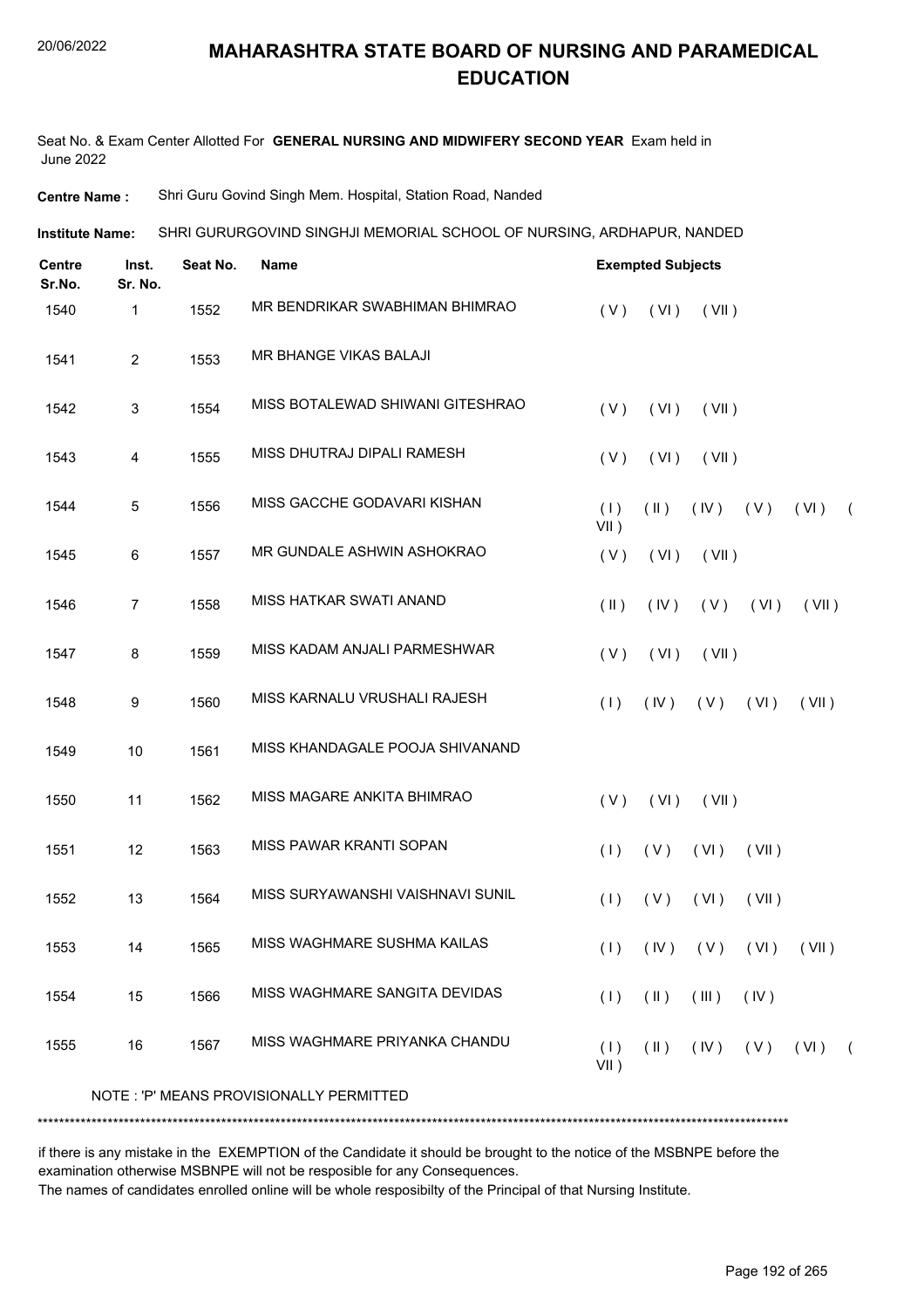Seat No. & Exam Center Allotted For **GENERAL NURSING AND MIDWIFERY SECOND YEAR** Exam held in June 2022

**Centre Name :** GENERAL HOSPITAL,Osmanabad

**Institute Name: AINDIRA GANDHI NURSING SCHOOL, OSMANABAD** 

| <b>Centre</b><br>Sr.No. | Inst.<br>Sr. No. | Seat No. | Name                         | <b>Exempted Subjects</b>                |  |  |  |  |  |  |  |
|-------------------------|------------------|----------|------------------------------|-----------------------------------------|--|--|--|--|--|--|--|
| 1556                    | 1                | 1568     | MISS AUTI SHAHISTA SHAKIL    | (III)<br>(IV)<br>(V)<br>(VI)<br>(VII)   |  |  |  |  |  |  |  |
| 1557                    | 2                | 1569     | MR GARAD DHIRAJ BALAJI       | (VI)<br>(1)<br>(V)<br>(VII)             |  |  |  |  |  |  |  |
| 1558                    | 3                | 1570     | MISS RANGDAL SHWETA SURESH   | (V)<br>(VI)<br>(III)<br>(VII)           |  |  |  |  |  |  |  |
| 1559                    | 4                | 1571     | MR SURYAWANSHI VIJAY UDDHAV  | (VI)<br>( V )<br>(  )<br>(VII)          |  |  |  |  |  |  |  |
| 1560                    | 5                | 1572     | MISS WAGHMARE PRITI RAJENDRA | (III)<br>(IV)<br>( V )<br>(VI)<br>(VII) |  |  |  |  |  |  |  |

NOTE : 'P' MEANS PROVISIONALLY PERMITTED

\*\*\*\*\*\*\*\*\*\*\*\*\*\*\*\*\*\*\*\*\*\*\*\*\*\*\*\*\*\*\*\*\*\*\*\*\*\*\*\*\*\*\*\*\*\*\*\*\*\*\*\*\*\*\*\*\*\*\*\*\*\*\*\*\*\*\*\*\*\*\*\*\*\*\*\*\*\*\*\*\*\*\*\*\*\*\*\*\*\*\*\*\*\*\*\*\*\*\*\*\*\*\*\*\*\*\*\*\*\*\*\*\*\*\*\*\*\*\*\*\*\*\*\*\*\*\*\*\*\*\*\*\*\*\*\*\*\*\*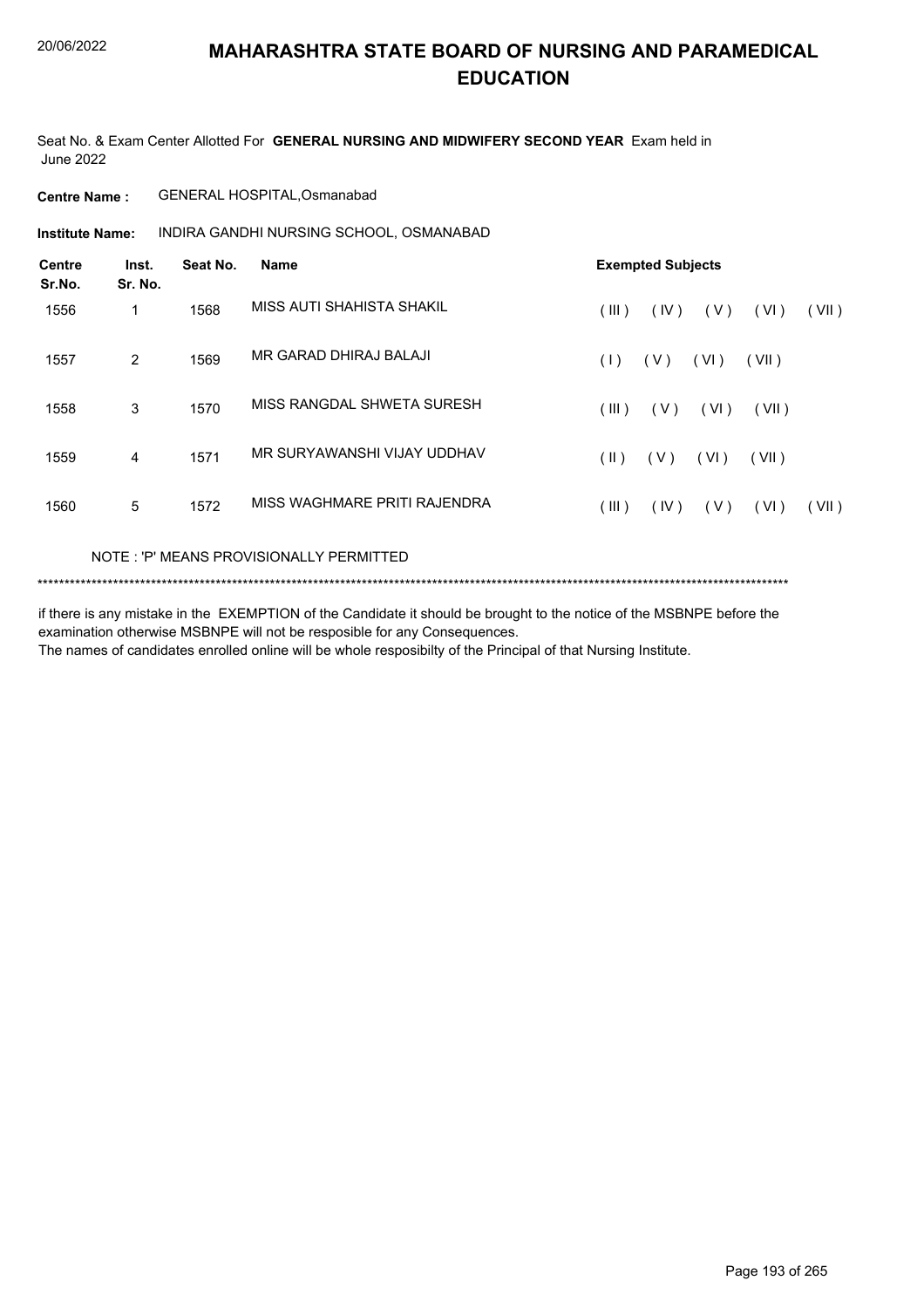Seat No. & Exam Center Allotted For GENERAL NURSING AND MIDWIFERY SECOND YEAR Exam held in **June 2022** 

| <b>Centre Name:</b>    |                  |          | <b>GENERAL HOSPITAL.Osmanabad</b>       |                                         |      |  |
|------------------------|------------------|----------|-----------------------------------------|-----------------------------------------|------|--|
| <b>Institute Name:</b> |                  |          | K.T. PATIL SCHOOL OF NURSING, OSMANABAD |                                         |      |  |
| Centre<br>Sr.No.       | Inst.<br>Sr. No. | Seat No. | Name                                    | <b>Exempted Subjects</b>                |      |  |
| 1561                   |                  | 1573     | MISS DHAWARE POOJA SURESH               | (III)<br>(  )<br>(IV)                   |      |  |
| 1562                   | 2                | 1574     | MISS GAIKWAD SHUBHANGI BIBHISHAN        | (III)<br>(  )<br>(IV)<br>( V )<br>VII ) | (VI) |  |
|                        |                  |          | NOTE: 'P' MEANS PROVISIONALLY PERMITTED |                                         |      |  |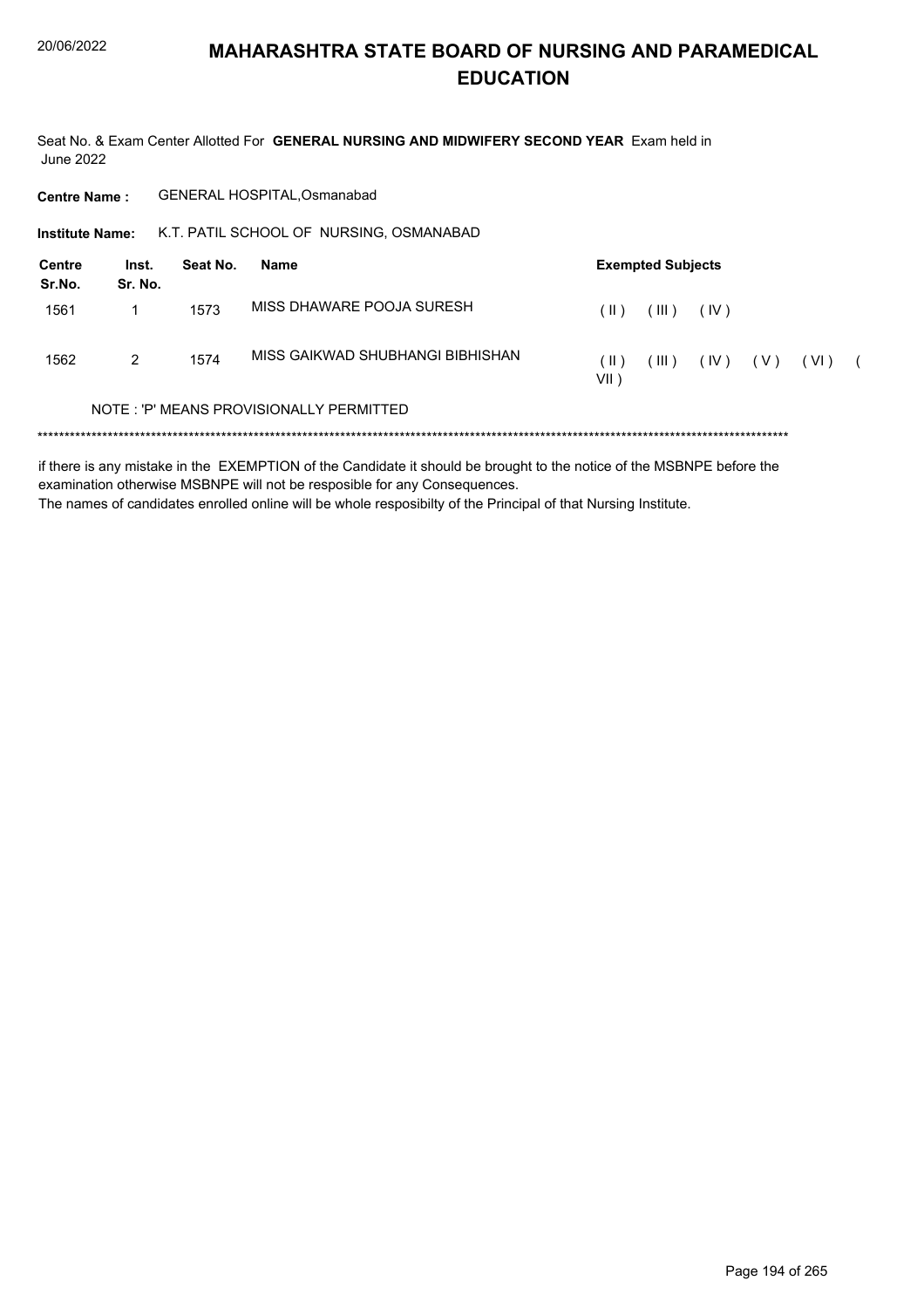Seat No. & Exam Center Allotted For **GENERAL NURSING AND MIDWIFERY SECOND YEAR** Exam held in June 2022

**Centre Name :** GENERAL HOSPITAL,Osmanabad

**Institute Name:** Dr. SHIVAJIRAO GHOGARE NURSING SCHOOL OSMANABAD

| <b>Centre</b><br>Sr.No. | Inst.<br>Sr. No. | Seat No. | Name                            |                          | <b>Exempted Subjects</b> |                |             |                                           |            |  |  |
|-------------------------|------------------|----------|---------------------------------|--------------------------|--------------------------|----------------|-------------|-------------------------------------------|------------|--|--|
| 1563                    | 1                | 1575     | MISS CHAVAN NIKITA SHIVAJI      | (1)<br>$VII$ )           | (III)                    | (IV)           | (V)         | (VI)                                      | $\sqrt{2}$ |  |  |
| 1564                    | $\overline{2}$   | 1576     | MR DHAWARE SUMIT APPASAHEB      | (III)                    | (V)                      | (VI)           | (VII)       |                                           |            |  |  |
| 1565                    | 3                | 1577     | MISS GAIKWAD SHWETA WAMANRAO    | $(\parallel)$<br>$VII$ ) | (III)                    | (IV)           | (V)         | (VI)                                      | $\sqrt{2}$ |  |  |
| 1566                    | 4                | 1578     | MR GHOLVE AKASH SIDDHESHWAR     | (1)<br>$VII$ )           | (III)                    | (IV)           | (V)         | (VI)                                      | $\sqrt{2}$ |  |  |
| 1567                    | 5                | 1579     | MISS JADHAVAR ROHINI NANDKUMAR  | (1)<br>$VII$ )           | (III)                    | (IV)           | (V)         | (VI)                                      | $\left($   |  |  |
| 1568                    | $\,6\,$          | 1580     | MISS KASBE APRNA POPAT          |                          |                          |                |             |                                           |            |  |  |
| 1569                    | $\overline{7}$   | 1581     | MR KASBE SARJERAV SATYAVAN      | (1)                      | (III)                    | (V)            | (VI)        | (VII)                                     |            |  |  |
| 1570                    | 8                | 1582     | MISS KHUNE AISHWARYA AMOL       |                          |                          |                |             |                                           |            |  |  |
| 1571                    | 9                | 1583     | MR PATHAN WASIM RASHID          | (III)                    | (IV)                     | (V)            | (VI)        | (VII)                                     |            |  |  |
| 1572                    | 10               | 1584     | MR PAWAR SWAGAT SHRIKANT        | (V)                      | (VI)                     | (VII)          |             |                                           |            |  |  |
| 1573                    | 11               | 1585     | MISS RASAL SANDHYA DHARMRAJ     | (III)                    | (IV)                     | (V)            | (VI)        | (VII)                                     |            |  |  |
| 1574                    | 12               | 1586     | MISS SALUNKE SHITAL RAGHUNATH   |                          |                          |                |             |                                           |            |  |  |
| 1575                    | 13               | 1587     | MISS SHILVANT AKANKSHA MAHALING |                          |                          |                |             |                                           |            |  |  |
| 1576                    | 14               | 1588     | MR TANWADE SHASHIKANT KANIFNATH | $VII$ )                  |                          |                |             | $(1)$ $(1)$ $(1)$ $(1)$ $(1)$ $(1)$ $(1)$ |            |  |  |
| 1577                    | 15               | 1589     | MISS VEER SANJIVANI PRAKSH      | (1)                      | (IV)                     | $(V)$ $(V)$    |             | (VII)                                     |            |  |  |
| 1578                    | 16               | 1590     | MR VHATKAR ADITYA BALAJI        | (V)                      | (VI)                     | (VII)          |             |                                           |            |  |  |
| 1579                    | 17               | 1591     | MISS WAGHMARE CHHAYA MAHADEV    | (1)<br>$VII$ )           | $($ III $)$              |                | $(V)$ $(V)$ | (VI)                                      | $\sqrt{2}$ |  |  |
| 1580                    | 18               | 1592     | MISS YEDKE DHANSHRI DATTA       | (V)                      |                          | $(VI)$ $(VII)$ |             |                                           |            |  |  |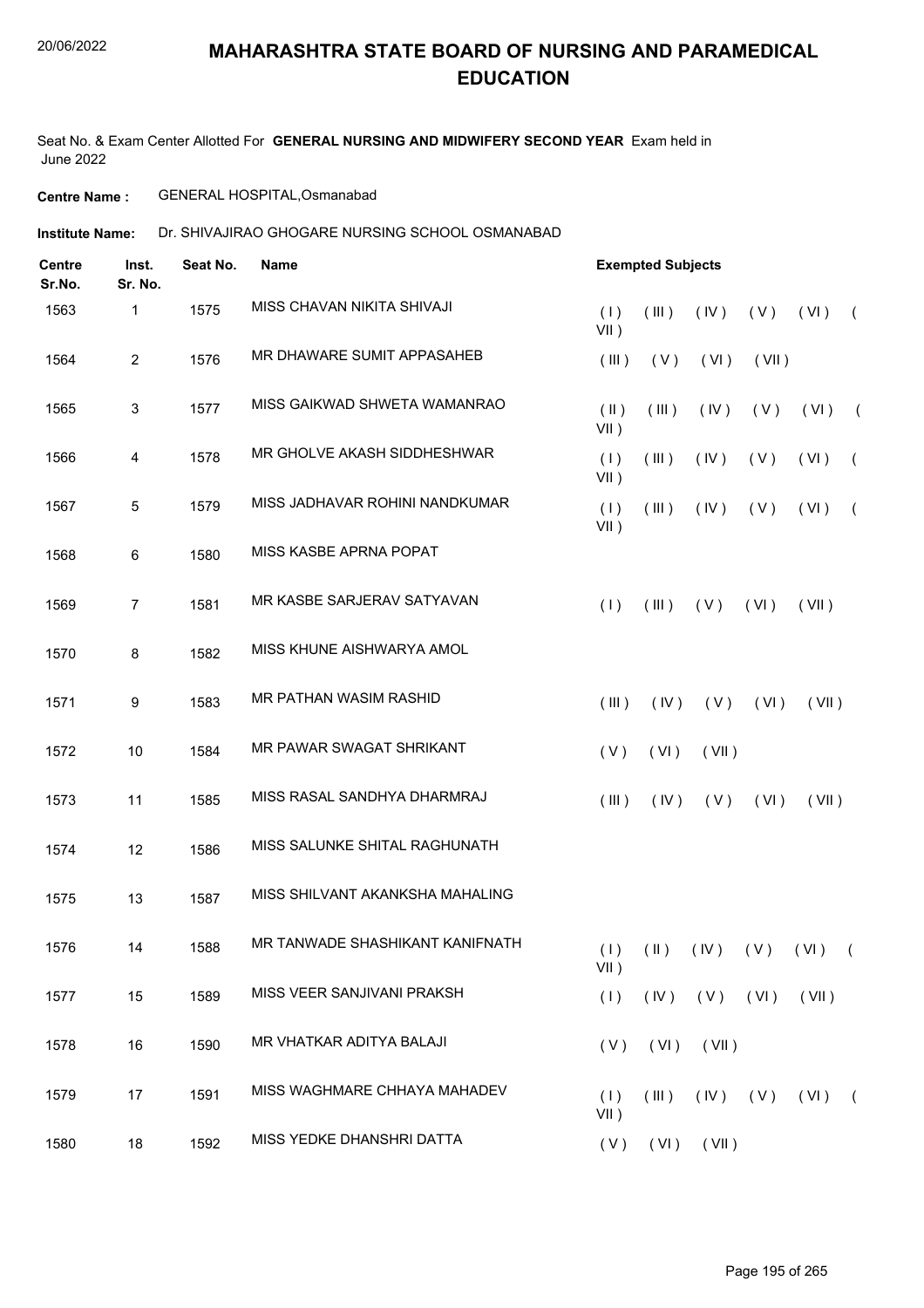Seat No. & Exam Center Allotted For GENERAL NURSING AND MIDWIFERY SECOND YEAR Exam held in **June 2022** 

NOTE: 'P' MEANS PROVISIONALLY PERMITTED

if there is any mistake in the EXEMPTION of the Candidate it should be brought to the notice of the MSBNPE before the examination otherwise MSBNPE will not be resposible for any Consequences.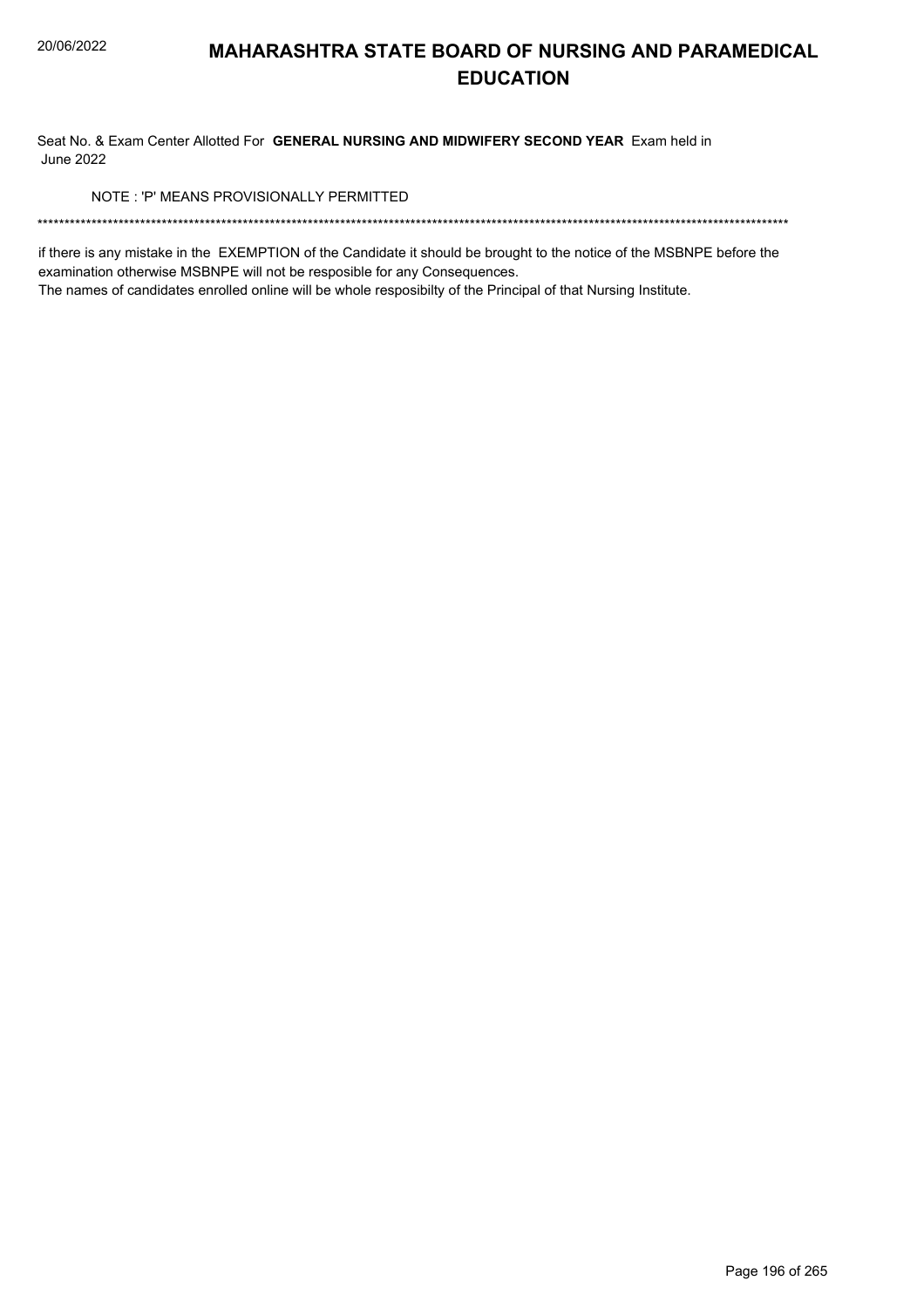Seat No. & Exam Center Allotted For GENERAL NURSING AND MIDWIFERY SECOND YEAR Exam held in June 2022

| <b>Centre Name:</b>    |                  |          | <b>GENERAL HOSPITAL, Osmanabad</b>       |                                  |
|------------------------|------------------|----------|------------------------------------------|----------------------------------|
| <b>Institute Name:</b> |                  |          | AASTHA SCHOOL OF NURSING OSMANABAD       |                                  |
| Centre<br>Sr.No.       | Inst.<br>Sr. No. | Seat No. | Name                                     | <b>Exempted Subjects</b>         |
| 1581                   | 1                | 1593     | MISS KAMBI F SWATI SHAHAJI               | ( V )<br>(VI)<br>(VII)           |
| 1582                   | 2                | 1594     | MISS KAMBLE RESHMA BALASAHEB             | (VII)<br>(  )<br>( V )<br>( VI ) |
|                        |                  |          | NOTE : 'P' MEANS PROVISIONALLY PERMITTED |                                  |
|                        |                  |          |                                          |                                  |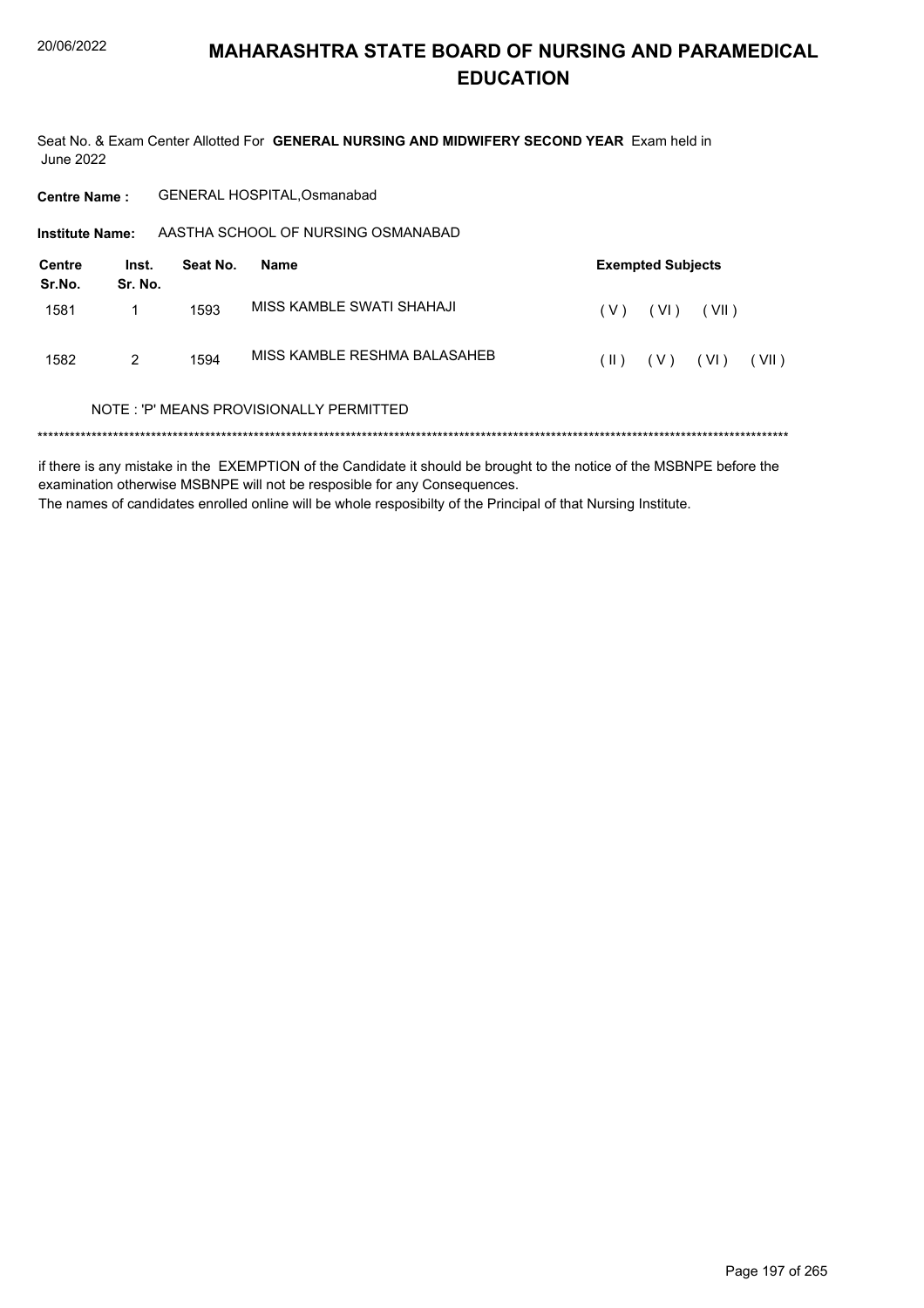Seat No. & Exam Center Allotted For **GENERAL NURSING AND MIDWIFERY SECOND YEAR** Exam held in June 2022

| <b>Centre Name :</b> | GENERAL HOSPITAL, Osmanabad |
|----------------------|-----------------------------|
|----------------------|-----------------------------|

**Institute Name: NAVIN NURSING SCHOOL OSMANABAD** 

| <b>Centre</b><br>Sr.No. | Inst.<br>Sr. No. | Seat No. | <b>Name</b>                             | <b>Exempted Subjects</b> |               |       |       |      |            |
|-------------------------|------------------|----------|-----------------------------------------|--------------------------|---------------|-------|-------|------|------------|
| 1583                    |                  | 1595     | MR CHAVAN SHIVAJI SANTOSH               | (IV)                     | (V)           | (VI)  | (VII) |      |            |
| 1584                    | $\overline{2}$   | 1596     | MISS DANE TEJASWINI RANJANA             |                          |               |       |       |      |            |
| 1585                    | 3                | 1597     | MISS HANUMANTE PUSHPA GANESHRAO         |                          |               |       |       |      |            |
| 1586                    | 4                | 1598     | MR TORADMAL SUSHIL BARIKRAO             | (1)<br>$VII$ )           | $(\parallel)$ | (III) | (V)   | (VI) |            |
| 1587                    | 5                | 1599     | MISS WAGHMODE SUSHAMA KASHINATH         | (1)<br>$VII$ )           | (III)         | (IV)  | (V)   | (VI) | $\sqrt{2}$ |
|                         |                  |          | NOTE: 'P' MEANS PROVISIONALLY PERMITTED |                          |               |       |       |      |            |

\*\*\*\*\*\*\*\*\*\*\*\*\*\*\*\*\*\*\*\*\*\*\*\*\*\*\*\*\*\*\*\*\*\*\*\*\*\*\*\*\*\*\*\*\*\*\*\*\*\*\*\*\*\*\*\*\*\*\*\*\*\*\*\*\*\*\*\*\*\*\*\*\*\*\*\*\*\*\*\*\*\*\*\*\*\*\*\*\*\*\*\*\*\*\*\*\*\*\*\*\*\*\*\*\*\*\*\*\*\*\*\*\*\*\*\*\*\*\*\*\*\*\*\*\*\*\*\*\*\*\*\*\*\*\*\*\*\*\*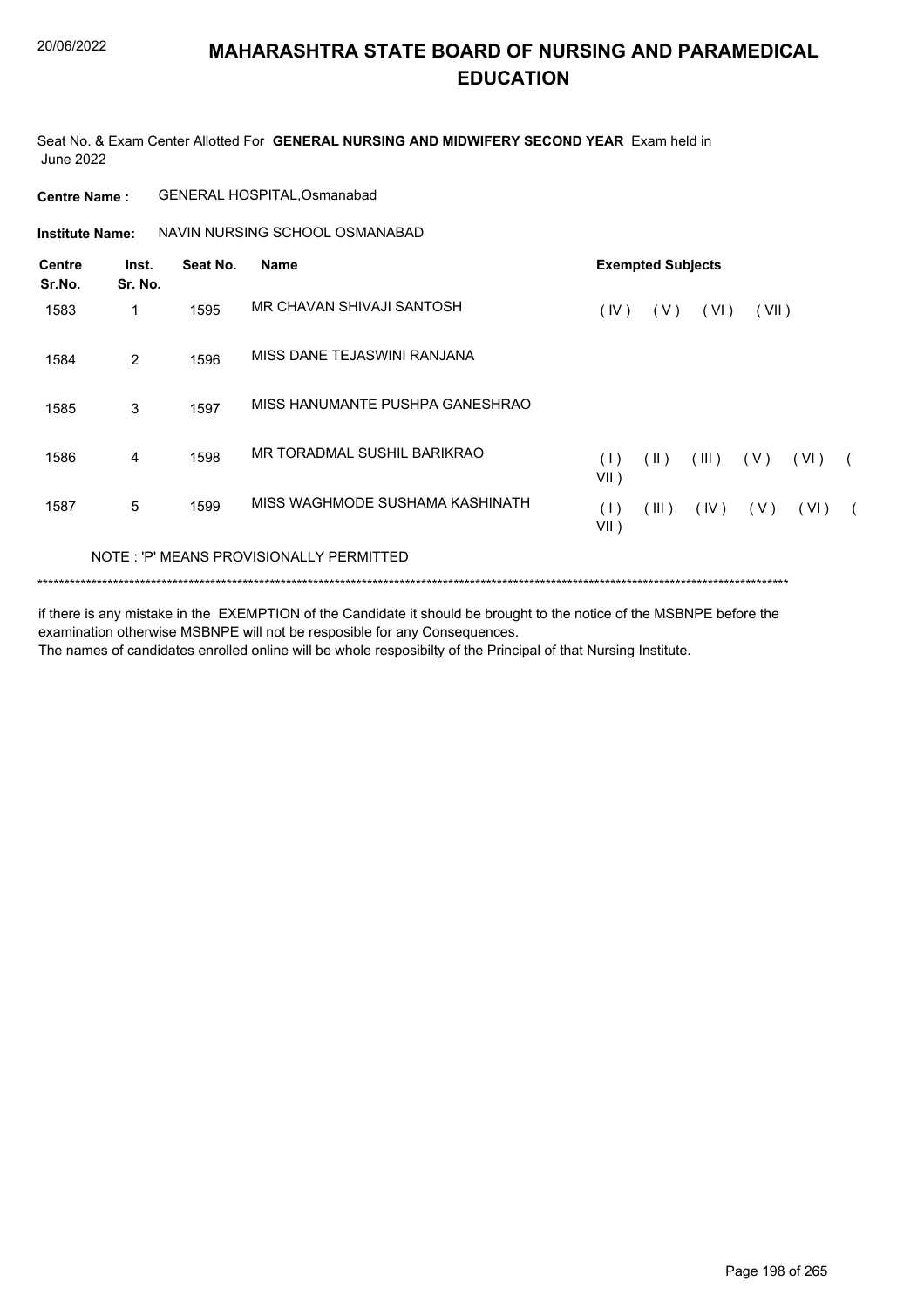Seat No. & Exam Center Allotted For **GENERAL NURSING AND MIDWIFERY SECOND YEAR** Exam held in June 2022

**Centre Name :** MAHATMA GANDHI MISSION INSTITUTE OF NURSING EDUCATION, AURANGABAD

SHRI DHANESHWARI MANAV VIKAS MANDAL, AURANGABAD **Institute Name:**

| <b>Centre</b><br>Sr.No. | Inst.<br>Sr. No. | Seat No. | Name                                    | <b>Exempted Subjects</b>                     |  |  |  |  |
|-------------------------|------------------|----------|-----------------------------------------|----------------------------------------------|--|--|--|--|
| 1588                    | 1                | 1600     | MISS DHAKARE USHATAI BALIRAM            | (VI)<br>(V)<br>(VII)                         |  |  |  |  |
| 1589                    | $\overline{2}$   | 1601     | MR GODBOLE SAURABH RAJU                 | (V)<br>(VI)<br>(VII)                         |  |  |  |  |
| 1590                    | 3                | 1602     | MISS NAIK SUNITA GOVAL                  | (III)<br>(V)<br>(VI)<br>(VII)                |  |  |  |  |
| 1591                    | 4                | 1603     | MISS PADVI TANISHA RAJESH               | (VI)<br>(V)<br>(VII)                         |  |  |  |  |
| 1592                    | 5                | 1604     | MISS PAWARA KAVITA VITTHAL              | (V)<br>(VI)<br>(VII)                         |  |  |  |  |
| 1593                    | 6                | 1605     | MISS PAWARA VAISHALI BHIMSING           | (V)<br>(VI)<br>(VII)                         |  |  |  |  |
| 1594                    | $\overline{7}$   | 1606     | MISS PAWARA MUNNI PRATAP                | (VI)<br>(V)<br>(VII)                         |  |  |  |  |
| 1595                    | 8                | 1607     | MISS PAWARA KALAVATI HUTARYA            | (V)<br>(VI)<br>(VII)                         |  |  |  |  |
| 1596                    | 9                | 1608     | MISS PAWARA JOSHI BOTHYA                | (VI)<br>(V)<br>(VII)                         |  |  |  |  |
| 1597                    | 10               | 1609     | MISS PAWARA VIDYA RATILAL               | (V)<br>(VI)<br>(VII)                         |  |  |  |  |
| 1598                    | 11               | 1610     | MISS PAWARA SUMITRA ROHIDAS             | (VI)<br>(V)<br>(VII)                         |  |  |  |  |
| 1599                    | 12               | 1611     | MISS PAWARA USHA JOMADA                 | (V)<br>(VI)<br>(VII)                         |  |  |  |  |
| 1600                    | 13               | 1612     | MISS SHEKH SHIRIN BABBU                 | (1)<br>$(\parallel)$<br>$(V)$ $(V)$<br>(VII) |  |  |  |  |
| 1601                    | 14               | 1613     | MISS VALVI KARINA DHARMA                | $(V)$ $(VI)$ $(VII)$                         |  |  |  |  |
| 1602                    | 15               | 1614     | MISS VASAVE MADHAVI JANYA               | (VI)<br>(V)<br>(VII)                         |  |  |  |  |
| 1603                    | 16               | 1615     | MISS VASAVE ANITA KHALYA                | $(V)$ $(VI)$ $(VII)$                         |  |  |  |  |
|                         |                  |          | NOTE: 'P' MEANS PROVISIONALLY PERMITTED |                                              |  |  |  |  |
|                         |                  |          |                                         |                                              |  |  |  |  |

if there is any mistake in the EXEMPTION of the Candidate it should be brought to the notice of the MSBNPE before the examination otherwise MSBNPE will not be resposible for any Consequences.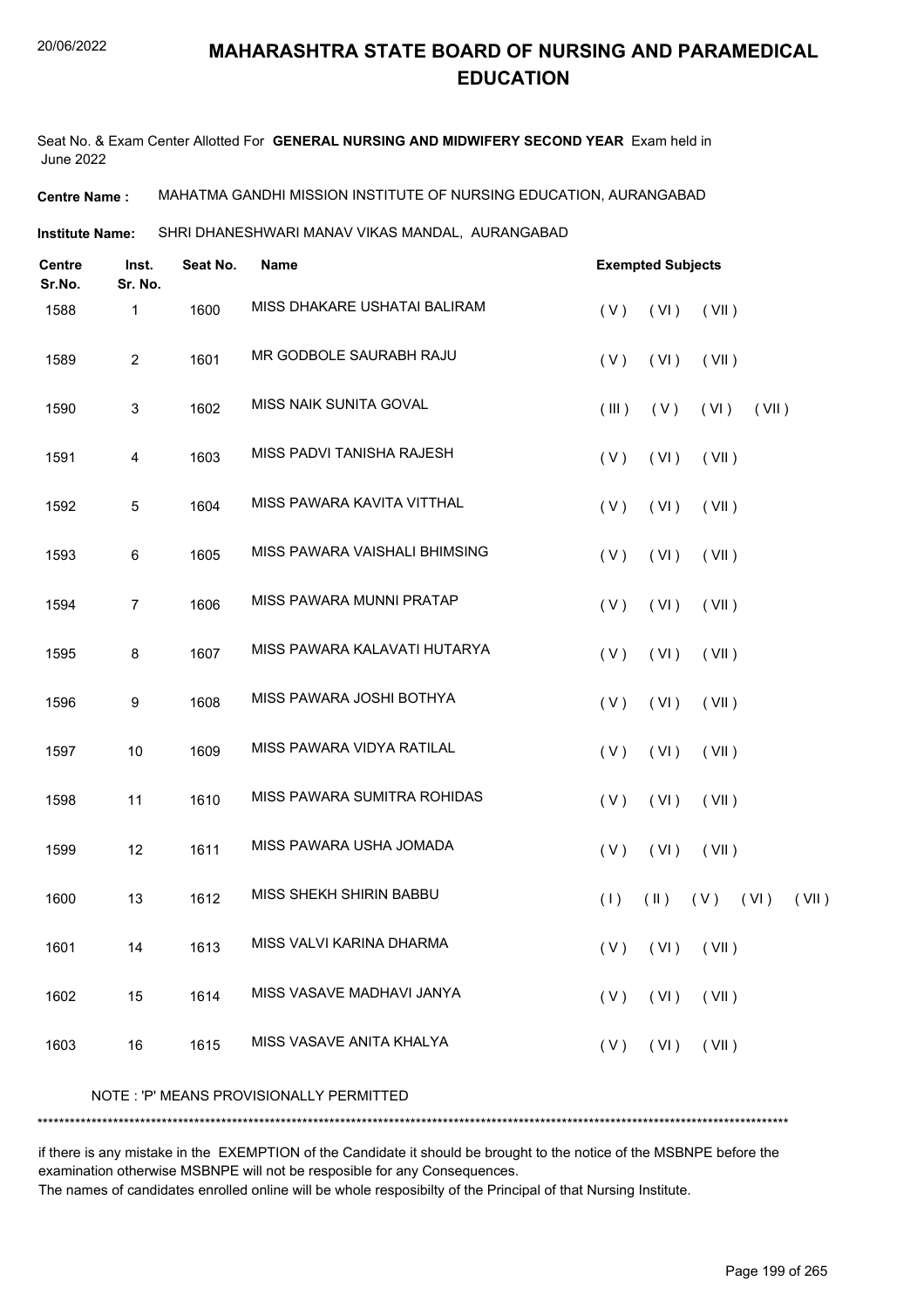Seat No. & Exam Center Allotted For **GENERAL NURSING AND MIDWIFERY SECOND YEAR** Exam held in June 2022

**Centre Name :** MAHATMA GANDHI MISSION INSTITUTE OF NURSING EDUCATION, AURANGABAD

**Institute Name:** MAHATMA GANDHI MISSION INSTITUTE OF NURSING EDUCATION, AURANGABAD

| <b>Centre</b><br>Sr.No. | Inst.<br>Sr. No. | Seat No. | Name                               | <b>Exempted Subjects</b>                                     |  |  |  |  |  |  |  |
|-------------------------|------------------|----------|------------------------------------|--------------------------------------------------------------|--|--|--|--|--|--|--|
| 1604                    | 1                | 1616     | MISS ADHE PRITI SHAMRAO            | (V)<br>(VI)<br>(VII)                                         |  |  |  |  |  |  |  |
| 1605                    | $\sqrt{2}$       | 1617     | MISS BAGUL KSHITIJA PUNJAHARI      | (IV)<br>(V)<br>(VI)<br>(VII)                                 |  |  |  |  |  |  |  |
| 1606                    | 3                | 1618     | MISS BATADE JAYSHREE BHAGCHAND     | (VII)<br>(V)<br>(VI)                                         |  |  |  |  |  |  |  |
| 1607                    | 4                | 1619     | MISS CHABUKSWAR NANDA ANNA         | (V)<br>(VI)<br>(VII)                                         |  |  |  |  |  |  |  |
| 1608                    | 5                | 1620     | MISS CHANDANSHIV SHITAL SUKHDEV    | (III)<br>(V)<br>(VI)<br>(VII)                                |  |  |  |  |  |  |  |
| 1609                    | 6                | 1621     | MISS DHAGE AAKANKSHA DHONDIRAM     | (V)<br>(1)<br>(III)<br>(VI)<br>(VII)                         |  |  |  |  |  |  |  |
| 1610                    | $\overline{7}$   | 1622     | MISS DHAIJE ANJALI ADINATH         | (VI)<br>(V)<br>(VII)                                         |  |  |  |  |  |  |  |
| 1611                    | 8                | 1623     | MISS GAYKE KALYANI KARBHARI        | $(\parallel)$<br>(III)<br>(V)<br>(VI)<br>(VII)               |  |  |  |  |  |  |  |
| 1612                    | 9                | 1624     | MISS JADHAO NISHA VILAS            | (V)<br>(III)<br>(IV)<br>(VI)<br>(VII)                        |  |  |  |  |  |  |  |
| 1613                    | 10               | 1625     | MISS KHARAT ASHVINI KASHINATH      | (1)<br>(V)<br>(VI)<br>(VII)                                  |  |  |  |  |  |  |  |
| 1614                    | 11               | 1626     | MISS NANDREKAR SNEHAL GAJANANSWAMI |                                                              |  |  |  |  |  |  |  |
| 1615                    | 12               | 1627     | MISS NIKALJE DIVYA SUDHAKAR        | (IV)<br>(V)<br>(VI)<br>(VII)                                 |  |  |  |  |  |  |  |
| 1616                    | 13               | 1628     | MISS NIKAM POONAM UTTAM            | (1)<br>(III)<br>(IV)<br>(V)<br>(VI)<br>$\sqrt{2}$<br>$VII$ ) |  |  |  |  |  |  |  |
| 1617                    | 14               | 1629     | MISS PANDIT MANJUSHA LAHANU        | $(V)$ $(VI)$ $(VII)$                                         |  |  |  |  |  |  |  |
| 1618                    | 15               | 1630     | MISS PATHARE EKTA SAMIR            | $(V)$ $(VI)$ $(VII)$                                         |  |  |  |  |  |  |  |
| 1619                    | 16               | 1631     | MISS PATHARE UJWALA GULAB          | $(H)$ $(V)$ $(VI)$<br>(1)<br>(VII)                           |  |  |  |  |  |  |  |
| 1620                    | 17               | 1632     | MISS PATOLE STUTI ALESH            | $(VI)$ $(VII)$<br>(V)                                        |  |  |  |  |  |  |  |
| 1621                    | 18               | 1633     | MISS RITTHE GANGASAGAR VITTHAL     | $(11)$ $(1V)$ $(V)$ $(V1)$ $(V1)$<br>(1)<br>VII)             |  |  |  |  |  |  |  |
| 1622                    | 19               | 1634     | MISS SAKHARE TRUPTI SANTOSH        | $($ III $)$<br>$(IV)$ $(V)$ $(VI)$ $(VII)$                   |  |  |  |  |  |  |  |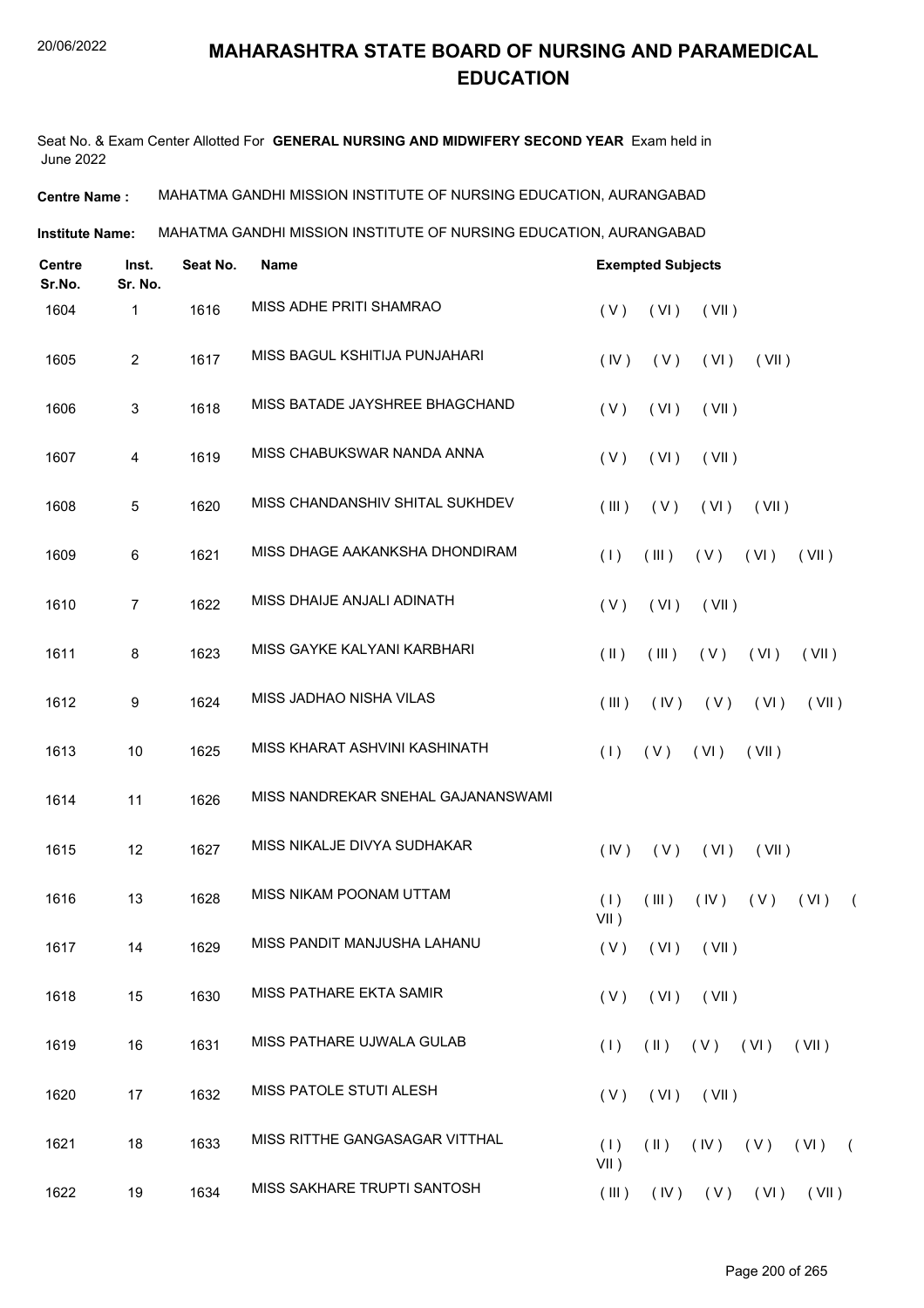Seat No. & Exam Center Allotted For GENERAL NURSING AND MIDWIFERY SECOND YEAR Exam held in **June 2022** 1623 20 1635 MISS SALVE PRAJKTA ANIL  $(11)$   $(11)$   $(1)$   $(1)$   $(1)$   $(1)$   $(1)$   $(1)$ 

| 1023 | ZU | ၊၀၁၁ |                                         | Ш.<br>VII `   | III)  | . IV ) | (V)   | (VI) |  |
|------|----|------|-----------------------------------------|---------------|-------|--------|-------|------|--|
| 1624 | 21 | 1636 | MISS WAGHMARE MONIKA DATTATRAYA         | $(\parallel)$ | ( V ) | (VI)   | (VII) |      |  |
|      |    |      | NOTE: 'P' MEANS PROVISIONALLY PERMITTED |               |       |        |       |      |  |
|      |    |      |                                         |               |       |        |       |      |  |

if there is any mistake in the EXEMPTION of the Candidate it should be brought to the notice of the MSBNPE before the examination otherwise MSBNPE will not be resposible for any Consequences.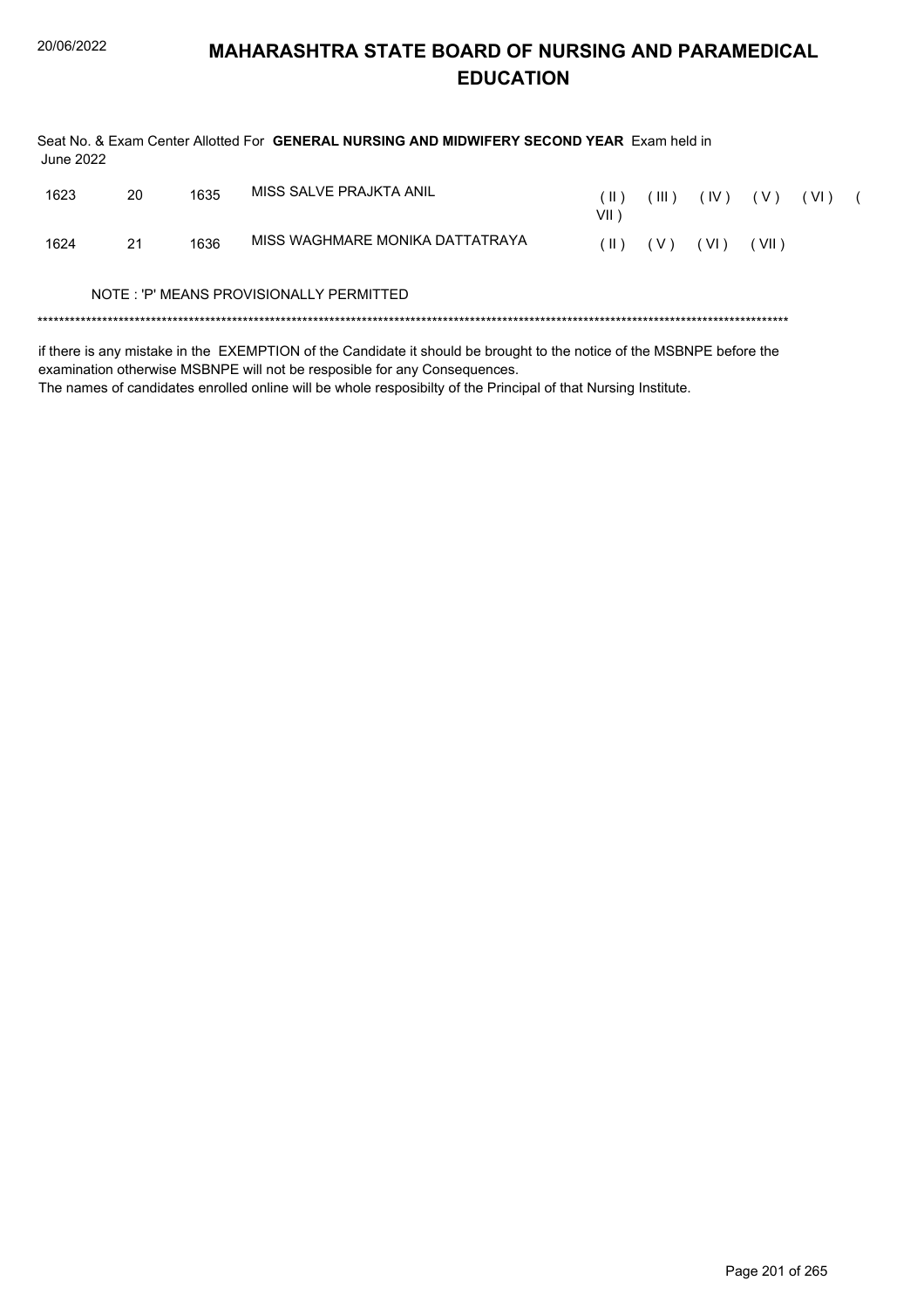Seat No. & Exam Center Allotted For **GENERAL NURSING AND MIDWIFERY SECOND YEAR** Exam held in June 2022

**Centre Name :** MAHATMA GANDHI MISSION INSTITUTE OF NURSING EDUCATION, AURANGABAD

**Institute Name: AURANGABAD NURSING SCHOOL, BHALGAON, AURANGABAD** 

| <b>Centre</b><br>Sr.No. | Inst.<br>Sr. No. | Seat No. | Name                                    |                | <b>Exempted Subjects</b> |                              |       |       |            |
|-------------------------|------------------|----------|-----------------------------------------|----------------|--------------------------|------------------------------|-------|-------|------------|
| 1625                    | 1                | 1637     | MISS DAWALE VARSHA GYANOBA              | (1)<br>$VII$ ) | $(\parallel)$            | (IV)                         | (V)   | (VI)  | $\sqrt{2}$ |
| 1626                    | $\overline{c}$   | 1638     | MISS GAVIT ASTARA AALU                  | (1)<br>VII)    | (III)                    | (IV)                         | (V)   | (VI)  | $\sqrt{2}$ |
| 1627                    | $\sqrt{3}$       | 1639     | MISS GAVIT MAHIMA DATTU                 | (1)            | (III)                    | (V)                          | (VI)  | (VII) |            |
| 1628                    | 4                | 1640     | MISS GAVIT RIBEEKA IDALJI               | (IV)           | (V)                      | (VI)                         | (VII) |       |            |
| 1629                    | 5                | 1641     | MISS GAVIT SOPINA BHILKYA               | (V)            | (VI)                     | (VII)                        |       |       |            |
| 1630                    | $\,6\,$          | 1642     | MISS GAVIT DIPALI DATTU                 | (V)            | (VI)                     | (VII)                        |       |       |            |
| 1631                    | $\overline{7}$   | 1643     | MR LANDAGE SHUBHAM SUNIL                | (III)          | (IV)                     | (V)                          | (VI)  | (VII) |            |
| 1632                    | 8                | 1644     | MISS NAIK PRATIKSHA PRATAP              | (V)            | (VI)                     | (VII)                        |       |       |            |
| 1633                    | 9                | 1645     | MR NIRMAL SAGAR RAJESH                  | (V)            | (VI)                     | (VII)                        |       |       |            |
| 1634                    | 10               | 1646     | MISS PADAVI RANJITA DHIRSING            | (V)            | (VI)                     | (VII)                        |       |       |            |
| 1635                    | 11               | 1647     | MR PATIL JAYESH KEWALSING               | (V)            | (VI)                     | (VII)                        |       |       |            |
| 1636                    | 12               | 1648     | MISS VALVI KAVITA SHIVAJI               | (V)            | (VI)                     | (VII)                        |       |       |            |
| 1637                    | 13               | 1649     | MISS VALVI AADIMA AMARSING              | (V)            | (VI)                     | (VII)                        |       |       |            |
| 1638                    | 14               | 1650     | MISS VASAVE VARSHA SUDAM                |                |                          | $(III)$ $(V)$ $(VI)$ $(VII)$ |       |       |            |
| 1639                    | 15               | 1651     | MISS VASAVE SUNITA KESHAV               |                |                          | $(IV)$ $(V)$ $(VI)$ $(VII)$  |       |       |            |
| 1640                    | 16               | 1652     | MISS VASAVE INDIRA TEDGA                |                | $(V)$ $(V)$              | (VII)                        |       |       |            |
| 1641                    | 17               | 1653     | MISS VASAVE SEJAL VISHNU                |                |                          | $(V)$ $(VI)$ $(VII)$         |       |       |            |
|                         |                  |          | NOTE: 'P' MEANS PROVISIONALLY PERMITTED |                |                          |                              |       |       |            |

\*\*\*\*\*\*\*\*\*\*\*\*\*\*\*\*\*\*\*\*\*\*\*\*\*\*\*\*\*\*\*\*\*\*\*\*\*\*\*\*\*\*\*\*\*\*\*\*\*\*\*\*\*\*\*\*\*\*\*\*\*\*\*\*\*\*\*\*\*\*\*\*\*\*\*\*\*\*\*\*\*\*\*\*\*\*\*\*\*\*\*\*\*\*\*\*\*\*\*\*\*\*\*\*\*\*\*\*\*\*\*\*\*\*\*\*\*\*\*\*\*\*\*\*\*\*\*\*\*\*\*\*\*\*\*\*\*\*\*

if there is any mistake in the EXEMPTION of the Candidate it should be brought to the notice of the MSBNPE before the examination otherwise MSBNPE will not be resposible for any Consequences.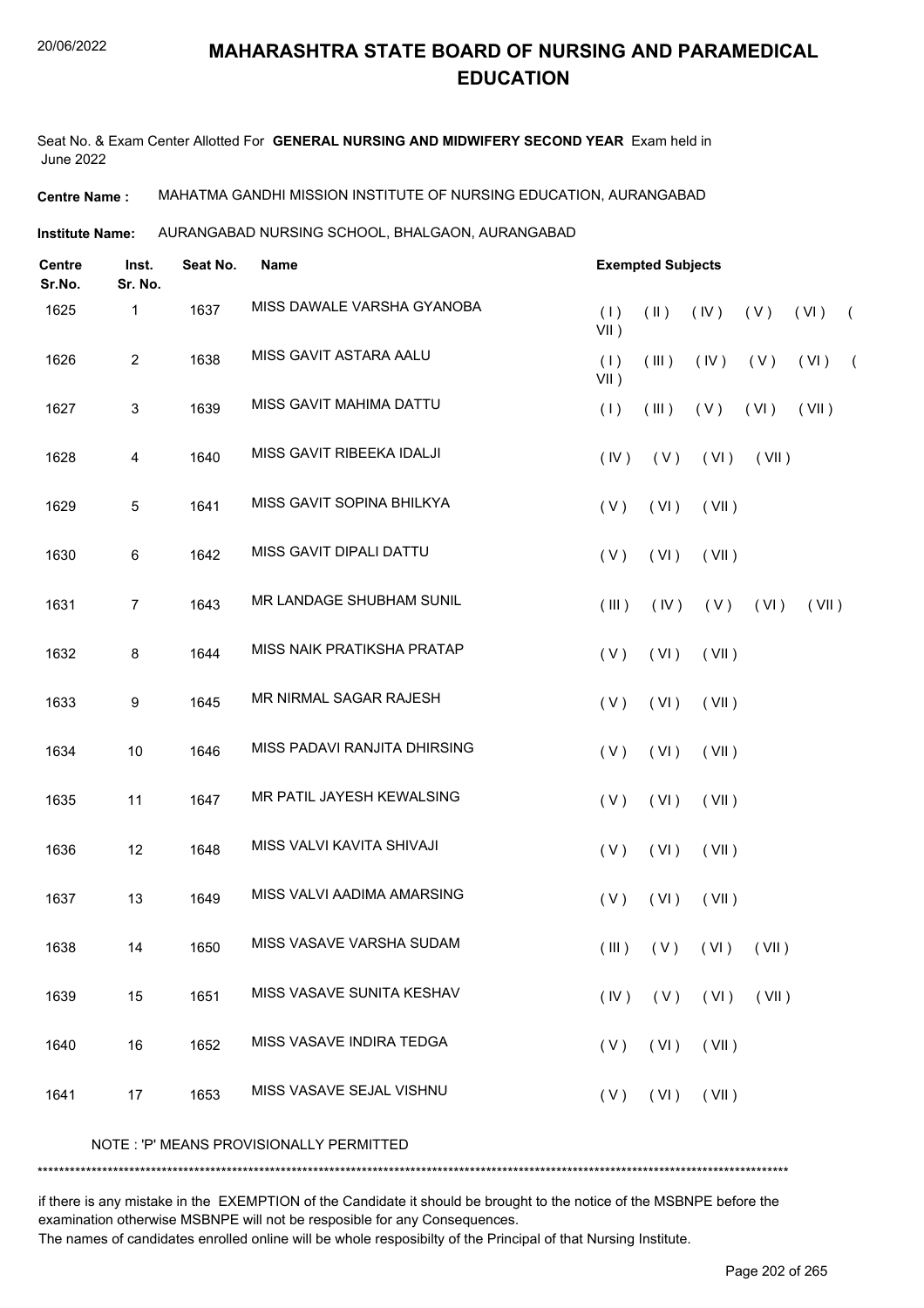Seat No. & Exam Center Allotted For **GENERAL NURSING AND MIDWIFERY SECOND YEAR** Exam held in June 2022

**Centre Name :** MAHATMA GANDHI MISSION INSTITUTE OF NURSING EDUCATION, AURANGABAD

Manik Nursing School, Garkhed, Aurangabad **Institute Name:**

| <b>Centre</b><br>Sr.No. | Inst.<br>Sr. No.        | Seat No. | <b>Name</b>                   | <b>Exempted Subjects</b> |       |       |       |       |  |  |
|-------------------------|-------------------------|----------|-------------------------------|--------------------------|-------|-------|-------|-------|--|--|
| 1642                    | $\mathbf{1}$            | 1654     | <b>SMT DOLSE KOMAL ANIL</b>   | $(\parallel)$            | (V)   | (VI)  | (VII) |       |  |  |
|                         |                         |          | (NEE BACHKE KOMAL RAJU)       |                          |       |       |       |       |  |  |
| 1643                    | $\overline{2}$          | 1655     | MISS DONGRE REVATI BHAGWAN    | (1)                      | (III) | (V)   | (VI)  | (VII) |  |  |
| 1644                    | 3                       | 1656     | MISS HANUMANTE PRANITA KISHOR | (III)                    | (V)   | (VI)  | (VII) |       |  |  |
| 1645                    | $\overline{\mathbf{4}}$ | 1657     | MR KALE RUTVIJ SALUJI         | $(\parallel)$            | (V)   | (VI)  | (VII) |       |  |  |
| 1646                    | 5                       | 1658     | MR KAMBLE AJAYKUMAR RANGANATH | $(\parallel)$            | (V)   | (VI)  | (VII) |       |  |  |
| 1647                    | 6                       | 1659     | MISS KOLHE SHRADDHA BHIWAJI   | (V)                      | (VI)  | (VII) |       |       |  |  |
| 1648                    | $\overline{7}$          | 1660     | MISS MISAL RENITA RAJESH      | (V)                      | (VI)  | (VII) |       |       |  |  |
| 1649                    | 8                       | 1661     | MR PAWARA SACHIN HEMRAJ       | (V)                      | (VI)  | (VII) |       |       |  |  |
| 1650                    | 9                       | 1662     | MISS SHEJUL SHITAL DILIP      |                          |       |       |       |       |  |  |
| 1651                    | 10                      | 1663     | MISS SHEJWAL KOMAL KARBHARI   | (III)                    | (V)   | (VI)  | (VII) |       |  |  |
| 1652                    | 11                      | 1664     | <b>MISS SUTAR SMITA SUNIL</b> | (  )                     | (III) | (V)   | (VI)  | (VII) |  |  |
| 1653                    | 12                      | 1665     | MISS TADVI ANITA NARSING      | $($ II $)$               | (III) | (V)   | (VI)  | (VII) |  |  |
| 1654                    | 13                      | 1666     | MISS VALVI VAISHALI RAMSING   | (III)                    | (V)   | (VI)  | (VII) |       |  |  |
|                         |                         |          |                               |                          |       |       |       |       |  |  |

NOTE : 'P' MEANS PROVISIONALLY PERMITTED

\*\*\*\*\*\*\*\*\*\*\*\*\*\*\*\*\*\*\*\*\*\*\*\*\*\*\*\*\*\*\*\*\*\*\*\*\*\*\*\*\*\*\*\*\*\*\*\*\*\*\*\*\*\*\*\*\*\*\*\*\*\*\*\*\*\*\*\*\*\*\*\*\*\*\*\*\*\*\*\*\*\*\*\*\*\*\*\*\*\*\*\*\*\*\*\*\*\*\*\*\*\*\*\*\*\*\*\*\*\*\*\*\*\*\*\*\*\*\*\*\*\*\*\*\*\*\*\*\*\*\*\*\*\*\*\*\*\*\*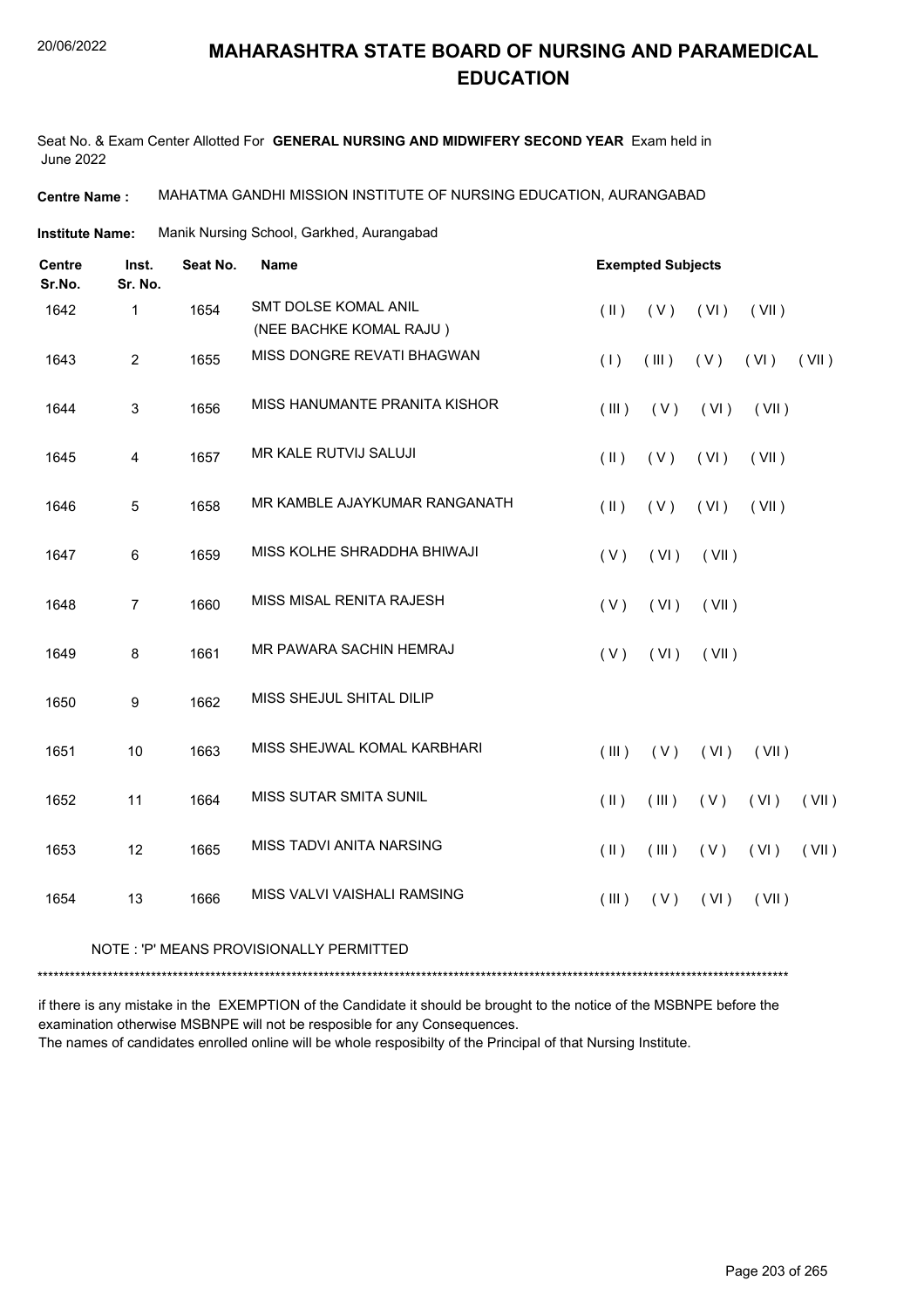Seat No. & Exam Center Allotted For **GENERAL NURSING AND MIDWIFERY SECOND YEAR** Exam held in June 2022

**Centre Name :** MAHATMA GANDHI MISSION INSTITUTE OF NURSING EDUCATION, AURANGABAD

SHRI GORAKSHA NURSING SCHOOL, PHULAMBRI, AURANGABAD **Institute Name:**

| <b>Centre</b><br>Sr.No. | Inst.<br>Sr. No. | Seat No. | Name                            |                | <b>Exempted Subjects</b> |       |       |       |            |
|-------------------------|------------------|----------|---------------------------------|----------------|--------------------------|-------|-------|-------|------------|
| 1655                    | $\mathbf{1}$     | 1667     | MISS BHALERAO PRIYANKA SAKHARAM | (V)            | (VI)                     | (VII) |       |       |            |
| 1656                    | $\overline{2}$   | 1668     | MISS DANDGE ANJALI VASANT       | (IV)           | (V)                      | (VI)  | (VII) |       |            |
| 1657                    | $\mathbf{3}$     | 1669     | MISS GAWALI SHILPA PANDIT       | (1)<br>$VII$ ) | $(\parallel)$            | (IV)  | (V)   | (VI)  | $\left($   |
| 1658                    | $\overline{4}$   | 1670     | MISS GHEVANDE AMARAPALI DINKAR  | (1)<br>$VII$ ) | (11)                     | (IV)  | (V)   | (VI)  | $\left($   |
| 1659                    | $\overline{5}$   | 1671     | MISS HIWRALE POOJA SANJAY       | (1)<br>$VII$ ) | $(\parallel)$            | (IV)  | (V)   | (VI)  | $\left($   |
| 1660                    | 6                | 1672     | MISS JADHAV DIPALI VITTHAL      | (V)            | (VI)                     | (VII) |       |       |            |
| 1661                    | $\overline{7}$   | 1673     | MR JADHAV ATUL RAJENDRA         | (1)            | (V)                      | (VI)  | (VII) |       |            |
| 1662                    | 8                | 1674     | MISS JADHAV VARSHA EKNATH       | (IV)           | (V)                      | (VI)  | (VII) |       |            |
| 1663                    | 9                | 1675     | MR KHURDE VISHAL BAPU           | (1)<br>$VII$ ) | (11)                     | (IV)  | (V)   | (VI)  | $\sqrt{2}$ |
| 1664                    | 10               | 1676     | MISS MATE RUCHIKA RAJENDRARAO   | (1)            | (IV)                     | (V)   | (VI)  | (VII) |            |
| 1665                    | 11               | 1677     | MISS PUSE RAJASHRI GANGARAM     | (1)<br>$VII$ ) | $(\parallel)$            | (IV)  | (V)   | (VI)  | $\left($   |
| 1666                    | 12               | 1678     | MISS SALVE AKANSHA KAILAS       | (V)            | (VI)                     | (VII) |       |       |            |
| 1667                    | 13               | 1679     | MISS SATDIVE PALLAVI SUNIL      | (V)            | (VI)                     | (VII) |       |       |            |
| 1668                    | 14               | 1680     | MISS SATDIVE PALLAVI VALMIK     | $($ II $)$     | (IV)                     | (V)   | (VI)  | (VII) |            |
|                         |                  |          |                                 |                |                          |       |       |       |            |

#### NOTE : 'P' MEANS PROVISIONALLY PERMITTED

\*\*\*\*\*\*\*\*\*\*\*\*\*\*\*\*\*\*\*\*\*\*\*\*\*\*\*\*\*\*\*\*\*\*\*\*\*\*\*\*\*\*\*\*\*\*\*\*\*\*\*\*\*\*\*\*\*\*\*\*\*\*\*\*\*\*\*\*\*\*\*\*\*\*\*\*\*\*\*\*\*\*\*\*\*\*\*\*\*\*\*\*\*\*\*\*\*\*\*\*\*\*\*\*\*\*\*\*\*\*\*\*\*\*\*\*\*\*\*\*\*\*\*\*\*\*\*\*\*\*\*\*\*\*\*\*\*\*\*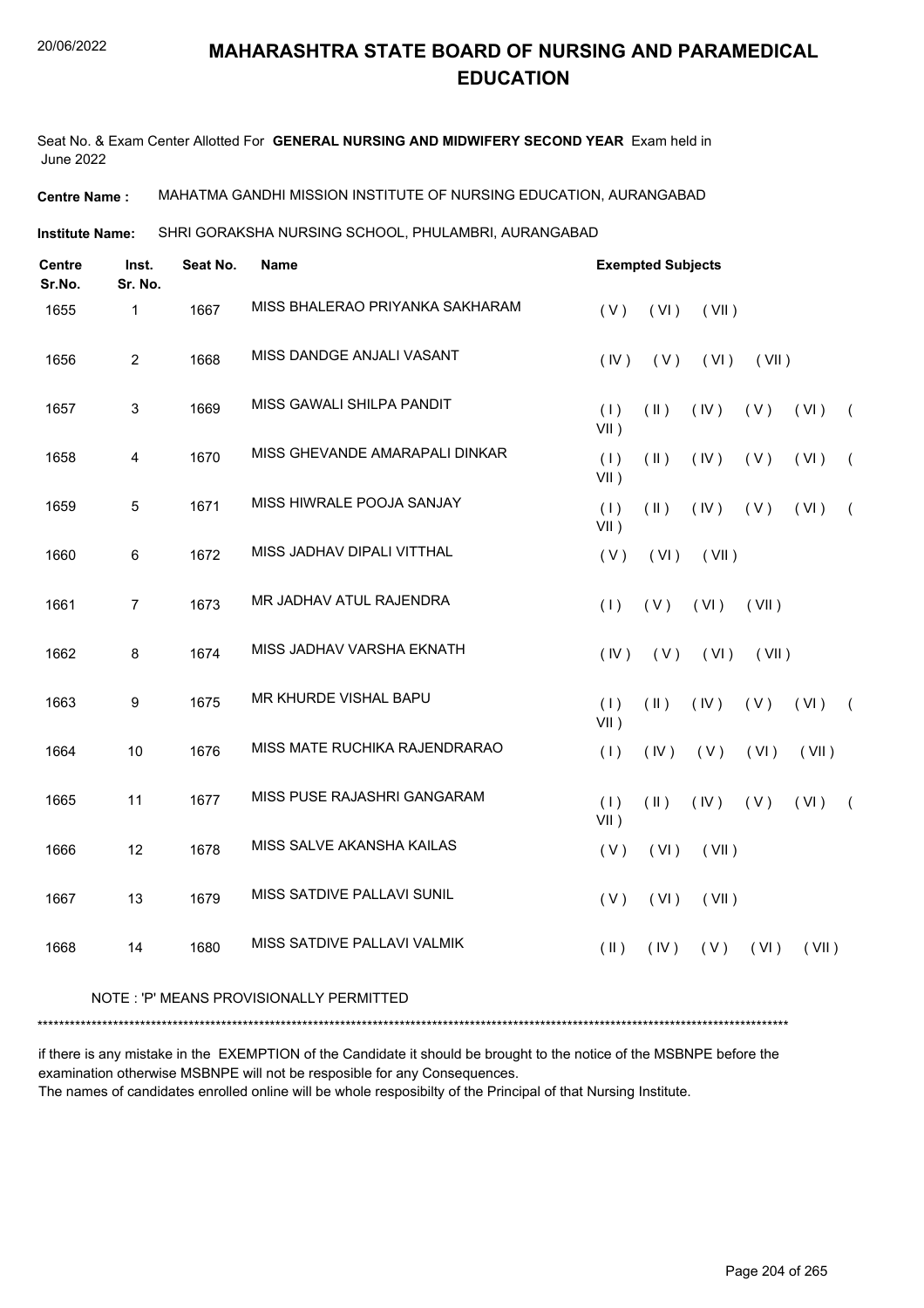Seat No. & Exam Center Allotted For **GENERAL NURSING AND MIDWIFERY SECOND YEAR** Exam held in June 2022

**Centre Name :** MAHATMA GANDHI MISSION INSTITUTE OF NURSING EDUCATION, AURANGABAD

DR. DAHIPHALE MEDICAL FOUNDATION TRUSTS SCHOOL OF NURSING, AURANGABAD **Institute Name:**

| <b>Centre</b><br>Sr.No. | Inst.<br>Sr. No. | Seat No. | <b>Name</b>                   | <b>Exempted Subjects</b> |       |       |       |       |            |  |  |
|-------------------------|------------------|----------|-------------------------------|--------------------------|-------|-------|-------|-------|------------|--|--|
| 1669                    | 1                | 1681     | MISS DASBRASE NITA RAMESH     | (1)<br>$VII$ )           | (III) | (IV)  | (V)   | (VI)  | $\sqrt{2}$ |  |  |
| 1670                    | $\overline{2}$   | 1682     | MISS DODAVE NIKITA KAILAS     | (1)<br>$VII$ )           | (III) | (IV)  | (V)   | (VI)  | $\sqrt{2}$ |  |  |
| 1671                    | 3                | 1683     | MISS JADHAV SHITAL SAMPAT     | (V)                      | (VI)  | (VII) |       |       |            |  |  |
| 1672                    | 4                | 1684     | MISS MORE BALI MININATH       | (1)                      | (IV)  | (V)   | (VI)  | (VII) |            |  |  |
| 1673                    | 5                | 1685     | MISS NAVKAR MANGALA GANESHRAO | (V)                      | (VI)  | (VII) |       |       |            |  |  |
| 1674                    | 6                | 1686     | MISS PADVI KARISHMA HUNARYA   | (V)                      | (VI)  | (VII) |       |       |            |  |  |
| 1675                    | 7                | 1687     | MISS PAWARA PINKA HUKADYA     | (III)                    | (IV)  | (V)   | (VI)  | (VII) |            |  |  |
| 1676                    | 8                | 1688     | MISS PAWARA NIKITA MANSING    | $(\parallel)$<br>VII)    | (III) | (IV)  | (V)   | (VI)  | $\sqrt{2}$ |  |  |
| 1677                    | 9                | 1689     | MISS SHELKE SHITAL PRALHAD    | (IV)                     | (V)   | (VI)  | (VII) |       |            |  |  |

NOTE : 'P' MEANS PROVISIONALLY PERMITTED

\*\*\*\*\*\*\*\*\*\*\*\*\*\*\*\*\*\*\*\*\*\*\*\*\*\*\*\*\*\*\*\*\*\*\*\*\*\*\*\*\*\*\*\*\*\*\*\*\*\*\*\*\*\*\*\*\*\*\*\*\*\*\*\*\*\*\*\*\*\*\*\*\*\*\*\*\*\*\*\*\*\*\*\*\*\*\*\*\*\*\*\*\*\*\*\*\*\*\*\*\*\*\*\*\*\*\*\*\*\*\*\*\*\*\*\*\*\*\*\*\*\*\*\*\*\*\*\*\*\*\*\*\*\*\*\*\*\*\*

if there is any mistake in the EXEMPTION of the Candidate it should be brought to the notice of the MSBNPE before the examination otherwise MSBNPE will not be resposible for any Consequences.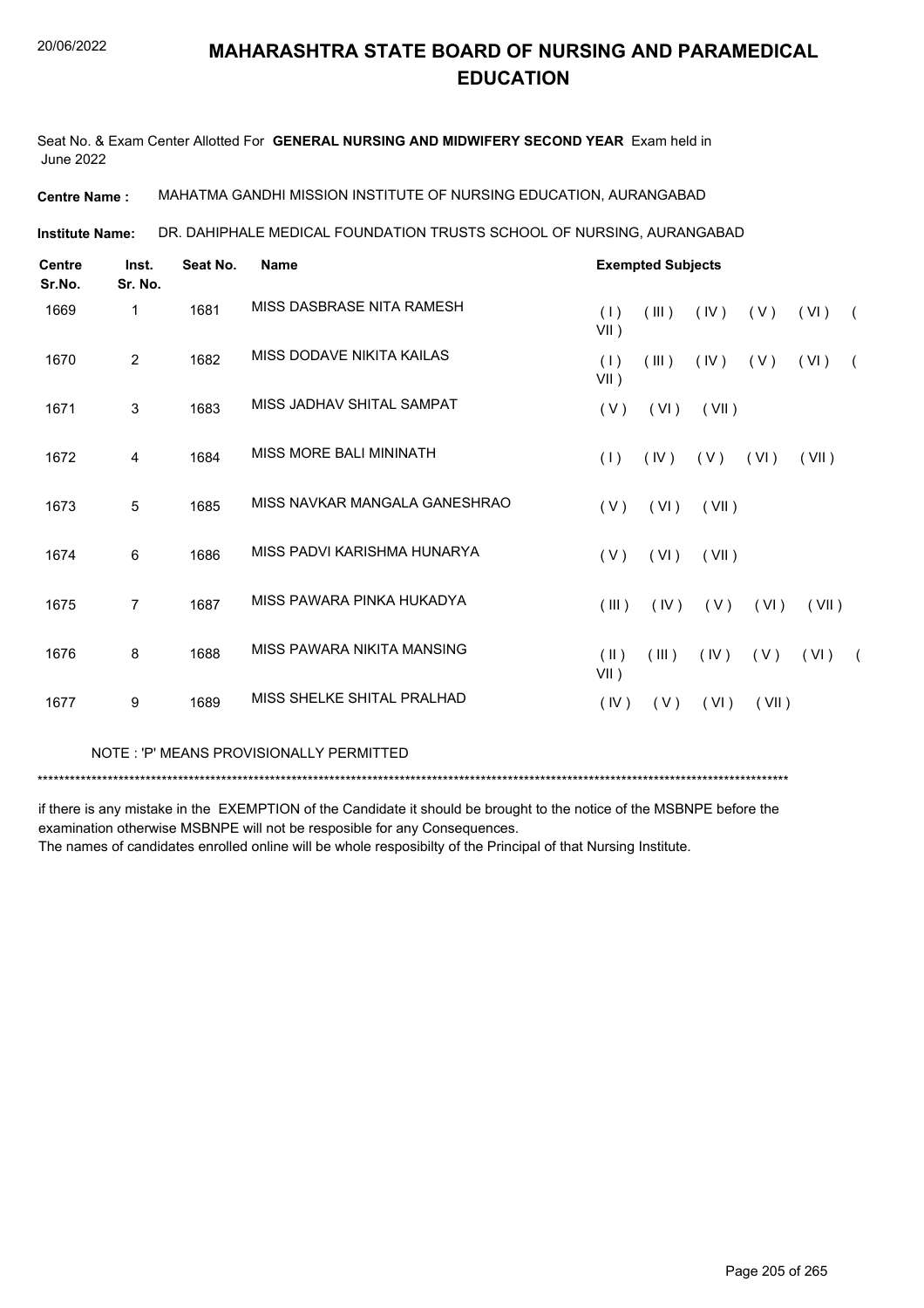Seat No. & Exam Center Allotted For **GENERAL NURSING AND MIDWIFERY SECOND YEAR** Exam held in June 2022

**Centre Name :** MAHATMA GANDHI MISSION INSTITUTE OF NURSING EDUCATION, AURANGABAD

Institute Name: Aurangabad Training School of Nursing, Shivajinagar, Aurangabad

| <b>Centre</b><br>Sr.No. | Inst.<br>Sr. No. | Seat No. | Name                             | <b>Exempted Subjects</b> |       |            |       |                                     |            |
|-------------------------|------------------|----------|----------------------------------|--------------------------|-------|------------|-------|-------------------------------------|------------|
| 1678                    | 1                | 1690     | MISS AHIRE VANDANA DEVIDAS       | (III)                    | (IV)  | (V)        | (VI)  | (VII)                               |            |
| 1679                    | $\overline{2}$   | 1691     | MISS BAWASKAR KOKILA GOVINDA     | (III)                    | (IV)  | (V)        | (VI)  | (VII)                               |            |
| 1680                    | 3                | 1692     | MR BORDE PAVANKUMAR KARBHARI     | (1)                      | (IV)  | (V)        | (VI)  | (VII)                               |            |
| 1681                    | 4                | 1693     | MISS CHANDSHIVE PRANALI SHRIMANT | (V)                      | (VI)  | (VII)      |       |                                     |            |
| 1682                    | 5                | 1694     | MR CHAVAN SANDIP ANKUSH          | (1)                      | (IV)  | (V)        | (VI)  | (VII)                               |            |
| 1683                    | $\,6\,$          | 1695     | MISS GANGAWANE MADHURA RANJEET   | (IV)                     | (V)   | (VI)       | (VII) |                                     |            |
| 1684                    | 7                | 1696     | MISS GAVIT VAISHALI SHANTU       | (IV)                     | (V)   | (VI)       | (VII) |                                     |            |
| 1685                    | 8                | 1697     | MISS GORE MRUNAL GANESH          |                          |       |            |       |                                     |            |
| 1686                    | 9                | 1698     | MR ITKARE AKASH BALKRUSHNA       | (IV)                     | (V)   | (VI)       | (VII) |                                     |            |
| 1687                    | 10               | 1699     | MISS JATALE SWATI BABAN          | (III)                    | (IV)  | (V)        | (VI)  | (VII)                               |            |
| 1688                    | 11               | 1700     | MISS KAMBLE SEJAL VILAS          | (1)                      | (IV)  | (V)        | (VI)  | (VII)                               |            |
| 1689                    | 12               | 1701     | MISS KHADE SONAL VILAS           | (1)<br>$VII$ )           | (III) | (IV)       | (V)   | (VI)                                | $\sqrt{2}$ |
| 1690                    | 13               | 1702     | MISS LINGAYAT PRIYANKA UDDHAV    | (1)<br>VII)              | (III) | (IV)       | (V)   | (VI)                                | $\sqrt{2}$ |
| 1691                    | 14               | 1703     | MISS MAVCHI RAVISHA SUKA         |                          |       |            |       | $(III)$ $(IV)$ $(V)$ $(VI)$ $(VII)$ |            |
| 1692                    | 15               | 1704     | MISS PADMANE SRUSHTI RAJU        |                          |       |            |       |                                     |            |
| 1693                    | 16               | 1705     | MISS PAGARE POOJA VIJAY          | (1)<br>$VII$ )           | (III) | (IV)       | (V)   | $(VI)$ (                            |            |
| 1694                    | 17               | 1706     | MISS RAUT MANISHA DHANRAJ        | (1)                      | (III) | (V)        | (VI)  | (VII)                               |            |
| 1695                    | 18               | 1707     | MR RAUT AJAY ASHOK               | (IV)                     | (V)   | (VI)       | (VII) |                                     |            |
| 1696                    | 19               | 1708     | MISS SADAVARTE ARATI BHARAT      | (1)<br>$VII$ )           | (III) | $($ IV $)$ | (V)   | $(VI)$ (                            |            |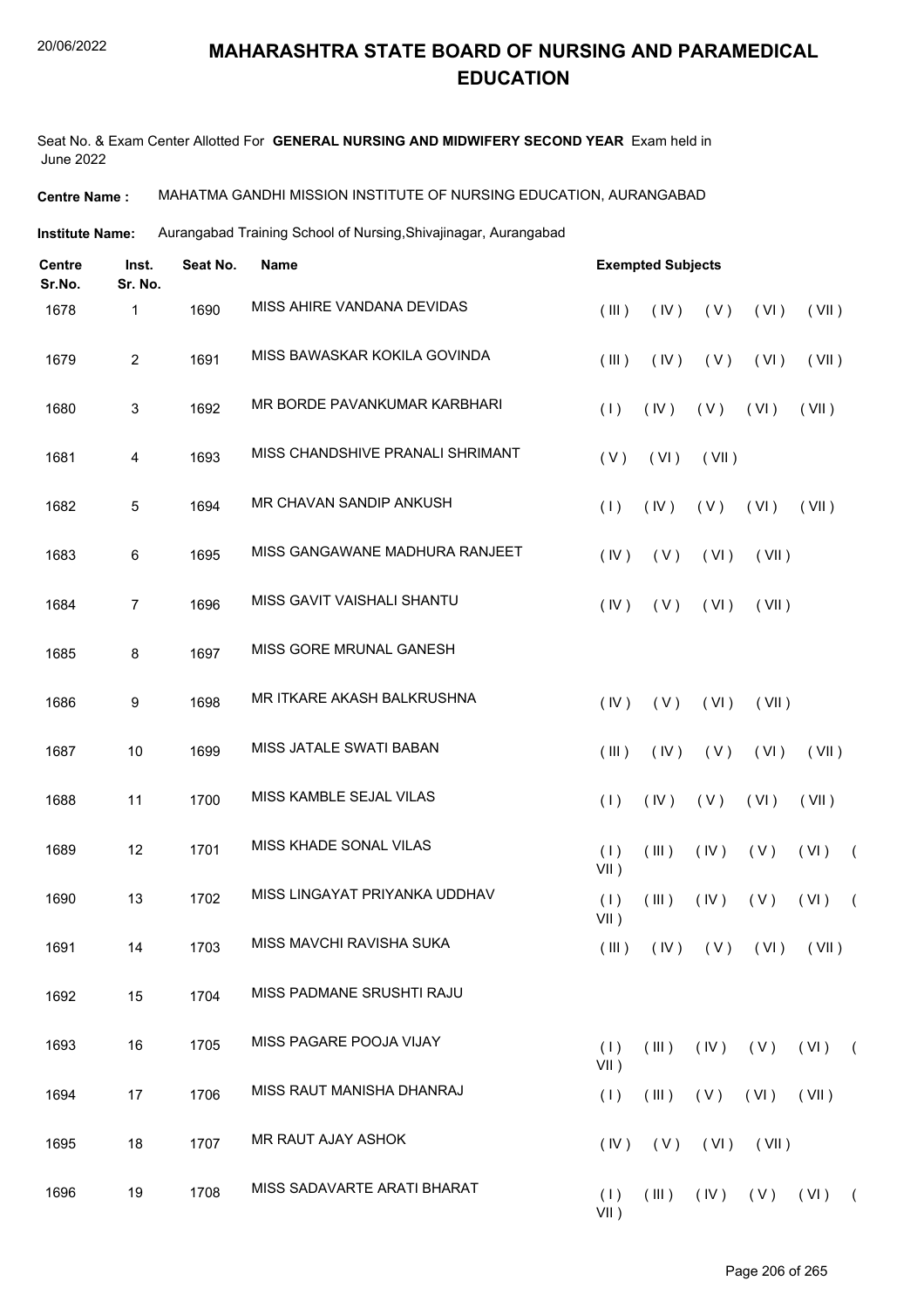| June 2022 |    |      | Seat No. & Exam Center Allotted For GENERAL NURSING AND MIDWIFERY SECOND YEAR Exam held in |       |       |       |       |       |
|-----------|----|------|--------------------------------------------------------------------------------------------|-------|-------|-------|-------|-------|
| 1697      | 20 | 1709 | MR SHINDE PRANAY RAJU                                                                      | ( V ) | (VI)  | (VII) |       |       |
| 1698      | 21 | 1710 | MISS SONONE PALLAVI PRABHAKAR                                                              | ( V ) | (VI)  | (VII) |       |       |
| 1699      | 22 | 1711 | MISS VALVI MALTI JEGALA                                                                    | (IV)  | ( V ) | (VI)  | (VII) |       |
| 1700      | 23 | 1712 | MISS VYAWHARE PRATIBHA RAMESH                                                              | (III) | (IV)  | ( V ) | (VI)  | (VII) |
|           |    |      | NOTE: 'P' MEANS PROVISIONALLY PERMITTED                                                    |       |       |       |       |       |
|           |    |      |                                                                                            |       |       |       |       |       |

if there is any mistake in the EXEMPTION of the Candidate it should be brought to the notice of the MSBNPE before the examination otherwise MSBNPE will not be resposible for any Consequences.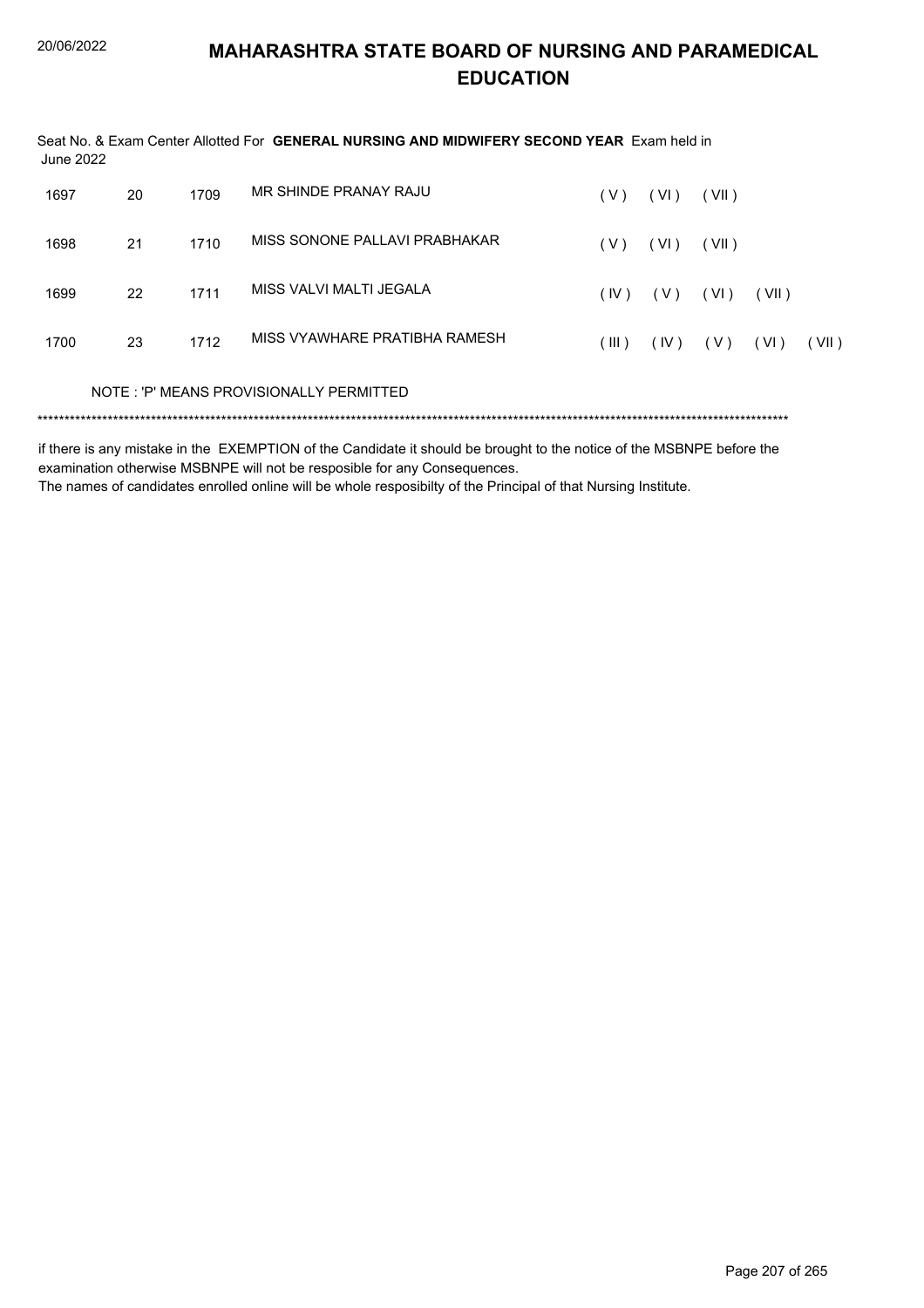Seat No. & Exam Center Allotted For **GENERAL NURSING AND MIDWIFERY SECOND YEAR** Exam held in June 2022

**Centre Name :** MAHATMA GANDHI MISSION INSTITUTE OF NURSING EDUCATION, AURANGABAD

PADMAVATI NURSING SCHOOL, AURANGABAD **Institute Name:**

| <b>Centre</b><br>Sr.No. | Inst.<br>Sr. No. | Seat No. | <b>Name</b>                     | <b>Exempted Subjects</b>                                     |
|-------------------------|------------------|----------|---------------------------------|--------------------------------------------------------------|
| 1701                    | 1                | 1713     | MR AWCHAR ANIKET RAJKUMAR       | (IV)<br>(V)<br>(VI)<br>(VII)                                 |
| 1702                    | 2                | 1714     | MR GUVHADE GANESH RANGRAO       | (1)<br>(III)<br>(IV)<br>(V)<br>(VI)<br>$\sqrt{2}$<br>$VII$ ) |
| 1703                    | 3                | 1715     | MISS HIWARALE SHUBHANGI BHASKAR | (V)<br>(VI)<br>(VII)                                         |
| 1704                    | 4                | 1716     | MISS KAMBLE KALPANA KISHAN      | (1)<br>(V)<br>(VI)<br>(VII)                                  |
| 1705                    | 5                | 1717     | MISS NARWADE SHITAL GAJANAN     | (V)<br>(VI)<br>(VII)                                         |
| 1706                    | 6                | 1718     | MISS UGEL SHILA BHAGWAN         | (1)<br>(V)<br>(VI)<br>(VII)                                  |
| 1707                    | 7                | 1719     | MR WAGHMARE PARSHANT SHANKARRAO | (IV)<br>(V)<br>(VI)<br>(VII)                                 |
| 1708                    | 8                | 1720     | MR WAGHMARE HARSHAD LAXMAN      | $(\parallel)$<br>(V)<br>(VI)<br>(VII)                        |
|                         |                  |          |                                 |                                                              |

NOTE : 'P' MEANS PROVISIONALLY PERMITTED

\*\*\*\*\*\*\*\*\*\*\*\*\*\*\*\*\*\*\*\*\*\*\*\*\*\*\*\*\*\*\*\*\*\*\*\*\*\*\*\*\*\*\*\*\*\*\*\*\*\*\*\*\*\*\*\*\*\*\*\*\*\*\*\*\*\*\*\*\*\*\*\*\*\*\*\*\*\*\*\*\*\*\*\*\*\*\*\*\*\*\*\*\*\*\*\*\*\*\*\*\*\*\*\*\*\*\*\*\*\*\*\*\*\*\*\*\*\*\*\*\*\*\*\*\*\*\*\*\*\*\*\*\*\*\*\*\*\*\*

if there is any mistake in the EXEMPTION of the Candidate it should be brought to the notice of the MSBNPE before the examination otherwise MSBNPE will not be resposible for any Consequences.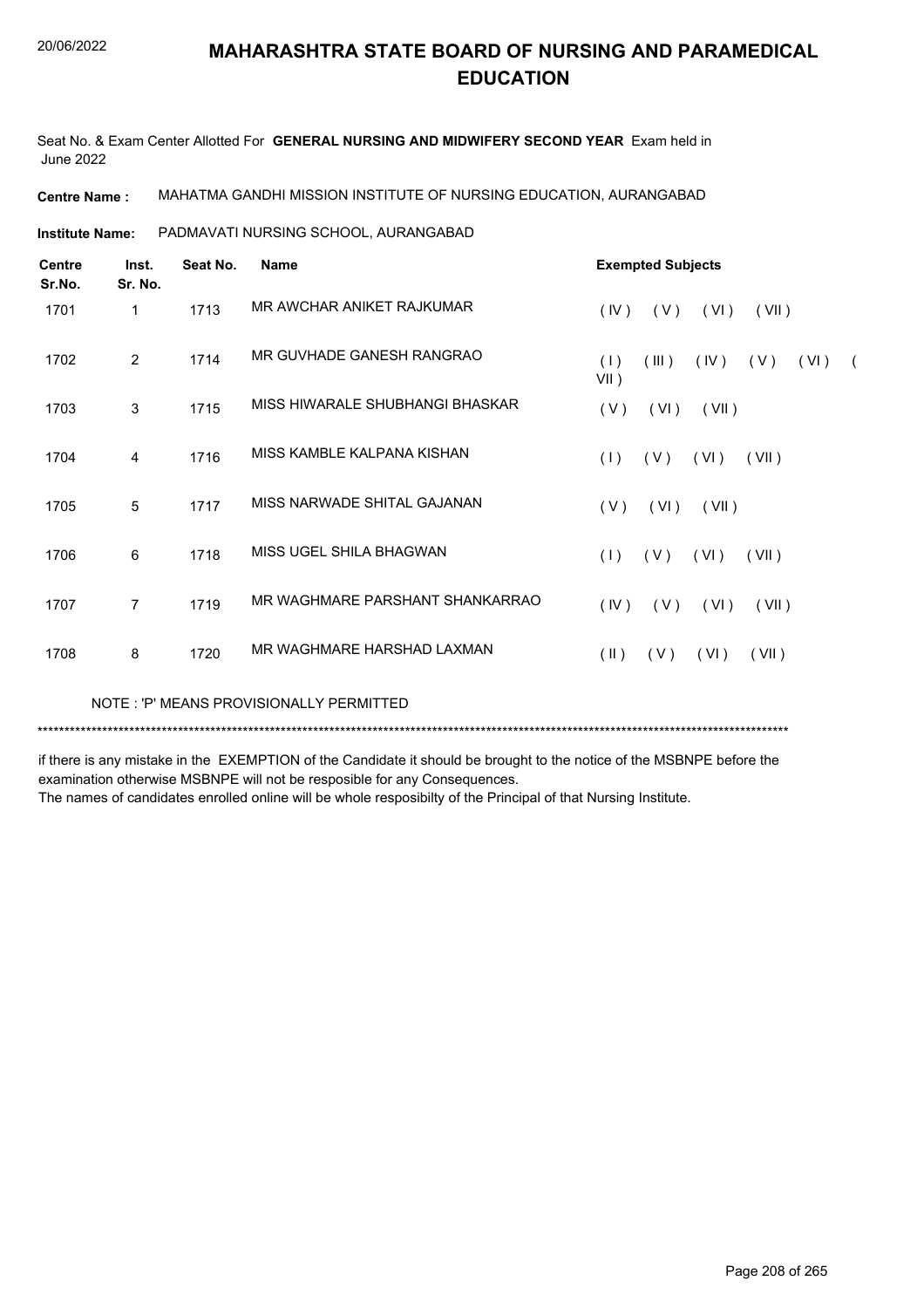Seat No. & Exam Center Allotted For GENERAL NURSING AND MIDWIFERY SECOND YEAR Exam held in **June 2022** 

**GENERAL HOSPITAL, Latur Centre Name:** 

Institute Name: GENERAL HOSPITAL, LATUR

| <b>Centre</b><br>Sr.No. | Inst.<br>Sr. No. | Seat No. | Name                              | <b>Exempted Subjects</b> |       |      |       |
|-------------------------|------------------|----------|-----------------------------------|--------------------------|-------|------|-------|
| 1709                    | 1                | 1721     | MR BOLANGE KRISHNKANT ATMARAM     |                          |       |      |       |
| 1710                    | 2                | 1722     | MISS JADHAV PRATIKSHA YUVRAJ      |                          |       |      |       |
| 1711                    | 3                | 1723     | MR MAGAR DNYANESHWAR SUDHAKAR     |                          |       |      |       |
| 1712                    | 4                | 1724     | MISS SHRIMANGLE URMILA KRISHANAJI |                          |       |      |       |
| 1713                    | 5                | 1725     | MR SURNAR MACHINDRA BANKAT        | (IV)                     | ( V ) | (VI) | (VII) |
|                         |                  |          |                                   |                          |       |      |       |

NOTE: 'P' MEANS PROVISIONALLY PERMITTED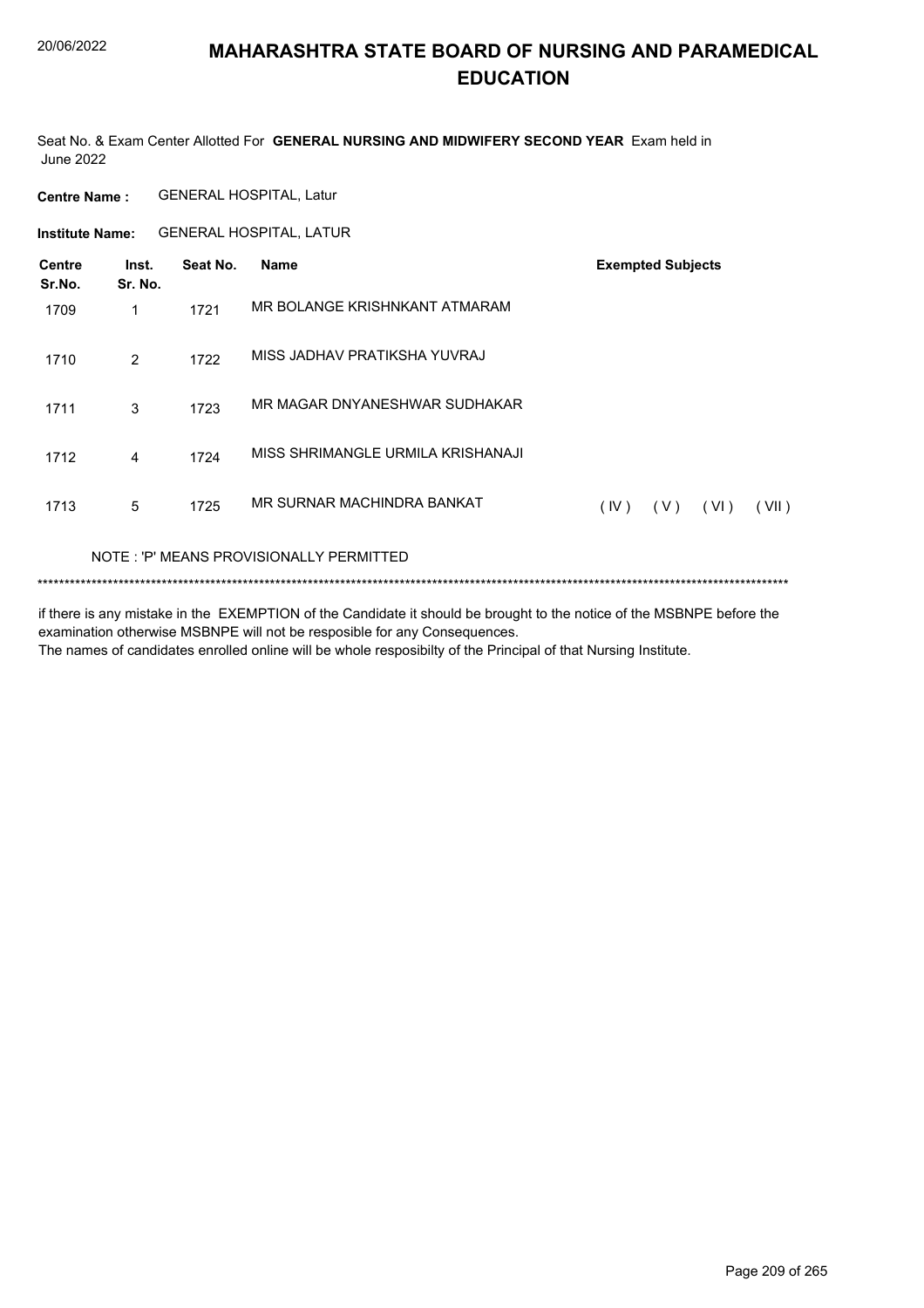Seat No. & Exam Center Allotted For **GENERAL NURSING AND MIDWIFERY SECOND YEAR** Exam held in June 2022

**Centre Name :** GENERAL HOSPITAL, Latur

G.B .PATIL SCHOOL OF NURSING, UDGIR, LATUR **Institute Name:**

| <b>Centre</b><br>Sr.No. | Inst.<br>Sr. No. | Seat No. | <b>Name</b>                     | <b>Exempted Subjects</b>                               |            |  |  |  |  |  |  |
|-------------------------|------------------|----------|---------------------------------|--------------------------------------------------------|------------|--|--|--|--|--|--|
| 1714                    | 1                | 1726     | MR BHANGE SHARAD DNYANOBA       | (V)<br>(III)<br>(IV)<br>(VI)<br>(VII)                  |            |  |  |  |  |  |  |
| 1715                    | $\overline{2}$   | 1727     | MISS DHODI POOJA PRAKASH        | (V)<br>(VI)<br>(VII)                                   |            |  |  |  |  |  |  |
| 1716                    | 3                | 1728     | MISS GARIBE ARCHANA PRABHUDAS   | (III)<br>(IV)<br>(V)<br>(VI)<br>(VII)                  |            |  |  |  |  |  |  |
| 1717                    | 4                | 1729     | MISS GHOSHE CHHAYA SANTOSH      | (V)<br>(VI)<br>(VII)                                   |            |  |  |  |  |  |  |
| 1718                    | 5                | 1730     | MISS GURODA BHAVANA NATHU       | (VI)<br>(V)<br>(VII)                                   |            |  |  |  |  |  |  |
| 1719                    | $\,6\,$          | 1731     | MR KAMBLE SACHIN PRAKASH        | (IV)<br>(V)<br>(VI)<br>(VII)                           |            |  |  |  |  |  |  |
| 1720                    | 7                | 1732     | MISS KAMBLE SWATI PREMNATH      | (VI)<br>(1)<br>(III)<br>(IV)<br>(V)<br>VII)            | $\sqrt{2}$ |  |  |  |  |  |  |
| 1721                    | 8                | 1733     | MISS KAMBLE ASHVINI MADHAV      | (III)<br>(V)<br>(VI)<br>(VII)                          |            |  |  |  |  |  |  |
| 1722                    | 9                | 1734     | MISS KATELA ANJANA YASHWANT     | (VI)<br>(VII)<br>(V)                                   |            |  |  |  |  |  |  |
| 1723                    | 10               | 1735     | MISS KOLHEKAR SHITAL MANIK      | (V)<br>(VI)<br>(VII)                                   |            |  |  |  |  |  |  |
| 1724                    | 11               | 1736     | MISS KOM POONAM GOVIND          | (VI)<br>(V)<br>(VII)                                   |            |  |  |  |  |  |  |
| 1725                    | 12               | 1737     | MISS MANE DHANSHREE MAHADEV     | (1)<br>(III)<br>(V)<br>(VI)<br>(VII)                   |            |  |  |  |  |  |  |
| 1726                    | 13               | 1738     | MISS MHASKAR SAPANA JAYRAM      | (1)<br>(IV)<br>(V)<br>(VI)<br>(VII)                    |            |  |  |  |  |  |  |
| 1727                    | 14               | 1739     | MISS MOHANKAR AMISHA BHANA      | $($ III $)$<br>(V)<br>(VI)<br>(VII)                    |            |  |  |  |  |  |  |
| 1728                    | 15               | 1740     | MISS PARDHI SARITA SAKHARAM     | (V)<br>(VI)<br>(VII)<br>(III)                          |            |  |  |  |  |  |  |
| 1729                    | 16               | 1741     | MISS SURYAWANSHI ASHATAI NAMDEV | (1)<br>(III)<br>(IV)<br>$(V)$ $(VI)$ $(VI)$<br>$VII$ ) |            |  |  |  |  |  |  |
| 1730                    | 17               | 1742     | MISS VADHAN SHIVANI ANIL        | (VII)<br>(1)<br>(V)<br>(VI)                            |            |  |  |  |  |  |  |
| 1731                    | 18               | 1743     | MISS VADOLA ANITA SADU          | (V)<br>(VI)<br>(VII)                                   |            |  |  |  |  |  |  |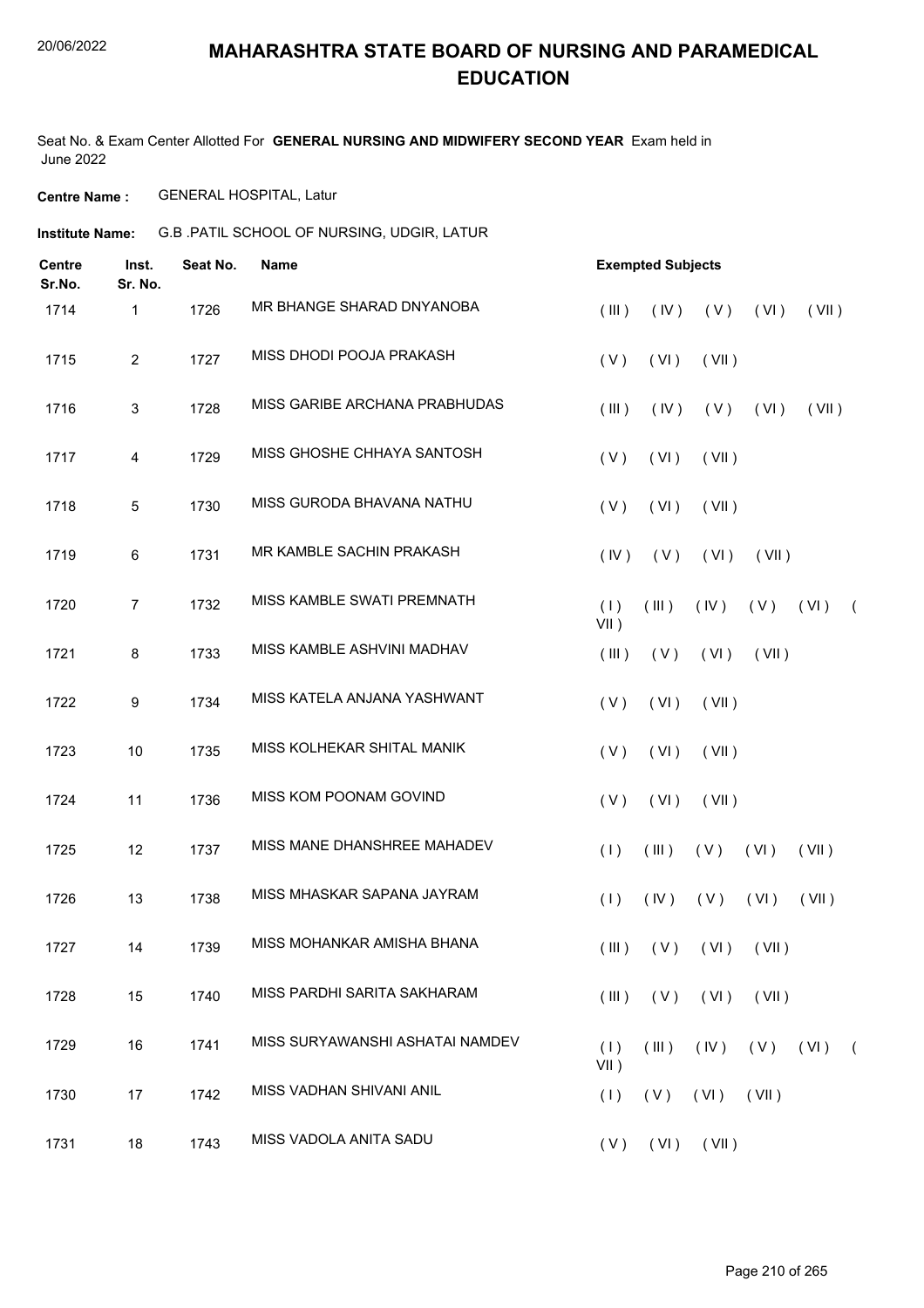Seat No. & Exam Center Allotted For GENERAL NURSING AND MIDWIFERY SECOND YEAR Exam held in **June 2022** 

NOTE: 'P' MEANS PROVISIONALLY PERMITTED

if there is any mistake in the EXEMPTION of the Candidate it should be brought to the notice of the MSBNPE before the examination otherwise MSBNPE will not be resposible for any Consequences.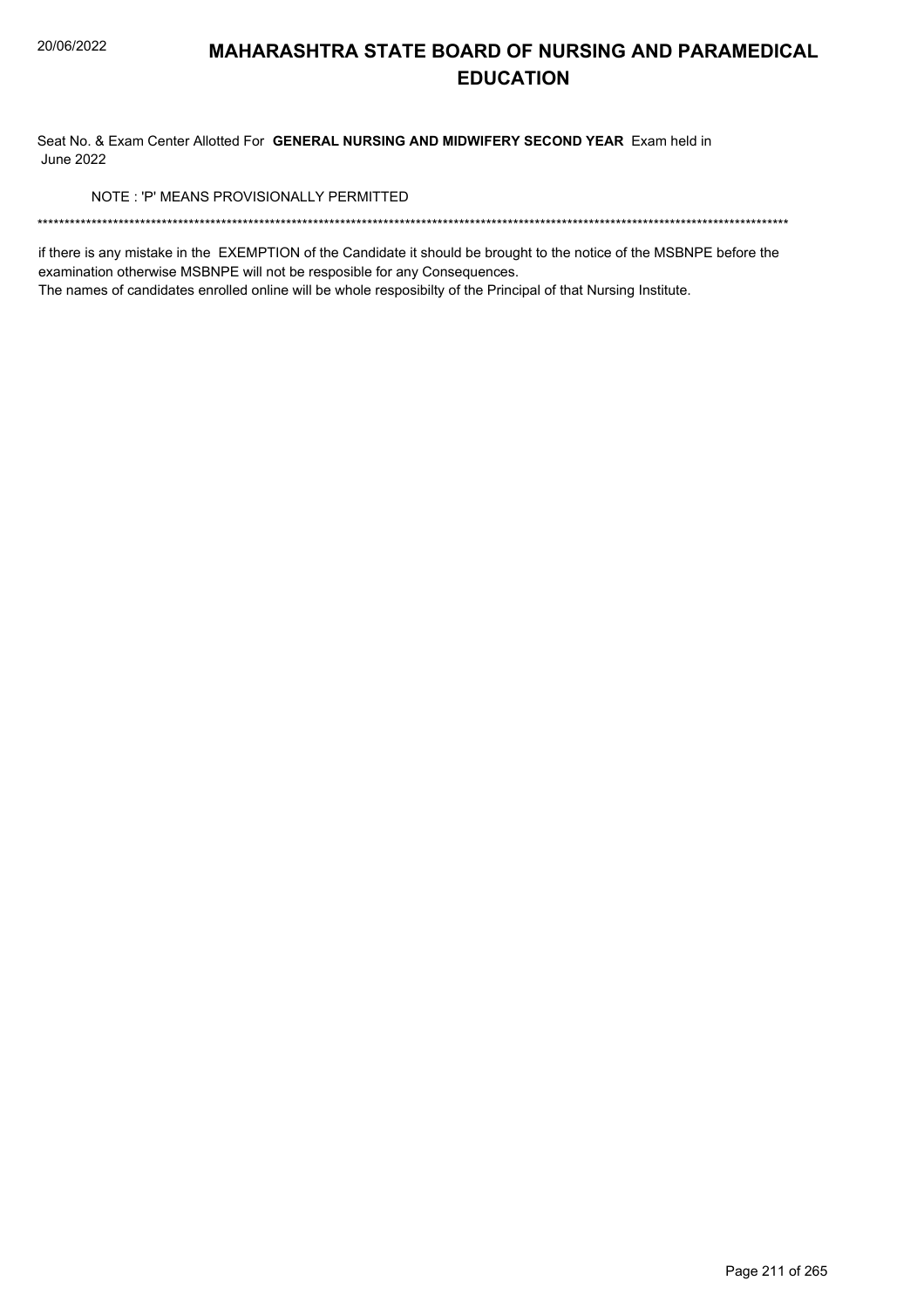Seat No. & Exam Center Allotted For GENERAL NURSING AND MIDWIFERY SECOND YEAR Exam held in **June 2022** 

**GENERAL HOSPITAL, Latur Centre Name:** 

SHRI BHAGWAN NURSING SCHOOL, LATUR **Institute Name:** 

| <b>Centre</b><br>Sr.No. | Inst.<br>Sr. No. | Seat No. | Name                                    | <b>Exempted Subjects</b> |       |       |       |      |  |
|-------------------------|------------------|----------|-----------------------------------------|--------------------------|-------|-------|-------|------|--|
| 1732                    |                  | 1744     | MR GHUGE SHRIRAM SHRIMANT               | (V)                      | (VI)  | (VII) |       |      |  |
| 1733                    | $\overline{2}$   | 1745     | MISS GIRI MAITHILI BALAJI               | (  )<br>VII )            | (III) | (IV)  | ( V ) | (VI) |  |
| 1734                    | 3                | 1746     | MISS JOKRE RAMA VISHWANATH              | $($ II $)$<br>VII )      | (III) | (IV)  | ( V ) | (VI) |  |
|                         |                  |          | NOTE: 'P' MEANS PROVISIONALLY PERMITTED |                          |       |       |       |      |  |

if there is any mistake in the EXEMPTION of the Candidate it should be brought to the notice of the MSBNPE before the examination otherwise MSBNPE will not be resposible for any Consequences.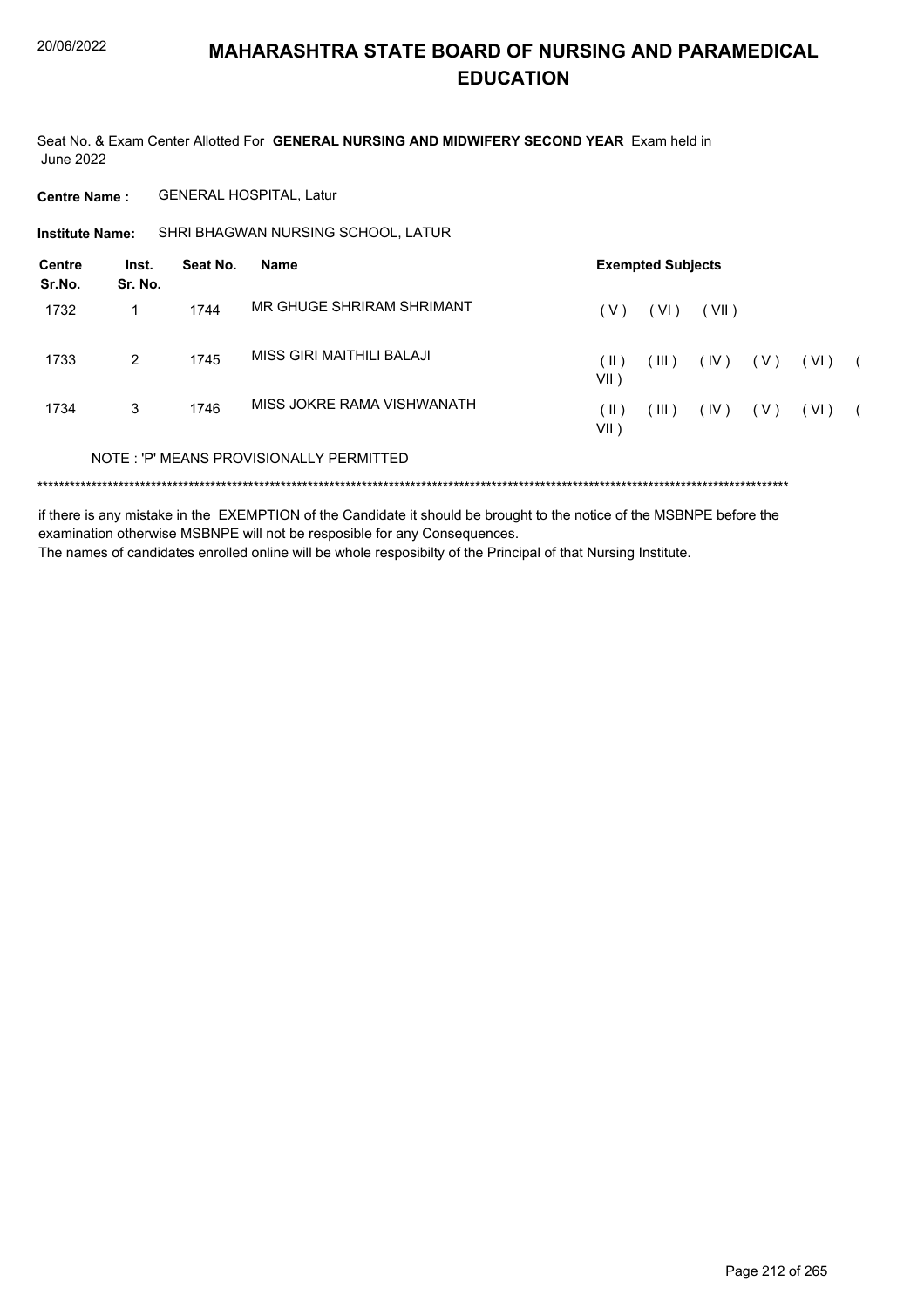Seat No. & Exam Center Allotted For **GENERAL NURSING AND MIDWIFERY SECOND YEAR** Exam held in June 2022

**Centre Name :** GENERAL HOSPITAL, Latur

**Institute Name: MAHARASHTRA COLLEGE OF NURSING, KAVA, LATUR** 

| <b>Centre</b><br>Sr.No. | Inst.<br>Sr. No. | Seat No. | <b>Name</b>                              | <b>Exempted Subjects</b>                                          |
|-------------------------|------------------|----------|------------------------------------------|-------------------------------------------------------------------|
| 1735                    | 1                | 1747     | MR BHOSALE LAXMAN HARIBHAU               | (VI)<br>(VII)<br>(V)                                              |
| 1736                    | $\overline{2}$   | 1748     | MISS BOYANE SHRADDHA NAGNATH             | (V)<br>(VI)<br>(VII)                                              |
| 1737                    | $\mathbf{3}$     | 1749     | MISS GIRI AISHWARYA GULAB                | (1)<br>$($ II $)$<br>(IV)<br>(V)<br>(VI)<br>$\sqrt{2}$<br>$VII$ ) |
| 1738                    | 4                | 1750     | MR KAMBLE AVINASH BALAJI                 | $(\parallel)$<br>(V)<br>(VI)<br>(VII)                             |
| 1739                    | 5                | 1751     | <b>MISS MANE NEHA RAM</b>                | $(\parallel)$<br>(V)<br>(1)<br>(VI)<br>(VII)                      |
| 1740                    | 6                | 1752     | MR MASKE GANESH UTTAM                    | (V)<br>(VI)<br>(VII)                                              |
| 1741                    | $\overline{7}$   | 1753     | MISS NITURE SNEHA SANJAY                 | (VI)<br>(VII)<br>(V)                                              |
| 1742                    | $\bf 8$          | 1754     | MR PATHAN MAULA JILANI                   | $(\parallel)$<br>(IV)<br>(V)<br>(VI)<br>(VII)                     |
| 1743                    | $\boldsymbol{9}$ | 1755     | MISS PATIL RAJASHRI SHANKARRAO           | (VI)<br>(VII)<br>(V)                                              |
| 1744                    | 10               | 1756     | MISS PITLE SUCHITA NAGNATH               | $(\parallel)$<br>(V)<br>(1)<br>(VI)<br>(VII)                      |
| 1745                    | 11               | 1757     | MISS SARWADE MADHUBALA BHAURAO           | $(\parallel)$<br>(V)<br>(VI)<br>(VII)                             |
| 1746                    | 12               | 1758     | MISS TOKE RENUKA RAMCHANDRA              |                                                                   |
| 1747                    | 13               | 1759     | MISS WAGHOLIKAR PRIYANKA BALASAHEB       | (V)<br>(VI)<br>(VII)                                              |
|                         |                  |          | NOTE : 'P' MEANS PROVISIONALLY PERMITTED |                                                                   |

\*\*\*\*\*\*\*\*\*\*\*\*\*\*\*\*\*\*\*\*\*\*\*\*\*\*\*\*\*\*\*\*\*\*\*\*\*\*\*\*\*\*\*\*\*\*\*\*\*\*\*\*\*\*\*\*\*\*\*\*\*\*\*\*\*\*\*\*\*\*\*\*\*\*\*\*\*\*\*\*\*\*\*\*\*\*\*\*\*\*\*\*\*\*\*\*\*\*\*\*\*\*\*\*\*\*\*\*\*\*\*\*\*\*\*\*\*\*\*\*\*\*\*\*\*\*\*\*\*\*\*\*\*\*\*\*\*\*\*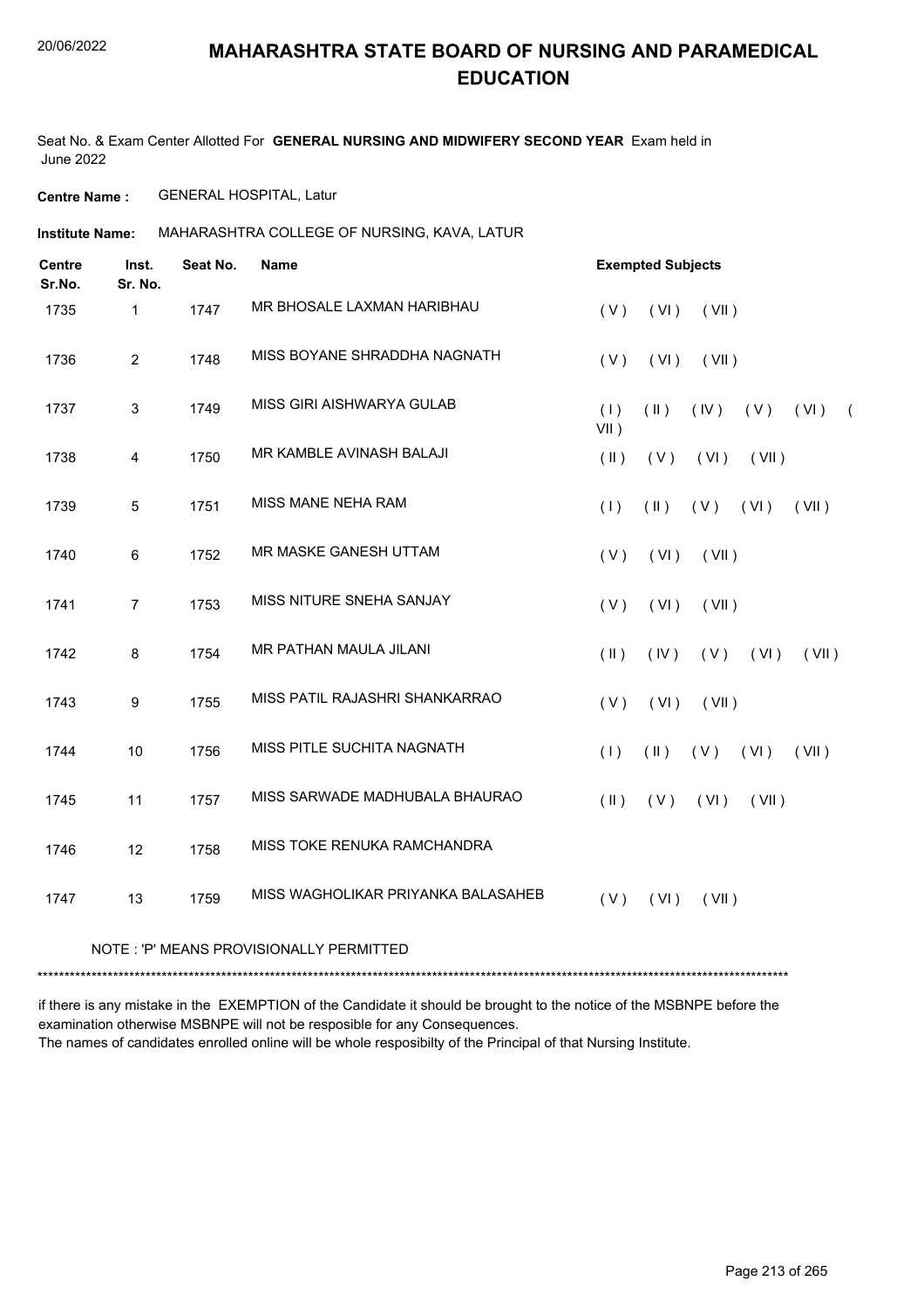Seat No. & Exam Center Allotted For GENERAL NURSING AND MIDWIFERY SECOND YEAR Exam held in **June 2022** 

**GENERAL HOSPITAL, Latur Centre Name:** 

Institute Name: NAVJEEVAN CHARITABLE TRUST, LATUR

| Centre<br>Sr.No. | Inst.<br>Sr. No. | Seat No. | Name                                    | <b>Exempted Subjects</b> |               |       |       |       |  |
|------------------|------------------|----------|-----------------------------------------|--------------------------|---------------|-------|-------|-------|--|
| 1748             |                  | 1760     | MR GORE GANGADHAR SAMBHAJI              | ( II )                   | (III)         | ( V ) | (VI)  | (VII) |  |
| 1749             | 2                | 1761     | MISS JADHAV SANJANA JAGANNATH           | $( \;   \; )$<br>VII)    | $(\parallel)$ | (IV)  | (V)   | (VI)  |  |
| 1750             | 3                | 1762     | MISS PATIL SHILPA GOVIND                | ( II )<br>$VII$ )        | (III)         | (IV)  | ( V ) | (VI)  |  |
|                  |                  |          | NOTE: 'P' MEANS PROVISIONALLY PERMITTED |                          |               |       |       |       |  |
|                  |                  |          |                                         |                          |               |       |       |       |  |

if there is any mistake in the EXEMPTION of the Candidate it should be brought to the notice of the MSBNPE before the examination otherwise MSBNPE will not be resposible for any Consequences.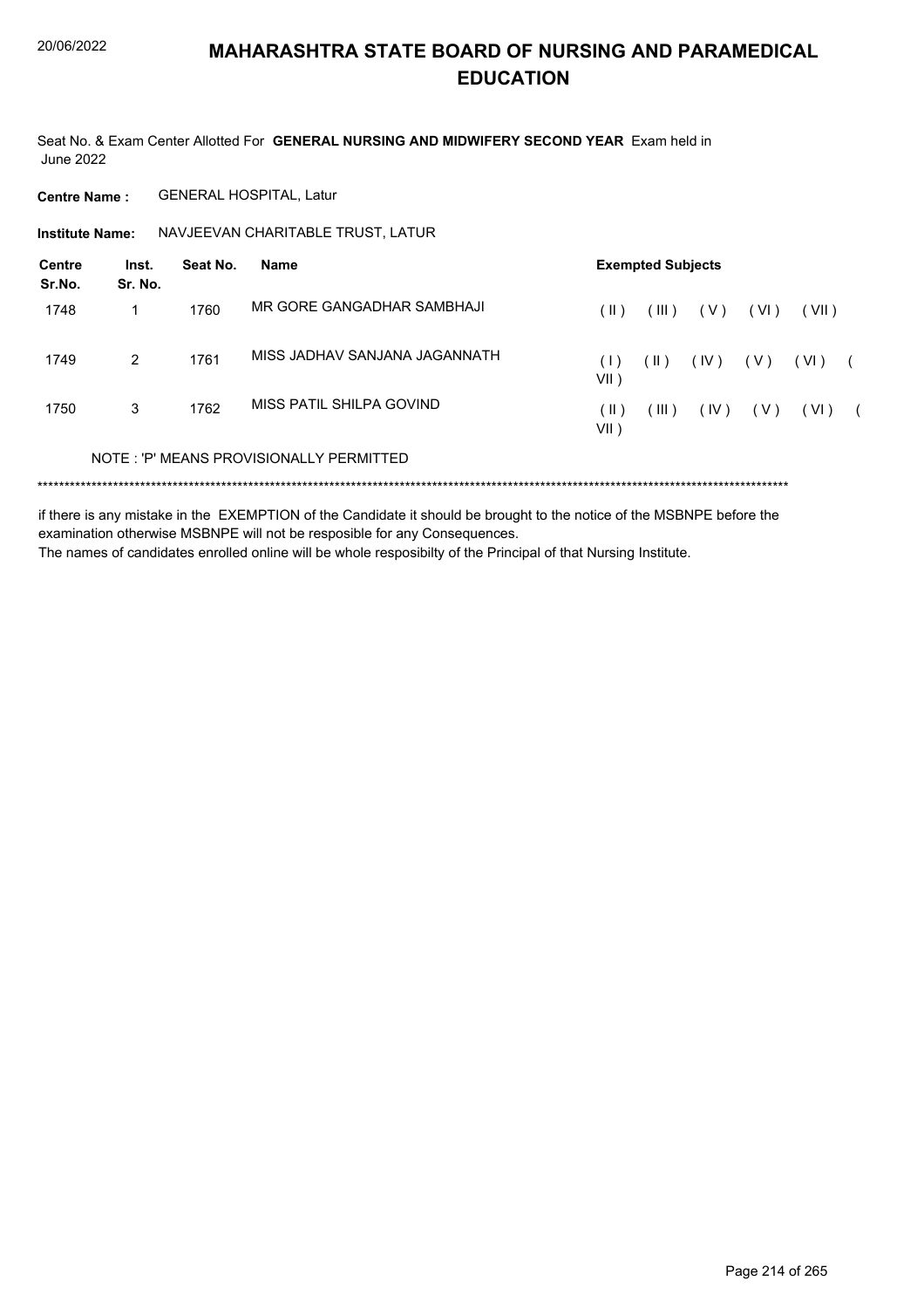Seat No. & Exam Center Allotted For **GENERAL NURSING AND MIDWIFERY SECOND YEAR** Exam held in June 2022

**Centre Name :** GENERAL HOSPITAL, Latur

**Institute Name:** SWAMI VIVEKANAND SHIKSHAN PRASARAK MANDAL, UDGIR, LATUR

| <b>Centre</b><br>Sr.No. | Inst.<br>Sr. No. | Seat No. | Name                            |                | <b>Exempted Subjects</b> |       |       |       |            |
|-------------------------|------------------|----------|---------------------------------|----------------|--------------------------|-------|-------|-------|------------|
| 1751                    | 1                | 1763     | MR DHANWADE SHUBHAM PRABHAKAR   | (V)            | (VI)                     | (VII) |       |       |            |
| 1752                    | $\overline{2}$   | 1764     | MISS GAIKWAD SAVITA MADHAVRAO   | (III)          | (V)                      | (VI)  | (VII) |       |            |
| 1753                    | 3                | 1765     | MISS HANMANTE VARSHA VIDYASAGAR | $(\parallel)$  | (V)                      | (VI)  | (VII) |       |            |
| 1754                    | 4                | 1766     | MR JADHAV PRASHANT SATAWAJI     |                |                          |       |       |       |            |
| 1755                    | 5                | 1767     | MR KAMBLE ANIKET SHIVAJI        | (III)          | (V)                      | (VI)  | (VII) |       |            |
| 1756                    | 6                | 1768     | MISS KAMBLE RATNAMALA MAROTI    | (V)            | (VI)                     | (VII) |       |       |            |
| 1757                    | $\overline{7}$   | 1769     | MISS KAMBLE JAISHREE SHIVAJI    | (V)            | (VI)                     | (VII) |       |       |            |
| 1758                    | 8                | 1770     | MISS MADALE PRATIKSHA SATISH    | (V)            | (VI)                     | (VII) |       |       |            |
| 1759                    | 9                | 1771     | MR NAGARGOJE VISHAL SHRINIVAS   | (III)          | (V)                      | (VI)  | (VII) |       |            |
| 1760                    | 10               | 1772     | MISS SAWANT SHITAL DAYANAND     | $(\parallel)$  | (IV)                     | (V)   | (VI)  | (VII) |            |
| 1761                    | 11               | 1773     | MISS SHAIKH TARANUM YUSUFSAB    | $(\parallel)$  | (III)                    | (V)   | (VI)  | (VII) |            |
| 1762                    | 12               | 1774     | MISS SONKAMBLE PRATIKSHA GAUTAM | (1)<br>$VII$ ) | $(\parallel)$            | (III) | (V)   | (VI)  | $\sqrt{2}$ |
| 1763                    | 13               | 1775     | MR SURYAWANSHI NITIN GANPAT     | (V)            | (VI)                     | (VII) |       |       |            |
| 1764                    | 14               | 1776     | MR WAGHMARE KUNAL SHIVAJI       | (V)            | (VI)                     | (VII) |       |       |            |
|                         |                  |          |                                 |                |                          |       |       |       |            |

#### NOTE : 'P' MEANS PROVISIONALLY PERMITTED

\*\*\*\*\*\*\*\*\*\*\*\*\*\*\*\*\*\*\*\*\*\*\*\*\*\*\*\*\*\*\*\*\*\*\*\*\*\*\*\*\*\*\*\*\*\*\*\*\*\*\*\*\*\*\*\*\*\*\*\*\*\*\*\*\*\*\*\*\*\*\*\*\*\*\*\*\*\*\*\*\*\*\*\*\*\*\*\*\*\*\*\*\*\*\*\*\*\*\*\*\*\*\*\*\*\*\*\*\*\*\*\*\*\*\*\*\*\*\*\*\*\*\*\*\*\*\*\*\*\*\*\*\*\*\*\*\*\*\*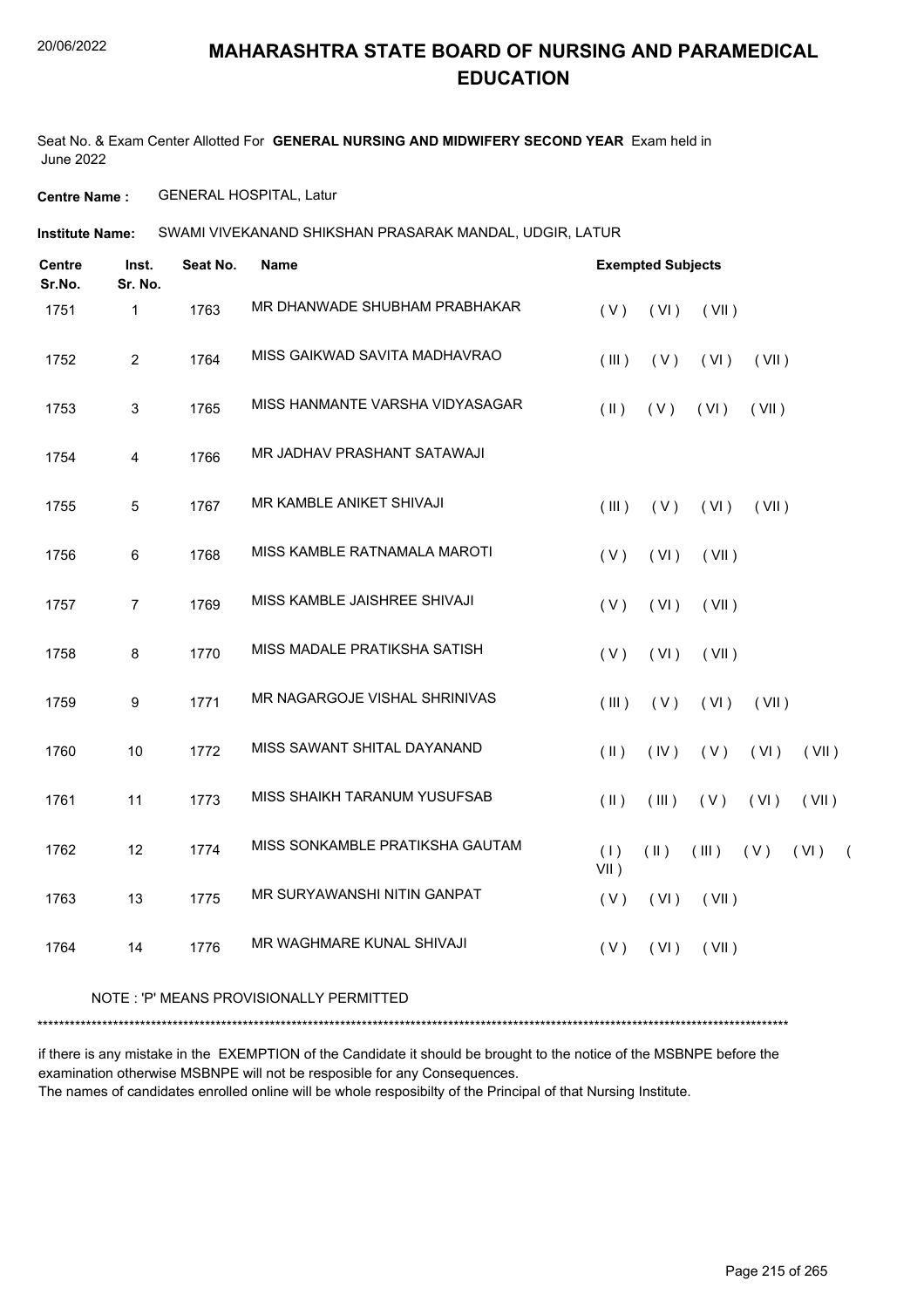Seat No. & Exam Center Allotted For **GENERAL NURSING AND MIDWIFERY SECOND YEAR** Exam held in June 2022

**Centre Name :** GENERAL HOSPITAL, Latur

**Institute Name: JIJAMATA NURSING SCHOOL, LATUR** 

| <b>Centre</b><br>Sr.No. | Inst.<br>Sr. No. | Seat No. | <b>Name</b>                                                          | <b>Exempted Subjects</b>                                              |  |
|-------------------------|------------------|----------|----------------------------------------------------------------------|-----------------------------------------------------------------------|--|
| 1765                    | 1                | 1777     | MISS CHARPE SHRADDHA SUBHASHRAO                                      | (VII)<br>(V)<br>(VI)                                                  |  |
| 1766                    | $\overline{2}$   | 1778     | MR GAIKWAD SURAJ SHRIHARI                                            | (IV)<br>(V)<br>(VI)<br>(VII)                                          |  |
| 1767                    | 3                | 1779     | SMT SURWASE SHEETAL BALAJI<br>(NEE GAIKWAD SHEETAL VAIJAYNATH)       | (V)<br>(IV)<br>(VI)<br>(VII)                                          |  |
| 1768                    | 4                | 1780     | MISS GHODA KAMINI CHANDRAKANT                                        | (VI)<br>(V)<br>(VII)                                                  |  |
| 1769                    | 5                | 1781     | MR GHUTE ABHISHEK MAHADEV                                            | (V)<br>(VI)<br>(VII)                                                  |  |
| 1770                    | 6                | 1782     | MISS GUDADHE ANUPAMA DANIEL                                          | $(\parallel)$<br>(III)<br>(V)<br>(1)<br>(VI)<br>$\left($<br>$VII$ )   |  |
| 1771                    | $\overline{7}$   | 1783     | MISS KORE SHAMBALA BALU                                              | (V)<br>(VI)<br>(VII)                                                  |  |
| 1772                    | 8                | 1784     | MR METE LAXMAN DAYANAND                                              | (VI)<br>(V)<br>(VII)                                                  |  |
| 1773                    | 9                | 1785     | MISS MOHOD MEENAKSHI VINAYAKRAO                                      | (VI)<br>(VII)<br>(V)                                                  |  |
| 1774                    | 10               | 1786     | MISS MUNDHE JANABAI BARIKRAO                                         | (V)<br>$(\parallel \parallel)$<br>(VI)<br>(VII)                       |  |
| 1775                    | 11               | 1787     | MISS NANDIKAR PRIYA DHONDIRAM                                        | (IV)<br>(V)<br>(VI)<br>(VII)                                          |  |
| 1776                    | 12               | 1788     | SMT LATUR JIJAMATA CHARITABLE TRUST VIK<br>(NEE PATIL LALITA DEORAM) | (V)<br>(VI)<br>(VII)                                                  |  |
| 1777                    | 13               | 1789     | MISS PATIL TEJSWINI DHIRAJ                                           | (1)<br>$(\parallel)$<br>$($ IV $)$<br>(V)<br>(VI)<br>$\left($<br>VII) |  |
| 1778                    | 14               | 1790     | MR SHAIKH AZHAR MAJJID                                               | $(V)$ $(VI)$ $(VII)$                                                  |  |
| 1779                    | 15               | 1791     | MR SHEVALE PRADEEP PUNDLIK                                           | (VI)<br>(VII)<br>(V)                                                  |  |
| 1780                    | 16               | 1792     | SMT DAINGADE HARIBAI PRASHANT<br>(NEE SHRIGIRE HARIBAI RAJENDRA)     | (VI)<br>(VII)<br>(V)                                                  |  |
| 1781                    | 17               | 1793     | MISS WAGHMARE SUREKHA GANGARAM                                       | (VII)<br>(V)<br>(VI)                                                  |  |

NOTE : 'P' MEANS PROVISIONALLY PERMITTED

\*\*\*\*\*\*\*\*\*\*\*\*\*\*\*\*\*\*\*\*\*\*\*\*\*\*\*\*\*\*\*\*\*\*\*\*\*\*\*\*\*\*\*\*\*\*\*\*\*\*\*\*\*\*\*\*\*\*\*\*\*\*\*\*\*\*\*\*\*\*\*\*\*\*\*\*\*\*\*\*\*\*\*\*\*\*\*\*\*\*\*\*\*\*\*\*\*\*\*\*\*\*\*\*\*\*\*\*\*\*\*\*\*\*\*\*\*\*\*\*\*\*\*\*\*\*\*\*\*\*\*\*\*\*\*\*\*\*\*

if there is any mistake in the EXEMPTION of the Candidate it should be brought to the notice of the MSBNPE before the examination otherwise MSBNPE will not be resposible for any Consequences.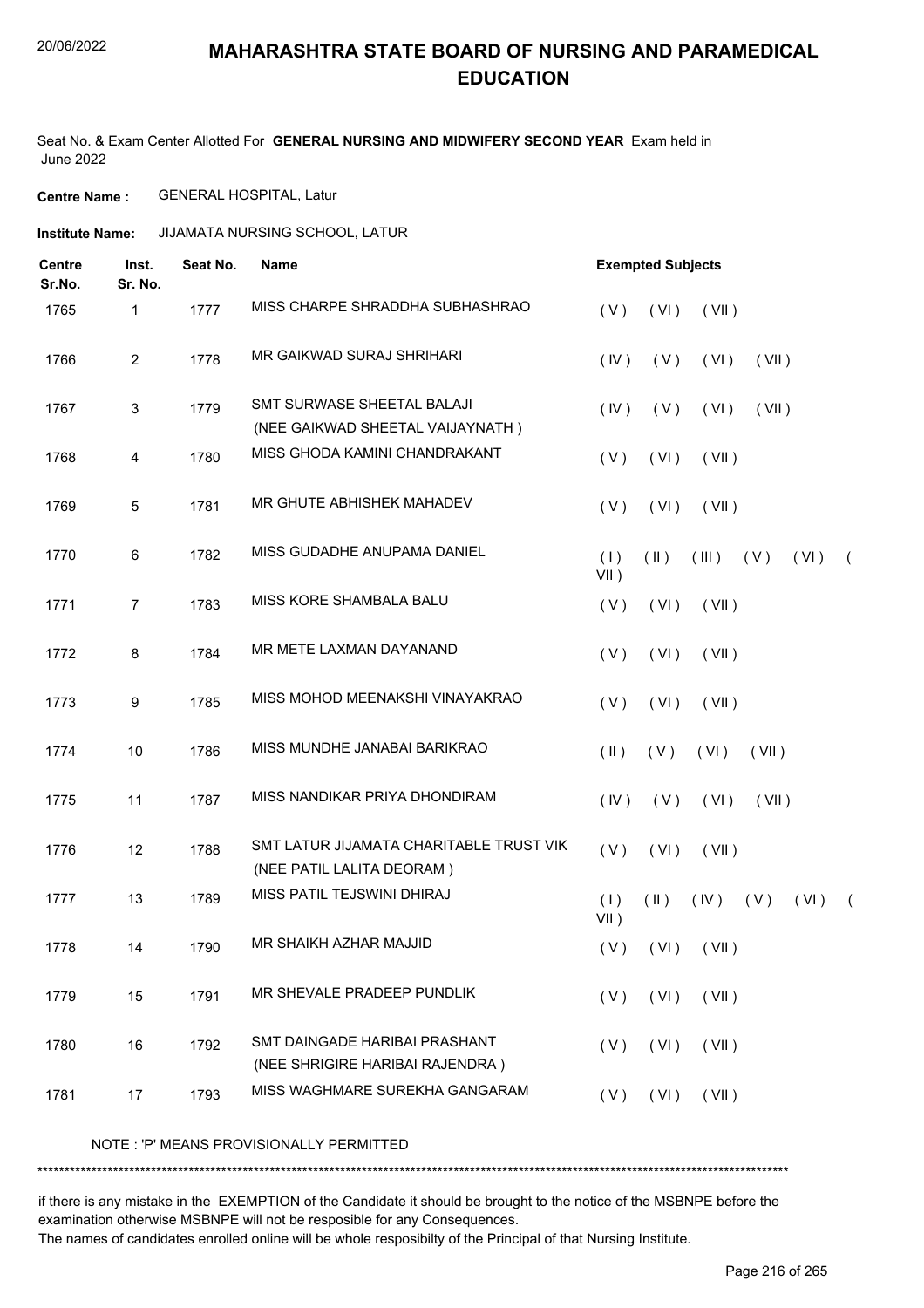Seat No. & Exam Center Allotted For **GENERAL NURSING AND MIDWIFERY SECOND YEAR** Exam held in June 2022

**Centre Name :** GENERAL HOSPITAL, Latur

**Institute Name:** RAJGURU SCHOOL OF NURSING, UDGIR, LATUR

| <b>Centre</b><br>Sr.No. | Inst.<br>Sr. No. | Seat No. | <b>Name</b>                      | <b>Exempted Subjects</b>                                             |
|-------------------------|------------------|----------|----------------------------------|----------------------------------------------------------------------|
| 1782                    | 1                | 1794     | MISS BHUJABALE PALLAVI MADHUKAR  | $(\parallel)$<br>(III)<br>(IV)<br>(V)<br>(VI)<br>$\left($<br>$VII$ ) |
| 1783                    | $\overline{2}$   | 1795     | MR DHOND NAMDEV DATTATRYA        | (III)<br>(VII)<br>(V)<br>(VI)                                        |
| 1784                    | $\sqrt{3}$       | 1796     | MR GAIKWAD SIDDHAPAL RAJKUMAR    | (V)<br>(VI)<br>(VII)                                                 |
| 1785                    | 4                | 1797     | MISS GANVIR ANAMIKA RATNAGHOSH   | (IV)<br>(V)<br>(VI)<br>(VII)                                         |
| 1786                    | 5                | 1798     | MISS GOVARI UJWALA DHANANJAY     | (1)<br>(V)<br>(VI)<br>(VII)                                          |
| 1787                    | 6                | 1799     | MR GUNJUTE OMKAR AMBADAS         | (1)<br>$(\parallel)$<br>(III)<br>(VI)<br>(V)<br>$\left($<br>$VII$ )  |
| 1788                    | $\overline{7}$   | 1800     | MISS HANDAL ANKITA ASHOK         | $(\parallel)$<br>(V)<br>(VII)<br>(VI)                                |
| 1789                    | 8                | 1801     | MISS LONDHE VANITA NIVRATI       | (V)<br>(VI)<br>(VII)                                                 |
| 1790                    | 9                | 1802     | MISS NAVGHARE PUJYA RAMRAO       |                                                                      |
| 1791                    | $10$             | 1803     | MISS PATIL AAMRAPALI ANIL        | $($ II $)$<br>(V)<br>(VI)<br>(VII)                                   |
| 1792                    | 11               | 1804     | MISS SONKAMBLE SNEHA DILIP       | $(\parallel)$<br>(V)<br>(VII)<br>(VI)                                |
| 1793                    | 12               | 1805     | MISS WAGH SUJATA EKNATH          | $(\parallel)$<br>(III)<br>(V)<br>(VI)<br>(VII)                       |
| 1794                    | 13               | 1806     | MISS WAYALE SAROJ DILIP          | (III)<br>(VII)<br>(V)<br>(VI)                                        |
|                         |                  |          | <b>DDOVIOLONIALI V DEDMITTER</b> |                                                                      |

NOTE : 'P' MEANS PROVISIONALLY PERMITTED

\*\*\*\*\*\*\*\*\*\*\*\*\*\*\*\*\*\*\*\*\*\*\*\*\*\*\*\*\*\*\*\*\*\*\*\*\*\*\*\*\*\*\*\*\*\*\*\*\*\*\*\*\*\*\*\*\*\*\*\*\*\*\*\*\*\*\*\*\*\*\*\*\*\*\*\*\*\*\*\*\*\*\*\*\*\*\*\*\*\*\*\*\*\*\*\*\*\*\*\*\*\*\*\*\*\*\*\*\*\*\*\*\*\*\*\*\*\*\*\*\*\*\*\*\*\*\*\*\*\*\*\*\*\*\*\*\*\*\*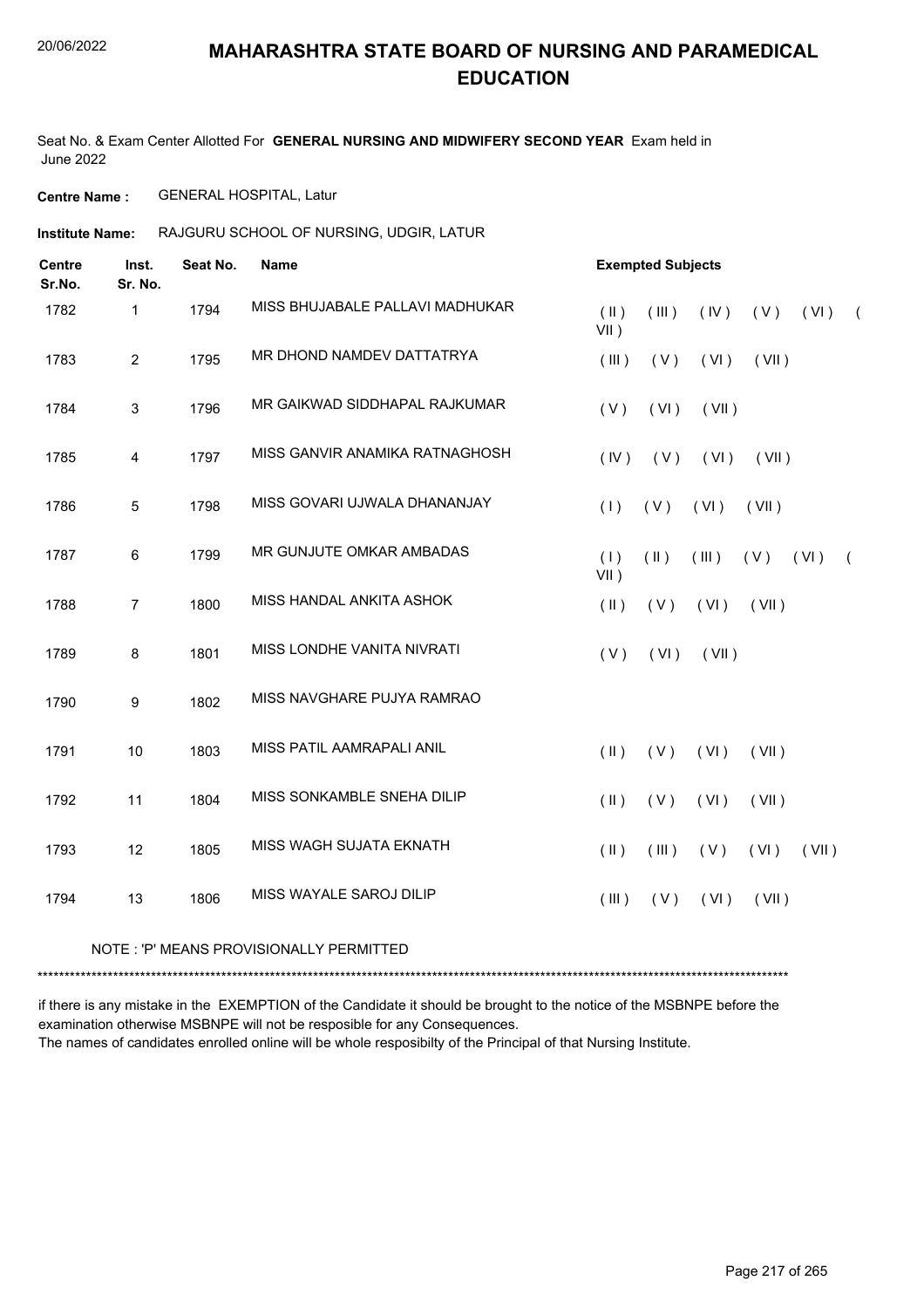Seat No. & Exam Center Allotted For **GENERAL NURSING AND MIDWIFERY SECOND YEAR** Exam held in June 2022

**Centre Name :** GENERAL HOSPITAL, Latur

**Institute Name:** Arman Nursing School, Latur

| <b>Centre</b><br>Sr.No. | Inst.<br>Sr. No. | Seat No. | <b>Name</b>                       | <b>Exempted Subjects</b>                                              |  |  |  |  |  |  |  |
|-------------------------|------------------|----------|-----------------------------------|-----------------------------------------------------------------------|--|--|--|--|--|--|--|
| 1795                    | 1                | 1807     | MR BHAKRE KISHOR MAHADEV          | (III)<br>(V)<br>(VI)<br>(VII)<br>(IV)                                 |  |  |  |  |  |  |  |
| 1796                    | $\overline{2}$   | 1808     | MISS GAIKWAD DIVYABHARATI NAGNATH | $(\parallel)$<br>(1)<br>(III)<br>(V)<br>(VI)<br>$\sqrt{2}$<br>$VII$ ) |  |  |  |  |  |  |  |
| 1797                    | 3                | 1809     | MISS GORE POONAM DEEPAK           | (III)<br>(V)<br>(VI)<br>(VII)                                         |  |  |  |  |  |  |  |
| 1798                    | $\overline{4}$   | 1810     | MISS JADHAV SEEMA SUDHAKAR        | (IV)<br>(V)<br>(III)<br>(VI)<br>(VII)                                 |  |  |  |  |  |  |  |
| 1799                    | 5                | 1811     | MR JADHAV VISHWANATH BALAJI       | $(\parallel)$<br>(VII)<br>(1)<br>(V)<br>(VI)                          |  |  |  |  |  |  |  |
| 1800                    | 6                | 1812     | MISS KADAM VAISHNAVI BALASAHEB    | (VI)<br>(V)<br>(VII)                                                  |  |  |  |  |  |  |  |
| 1801                    | $\overline{7}$   | 1813     | MR SAYYAD ARBAJ FAKARODDIN        | (11)<br>(IV)<br>(V)<br>(VI)<br>(VII)                                  |  |  |  |  |  |  |  |
| 1802                    | 8                | 1814     | MR SHAIKH RIZWAN AKBAR            | (III)<br>(IV)<br>(V)<br>(VII)<br>(VI)                                 |  |  |  |  |  |  |  |
| 1803                    | 9                | 1815     | MISS SHAIKH SANIYA LAYAKALI       | (1)<br>(III)<br>(VI)<br>(IV)<br>(V)<br>$\left($<br>VII)               |  |  |  |  |  |  |  |
| 1804                    | 10               | 1816     | MISS SOMWANSHI RUTUJA SANJAY      | (V)<br>(VI)<br>(VII)                                                  |  |  |  |  |  |  |  |
| 1805                    | 11               | 1817     | MR SONAVANE RAVIKIRAN NANABHAU    | (III)<br>(IV)<br>(V)<br>(VI)<br>(VII)                                 |  |  |  |  |  |  |  |
| 1806                    | 12               | 1818     | MR SURVASE RUSHIKESH DNYANOBA     | (III)<br>(IV)<br>(V)<br>(VI)<br>(VII)                                 |  |  |  |  |  |  |  |

#### NOTE : 'P' MEANS PROVISIONALLY PERMITTED

\*\*\*\*\*\*\*\*\*\*\*\*\*\*\*\*\*\*\*\*\*\*\*\*\*\*\*\*\*\*\*\*\*\*\*\*\*\*\*\*\*\*\*\*\*\*\*\*\*\*\*\*\*\*\*\*\*\*\*\*\*\*\*\*\*\*\*\*\*\*\*\*\*\*\*\*\*\*\*\*\*\*\*\*\*\*\*\*\*\*\*\*\*\*\*\*\*\*\*\*\*\*\*\*\*\*\*\*\*\*\*\*\*\*\*\*\*\*\*\*\*\*\*\*\*\*\*\*\*\*\*\*\*\*\*\*\*\*\*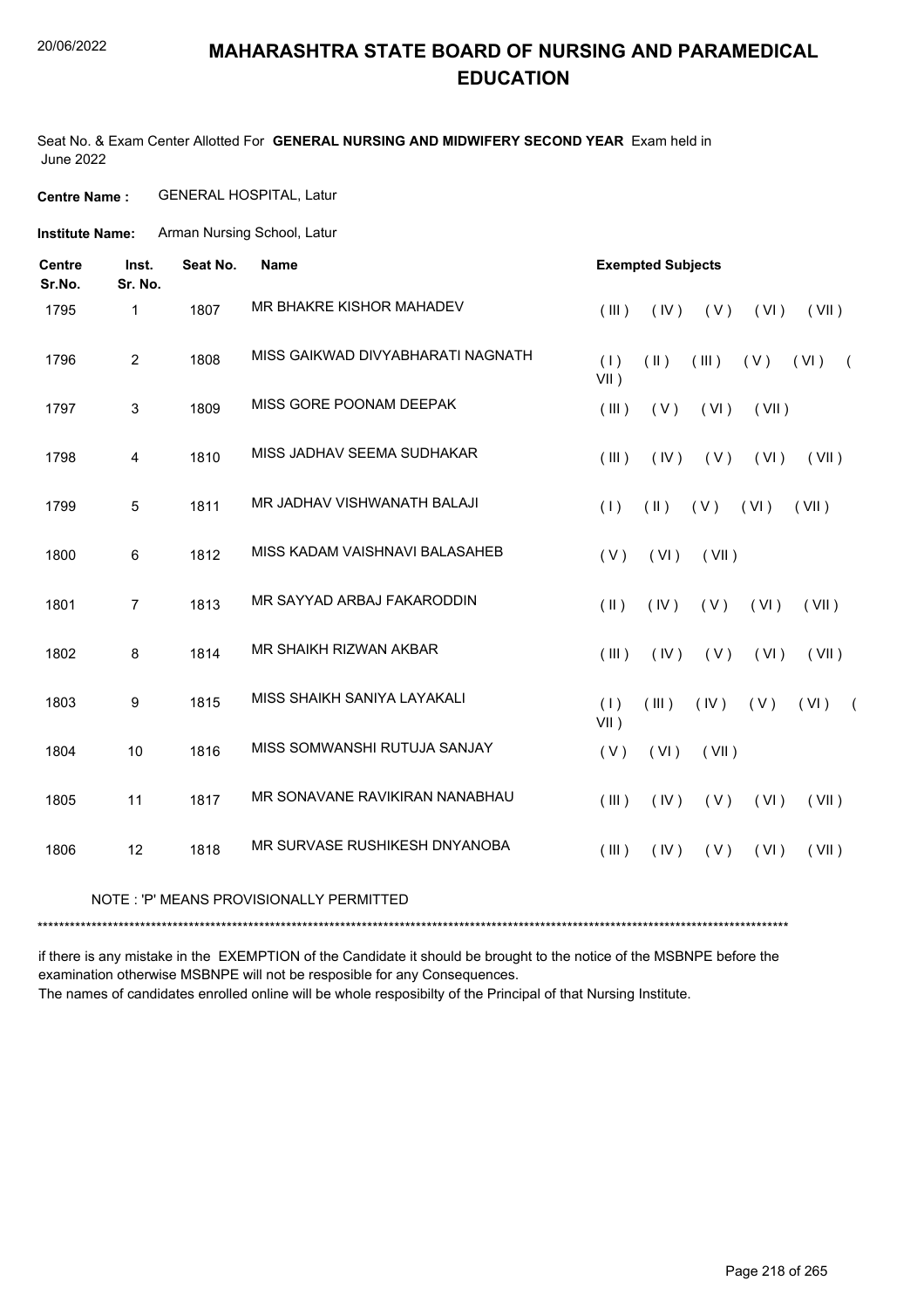#### 20/06/2022

#### **MAHARASHTRA STATE BOARD OF NURSING AND PARAMEDICAL EDUCATION**

Seat No. & Exam Center Allotted For **GENERAL NURSING AND MIDWIFERY SECOND YEAR** Exam held in June 2022

**Centre Name :** GENERAL HOSPITAL, Latur

**Institute Name:** Sharada Institute of Nursing, Latur

| <b>Centre</b><br>Sr.No. | Inst.<br>Sr. No. | Seat No. | <b>Name</b>                                         | <b>Exempted Subjects</b>                                         |  |  |  |  |  |  |  |  |
|-------------------------|------------------|----------|-----------------------------------------------------|------------------------------------------------------------------|--|--|--|--|--|--|--|--|
| 1807                    | 1                | 1819     | MISS AAWHADE SHIVKANYA AMBADAS                      |                                                                  |  |  |  |  |  |  |  |  |
| 1808                    | $\overline{c}$   | 1820     | MISS AJAGARE MOHINI GAUTAM                          | (V)<br>(VI)<br>(VII)                                             |  |  |  |  |  |  |  |  |
| 1809                    | 3                | 1821     | MISS AKRUPE SONALI NARSING                          | (1)<br>(V)<br>(VI)<br>(VII)                                      |  |  |  |  |  |  |  |  |
| 1810                    | 4                | 1822     | SMT SHINDE SWATI LAXMAN<br>(NEE AUTI SWATI SOMNATH) | (1)<br>$(\parallel)$<br>$($ IV $)$<br>(V)<br>$(VI)$ (<br>$VII$ ) |  |  |  |  |  |  |  |  |
| 1811                    | 5                | 1823     | MISS BHAGAT UJWALA JANARDHAN                        |                                                                  |  |  |  |  |  |  |  |  |
| 1812                    | 6                | 1824     | MISS BHALERAO PRADNYATAI RAMJI                      | (1)<br>$(\parallel)$<br>(V)<br>(VI)<br>(VII)                     |  |  |  |  |  |  |  |  |
| 1813                    | $\overline{7}$   | 1825     | MISS BHUTKAR POONAM RAJEBHAU                        | (V)<br>(VI)<br>(VII)                                             |  |  |  |  |  |  |  |  |
| 1814                    | 8                | 1826     | MISS CHAPTE ARCHANA SHIVAJI                         | (1)<br>$(\parallel)$<br>(IV)                                     |  |  |  |  |  |  |  |  |
| 1815                    | 9                | 1827     | MR CHATE YOGESH BHAGWAT                             | (V)<br>(VI)<br>(VII)                                             |  |  |  |  |  |  |  |  |
| 1816                    | 10               | 1828     | MISS CHAVAN PRACHI JIVAN                            | (1)<br>$(\parallel)$<br>$(V)$ $(V)$<br>(VII)                     |  |  |  |  |  |  |  |  |
| 1817                    | 11               | 1829     | MISS DABHADE MADHURI KADUBA                         | (VI)<br>(V)<br>(VII)                                             |  |  |  |  |  |  |  |  |
| 1818                    | 12               | 1830     | MISS DABHADE DIPALI DIVAKAR                         | (VI)<br>(V)<br>(VII)                                             |  |  |  |  |  |  |  |  |
| 1819                    | 13               | 1831     | MISS DAMODAR SADHANA BABURAO                        | (IV)                                                             |  |  |  |  |  |  |  |  |
| 1820                    | 14               | 1832     | MR DEOKATE YOGESH RAJESH                            | $(V)$ $(VI)$ $(VII)$                                             |  |  |  |  |  |  |  |  |
| 1821                    | 15               | 1833     | MISS DHUMAL RAVINA WAMAN                            | (VI)<br>(VII)<br>(V)                                             |  |  |  |  |  |  |  |  |
| 1822                    | 16               | 1834     | MISS DHUMAL URMILA WAMAN                            | $(V)$ $(VI)$ $(VII)$<br>$(\parallel)$                            |  |  |  |  |  |  |  |  |
| 1823                    | 17               | 1835     | MR DONGRE GANESH NARAYAN                            | (1)<br>$(\parallel)$<br>(V)<br>(VI)<br>(VII)                     |  |  |  |  |  |  |  |  |
| 1824                    | 18               | 1836     | MISS DUKARE POOJA BALAJI                            | (1)<br>$($ IV $)$<br>$(V)$ $(VI)$<br>(VII)                       |  |  |  |  |  |  |  |  |
| 1825                    | 19               | 1837     | MR GADME GAJANAN BABURAO                            | $(V)$ $(VI)$ $(VII)$                                             |  |  |  |  |  |  |  |  |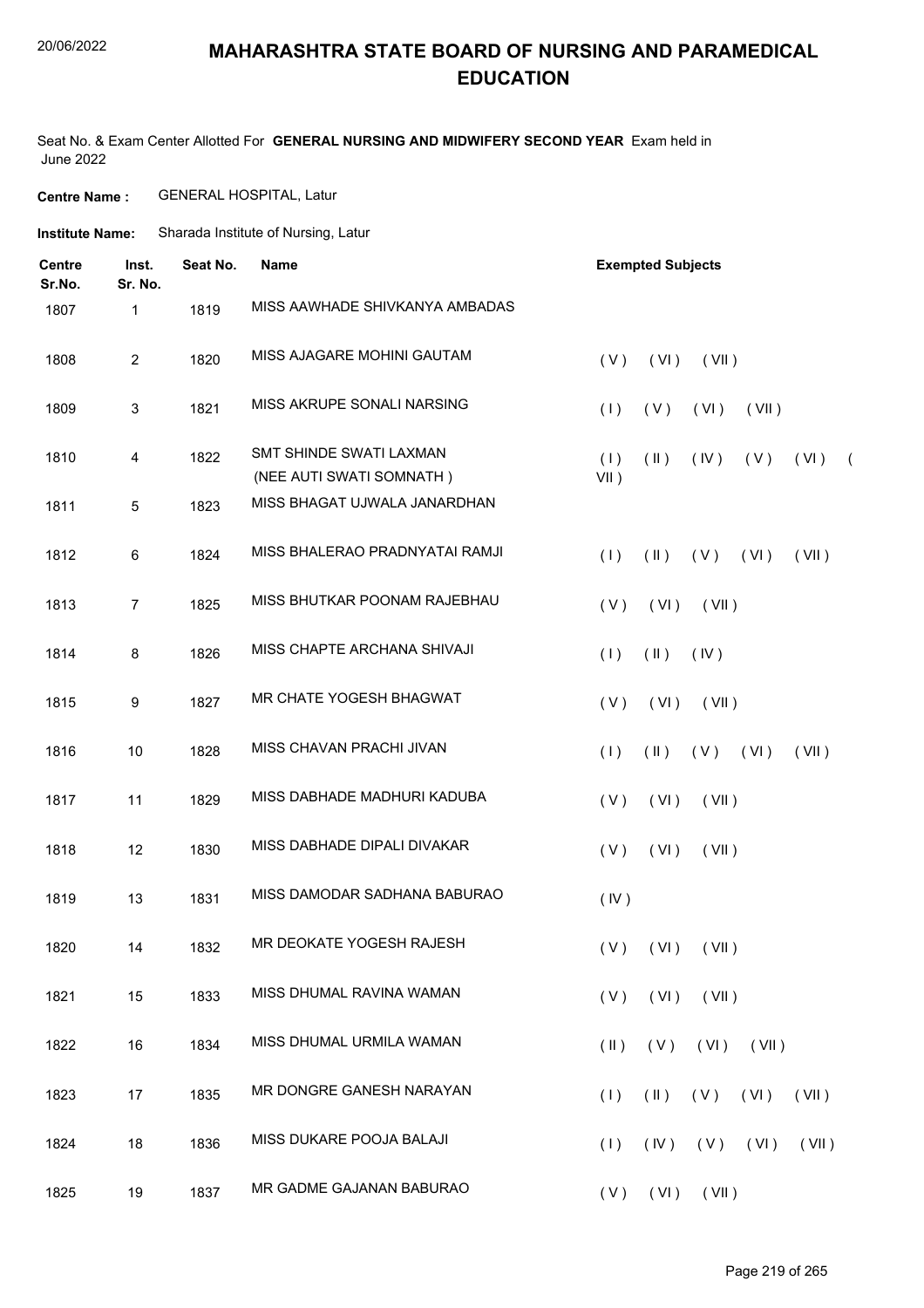| <b>June 2022</b> |    |      | Seat No. & Exam Center Allotted For GENERAL NURSING AND MIDWIFERY SECOND YEAR Exam held in |                |                         |                      |             |       |            |
|------------------|----|------|--------------------------------------------------------------------------------------------|----------------|-------------------------|----------------------|-------------|-------|------------|
| 1826             | 20 | 1838 | MISS GAIKWAD VANITA RAM                                                                    | $(\parallel)$  | (V)                     | (VI)                 | (VII)       |       |            |
| 1827             | 21 | 1839 | MISS GAIKWAD SHITAL KACHRU                                                                 | (V)            | (VI)                    | (VII)                |             |       |            |
| 1828             | 22 | 1840 | MISS GAIKWAD RUPALI GAUTAM                                                                 | (1)            | (V)                     | (VI)                 | (VII)       |       |            |
| 1829             | 23 | 1841 | MR GAIKWAD ROHIT HANMANT                                                                   | (V)            | (VI)                    | (VII)                |             |       |            |
| 1830             | 24 | 1842 | MISS GAIKWAD VISHAKHA KISHANRAO                                                            | $(\parallel)$  | (V)                     | (VI)                 | (VII)       |       |            |
| 1831             | 25 | 1843 | MISS GANDLE ROHINI SUDAS                                                                   | (1)            | $(\parallel)$           | (V)                  | (VI)        | (VII) |            |
| 1832             | 26 | 1844 | MISS GAWAI SIMA MAHADEV                                                                    | $($ II $)$     | (IV)                    | (V)                  | (VI)        | (VII) |            |
| 1833             | 27 | 1845 | MISS GEDAM YOGYASHREE SHANKAR                                                              | $($ II $)$     | (V)                     | (VI)                 | (VII)       |       |            |
| 1834             | 28 | 1846 | MISS GHANDARE JYOTI BHIVAJI                                                                | (V)            | (VI)                    | (VII)                |             |       |            |
| 1835             | 29 | 1847 | MISS GHEVENDE LATA SURESH                                                                  | (V)            | (VI)                    | (VII)                |             |       |            |
| 1836             | 30 | 1848 | MR GOCHADE GOVIND BALASAHEB                                                                | (1)            | $(\parallel)$           | $(V)$ $(V)$          |             | (VII) |            |
| 1837             | 31 | 1849 | MISS GOREWAR SHANTABAI TUKARAM                                                             | (V)            | (VI)                    | (VII)                |             |       |            |
| 1838             | 32 | 1850 | MISS HERKAR PORNIMA AJAY                                                                   | (1)            | $(\parallel)$           | (V)                  | (VI)        | (VII) |            |
| 1839             | 33 | 1851 | MISS JADHAV SUVARNA DNYANOBA                                                               |                |                         | $(V)$ $(VI)$ $(VII)$ |             |       |            |
| 1840             | 34 | 1852 | MISS JADHAV JYOTI SANJAY                                                                   | (V)            | (VI)                    | (VII)                |             |       |            |
| 1841             | 35 | 1853 | MISS KADAM SHUBHANGI BALIRAM                                                               | (1)<br>$VII$ ) | $(\parallel \parallel)$ |                      | $(V)$ $(V)$ | (VI)  | $\sqrt{2}$ |
| 1842             | 36 | 1854 | MR KALEWAR DIPAK VYANKAT                                                                   | (V)            | (VI)                    | (VII)                |             |       |            |
| 1843             | 37 | 1855 | MISS KAMBLE PALLAVI DATTU                                                                  | (1)            | $(\parallel)$           | (III)                | (IV)        |       |            |
| 1844             | 38 | 1856 | MISS KAMBLE SONALI DNYANOBA                                                                | $(\parallel)$  | (V)                     | (VI)                 | (VII)       |       |            |
| 1845             | 39 | 1857 | MISS KAMBLE PRATIBHA ANIL                                                                  | (1)            | $(\parallel)$           | (V)                  | (VI)        | (VII) |            |
| 1846             | 40 | 1858 | MISS KAMBLE NISHIGANDHA SUDHAKAR                                                           | (1)            | $(\parallel)$           | (V)                  | (VI)        | (VII) |            |
| 1847             | 41 | 1859 | MISS KAMBLE ASHAVINI MURALIDHAR                                                            | (1)<br>$VII$ ) | (11)                    | (III)                | (V)         | (VI)  | $\sqrt{2}$ |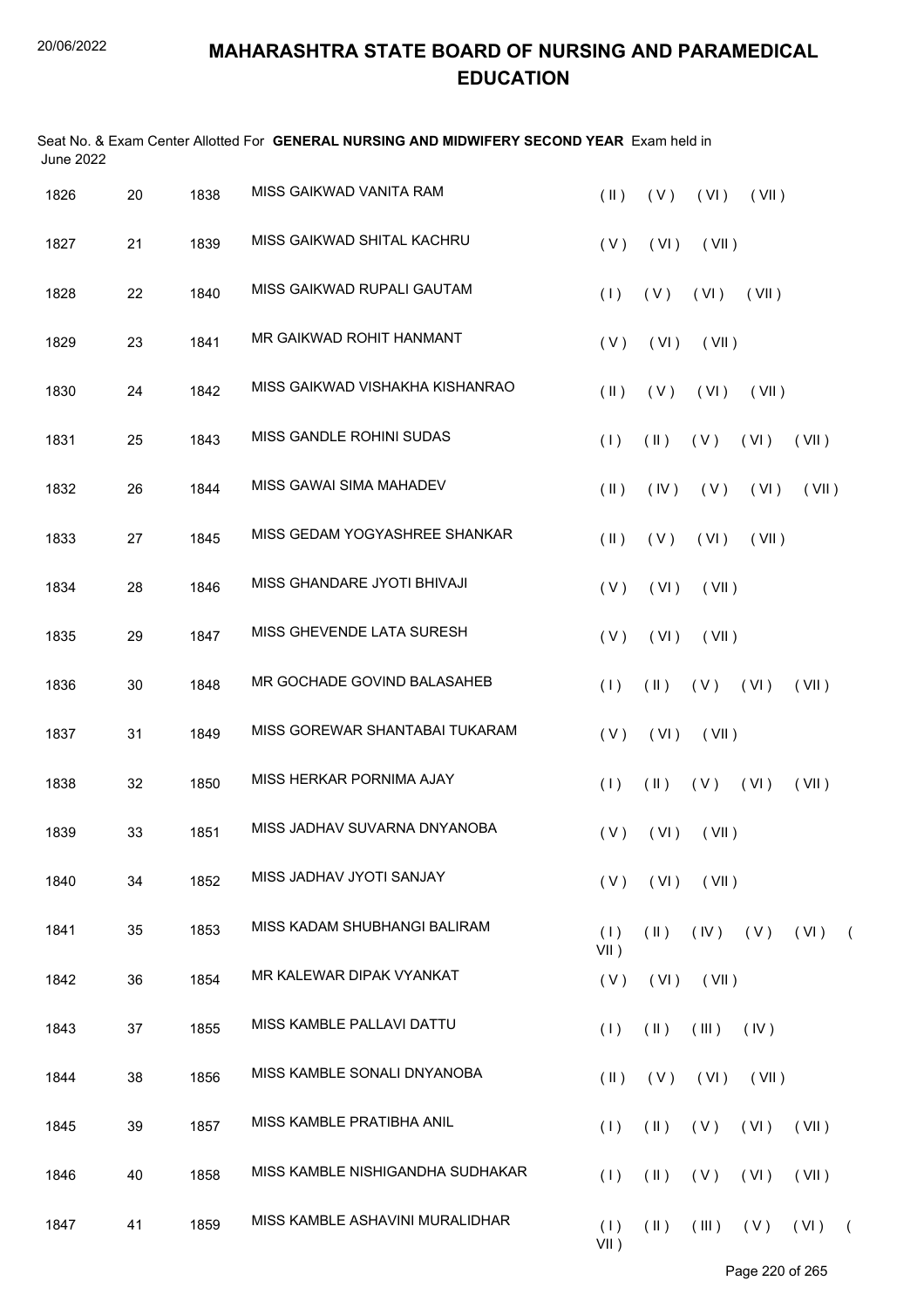| <b>June 2022</b> |    |      | Seat No. & Exam Center Allotted For GENERAL NURSING AND MIDWIFERY SECOND YEAR Exam held in |                         |                         |                      |             |       |            |
|------------------|----|------|--------------------------------------------------------------------------------------------|-------------------------|-------------------------|----------------------|-------------|-------|------------|
| 1848             | 42 | 1860 | MISS KAMBLE KALCHANA SHRIPATI                                                              | (V)                     | (VI)                    | (VII)                |             |       |            |
| 1849             | 43 | 1861 | MISS KAMBLE SANDHYARANI KRISHNA                                                            | (1)<br>$VII$ )          | (11)                    | (III)                | (V)         | (VI)  | $\sqrt{2}$ |
| 1850             | 44 | 1862 | SMT NABDE JYOTI SHASHIKANT<br>(NEE KAMBLE JYOTI DAGDU)                                     | (V)                     | (VI)                    | (VII)                |             |       |            |
| 1851             | 45 | 1863 | MISS KAMBLE VANDANA SHIVAJI                                                                | (V)                     | (VI)                    | (VII)                |             |       |            |
| 1852             | 46 | 1864 | SMT JAGADEKAR BHAGYASHALA MADHAVCH<br>(NEE KAWADEKAR BHAGYASHALA GOVINDRAO)                | (IV)                    | (V)                     | (VI)                 | (VII)       |       |            |
| 1853             | 47 | 1865 | MISS KAWDEKAR POOJA GOVIND                                                                 | $(\parallel)$           | (V)                     | (VI)                 | (VII)       |       |            |
| 1854             | 48 | 1866 | MISS KUSATE DARSHANA BHAGWAN                                                               | $($ II $)$              | (V)                     | (VI)                 | (VII)       |       |            |
| 1855             | 49 | 1867 | MISS MANE POOJA SHANKAR                                                                    | (1)                     | $(\parallel)$           | (V)                  | (VI)        | (VII) |            |
| 1856             | 50 | 1868 | MISS MANE RADHA RAMRAO                                                                     | (IV)                    | (V)                     | (VI)                 | (VII)       |       |            |
| 1857             | 51 | 1869 | MR MOVHALE MANOJ MANIK                                                                     | (1)                     | $(\parallel)$           | (V)                  | (VI)        | (VII) |            |
| 1858             | 52 | 1870 | MISS NITNAWARE SWATI ROHIDAS                                                               | $($ II $)$              | (V)                     | (VI)                 | (VII)       |       |            |
| 1859             | 53 | 1871 | MISS NRUPNARAYAN KAVITA SHANKAR                                                            | (V)                     | (VI)                    | (VII)                |             |       |            |
| 1860             | 54 | 1872 | MISS PAWAR RUTUJA POPATRAO                                                                 | (1)                     | $(\parallel)$           | (V)                  | (VI)        | (VII) |            |
| 1861             | 55 | 1873 | MISS SABLE KARUNA YASHOP                                                                   |                         |                         | $(V)$ $(VI)$ $(VII)$ |             |       |            |
| 1862             | 56 | 1874 | MR SARWADE SHRIKANT SURYAKANT                                                              | (V)                     | (VI)                    | (VII)                |             |       |            |
| 1863             | 57 | 1875 | MR SAYYAD MOHASIN ELIYAS                                                                   |                         |                         |                      |             |       |            |
| 1864             | 58 | 1876 | MR SAYYED MARUF IJAZ                                                                       |                         |                         |                      |             |       |            |
| 1865             | 59 | 1877 | MR SHAIKH SAADAHMED HASRATPASHA                                                            |                         |                         |                      |             |       |            |
| 1866             | 60 | 1878 | MISS SHEGOKAR KANCHAN SURESH                                                               | (1)                     | $(\parallel \parallel)$ |                      | $(V)$ $(V)$ | (VI)  | $\sqrt{2}$ |
| 1867             | 61 | 1879 | MISS SHEJUL MEERABAI SAKHARAM                                                              | $VII$ )                 |                         |                      |             |       |            |
| 1868             | 62 | 1880 | MISS SHELKE RAJESHRI DAMODAR                                                               | $(\parallel \parallel)$ | (V)                     | (VI)                 | (VII)       |       |            |
| 1869             | 63 | 1881 | MISS SHENDE RINA MANIK                                                                     | (1)                     |                         |                      |             |       |            |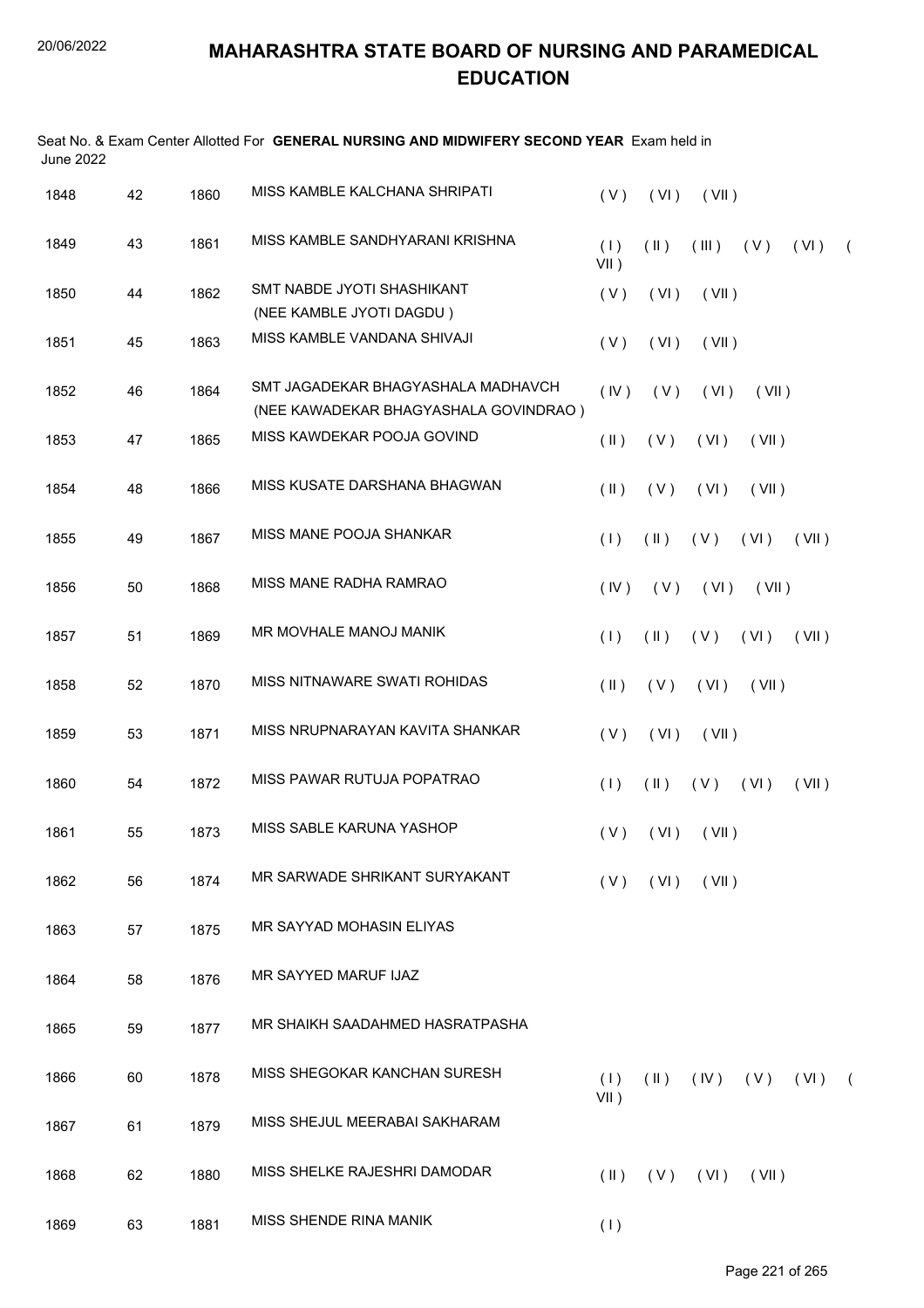| June 2022 |    |      | Seat No. & Exam Center Allotted For GENERAL NURSING AND MIDWIFERY SECOND YEAR Exam held in |               |      |       |      |       |
|-----------|----|------|--------------------------------------------------------------------------------------------|---------------|------|-------|------|-------|
| 1870      | 64 | 1882 | MISS SHINDE ANJUSHA LALU                                                                   |               |      |       |      |       |
| 1871      | 65 | 1883 | MR SONAVANE LAHU RATNAKAR                                                                  | (V)           | (VI) | (VII) |      |       |
| 1872      | 66 | 1884 | MR SONWANE SURYODAY RHADAY                                                                 | (V)           | (VI) | (VII) |      |       |
| 1873      | 67 | 1885 | MISS SURVASE ROHINI BHAUSAHEB                                                              | (V)           | (VI) | (VII) |      |       |
| 1874      | 68 | 1886 | MR SURWASE TULSHIDAS SADASHIV                                                              |               |      |       |      |       |
| 1875      | 69 | 1887 | MISS TAYADE MEENAKSHI MOHAN                                                                | (1)           | (IV) | (V)   | (VI) | (VII) |
| 1876      | 70 | 1888 | MISS WANKHADE SAPNA VIJAY                                                                  | $(\parallel)$ | (IV) |       |      |       |
|           |    |      |                                                                                            |               |      |       |      |       |

NOTE : 'P' MEANS PROVISIONALLY PERMITTED

\*\*\*\*\*\*\*\*\*\*\*\*\*\*\*\*\*\*\*\*\*\*\*\*\*\*\*\*\*\*\*\*\*\*\*\*\*\*\*\*\*\*\*\*\*\*\*\*\*\*\*\*\*\*\*\*\*\*\*\*\*\*\*\*\*\*\*\*\*\*\*\*\*\*\*\*\*\*\*\*\*\*\*\*\*\*\*\*\*\*\*\*\*\*\*\*\*\*\*\*\*\*\*\*\*\*\*\*\*\*\*\*\*\*\*\*\*\*\*\*\*\*\*\*\*\*\*\*\*\*\*\*\*\*\*\*\*\*\*

if there is any mistake in the EXEMPTION of the Candidate it should be brought to the notice of the MSBNPE before the examination otherwise MSBNPE will not be resposible for any Consequences. The names of candidates enrolled online will be whole resposibilty of the Principal of that Nursing Institute.

Page 222 of 265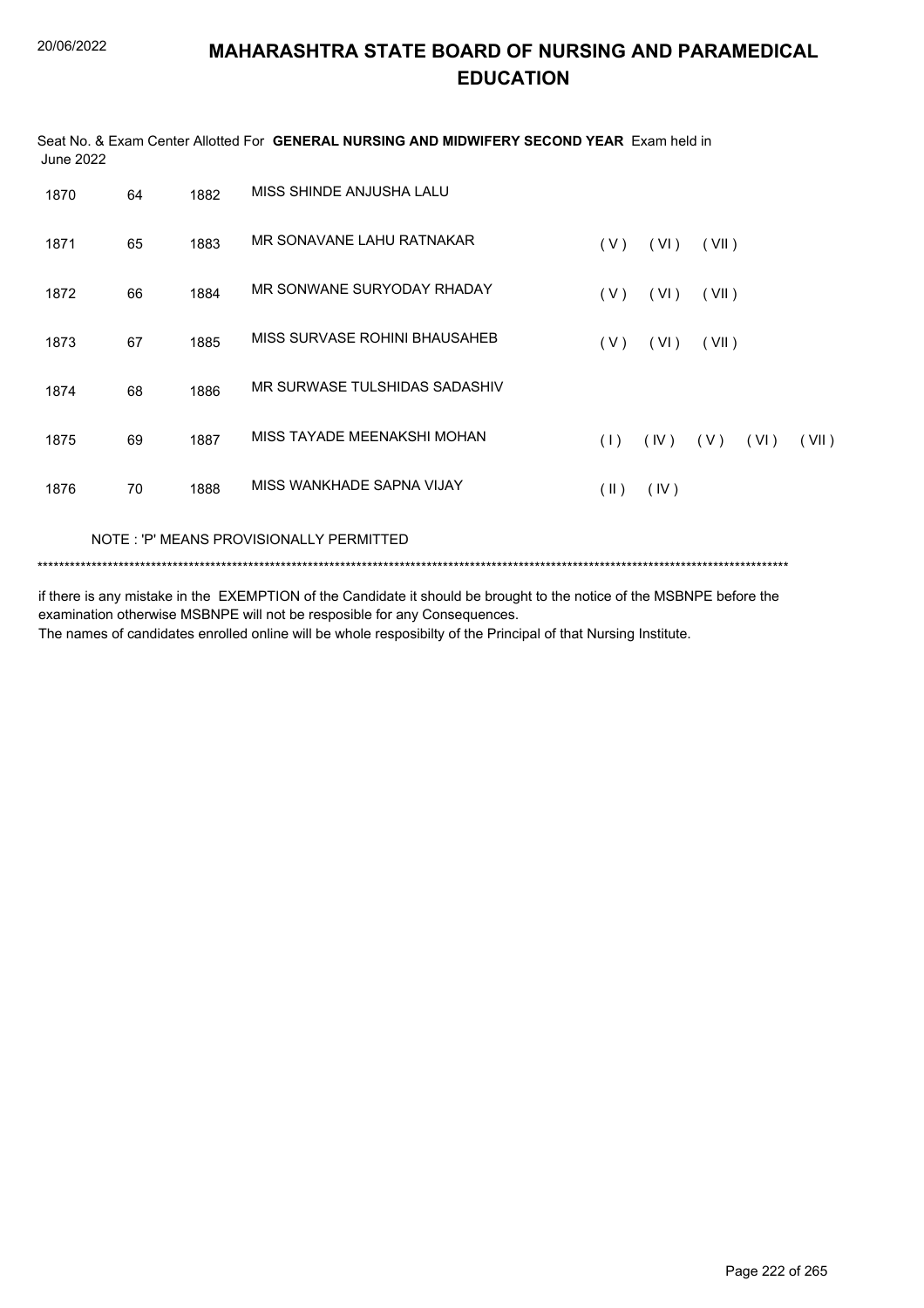#### 20/06/2022

# **MAHARASHTRA STATE BOARD OF NURSING AND PARAMEDICAL EDUCATION**

Seat No. & Exam Center Allotted For **GENERAL NURSING AND MIDWIFERY SECOND YEAR** Exam held in June 2022

**Centre Name :** GENERAL HOSPITAL, Jalna

**Institute Name:** SHRI SAI INSTITUE OF NURSING, JALNA

| <b>Centre</b><br>Sr.No. | Inst.<br>Sr. No. | Seat No. | <b>Name</b>                             |                | <b>Exempted Subjects</b> |            |       |       |            |
|-------------------------|------------------|----------|-----------------------------------------|----------------|--------------------------|------------|-------|-------|------------|
| 1877                    | 1                | 1889     | MR AHERKAR VISHAL KAILAS                | $(\parallel)$  | (V)                      | (VI)       | (VII) |       |            |
| 1878                    | $\overline{2}$   | 1890     | MISS BANSODE NISHA KERUBA               | (1)            | $(\parallel)$            | (V)        | (VI)  | (VII) |            |
| 1879                    | 3                | 1891     | MISS KALE RINA SIDDHARTH                | $(\parallel)$  | (IV)                     | (V)        | (VI)  | (VII) |            |
| 1880                    | 4                | 1892     | MISS KUSRAM BHAGYASHRI BHIMRAO          | (1)            | $(\parallel)$            | (V)        | (VI)  | (VII) |            |
| 1881                    | 5                | 1893     | MISS LOKARE AKANKSHA ANANT              | (1)            | $(\parallel)$            | (V)        | (VI)  | (VII) |            |
| 1882                    | 6                | 1894     | MISS MANDALE DIKSHA UTTAM               | (1)<br>$VII$ ) | $(\parallel)$            | (IV)       | (V)   | (VI)  | $\sqrt{2}$ |
| 1883                    | $\overline{7}$   | 1895     | MISS MAWADE PALLAVI VISHWANATH          | (1)            | $(\parallel)$            | (V)        | (VI)  | (VII) |            |
| 1884                    | 8                | 1896     | MISS MOTE BEENA RAOSAHEB                | (1)<br>$VII$ ) | $(\parallel)$            | $($ IV $)$ | (V)   | (VI)  | $\sqrt{2}$ |
| 1885                    | 9                | 1897     | MISS PAKHARE SUNITA SAMSHON             | (V)            | (VI)                     | (VII)      |       |       |            |
| 1886                    | $10$             | 1898     | MISS PATOLE VARSHA RAJU                 |                |                          |            |       |       |            |
| 1887                    | 11               | 1899     | MISS PAWARA SARITA JAYALA               |                |                          |            |       |       |            |
| 1888                    | 12               | 1900     | MISS PAWARA RANJANA RADYA               |                |                          |            |       |       |            |
| 1889                    | 13               | 1901     | MISS PAWARA SUSHILA TANAJI              | (V)            | (VI)                     | (VII)      |       |       |            |
| 1890                    | 14               | 1902     | MISS SADAR PRATIKSHA DASHARATH          |                | $(V)$ $(V)$              | (VII)      |       |       |            |
| 1891                    | 15               | 1903     | MISS VASAVE MANISHA SINGA               | (1)            | $(\parallel)$            | (V)        | (VI)  | (VII) |            |
| 1892                    | 16               | 1904     | MISS WATHORE SHALINI PANDIT             | (1)            | $(\parallel)$            | (V)        | (VI)  | (VII) |            |
|                         |                  |          | NOTE: 'P' MEANS PROVISIONALLY PERMITTED |                |                          |            |       |       |            |
|                         |                  |          |                                         |                |                          |            |       |       |            |

if there is any mistake in the EXEMPTION of the Candidate it should be brought to the notice of the MSBNPE before the examination otherwise MSBNPE will not be resposible for any Consequences.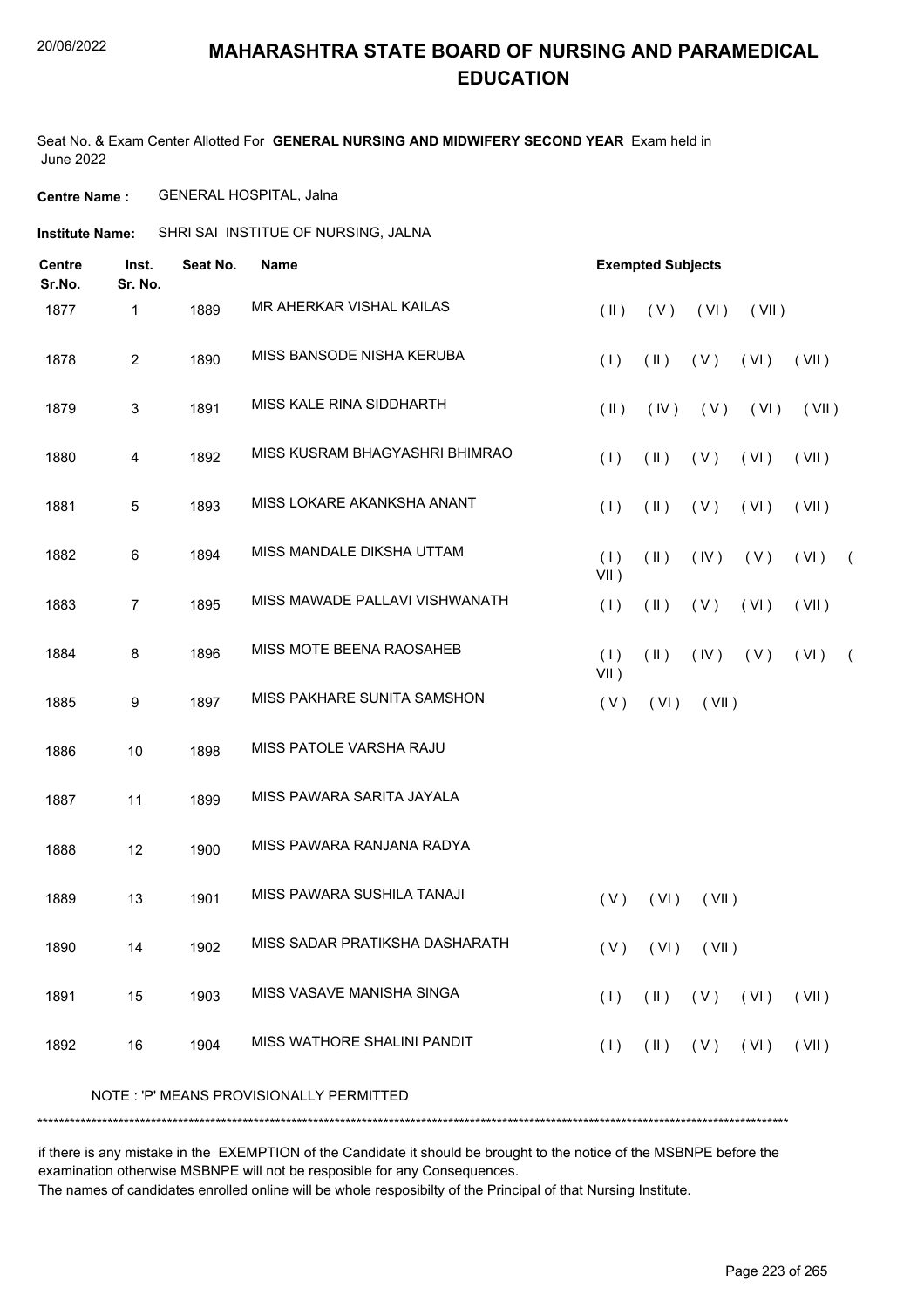Seat No. & Exam Center Allotted For **GENERAL NURSING AND MIDWIFERY SECOND YEAR** Exam held in June 2022

**Centre Name :** GENERAL HOSPITAL, Jalna

**Institute Name:** JALNA MISSION HOSPITAL, JALNA

| <b>Centre</b><br>Sr.No. | Inst.<br>Sr. No. | Seat No. | <b>Name</b>                             | <b>Exempted Subjects</b>                                             |  |  |  |  |
|-------------------------|------------------|----------|-----------------------------------------|----------------------------------------------------------------------|--|--|--|--|
| 1893                    | 1                | 1905     | MISS DHAGE ANITA ANKUSH                 | $(\parallel)$<br>(IV)<br>( V )<br>(VI)<br>(1)<br>$VII$ )             |  |  |  |  |
| 1894                    | 2                | 1906     | MR LONDHE MOHIT ANIL                    |                                                                      |  |  |  |  |
| 1895                    | 3                | 1907     | MR NIRMAL NIKHIL SURESH                 | (III)<br>(IV)<br>(V)<br>(VI)<br>(VII)                                |  |  |  |  |
| 1896                    | 4                | 1908     | MISS PAJGE AANANDI HEMANT               |                                                                      |  |  |  |  |
| 1897                    | 5                | 1909     | MR RANADE STAVAN ANIL                   | $(\parallel)$<br>(IV)<br>(V)<br>(VI)<br>(1)<br>$\sqrt{2}$<br>$VII$ ) |  |  |  |  |
|                         |                  |          | NOTE: 'P' MEANS PROVISIONALLY PERMITTED |                                                                      |  |  |  |  |
|                         |                  |          |                                         |                                                                      |  |  |  |  |

if there is any mistake in the EXEMPTION of the Candidate it should be brought to the notice of the MSBNPE before the

examination otherwise MSBNPE will not be resposible for any Consequences. The names of candidates enrolled online will be whole resposibilty of the Principal of that Nursing Institute.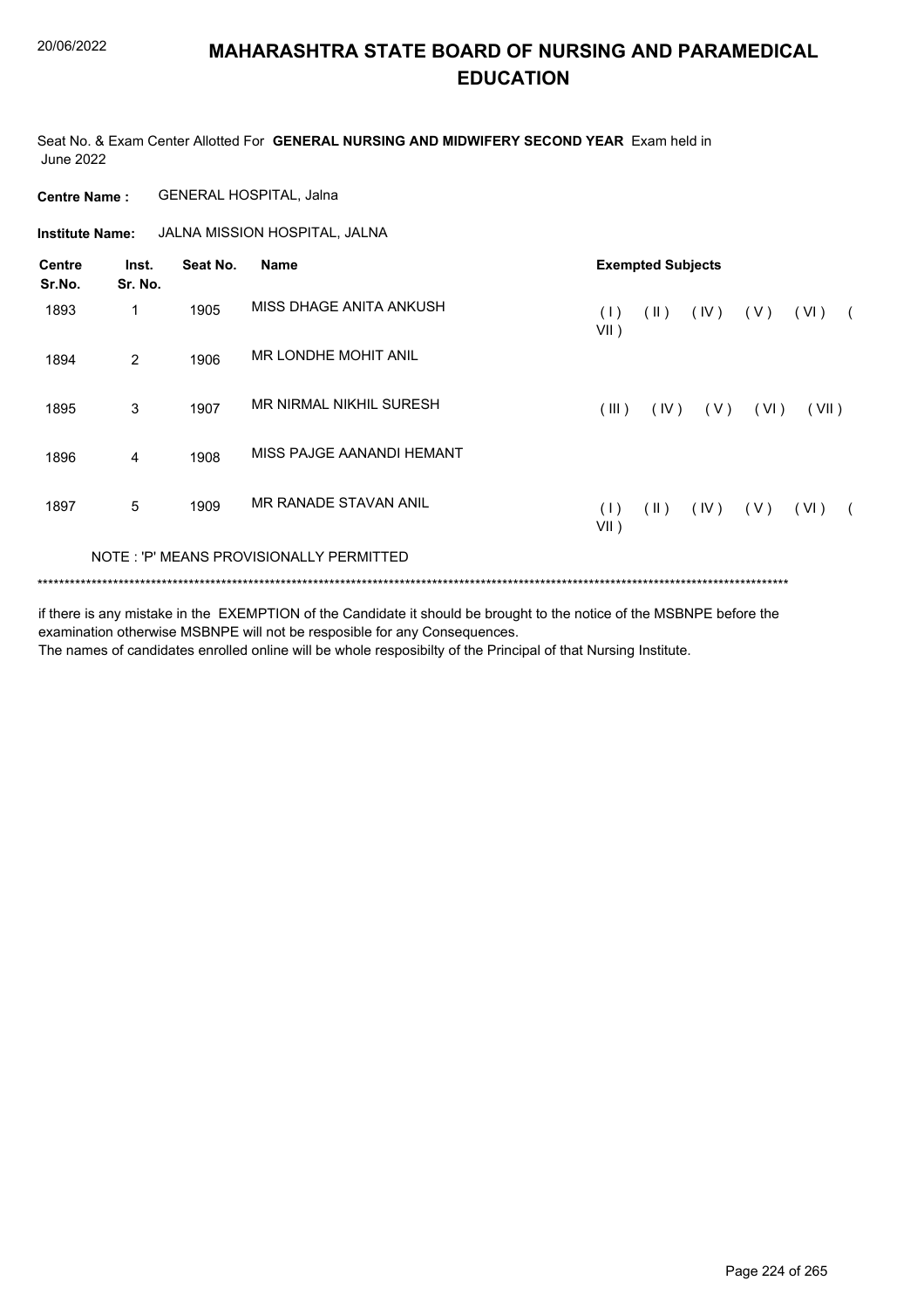Seat No. & Exam Center Allotted For **GENERAL NURSING AND MIDWIFERY SECOND YEAR** Exam held in June 2022

**Centre Name :** GENERAL HOSPITAL, Jalna

VASANTRAO NAIK SHIKSHAN PRASARAK MANDAL, JALNA **Institute Name:**

| <b>Centre</b><br>Sr.No. | Inst.<br>Sr. No. | Seat No. | <b>Name</b>                             |                | <b>Exempted Subjects</b> |       |       |       |            |  |
|-------------------------|------------------|----------|-----------------------------------------|----------------|--------------------------|-------|-------|-------|------------|--|
| 1898                    | $\mathbf{1}$     | 1910     | MISS GHORPADE SAKSHI RAJU               | (1)<br>$VII$ ) | $(\parallel)$            | (III) | (V)   | (VI)  | $\sqrt{2}$ |  |
| 1899                    | 2                | 1911     | MISS GURAV JAYSHREE DATTATRAY           |                |                          |       |       |       |            |  |
| 1900                    | 3                | 1912     | MISS JOSHI MANISHA KASHINATH            | (V)            | (VI)                     | (VII) |       |       |            |  |
| 1901                    | $\overline{4}$   | 1913     | MISS KAMBLE ANJALI VILAS                |                |                          |       |       |       |            |  |
| 1902                    | 5                | 1914     | MISS KHANDARE JAYSHRI SANJAY            | $(\parallel)$  | (V)                      | (VI)  | (VII) |       |            |  |
| 1903                    | 6                | 1915     | MR KURHADE KUNAL GOVIND                 |                |                          |       |       |       |            |  |
| 1904                    | $\overline{7}$   | 1916     | MISS PATEKAR SONALI BANDU               | (1)            | $(\parallel)$            | (V)   | (VI)  | (VII) |            |  |
| 1905                    | 8                | 1917     | MR SARODE RUSHIKESH SATISH              | $($ II $)$     | (V)                      | (VI)  | (VII) |       |            |  |
| 1906                    | 9                | 1918     | MISS SIRSATH SANJEEVANI VITTHAL         | (1)            | $($ II $)$               | (V)   | (VI)  | (VII) |            |  |
| 1907                    | 10               | 1919     | MISS SONWANE HARSHADA KISHOR            | (1)<br>VII)    | (11)                     | (III) | (V)   | (VI)  | $\sqrt{2}$ |  |
| 1908                    | 11               | 1920     | MISS SURADKAR DIKSHA PANJABRAO          | (1)            | $(\parallel)$            | (V)   | (VI)  | (VII) |            |  |
|                         |                  |          | NOTE: 'P' MEANS PROVISIONALLY PERMITTED |                |                          |       |       |       |            |  |
|                         |                  |          |                                         |                |                          |       |       |       |            |  |

if there is any mistake in the EXEMPTION of the Candidate it should be brought to the notice of the MSBNPE before the examination otherwise MSBNPE will not be resposible for any Consequences.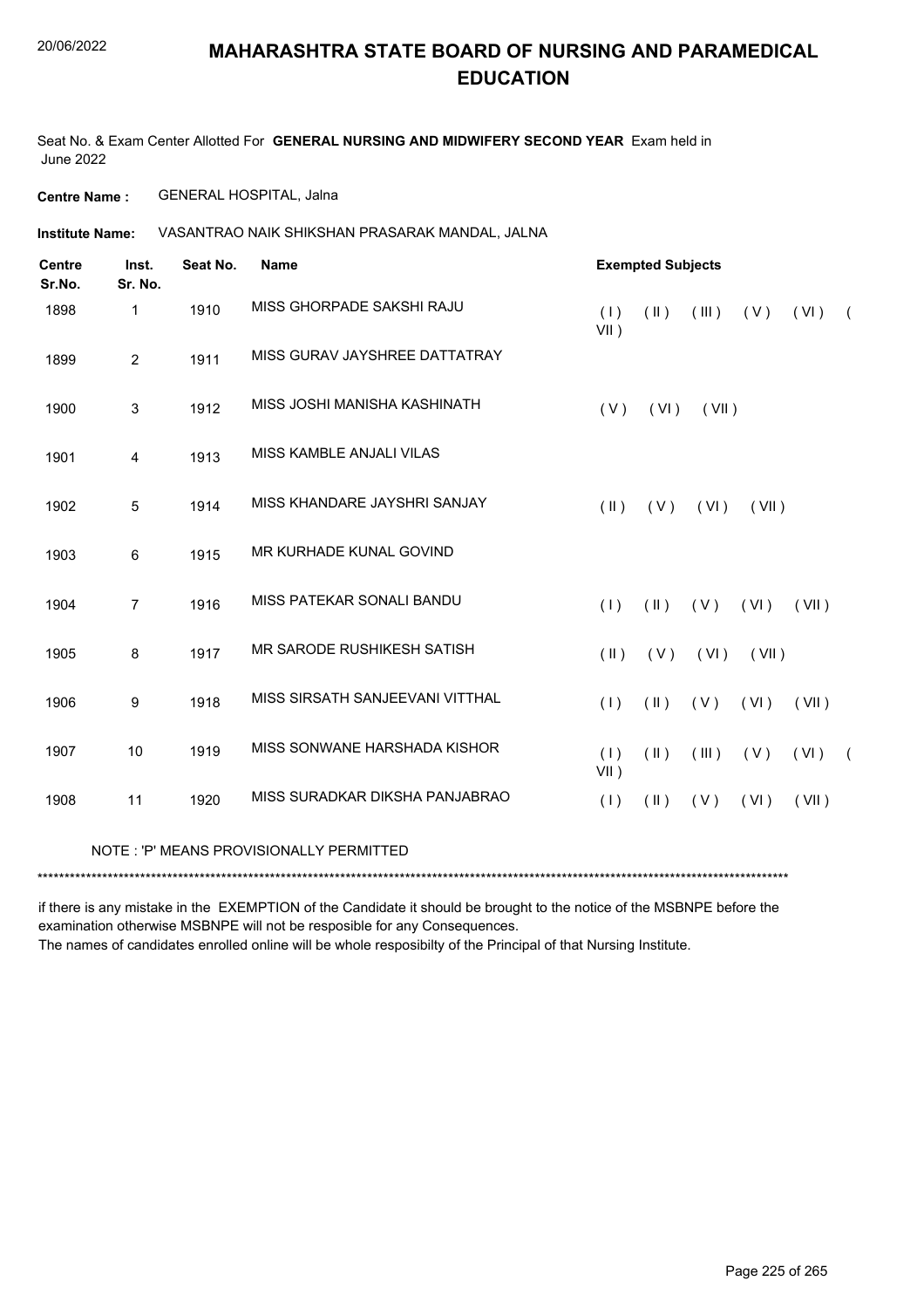Seat No. & Exam Center Allotted For **GENERAL NURSING AND MIDWIFERY SECOND YEAR** Exam held in June 2022

**Centre Name :** GENERAL HOSPITAL, Jalna

Arjun School of Nursing, Jalna **Institute Name:**

| <b>Centre</b><br>Sr.No. | Inst.<br>Sr. No. | Seat No. | <b>Name</b>                | <b>Exempted Subjects</b> |      |       |      |       |            |
|-------------------------|------------------|----------|----------------------------|--------------------------|------|-------|------|-------|------------|
| 1909                    | 1                | 1921     | MR DHAGE BALAJI VIJAY      | (1)                      | (IV) | ( V ) | (VI) | (VII) |            |
| 1910                    | 2                | 1922     | MR DHEPE ANAND SANTOSH     | (1)                      | (IV) | (V)   | (VI) | (VII) |            |
| 1911                    | 3                | 1923     | MR KAMBLE SHUBHAM WILSON   |                          |      |       |      |       |            |
| 1912                    | 4                | 1924     | MR KAMBLE ADITYA PRADIP    | (1)<br>$VII$ )           | (  ) | (III) | (V)  | (VI)  | $\sqrt{2}$ |
| 1913                    | 5                | 1925     | MISS PAWAR PRIYANKA SANDIP |                          |      |       |      |       |            |

#### NOTE : 'P' MEANS PROVISIONALLY PERMITTED

\*\*\*\*\*\*\*\*\*\*\*\*\*\*\*\*\*\*\*\*\*\*\*\*\*\*\*\*\*\*\*\*\*\*\*\*\*\*\*\*\*\*\*\*\*\*\*\*\*\*\*\*\*\*\*\*\*\*\*\*\*\*\*\*\*\*\*\*\*\*\*\*\*\*\*\*\*\*\*\*\*\*\*\*\*\*\*\*\*\*\*\*\*\*\*\*\*\*\*\*\*\*\*\*\*\*\*\*\*\*\*\*\*\*\*\*\*\*\*\*\*\*\*\*\*\*\*\*\*\*\*\*\*\*\*\*\*\*\*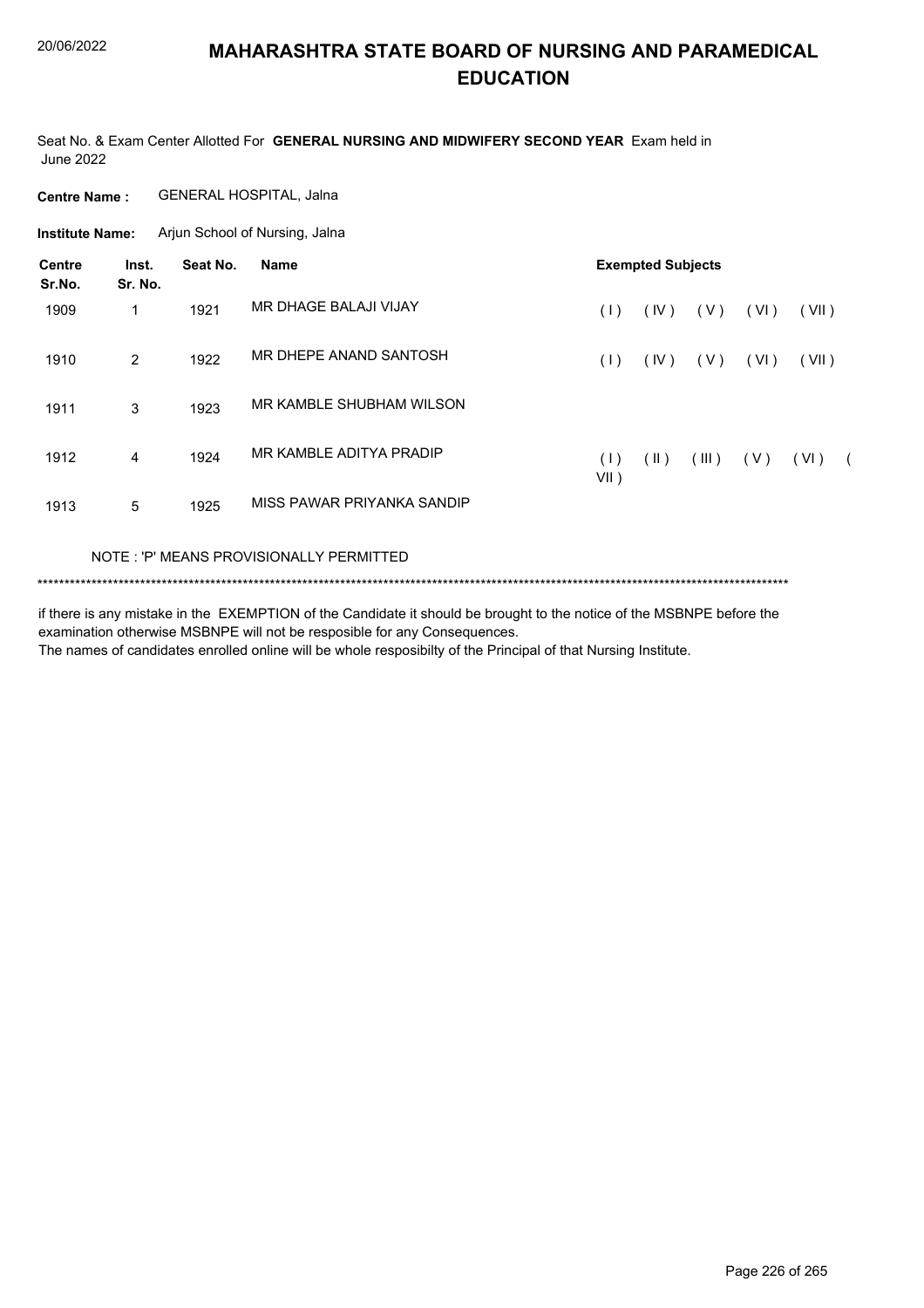Seat No. & Exam Center Allotted For **GENERAL NURSING AND MIDWIFERY SECOND YEAR** Exam held in June 2022

**Centre Name :** GENERAL HOSPITAL, Jalna

**Institute Name:** JAI AMBE SCHOOL OF NURSING JALNA

| <b>Centre</b><br>Sr.No. | Inst.<br>Sr. No. | Seat No. | <b>Name</b>                             | <b>Exempted Subjects</b> |                         |      |       |       |            |
|-------------------------|------------------|----------|-----------------------------------------|--------------------------|-------------------------|------|-------|-------|------------|
| 1914                    | 1                | 1926     | MISS BHALERAO SARITA KESHEV             | (1)                      | (V)                     | (VI) | (VII) |       |            |
| 1915                    | $\overline{2}$   | 1927     | MISS DOKE YASHODA SHESHERAO             | (1)<br>$VII$ )           | $(\parallel)$           | (IV) | ( V ) | (VI)  | $\sqrt{2}$ |
| 1916                    | 3                | 1928     | MISS JADHAV SUJATA MAROTI               | (1)<br>$VII$ )           | $(\parallel \parallel)$ | (IV) | ( V ) | (VI)  | $\sqrt{2}$ |
| 1917                    | 4                | 1929     | MISS JAGHADHANE VANDANA RAJU            | (1)                      | (V)                     | (VI) | (VII) |       |            |
| 1918                    | 5                | 1930     | MISS PANHALE GITANJALI BALIRAM          | (1)<br>$VII$ )           | $(\parallel)$           | (IV) | (V)   | (VI)  | $\sqrt{2}$ |
| 1919                    | 6                | 1931     | MISS SHINDE POOJA LAXMAN                | (1)                      | (V)                     | (VI) | (VII) |       |            |
| 1920                    | 7                | 1932     | MISS YEDKE DIKSHA KRUSHNA               | (1)                      | (IV)                    | (V)  | (VI)  | (VII) |            |
|                         |                  |          | NOTE: 'P' MEANS PROVISIONALLY PERMITTED |                          |                         |      |       |       |            |

\*\*\*\*\*\*\*\*\*\*\*\*\*\*\*\*\*\*\*\*\*\*\*\*\*\*\*\*\*\*\*\*\*\*\*\*\*\*\*\*\*\*\*\*\*\*\*\*\*\*\*\*\*\*\*\*\*\*\*\*\*\*\*\*\*\*\*\*\*\*\*\*\*\*\*\*\*\*\*\*\*\*\*\*\*\*\*\*\*\*\*\*\*\*\*\*\*\*\*\*\*\*\*\*\*\*\*\*\*\*\*\*\*\*\*\*\*\*\*\*\*\*\*\*\*\*\*\*\*\*\*\*\*\*\*\*\*\*\*

if there is any mistake in the EXEMPTION of the Candidate it should be brought to the notice of the MSBNPE before the examination otherwise MSBNPE will not be resposible for any Consequences.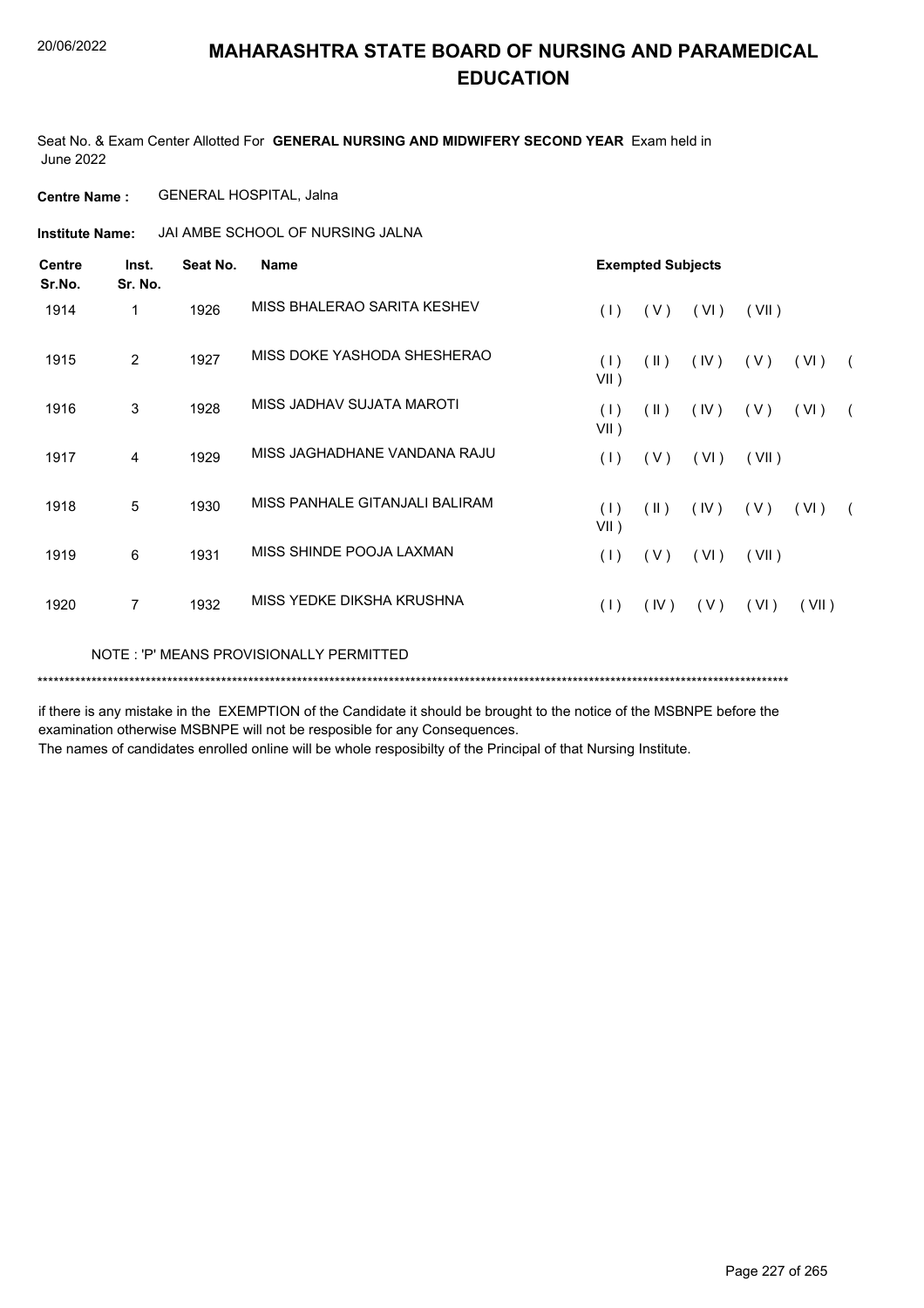Seat No. & Exam Center Allotted For **GENERAL NURSING AND MIDWIFERY SECOND YEAR** Exam held in June 2022

**Centre Name :** District Hospital Beed

VITHAI HOSPITAL AND RESEARCH CENTRE, SON, BEED **Institute Name:**

| Centre<br>Sr.No. | Inst.<br>Sr. No. | Seat No. | Name                                    |              | <b>Exempted Subjects</b> |       |        |       |            |
|------------------|------------------|----------|-----------------------------------------|--------------|--------------------------|-------|--------|-------|------------|
| 1921             |                  | 1933     | MISS GHYAR JAYSHRI SOPAN                | (IV)         | ( V )                    | (VI)  | (VII)  |       |            |
| 1922             | $\mathcal{P}$    | 1934     | MR PATHAN ALFRAJ HAYATKHA               | (III)        | (IV)                     | ( V ) | ( VI ) | (VII) |            |
| 1923             | 3                | 1935     | MR SHAIKH JISHAN AYUB                   | (1)<br>VII ) | (III)                    | (IV)  | ( V )  | (VI)  | $\sqrt{2}$ |
|                  |                  |          | NOTE: 'P' MEANS PROVISIONALLY PERMITTED |              |                          |       |        |       |            |
|                  |                  |          |                                         |              |                          |       |        |       |            |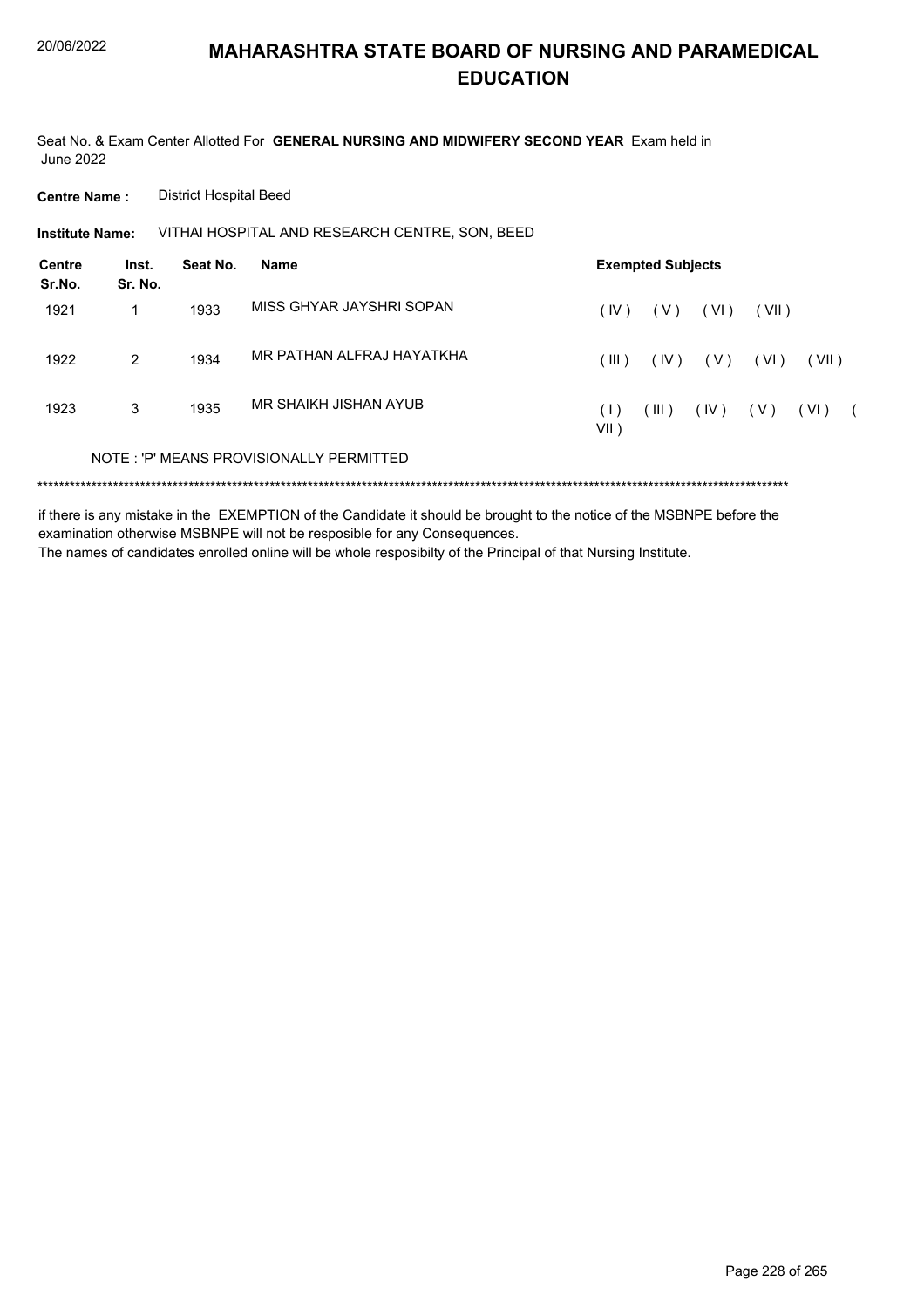Seat No. & Exam Center Allotted For **GENERAL NURSING AND MIDWIFERY SECOND YEAR** Exam held in June 2022

**Centre Name :** District Hospital Beed

SHRI SWAMI VIVEKANAND SCHOOL OF NURSING, BEED **Institute Name:**

| <b>Centre</b><br>Sr.No. | Inst.<br>Sr. No. | Seat No. | <b>Name</b>                  |                 | <b>Exempted Subjects</b> |       |       |       |                |
|-------------------------|------------------|----------|------------------------------|-----------------|--------------------------|-------|-------|-------|----------------|
| 1924                    | 1                | 1936     | MR GHULE ABHISHEK BHAUSAHEB  | $($ III $)$     | (IV)                     | (V)   | (VI)  | (VII) |                |
| 1925                    | 2                | 1937     | MISS JADHAV PRAJATKA YUVRAJ  | (III)           | (V)                      | (VI)  | (VII) |       |                |
| 1926                    | 3                | 1938     | MR JAYBHAYE ASHOK BHAGWATRAO | (II)<br>$VII$ ) | (III)                    | (IV)  | (V)   | (VI)  | $\overline{a}$ |
| 1927                    | $\overline{4}$   | 1939     | MISS JOGDAND ROHINI TUKARAM  | (IV)            | (V)                      | (VI)  | (VII) |       |                |
| 1928                    | 5                | 1940     | MR KHANDE NARAYAN MAHADEV    | $($ III $)$     | (IV)                     | (V)   | (VI)  | (VII) |                |
| 1929                    | 6                | 1941     | MISS RAUT RUTUJA UTTAM       | $($ III $)$     | (IV)                     | (V)   | (VI)  | (VII) |                |
| 1930                    | 7                | 1942     | MR SABLE AKASH SUBHASH       | (1)<br>$VII$ )  | (III)                    | (IV)  | (V)   | (VI)  |                |
| 1931                    | 8                | 1943     | MISS VALAVI NILAM MAGANSING  | (V)             | (VI)                     | (VII) |       |       |                |

NOTE : 'P' MEANS PROVISIONALLY PERMITTED

\*\*\*\*\*\*\*\*\*\*\*\*\*\*\*\*\*\*\*\*\*\*\*\*\*\*\*\*\*\*\*\*\*\*\*\*\*\*\*\*\*\*\*\*\*\*\*\*\*\*\*\*\*\*\*\*\*\*\*\*\*\*\*\*\*\*\*\*\*\*\*\*\*\*\*\*\*\*\*\*\*\*\*\*\*\*\*\*\*\*\*\*\*\*\*\*\*\*\*\*\*\*\*\*\*\*\*\*\*\*\*\*\*\*\*\*\*\*\*\*\*\*\*\*\*\*\*\*\*\*\*\*\*\*\*\*\*\*\*

if there is any mistake in the EXEMPTION of the Candidate it should be brought to the notice of the MSBNPE before the examination otherwise MSBNPE will not be resposible for any Consequences.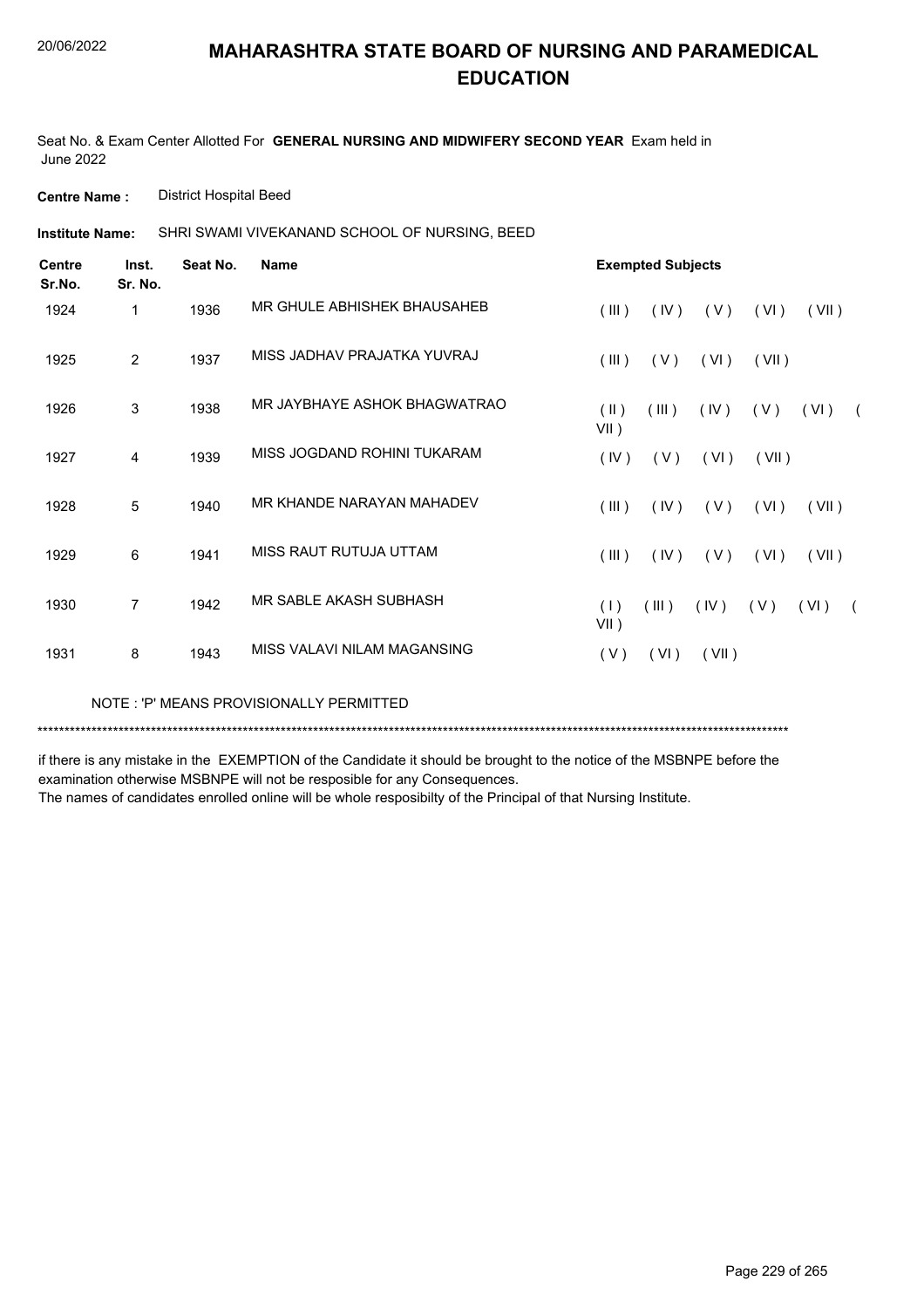Seat No. & Exam Center Allotted For **GENERAL NURSING AND MIDWIFERY SECOND YEAR** Exam held in June 2022

**Centre Name :** District Hospital Beed

| Institute Name: | YASHWANT NURSING SCHOOL, ASHTI, BEED |  |
|-----------------|--------------------------------------|--|
|                 |                                      |  |

| <b>Centre</b><br>Sr.No. | Inst.<br>Sr. No. | Seat No. | <b>Name</b>                             |                       | <b>Exempted Subjects</b> |                     |       |       |            |
|-------------------------|------------------|----------|-----------------------------------------|-----------------------|--------------------------|---------------------|-------|-------|------------|
| 1932                    | 1                | 1944     | MR DONGAR PATILBUWA BHUJANG             | $(\parallel)$         | (IV)                     | (V)                 | (VI)  | (VII) |            |
| 1933                    | $\sqrt{2}$       | 1945     | MISS GADHAVE ASHWINI SHASHIKANT         |                       |                          |                     |       |       |            |
| 1934                    | $\mathbf{3}$     | 1946     | MISS GHUGE ASHWINI DAGDU                | (1)<br>$VII$ )        | $(\parallel)$            | (IV)                | (V)   | (VI)  | $\sqrt{2}$ |
| 1935                    | 4                | 1947     | MISS GHUMARE SAPANA DATTATRAYA          | $(\parallel)$         | (IV)                     | (V)                 | (VI)  | (VII) |            |
| 1936                    | 5                | 1948     | MR GUTTE KUNAL GANPAT                   | $(\parallel)$         | (V)                      | (VI)                | (VII) |       |            |
| 1937                    | 6                | 1949     | MISS HODSHIL SNEHAL TUKARAM             | (III)                 | (V)                      | (VI)                | (VII) |       |            |
| 1938                    | $\overline{7}$   | 1950     | MISS JADHAV PRIYA VISHNU                | (  )<br>$VII$ )       | (III)                    | (IV)                | (V)   | (VI)  | $\sqrt{2}$ |
| 1939                    | 8                | 1951     | <b>MR KADU ATUL NANA</b>                | (V)                   | (VI)                     | (VII)               |       |       |            |
| 1940                    | 9                | 1952     | MR KHADE AJIT SHAHADEO                  | $(\parallel)$         | (IV)                     | (V)                 | (VI)  | (VII) |            |
| 1941                    | 10               | 1953     | MISS LONDHE PAYAL BHAUSAHEB             | $($ II $)$<br>$VII$ ) | (III)                    | (IV)                | (V)   | (VI)  | $\sqrt{2}$ |
| 1942                    | 11               | 1954     | MISS NIKALJE JYOTI DILIP                | (III)                 | (IV)                     | (V)                 | (VI)  | (VII) |            |
| 1943                    | 12               | 1955     | MISS NIKALJE RITIKA RAMESH              | (IV)                  | (V)                      | (VI)                | (VII) |       |            |
| 1944                    | 13               | 1956     | MISS PATHAN SUMAYYA SAMIR               | (V)                   | (VI)                     | (VII)               |       |       |            |
| 1945                    | 14               | 1957     | MISS SABALE ARCHANA DADA                |                       |                          |                     |       |       |            |
| 1946                    | 15               | 1958     | <b>MR VALVI VISHAL LAXMAN</b>           | (1)                   |                          | $(11)$ $(V)$ $(V1)$ |       | (VII) |            |
|                         |                  |          | NOTE: 'P' MEANS PROVISIONALLY PERMITTED |                       |                          |                     |       |       |            |

if there is any mistake in the EXEMPTION of the Candidate it should be brought to the notice of the MSBNPE before the examination otherwise MSBNPE will not be resposible for any Consequences.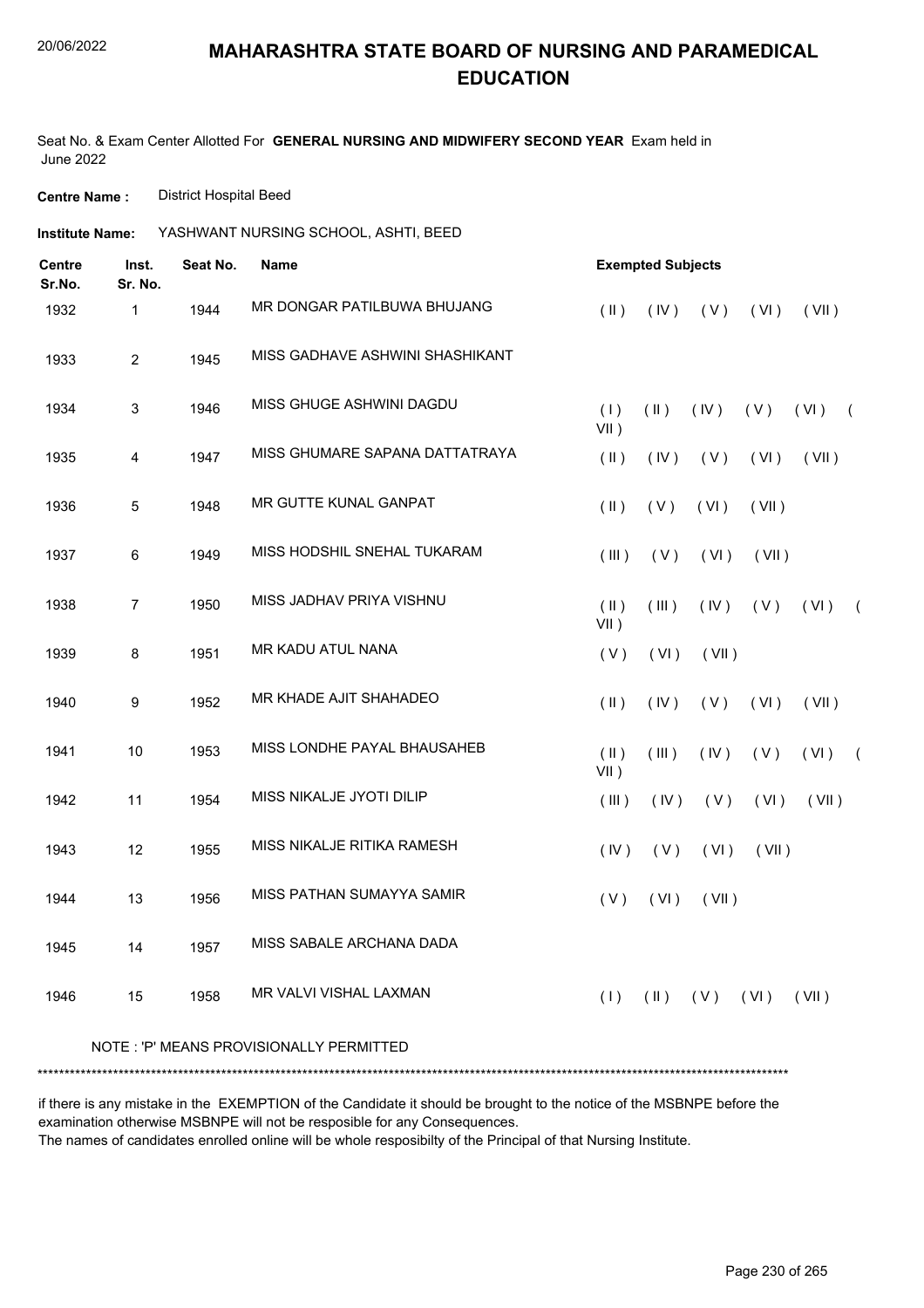Seat No. & Exam Center Allotted For **GENERAL NURSING AND MIDWIFERY SECOND YEAR** Exam held in June 2022

**Centre Name :** District Hospital Beed

VAIDYANATH NURSING SCHOOL, ,PARALIVAIJNATH, BEED **Institute Name:**

| <b>Centre</b><br>Sr.No. | Inst.<br>Sr. No. | Seat No. | <b>Name</b>                       |                         | <b>Exempted Subjects</b> |       |      |          |  |
|-------------------------|------------------|----------|-----------------------------------|-------------------------|--------------------------|-------|------|----------|--|
| 1947                    | 1                | 1959     | MR DOIPHODE PRAVIN BABASAHEB      | $(\parallel \parallel)$ | (III)                    | (V)   | (VI) | (VII)    |  |
| 1948                    | $\overline{2}$   | 1960     | MR GITTE GOVIND RAJABHAU          | $(\parallel)$           | (IV)                     | (V)   | (VI) | (VII)    |  |
| 1949                    | 3                | 1961     | MISS GORE AKANKSHA DHAMMAPAL      | (V)                     | (VI)                     | (VII) |      |          |  |
| 1950                    | 4                | 1962     | MISS KAMBLE RAJNANDINI BRAMHANATH | (1)<br>VII)             | $(\parallel)$            | (IV)  | (V)  | (VI)     |  |
| 1951                    | 5                | 1963     | MISS MASKE SHIVANI HANUMANT       |                         |                          |       |      |          |  |
| 1952                    | 6                | 1964     | MISS POTBHARE AMRAPALI VISHWANATH | (IV)                    |                          |       |      |          |  |
| 1953                    | 7                | 1965     | MR SANAP MEGHRAJ RAMRAO           | $($ II $)$<br>VII)      | (III)                    | (IV)  | (V)  | $(VI)$ ( |  |
| 1954                    | 8                | 1966     | MR SANAP SANTOSH BALIRAM          | $(\parallel)$           | (IV)                     | (V)   | (VI) | (VII)    |  |
| 1955                    | 9                | 1967     | MR UIKEY PRITAM SIDDHARTH         | $(\parallel)$           | (IV)                     | (V)   | (VI) | (VII)    |  |
|                         |                  |          |                                   |                         |                          |       |      |          |  |

NOTE : 'P' MEANS PROVISIONALLY PERMITTED

\*\*\*\*\*\*\*\*\*\*\*\*\*\*\*\*\*\*\*\*\*\*\*\*\*\*\*\*\*\*\*\*\*\*\*\*\*\*\*\*\*\*\*\*\*\*\*\*\*\*\*\*\*\*\*\*\*\*\*\*\*\*\*\*\*\*\*\*\*\*\*\*\*\*\*\*\*\*\*\*\*\*\*\*\*\*\*\*\*\*\*\*\*\*\*\*\*\*\*\*\*\*\*\*\*\*\*\*\*\*\*\*\*\*\*\*\*\*\*\*\*\*\*\*\*\*\*\*\*\*\*\*\*\*\*\*\*\*\*

if there is any mistake in the EXEMPTION of the Candidate it should be brought to the notice of the MSBNPE before the examination otherwise MSBNPE will not be resposible for any Consequences.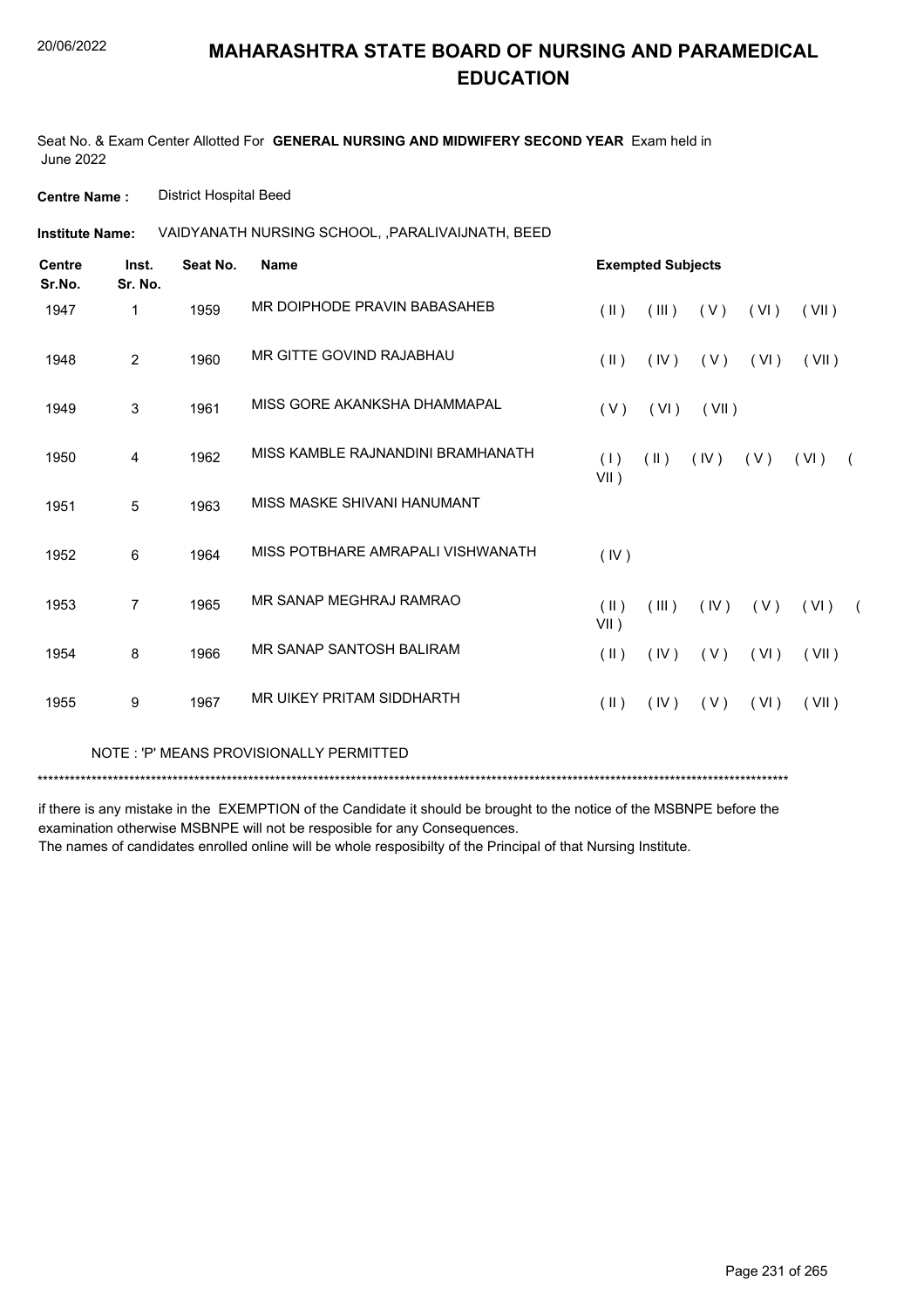Seat No. & Exam Center Allotted For **GENERAL NURSING AND MIDWIFERY SECOND YEAR** Exam held in June 2022

**Centre Name :** District Hospital Beed

**Institute Name:** MAULI NURSING SCHOOL BARSHI ROAD BEED

| <b>Centre</b><br>Sr.No. | Inst.<br>Sr. No. | Seat No. | <b>Name</b>                         | <b>Exempted Subjects</b>                    |
|-------------------------|------------------|----------|-------------------------------------|---------------------------------------------|
| 1956                    | 1                | 1968     | MISS JAGDHANE SHILPA PREMNATH       | (IV)<br>(III)<br>(VI)<br>(V)<br>(1)<br>VII) |
| 1957                    | 2                | 1969     | MISS LOKHANDE SARIKA KARNA          | (VI)<br>(V)<br>(VII)                        |
| 1958                    | 3                | 1970     | MR NISARGANDH SAIENATH DEVIDAS      | ( VI )<br>(IV)<br>(VII)<br>(V)              |
| 1959                    | 4                | 1971     | MISS SIRSAT DIKSHA SURYBHAN         | $(\parallel)$<br>(III)<br>(IV)<br>(1)       |
|                         |                  |          | MOTE JP MEANS DOOUSOMMIJV DEDMITTED |                                             |

NOTE : 'P' MEANS PROVISIONALLY PERMITTED

\*\*\*\*\*\*\*\*\*\*\*\*\*\*\*\*\*\*\*\*\*\*\*\*\*\*\*\*\*\*\*\*\*\*\*\*\*\*\*\*\*\*\*\*\*\*\*\*\*\*\*\*\*\*\*\*\*\*\*\*\*\*\*\*\*\*\*\*\*\*\*\*\*\*\*\*\*\*\*\*\*\*\*\*\*\*\*\*\*\*\*\*\*\*\*\*\*\*\*\*\*\*\*\*\*\*\*\*\*\*\*\*\*\*\*\*\*\*\*\*\*\*\*\*\*\*\*\*\*\*\*\*\*\*\*\*\*\*\*

if there is any mistake in the EXEMPTION of the Candidate it should be brought to the notice of the MSBNPE before the examination otherwise MSBNPE will not be resposible for any Consequences.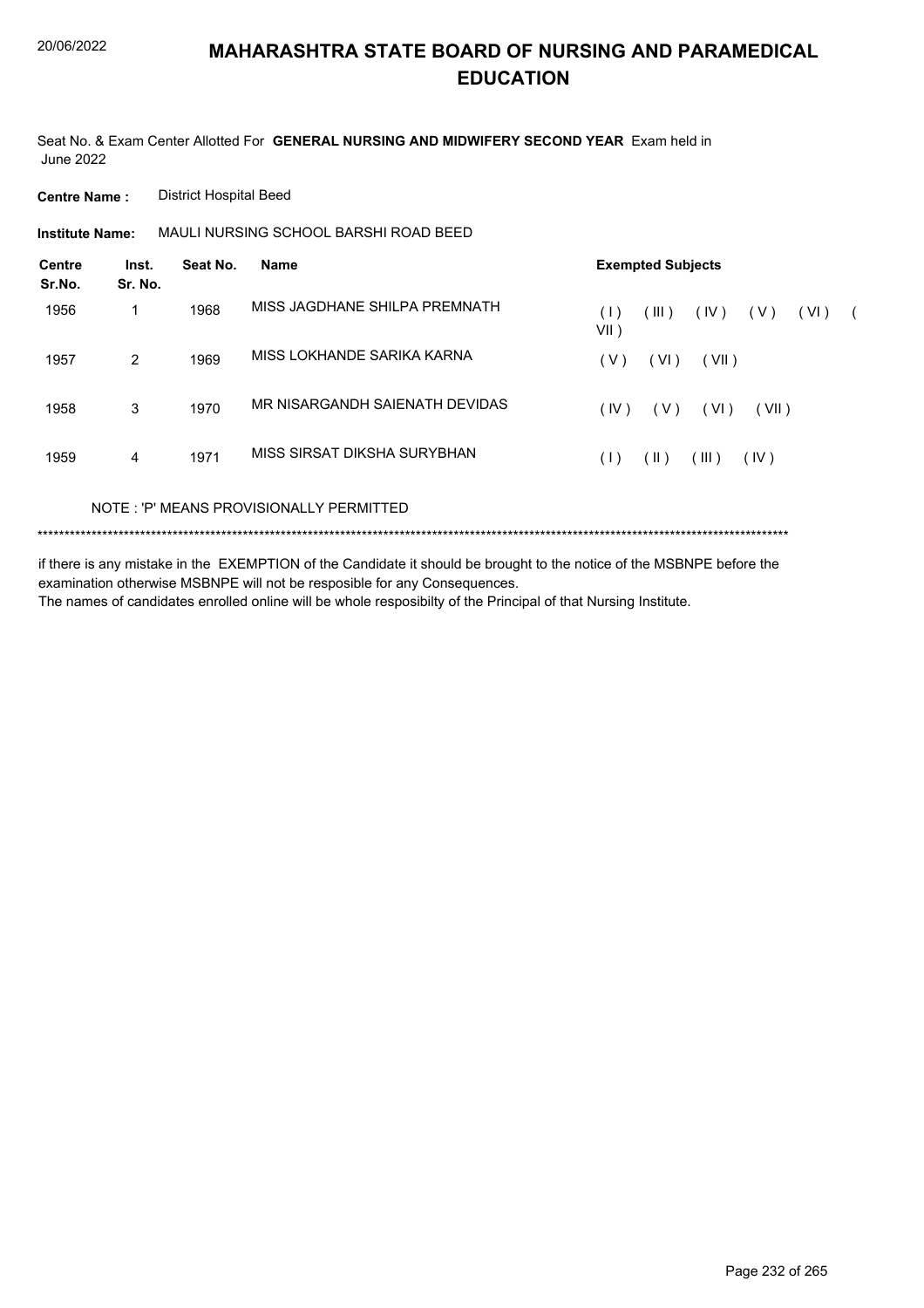Seat No. & Exam Center Allotted For **GENERAL NURSING AND MIDWIFERY SECOND YEAR** Exam held in June 2022

LOKSEVA NURSING SCHOOL, BEED **Centre Name :** District Hospital Beed **Institute Name: Inst. Seat No. Name Exempted Subjects Sr. No. Centre Sr.No.** 1960 1 1972 MISS HARANGULE PRATHIBHA ANNARAO (V) (VI) (VII) \*\*\*\*\*\*\*\*\*\*\*\*\*\*\*\*\*\*\*\*\*\*\*\*\*\*\*\*\*\*\*\*\*\*\*\*\*\*\*\*\*\*\*\*\*\*\*\*\*\*\*\*\*\*\*\*\*\*\*\*\*\*\*\*\*\*\*\*\*\*\*\*\*\*\*\*\*\*\*\*\*\*\*\*\*\*\*\*\*\*\*\*\*\*\*\*\*\*\*\*\*\*\*\*\*\*\*\*\*\*\*\*\*\*\*\*\*\*\*\*\*\*\*\*\*\*\*\*\*\*\*\*\*\*\*\*\*\*\* if there is any mistake in the EXEMPTION of the Candidate it should be brought to the notice of the MSBNPE before the NOTE : 'P' MEANS PROVISIONALLY PERMITTED

The names of candidates enrolled online will be whole resposibilty of the Principal of that Nursing Institute.

examination otherwise MSBNPE will not be resposible for any Consequences.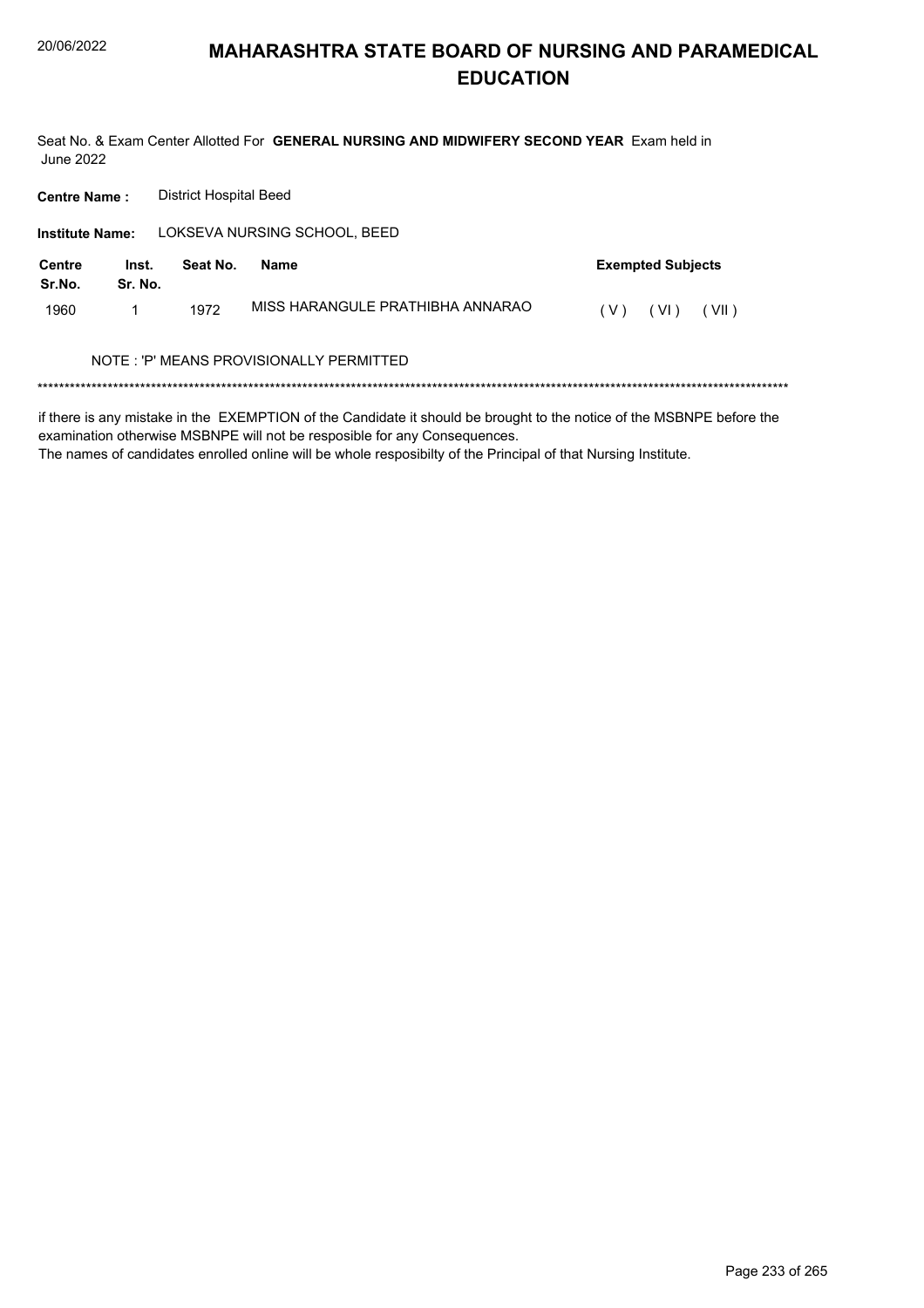Seat No. & Exam Center Allotted For **GENERAL NURSING AND MIDWIFERY SECOND YEAR** Exam held in June 2022

**Centre Name :** District Hospital Beed

**Institute Name: COM NURSING SCHOOL, BEED** 

| <b>Centre</b><br>Sr.No. | Inst.<br>Sr. No. | Seat No. | <b>Name</b>                             |                       | <b>Exempted Subjects</b> |       |       |       |            |
|-------------------------|------------------|----------|-----------------------------------------|-----------------------|--------------------------|-------|-------|-------|------------|
| 1961                    | 1                | 1973     | MISS AMBHORE VAISHALI RAMESHWAR         | $($ II $)$<br>$VII$ ) | (III)                    | (IV)  | (V)   | (VI)  | $\sqrt{2}$ |
| 1962                    | $\overline{2}$   | 1974     | <b>MISS DONGRE PRITI BHARAT</b>         | (V)                   | (VI)                     | (VII) |       |       |            |
| 1963                    | 3                | 1975     | MR GAVANDE SWAPNIL CHANDU               | (1)                   | (V)                      | (VI)  | (VII) |       |            |
| 1964                    | 4                | 1976     | MISS JADHAV SHITAL SITARAM              | (III)                 | (V)                      | (VI)  | (VII) |       |            |
| 1965                    | $\sqrt{5}$       | 1977     | MISS KASBE SWATI MARUTI                 | (1)<br>$VII$ )        | (III)                    | (IV)  | (V)   | (VI)  | $\left($   |
| 1966                    | $\,6\,$          | 1978     | MR KHEDKAR AMOL NAVNATH                 | (IV)                  | (V)                      | (VI)  | (VII) |       |            |
| 1967                    | $\overline{7}$   | 1979     | MISS LOKHANDE BHAGYASHRI BABURAO        | (III)                 | (IV)                     | (V)   | (VI)  | (VII) |            |
| 1968                    | 8                | 1980     | <b>MISS PATOLE SWATI SITARAM</b>        | (1)<br>$VII$ )        | (III)                    | (IV)  | (V)   | (VI)  | $\sqrt{2}$ |
| 1969                    | $\boldsymbol{9}$ | 1981     | MISS PAWAR PRATIBHA DNYANESHWAR         | (III)                 | (V)                      | (VI)  | (VII) |       |            |
| 1970                    | 10               | 1982     | MISS RODE MAYA MOHAN                    | (III)                 | (V)                      | (VI)  | (VII) |       |            |
| 1971                    | 11               | 1983     | MISS VEER SANJANA BABASAHEB             | (III)                 | (IV)                     | (V)   | (VI)  | (VII) |            |
|                         |                  |          | NOTE: 'P' MEANS PROVISIONALLY PERMITTED |                       |                          |       |       |       |            |

if there is any mistake in the EXEMPTION of the Candidate it should be brought to the notice of the MSBNPE before the examination otherwise MSBNPE will not be resposible for any Consequences.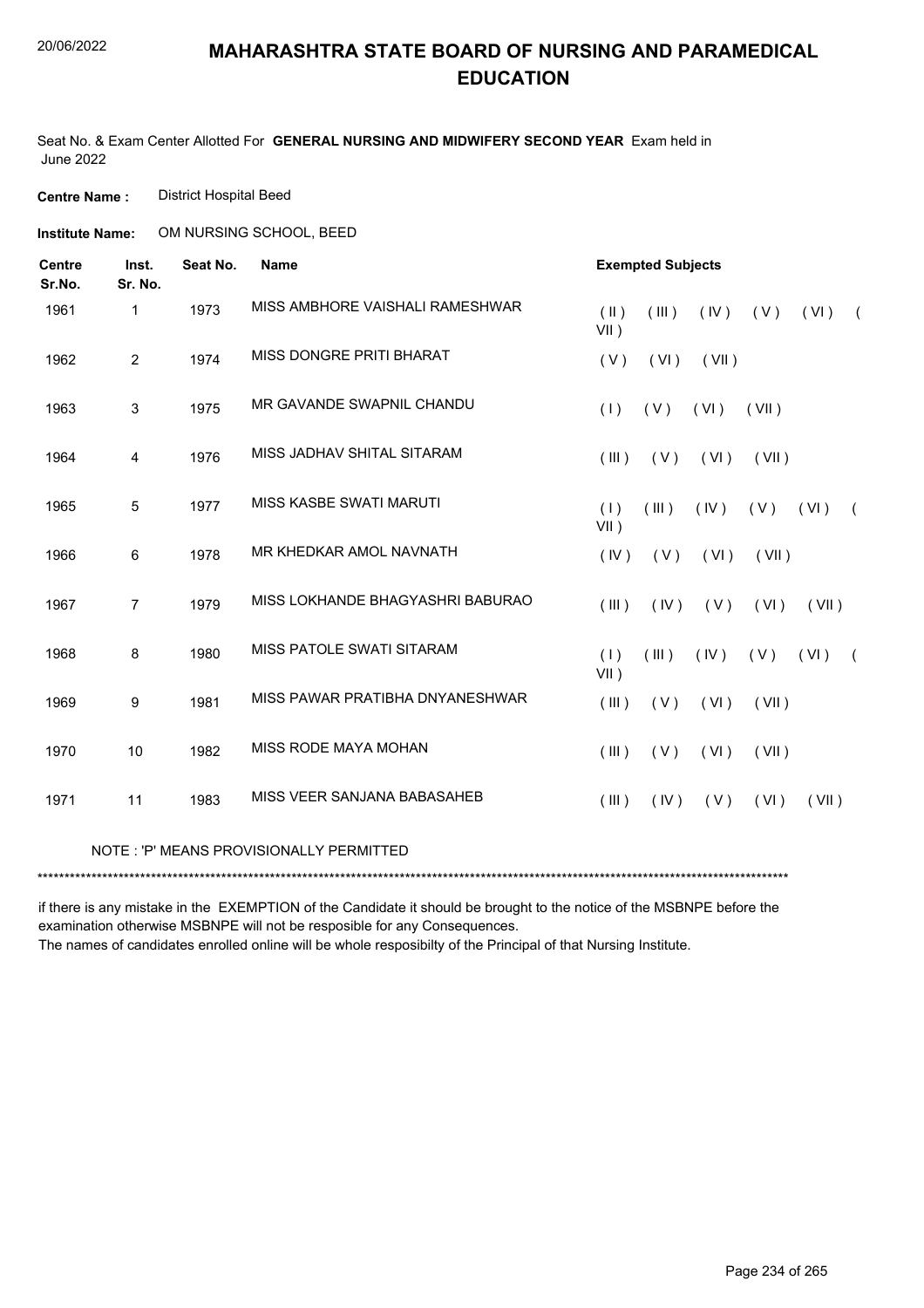Seat No. & Exam Center Allotted For **GENERAL NURSING AND MIDWIFERY SECOND YEAR** Exam held in June 2022

**Centre Name :** GENERAL HOSPITAL, Parbhani

**Institute Name: MAULI INSTITUTE OF NURSING, PARBHANI** 

| <b>Centre</b><br>Sr.No. | Inst.<br>Sr. No. | Seat No. | <b>Name</b>                     |                | <b>Exempted Subjects</b> |       |                                           |       |            |
|-------------------------|------------------|----------|---------------------------------|----------------|--------------------------|-------|-------------------------------------------|-------|------------|
| 1972                    | 1                | 1984     | MISS BANSODE PRAMILA SHESHRAO   | (1)<br>$VII$ ) | $(\parallel)$            | (III) | (V)                                       | (VI)  | $\sqrt{ }$ |
| 1973                    | $\overline{2}$   | 1985     | MISS BHALERAO SARIKA BAPURAO    | (1)<br>VII)    | $(\parallel)$            | (III) | (V)                                       | (VI)  | $\sqrt{2}$ |
| 1974                    | 3                | 1986     | MISS DAMODAR ASHWINI RATAN      | (1)            | $(\parallel)$            | (V)   | (VI)                                      | (VII) |            |
| 1975                    | 4                | 1987     | MISS GANVIR DIPALI SIDDHARTH    | (1)            | $(\parallel)$            | (V)   | (VI)                                      | (VII) |            |
| 1976                    | 5                | 1988     | MR GAYAKAWAD SANDIP ARUN        | (V)            | (VI)                     | (VII) |                                           |       |            |
| 1977                    | 6                | 1989     | MISS KALE PALLAVI PUNDLIK       |                |                          |       |                                           |       |            |
| 1978                    | $\overline{7}$   | 1990     | MISS KURWADE TEJSWINI CHANDURAO |                |                          |       |                                           |       |            |
| 1979                    | 8                | 1991     | <b>MISS MANTRI RANI MAROTI</b>  | $(\parallel)$  | (III)                    |       |                                           |       |            |
| 1980                    | 9                | 1992     | MISS MORE PRIYANKA ASHOK        | (1)            | $(\parallel)$            | (IV)  | (V)                                       | (VI)  | $\sqrt{2}$ |
| 1981                    | 10               | 1993     | MISS NETANE ARCHANA SHAKURAO    | $VII$ )<br>(V) | (VI)                     | (VII) |                                           |       |            |
| 1982                    | 11               | 1994     | MISS PAIKRAO MONIKA SUNIL       | (V)            | (VI)                     | (VII) |                                           |       |            |
| 1983                    | 12               | 1995     | MR PINJAREE SHAMSHEER MAHEBOOB  | (1)            | $(\parallel)$            | (V)   | (VI)                                      | (VII) |            |
| 1984                    | 13               | 1996     | MISS SHELKE PRANITA DNYANESHWAR | (1)            | $(\parallel)$            | (IV)  | (V)                                       | (VI)  | $\sqrt{2}$ |
| 1985                    | 14               | 1997     | MISS TALE ANITA PRALHADRAO      | VII)           |                          |       | $(1)$ $(1)$ $(1)$ $(1)$ $(1)$ $(1)$ $(1)$ |       |            |
| 1986                    | 15               | 1998     | MISS TUPSAGAR SHARDA BHAGWAN    | $VII$ )<br>(V) | (VI)                     | (VII) |                                           |       |            |
| 1987                    | 16               | 1999     | MISS VALKE SHIVAKANNYA KUNDLIK  | (V)            | (VI)                     | (VII) |                                           |       |            |
| 1988                    | 17               | 2000     | MR WAGHMARE PRAVIN SUGRIV       | (1)            | $($ III $)$              |       | $(V)$ $(V)$                               | (VII) |            |
| 1989                    | 18               | 2001     | MR YADAV VISHAL UDDHAVRAO       | (V)            | (VI)                     | (VII) |                                           |       |            |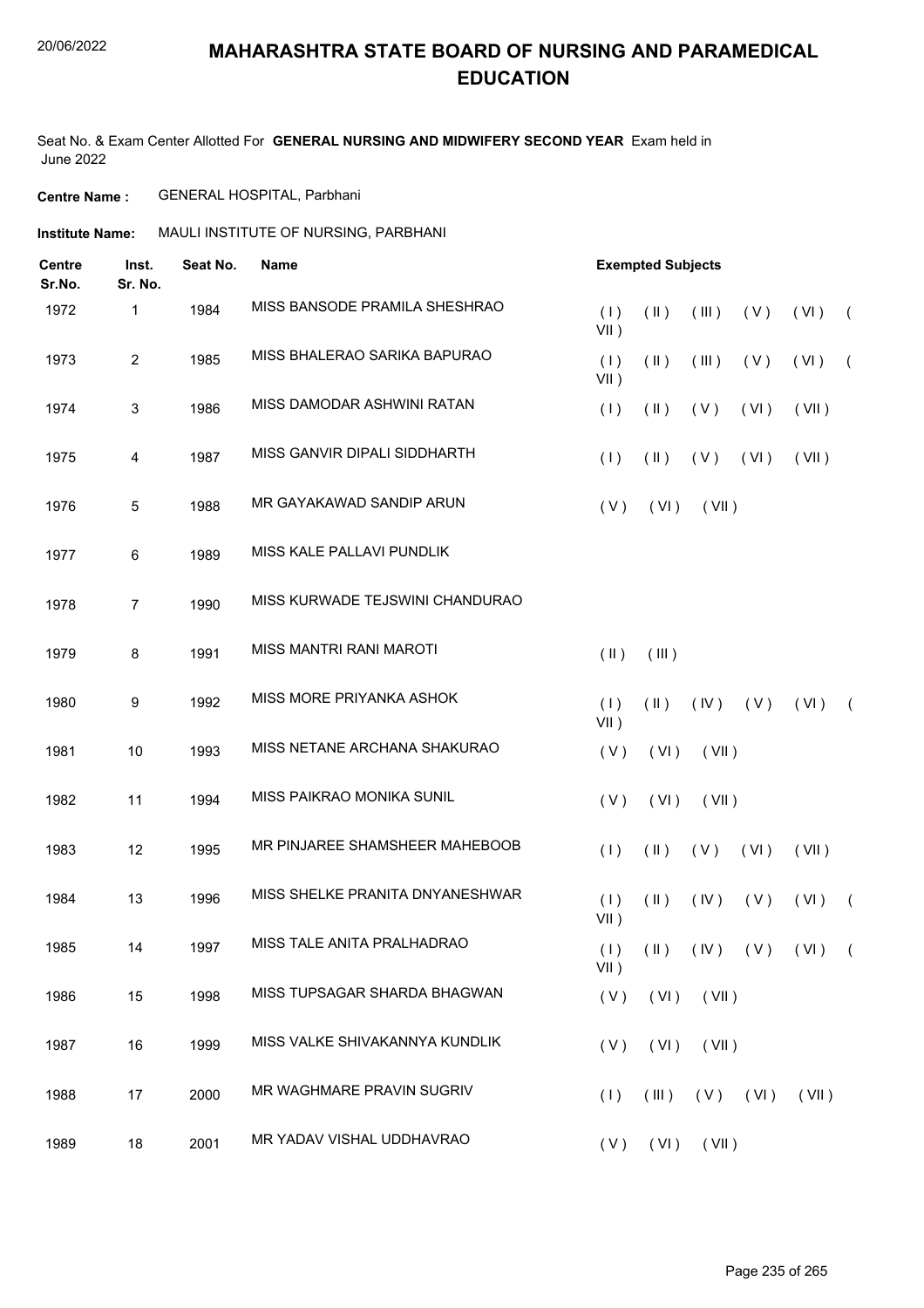Seat No. & Exam Center Allotted For **GENERAL NURSING AND MIDWIFERY SECOND YEAR** Exam held in June 2022

NOTE : 'P' MEANS PROVISIONALLY PERMITTED

\*\*\*\*\*\*\*\*\*\*\*\*\*\*\*\*\*\*\*\*\*\*\*\*\*\*\*\*\*\*\*\*\*\*\*\*\*\*\*\*\*\*\*\*\*\*\*\*\*\*\*\*\*\*\*\*\*\*\*\*\*\*\*\*\*\*\*\*\*\*\*\*\*\*\*\*\*\*\*\*\*\*\*\*\*\*\*\*\*\*\*\*\*\*\*\*\*\*\*\*\*\*\*\*\*\*\*\*\*\*\*\*\*\*\*\*\*\*\*\*\*\*\*\*\*\*\*\*\*\*\*\*\*\*\*\*\*\*\*

if there is any mistake in the EXEMPTION of the Candidate it should be brought to the notice of the MSBNPE before the examination otherwise MSBNPE will not be resposible for any Consequences.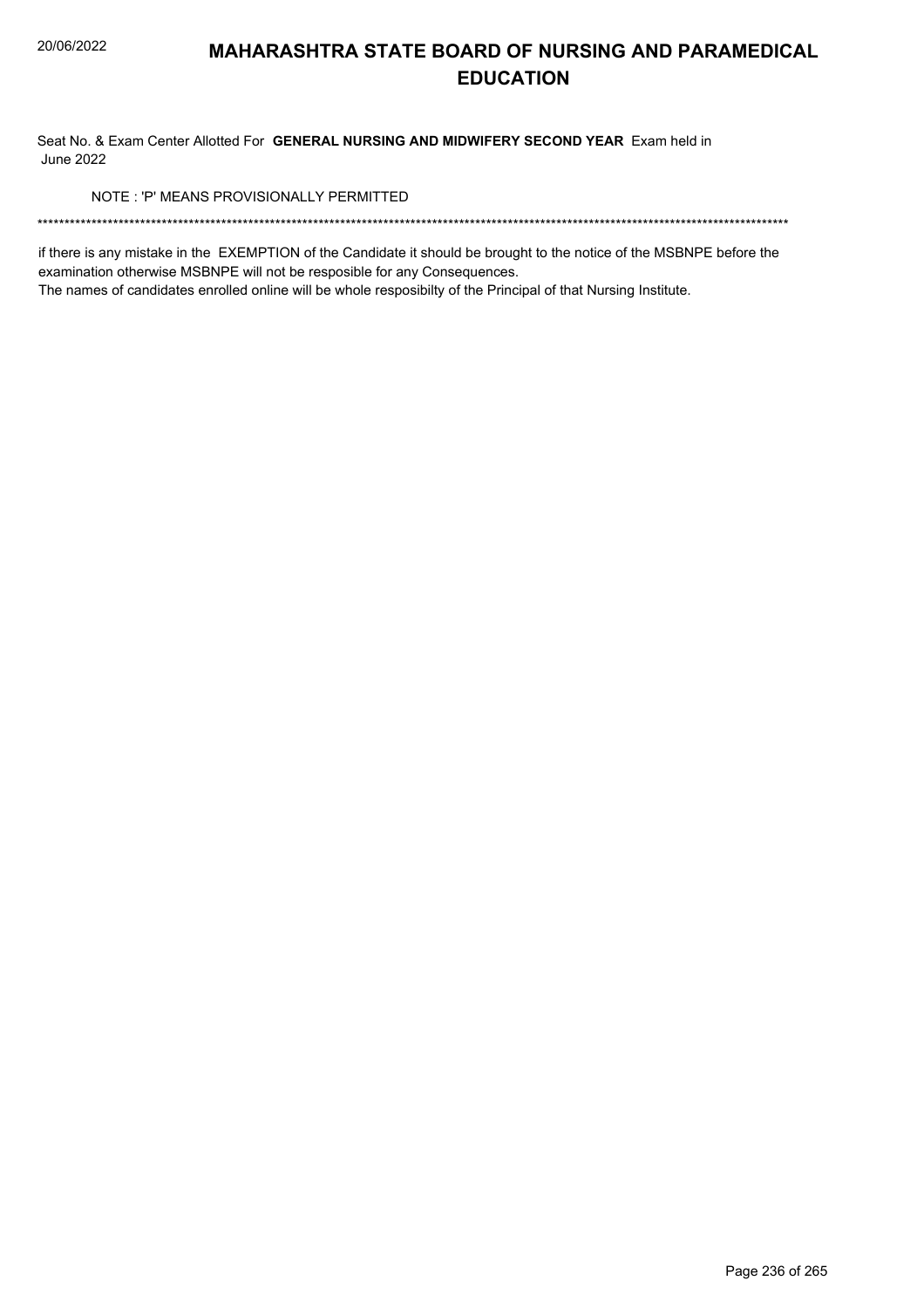Seat No. & Exam Center Allotted For **GENERAL NURSING AND MIDWIFERY SECOND YEAR** Exam held in June 2022

**Centre Name :** GENERAL HOSPITAL, Parbhani

**Institute Name: INSTITUTE OF NURSING, PARBHANI** 

| <b>Centre</b><br>Sr.No. | Inst.<br>Sr. No. | Seat No. | <b>Name</b>                             |                       | <b>Exempted Subjects</b> |       |       |      |  |
|-------------------------|------------------|----------|-----------------------------------------|-----------------------|--------------------------|-------|-------|------|--|
| 1990                    | 1                | 2002     | MR BHALERAO VIVEK MADANRAO              | (V)                   | (VI)                     | (VII) |       |      |  |
| 1991                    | 2                | 2003     | MISS GHORPADE KSHIRSAGAR LAXMAN         | (V)                   | (VI)                     | (VII) |       |      |  |
| 1992                    | 3                | 2004     | MISS LOKDE SHARDA DNYANOBA              | (  )<br>VII)          | (III)                    | (IV)  | ( V ) | (VI) |  |
| 1993                    | 4                | 2005     | MR NAGARGOJE AVINASH BALAJI             | (  )                  | (V)                      | (VI)  | (VII) |      |  |
| 1994                    | 5                | 2006     | MISS YEDKE SHIVANI SHANKAR              | $(\parallel)$<br>VII) | (III)                    | (IV)  | (V)   | (VI) |  |
|                         |                  |          | NOTE: 'P' MEANS PROVISIONALLY PERMITTED |                       |                          |       |       |      |  |

\*\*\*\*\*\*\*\*\*\*\*\*\*\*\*\*\*\*\*\*\*\*\*\*\*\*\*\*\*\*\*\*\*\*\*\*\*\*\*\*\*\*\*\*\*\*\*\*\*\*\*\*\*\*\*\*\*\*\*\*\*\*\*\*\*\*\*\*\*\*\*\*\*\*\*\*\*\*\*\*\*\*\*\*\*\*\*\*\*\*\*\*\*\*\*\*\*\*\*\*\*\*\*\*\*\*\*\*\*\*\*\*\*\*\*\*\*\*\*\*\*\*\*\*\*\*\*\*\*\*\*\*\*\*\*\*\*\*\*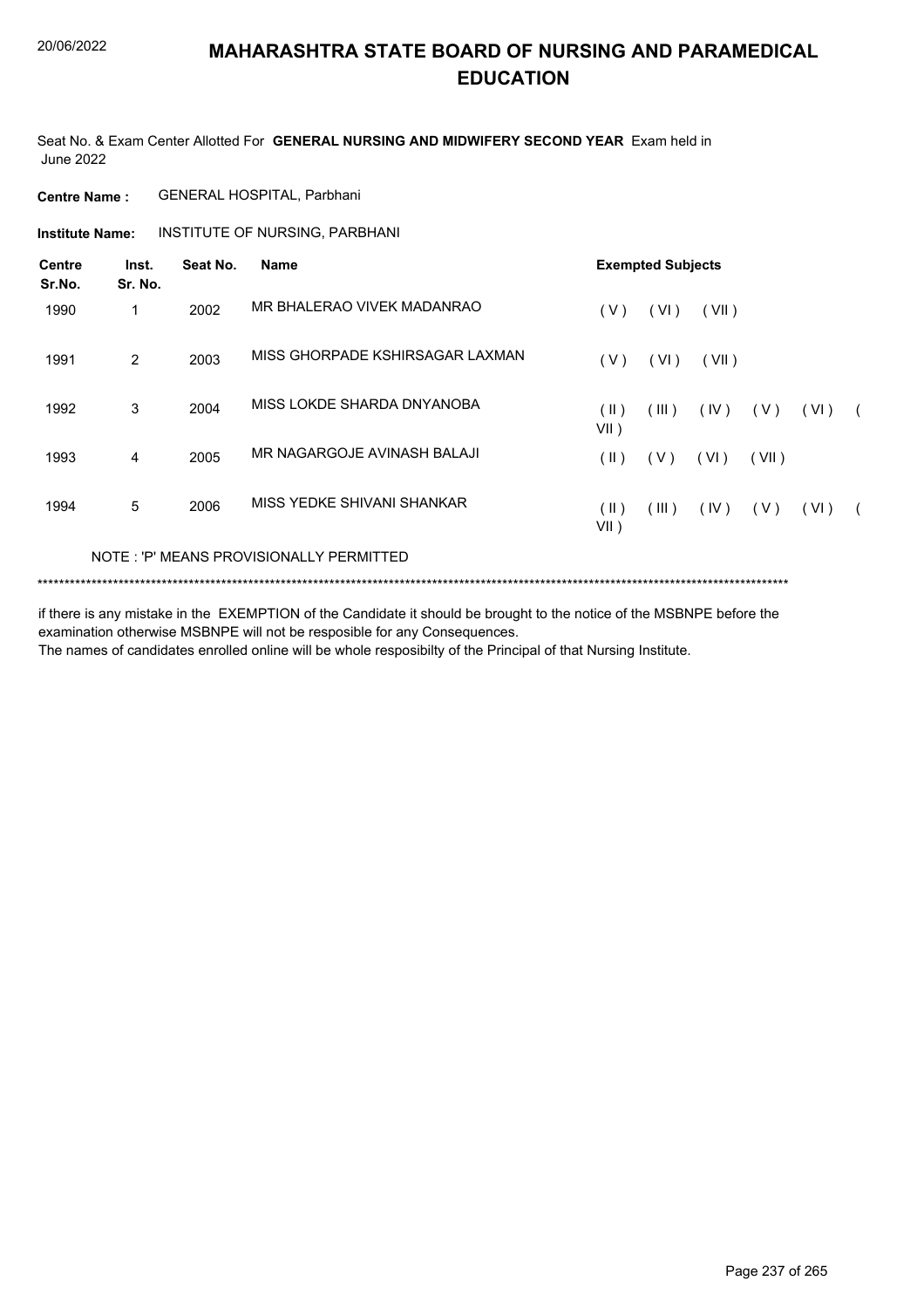Seat No. & Exam Center Allotted For **GENERAL NURSING AND MIDWIFERY SECOND YEAR** Exam held in June 2022

**Centre Name :** GENERAL HOSPITAL, Parbhani

BELESHWAR INSTITUTE OF NURSING, PARBHANI **Institute Name:**

| <b>Centre</b><br>Sr.No. | Inst.<br>Sr. No. | Seat No. | <b>Name</b>                 |                | <b>Exempted Subjects</b> |      |       |       |            |
|-------------------------|------------------|----------|-----------------------------|----------------|--------------------------|------|-------|-------|------------|
| 1995                    | 1                | 2007     | MISS DHALE NIKITA VIJAY     | (III)          | (V)                      | (VI) | (VII) |       |            |
| 1996                    | $\overline{2}$   | 2008     | MISS GUVHADE DURGA SUDAM    | $($ III $)$    | (IV)                     | (V)  | (VI)  | (VII) |            |
| 1997                    | 3                | 2009     | MISS KAMBLE KIRTI DHONDIRAM | (1)<br>$VII$ ) | (III)                    | (IV) | (V)   | (VI)  | $\sqrt{2}$ |
| 1998                    | 4                | 2010     | MISS KOLI SIMA SIDDHARTHA   | $(\parallel)$  | (III)                    | (V)  | (VI)  | (VII) |            |
| 1999                    | 5                | 2011     | MISS MARKAL JYOTI DATTRAO   | (1)<br>$VII$ ) | (III)                    | (IV) | (V)   | (VI)  | $\sqrt{2}$ |
| 2000                    | 6                | 2012     | MISS NILE VIDYA KISHANRAO   |                |                          |      |       |       |            |
| 2001                    | $\overline{7}$   | 2013     | MR RATHOD SATYAM ARVIND     | (  )<br>VII)   | (III)                    | (IV) | (V)   | (VI)  | $\sqrt{2}$ |
| 2002                    | 8                | 2014     | MISS TARPE KAVITA YASHVANT  | (III)          | (V)                      | (VI) | (VII) |       |            |
|                         |                  |          |                             |                |                          |      |       |       |            |

NOTE : 'P' MEANS PROVISIONALLY PERMITTED

\*\*\*\*\*\*\*\*\*\*\*\*\*\*\*\*\*\*\*\*\*\*\*\*\*\*\*\*\*\*\*\*\*\*\*\*\*\*\*\*\*\*\*\*\*\*\*\*\*\*\*\*\*\*\*\*\*\*\*\*\*\*\*\*\*\*\*\*\*\*\*\*\*\*\*\*\*\*\*\*\*\*\*\*\*\*\*\*\*\*\*\*\*\*\*\*\*\*\*\*\*\*\*\*\*\*\*\*\*\*\*\*\*\*\*\*\*\*\*\*\*\*\*\*\*\*\*\*\*\*\*\*\*\*\*\*\*\*\*

if there is any mistake in the EXEMPTION of the Candidate it should be brought to the notice of the MSBNPE before the examination otherwise MSBNPE will not be resposible for any Consequences.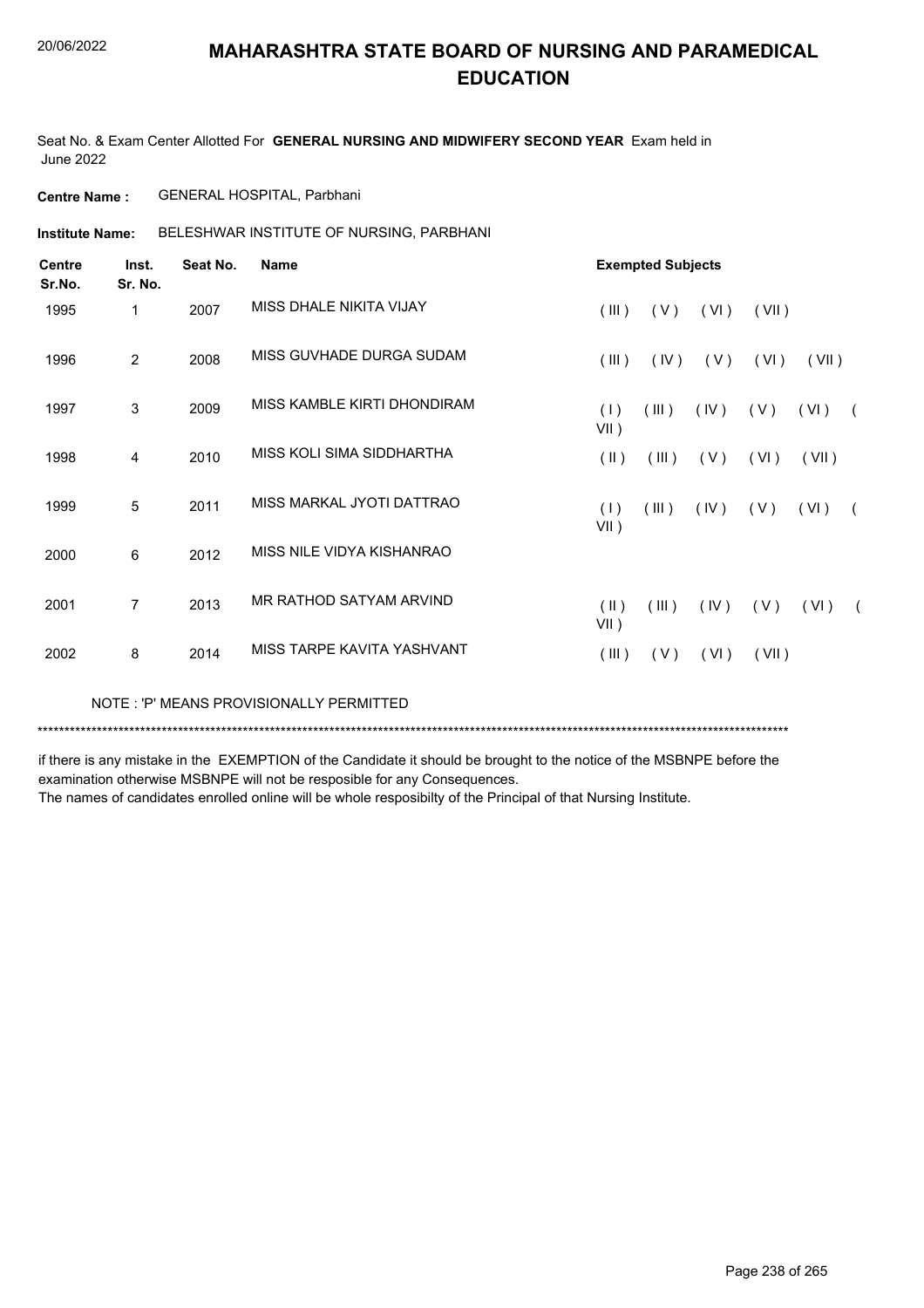#### 20/06/2022

#### **MAHARASHTRA STATE BOARD OF NURSING AND PARAMEDICAL EDUCATION**

Seat No. & Exam Center Allotted For **GENERAL NURSING AND MIDWIFERY SECOND YEAR** Exam held in June 2022

**Centre Name :** GENERAL HOSPITAL, Parbhani

Late. Tulsabai Sapanrao Patil Institute of Nursing Education, Parbhani **Institute Name:**

| <b>Centre</b><br>Sr.No. | Inst.<br>Sr. No. | Seat No. | <b>Name</b>                    | <b>Exempted Subjects</b>                                             |
|-------------------------|------------------|----------|--------------------------------|----------------------------------------------------------------------|
| 2003                    | 1                | 2015     | MISS KAMBLE SAMIKSHA GANGADHAR | (1)<br>$($ II $)$<br>(V)<br>(III)<br>(VI)<br>$\sqrt{2}$<br>$VII$ )   |
| 2004                    | $\overline{2}$   | 2016     | MISS KAMBLE ANJALI RAJESH      | (V)<br>(VI)<br>(VII)                                                 |
| 2005                    | 3                | 2017     | MISS KAMBLE SUREKHA HANUMAN    | (1)<br>$(\parallel)$<br>(IV)<br>(VI)<br>(V)<br>$\sqrt{2}$<br>$VII$ ) |
| 2006                    | $\overline{4}$   | 2018     | MISS KHOPE DIVYA SUKHDEV       | (IV)<br>(V)<br>(VI)<br>(VII)                                         |
| 2007                    | 5                | 2019     | MISS KIRWALE SUPRIYA BALASAHEB | (III)<br>(IV)<br>(1)<br>(V)<br>(VI)<br>$\left($<br>$VII$ )           |
| 2008                    | 6                | 2020     | MISS NIVDANGE KOMAL TRYAMBAK   | (III)<br>(V)<br>(VI)<br>(VII)                                        |
| 2009                    | $\overline{7}$   | 2021     | MISS POTBHARE SARSWATI LIMBAJI | (III)<br>(V)<br>(VI)<br>(VII)                                        |
| 2010                    | 8                | 2022     | MISS SALVE AMRAPALI BHAGIRATH  | (1)<br>(III)<br>(IV)<br>(VI)<br>( V )<br>$\sqrt{2}$<br>$VII$ )       |
| 2011                    | 9                | 2023     | MISS SHELKE SUVARNA BALASAHEB  | (1)<br>(III)<br>(IV)<br>(V)<br>(VI)<br>$\sqrt{2}$<br>$VII$ )         |
| 2012                    | 10               | 2024     | MISS UBALE ARTI PANDHARI       | (1)<br>(III)<br>(IV)<br>(V)<br>(VI)<br>$\sqrt{2}$<br>$VII$ )         |
| 2013                    | 11               | 2025     | MR WAGHMARE MEERA SAMPATRAO    | (IV)<br>(V)<br>(VI)<br>(VII)                                         |
| 2014                    | 12               | 2026     | MISS WALKE URMILA DURGAJI      | (1)<br>(IV)<br>(VI)<br>(VII)<br>( V )                                |

#### NOTE : 'P' MEANS PROVISIONALLY PERMITTED

\*\*\*\*\*\*\*\*\*\*\*\*\*\*\*\*\*\*\*\*\*\*\*\*\*\*\*\*\*\*\*\*\*\*\*\*\*\*\*\*\*\*\*\*\*\*\*\*\*\*\*\*\*\*\*\*\*\*\*\*\*\*\*\*\*\*\*\*\*\*\*\*\*\*\*\*\*\*\*\*\*\*\*\*\*\*\*\*\*\*\*\*\*\*\*\*\*\*\*\*\*\*\*\*\*\*\*\*\*\*\*\*\*\*\*\*\*\*\*\*\*\*\*\*\*\*\*\*\*\*\*\*\*\*\*\*\*\*\*

if there is any mistake in the EXEMPTION of the Candidate it should be brought to the notice of the MSBNPE before the examination otherwise MSBNPE will not be resposible for any Consequences.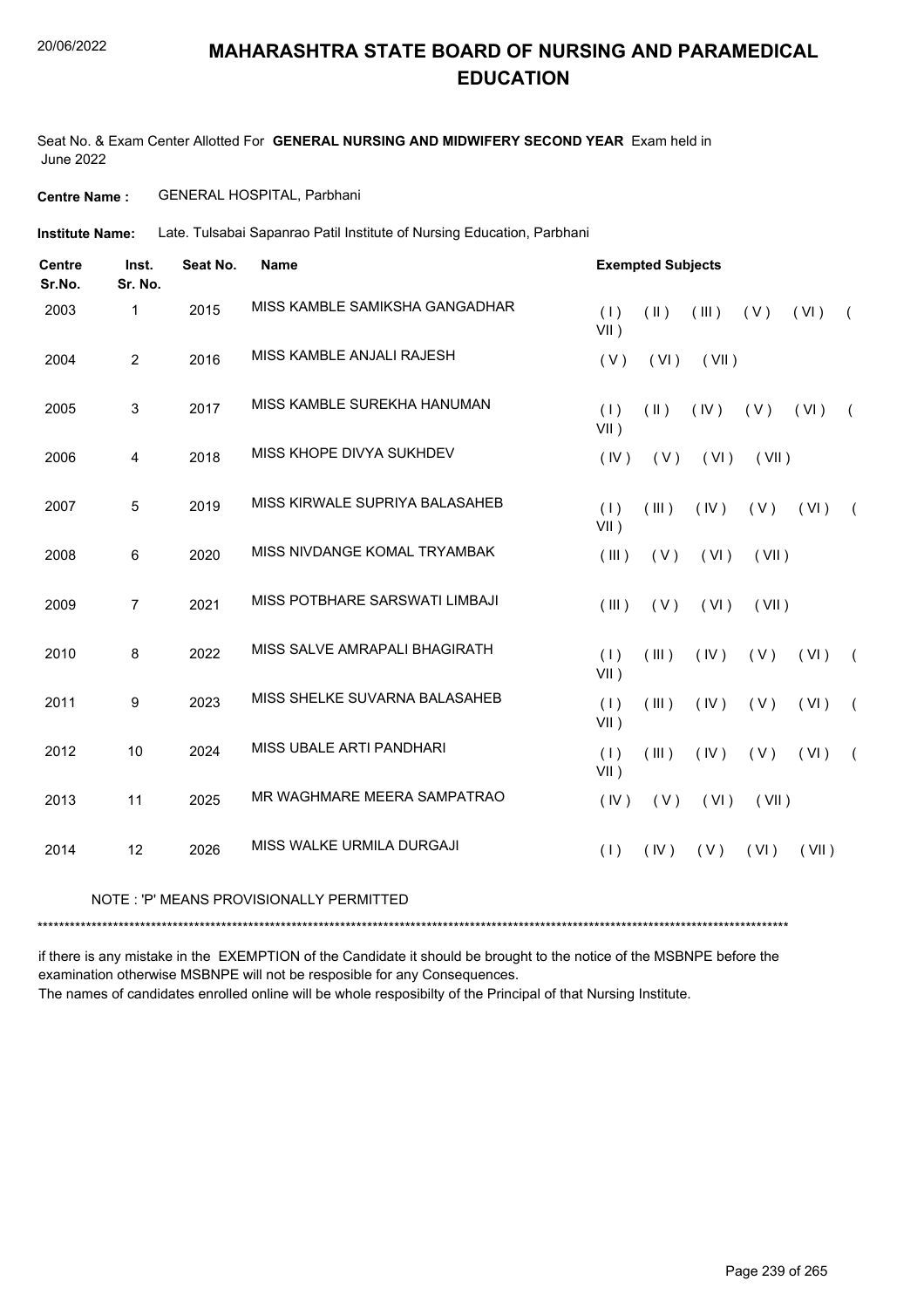Seat No. & Exam Center Allotted For **GENERAL NURSING AND MIDWIFERY SECOND YEAR** Exam held in June 2022

**Centre Name :** GENERAL HOSPITAL, Parbhani

**Institute Name:** APURVA NURSING INSTITUTE, PARBHANI

| <b>Centre</b><br>Sr.No. | Inst.<br>Sr. No. | Seat No. | <b>Name</b>                             |                | <b>Exempted Subjects</b> |       |       |       |  |
|-------------------------|------------------|----------|-----------------------------------------|----------------|--------------------------|-------|-------|-------|--|
| 2015                    | 1                | 2027     | MISS BAILKE GANGASAGAR SAMBHAJI         | (V)            | (VI)                     | (VII) |       |       |  |
| 2016                    | 2                | 2028     | MISS DHAWALE SONITAI SHANKAR            | (1)            | (IV)                     | (V)   | (VI)  | (VII) |  |
| 2017                    | 3                | 2029     | MISS GAGALWAD SAPNA PANDURANG           | (1)<br>$VII$ ) | $(\parallel)$            | (IV)  | ( V ) | (VI)  |  |
| 2018                    | 4                | 2030     | MISS KAMBLE UJWALA RAM                  | (V)            | (VI)                     | (VII) |       |       |  |
| 2019                    | 5                | 2031     | MR SHAIKH SIKANDAR ISA                  | (1)            | (IV)                     | (V)   | (VI)  | (VII) |  |
| 2020                    | 6                | 2032     | MISS SHAIKH RUHEENATABASSUM MOIN        | (1)<br>$VII$ ) | $(\parallel)$            | (III) | (V)   | (VI)  |  |
|                         |                  |          | NOTE: 'P' MEANS PROVISIONALLY PERMITTED |                |                          |       |       |       |  |
|                         |                  |          |                                         |                |                          |       |       |       |  |

if there is any mistake in the EXEMPTION of the Candidate it should be brought to the notice of the MSBNPE before the examination otherwise MSBNPE will not be resposible for any Consequences.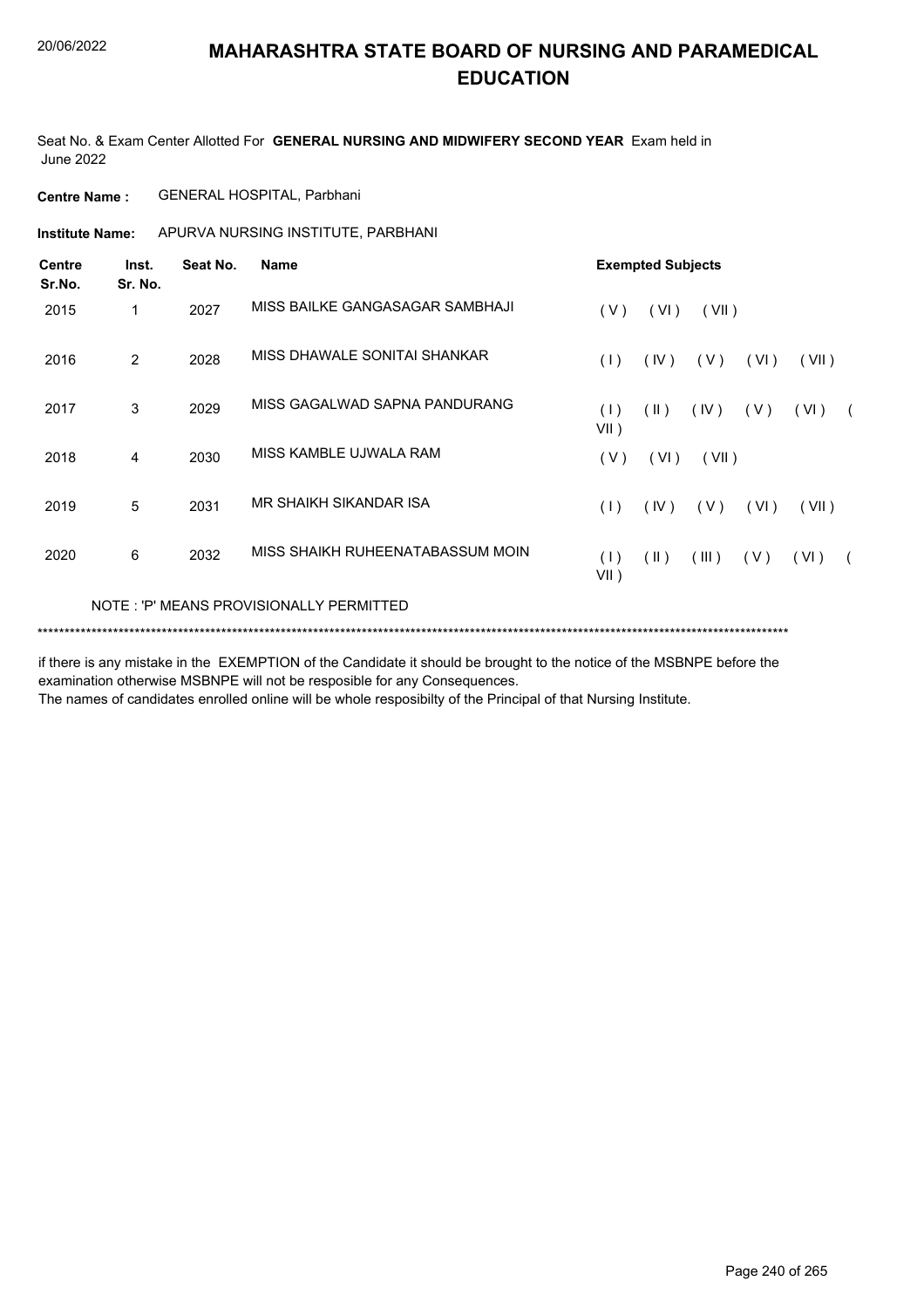Seat No. & Exam Center Allotted For **GENERAL NURSING AND MIDWIFERY SECOND YEAR** Exam held in June 2022

| <b>Centre Name:</b>                  |   |          | <b>GENERAL HOSPITAL, Parbhani</b>       |      |                          |       |      |       |
|--------------------------------------|---|----------|-----------------------------------------|------|--------------------------|-------|------|-------|
| <b>Institute Name:</b>               |   |          | <b>GENERAL HOSPITAL, PARBHANI</b>       |      |                          |       |      |       |
| Centre<br>Inst.<br>Sr.No.<br>Sr. No. |   | Seat No. | <b>Name</b>                             |      | <b>Exempted Subjects</b> |       |      |       |
| 2021                                 | 1 | 2033     | MISS SHAH SONIYA SAEED                  | (  ) | (IV)                     | ( V ) | (VI) | (VII) |
| 2022                                 | 2 | 2034     | MISS SHAHA YASMIN MUSASHAH              | (  ) | (IV)                     | ( V ) | (VI) | (VII) |
|                                      |   |          | NOTE: 'P' MEANS PROVISIONALLY PERMITTED |      |                          |       |      |       |
|                                      |   |          |                                         |      |                          |       |      |       |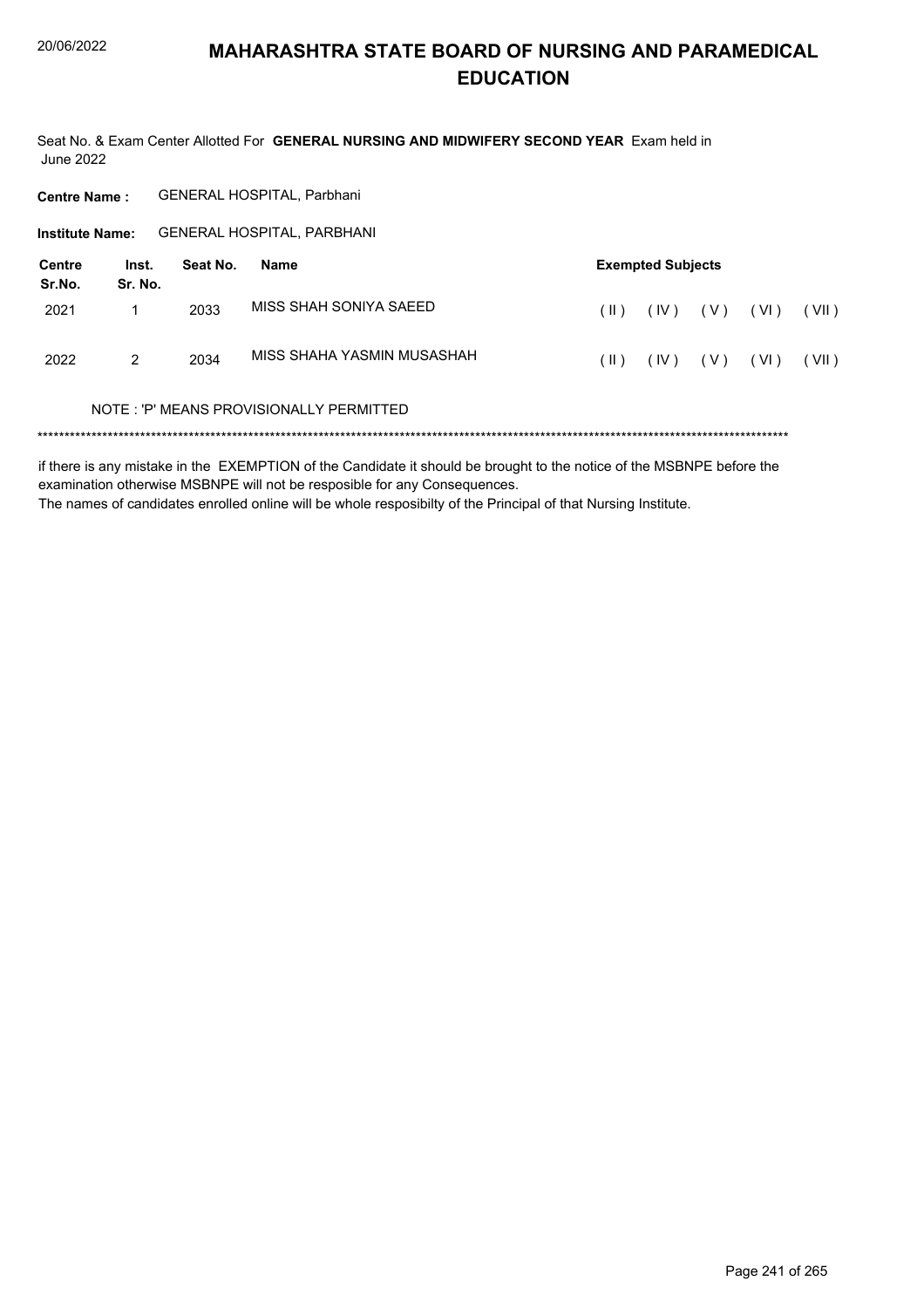Seat No. & Exam Center Allotted For **GENERAL NURSING AND MIDWIFERY SECOND YEAR** Exam held in June 2022

| <b>Centre Name :</b> |  |  |  |  | S.R.T.R. Govt. Med. College Hospital, Ambejogai |
|----------------------|--|--|--|--|-------------------------------------------------|
|----------------------|--|--|--|--|-------------------------------------------------|

**Institute Name: JIJAMATA SCHOOL OF NURSING, MAJALGAON, BEED** 

| <b>Centre</b><br>Sr.No. | Inst.<br>Sr. No. | Seat No. | Name                                    |                | <b>Exempted Subjects</b> |       |       |      |            |
|-------------------------|------------------|----------|-----------------------------------------|----------------|--------------------------|-------|-------|------|------------|
| 2023                    | 1                | 2035     | MISS ADAGALE SHILPA BANDU               | (V)            | (VI)                     | (VII) |       |      |            |
| 2024                    | 2                | 2036     | MISS GAWALI SUSHAMA SONAJI              | (1)            | $(\parallel)$            | (IV)  |       |      |            |
| 2025                    | 3                | 2037     | MISS GHOLAP ALKA ARJUN                  | $(\parallel)$  | (V)                      | (VI)  | (VII) |      |            |
| 2026                    | 4                | 2038     | MISS KHARAT SAPNA BANSI                 | (II)           |                          |       |       |      |            |
| 2027                    | 5                | 2039     | MISS UGALMUGALE RAJKNYA DHANARAJ        | (1)<br>$VII$ ) | $(\parallel)$            | (III) | ( V ) | (VI) | $\sqrt{2}$ |
| 2028                    | 6                | 2040     | MISS UMAP MANISHA PRALHAD               | (1)<br>$VII$ ) | (  )                     | (III) | (V)   | (VI) |            |
|                         |                  |          | NOTE: 'P' MEANS PROVISIONALLY PERMITTED |                |                          |       |       |      |            |
|                         |                  |          |                                         |                |                          |       |       |      |            |

if there is any mistake in the EXEMPTION of the Candidate it should be brought to the notice of the MSBNPE before the examination otherwise MSBNPE will not be resposible for any Consequences.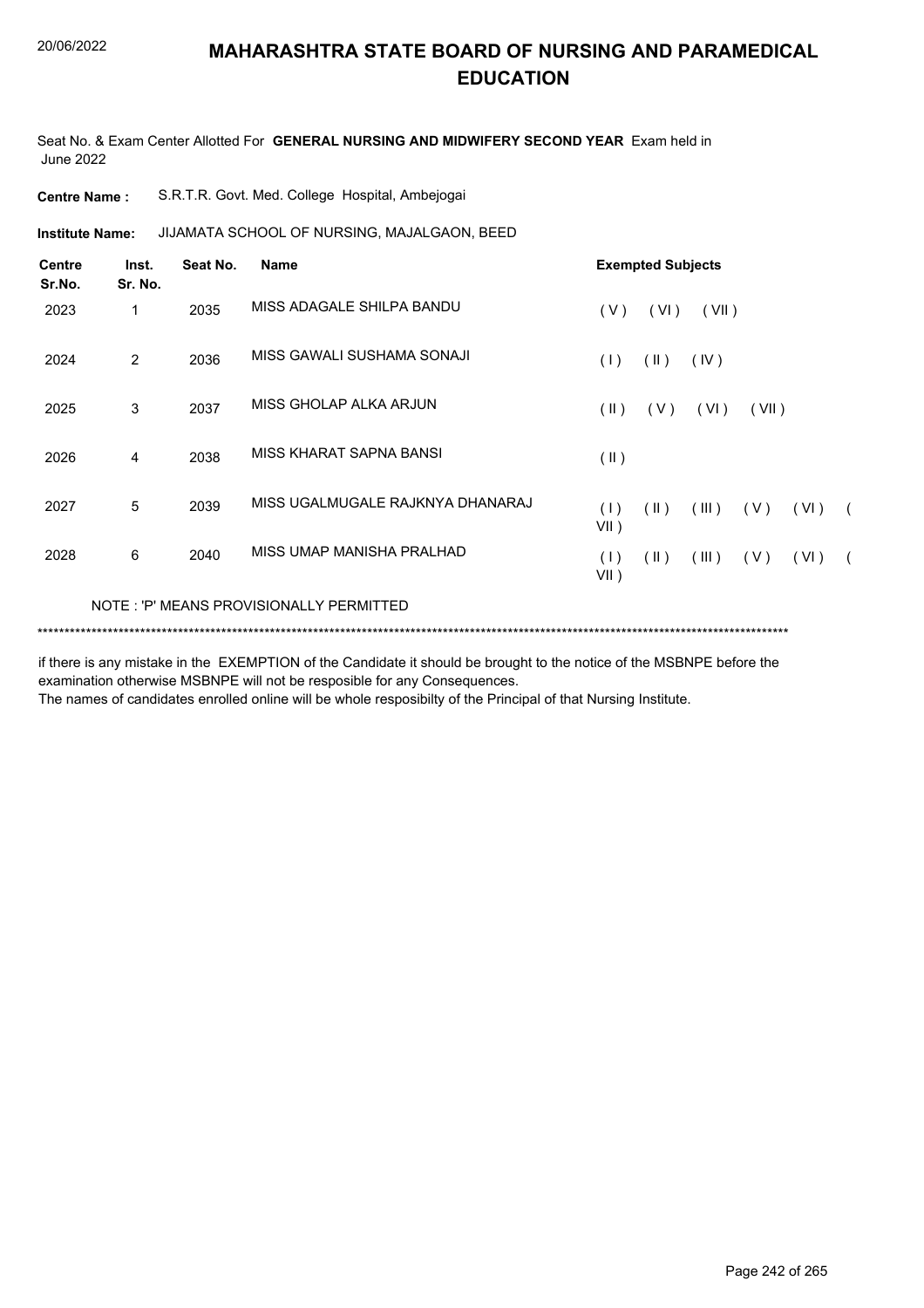Seat No. & Exam Center Allotted For **GENERAL NURSING AND MIDWIFERY SECOND YEAR** Exam held in June 2022

**Centre Name :** S.R.T.R. Govt. Med. College Hospital, Ambejogai

**Institute Name:** ANKITA DOUND INSTITUTE OF NURSING SCHOOL, AMBAJOGAI, BEED

| <b>Centre</b><br>Sr.No. | Inst.<br>Sr. No. | Seat No. | <b>Name</b>                             |                | <b>Exempted Subjects</b> |       |      |       |            |
|-------------------------|------------------|----------|-----------------------------------------|----------------|--------------------------|-------|------|-------|------------|
| 2029                    | 1                | 2041     | MISS BADE SONALI SHANKAR                | (  )           | (III)                    | (V)   | (VI) | (VII) |            |
| 2030                    | $\overline{2}$   | 2042     | MISS BHALADHARE SARAL MUKUNDRAO         | (  )           | (IV)                     | (V)   | (VI) | (VII) |            |
| 2031                    | 3                | 2043     | MISS KALE SWATI MOHAN                   | $(\parallel)$  | (III)                    | (V)   | (VI) | (VII) |            |
| 2032                    | 4                | 2044     | MISS KFVAT LAXMI VIJAYPAL               | (  )           | (III)                    | (V)   | (VI) | (VII) |            |
| 2033                    | 5                | 2045     | MISS LAVHARE RUPALL SUNIL               | $(\parallel)$  | (III)                    | (V)   | (VI) | (VII) |            |
| 2034                    | 6                | 2046     | MR THORAT PRASHANT PRATAP               | (1)<br>$VII$ ) | (11)                     | (III) | (V)  | (VI)  | $\sqrt{2}$ |
| 2035                    | $\overline{7}$   | 2047     | MISS UMARE SMITA MANOHAR                | (1)<br>$VII$ ) | $(\parallel)$            | (III) | (V)  | (VI)  | $\sqrt{2}$ |
|                         |                  |          | NOTE: 'P' MEANS PROVISIONALLY PERMITTED |                |                          |       |      |       |            |
|                         |                  |          |                                         |                |                          |       |      |       |            |

if there is any mistake in the EXEMPTION of the Candidate it should be brought to the notice of the MSBNPE before the examination otherwise MSBNPE will not be resposible for any Consequences.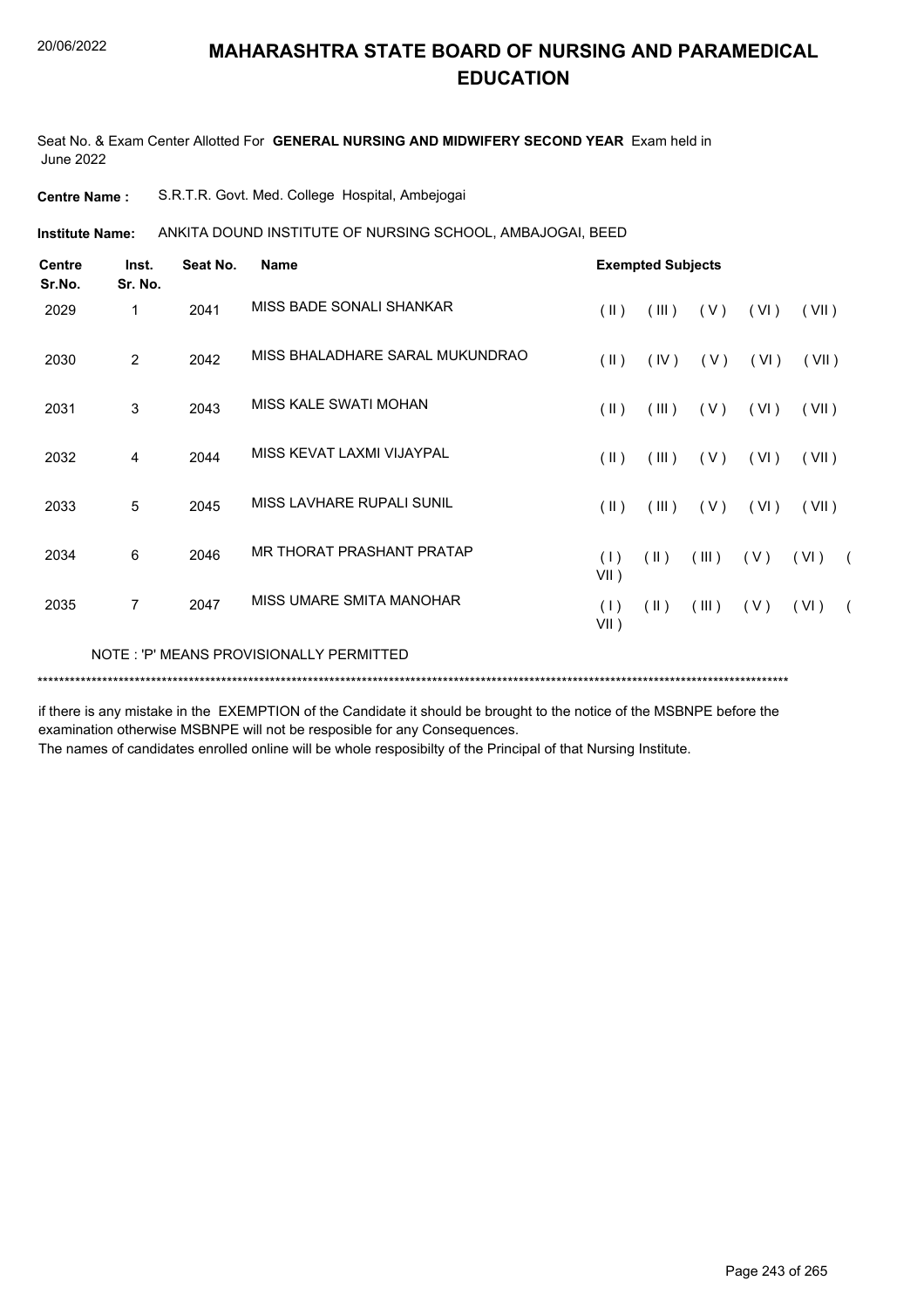Seat No. & Exam Center Allotted For **GENERAL NURSING AND MIDWIFERY SECOND YEAR** Exam held in June 2022

| <b>Centre Name :</b> |  | S.R.T.R. Govt. Med. College Hospital, Ambejogai |
|----------------------|--|-------------------------------------------------|
|----------------------|--|-------------------------------------------------|

Late Ranghunathraoji Kendre Nursing School, Vaijnath, Beed **Institute Name:**

| <b>Centre</b><br>Sr.No. | Inst.<br>Sr. No. | Seat No. | <b>Name</b>                             |                 | <b>Exempted Subjects</b> |      |      |       |            |
|-------------------------|------------------|----------|-----------------------------------------|-----------------|--------------------------|------|------|-------|------------|
| 2036                    | 1                | 2048     | MR MANE PRAMOD RAMAJI                   | (  )<br>$VII$ ) | (III)                    | (IV) | (V)  | (VI)  | $\sqrt{2}$ |
| 2037                    | 2                | 2049     | MR MESHRAM PRAJKTA AJAY                 | (  )<br>$VII$ ) | (III)                    | (IV) | (V)  | (VI)  | $\sqrt{2}$ |
| 2038                    | 3                | 2050     | MISS MUNDE KIRAN VILASRAO               | $(\parallel)$   | (IV)                     | (V)  | (VI) | (VII) |            |
| 2039                    | 4                | 2051     | MISS NAIK PRIYA RAJKUMAR                | (  )<br>$VII$ ) | (III)                    | (IV) | (V)  | (VI)  |            |
| 2040                    | 5                | 2052     | MISS SHELKE MEGHA PRAMOD                |                 |                          |      |      |       |            |
| 2041                    | 6                | 2053     | MISS VAIDYA SUJATA CHANDRAKANT          | (  )            | (IV)                     | (V)  | (VI) | (VII) |            |
|                         |                  |          | NOTE: 'P' MEANS PROVISIONALLY PERMITTED |                 |                          |      |      |       |            |

\*\*\*\*\*\*\*\*\*\*\*\*\*\*\*\*\*\*\*\*\*\*\*\*\*\*\*\*\*\*\*\*\*\*\*\*\*\*\*\*\*\*\*\*\*\*\*\*\*\*\*\*\*\*\*\*\*\*\*\*\*\*\*\*\*\*\*\*\*\*\*\*\*\*\*\*\*\*\*\*\*\*\*\*\*\*\*\*\*\*\*\*\*\*\*\*\*\*\*\*\*\*\*\*\*\*\*\*\*\*\*\*\*\*\*\*\*\*\*\*\*\*\*\*\*\*\*\*\*\*\*\*\*\*\*\*\*\*\*

if there is any mistake in the EXEMPTION of the Candidate it should be brought to the notice of the MSBNPE before the examination otherwise MSBNPE will not be resposible for any Consequences.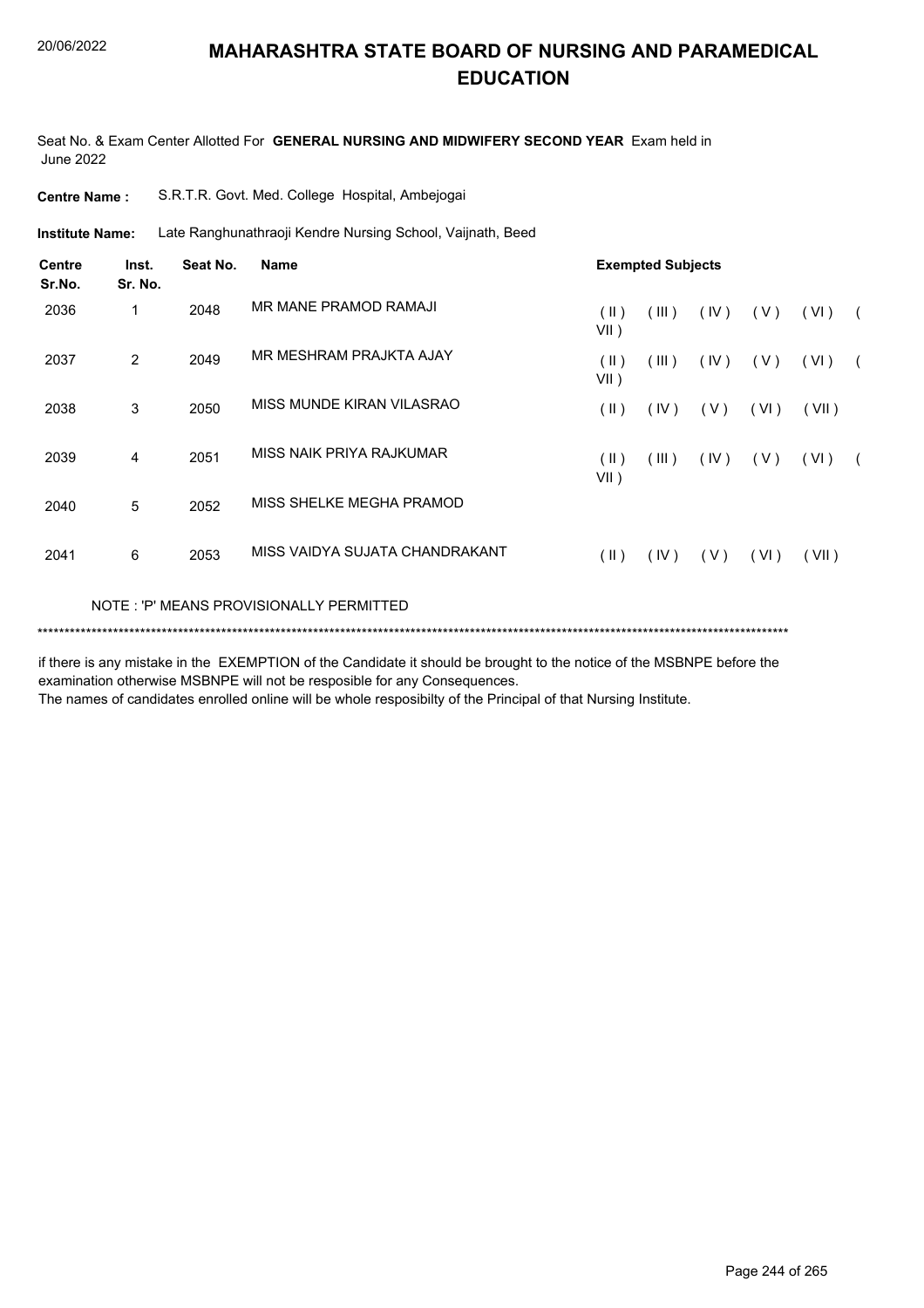Seat No. & Exam Center Allotted For **GENERAL NURSING AND MIDWIFERY SECOND YEAR** Exam held in June 2022

| <b>Centre Name :</b> |  |  | S.R.T.R. Govt. Med. College Hospital, Ambejogai |
|----------------------|--|--|-------------------------------------------------|
|                      |  |  |                                                 |

**Institute Name: KAMAL NURSING INSTITUTE, KAIJ, BEED** 

| <b>Centre</b><br>Sr.No. | Inst.<br>Sr. No. | Seat No. | <b>Name</b>                             |                          | <b>Exempted Subjects</b> |      |       |      |            |
|-------------------------|------------------|----------|-----------------------------------------|--------------------------|--------------------------|------|-------|------|------------|
| 2042                    | 1                | 2054     | MR DAHIWADE MAHESH BHIMRAO              | (IV)                     | (V)                      | (VI) | (VII) |      |            |
| 2043                    | 2                | 2055     | MISS HIRVE NIVEDITA ABHIMANYU           | (  )<br>$VII$ )          | (III)                    | (IV) | (V)   | (VI) | $\sqrt{2}$ |
| 2044                    | 3                | 2056     | MISS KEDAR SUSHMA SHRIHARI              | $(\parallel)$<br>$VII$ ) | (III)                    | (IV) | ( V ) | (VI) | $\sqrt{2}$ |
| 2045                    | 4                | 2057     | MR LONDHE SMADHAN SURYABHAN             | $(\parallel)$<br>$VII$ ) | (III)                    | (IV) | ( V ) | (VI) | $\sqrt{2}$ |
| 2046                    | 5                | 2058     | MISS SAYYAD SANA RAJAK                  |                          |                          |      |       |      |            |
| 2047                    | 6                | 2059     | MISS SAYYAD PARVIN ASHRAB               | $(\parallel)$<br>$VII$ ) | (III)                    | (IV) | (V)   | (VI) |            |
|                         |                  |          | NOTE: 'P' MEANS PROVISIONALLY PERMITTED |                          |                          |      |       |      |            |

if there is any mistake in the EXEMPTION of the Candidate it should be brought to the notice of the MSBNPE before the examination otherwise MSBNPE will not be resposible for any Consequences.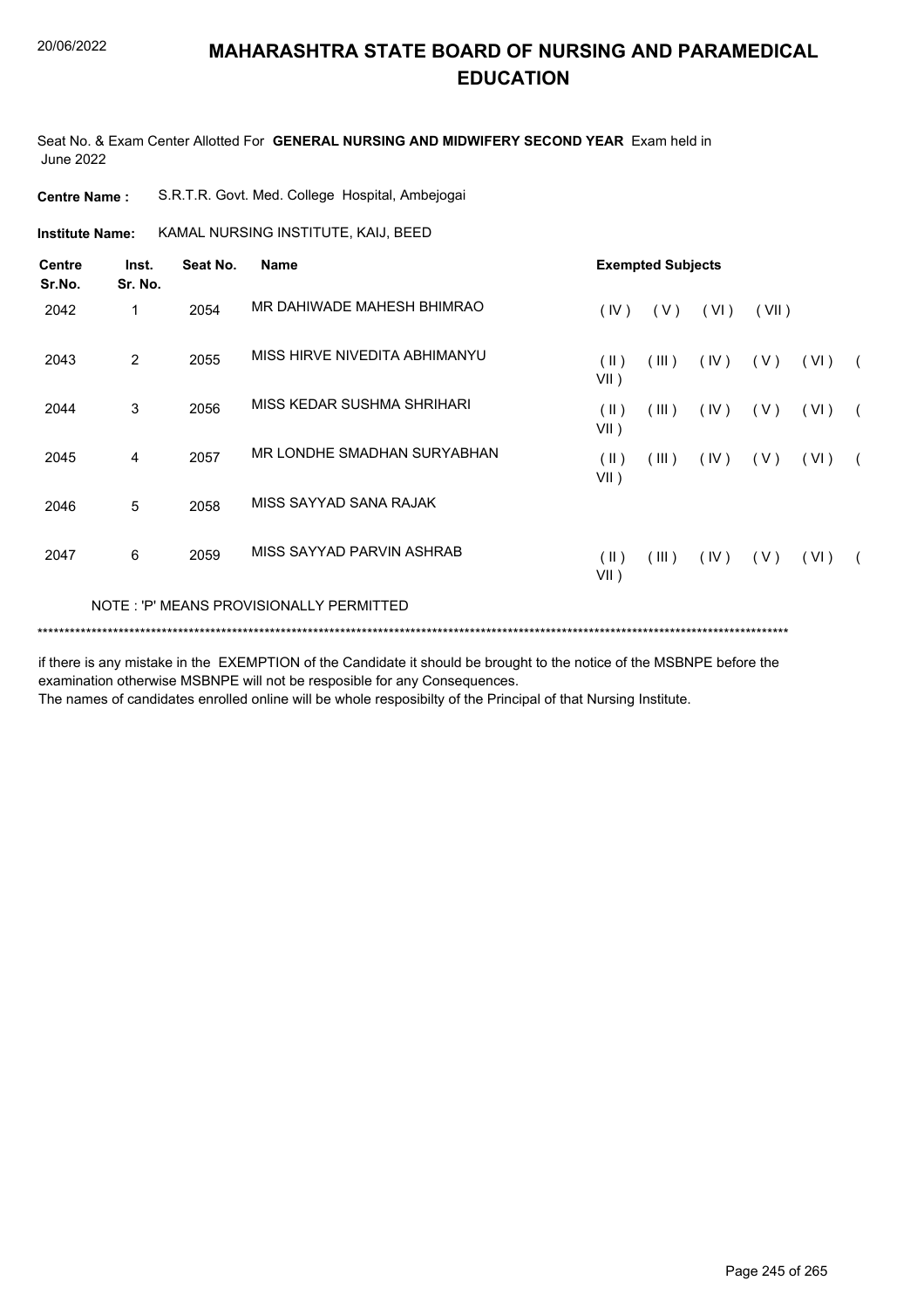Seat No. & Exam Center Allotted For **GENERAL NURSING AND MIDWIFERY SECOND YEAR** Exam held in June 2022

**Centre Name :** S.R.T.R. Govt. Med. College Hospital, Ambejogai

**Institute Name: LATE PRAMODJI MAHAJAN GNM SCHOOL OF NURSING, AMBAJOGAI. BEED** 

| Inst.<br>Sr. No. | Seat No. | <b>Name</b>                   | <b>Exempted Subjects</b> |            |       |       |       |  |  |
|------------------|----------|-------------------------------|--------------------------|------------|-------|-------|-------|--|--|
|                  | 2060     | MR BHISE AKASH SURESH         | (1)<br>$VII$ )           | (  )       | (III) | ( V ) | (VI)  |  |  |
| 2                | 2061     | MISS KEKAN PRATIKSHA RAOSAHEB | (1)                      | (  )       | ( V ) | (VI)  | (VII) |  |  |
| 3                | 2062     | MISS RATHOD JYOTI DNYANDEV    | $( \;   \; )$<br>VII)    | $($ II $)$ | (III) | ( V ) | (VI)  |  |  |
| 4                | 2063     | MR RAUT PRATIK ASHOKRAO       | ΊΕ)                      | ( III )    | (V)   | (VI)  | (VII) |  |  |
|                  |          |                               |                          |            |       |       |       |  |  |

NOTE : 'P' MEANS PROVISIONALLY PERMITTED

\*\*\*\*\*\*\*\*\*\*\*\*\*\*\*\*\*\*\*\*\*\*\*\*\*\*\*\*\*\*\*\*\*\*\*\*\*\*\*\*\*\*\*\*\*\*\*\*\*\*\*\*\*\*\*\*\*\*\*\*\*\*\*\*\*\*\*\*\*\*\*\*\*\*\*\*\*\*\*\*\*\*\*\*\*\*\*\*\*\*\*\*\*\*\*\*\*\*\*\*\*\*\*\*\*\*\*\*\*\*\*\*\*\*\*\*\*\*\*\*\*\*\*\*\*\*\*\*\*\*\*\*\*\*\*\*\*\*\*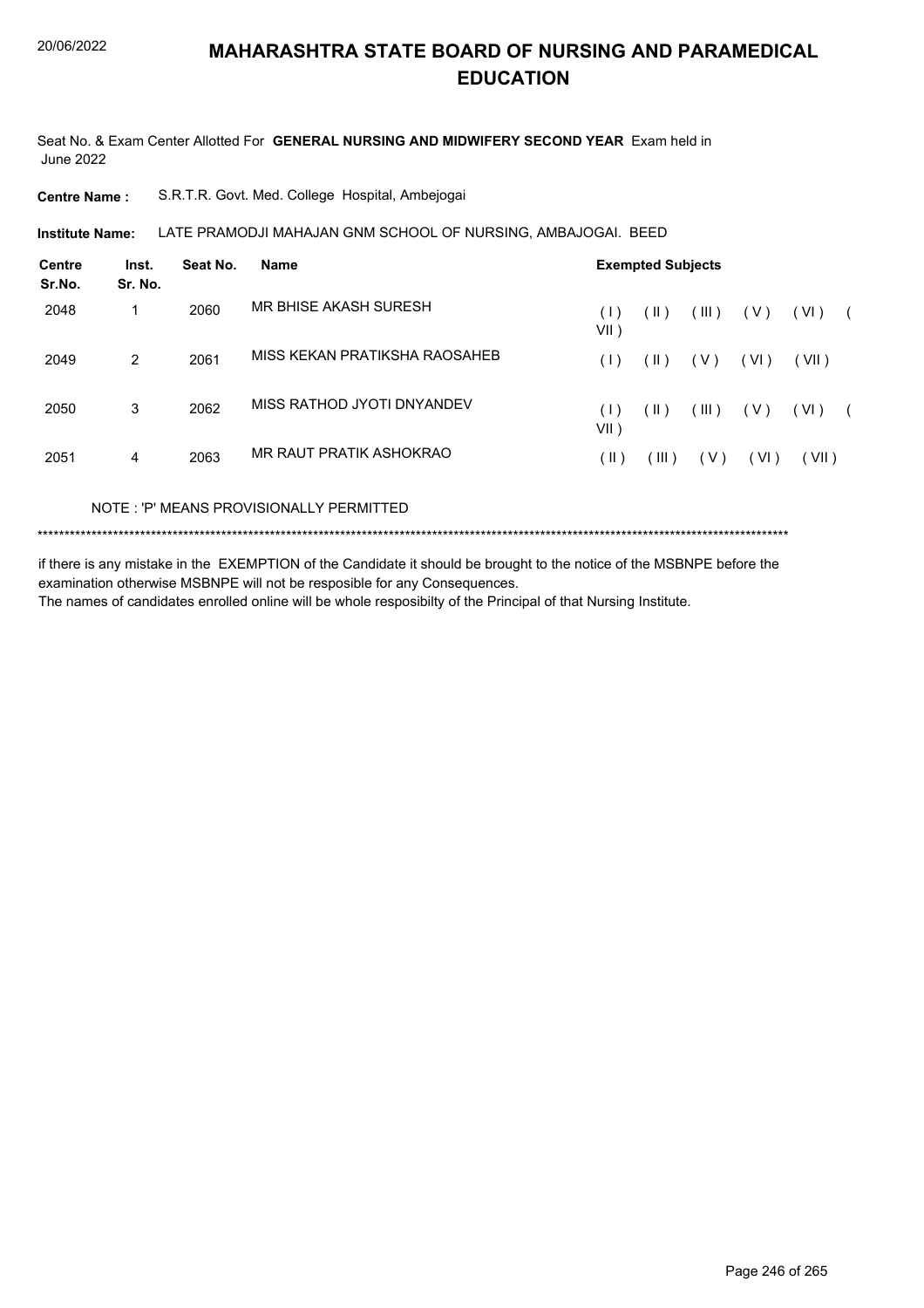Seat No. & Exam Center Allotted For **GENERAL NURSING AND MIDWIFERY SECOND YEAR** Exam held in June 2022

**Centre Name :** S.R.T.R. Govt. Med. College Hospital, Ambejogai

RENUKA NURSING SCHOOL KAIJ BEED **Institute Name:**

| Centre<br>Sr.No. | Inst.<br>Sr. No. | Seat No. | Name                                    |               | <b>Exempted Subjects</b> |       |       |       |  |
|------------------|------------------|----------|-----------------------------------------|---------------|--------------------------|-------|-------|-------|--|
| 2052             | 1                | 2064     | MR KEDAR GOKUL RAMHARI                  | (  )<br>VII ) | (III)                    | (IV)  | ( V ) | (VI)  |  |
| 2053             | 2                | 2065     | MISS KHARMATE SHITAL MAHADEV            | (III)         | (IV)                     | ( V ) | (VI)  | (VII) |  |
| 2054             | 3                | 2066     | MISS PANDHAVLE MAYURI VILAS             | (V)           | (VI)                     | (VII) |       |       |  |
|                  |                  |          | NOTE: 'P' MEANS PROVISIONALLY PERMITTED |               |                          |       |       |       |  |
|                  |                  |          |                                         |               |                          |       |       |       |  |

if there is any mistake in the EXEMPTION of the Candidate it should be brought to the notice of the MSBNPE before the examination otherwise MSBNPE will not be resposible for any Consequences. The names of candidates enrolled online will be whole resposibilty of the Principal of that Nursing Institute.

Page 247 of 265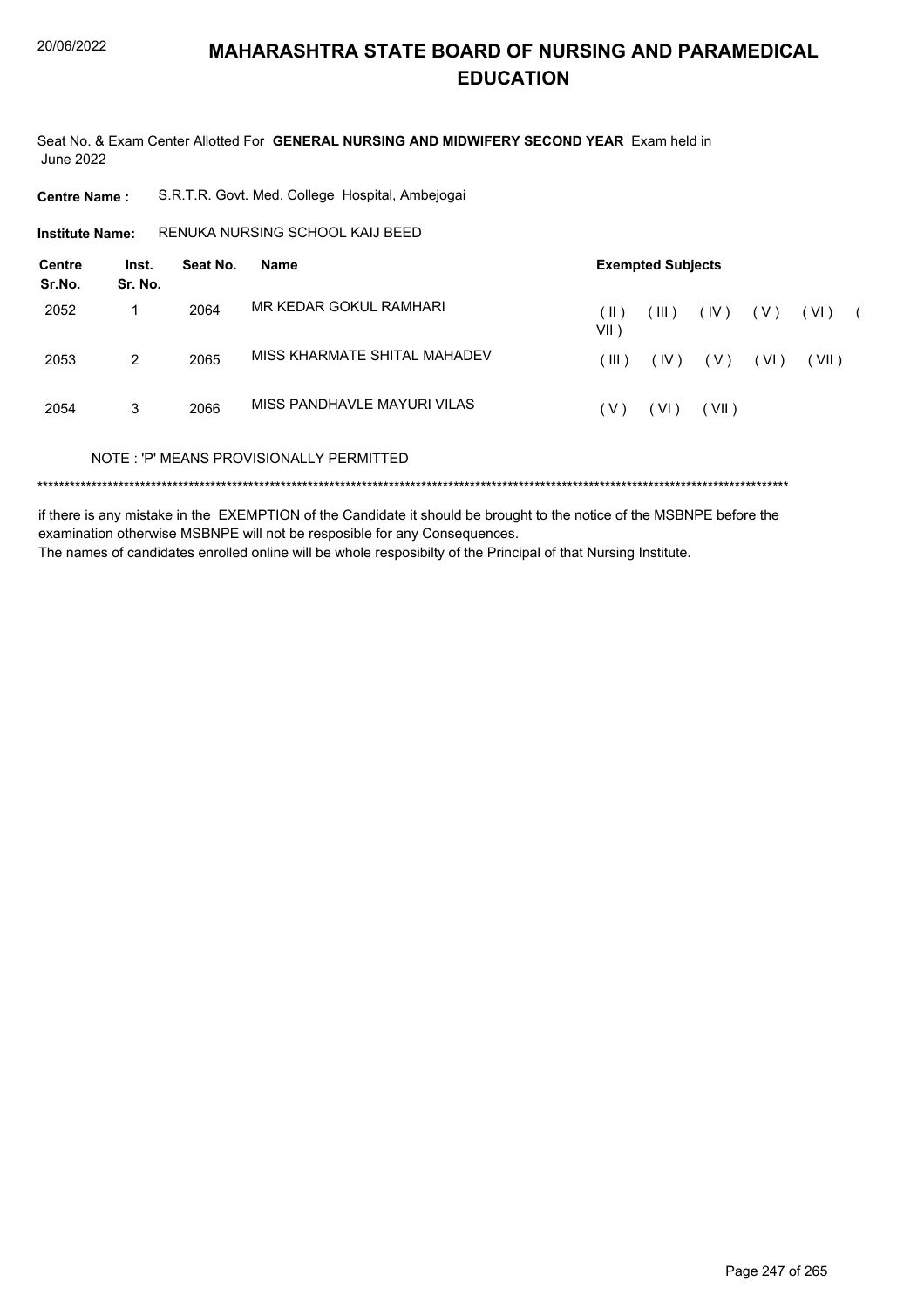Seat No. & Exam Center Allotted For **GENERAL NURSING AND MIDWIFERY SECOND YEAR** Exam held in June 2022

**Centre Name :** S.R.T.R. Govt. Med. College Hospital, Ambejogai

**Institute Name: GANGAA INSTITUTE OF MEDICAL SCIENCES, AMBAJOGAI, BEED** 

| <b>Centre</b><br>Sr.No. | Inst.<br>Sr. No. | Seat No. | <b>Name</b>                        |                          | <b>Exempted Subjects</b> |      |      |       |            |
|-------------------------|------------------|----------|------------------------------------|--------------------------|--------------------------|------|------|-------|------------|
| 2055                    | $\mathbf{1}$     | 2067     | MR GAVADE AMOL BALAJI              | (1)<br>$VII$ )           | (III)                    | (IV) | (V)  | (VI)  | $\sqrt{2}$ |
| 2056                    | $\overline{2}$   | 2068     | MISS INGALE RUPALI NAGNATH         | (1)<br>$VII$ )           | (III)                    | (IV) | (V)  | (VI)  | $\sqrt{2}$ |
| 2057                    | $\sqrt{3}$       | 2069     | MR KALE SOMESH ISHWAR              | (III)                    | (IV)                     | (V)  | (VI) | (VII) |            |
| 2058                    | 4                | 2070     | MISS KAMBLE SAKSHI SANJAY          | $(\parallel)$<br>$VII$ ) | (III)                    | (IV) | (V)  | (VI)  | $\sqrt{2}$ |
| 2059                    | 5                | 2071     | MISS OVHAL MONALI VIJAY            | (III)                    | (IV)                     | (V)  | (VI) | (VII) |            |
| 2060                    | 6                | 2072     | MR PATHAN HUMERKHAN SHAFIQAHAMADKH |                          |                          |      |      |       |            |
| 2061                    | $\overline{7}$   | 2073     | MISS RATHOD RANI ANKUSH            | (III)                    | (IV)                     | (V)  | (VI) | (VII) |            |
| 2062                    | 8                | 2074     | MR SHAIKH AAHAD SHAIKHAFSAR        | (III)                    | (IV)                     | (V)  | (VI) | (VII) |            |
| 2063                    | 9                | 2075     | MISS SHINDE PRIYA RAJEBHAU         | (III)                    | (IV)                     | (V)  | (VI) | (VII) |            |
| 2064                    | 10               | 2076     | MR SURVASE SOMESHWAR NAMDEV        | (III)                    | (IV)                     | (V)  | (VI) | (VII) |            |
| 2065                    | 11               | 2077     | MISS SURVE AARTI GAJANAN           | (III)                    | (IV)                     | (V)  | (VI) | (VII) |            |
| 2066                    | 12               | 2078     | MISS YADAV SAKSHI SUNIL            | $($ II $)$<br>$VII$ )    | (III)                    | (IV) | (V)  | (VI)  | $\sqrt{2}$ |
| 2067                    | 13               | 2079     | MISS YADAV NIKITA JANARDHAN        | $($ II $)$<br>$VII$ )    | (III)                    | (IV) | (V)  | (VI)  | $\sqrt{2}$ |
| 2068                    | 14               | 2080     | MISS ZINJURDE SIDDHIKA SANJAY      | (III)                    | (IV)                     | (V)  | (VI) | (VII) |            |

#### NOTE : 'P' MEANS PROVISIONALLY PERMITTED

\*\*\*\*\*\*\*\*\*\*\*\*\*\*\*\*\*\*\*\*\*\*\*\*\*\*\*\*\*\*\*\*\*\*\*\*\*\*\*\*\*\*\*\*\*\*\*\*\*\*\*\*\*\*\*\*\*\*\*\*\*\*\*\*\*\*\*\*\*\*\*\*\*\*\*\*\*\*\*\*\*\*\*\*\*\*\*\*\*\*\*\*\*\*\*\*\*\*\*\*\*\*\*\*\*\*\*\*\*\*\*\*\*\*\*\*\*\*\*\*\*\*\*\*\*\*\*\*\*\*\*\*\*\*\*\*\*\*\*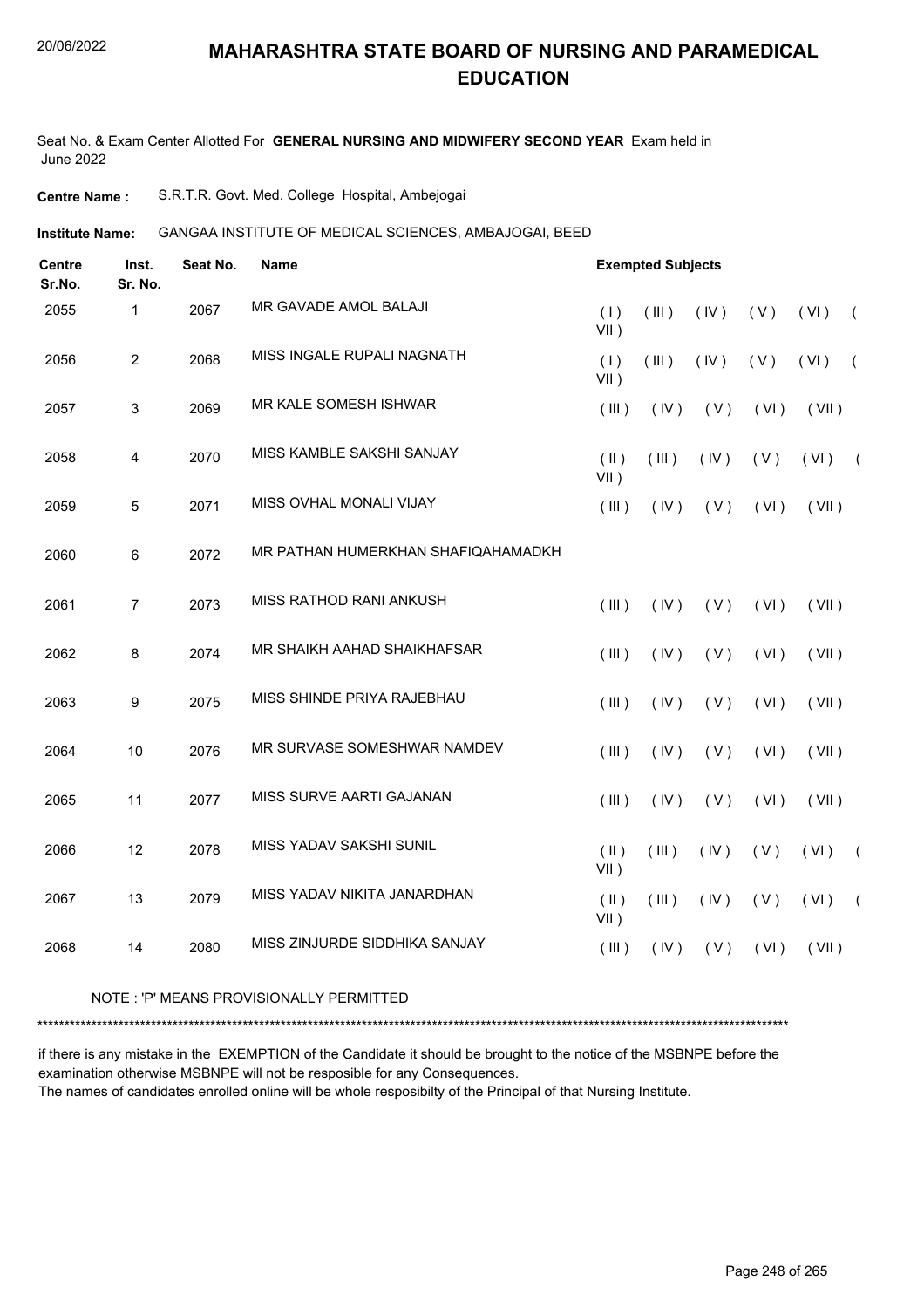Seat No. & Exam Center Allotted For **GENERAL NURSING AND MIDWIFERY SECOND YEAR** Exam held in June 2022

| <b>Centre Name:</b>     |                  |          | S.R.T.R. Govt. Med. College Hospital, Ambejogai |                                                                       |  |
|-------------------------|------------------|----------|-------------------------------------------------|-----------------------------------------------------------------------|--|
| <b>Institute Name:</b>  |                  |          | PRAJAKATA NURSING SCHOOL, PARLI, BEED           |                                                                       |  |
| <b>Centre</b><br>Sr.No. | Inst.<br>Sr. No. | Seat No. | <b>Name</b>                                     | <b>Exempted Subjects</b>                                              |  |
| 2069                    | 1                | 2081     | MISS ARSULE SUREKHA RAJABHAU                    | (VI)<br>(V)<br>(VII)                                                  |  |
| 2070                    | $\overline{2}$   | 2082     | MISS BETHEKAR SARITA PATIRAM                    | (1)<br>$(\parallel)$<br>(III)<br>(V)<br>(VI)<br>$\sqrt{2}$<br>$VII$ ) |  |
| 2071                    | 3                | 2083     | MISS JIVAKAR ANKITA ARVIND                      | $($ III $)$<br>(V)<br>(VII)<br>(1)<br>(VI)                            |  |
| 2072                    | 4                | 2084     | MR KAMBLE RAVINDRA NAMDEV                       | (V)<br>(VI)<br>(VII)<br>(1)                                           |  |
| 2073                    | 5                | 2085     | MISS NIMSARKAR PAYAL BALVIR                     | $($ III $)$<br>(V)<br>(VI)<br>(VII)                                   |  |
| 2074                    | 6                | 2086     | MR RATHOD KRISHNA BABURAO                       | (VI)<br>(V)<br>(VII)                                                  |  |
| 2075                    | $\overline{7}$   | 2087     | MR SANAP RAHUL HANUMAT                          | (V)<br>(VI)<br>(VII)                                                  |  |
|                         |                  |          | NOTE: 'P' MEANS PROVISIONALLY PERMITTED         |                                                                       |  |
|                         |                  |          |                                                 |                                                                       |  |

if there is any mistake in the EXEMPTION of the Candidate it should be brought to the notice of the MSBNPE before the examination otherwise MSBNPE will not be resposible for any Consequences.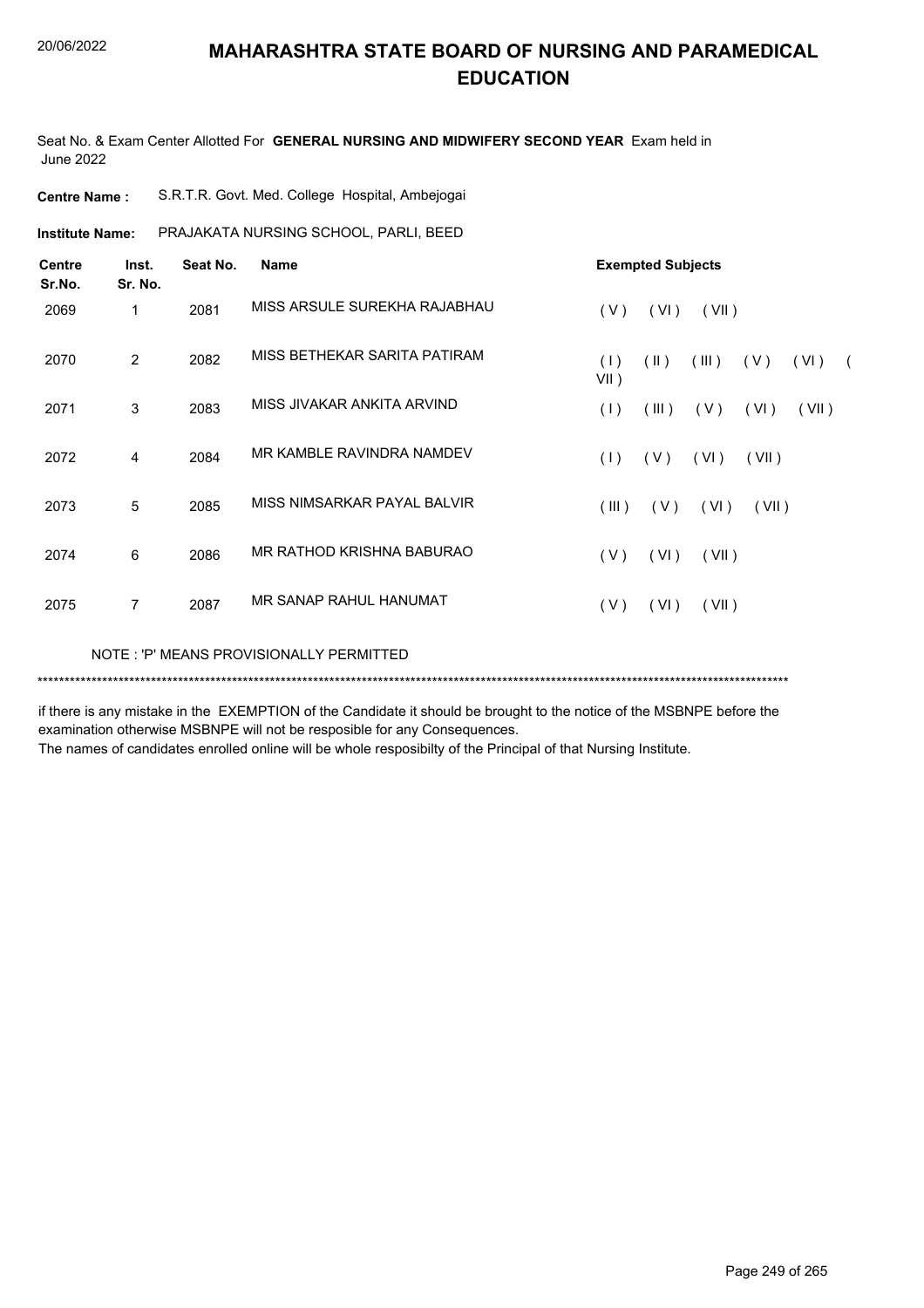Seat No. & Exam Center Allotted For **GENERAL NURSING AND MIDWIFERY SECOND YEAR** Exam held in June 2022

**Centre Name :** GENERAL HOSPITAL, BHABHULGAON, LATUR

SANT TUKARM INSTITUTE OF NURSING EDUCATION, AHMEDPUR, LATUR **Institute Name:**

| <b>Centre</b><br>Sr.No. | Inst.<br>Sr. No. | Seat No. | <b>Name</b>                  |                 | <b>Exempted Subjects</b> |       |       |                    |            |
|-------------------------|------------------|----------|------------------------------|-----------------|--------------------------|-------|-------|--------------------|------------|
| 2076                    | $\mathbf 1$      | 2088     | MR DAHIPHALE PATLOBA SHANKAR | (  )<br>$VII$ ) | (III)                    | (IV)  | (V)   | (VI)               | $\sqrt{2}$ |
| 2077                    | $\overline{2}$   | 2089     | MR DAHIPHALE RAHUL BALAJI    | (V)             | (VI)                     | (VII) |       |                    |            |
| 2078                    | 3                | 2090     | MR JADHAV AKASH KISHAN       | (III)           | (IV)                     | (V)   | (VI)  | (VII)              |            |
| 2079                    | 4                | 2091     | MISS KATKADE SHITAL GOVIND   | (III)           | (IV)                     | (V)   | (VI)  | (VII)              |            |
| 2080                    | 5                | 2092     | MISS KATKADE ASHATAI BHAGVAT | (1)<br>$VII$ )  | $(\parallel)$            | (III) | (V)   | (VI)<br>$\sqrt{2}$ |            |
| 2081                    | 6                | 2093     | MISS KENDRE ARTI VINAYAK     | (III)           | (V)                      | (VI)  | (VII) |                    |            |
| 2082                    | $\overline{7}$   | 2094     | MR KENDRE HANMANT DILIPRAO   | (III)           | (IV)                     | (V)   | (VI)  | (VII)              |            |
| 2083                    | 8                | 2095     | MR MUNDE KRISHNA GOVIND      | (  )<br>$VII$ ) | (III)                    | (IV)  | (V)   | (VI)               | $\sqrt{2}$ |
| 2084                    | $\boldsymbol{9}$ | 2096     | MISS SAVANT DIPTI MOHAN      | (III)           | (V)                      | (VI)  | (VII) |                    |            |
| 2085                    | 10               | 2097     | MR TONDE SHYAM LAXMAN        | (V)             | (VI)                     | (VII) |       |                    |            |

NOTE : 'P' MEANS PROVISIONALLY PERMITTED

\*\*\*\*\*\*\*\*\*\*\*\*\*\*\*\*\*\*\*\*\*\*\*\*\*\*\*\*\*\*\*\*\*\*\*\*\*\*\*\*\*\*\*\*\*\*\*\*\*\*\*\*\*\*\*\*\*\*\*\*\*\*\*\*\*\*\*\*\*\*\*\*\*\*\*\*\*\*\*\*\*\*\*\*\*\*\*\*\*\*\*\*\*\*\*\*\*\*\*\*\*\*\*\*\*\*\*\*\*\*\*\*\*\*\*\*\*\*\*\*\*\*\*\*\*\*\*\*\*\*\*\*\*\*\*\*\*\*\*

if there is any mistake in the EXEMPTION of the Candidate it should be brought to the notice of the MSBNPE before the examination otherwise MSBNPE will not be resposible for any Consequences.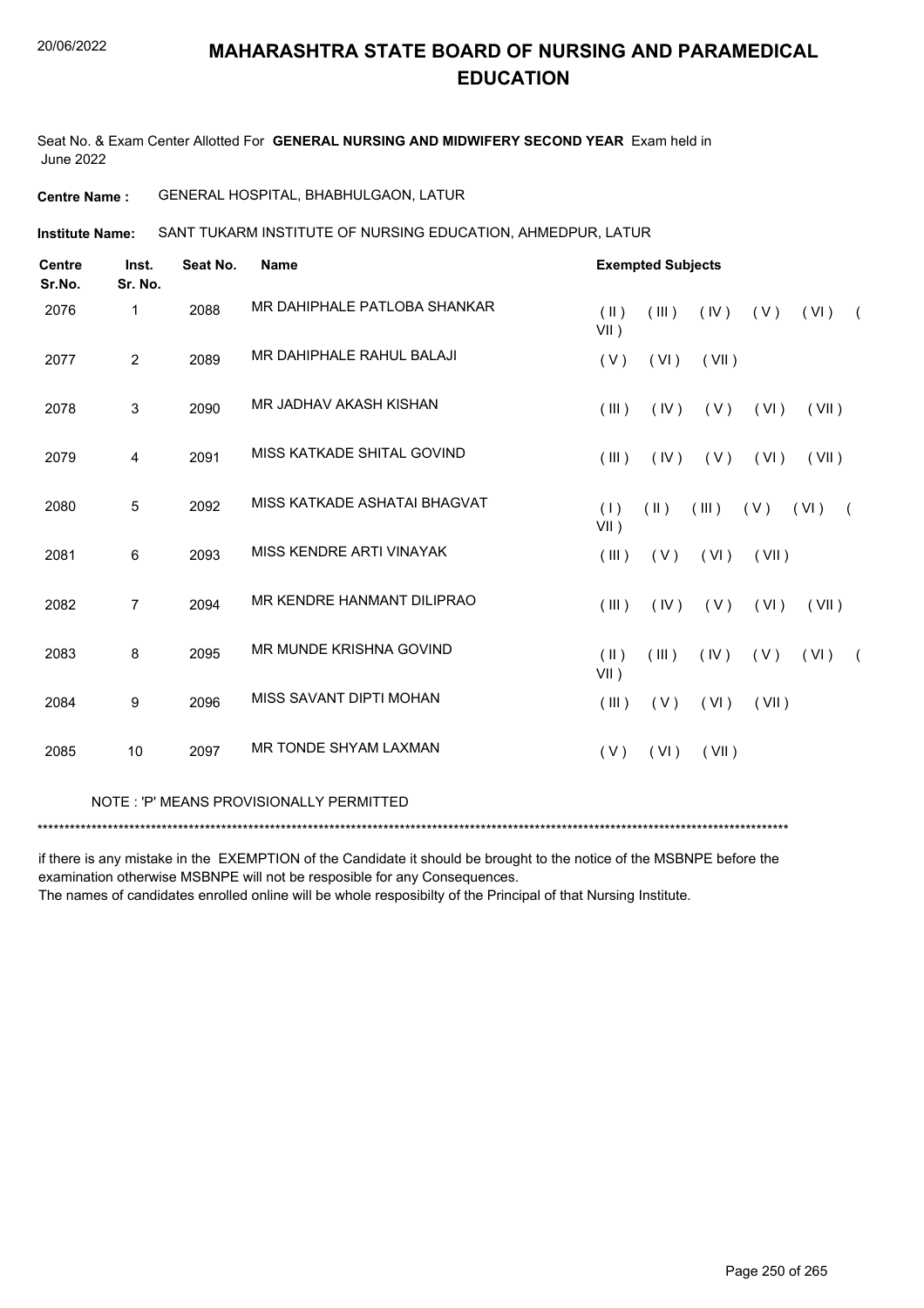Seat No. & Exam Center Allotted For **GENERAL NURSING AND MIDWIFERY SECOND YEAR** Exam held in June 2022

#### **Centre Name :** GENERAL HOSPITAL, BHABHULGAON, LATUR

**Institute Name: MAHARASHTRA INSTITUTE OF MED. SCI RE. NSG, LATUR** 

| <b>Centre</b><br>Sr.No. | Inst.<br>Sr. No. | Seat No. | <b>Name</b>                         | <b>Exempted Subjects</b>        |       |       |       |       |            |
|-------------------------|------------------|----------|-------------------------------------|---------------------------------|-------|-------|-------|-------|------------|
| 2086                    | $\mathbf{1}$     | 2098     | MISS ADAGALE RUTUJA RAJABHAU        | $(\parallel)$<br>$VII$ )        | (III) | (IV)  | (V)   | (VI)  | $\sqrt{2}$ |
| 2087                    | $\overline{2}$   | 2099     | MR BEDADE KRISHNAKANT GOVINDRAO     | $($ II $)$                      | (III) | (V)   | (VI)  | (VII) |            |
| 2088                    | 3                | 2100     | MISS BHADANGE NISHA BALAJI          | (III)                           | (IV)  | (V)   | (VI)  | (VII) |            |
| 2089                    | 4                | 2101     | MISS GAIKWAD CHANDANI LAHU          | $($ $\parallel$ $\parallel$ $)$ | (IV)  | (V)   | (VI)  | (VII) |            |
| 2090                    | 5                | 2102     | MISS GAVHALE LALITA TUKARAM         | $(\parallel)$<br>$VII$ )        | (III) | (IV)  | (V)   | (VI)  | $\sqrt{2}$ |
| 2091                    | $\,6\,$          | 2103     | MISS GHULE JYOTI BHAUSAHEB          | (IV)                            | (V)   | (VI)  | (VII) |       |            |
| 2092                    | $\overline{7}$   | 2104     | MR GIRI MANOJ UDDHAV                | (III)                           | (IV)  | (V)   | (VI)  | (VII) |            |
| 2093                    | 8                | 2105     | MISS MANDALE PRIYANKA BHAUSAHEB     | $($ $\parallel$ $\parallel$ $)$ | (IV)  | (V)   | (VI)  | (VII) |            |
| 2094                    | $\boldsymbol{9}$ | 2106     | MISS MASKE SEEMA YADAV              | (V)                             | (VI)  | (VII) |       |       |            |
| 2095                    | 10               | 2107     | <b>MR NAGARGOJE NARESH GIRIDHAR</b> | $($ II $)$                      | (V)   | (VI)  | (VII) |       |            |
| 2096                    | 11               | 2108     | MR SAKALE SANKET SATISH             | (III)                           | (IV)  | (V)   | (VI)  | (VII) |            |
| 2097                    | 12               | 2109     | MR SOMWANSHI ROHAN SANJAY           | (V)                             | (VI)  | (VII) |       |       |            |
| 2098                    | 13               | 2110     | MISS SURYAWANSHI NEHA MILIND        | $($ II $)$                      | (III) | (V)   | (VI)  | (VII) |            |
| 2099                    | 14               | 2111     | MISS ZENDE VAISHALI BIBHISHAN       | (III)                           | (IV)  | (V)   | (VI)  | (VII) |            |
|                         |                  |          |                                     |                                 |       |       |       |       |            |

#### NOTE : 'P' MEANS PROVISIONALLY PERMITTED

\*\*\*\*\*\*\*\*\*\*\*\*\*\*\*\*\*\*\*\*\*\*\*\*\*\*\*\*\*\*\*\*\*\*\*\*\*\*\*\*\*\*\*\*\*\*\*\*\*\*\*\*\*\*\*\*\*\*\*\*\*\*\*\*\*\*\*\*\*\*\*\*\*\*\*\*\*\*\*\*\*\*\*\*\*\*\*\*\*\*\*\*\*\*\*\*\*\*\*\*\*\*\*\*\*\*\*\*\*\*\*\*\*\*\*\*\*\*\*\*\*\*\*\*\*\*\*\*\*\*\*\*\*\*\*\*\*\*\*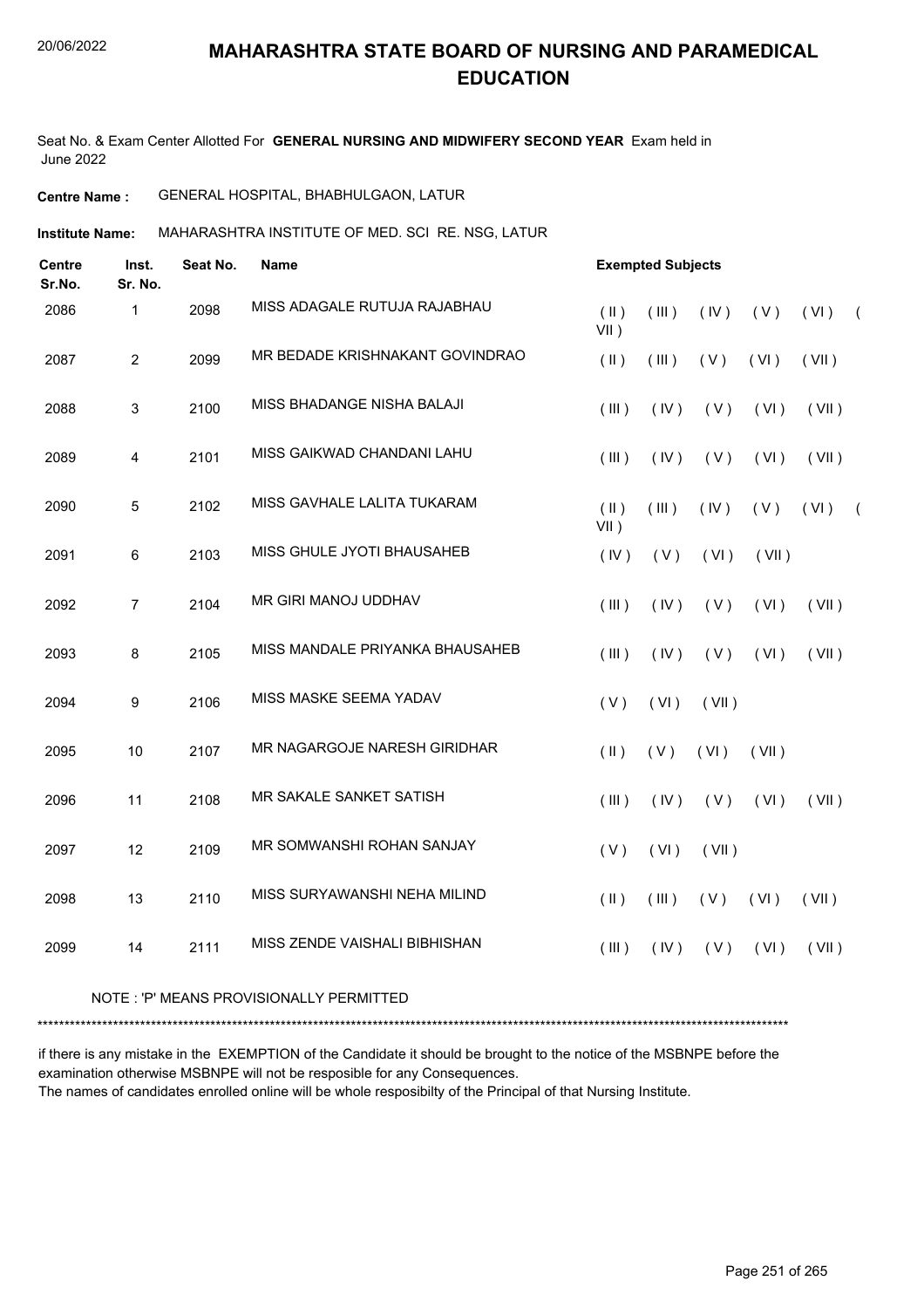Seat No. & Exam Center Allotted For **GENERAL NURSING AND MIDWIFERY SECOND YEAR** Exam held in June 2022

#### **Centre Name :** GENERAL HOSPITAL, BHABHULGAON, LATUR

**Institute Name: VEDANT RGNM NURSING SCHOOL, LATUR** 

| <b>Centre</b><br>Sr.No. | Inst.<br>Sr. No. | Seat No. | <b>Name</b>                    |                       | <b>Exempted Subjects</b> |                     |       |       |            |  |
|-------------------------|------------------|----------|--------------------------------|-----------------------|--------------------------|---------------------|-------|-------|------------|--|
| 2100                    | 1                | 2112     | MR BANKAR PRADIP SATISH        | (III)                 | (IV)                     | (V)                 | (VI)  | (VII) |            |  |
| 2101                    | $\overline{2}$   | 2113     | MISS BHUTKAR SAKSHI SANTOSH    | (IV)                  | (V)                      | (VI)                | (VII) |       |            |  |
| 2102                    | 3                | 2114     | MR BORIKAR RAMAN RAMESHRAO     | (V)                   | (VI)                     | (VII)               |       |       |            |  |
| 2103                    | $\overline{4}$   | 2115     | MISS HANMANTE POOJA MAHADEO    | $($ II $)$<br>$VII$ ) | (III)                    | (IV)                | (V)   | (VI)  | $\sqrt{2}$ |  |
| 2104                    | 5                | 2116     | MISS KADAM SAKSHI SATISH       | $(\parallel)$         | (III)                    |                     |       |       |            |  |
| 2105                    | 6                | 2117     | MISS KADAM RAVINA KERNATH      | (1)<br>$VII$ )        | $(\parallel \parallel)$  | (IV)                | (V)   | (VI)  | $\left($   |  |
| 2106                    | 7                | 2118     | MISS KAMBLE SWATI SHRIRANG     | (V)                   | (VI)                     | (VII)               |       |       |            |  |
| 2107                    | 8                | 2119     | MISS KAMBLE REKHA SUBHASH      | (1)<br>$VII$ )        | $(\parallel)$            | $(IV)$ $(V)$        |       | (VI)  | $\left($   |  |
| 2108                    | 9                | 2120     | MISS KAMBLE SONAM SHRIRANG     | (V)                   | (VI)                     | (VII)               |       |       |            |  |
| 2109                    | 10               | 2121     | MISS NAIK VIMAL NAGORAO        | (V)                   | (VI)                     | (VII)               |       |       |            |  |
| 2110                    | 11               | 2122     | MISS SARKUNDE KAVITA RAMRAO    | (V)                   | (VI)                     | (VII)               |       |       |            |  |
| 2111                    | 12               | 2123     | MR SHAIKH ATIK AJMODDIN        | (V)                   | (VI)                     | (VII)               |       |       |            |  |
| 2112                    | 13               | 2124     | MISS SITAPE SANGHAMITRA ASHOK  | (1)<br>VII)           | (III)                    | $($ IV $)$          | (V)   | (VI)  | $\sqrt{2}$ |  |
| 2113                    | 14               | 2125     | MISS SURWASE NIKITA VIKAS      | (III)                 | (V)                      | $($ VI $)$          | (VII) |       |            |  |
| 2114                    | 15               | 2126     | MISS TEKALE SANGHMITRA PRALHAD | (1)<br>$VII$ )        | (III)                    | $(IV)$ $(V)$ $(VI)$ |       |       | $\sqrt{2}$ |  |
| 2115                    | 16               | 2127     | MISS TOMPE MAYA PIRAJI         | (V)                   | (VI)                     | (VII)               |       |       |            |  |
|                         |                  |          |                                |                       |                          |                     |       |       |            |  |

NOTE : 'P' MEANS PROVISIONALLY PERMITTED

\*\*\*\*\*\*\*\*\*\*\*\*\*\*\*\*\*\*\*\*\*\*\*\*\*\*\*\*\*\*\*\*\*\*\*\*\*\*\*\*\*\*\*\*\*\*\*\*\*\*\*\*\*\*\*\*\*\*\*\*\*\*\*\*\*\*\*\*\*\*\*\*\*\*\*\*\*\*\*\*\*\*\*\*\*\*\*\*\*\*\*\*\*\*\*\*\*\*\*\*\*\*\*\*\*\*\*\*\*\*\*\*\*\*\*\*\*\*\*\*\*\*\*\*\*\*\*\*\*\*\*\*\*\*\*\*\*\*\*

if there is any mistake in the EXEMPTION of the Candidate it should be brought to the notice of the MSBNPE before the examination otherwise MSBNPE will not be resposible for any Consequences.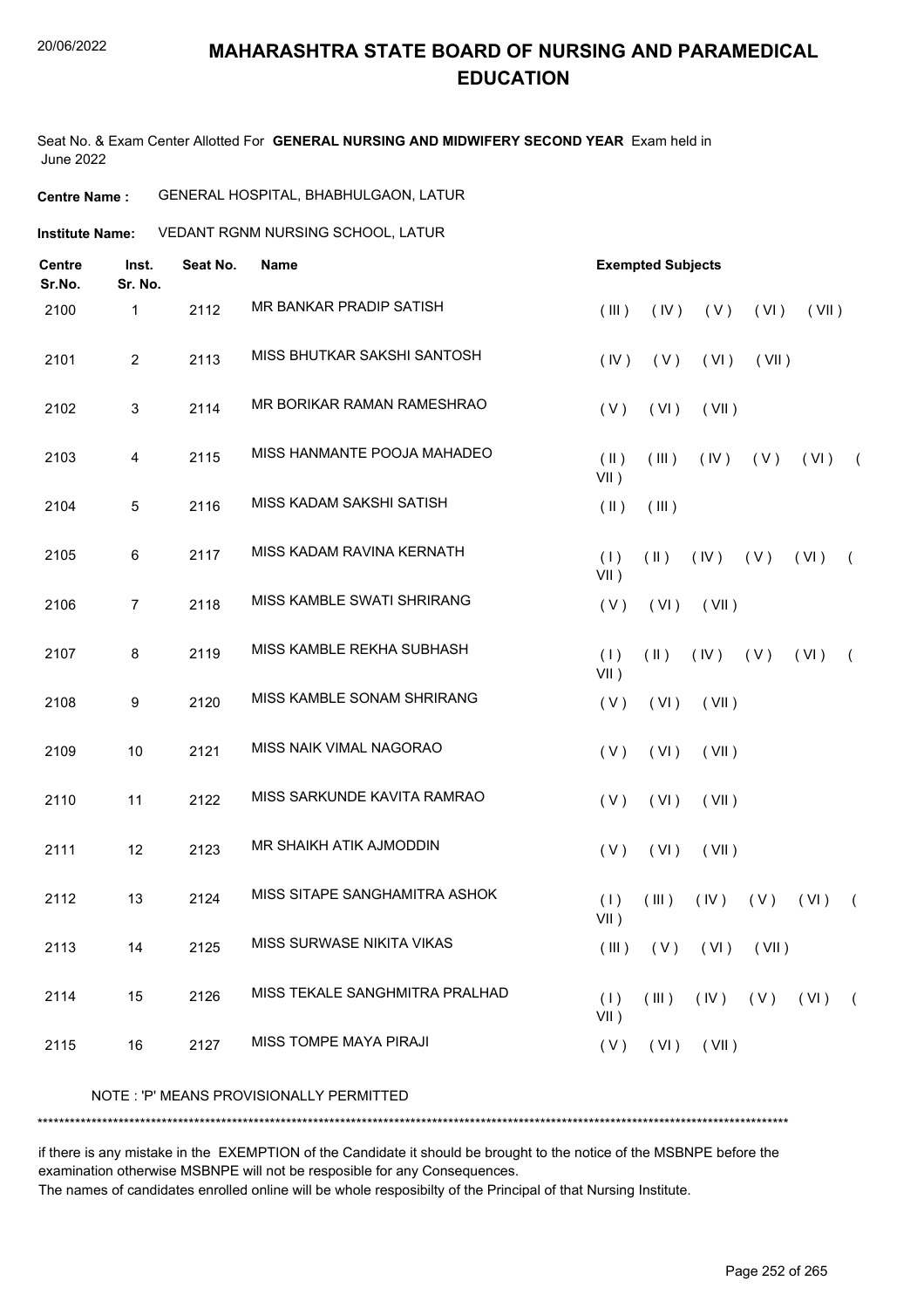Seat No. & Exam Center Allotted For **GENERAL NURSING AND MIDWIFERY SECOND YEAR** Exam held in June 2022

| GENERAL HOSPITAL, BHABHULGAON, LATUR<br><b>Centre Name :</b> |
|--------------------------------------------------------------|
|--------------------------------------------------------------|

**Institute Name:** FIORENCE SCHOOL OF NURSING, LATUR

| Centre<br>Sr.No. | Inst.<br>Sr. No. | Seat No. | Name                         |                         | <b>Exempted Subjects</b> |       |       |       |            |  |  |  |
|------------------|------------------|----------|------------------------------|-------------------------|--------------------------|-------|-------|-------|------------|--|--|--|
| 2116             | 1                | 2128     | MISS DUPTE POOJA ANGAD       | (1)<br>VII)             | $(\parallel)$            | (IV)  | (V)   | (VI)  | $\sqrt{2}$ |  |  |  |
| 2117             | $\overline{2}$   | 2129     | MISS GAVALE KAJAL SANTOSH    | (V)                     | (VI)                     | (VII) |       |       |            |  |  |  |
| 2118             | 3                | 2130     | MISS SHINDE SHITAL THORAJI   | $(\parallel)$           | (V)                      | (VI)  | (VII) |       |            |  |  |  |
| 2119             | 4                | 2131     | MISS SHINDE PRATIKSHA HARIBA | (V)                     | (VI)                     | (VII) |       |       |            |  |  |  |
| 2120             | 5                | 2132     | MISS SONAWANE ARATI BHARAT   | $(\parallel)$           | (V)                      | (VI)  | (VII) |       |            |  |  |  |
| 2121             | 6                | 2133     | MISS TEMBHURNE YASMIN SAMPAT | $(\parallel \parallel)$ | (IV)                     | (V)   | (VI)  | (VII) |            |  |  |  |
| 2122             | $\overline{7}$   | 2134     | MISS WAGHMARE ARCHANA NAMDEO | $(\parallel)$           | (V)                      | (VI)  | (VII) |       |            |  |  |  |
| 2123             | 8                | 2135     | MISS WAGHMARE SWATI BALAJI   | $(\parallel)$           | (V)                      | (VI)  | (VII) |       |            |  |  |  |

NOTE : 'P' MEANS PROVISIONALLY PERMITTED

\*\*\*\*\*\*\*\*\*\*\*\*\*\*\*\*\*\*\*\*\*\*\*\*\*\*\*\*\*\*\*\*\*\*\*\*\*\*\*\*\*\*\*\*\*\*\*\*\*\*\*\*\*\*\*\*\*\*\*\*\*\*\*\*\*\*\*\*\*\*\*\*\*\*\*\*\*\*\*\*\*\*\*\*\*\*\*\*\*\*\*\*\*\*\*\*\*\*\*\*\*\*\*\*\*\*\*\*\*\*\*\*\*\*\*\*\*\*\*\*\*\*\*\*\*\*\*\*\*\*\*\*\*\*\*\*\*\*\*

if there is any mistake in the EXEMPTION of the Candidate it should be brought to the notice of the MSBNPE before the examination otherwise MSBNPE will not be resposible for any Consequences.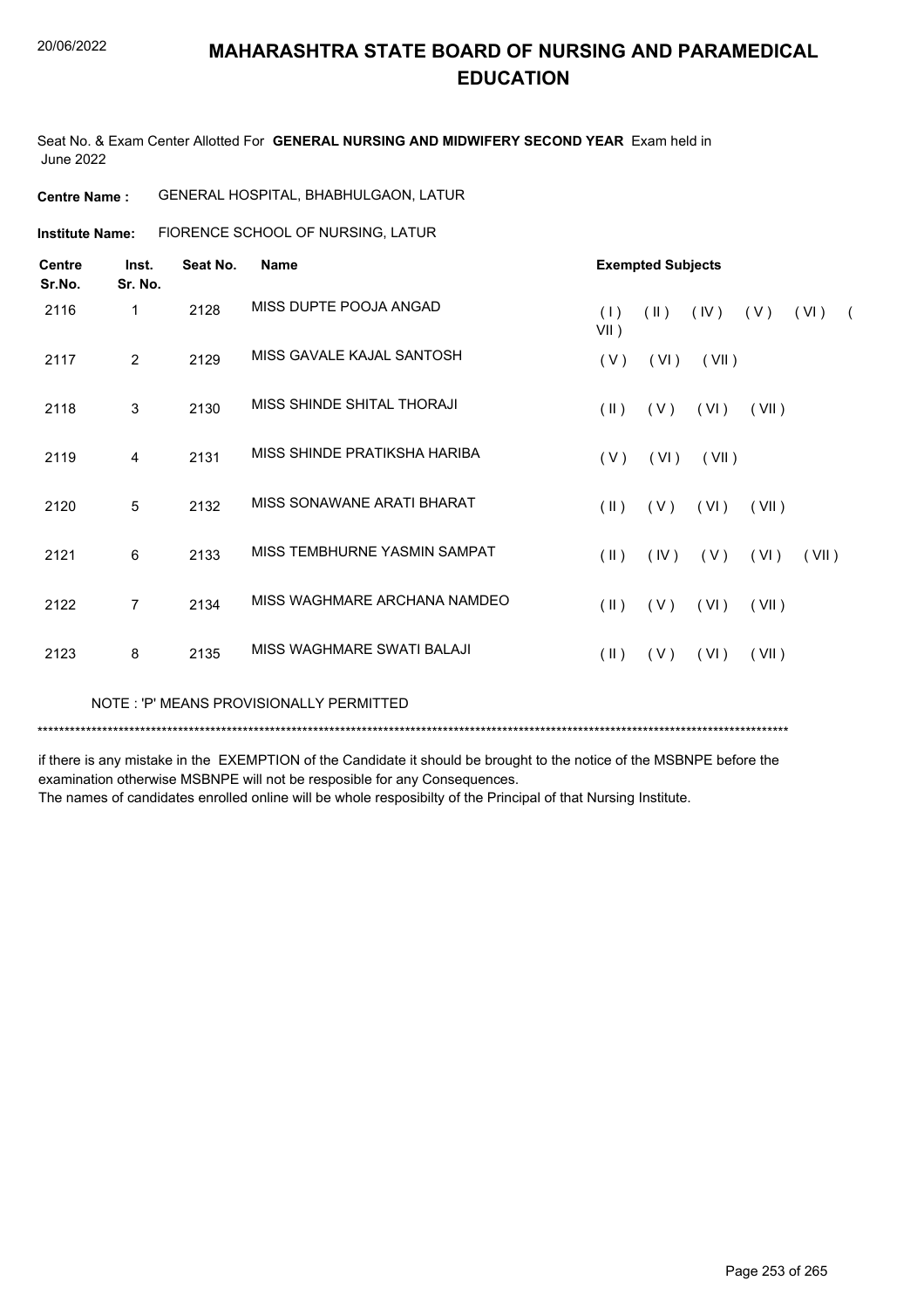Seat No. & Exam Center Allotted For **GENERAL NURSING AND MIDWIFERY SECOND YEAR** Exam held in June 2022

#### **Centre Name :** GENERAL HOSPITAL, BHABHULGAON, LATUR

RAJIV GANDHI RGNM NURSING SCHOOL UDGIR LATUR **Institute Name:**

| MISS BHATAMBRE PALLAVI TANAJI<br>2136<br>2124<br>$\mathbf{1}$<br>(III)<br>(V)<br>(VI)<br>(VII)<br>MISS CHAVARE BHAGYASHRI SHESHARAO<br>$\overline{2}$<br>2137<br>2125<br>(V)<br>(VI)<br>(VII)<br>MR GAIKWAD RATNADEEP MAROTI<br>3<br>2138<br>2126<br>(IV)<br>(V)<br>(VI)<br>(VII)<br>MR GHUGE SHIVSHANKAR RAMDAS<br>2127<br>2139<br>$\overline{4}$<br>(1)<br>(III)<br>(IV)<br>(V)<br>$VII$ )<br>MISS KAMBLE PRATIKSHA BALAJI<br>2128<br>5<br>2140<br>(III)<br>(VI)<br>(VII)<br>(V)<br>MISS KENDRE ASHA GOVIND<br>2129<br>6<br>2141<br>(1)<br>(V)<br>(VI)<br>(VII)<br>MISS KINIKAR KAJAL SHIVRAJ<br>2130<br>$\overline{7}$<br>2142<br>(VI)<br>(V)<br>(VII)<br>MR PARATWAGH PRABUDHA VASANT<br>2131<br>8<br>2143<br>(III)<br>(V)<br>(VI)<br>(VII)<br>MR PAWAR ABHIJEET SHRIKANT<br>2132<br>9<br>2144<br>(V)<br>(VI)<br>(VII)<br><b>MR RATHOD PRAVIN WAMAN</b><br>2133<br>10<br>2145<br>(V)<br>(VI)<br>(VII)<br>MR SURYAWANSHI RAM SANTOSH<br>2134<br>11<br>2146<br>(1)<br>(III)<br>(V)<br>(VI)<br>MISS SURYAWANSHI PRIYADARSHNI MAROTI<br>2135<br>12<br>2147<br>(1)<br>(III)<br>(V)<br>(VI)<br>MISS WAGHMARE SANGIVANI BALAJI<br>2136<br>13<br>2148<br>(1)<br>$(\parallel)$<br>(VI)<br>(III)<br>(V) | <b>Centre</b><br>Sr.No. | Inst.<br>Sr. No. | Seat No. | <b>Name</b> | <b>Exempted Subjects</b> |          |
|---------------------------------------------------------------------------------------------------------------------------------------------------------------------------------------------------------------------------------------------------------------------------------------------------------------------------------------------------------------------------------------------------------------------------------------------------------------------------------------------------------------------------------------------------------------------------------------------------------------------------------------------------------------------------------------------------------------------------------------------------------------------------------------------------------------------------------------------------------------------------------------------------------------------------------------------------------------------------------------------------------------------------------------------------------------------------------------------------------------------------------------------------------------------------------------------------|-------------------------|------------------|----------|-------------|--------------------------|----------|
|                                                                                                                                                                                                                                                                                                                                                                                                                                                                                                                                                                                                                                                                                                                                                                                                                                                                                                                                                                                                                                                                                                                                                                                                   |                         |                  |          |             |                          |          |
|                                                                                                                                                                                                                                                                                                                                                                                                                                                                                                                                                                                                                                                                                                                                                                                                                                                                                                                                                                                                                                                                                                                                                                                                   |                         |                  |          |             |                          |          |
|                                                                                                                                                                                                                                                                                                                                                                                                                                                                                                                                                                                                                                                                                                                                                                                                                                                                                                                                                                                                                                                                                                                                                                                                   |                         |                  |          |             |                          |          |
|                                                                                                                                                                                                                                                                                                                                                                                                                                                                                                                                                                                                                                                                                                                                                                                                                                                                                                                                                                                                                                                                                                                                                                                                   |                         |                  |          |             | (VI)                     | $\left($ |
|                                                                                                                                                                                                                                                                                                                                                                                                                                                                                                                                                                                                                                                                                                                                                                                                                                                                                                                                                                                                                                                                                                                                                                                                   |                         |                  |          |             |                          |          |
|                                                                                                                                                                                                                                                                                                                                                                                                                                                                                                                                                                                                                                                                                                                                                                                                                                                                                                                                                                                                                                                                                                                                                                                                   |                         |                  |          |             |                          |          |
|                                                                                                                                                                                                                                                                                                                                                                                                                                                                                                                                                                                                                                                                                                                                                                                                                                                                                                                                                                                                                                                                                                                                                                                                   |                         |                  |          |             |                          |          |
|                                                                                                                                                                                                                                                                                                                                                                                                                                                                                                                                                                                                                                                                                                                                                                                                                                                                                                                                                                                                                                                                                                                                                                                                   |                         |                  |          |             |                          |          |
|                                                                                                                                                                                                                                                                                                                                                                                                                                                                                                                                                                                                                                                                                                                                                                                                                                                                                                                                                                                                                                                                                                                                                                                                   |                         |                  |          |             |                          |          |
|                                                                                                                                                                                                                                                                                                                                                                                                                                                                                                                                                                                                                                                                                                                                                                                                                                                                                                                                                                                                                                                                                                                                                                                                   |                         |                  |          |             |                          |          |
|                                                                                                                                                                                                                                                                                                                                                                                                                                                                                                                                                                                                                                                                                                                                                                                                                                                                                                                                                                                                                                                                                                                                                                                                   |                         |                  |          |             | (VII)                    |          |
|                                                                                                                                                                                                                                                                                                                                                                                                                                                                                                                                                                                                                                                                                                                                                                                                                                                                                                                                                                                                                                                                                                                                                                                                   |                         |                  |          |             | (VII)                    |          |
| $VII$ )                                                                                                                                                                                                                                                                                                                                                                                                                                                                                                                                                                                                                                                                                                                                                                                                                                                                                                                                                                                                                                                                                                                                                                                           |                         |                  |          |             | $\sqrt{2}$               |          |

#### NOTE : 'P' MEANS PROVISIONALLY PERMITTED

\*\*\*\*\*\*\*\*\*\*\*\*\*\*\*\*\*\*\*\*\*\*\*\*\*\*\*\*\*\*\*\*\*\*\*\*\*\*\*\*\*\*\*\*\*\*\*\*\*\*\*\*\*\*\*\*\*\*\*\*\*\*\*\*\*\*\*\*\*\*\*\*\*\*\*\*\*\*\*\*\*\*\*\*\*\*\*\*\*\*\*\*\*\*\*\*\*\*\*\*\*\*\*\*\*\*\*\*\*\*\*\*\*\*\*\*\*\*\*\*\*\*\*\*\*\*\*\*\*\*\*\*\*\*\*\*\*\*\*

if there is any mistake in the EXEMPTION of the Candidate it should be brought to the notice of the MSBNPE before the examination otherwise MSBNPE will not be resposible for any Consequences. The names of candidates enrolled online will be whole resposibilty of the Principal of that Nursing Institute.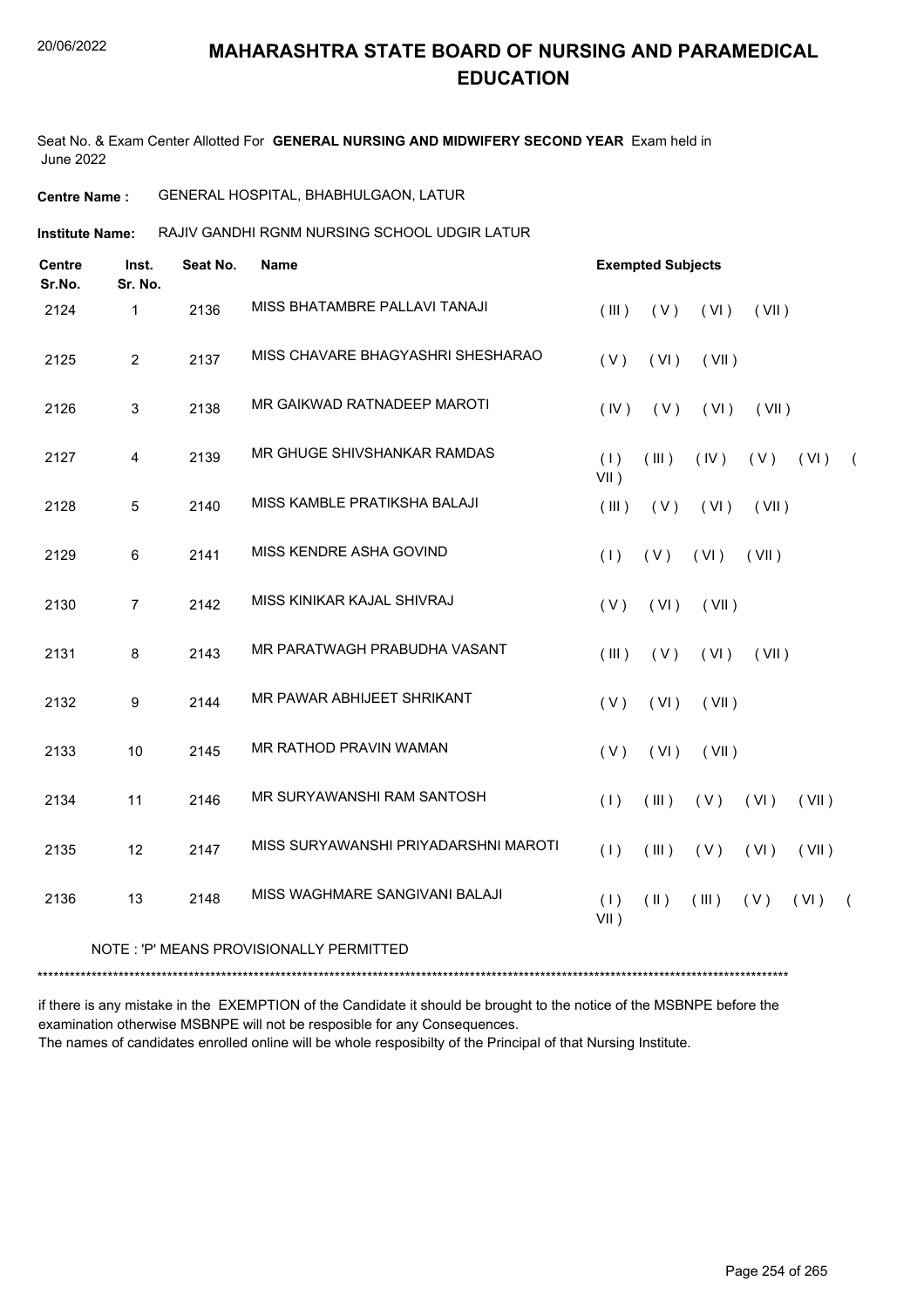Seat No. & Exam Center Allotted For **GENERAL NURSING AND MIDWIFERY SECOND YEAR** Exam held in June 2022

| <b>Centre Name :</b> | <b>GENERAL HOSPITAL, BHABHULGAON, LATUR</b> |  |
|----------------------|---------------------------------------------|--|
|                      |                                             |  |

**Institute Name: KASTURABAI NURSING SCHOOL, UDGIR, LATUR** 

| <b>Centre</b><br>Sr.No. | Inst.<br>Sr. No. | Seat No. | Name                              |                          | <b>Exempted Subjects</b> |       |       |       |            |
|-------------------------|------------------|----------|-----------------------------------|--------------------------|--------------------------|-------|-------|-------|------------|
| 2137                    | 1                | 2149     | MISS BANSODE ANJALI PANDIT        | (III)                    | (IV)                     | (V)   | (VI)  | (VII) |            |
| 2138                    | $\overline{2}$   | 2150     | MR BHAGAT AKSHAY JAGADISH         | $(\parallel)$<br>$VII$ ) | (III)                    | (IV)  | (V)   | (VI)  | $\sqrt{2}$ |
| 2139                    | 3                | 2151     | MR BHOSALE RITESH RAVIKANT        | (1)<br>$VII$ )           | $(\parallel)$            | (IV)  | (V)   | (VI)  | $\left($   |
| 2140                    | 4                | 2152     | MR CHOLE SHIVPRASAD NIWURATI      | $($ II $)$               | (IV)                     | (V)   | (VI)  | (VII) |            |
| 2141                    | 5                | 2153     | MISS GHOBALE MANISHA GANGADHAR    | $($ II $)$               | (V)                      | (VI)  | (VII) |       |            |
| 2142                    | 6                | 2154     | MISS KAMBLE SHILPA GAUTAM         | (V)                      | (VI)                     | (VII) |       |       |            |
| 2143                    | $\overline{7}$   | 2155     | MR KHADKE LAKHAN JHARNAJI         | (III)                    | (IV)                     | (V)   | (VI)  | (VII) |            |
| 2144                    | 8                | 2156     | MISS KODRE KOMAL VANKAT           | (  )                     | (III)                    | (V)   | (VI)  | (VII) |            |
| 2145                    | 9                | 2157     | MISS SHELHALE ANKITA NARAYAN      | (V)                      | (VI)                     | (VII) |       |       |            |
| 2146                    | 10               | 2158     | MISS SHRIMANGLE KAVERI RAVIKUMAR  | (V)                      | (VI)                     | (VII) |       |       |            |
| 2147                    | 11               | 2159     | MISS SONKAMBLE SAROJA RAJKUMAR    | (III)                    | (V)                      | (VI)  | (VII) |       |            |
| 2148                    | 12               | 2160     | MISS SURYAWANSHI SANDHYA DAYANAND | (  )<br>$VII$ )          | (III)                    | (IV)  | (V)   | (VI)  | $\sqrt{2}$ |
| 2149                    | 13               | 2161     | MISS SURYAWANSHI ANUJA ARVIND     | (1)<br>$VII$ )           | $(\parallel)$            | (III) | (V)   | (VI)  |            |

NOTE : 'P' MEANS PROVISIONALLY PERMITTED

\*\*\*\*\*\*\*\*\*\*\*\*\*\*\*\*\*\*\*\*\*\*\*\*\*\*\*\*\*\*\*\*\*\*\*\*\*\*\*\*\*\*\*\*\*\*\*\*\*\*\*\*\*\*\*\*\*\*\*\*\*\*\*\*\*\*\*\*\*\*\*\*\*\*\*\*\*\*\*\*\*\*\*\*\*\*\*\*\*\*\*\*\*\*\*\*\*\*\*\*\*\*\*\*\*\*\*\*\*\*\*\*\*\*\*\*\*\*\*\*\*\*\*\*\*\*\*\*\*\*\*\*\*\*\*\*\*\*\*

if there is any mistake in the EXEMPTION of the Candidate it should be brought to the notice of the MSBNPE before the examination otherwise MSBNPE will not be resposible for any Consequences. The names of candidates enrolled online will be whole resposibilty of the Principal of that Nursing Institute.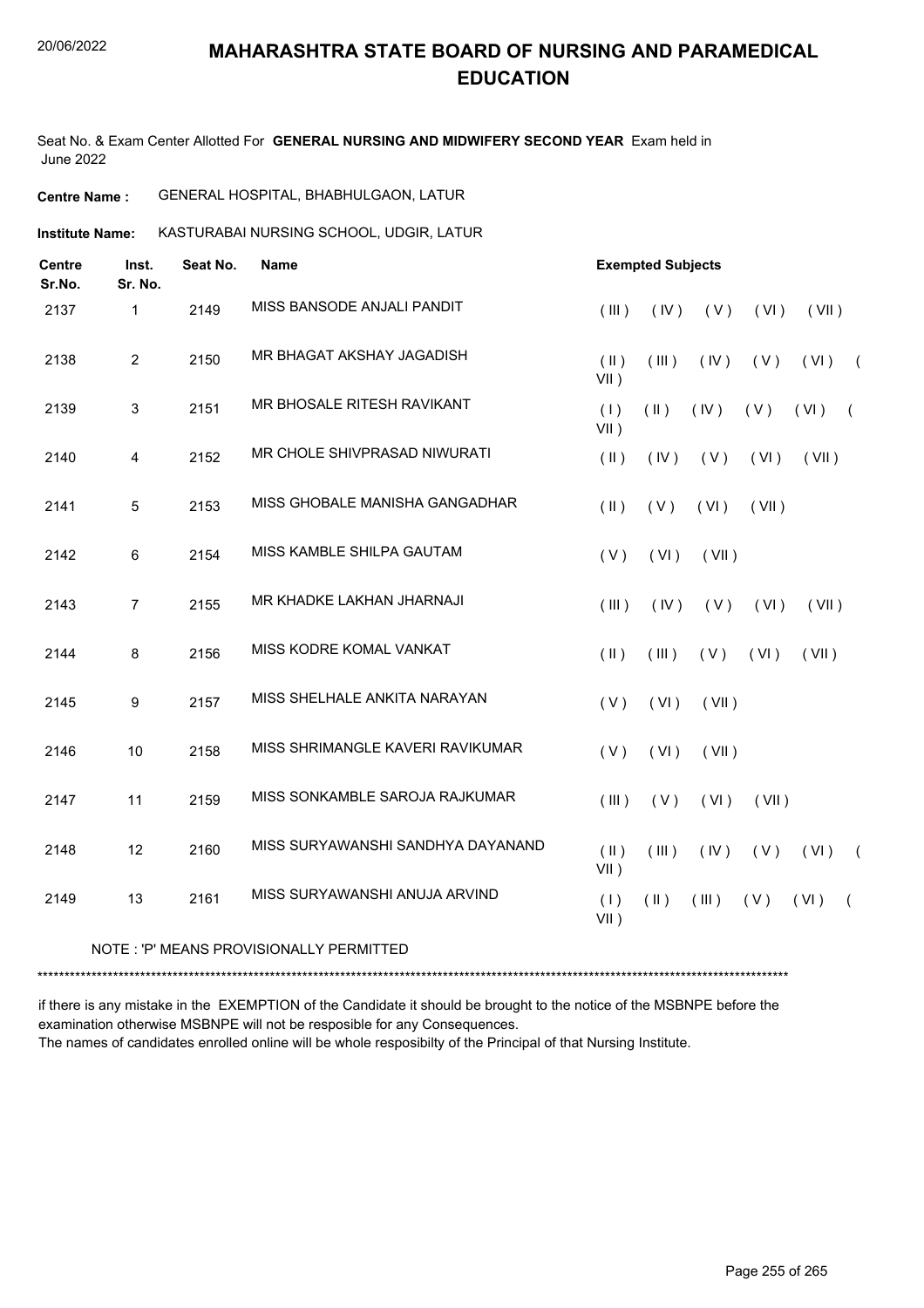Seat No. & Exam Center Allotted For **GENERAL NURSING AND MIDWIFERY SECOND YEAR** Exam held in June 2022

**Centre Name :** GENERAL HOSPITAL, BHABHULGAON, LATUR

**Institute Name: DAGDOJIRAO PATIL NURSING SCHOOL, JALKOT, LATUR** 

| <b>Centre</b><br>Sr.No. | Inst.<br>Sr. No. | Seat No. | <b>Name</b>                     |                       | <b>Exempted Subjects</b> |                      |             |               |            |
|-------------------------|------------------|----------|---------------------------------|-----------------------|--------------------------|----------------------|-------------|---------------|------------|
| 2150                    | 1                | 2162     | MISS BANSODE KALPANA SUBHASH    | (1)                   | $(\parallel)$            | (V)                  | (VI)        | (VII)         |            |
| 2151                    | $\overline{2}$   | 2163     | MISS BHALERAO SULOCHANA KISHAN  | (1)                   | $(\parallel)$            | (V)                  | (VI)        | (VII)         |            |
| 2152                    | 3                | 2164     | MISS CHAVAN YAMUNA MAROTI       | (1)<br>$VII$ )        | $(\parallel)$            | (III)                | (V)         | (VI)          | $\sqrt{ }$ |
| 2153                    | 4                | 2165     | MISS GAIKWAD REKHA BALAJI       | $(\parallel)$         | (III)                    | (V)                  | (VI)        | (VII)         |            |
| 2154                    | 5                | 2166     | MISS GAIKWAD PRATIKSHA SUDAM    | (V)                   | (VI)                     | (VII)                |             |               |            |
| 2155                    | $\,6\,$          | 2167     | MISS GAIKWAD MEGHA GANPATRAO    | (1)<br>$VII$ )        | $(\parallel)$            | (III)                | (V)         | (VI)          | $\left($   |
| 2156                    | 7                | 2168     | MR GHAYALE SACHIN YASHWANT      | (1)                   | $(\parallel)$            | (V)                  | (VI)        | (VII)         |            |
| 2157                    | 8                | 2169     | MISS KAMBLE BHAGYASHRI KASHNATH | (V)                   | (VI)                     | (VII)                |             |               |            |
| 2158                    | 9                | 2170     | MISS MANKAR PRATIKSHA CHARANDAS | (1)                   | $(\parallel)$            | (V)                  | (VI)        | (VII)         |            |
| 2159                    | 10               | 2171     | MISS MESHRAM POOJA SURESH       | $(\parallel)$         | (V)                      | (VI)                 | (VII)       |               |            |
| 2160                    | 11               | 2172     | MISS NAMWAD SHRUTI BALIRAM      | (V)                   | (VI)                     | (VII)                |             |               |            |
| 2161                    | 12               | 2173     | MISS NAMWAD NIKITA LAXMAN       | $($ II $)$            | (IV)                     | (V)                  | (VI)        | (VII)         |            |
| 2162                    | 13               | 2174     | MISS PAKHALE JYOTSNA BHIMRAO    | (1)<br>VII)           | $(\parallel)$            | (IV)                 | (V)         | (VI)          | $\sqrt{2}$ |
| 2163                    | 14               | 2175     | MISS SHINGADE SANDHYA DILIP     | (III)                 | (IV)                     |                      | $(V)$ $(V)$ | (VII)         |            |
| 2164                    | 15               | 2176     | MISS SINDGIKAR KOMAL SAMBHAJI   | (V)                   | (VI)                     | (VII)                |             |               |            |
| 2165                    | 16               | 2177     | MR SOMWANSHI GOPAL DHONDIBA     | $(\parallel)$         | (III)                    | (V)                  | (VI)        | (VII)         |            |
| 2166                    | 17               | 2178     | MR SONKAMBLE BALAJI MARIBA      | $(\parallel)$<br>VII) | (III)                    | (IV)                 | (V)         | $(VI)$ $(VI)$ |            |
| 2167                    | 18               | 2179     | MISS SURYAWANSHI PRITI DATTA    | (III)                 | (V)                      | (VI)                 | (VII)       |               |            |
| 2168                    | 19               | 2180     | MISS SURYAWANSHI PUSHPA RAM     | $(\parallel)$         |                          | $(III)$ $(V)$ $(VI)$ |             | (VII)         |            |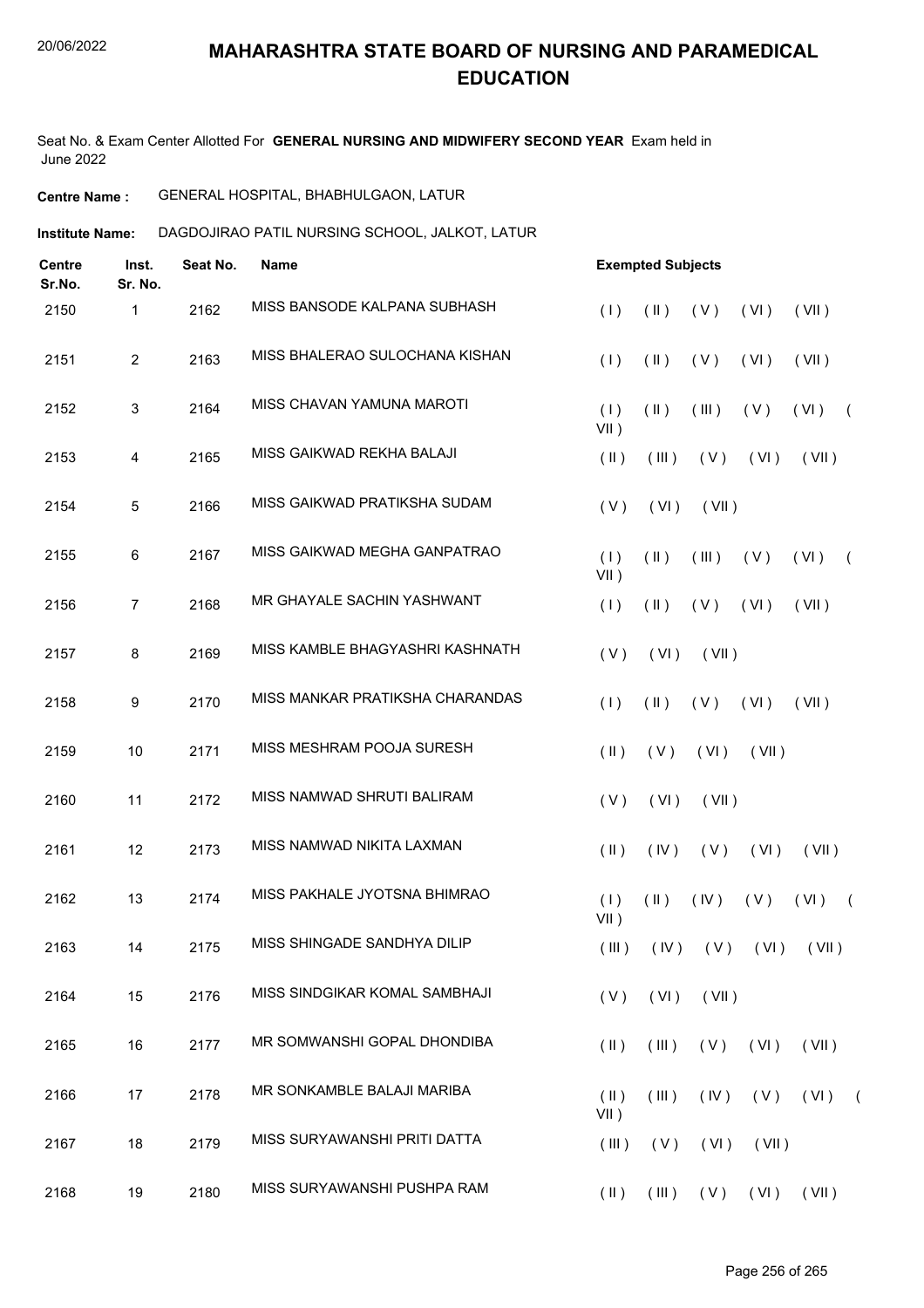| June 2022 |    |      | Seat No. & Exam Center Allotted For GENERAL NURSING AND MIDWIFERY SECOND YEAR Exam held in |             |               |       |       |      |  |
|-----------|----|------|--------------------------------------------------------------------------------------------|-------------|---------------|-------|-------|------|--|
| 2169      | 20 | 2181 | MISS TOGARE SUNITA BHANUDAS                                                                | (1)<br>VII) | $(\parallel)$ | (III) | (V)   | (VI) |  |
| 2170      | 21 | 2182 | MISS VEVAHARE SHILPA RAMRAO                                                                | (V)         | (VI)          | (VII) |       |      |  |
| 2171      | 22 | 2183 | MISS WAGHMARE SWATI SAMBHAJI                                                               | (1)<br>VII) | (  )          | (III) | (V)   | (VI) |  |
| 2172      | 23 | 2184 | MISS WAGHMARE RESHMA NAMDEV                                                                | (1)<br>VII) | (  )          | (III) | ( V ) | (VI) |  |
| 2173      | 24 | 2185 | MISS WAGHMARE SUVARNA TUKARAM                                                              | (1)<br>VII) | (  )          | (III) | (V)   | (VI) |  |
|           |    |      | NOTE: 'P' MEANS PROVISIONALLY PERMITTED                                                    |             |               |       |       |      |  |

if there is any mistake in the EXEMPTION of the Candidate it should be brought to the notice of the MSBNPE before the examination otherwise MSBNPE will not be resposible for any Consequences.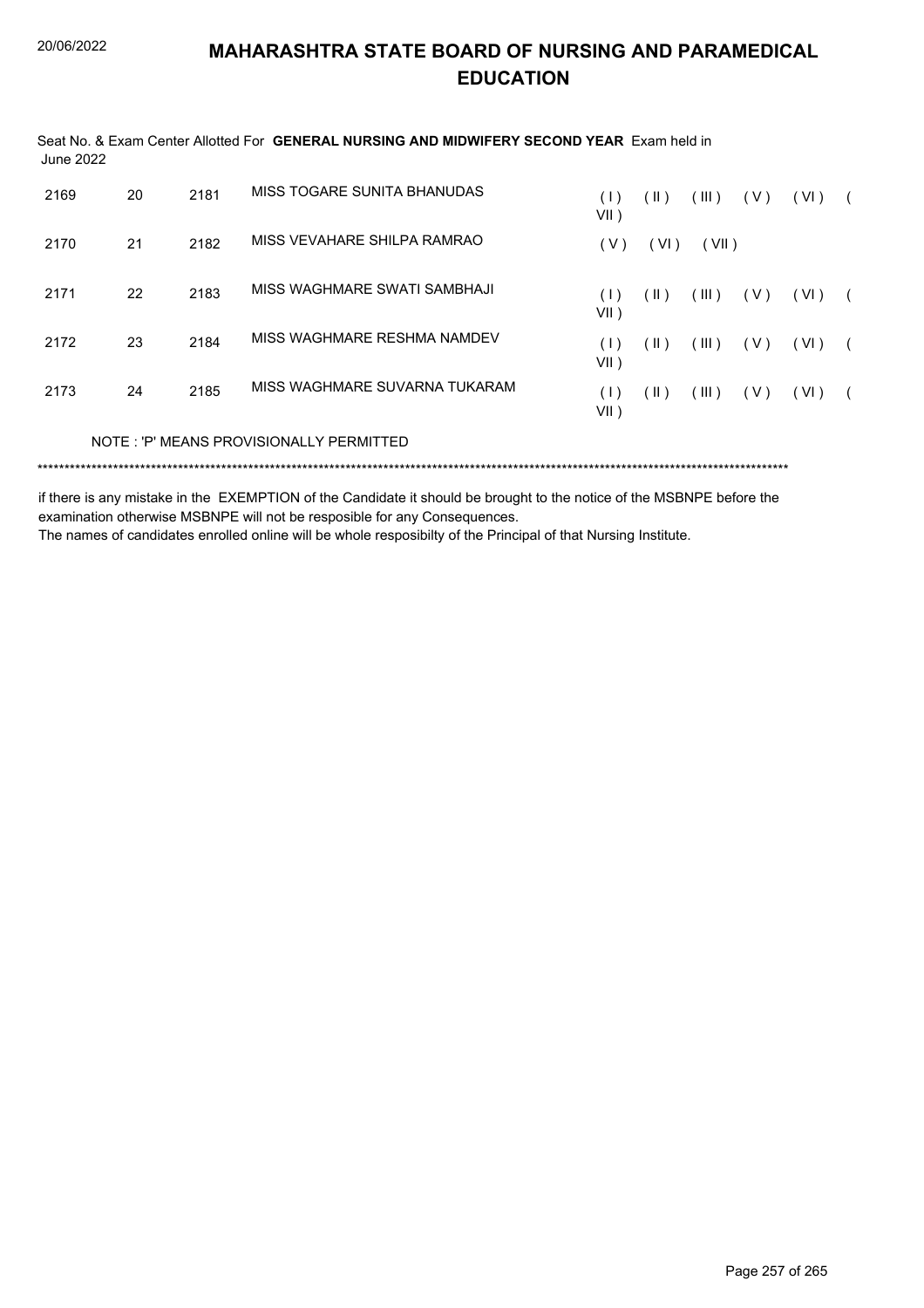Seat No. & Exam Center Allotted For **GENERAL NURSING AND MIDWIFERY SECOND YEAR** Exam held in June 2022

**Centre Name :** GENERAL HOSPITAL, Nasik

**Institute Name:** N.D.M.V.P.SAMAJS SCHOOL OF NSG., NASIK

| <b>Centre</b><br>Sr.No. | Inst.<br>Sr. No. | Seat No. | <b>Name</b>                             | <b>Exempted Subjects</b> |               |       |      |       |            |  |
|-------------------------|------------------|----------|-----------------------------------------|--------------------------|---------------|-------|------|-------|------------|--|
| 2174                    | 1                | 2186     | MISS BHOYE MADHURI JAYRAM               | (1)                      | $(\parallel)$ | (V)   | (VI) | (VII) |            |  |
| 2175                    | 2                | 2187     | MR GHONGADE PRANJAL BHAUSAHEB           |                          |               |       |      |       |            |  |
| 2176                    | 3                | 2188     | MISS GHOTEKAR SHITAL REVANATH           | $($ II $)$<br>$VII$ )    | (III)         | (IV)  | (V)  | (VI)  | $\sqrt{2}$ |  |
| 2177                    | $\overline{4}$   | 2189     | MISS JADHAV MANISHA KASHINATH           | (1)                      | (11)          | (III) | (IV) |       |            |  |
| 2178                    | 5                | 2190     | MISS MEGHAVALE ROHINI SUBHASH           | $($ II $)$               | (III)         | (IV)  |      |       |            |  |
| 2179                    | 6                | 2191     | MISS VASAVE PRATIKSHA DILIP             |                          |               |       |      |       |            |  |
|                         |                  |          | NOTE: 'P' MEANS PROVISIONALLY PERMITTED |                          |               |       |      |       |            |  |

\*\*\*\*\*\*\*\*\*\*\*\*\*\*\*\*\*\*\*\*\*\*\*\*\*\*\*\*\*\*\*\*\*\*\*\*\*\*\*\*\*\*\*\*\*\*\*\*\*\*\*\*\*\*\*\*\*\*\*\*\*\*\*\*\*\*\*\*\*\*\*\*\*\*\*\*\*\*\*\*\*\*\*\*\*\*\*\*\*\*\*\*\*\*\*\*\*\*\*\*\*\*\*\*\*\*\*\*\*\*\*\*\*\*\*\*\*\*\*\*\*\*\*\*\*\*\*\*\*\*\*\*\*\*\*\*\*\*\*

if there is any mistake in the EXEMPTION of the Candidate it should be brought to the notice of the MSBNPE before the examination otherwise MSBNPE will not be resposible for any Consequences.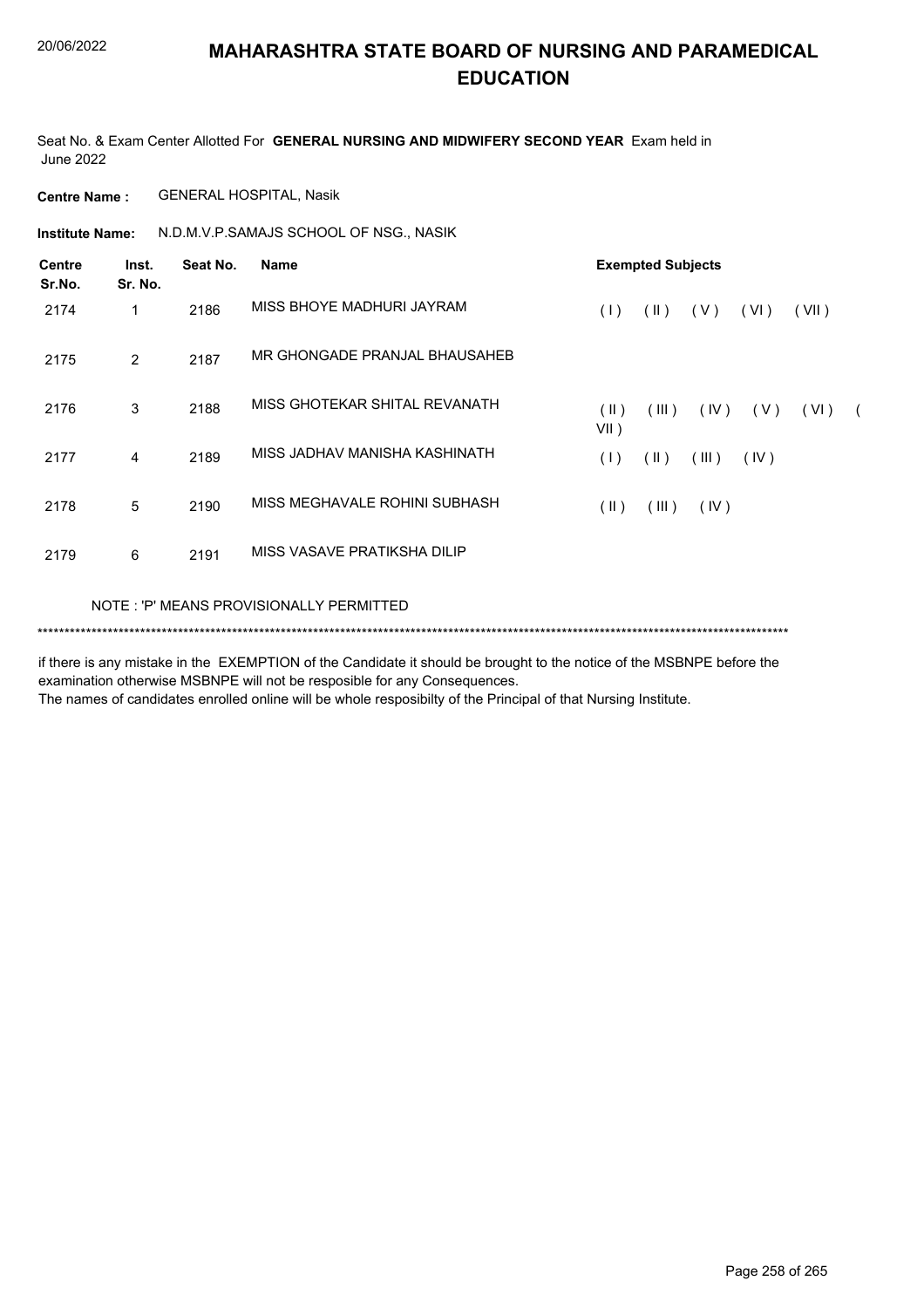Seat No. & Exam Center Allotted For **GENERAL NURSING AND MIDWIFERY SECOND YEAR** Exam held in June 2022

**Centre Name :** GENERAL HOSPITAL, Satara

**Institute Name: RAJMATA NURSING SCHOOL, SATARA** 

| Centre<br>Sr.No. | Inst.<br>Sr. No. | Seat No. | Name                                                     |                                                          | <b>Exempted Subjects</b> |       |        |       |  |
|------------------|------------------|----------|----------------------------------------------------------|----------------------------------------------------------|--------------------------|-------|--------|-------|--|
| 2180             |                  | 2192     | MR DESAI CHETAN MARUTI                                   | $III$ )                                                  | (IV)                     | ( V ) | (VI)   | (VII) |  |
| 2181             | $\mathcal{P}$    | 2193     | MR BABAR RAKESH DILIP                                    | $(\  \)$                                                 | (IV)                     | ( V ) | ( VI ) | (VII) |  |
| 2182             | 3                | 2194     | SMT GADKARI JYOTSNA AMIT<br>(NEE MORE JYOTSNA DHANANJAY) | $\left( \begin{array}{c} \end{array} \right)$<br>$VII$ ) | (  )                     | (IV)  | ( V )  | (VI)  |  |
|                  |                  |          | NOTE: 'P' MEANS PROVISIONALLY PERMITTED                  |                                                          |                          |       |        |       |  |
|                  |                  |          |                                                          |                                                          |                          |       |        |       |  |

if there is any mistake in the EXEMPTION of the Candidate it should be brought to the notice of the MSBNPE before the examination otherwise MSBNPE will not be resposible for any Consequences.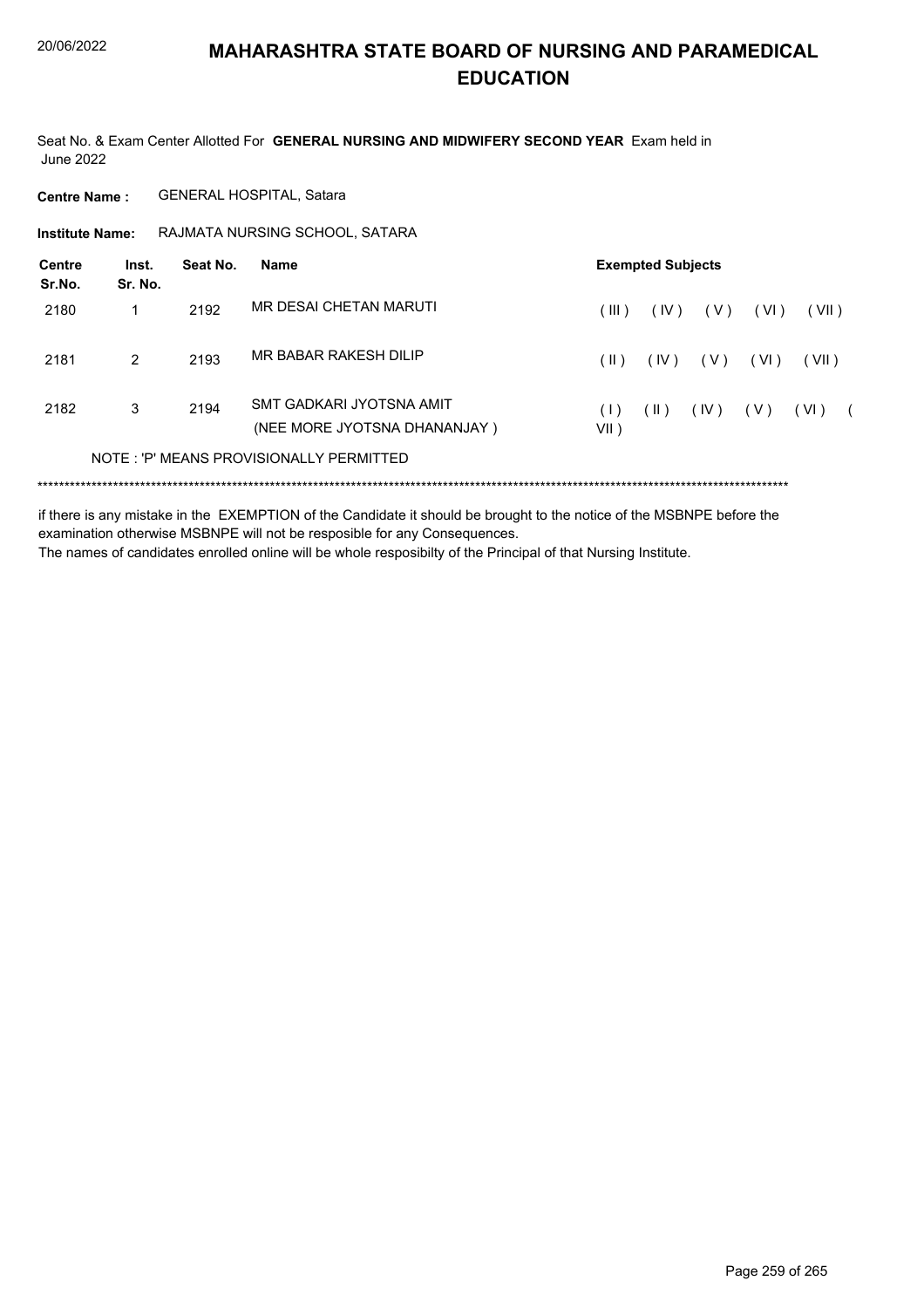Seat No. & Exam Center Allotted For **GENERAL NURSING AND MIDWIFERY SECOND YEAR** Exam held in June 2022

**Centre Name :** Shri Guru Govind Singh Mem. Hospital, Station Road, Nanded

New Rajmata Jijau RGNM Nursing School **Institute Name:**

| <b>Centre</b><br>Sr.No. | Inst.<br>Sr. No. | Seat No. | <b>Name</b>                   | <b>Exempted Subjects</b>                                     |
|-------------------------|------------------|----------|-------------------------------|--------------------------------------------------------------|
| 2183                    | 1                | 2195     | MISS SARPATE VANITA UTTAM     | (1)<br>(III)<br>(IV)<br>(V)<br>(VI)<br>$\sqrt{2}$<br>$VII$ ) |
| 2184                    | 2                | 2196     | MISS BAHADURE POOJA BHARAT    | (1)<br>(IV)<br>(V)<br>(VI)<br>(VII)                          |
| 2185                    | 3                | 2197     | MR NARWADE PRAFUL GAUTAM      | (1)<br>(  )<br>(IV)<br>(VI)<br>(V)<br>$\sqrt{2}$<br>$VII$ )  |
| 2186                    | 4                | 2198     | MR WADEKAR DHONDIBA BABURAO   | (III)<br>(V)<br>(VI)<br>(VII)                                |
| 2187                    | 5                | 2199     | MISS LOKHANDE ASHWINI NAGORAO | (III)<br>(V)<br>(VI)<br>(VII)                                |
| 2188                    | 6                | 2200     | MISS KHANDELOTE SUNITA MOHAN  | (IV)<br>(V)<br>(VI)<br>(VII)                                 |
| 2189                    | 7                | 2201     | MISS DEVKAMBLE POOJA DAGADU   | (IV)<br>(V)<br>(VII)<br>(1)<br>(VI)                          |
| 2190                    | 8                | 2202     | MR KAI YANKAR GANESH FKNATH   | (III)<br>(IV)<br>(V)<br>(VI)<br>(VII)                        |

NOTE : 'P' MEANS PROVISIONALLY PERMITTED

\*\*\*\*\*\*\*\*\*\*\*\*\*\*\*\*\*\*\*\*\*\*\*\*\*\*\*\*\*\*\*\*\*\*\*\*\*\*\*\*\*\*\*\*\*\*\*\*\*\*\*\*\*\*\*\*\*\*\*\*\*\*\*\*\*\*\*\*\*\*\*\*\*\*\*\*\*\*\*\*\*\*\*\*\*\*\*\*\*\*\*\*\*\*\*\*\*\*\*\*\*\*\*\*\*\*\*\*\*\*\*\*\*\*\*\*\*\*\*\*\*\*\*\*\*\*\*\*\*\*\*\*\*\*\*\*\*\*\*

if there is any mistake in the EXEMPTION of the Candidate it should be brought to the notice of the MSBNPE before the examination otherwise MSBNPE will not be resposible for any Consequences.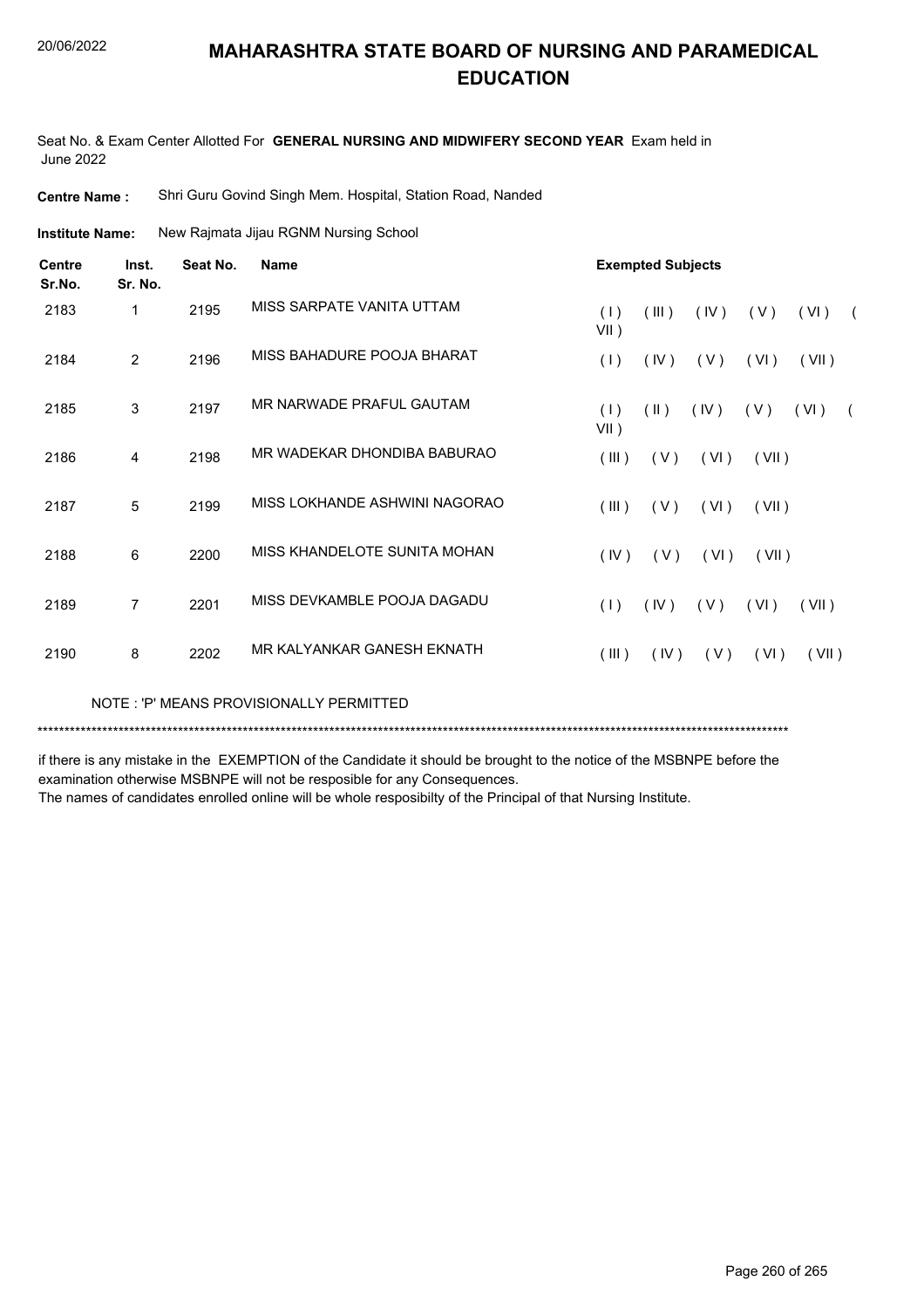Seat No. & Exam Center Allotted For **GENERAL NURSING AND MIDWIFERY SECOND YEAR** Exam held in June 2022

| <b>Centre Name :</b> |  | Indira Gandhi Medical College & Hospital, Nagpur |
|----------------------|--|--------------------------------------------------|
|----------------------|--|--------------------------------------------------|

**Institute Name:** SURETECH COLLEGE OF NURSING, NAGPUR

| <b>Centre</b><br>Sr.No. | Inst.<br>Sr. No. | Seat No. | <b>Name</b>                       |                          | <b>Exempted Subjects</b> |      |       |       |            |
|-------------------------|------------------|----------|-----------------------------------|--------------------------|--------------------------|------|-------|-------|------------|
| 2191                    | 1                | 2203     | MISS RANGARI SONALI HIRALAL       | (III)                    | (V)                      | (VI) | (VII) |       |            |
| 2192                    | $\overline{2}$   | 2204     | MR MUNGHATE PRATIK ATUL           | (1)<br>$VII$ )           | $(\parallel \parallel)$  | (IV) | (V)   | (VI)  | $\left($   |
| 2193                    | 3                | 2205     | MISS CHOKHANDRE RAVINA RAVINDRA   | (IV)                     | (V)                      | (VI) | (VII) |       |            |
| 2194                    | 4                | 2206     | MISS TEKAM OJASHRI VASANT         | (11)<br>$VII$ )          | (III)                    | (IV) | (V)   | (VI)  | $\sqrt{2}$ |
| 2195                    | 5                | 2207     | MISS THOOL SHRADDHA DEVIDAS       | (11)<br>VII)             | (III)                    | (IV) | (V)   | (VI)  | $\sqrt{2}$ |
| 2196                    | 6                | 2208     | MISS MAHAJAN DIVYA PURUSHOTTAMRAO | $(\parallel)$<br>$VII$ ) | (III)                    | (IV) | (V)   | (VI)  | $\sqrt{2}$ |
| 2197                    | $\overline{7}$   | 2209     | MISS KHOBRAGADE APEKSHA PRAKASH   | $($ II $)$<br>$VII$ )    | (III)                    | (IV) | (V)   | (VI)  | $\sqrt{2}$ |
| 2198                    | 8                | 2210     | MR GAWANDE PRAJWAL UMRAO          | $(\parallel)$            | (III)                    | (V)  | (VI)  | (VII) |            |
| 2199                    | 9                | 2211     | MISS DUDHMOGRE AAKANSHA KISHOR    | (III)                    | (V)                      | (VI) | (VII) |       |            |

NOTE : 'P' MEANS PROVISIONALLY PERMITTED

\*\*\*\*\*\*\*\*\*\*\*\*\*\*\*\*\*\*\*\*\*\*\*\*\*\*\*\*\*\*\*\*\*\*\*\*\*\*\*\*\*\*\*\*\*\*\*\*\*\*\*\*\*\*\*\*\*\*\*\*\*\*\*\*\*\*\*\*\*\*\*\*\*\*\*\*\*\*\*\*\*\*\*\*\*\*\*\*\*\*\*\*\*\*\*\*\*\*\*\*\*\*\*\*\*\*\*\*\*\*\*\*\*\*\*\*\*\*\*\*\*\*\*\*\*\*\*\*\*\*\*\*\*\*\*\*\*\*\*

if there is any mistake in the EXEMPTION of the Candidate it should be brought to the notice of the MSBNPE before the examination otherwise MSBNPE will not be resposible for any Consequences.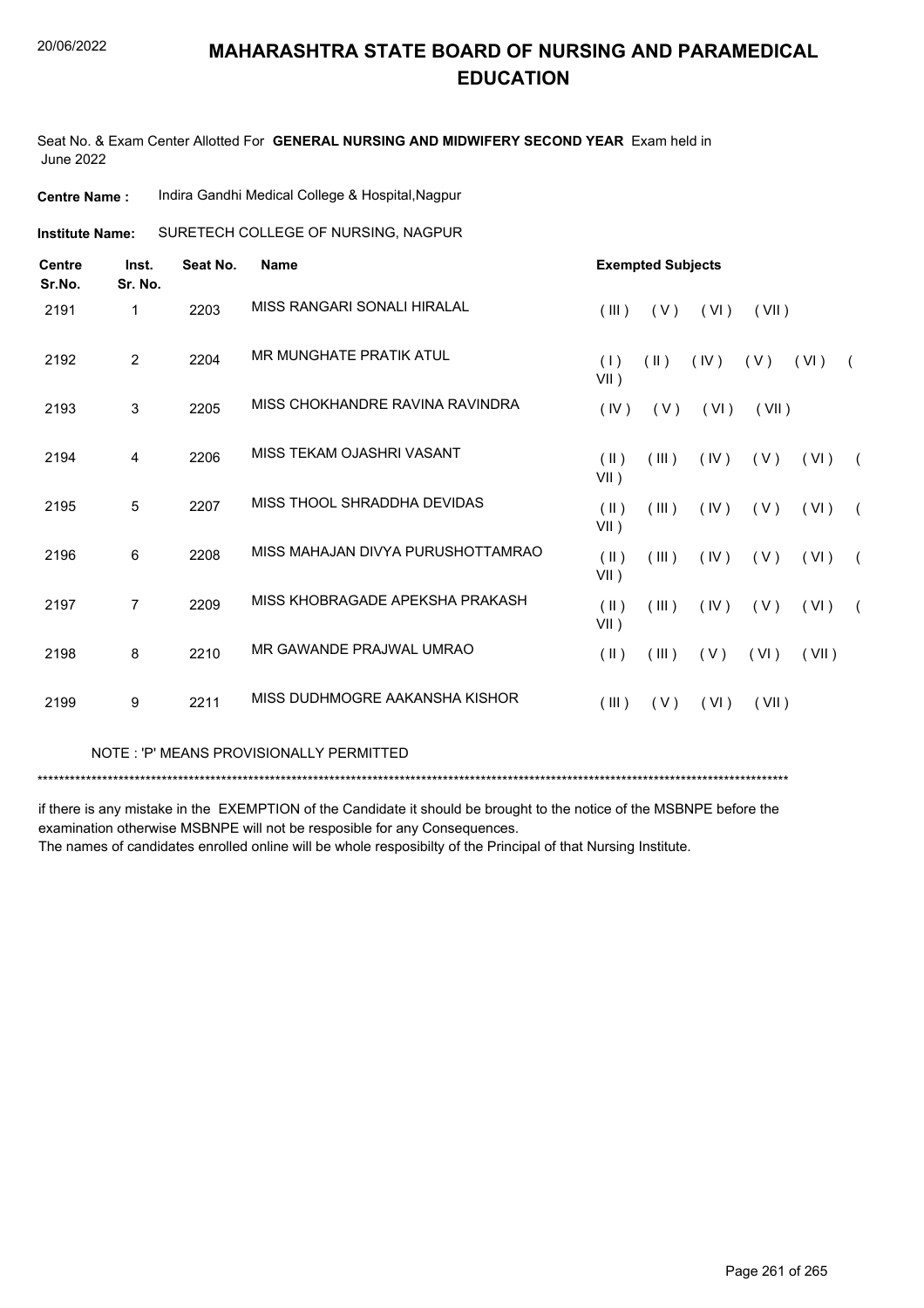Seat No. & Exam Center Allotted For **GENERAL NURSING AND MIDWIFERY SECOND YEAR** Exam held in June 2022

**Centre Name :** MAHATMA GANDHI MISSION INSTITUTE OF NURSING EDUCATION, AURANGABAD

**Institute Name:** Yeshwant Institute of Nursing, Paithan Road, Aurangabad

| <b>Centre</b><br>Sr.No. | Inst.<br>Sr. No. | Seat No. | Name                            |       | <b>Exempted Subjects</b> |                                    |       |       |  |  |  |
|-------------------------|------------------|----------|---------------------------------|-------|--------------------------|------------------------------------|-------|-------|--|--|--|
| 2200                    | 1                | 2212     | MISS CHABUKSWAR KOMAL BAJIRAO   | (V)   | (VI)                     | (VII)                              |       |       |  |  |  |
| 2201                    | $\overline{2}$   | 2213     | MISS KHANDAGALE SHITAL SUBHASH  | (V)   | (VI)                     | (VII)                              |       |       |  |  |  |
| 2202                    | $\mathbf{3}$     | 2214     | MISS KHARAT MADHURI KASHINATH   | (1)   | (V)                      | (VI)                               | (VII) |       |  |  |  |
| 2203                    | 4                | 2215     | MISS KSHIRSAGAR SHWETA MILIND   | (1)   | (V)                      | (VI)                               | (VII) |       |  |  |  |
| 2204                    | 5                | 2216     | MISS PAIKADE SNEHAL RAJENDRA    | (V)   | (VI)                     | (VII)                              |       |       |  |  |  |
| 2205                    | $\,6\,$          | 2217     | MISS PAWAR PALLAVI KRISHNA      | (V)   | (VI)                     | (VII)                              |       |       |  |  |  |
| 2206                    | $\overline{7}$   | 2218     | MISS SALVE NEHA SUNIL           | (V)   | (VI)                     | (VII)                              |       |       |  |  |  |
| 2207                    | 8                | 2219     | MR SHAIKH NUMANAWES SHAIKHJAWED | (V)   | (VI)                     | (VII)                              |       |       |  |  |  |
| 2208                    | 9                | 2220     | MISS TRIBHUWAN SAYALI VIKAS     | (1)   | (V)                      | (VI)                               | (VII) |       |  |  |  |
| 2209                    | 10               | 2221     | MISS VALVI VARSHA MANOHAR       | (1)   | (V)                      | (VI)                               | (VII) |       |  |  |  |
| 2210                    | 11               | 2222     | MISS PANDIT POOJA MADHUKAR      | (1)   | (III)                    | $(V)$ $(V)$                        |       | (VII) |  |  |  |
| 2211                    | 12               | 2223     | MR DANDEKAR MANJIL RAJKUMAR     | (V)   | (VI)                     | (VII)                              |       |       |  |  |  |
| 2212                    | 13               | 2224     | MISS NIKALJE SIMA SANJAY        | (1)   | $($ III $)$              | (V)                                | (VI)  | (VII) |  |  |  |
| 2213                    | 14               | 2225     | MISS DHEPE SANGITA EKNATH       |       |                          | $(II)$ $(IV)$ $(V)$ $(VI)$ $(VII)$ |       |       |  |  |  |
| 2214                    | 15               | 2226     | MISS GADAMWAD SONUTAI MOTIRAM   | (V)   | (VI)                     | (VII)                              |       |       |  |  |  |
| 2215                    | 16               | 2227     | MISS GAVLI RUPALI BHIKAN        | (V)   | (VI)                     | (VII)                              |       |       |  |  |  |
| 2216                    | 17               | 2228     | MISS GHUMARE MANJU DADARAO      | (V)   | (VI)                     | (VII)                              |       |       |  |  |  |
| 2217                    | 18               | 2229     | MISS JAMDHADE PRIYANKA VIJAY    | (V)   | (VI)                     | (VII)                              |       |       |  |  |  |
| 2218                    | 19               | 2230     | MISS KAMBLE SHITAL PRALLHAD     | (III) |                          | $(V)$ $(VI)$ $(VII)$               |       |       |  |  |  |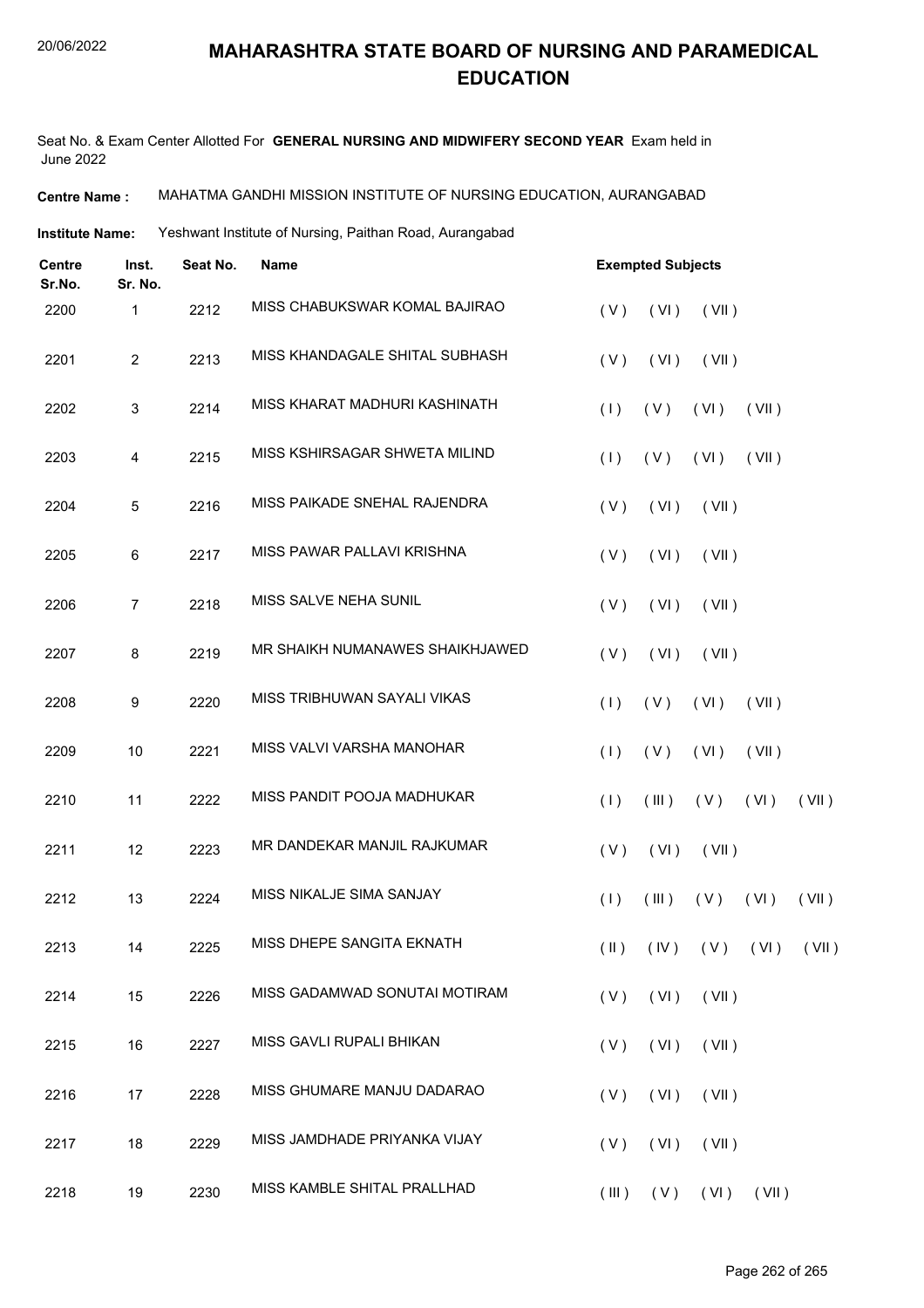Seat No. & Exam Center Allotted For **GENERAL NURSING AND MIDWIFERY SECOND YEAR** Exam held in June 2022

| 2219 | - 20 | 2231 | MISS KAMBLE UNNATI KAMLAKAR |  | $(1)$ $(V)$ $(VI)$ $(VII)$ |  |
|------|------|------|-----------------------------|--|----------------------------|--|
|      |      |      |                             |  |                            |  |

NOTE : 'P' MEANS PROVISIONALLY PERMITTED

\*\*\*\*\*\*\*\*\*\*\*\*\*\*\*\*\*\*\*\*\*\*\*\*\*\*\*\*\*\*\*\*\*\*\*\*\*\*\*\*\*\*\*\*\*\*\*\*\*\*\*\*\*\*\*\*\*\*\*\*\*\*\*\*\*\*\*\*\*\*\*\*\*\*\*\*\*\*\*\*\*\*\*\*\*\*\*\*\*\*\*\*\*\*\*\*\*\*\*\*\*\*\*\*\*\*\*\*\*\*\*\*\*\*\*\*\*\*\*\*\*\*\*\*\*\*\*\*\*\*\*\*\*\*\*\*\*\*\*

if there is any mistake in the EXEMPTION of the Candidate it should be brought to the notice of the MSBNPE before the examination otherwise MSBNPE will not be resposible for any Consequences. The names of candidates enrolled online will be whole resposibilty of the Principal of that Nursing Institute.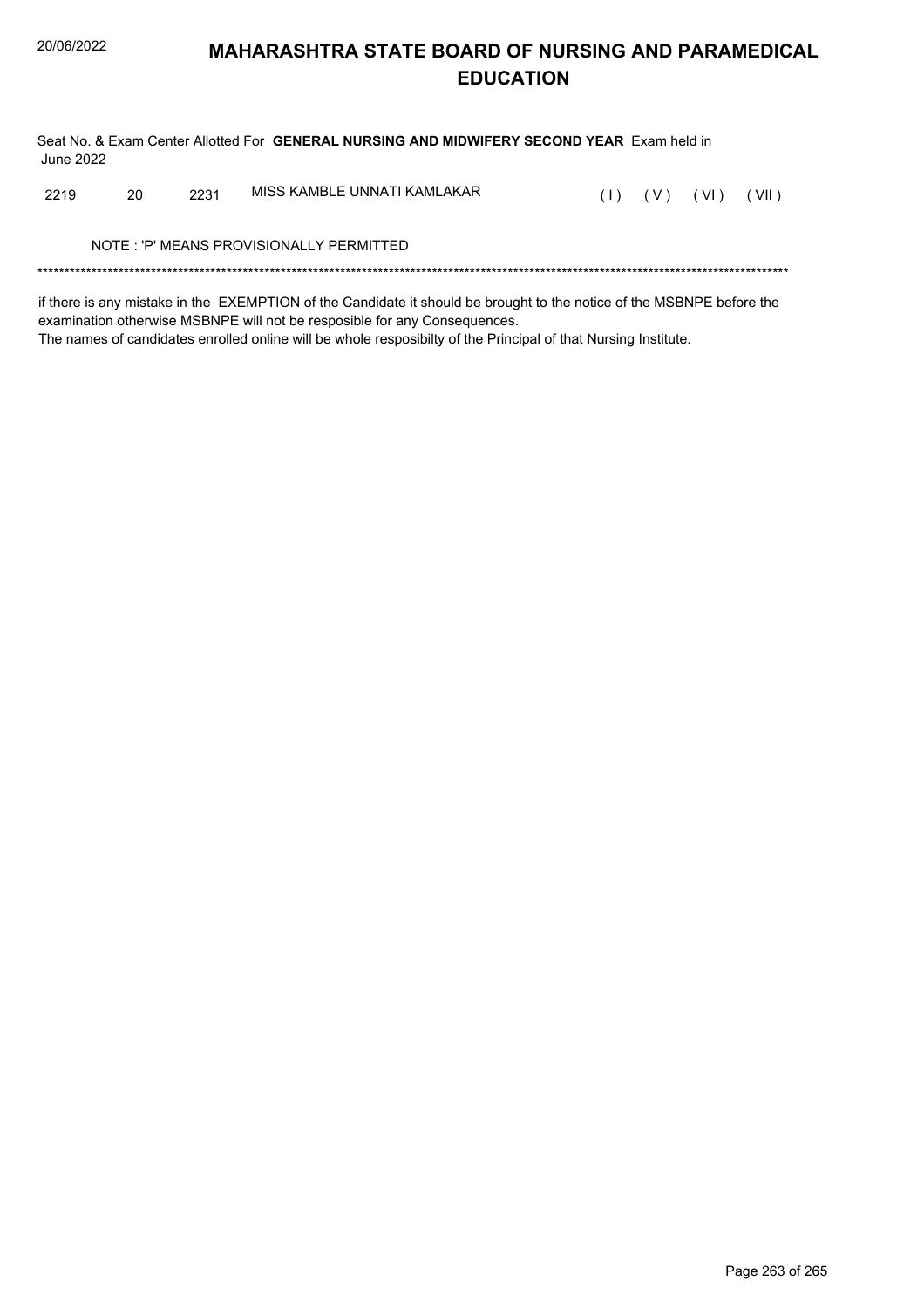Seat No. & Exam Center Allotted For **GENERAL NURSING AND MIDWIFERY SECOND YEAR** Exam held in June 2022

**Centre Name :** GENERAL HOSPITAL, Parbhani

**Institute Name: And IRA GANDHI A.N.M. NURSING SCHOOL, PARBHANI** 

| Centre<br>Sr.No. | Inst.<br>Sr. No. | Seat No. | Name                                    | <b>Exempted Subjects</b> |       |      |       |       |            |
|------------------|------------------|----------|-----------------------------------------|--------------------------|-------|------|-------|-------|------------|
| 2220             | 1                | 2232     | MISS KOTHULE SHILPA PANDIT              | (IV)                     | (V)   | (VI) | (VII) |       |            |
| 2221             | 2                | 2233     | MISS AMLE REKHA SATWAJI                 | $(\parallel)$<br>$VII$ ) | (III) | (IV) | (V)   | (VI)  | $\sqrt{2}$ |
| 2222             | 3                | 2234     | MR TADVIPATHAN RIYANKHA ANWARKHA        | (III)                    | (IV)  | (V)  | (VI)  | (VII) |            |
| 2223             | 4                | 2235     | MISS BHISE SATVASHILA SHIVAJI           | (11)<br>$VII$ )          | (III) | (IV) | (V)   | (VI)  | $\sqrt{2}$ |
| 2224             | 5                | 2236     | MISS DALVE RESHMA VISHVANATH            | $(\parallel)$            | (IV)  | (V)  | (VI)  | (VII) |            |
| 2225             | 6                | 2237     | MISS KARHALE PUNYARATHA VITTHAL         | (IV)                     | (V)   | (VI) | (VII) |       |            |
| 2226             | $\overline{7}$   | 2238     | MISS KARHALE SANTAI HANVATA             | (III)                    | (IV)  | (V)  | (VI)  | (VII) |            |
|                  |                  |          | NOTE: 'P' MEANS PROVISIONALLY PERMITTED |                          |       |      |       |       |            |

\*\*\*\*\*\*\*\*\*\*\*\*\*\*\*\*\*\*\*\*\*\*\*\*\*\*\*\*\*\*\*\*\*\*\*\*\*\*\*\*\*\*\*\*\*\*\*\*\*\*\*\*\*\*\*\*\*\*\*\*\*\*\*\*\*\*\*\*\*\*\*\*\*\*\*\*\*\*\*\*\*\*\*\*\*\*\*\*\*\*\*\*\*\*\*\*\*\*\*\*\*\*\*\*\*\*\*\*\*\*\*\*\*\*\*\*\*\*\*\*\*\*\*\*\*\*\*\*\*\*\*\*\*\*\*\*\*\*\*

if there is any mistake in the EXEMPTION of the Candidate it should be brought to the notice of the MSBNPE before the examination otherwise MSBNPE will not be resposible for any Consequences.